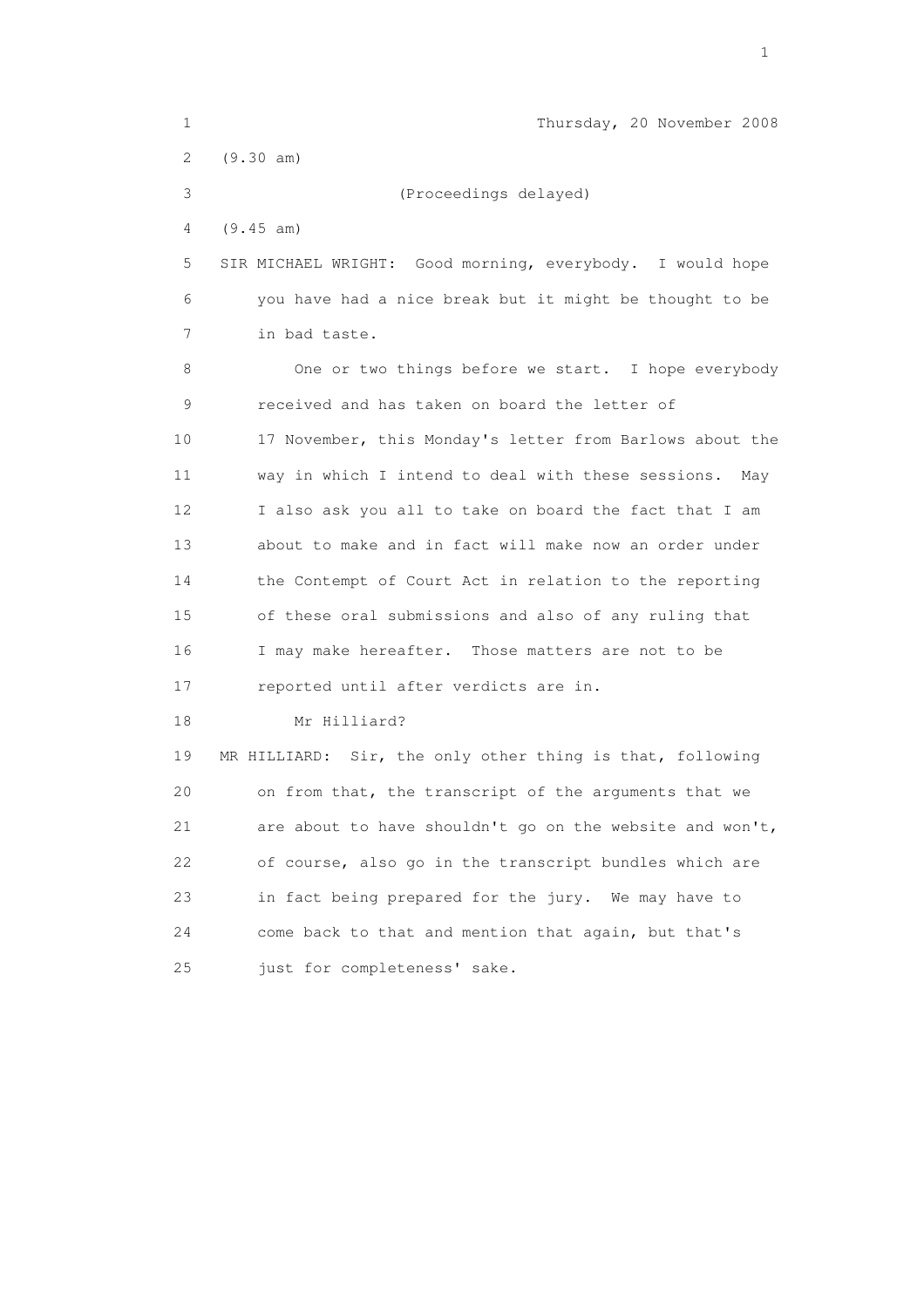1 SIR MICHAEL WRIGHT: Thank you. Yes, Mr Mansfield. 2 MR MANSFIELD: Sir, good morning. 3 SIR MICHAEL WRIGHT: Good morning. First of all, can I also 4 thank everybody, including you, Mr Mansfield, and 5 Ms Hill for the very helpful, very full submissions that 6 I have received. I am very grateful to you all for the 7 work you have put in. 8 Yes. 9 Submissions by MR MANSFIELD 10 MR MANSFIELD: Sir, yes, I am indebted to those who sit 11 beside and behind me for the preparation that has been 12 done on paper. 13 May I start with a few preparatory matters. Again, 14 bearing in mind the timetable that you have set, what we 15 have prepared for this morning, although I am not going 16 to go through it in detail but in order to save time, is 17 really two documents. I think you have been handed one, 18 and everybody else has just received one. Can I just 19 indicate what it is? (Handed). The top document which 20 is unpaginated but has paragraph numbers -- well, 21 perhaps it is paginated. 22 SIR MICHAEL WRIGHT: Is this the smaller one? 23 MR MANSFIELD: Yes, four pages. 24 SIR MICHAEL WRIGHT: Yes. 25 MR MANSFIELD: That is directed towards part of the letter

 $\overline{2}$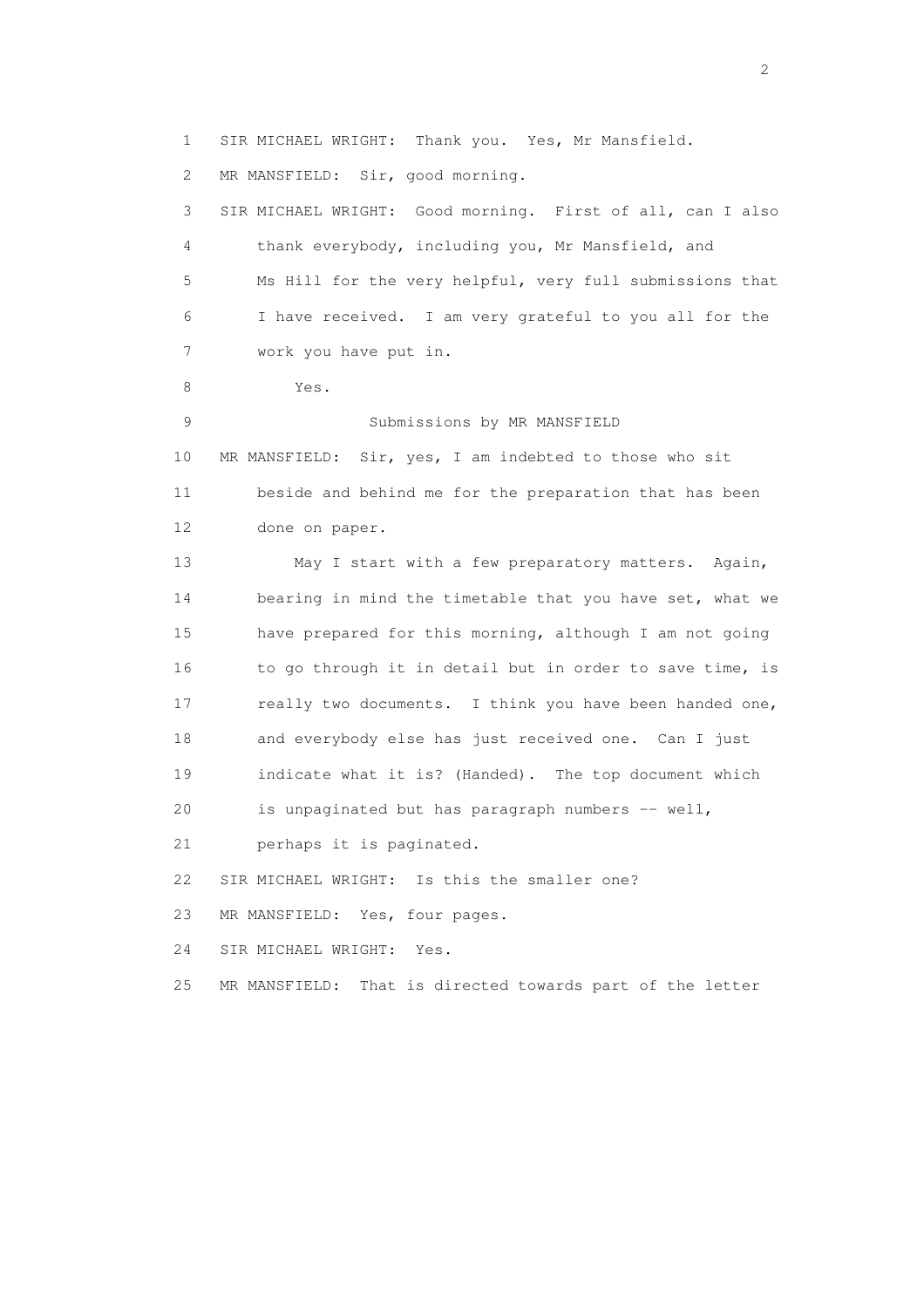1 that was sent asking for us to consider the narrative 2 aspect of this inquest. I appreciate that some time has 3 been set aside tomorrow, but bearing in mind there may 4 be pressure on that time, we thought it advisable, at 5 least on paper, to put down the questions, both factual 6 and contributory factors. You will see it's in two 7 parts.

8 SIR MICHAEL WRIGHT: Yes.

 9 MR MANSFIELD: Which we suggest for your consideration and 10 for the jury's consideration, whether or no specific 11 short-form verdicts are left. In other words, they are 12 questions which we say --

 13 SIR MICHAEL WRIGHT: That is how I wish to approach these 14 submissions, that is to say to cover both these aspects. 15 MR MANSFIELD: I had anticipated you might, and what I have 16 to say which follows, which is hopefully a distillation 17 and an interweaving of the law and the facts as we 18 submit, has this narrative as a back cloth; in other 19 words, many of the points that I will be making not only 20 relate to specific verdicts but also relate to this 21 narrative.

 22 Sir, the factual questions, if you will excuse me, 23 I am not going to read it all out --

 24 SIR MICHAEL WRIGHT: They seem to me to follow very closely 25 the submissions my counsel have made.

 $\sim$  3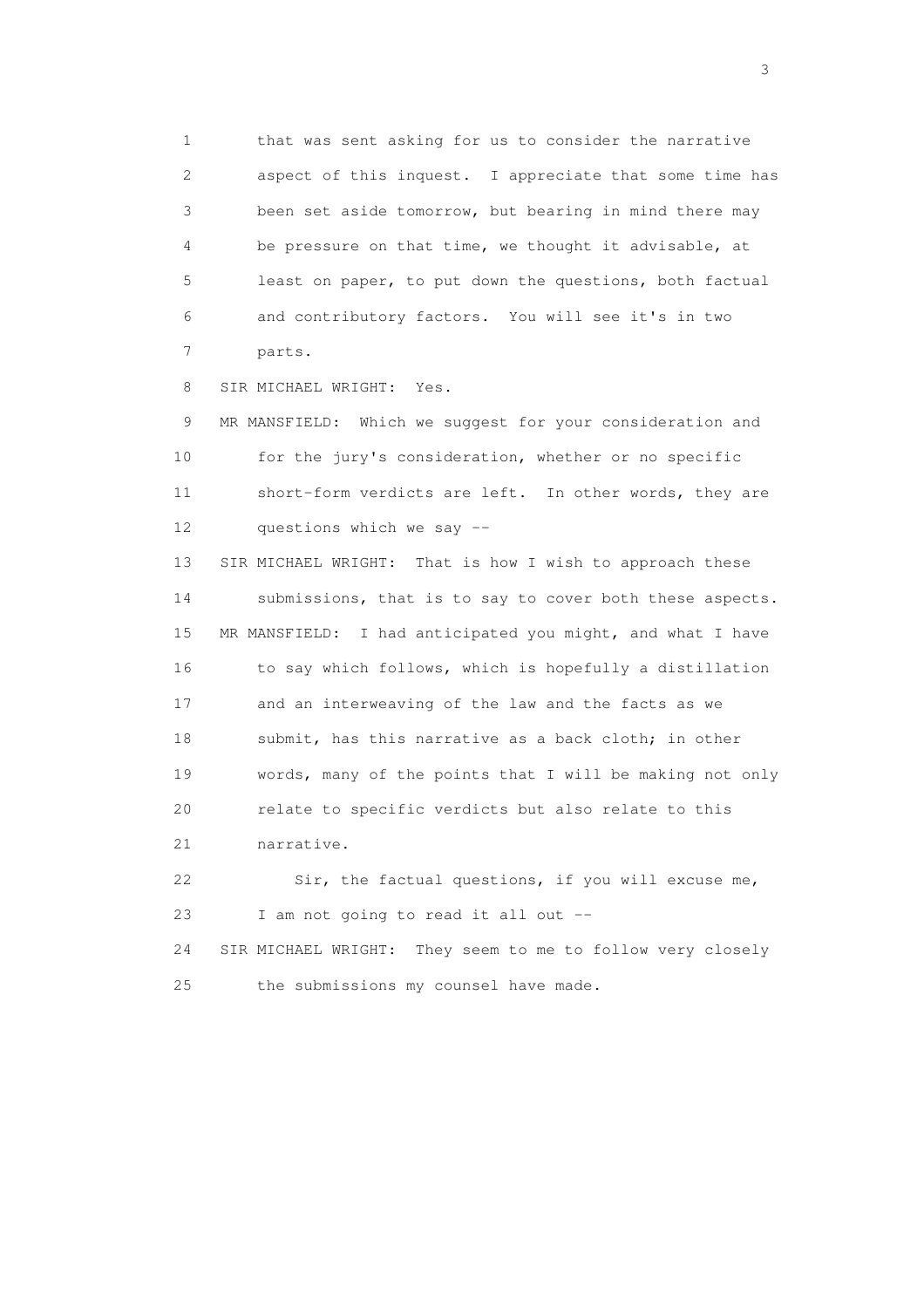1 MR MANSFIELD: Yes, the answer to that is they do, except 2 they are more extensive.

3 SIR MICHAEL WRIGHT: Yes.

 4 MR MANSFIELD: Paragraph 4 are fairly obvious questions that 5 relate to what happened in the carriage, and the 6 contributory factors obviously are wider in the sense 7 that they start before that point in time, and the 8 failures are set out as questions right through three 9 pages, but by glancing down, you will see the nature of 10 those questions, failures in many cases by the command 11 team in relation to their responsibilities.

 12 May I just pick out one because it will come back in 13 the submissions I am about to make. For example, 5.5: 14 "Failure by the command team to ensure effective and 15 immediate control and containment of Scotia Road." 16 We say that's a particularly important question and 17 is one which I will allude to shortly. But I will not 18 read out the others because they are easy to read. 19 They do follow, we have tried to do it in 20 a chronological fashion from before the decision on the 21 day through to the decision on the day. 22 Then a final paragraph indicating the kind of 23 phraseology --

 24 SIR MICHAEL WRIGHT: I only point out that the Court of 25 Appeal -- not the Court of Appeal, the admin court has,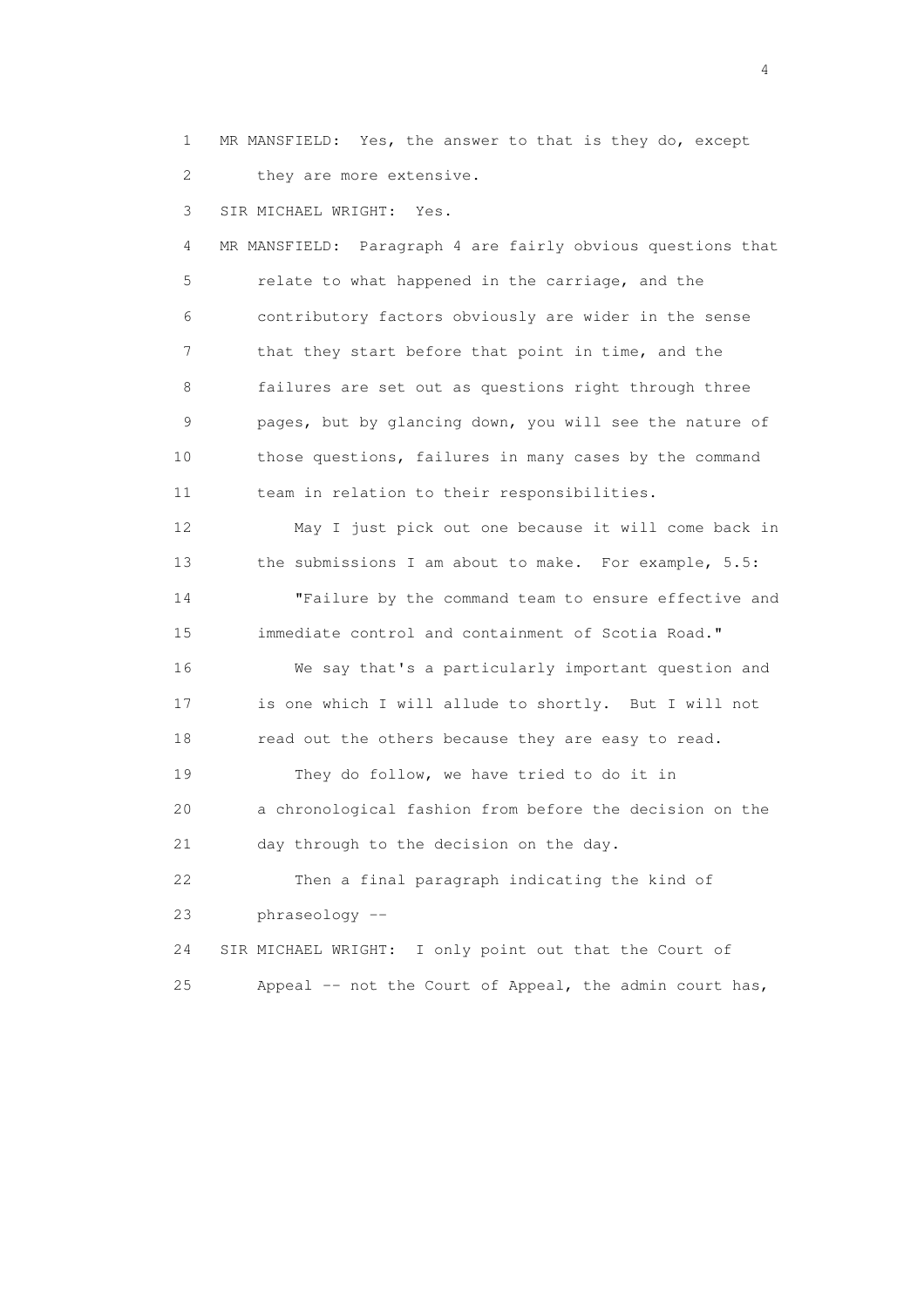1 I think on one occasion, said that a three-page 2 questionnaire is not necessarily a good idea. 3 MR MANSFIELD: Yes. I think there are differing views about 4 obviously -- 5 SIR MICHAEL WRIGHT: I see a wry grin on Ms Hill's face. 6 MR MANSFIELD: I think there is no, obviously no bar, and 7 this could all be contained, if I may say so, probably 8 if typed on a different way, on two pages. 9 SIR MICHAEL WRIGHT: That's not an invitation. 10 MR MANSFIELD: So we will endeavour -- we really have tried 11 to limit the questions, which actually are on two pages, 12 the contributory factors, to the barest minimum, and we 13 have not picked out all the -- 14 SIR MICHAEL WRIGHT: It would be your submission, I suppose, 15 that these are relevant questions or relevant factors 16 for the jury to consider, whatever the limit and extent 17 of the duty of care may be. 18 MR MANSFIELD: Yes, that's right. 19 SIR MICHAEL WRIGHT: Yes, all right. 20 MR MANSFIELD: In other words these are to satisfy, if you 21 like, the Article 2 Middleton approach which there are 22 questions to which the family and others are entitled to 23 have answers, that bear upon the death. So we have been 24 very careful to ensure that these are questions that 25 relate to the causes of death.

 $\sim$  5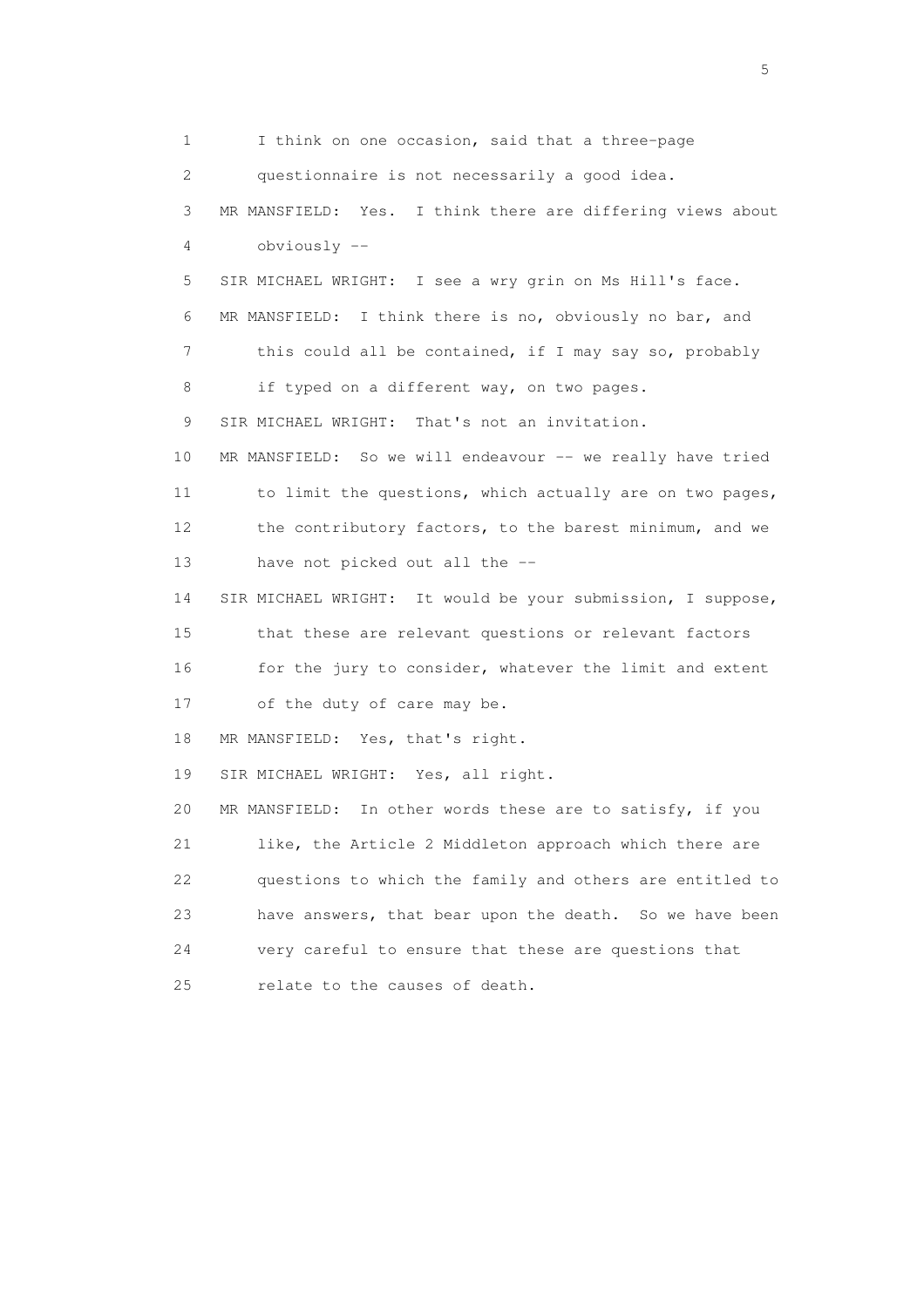1 SIR MICHAEL WRIGHT: So long as they are relevant and

2 causative.

3 MR MANSFIELD: Yes.

4 SIR MICHAEL WRIGHT: Yes, certainly.

 5 MR MANSFIELD: So that's the framework of how that's been 6 revised and hopefully that will shorten matters in terms 7 of the time available tomorrow.

8 I am certainly, and I think certainly I have been 9 approached by one other counsel this morning, if it's 10 necessary for counsel, as it were, to sit round a table 11 and see if these questions or some of them can be 12 agreed, obviously that would shorten it even more. 13 SIR MICHAEL WRIGHT: That would be extraordinarily helpful, 14 yes.

 15 MR MANSFIELD: I made it clear I'm very happy to do that. 16 The second part of this document, I am afraid is 17 a bit longer, but it's intended in fact conversely to 18 save time. Because rather than asking you constantly to 19 get out a transcript bundle in order to demonstrate 20 certain points, what we have done here is to put 21 extracts that I would have wanted you to look at all in 22 one bundle. It's paginated. So everybody is clear, I'm 23 sorry it's only been available this morning but 24 everybody has had the transcripts before. They relate 25 to C12, C2, Ralph, TJ84, Purser, and Ivor.

 $\sim$  6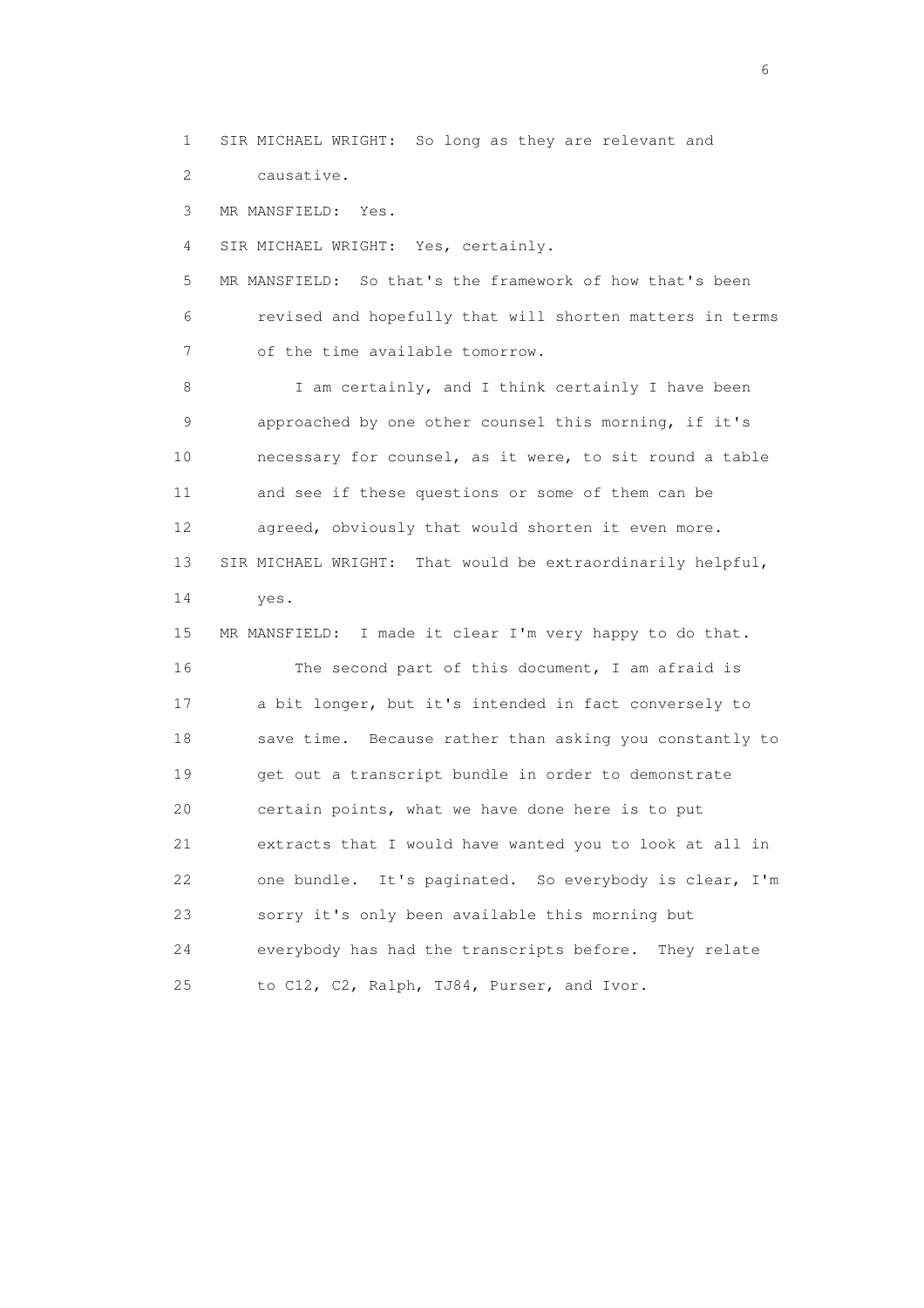1 One of the reasons for wanting to do that at this 2 stage is because, looking at the way submissions have 3 been put, clearly in some cases our position has been 4 seriously misrepresented as to what we are actually 5 saying, and so that it's clear that our position has 6 been put throughout and exactly what we are saying, 7 I have had the sections, particularly TJ84, which is 8 lengthy, but it does spell out precisely what we are 9 saying and not the position as described in part in 10 the Commissioner's submissions as to what our position 11 is. 12 I am sorry to have to do that, but I'll come back to 13 that if I may. 14 SIR MICHAEL WRIGHT: Probably the most convenient way of 15 doing it. 16 MR MANSFIELD: So those are the transcripts. 17 One other introductory matter, just so that it's 18 clear at this stage: you will have been provided, 19 I think everyone has been provided yesterday or the day 20 before, with a bundle of statements from Mr Edwards and 21 DCI Southworth. 22 SIR MICHAEL WRIGHT: About the time that they can get at the 23 DVLA. 24 MR MANSFIELD: Yes. We would ask that this is read into the 25 evidence in front of the jury because --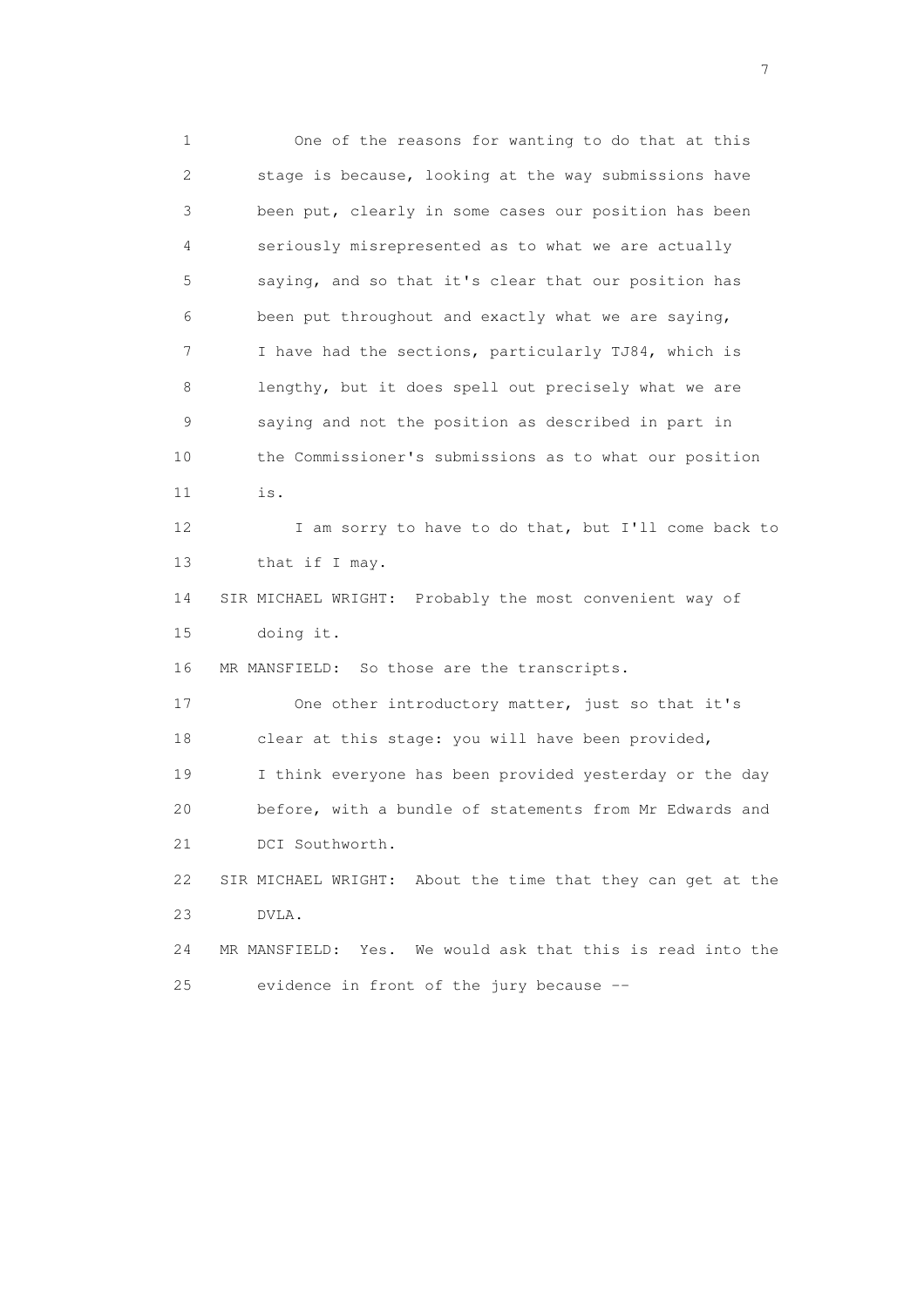1 SIR MICHAEL WRIGHT: Is it not sufficient for Mr Hilliard 2 simply to tell the jury that further investigations have 3 elicited this fact? As long as it's in front of the 4 jury in some form. 5 MR MANSFIELD: Yes, I think because it is a correction, and 6 we submit it's a very important correction because -- 7 SIR MICHAEL WRIGHT: Well, it's your point about 8 availability of photographs(?). 9 MR MANSFIELD: Yes. So the simple point is that -- 10 SIR MICHAEL WRIGHT: Does anybody have any problems about 11 this? 12 MR HORWELL: No, sir. 13 SIR MICHAEL WRIGHT: I didn't think there would be. One too 14 many questions from me as usual. 15 MR MANSFIELD: Well, I think it took us all by surprise -- 16 it certainly took me by surprise, I can't speak for 17 others, that there was no method with the authorities, 18 despite the fact that they are notoriously slow with 19 private individuals. 20 But on an emergency of this kind, there was no way 21 of obtaining that information much more quickly. The 22 short point is that of course the DVLA photograph would 23 have been available before 9.30 -- 24 SIR MICHAEL WRIGHT: About an hour and a half, according to 25 the evidence, it takes to get it. Yes.

en de la construction de la construction de la construction de la construction de la construction de la constr<br>En 1980, en 1980, en 1980, en 1980, en 1980, en 1980, en 1980, en 1980, en 1980, en 1980, en 1980, en 1980, en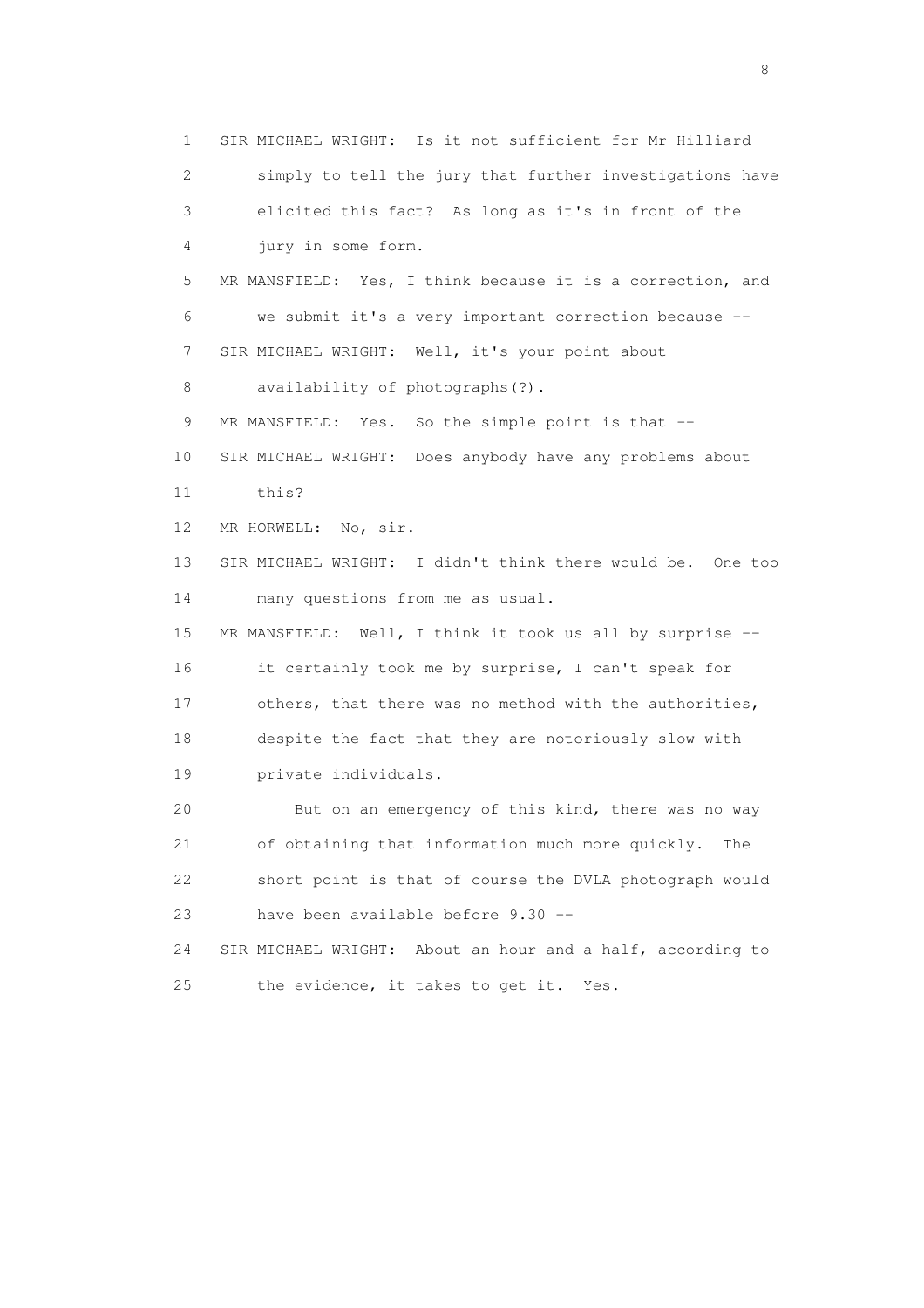1 MR MANSFIELD: So if somebody between 5 and 6 had asked for 2 it, it would have been there between 7 and 8 in the 3 morning, so a good, probably, two hours before, and it 4 could have been distributed to teams that had not yet 5 left, never mind the one in position.

 6 It bears upon of course the narrative questions that 7 we ask which are set out there about obtaining better 8 images but it doesn't have very great bearing on what 9 I want to develop this morning. So I won't return to 10 that at this stage.

 11 May I just introduce it by indicating that what I am 12 seeking to do, given again the time framework, is to 13 marry up an evidential framework with the legal 14 principles which we say apply, so that it's hopefully 15 a little easier to understand why we say certain 16 principles do apply, because one has to look and see 17 what the matrix of fact is that lies behind it. 18 SIR MICHAEL WRIGHT: Can I interrupt you a moment, something 19 you said is slightly nagging at me. You are talking 20 about submissions tomorrow. Are you intending to break 21 yours up? 22 MR MANSFIELD: No, I am doing it all in one. But I notice 23 that there was an hour and a half reserved tomorrow. 24 SIR MICHAEL WRIGHT: I see, for discussions, yes, that's

25 really what I was thinking about, to give everybody the

en de la construction de la construction de la construction de la construction de la construction de la constr<br>1911 : la construction de la construction de la construction de la construction de la construction de la const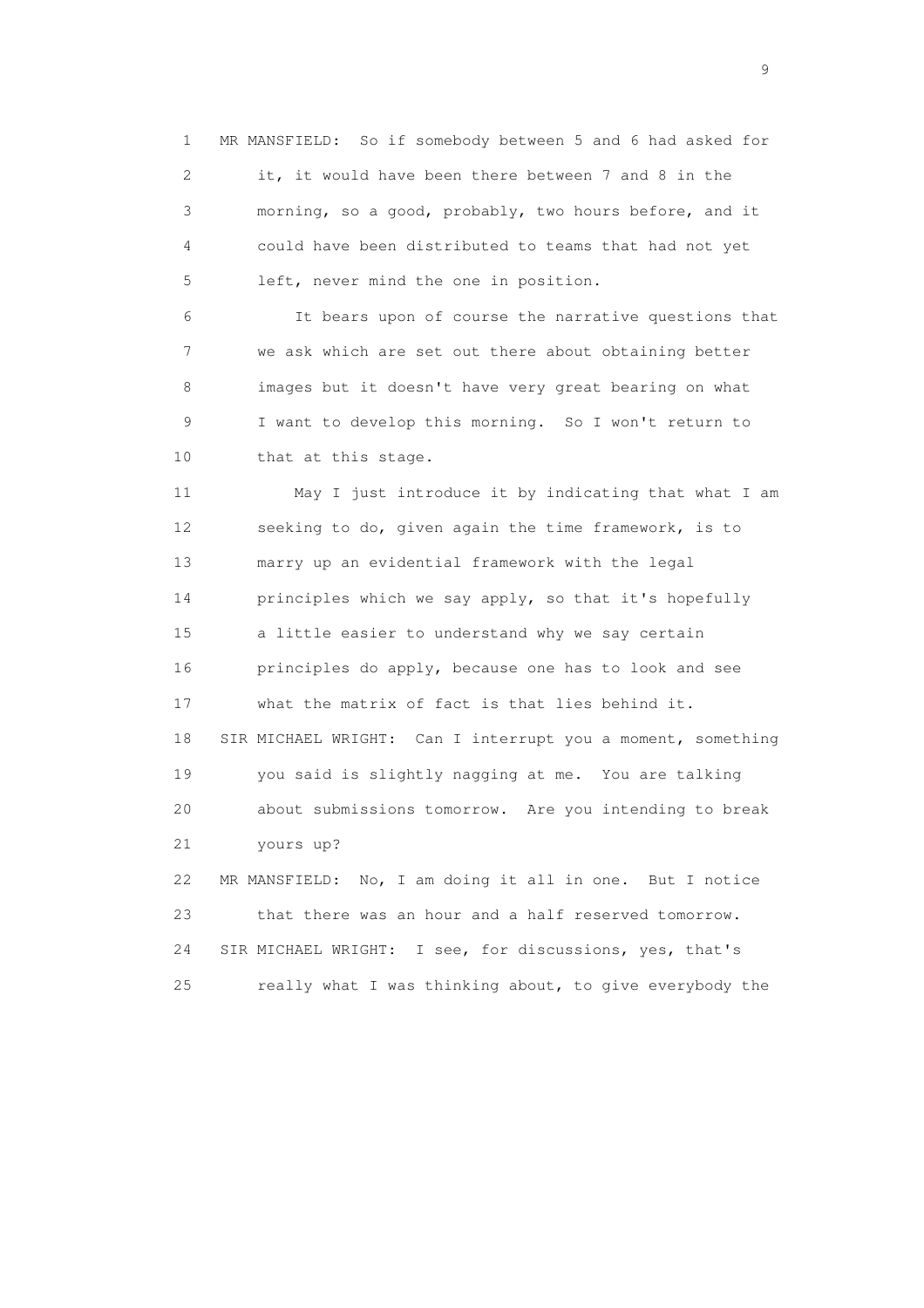1 opportunity to consider the forms of questions, yes. 2 MR MANSFIELD: I thought it was sensible to put out the 3 forms of questions first so everybody could see where we 4 are coming from as a precursor to the discussions 5 tomorrow. No, I am dealing with it all in one. But 6 I think it will be clear as I go through how the factual 7 questions and the legal principles also link up with the 8 narrative because they are obvious stages, so it will be 9 clear.

10 In a sense, I want to start, if I may, at the end 11 and I want to start with, I would submit, a very strong 12 factual obvious situation, but it can get in a sense 13 side-stepped and marginalised because it is so obvious. 14 Once it's stated, I think it has a great bearing on 15 perhaps one of the biggest issues that we all face and 16 you face in terms of the law, and that is the question 17 about a duty of care being owed.

 18 There are many other questions, but plainly a lot of 19 time has been consumed on that issue.

 20 The factual point at which I want to start is really 21 what happened in the carriage just for one second, in 22 fact 10 seconds, in fact less than the time I have just 23 spoken over the last few sentences. In other words, we 24 are dealing with an innocent member of the public who is 25 deliberately killed; and I leave aside how much warning.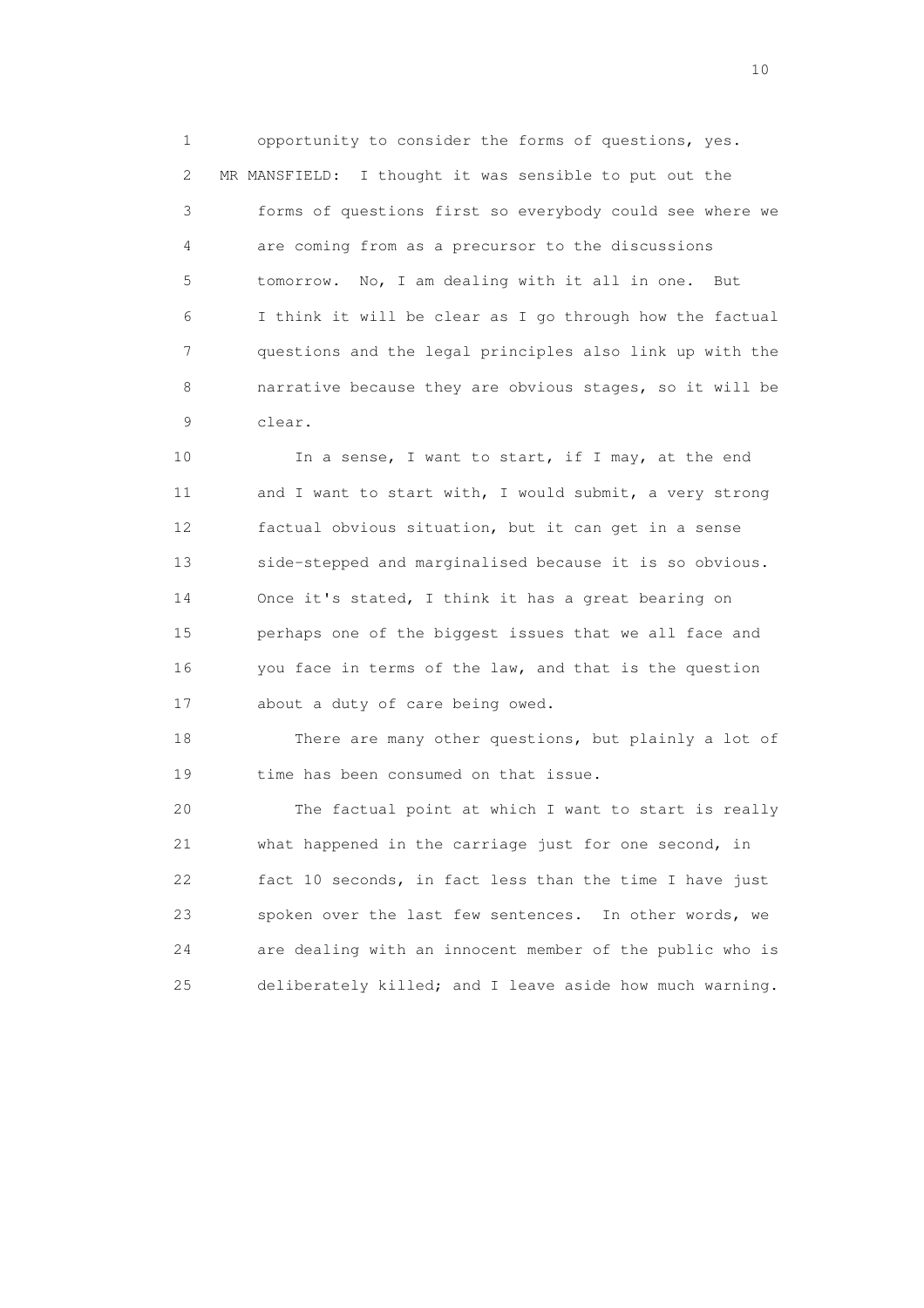1 On anybody's view it's hardly any warning. We say no 2 warning of course. But even on anybody's view, within 5 3 to 10 seconds having been targeted by the police, it's 4 not an accidental shooting, between 9.33 and 10.04, it's 5 roughly half an hour that he has been targeted, and then 6 effectively deliberately shot in those circumstances.

 7 I think for -- it's as serious as of course the 8 bombs themselves, and members of the public plainly, we 9 say, not only are right to be concerned about the bombs 10 themselves. There is also the other side -- and I have 11 put it to a number of witnesses -- that they are 12 entitled to be reassured about their right to life, and 13 therefore the question we pose on the facts is: is it 14 really to be argued, as I appreciate it is being argued, 15 with some qualifications by your own team but certainly 16 by all the others, that effectively there is no duty of 17 care to that innocent citizen by the forces of the 18 State; and we say put in that rather stark relief, that 19 that is an utterly untenable situation, that there is no 20 duty of care where the police are entrusted with fatal 21 force and weapons of the kind which they had.

 22 Not only is it utterly untenable, the law doesn't 23 turn its face against this situation at all, and in one 24 sense the cases that we have cited on paper, and that's 25 in the original submissions we were making, make clear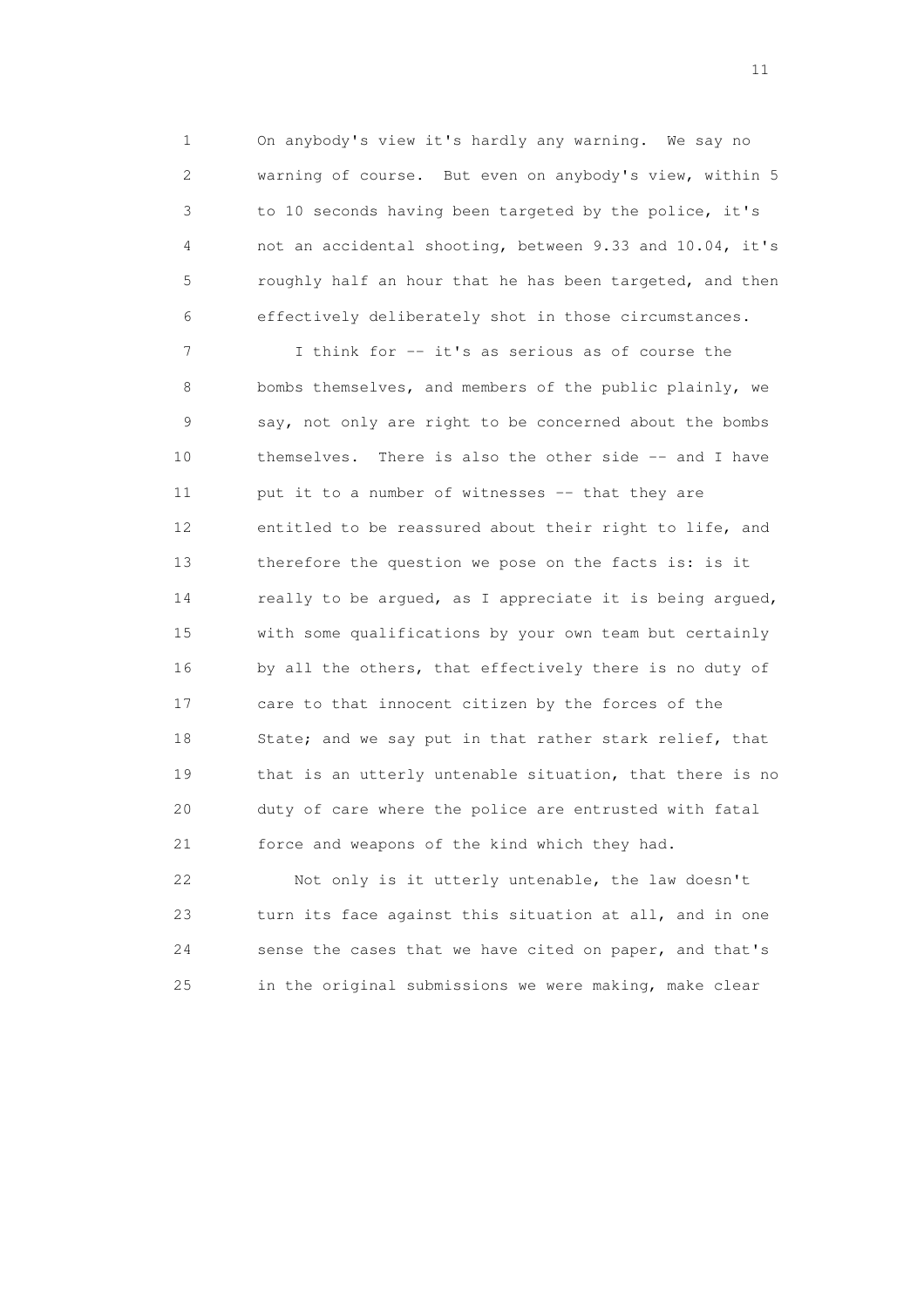1 a number of points.

 2 Now, there are plainly two categories within this: 3 namely the category of case where the courts have said 4 that there is an inherently dangerous situation once you 5 have entrusted someone with a firearm or other dangerous 6 article. But in fact I do not, as you will see in one 7 moment, I am not just relying on that rather obvious 8 statement; in other words that the use, the deployment 9 and the use of dangerous articles by the police -- and 10 I concentrate on them at the moment -- in a sense 11 dictates a duty of care. Because it is at the highest 12 level of risk, there is -- and nobody I think is arguing 13 the converse -- an obvious foreseeability of death once 14 you have loaded weapons placed on the streets of London 15 or anywhere else for that matter. 16 However, we can go further than that in this 17 particular case. We say in fact there ought to be, and 18 we say that's why these cases which we have cited 19 indicate it, essentially a strong public policy in 20 favour of a duty where you are having armed police on

21 the streets. And of course one knows historically the

22 British police customarily haven't been armed. So where

23 you are going to go and provide this facility, we say it

25 Now, I do not list the cases for the moment. If

24 quite obviously does raise a duty.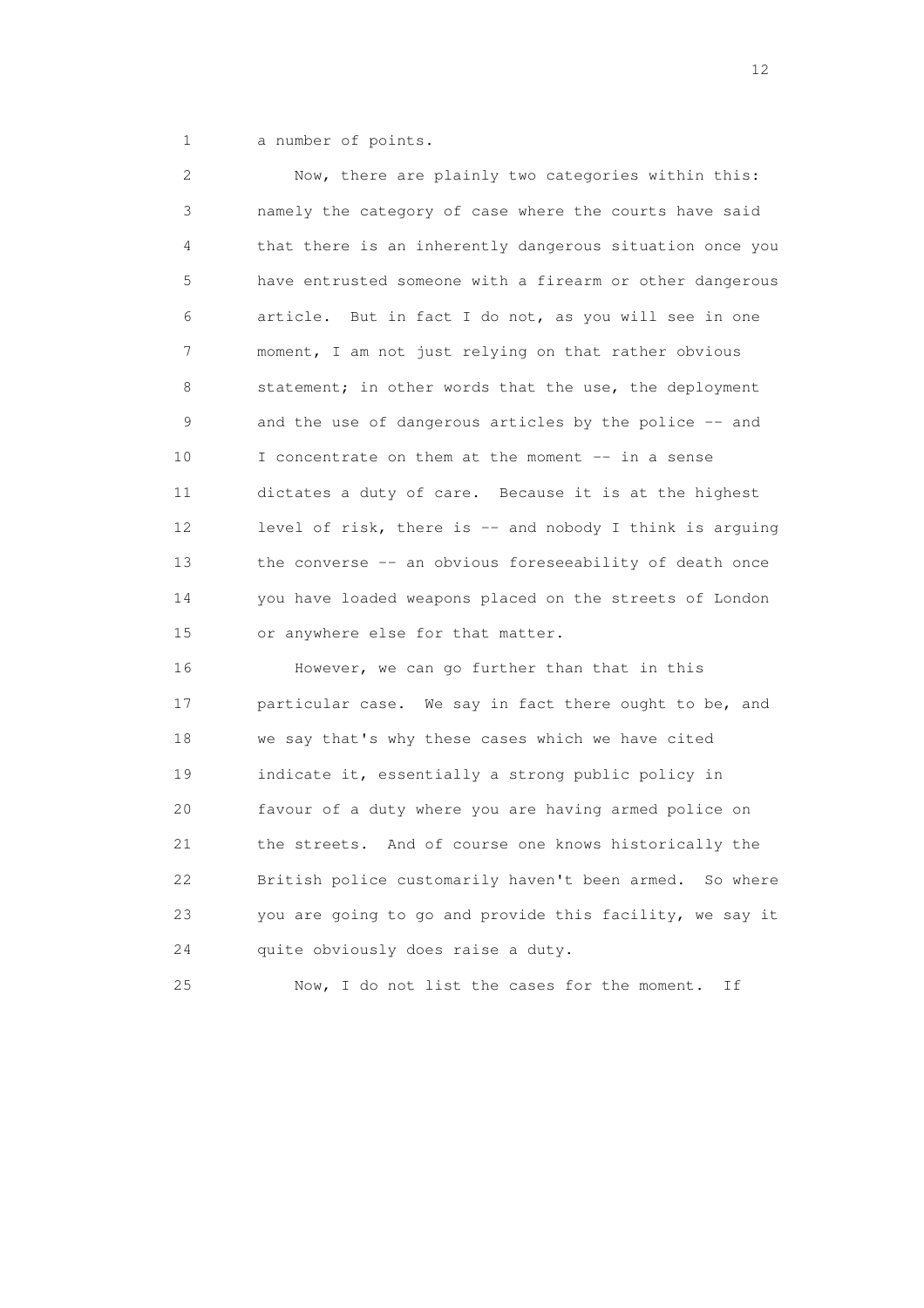1 I may just go on, that's proposition number 1,

 2 inherently dangerous, and the courts have recognised the 3 inherent danger of that situation.

 4 But then one moves to a further situation here, and 5 may I distill the second category that even without that 6 obvious initial proposition, if you turn to the second 7 category, if you like, the Caparo principles, then you 8 have a situation here which we say fits well within the 9 principles in any event.

 10 May I distill the, so it fits the facts of this 11 case, how we would submit it, is this: that where 12 a positive operational decision -- and so it's clear, 13 can I interweave what I am suggesting, it may be 14 obvious, the operational decision is the one at 4.55. 15 Where there is a positive operational decision taken at 16 4.55 to mount an inherently dangerous firearms 17 operation, because that is what a MASTS situation is, 18 mobile armed support for surveillance, on an identified 19 address. In fact, it's addresses, but again not meaning 20 to exclude any, but at that stage we have submitted all 21 along that Scotia Road was prioritised, but it doesn't 22 for these purposes matter.

 23 So where there is an identified address, so it's 24 21 Scotia Road -- I appreciate of course the communal 25 door point and all the rest of it, but that was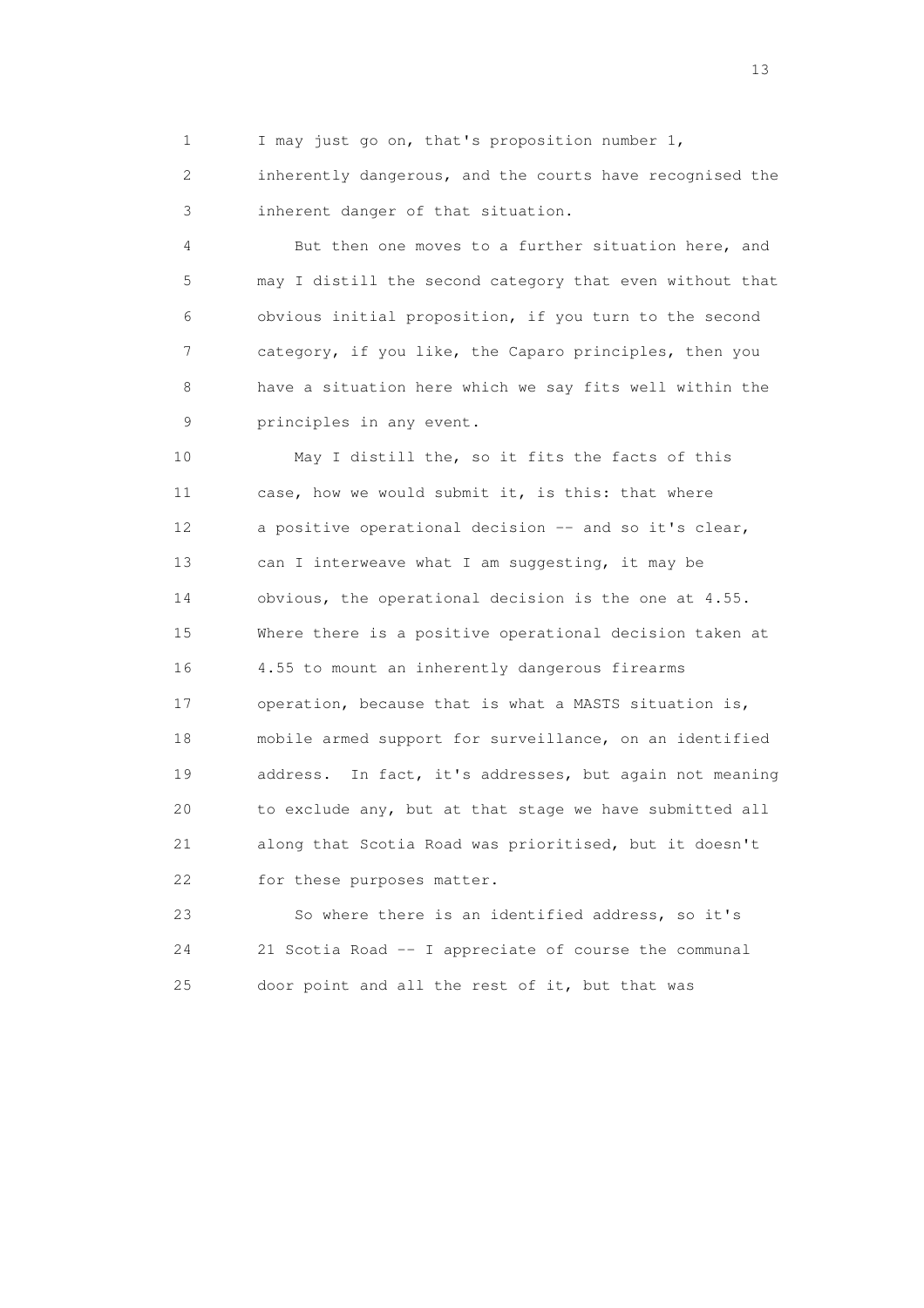1 an identified address -- then that is an operation that 2 is confined. In other words, it's not dealing with 3 a wide class of people, which has been one of the main 4 concerns in a large number of the authorities, that the 5 police would be hampered in their investigation if they 6 were going to owe a wide duty of care because, of 7 course, they might end up with defensive policing, their 8 investigations may be curtailed and so on because they 9 are diverting resources, that public policy position.

 10 Here we say if there is an identified address, it 11 automatically limits the category of people to whom the 12 duty is owed, and it's not going to provide the police 13 with an overwhelming public policy problem because they 14 are only being -- they are only targeting in fact, and 15 I come to the last part of this, the people, a small 16 defined class of people who are in the address, 17 obviously after 4.55 because that's when the positive 18 operational decision is taken; and the further factual 19 adjunct to this is that small defined class of people 20 inside the premises who then leave the premises.

 21 So you will see hopefully straightaway that this is 22 inherently dangerous, it's a very limited class of 23 people, and we are dealing with the risk of death to any 24 one of those who leaves.

25 But of course we say that -- and if it's necessary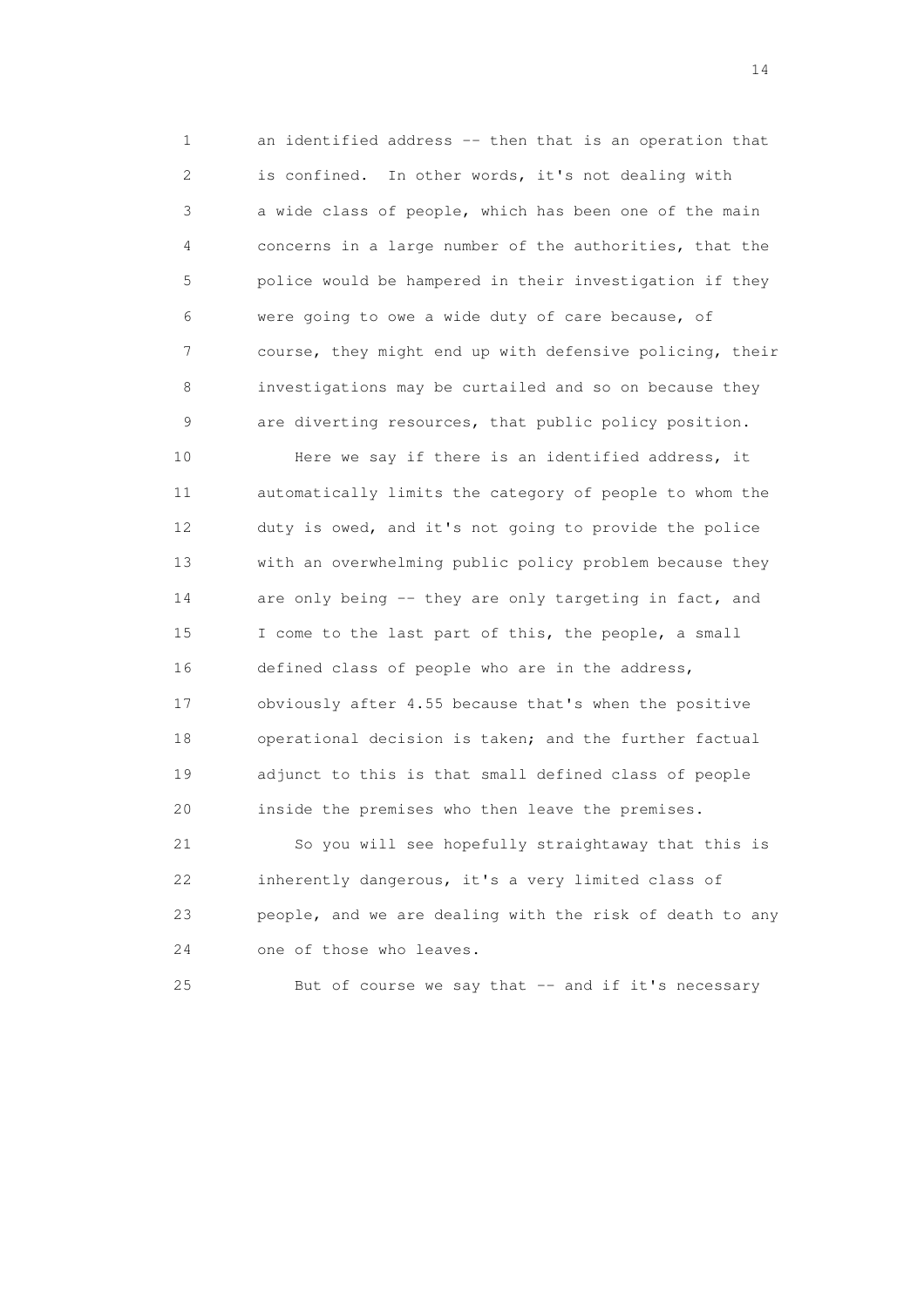1 to employ concepts like the assumption of

 2 responsibility, then we would argue that the assumption 3 of responsibility by the police begins at 4.55 when the 4 operational decision is taken against the identified 5 address. It's a responsibility towards those people, 6 and we submit that the public and public policy would 7 demand when there is weapons of this kind being 8 deployed, that it should be in that fashion.

 9 But the duty, we say, continues from 4.55 all the 10 way through, and may I just at this point indicate the 11 stages I want to develop evidentially, the first one 12 being the 4.55 to 9.33 stage. The second stage at which 13 the duty is still continuing is from 9.33 to 9.39, when 14 he -- that is Jean Charles de Menezes -- is one of those 15 who actually leaves the premises and is targeted in the 16 way that you are very familiar with, and then gets on 17 a bus at about 9.39. That's stage number two.

 18 So the duty continues through that, and then a third 19 stage arises where the duty, we say, is particular, and 20 that is -- I am using these times specifically -- 10.02. 21 10.02 roughly, within a few seconds, is the time at 22 which he's got off the bus and is walking past the bank, 23 before or at the time he reaches the tube station. So 24 it's either going across Binfield Road which is just by 25 the tube station, or entering the concourse, but before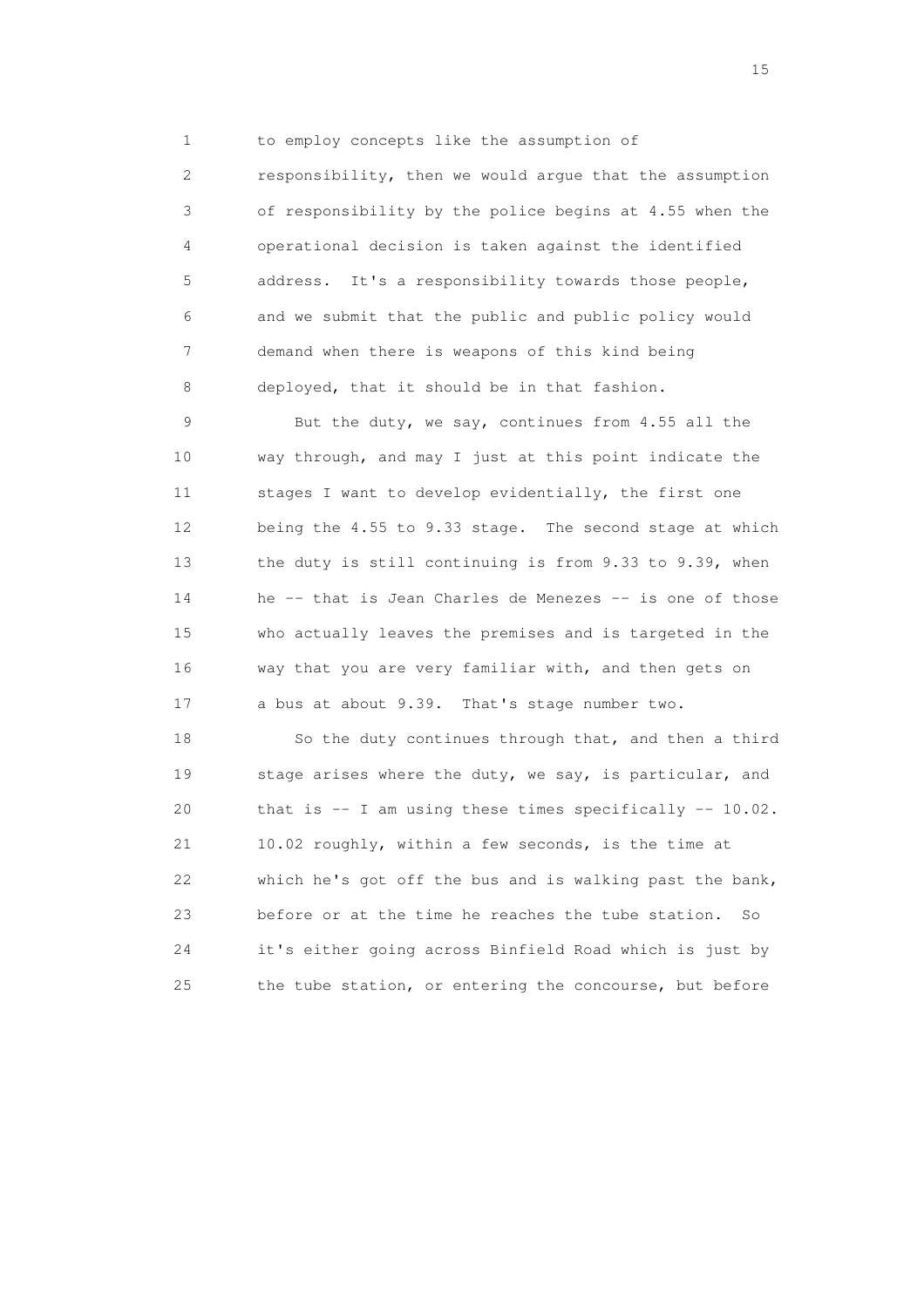1 he goes down the escalator. Then of course there is the 2 last stage when -- and I'll have to come to this -- the 3 order is given, the decision is finally taken to 4 intervene, and we say that's -- 5 SIR MICHAEL WRIGHT: The "stop him" order. 6 MR MANSFIELD: Yes, which we say actually was taken too 7 late, he was on the escalators at that time, and should 8 have been taken in a different way. 9 So that's the continuum, the four stages which we 10 say are important, through which this duty adheres, and 11 it would adhere to any other address that is eventually 12 covered in this way, for example Portnall Road where in 13 fact, as you have heard, a group of four were subjected 14 to a different kind but nevertheless an armed stop when 15 they left. In other words, the duty is owed to them as 16 well in the same way, because they are having lethal 17 force deployed, although maybe the tactic is different 18 because they were not regarded as suspects, but 19 associates. But nevertheless, the duty obviously 20 pervades there. 21 And any other address, and I do not need to go into

 22 all the other ones, that may or may not have attracted 23 this kind of operation. We say this is extremely 24 important because we have, and I don't think anybody has 25 any doubt, that unfortunately this kind of operation may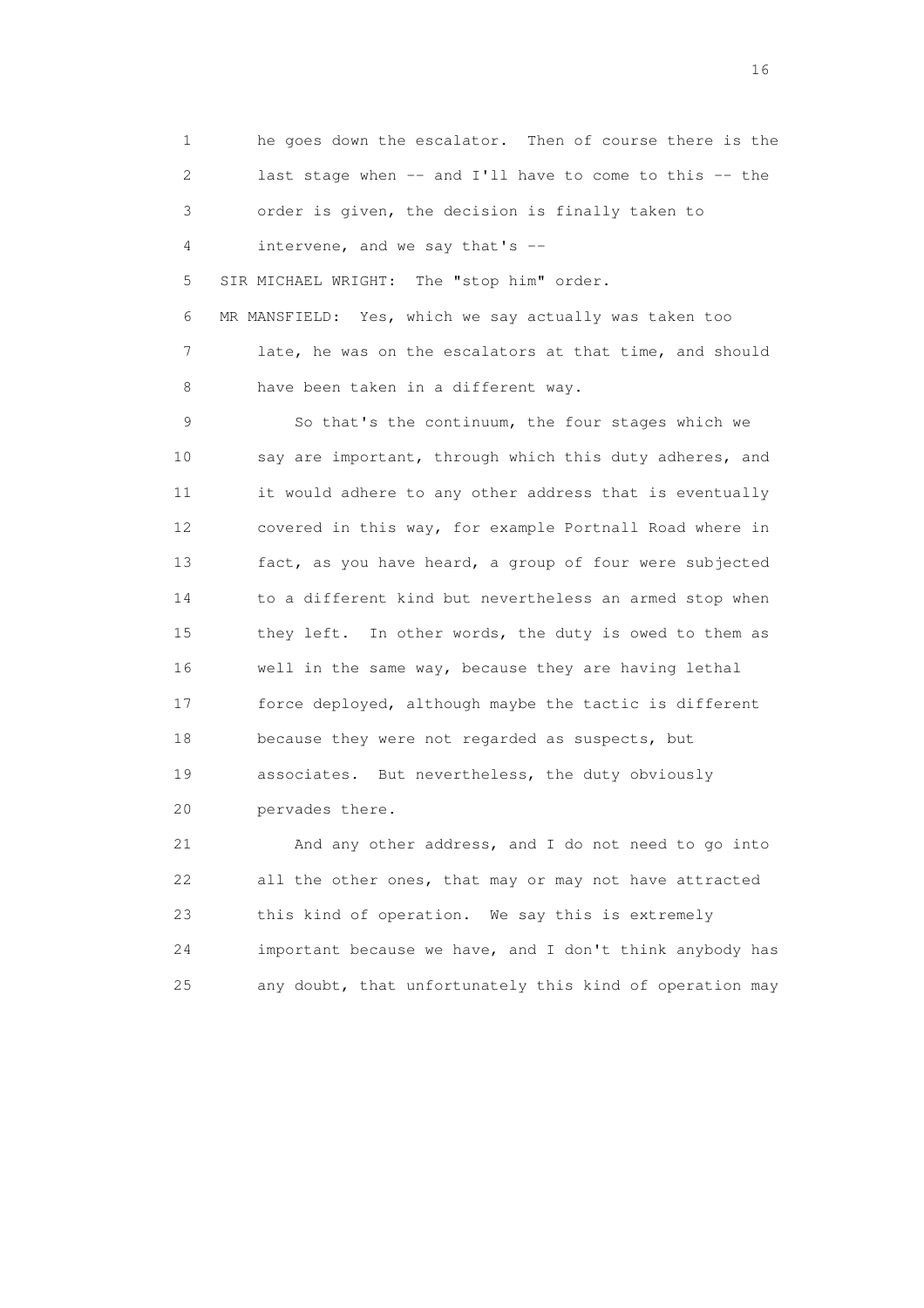1 have to be employed in the future, and therefore 2 certainly the citizens of London or any other city or 3 anywhere need to be reassured that there is a duty here 4 rather than an abrogation of duty, because we say the 5 law provides for it.

 6 So what I am going to do in relation to this, if 7 I may, in order to hopefully not spend too long going 8 through authorities which have been very ably put 9 together for all of us in a number of volumes -- which 10 have disappeared, they were there, they have evaporated, 11 they were just behind me.

 12 Can I indicate just the cases for the moment that we 13 say support the proposition concerning inherently 14 dangerous activities. I'll give the tab references but 15 I am not asking you to look at them for the moment 16 because I am anticipating that most people have either 17 read them or have them or know of them.

 18 Plainly Rigby is an important authority. I know 19 people have tried to distinguish it on the basis it was 20 a siege condition but we say it has a lot of parallel 21 similarities to this. That's at tab 28.

 22 Now, Rigby in fact has been preserved, if I can put 23 it that way, beyond the dicta in Hill.

24 SIR MICHAEL WRIGHT: It was approved in Van Colle.

25 MR MANSFIELD: I'll just do the references for the moment.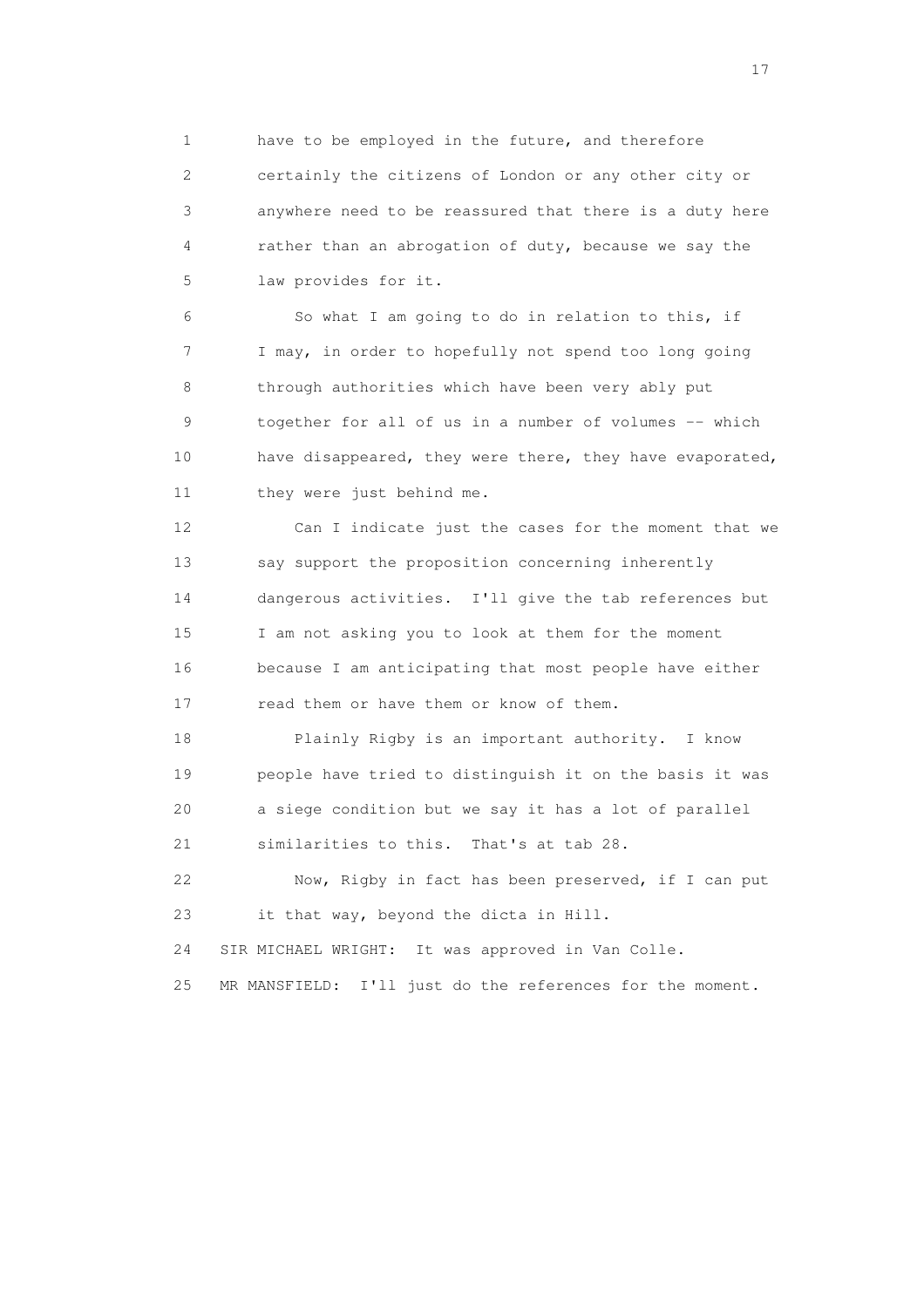| $\mathbf 1$ | In the Hill case it was preserved in two -- well,                |
|-------------|------------------------------------------------------------------|
| 2           | certainly a main speech, Lord Keith at page 59, that's           |
| 3           | tab 27.                                                          |
| 4           | That's in Hill, is it?<br>SIR MICHAEL WRIGHT:                    |
| 5           | MR MANSFIELD:<br>Yes.<br>Tab 27, it's the second volume, tab 27, |
| 6           | Lord Keith at page 59, letters B to D. Impliedly                 |
| 7           | preserved it. And in Van Colle, the matter you have              |
| 8           | just mentioned, that's also in the second volume,                |
| 9           | In the two speeches there, Lord Bingham at<br>tab 33.            |
| 10          | paragraph 53 and Lord Hope at paragraph 79, who                  |
| 11          | specifically indicated that in this sort of case, namely         |
| 12          | the Rigby type of case, would not compromise the public          |
| 13          | interest in police investigating and suppressing crime.          |
| 14          | I have already indicated that's how we put it in                 |
| 15          | relation to this case.                                           |
| 16          | There are a series of other cases which we say are               |
| 17          | illustrative of the inherent principle concerned with            |
| 18          | They are Crooks in volume 3, tab 49, and in<br>firearms.         |
| 19          | fact I can, if I may, rattle through them because they           |
| 20          | are one tab after another. Crooks at tab 49; Schofield           |
| 21          | at tab 50; Bici -- which is the Kosovan case -- at               |
| 22          | tab 51; Hartwell at tab 55, particularly where there are         |
| 23          | dicta concerning the highly dangerous nature of                  |
| 24          | potentially lethal weapons which are easy to carry.              |

25 The paragraphs there that relate to it -- that is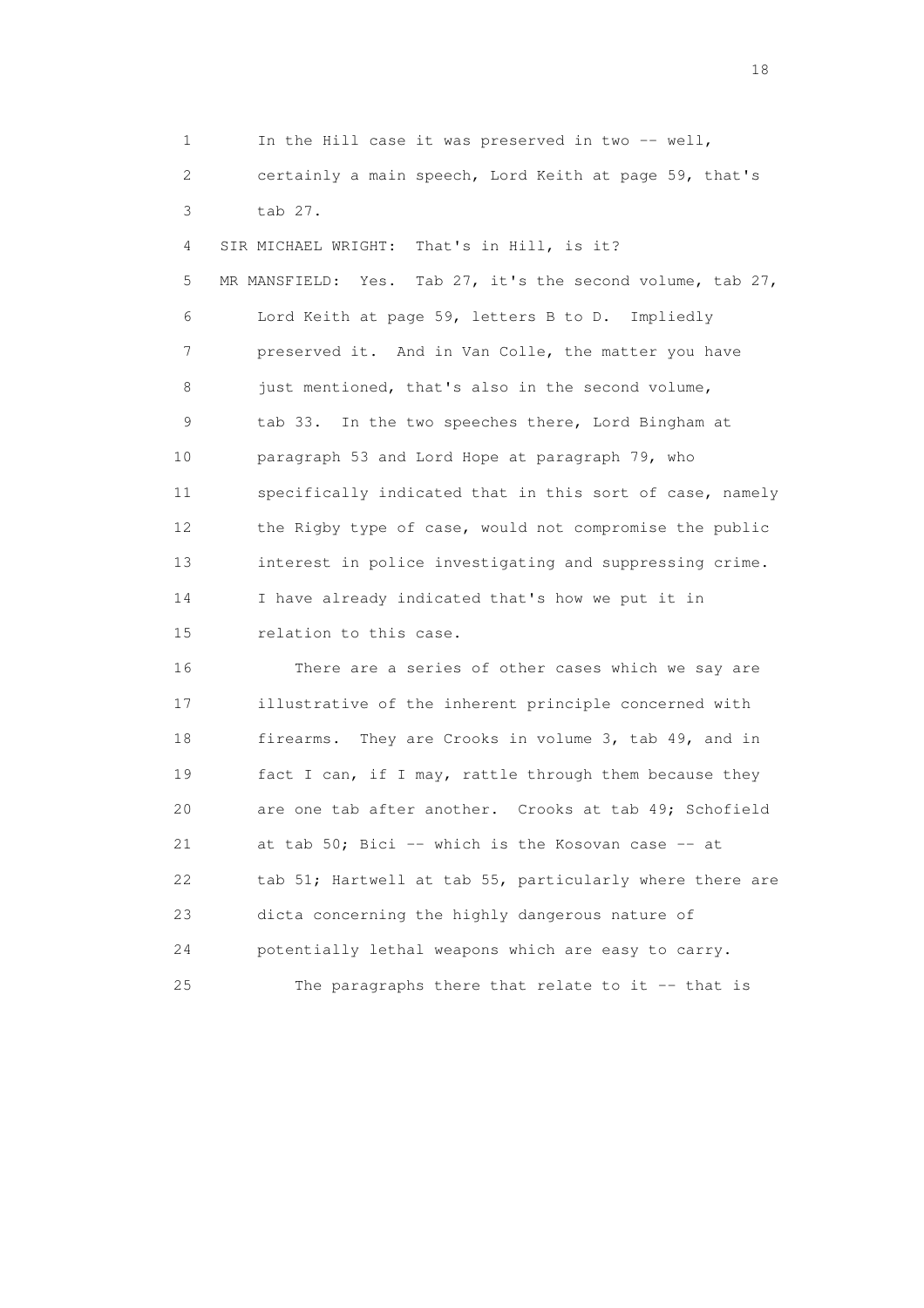1 Hartwell, at tab 53 -- are paragraphs 32 -- 2 SIR MICHAEL WRIGHT: Hartwell is tab 53, is it? 3 MR MANSFIELD: Yes, it is. If anyone sees I have made 4 a mistake, please say, but I think that's correct. 5 SIR MICHAEL WRIGHT: At the moment I have 49, 50, 51 and 53. 6 MR MANSFIELD: That's right. That's a paragraph, sorry, in 7 Hartwell, paragraphs 32 and 33 to 35. 8 So we say that there is an established line of 9 respectable authority which indicates that that is 10 a category which applies. But even if -- 11 SIR MICHAEL WRIGHT: They are all firearms cases? 12 MR MANSFIELD: Yes, they are to do with firearms, connected 13 with firearms and observations on firearms. 14 There is in fact, if I may, the only -- it may seem 15 a little strange to go to a textbook. There is O'Dwyer. 16 It's been added this morning. Tab 60 is another one. 17 It is a strikeout case, I appreciate it's probably 18 of lower authority but in fact the principle is there as 19 well. So if you add O'Dwyer, tab 60. 20 SIR MICHAEL WRIGHT: Yes. 21 MR MANSFIELD: There is a rather convenient summary. It's 22 in volume 3, tab 54. It's the only one I ask you to 23 look at at this stage. 24 SIR MICHAEL WRIGHT: Somebody had better give me my 25 bundle 3. (Pause). Yes, volume 3. Tab?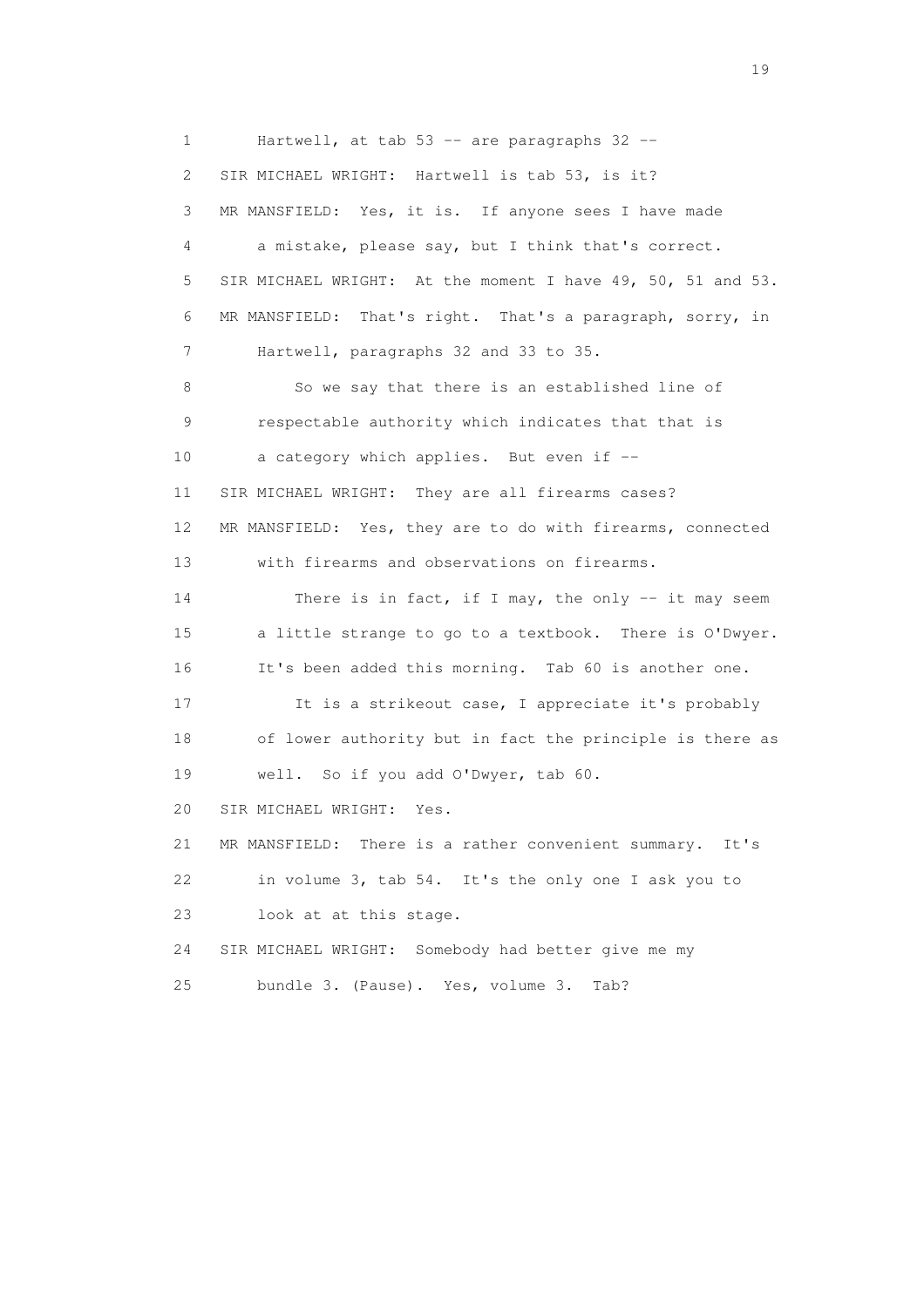1 MR MANSFIELD: 54. The negligence liability of public 2 authorities. I appreciate it's only a persuasive 3 authority -- 4 SIR MICHAEL WRIGHT: Happily the authors are still alive. 5 MR MANSFIELD: Yes. Most certainly. 6 The reason we cite this one is that, of all the 7 textbooks, this is on the face of it the one that deals 8 with these issues in more detail than any other. So we 9 would say it's a leading academic as well as 10 practitioners' -- I do not put it higher than a guide, 11 but it does in fact in a number of paragraphs 12 conveniently, and somewhat succinctly summarise the 13 position as I have been putting it. 14 The paragraphs are 10.15, which comes at page 546, 15 cases in which the Caparo test is not applied. 16 SIR MICHAEL WRIGHT: Just a moment, I haven't quite got 17 there. 10.15, yes. 18 MR MANSFIELD: 10.15: 19 "In many claims against the police, the courts have 20 not considered the Caparo test and thus claimants have 21 not been required to establish a prior relationship of 22 proximity with the police and nor have the courts 23 considered whether, as a matter of public policy, a duty 24 ought to be imposed. These will, as we have noted, be 25 cases in which the imposition of a duty of care cannot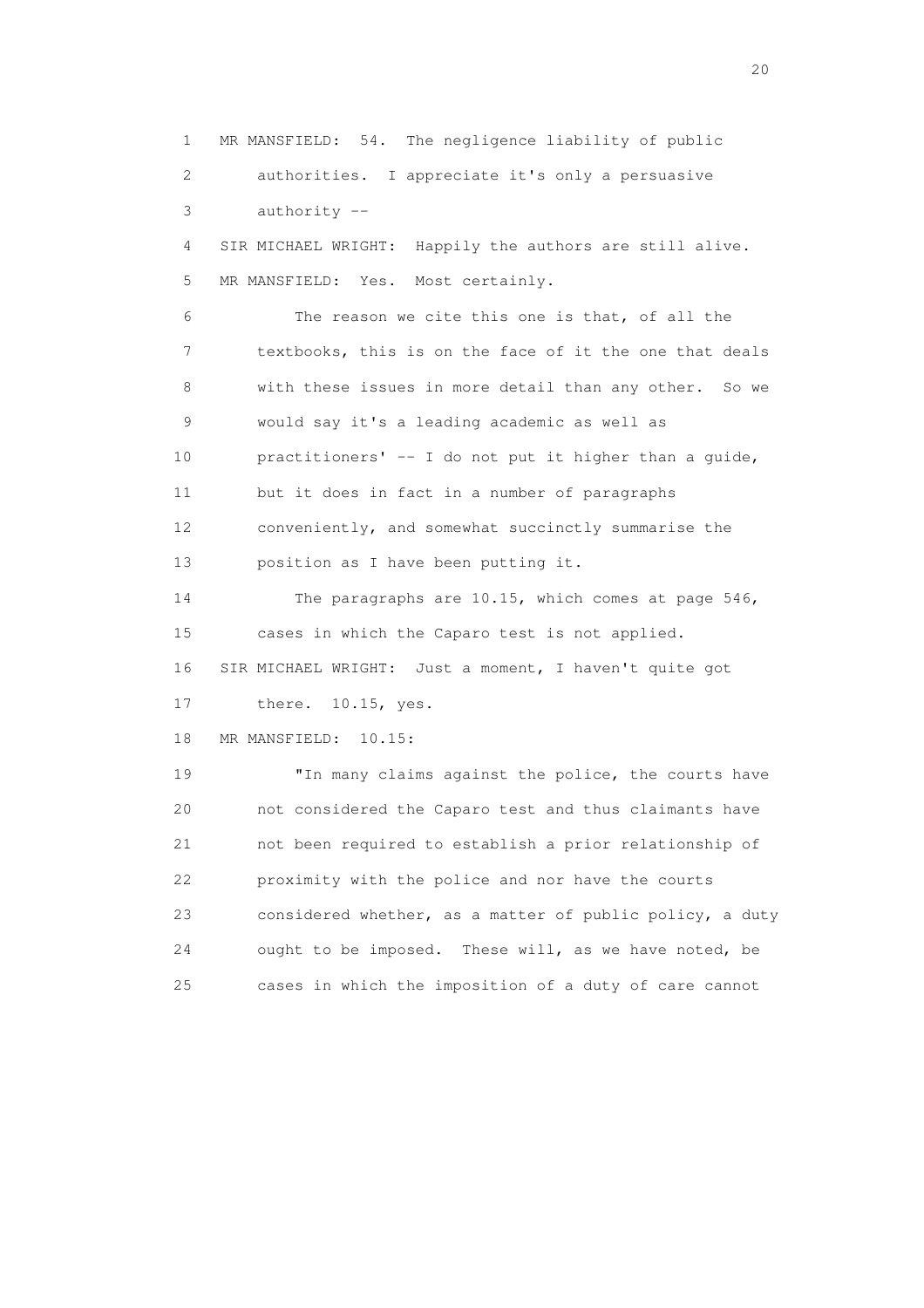1 be regarded as novel, and in which it is well 2 established that a duty is owed. The principal category 3 of case to which this applies as far as the police are 4 concerned is claims that the police directly inflicted 5 physical harm on the claimant. This occurs, for 6 example, in cases in which injuries are caused directly 7 by careless driving or the discharge of firearms."

 9 "Imposition of a duty of care is uncontroversial in 10 such cases even if the police were, at the time they 11 inflicted the injury, responding to an emergency or 12 investigating crime."

8 You will note there that Rigby is the footnote.

 13 In a sense we say implicit in responding to 14 an emergency is almost certainly going to be battle 15 conditions; that's another factor that is taken into 16 account in terms of the standard of care. And we say 17 that is what the officers are trained for, and everybody 18 agreed, and this is what they would have to face in this 19 situation in any event. That doesn't somehow or other 20 abrogate the duty of care or the level of care. 21 Another paragraph that again alludes to this 22 position is 10.35 at page 558: 23 "Specific instances of police negligence." 24 The first heading is "Harm Caused Directly by the

25 Police":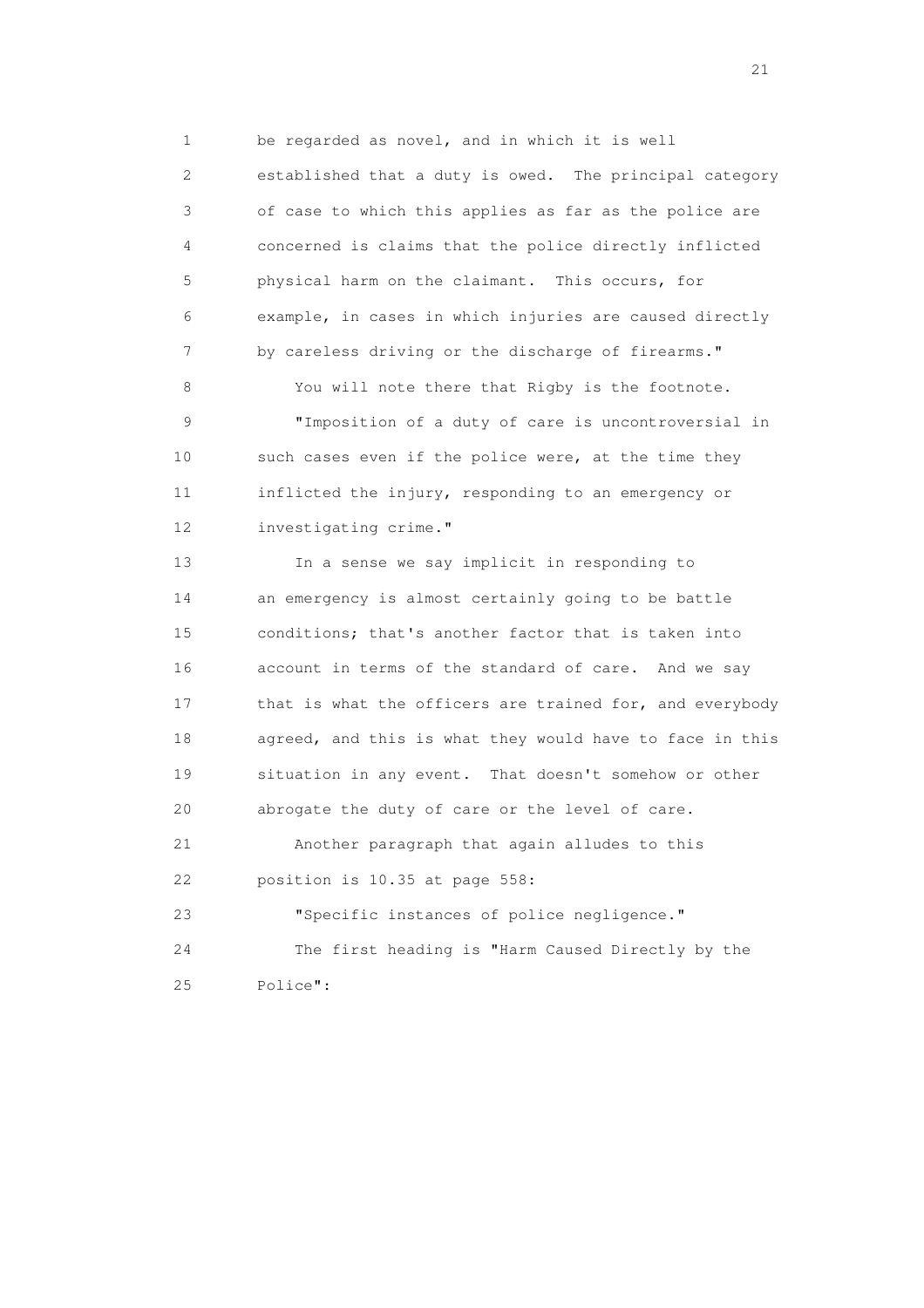1 "This section considers the potential liability of 2 the police when they cause physical harm directly 3 through their negligence. It examines liability where 4 the police cause accidents while driving, while 5 discharging firearms and where they cause physical 6 damage during a search of premises. As we suggested at 7 paragraph 10.15 above, in such cases it's not necessary 8 to consider whether there is a prior relationship of 9 proximity between the police and the claimant, or 10 whether the Hill policy grounds ought to preclude 11 imposition of a duty. It is widely recognised that the 12 police, like anyone else, have a duty to take care not 13 to perform acts that directly and physically injure 14 other people and this duty will be imposed even if the 15 police were involved in the investigation or prevention 16 of crime at the material time."

17 Then two more rather shorter paragraphs -- 18 SIR MICHAEL WRIGHT: That of course applies to the case, 19 I can't remember what it's called now, where the 20 complaint was that the police had entrusted a weapon to 21 an entirely unsuitable officer. You know the one I am 22 talking about.

23 MR MANSFIELD: Yes.

 24 SIR MICHAEL WRIGHT: That relates to the actual discharge of 25 the weapon, as this paragraph appears to, where here of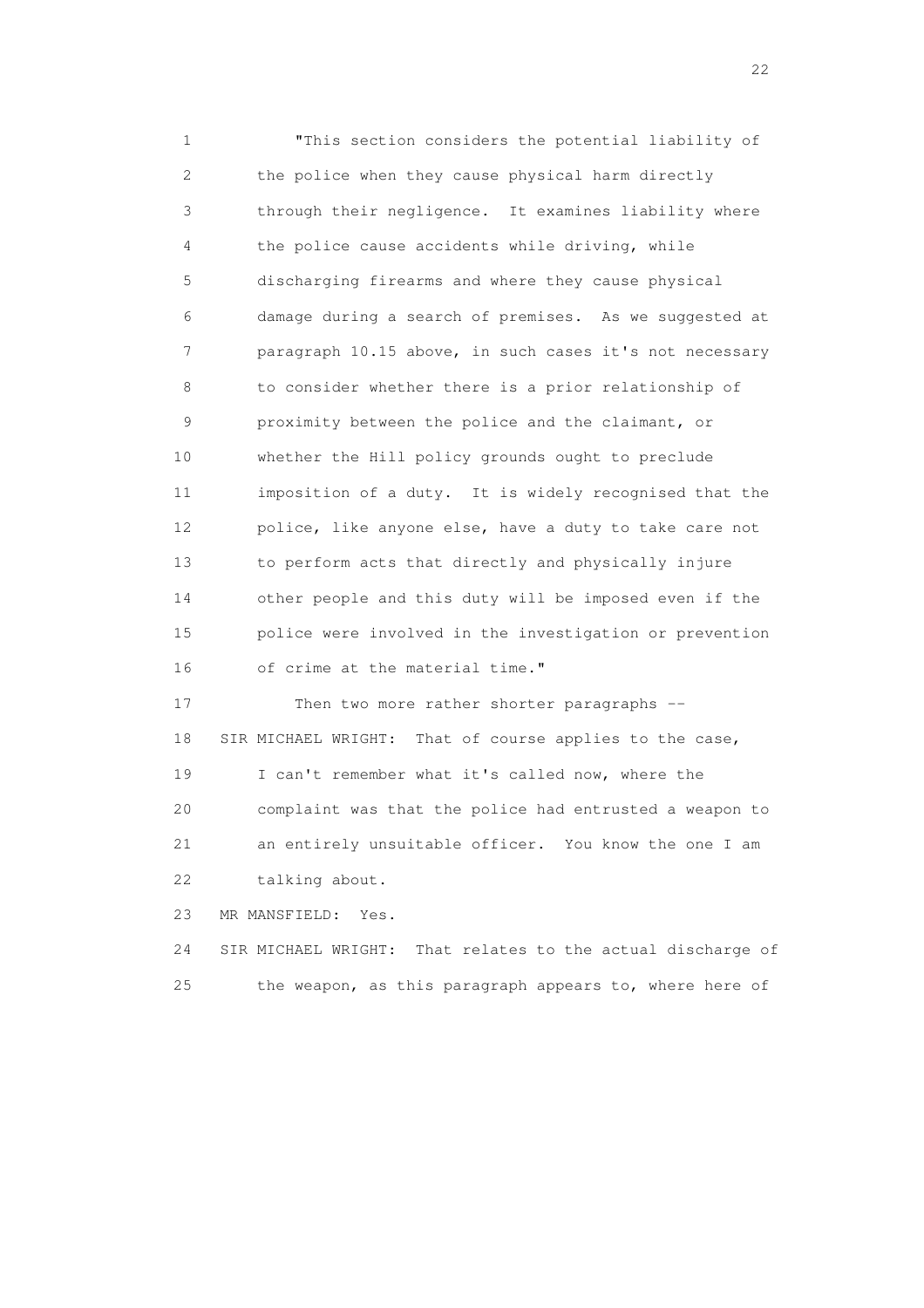1 course there is no question of negligence about the 2 discharge of a weapon. It was done deliberately. 3 MR MANSFIELD: I do want to come to the circumstances in  $4$  which  $-$  5 SIR MICHAEL WRIGHT: The only distinction I am drawing, 6 Mr Mansfield, is that the arguments here about the duty 7 of care are, as I understand it, focused as to whether 8 it ever engages at all and if so, at what point in the 9 story. 10 MR MANSFIELD: It's dealing with -- it's certainly dealing 11 with the deployment of firearms, if you are going to 12 entrust a firearm, certainly whether it's a drunken 13 police officer, which I think is O'Dwyer, or -- because 14 some of them happen to be police officers on police 15 officers, and one is a police officer in a fit of 16 jealousy -- 17 SIR MICHAEL WRIGHT: Yes. 18 MR MANSFIELD: -- sent to, I think, a public house, that's 19 the Hartwell one, and shoots somebody. 20 So the duty of care is not only in the question of 21 the discharge, but also the, as it were, handing of the 22 weapon to somebody. In other words, there is an overall 23 duty, and of course the Northern Irish cases look at 24 this and have reserved their position in relation to 25 this in the planning of an operation in which there is

23 and 23 and 23 and 23 and 23 and 23 and 23 and 23 and 23 and 23 and 23 and 23 and 23 and 23 and 23 and 23 and 24 and 25 and 25 and 26 and 26 and 26 and 26 and 26 and 26 and 26 and 26 and 26 and 26 and 26 and 26 and 26 an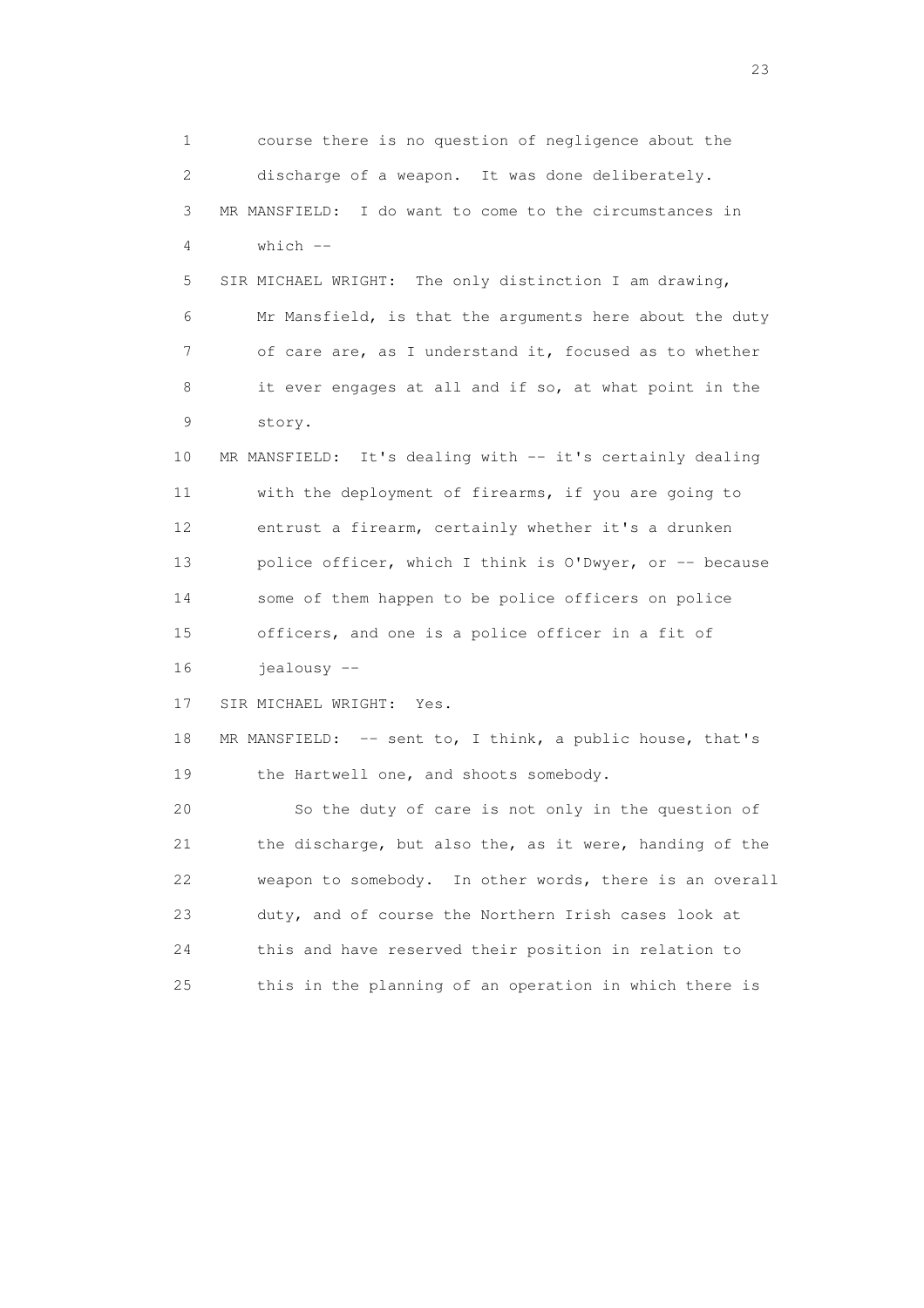1 a deployment.

 2 So it goes from, as it were, the conveying of the 3 weapon to somebody's possession, so the police have to 4 ensure, for example, that the person to whom they give 5 the weapon is not mentally unstable, that's one of the 6 criterion, because otherwise they would be failing in 7 their duty of care because that person is likely, in 8 a moment of instability, to cause harm. So it's not 9 just at the point at which it's fired, because otherwise 10 it would absolve those who provide the arms in the first 11 place. 12 So we would say it's slightly more extensive than 13 just the discharge. 14 The next paragraph in fact, the final two 15 paragraphs, there is one at 10.39, page 560, "Discharge 16 of Firearms and Similar Devices", I appreciate it says 17 "discharge": 18 "The police owe a duty to ensure they do not harm 19 others by acting carelessly while engaged in dangerous 20 activities. This includes a duty not to harm persons or 21 property by negligently taking decisions regarding the 22 use of firearms ..." 23 Again, we say there were decisions taken here from 24 4.55 onwards which were negligent regarding the use of 25 firearms in this case or similar devices during the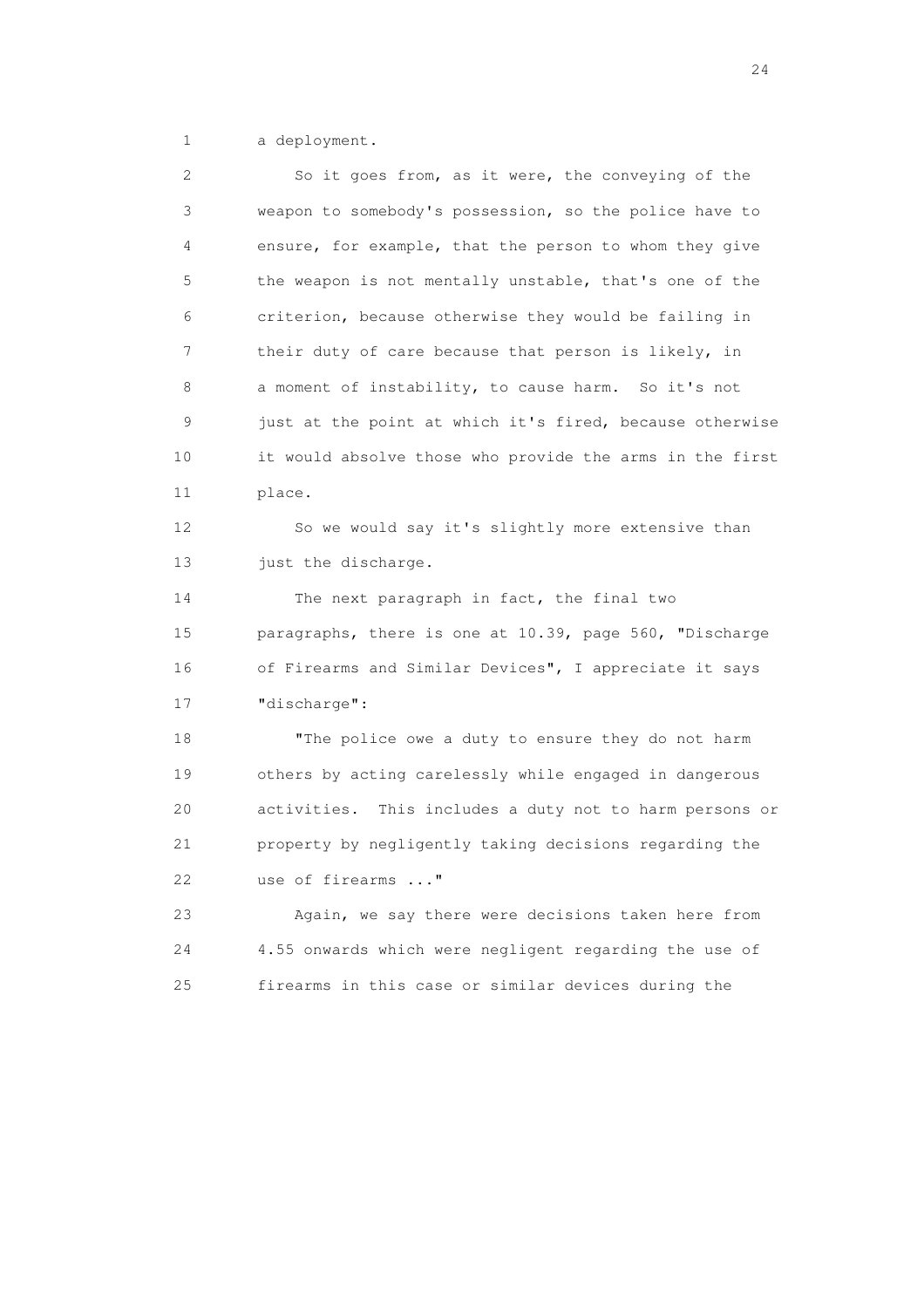1 course of an operation.

 2 SIR MICHAEL WRIGHT: Just read the next sentence, if you 3 would. 4 MR MANSFIELD: Yes: 5 "The police will not, however, be held liable for 6 errors of policy, for example in determining the kinds 7 of firearm ..." 8 So for example here hollow tip or other equipment 9 the police force should fire. 10 SIR MICHAEL WRIGHT: The footnote draws the distinction 11 between policy and operational decisions. 12 MR MANSFIELD: Yes, and I have avoided -- and Marshall is 13 cited as well -- including in this obviously any errors 14 of policy and that applies to the narrative questions. 15 We have excluded policy and included essentially 16 operational decisions. 17 SIR MICHAEL WRIGHT: Yes, I understand. 18 MR MANSFIELD: Finally paragraph 10.41: 19 "Where police fire guns during the course of 20 an operation [this is page 561], they owe a duty of care 21 to those who might be harmed." 22 Then the Northern Irish case, Farrell, is in the 23 footnote: 24 "The Court of Appeal in Northern Ireland has held 25 that soldiers seeking to prevent a crime occurring, owed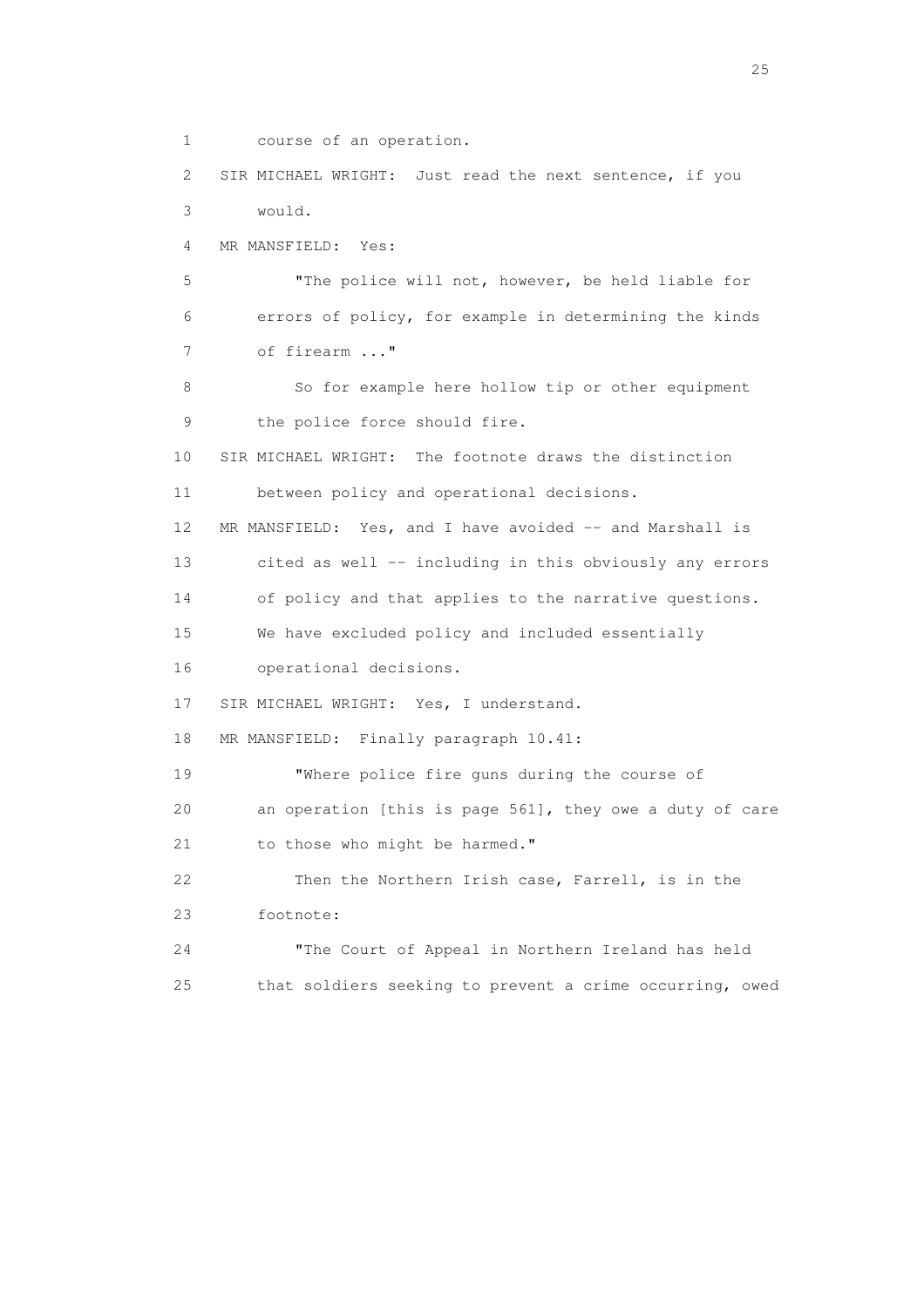1 a duty of care to individuals, including suspects, who 2 might be harmed by their use of firearms, and it is also 3 apparent that the police and army owe a duty of care 4 when using firearms to control public disorder." 5 Then in fact the sentence which bears on something 6 I have just said: 7 "The police may also be held to be in breach of 8 a duty of care if they permit an individual" --9 SIR MICHAEL WRIGHT: That's Hartwell. 10 MR MANSFIELD: Yes. 11 "... who is known to be unstable or otherwise 12 potentially dangerous ..." 13 SIR MICHAEL WRIGHT: O'Dwyer is cited. 14 MR MANSFIELD: Sir, I have read those paragraphs, albeit 15 from a textbook, but they do summarise our position. We 16 say we are not limited by that, those series of 17 principles, because we are making it clear here, their 18 being a small and defined class and a target -- 19 a positive decision to target an address, that this 20 falls within the parameters of namely, if you like, 21 a proximity, a relationship has been struck at the 22 moment the operational decision is taken all the way 23 through to the actual decision to intervene on the 24 particular individual concerned. 25 We say that the public policy is not going to be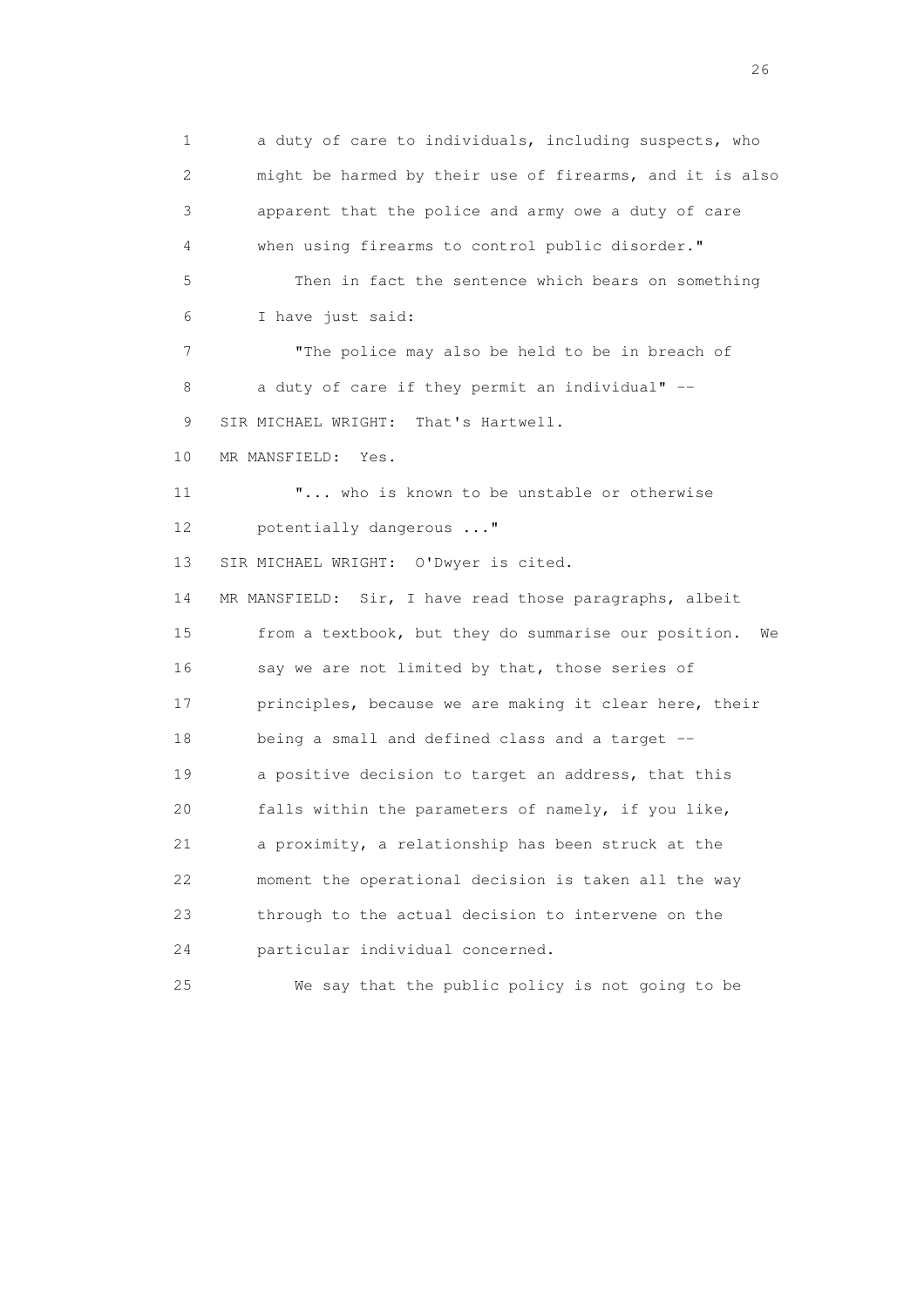1 undermined in any way in terms of the investigation and 2 suppression of crime if, in a case such as this, which 3 involves such important issues as life and death, the 4 police have to take care, we say.

 5 So may I, on the back of that, I have done it fairly 6 briefly, but the idea is in fact to obviously relate it, 7 those principles, to -- maybe before I do, I think there 8 is a measure of, I hesitate to say agreement but in any 9 event in your counsels' submissions certainly, they 10 concede or appear to concede that there is a way of -- 11 they use the word reconciling, I suggest there isn't 12 a need to reconcile, but in fact they do on page 16 of 13 their submissions onwards, they do appear to echo what 14 I have just been saying about the way to reconcile.

 15 Perhaps if I can just deal with the paragraphs that 16 deal with this. Because we say in a situation in which 17 there is, we say a clear duty, you can direct the jury 18 there is a clear duty, but even if you find there isn't 19 a clear duty but there is a clearly arguable duty, and 20 there is evidence capable of supporting the arguable 21 duty, then it becomes a matter for the jury to decide in 22 those circumstances. That's the Willoughby case.

 23 So the position here is -- can I just read the 24 relevant paragraphs? I am on page 16, the penultimate 25 bullet point on that page: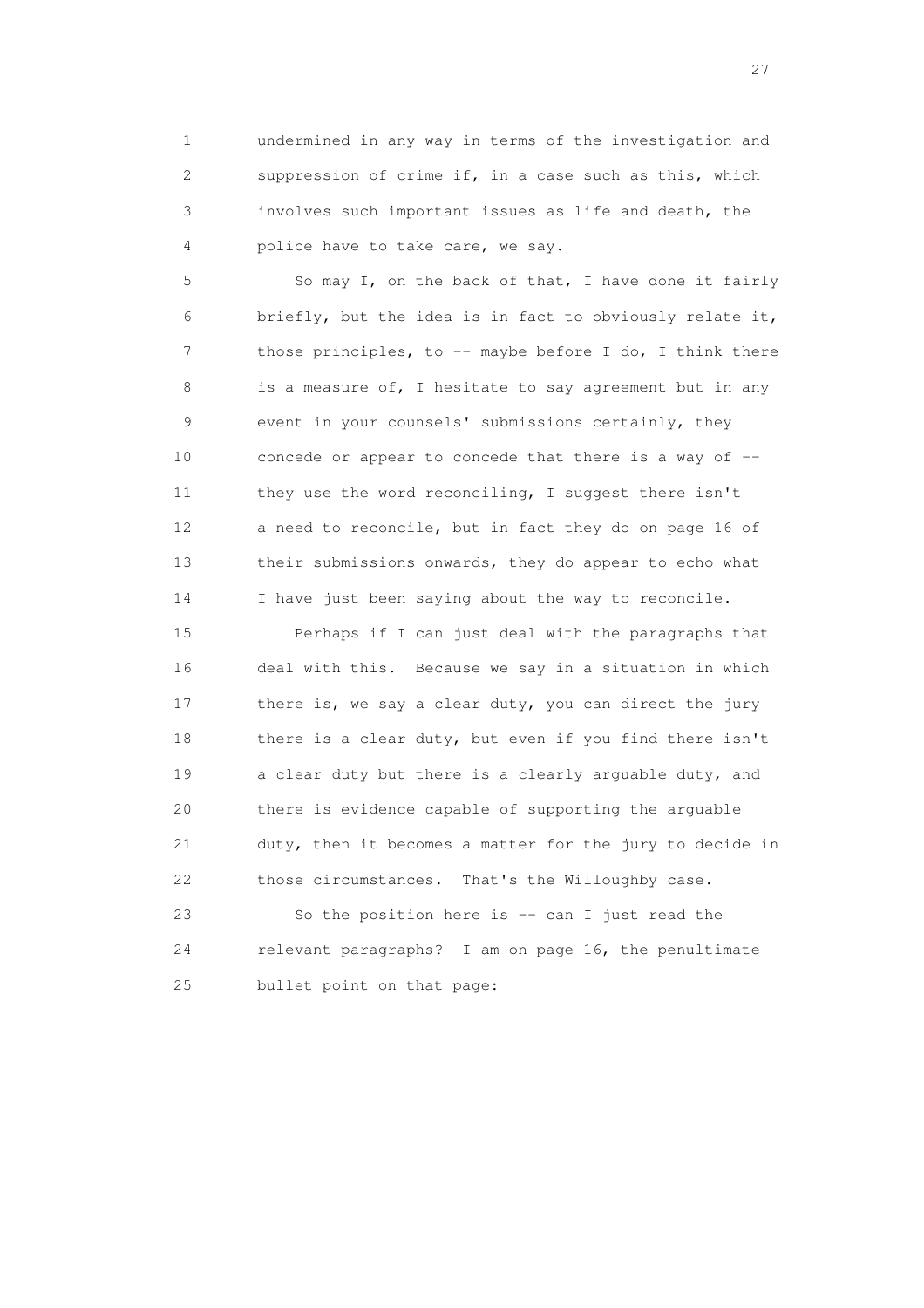1 "The best way to reconcile all the above authorities 2 is to say that the police can owe a duty of care in 3 negligence in respect of various positive operational 4 decisions, particularly those which may foreseeably 5 result in harm to a defined class of persons."

 6 Well, that, of course, is what I have been 7 developing.

 8 "But the police do not owe a more general duty to 9 the public at large in their general functions of 10 investigating crime.

 11 "In any event, a duty will only arise if the 12 requirements of foreseeability and proximity are met. 13 In many cases, the requisite relationship of proximity 14 will not exist, because the duty would be owed to 15 an unacceptably wide class of persons. In many cases, 16 it will not be possible to say that breach of 17 a particular duty may foreseeably result in harm." 18 Well, we say we meet the requirements of 19 foreseeability and proximity because of the targeting of 20 an address and eventually of a person. 21 We are not suggesting -- in the next bullet point: 22 "Therefore, in orchestrating a manhunt to find 23 a suspected suicide bomber, a senior officer does not 24 owe a duty to the whole of London to protect it against

25 an attack. Nor does he or she owe a general duty of

28 and 28 and 28 and 28 and 28 and 28 and 28 and 28 and 28 and 28 and 28 and 28 and 28 and 28 and 28 and 28 and 28 and 28 and 28 and 28 and 28 and 28 and 28 and 28 and 28 and 28 and 28 and 28 and 28 and 28 and 28 and 28 an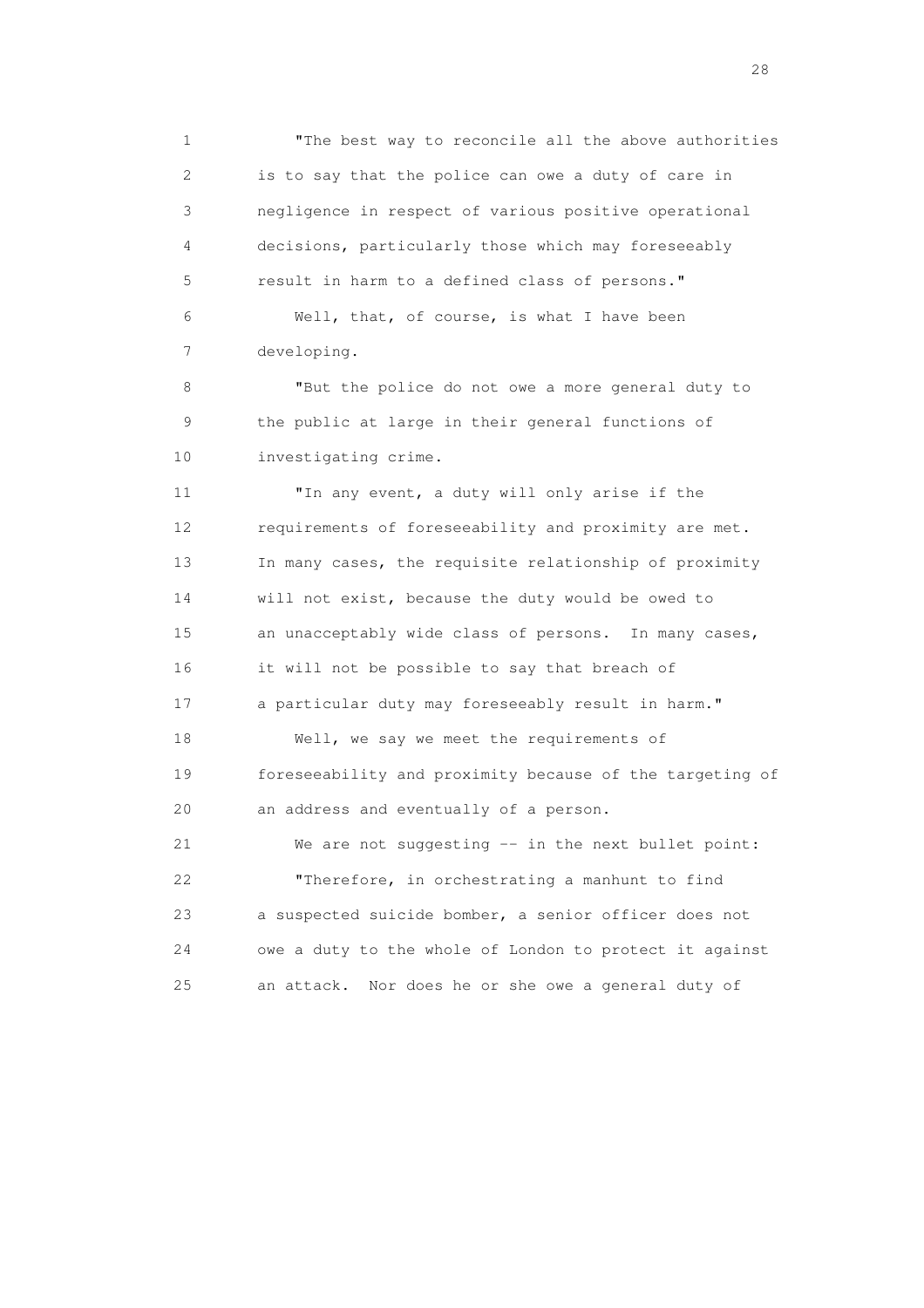1 care in the investigation to all persons who might 2 foreseeably be affected by the results of the 3 investigation."

 4 Then there is reference to Heagren, where the Court 5 of Appeal applied the principle in Hill to hold that: 6 "... a police force does not owe a duty of care to 7 make reasonable enquiries to check that information from 8 an informant is reliable before initiating an armed 9 search of premises."

 10 Then these last two bullet points we say are of 11 particular relevance to the synopsis I have just 12 outlined:

 13 "In the directing of firearms officers to 14 stop/challenge [or challenge] an identified individual 15 (or to storm an identified address), a senior officer 16 can owe a duty of care to that individual and others in 17 the immediate vicinity. This is analogous to the siege 18 situation in Rigby and involves a proximate 19 relationship."

 20 Clearly that is the stage at which Commander Dick 21 takes the decision. I anticipate that's what it's 22 intended to refer to. Then the final one:

 23 "It may also be arguable that, in the planning and 24 directing of a MASTS operation against an identified 25 address, a senior officer owes a duty to those inside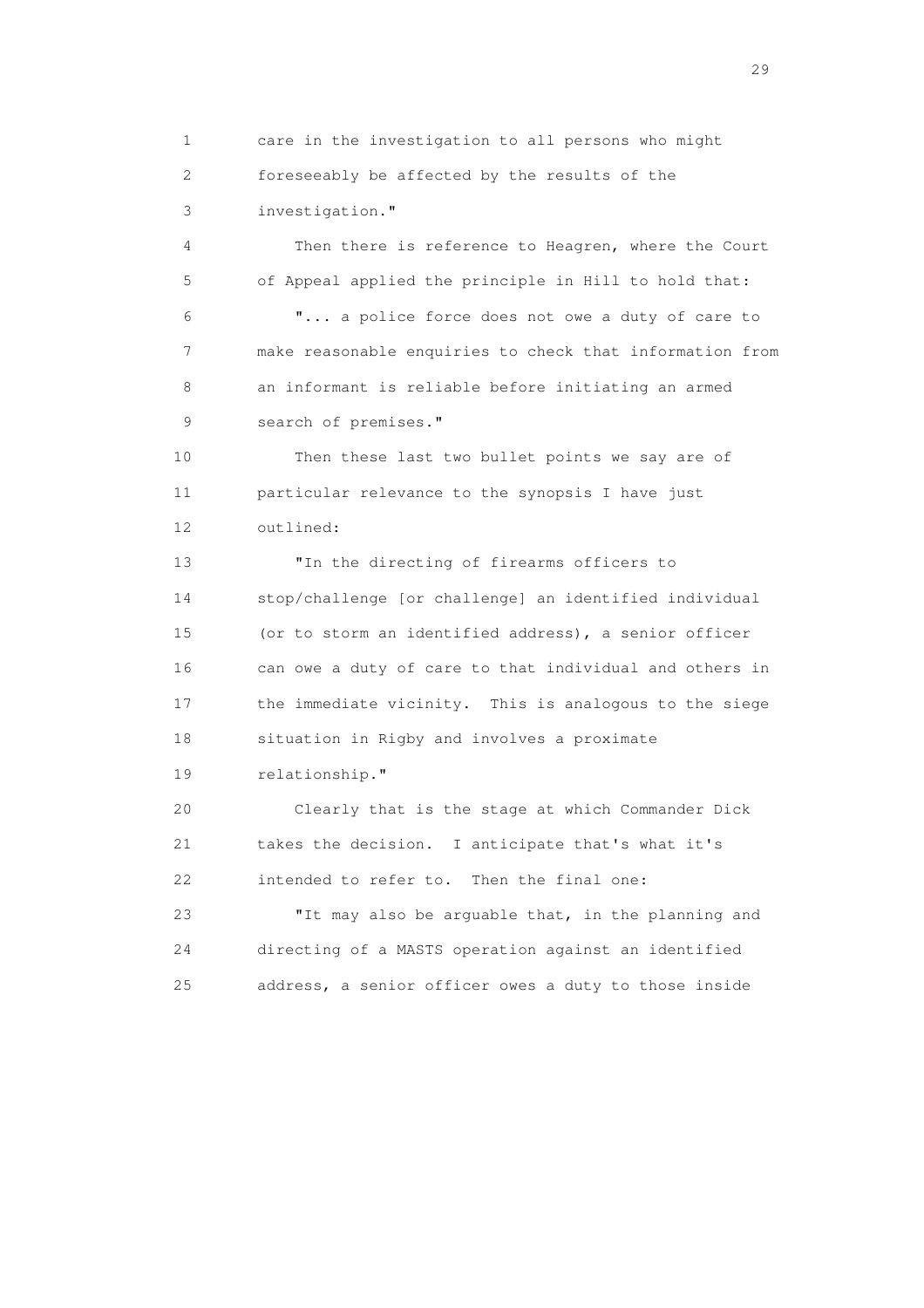1 the address who may be affected (although that duty 2 might not apply to criminals or to those who are 3 actually suspects)."

 4 So we say in this case the last bullet point applies 5 to Commander Dick and the command team in the control 6 room, but we have obviously specified individuals.

 7 Then the last bullet point, we say, relates to the 8 4.55 decision onwards: it's an operational decision 9 against an identified address, and of course it owes 10 a duty to those inside the address, particularly who may 11 be affected -- may I put a hyphen there -- when they 12 leave, because it was intended to target them as and 13 when they leave.

 14 We say, of course, the bit in parentheses doesn't 15 apply here, it is not suggested he is a criminal or he 16 was an actual suspect in the sense that that is 17 conventionally understood.

 18 So we say there is a measure there to which there is 19 support for our propositions, and it's in that context, 20 if I may, I would like to, as it were, return to 21 a continued interweaving of the principles with the 22 various stages which have been outlined in our 23 submissions.

 24 I do not intend to go through the written 25 submissions at all. I would like to, as it were, stand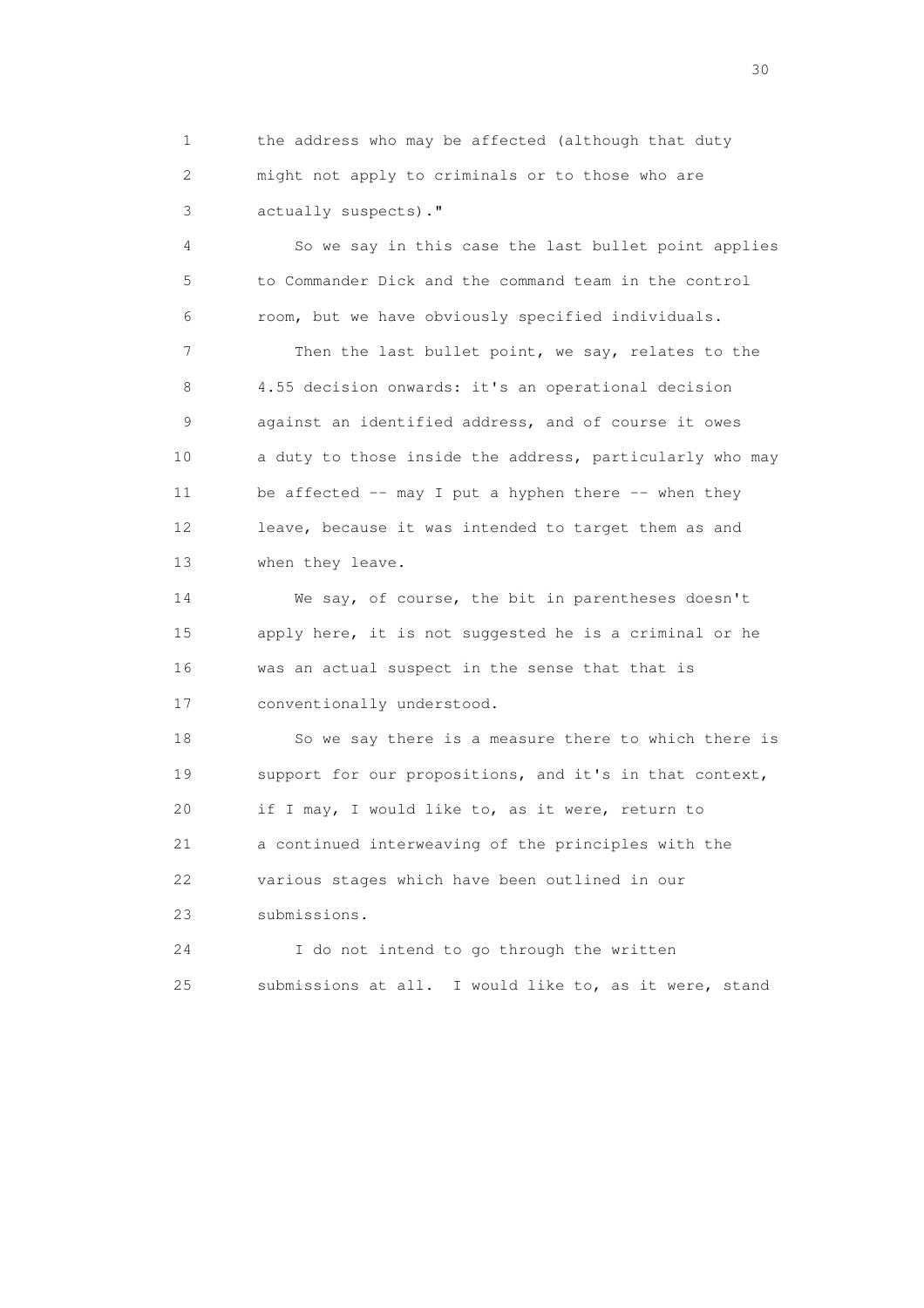1 back and try and distill what the position is and was. 2 SIR MICHAEL WRIGHT: Would you agree that the ambit of the 3 duty of care, or the extent of the duty of care may, to 4 some extent, be limited by the gravity of the peril that 5 is perceived? I'll give you the example. I am afraid 6 I have a pragmatic mind. I'll give you the example that 7 has crossed my mind. Suppose you have a police officer 8 who is confronted with an armed criminal who is quite 9 obviously a major threat, and the police officer 10 correctly decides, or justifiably decides that he will 11 have to fire not necessarily a critical shot, it doesn't 12 really matter, just a shot to disable the gunman and he 13 misses, and the bullet, in fact -- if you would like to 14 make it more difficult -- ricochets off a wall. 15 MR MANSFIELD: Well, it's the case ... yes. 16 SIR MICHAEL WRIGHT: Where does the duty of care end? Duty 17 of care doesn't apply to the man who has been shot at. 18 MR MANSFIELD: Not if he is a criminal. 19 SIR MICHAEL WRIGHT: I'm postulating that. 20 MR MANSFIELD: We say, and the word -- I think it's in one 21 of the passages I have just read -- "anyone in the 22 vicinity". 23 SIR MICHAEL WRIGHT: I know. So you do have a duty of care, 24 do you, in respect of somebody who may foreseeably be 25 affected by the discharge of the gun?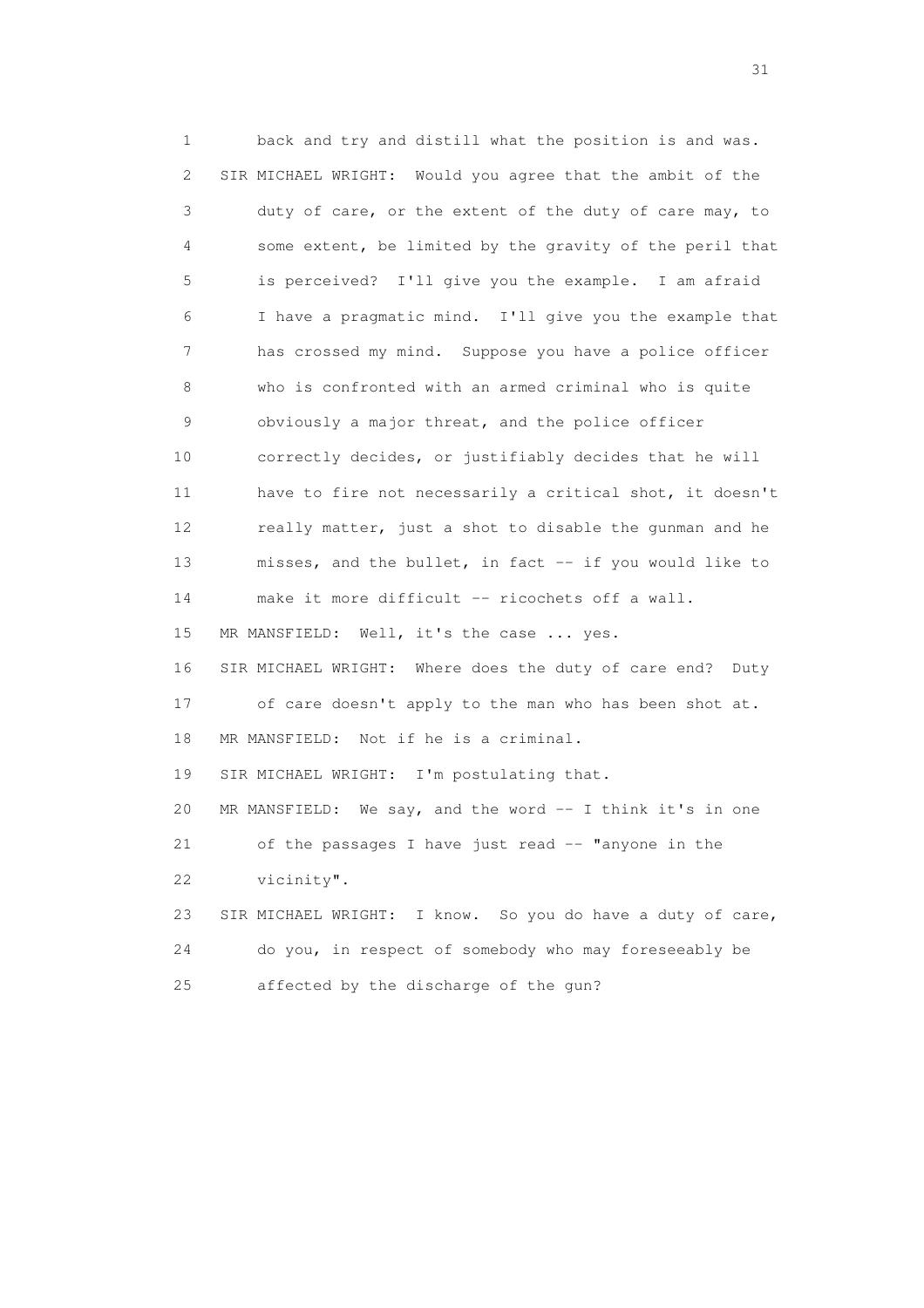1 MR MANSFIELD: Yes, in the vicinity.

 2 SIR MICHAEL WRIGHT: Yes, that's why I asked you: does the 3 immediacy and gravity of the peril perceived have any 4 impact on the ambit or the extent of the duty of care? 5 I think your submission would be no. 6 MR MANSFIELD: Well, no, it doesn't. It's the discharge of 7 a firearm. It's the use of -- the deployment and use of 8 a weapon that is capable of -- that is loaded and can 9 kill. 10 SIR MICHAEL WRIGHT: Yes, all right. Very well. Thank you. 11 MR MANSFIELD: May I, just so that again you can see the 12 stages through which I am going, I have already mapped 13 them out, but can I just return to them in a little more 14 detail, because I think what I have been proposing and 15 putting, not that that, unless it's accepted, is of 16 great importance, but where it is accepted, I want to 17 submit it is of importance what has been developed 18 throughout the inquest on behalf of the family; and it 19 does go back, I'm afraid, to stage 1 and the strategy 20 that was set by the Gold Commander, Mr McDowall, at 21 4.55., because we say it has a direct link in fact to 22 what happened in the carriage at the end of the day. 23 Because the link is this, working back from the 24 carriage to this strategic decision: what happened in 25 the carriage should not have occurred and would not have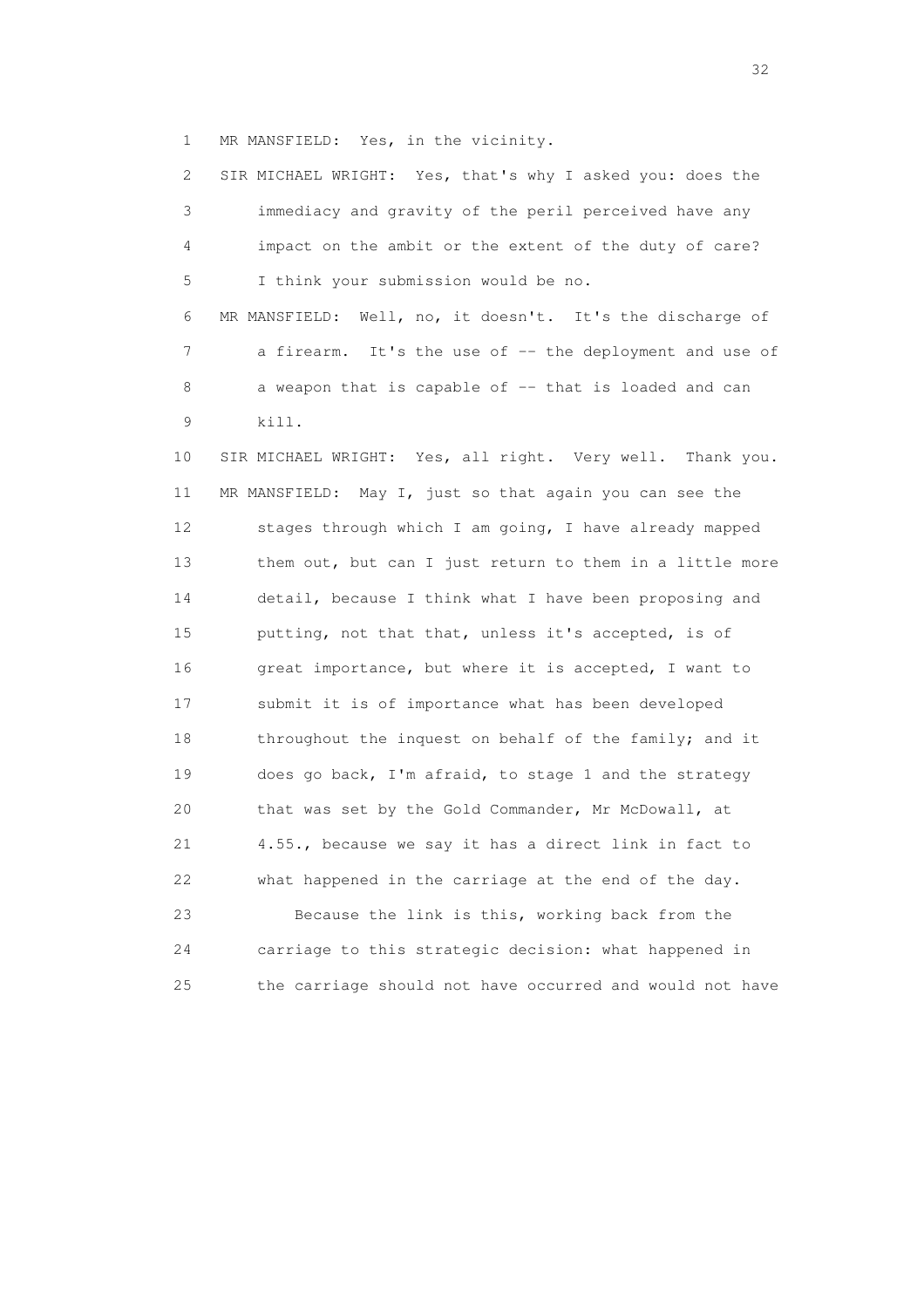1 occurred if, of course, at the much earlier stage, and 2 we make it very clear, that Jean Charles de Menezes had 3 been stopped before he got on a bus.

 4 Because without question, we submit, and have 5 submitted, that the safest time for this to have taken 6 place, and we have not been submitting that it's 7 underneath a certain tree if you turn left because you 8 don't know whether the person is going to turn left. We 9 have never ever submitted that. We are submitting that 10 the safest time for a controlled stop, to minimise the 11 risk of foreseeable death, was in that initial time, and 12 we say this was recognised by McDowall and by Dick, but 13 just not put into practice. I'm putting it in a very 14 short form.

 15 The moment that opportunity is missed and past, the 16 risks are not minimised, they are maximised. Can 17 I just, before I deal with it, try and look at this with 18 feet on the ground realistically, as a police officer in 19 charge, as a Londoner. There isn't anywhere in London 20 where you are going to get conditions which allow you to 21 do exactly how you want to perform a controlled stop. 22 There is nowhere that's perfect.

 23 But clearly, I think as the police themselves 24 accepted, the further someone engages with public 25 transport, in other words actually gets on a bus, which

<u>33</u> and the state of the state of the state of the state of the state of the state of the state of the state of the state of the state of the state of the state of the state of the state of the state of the state of the s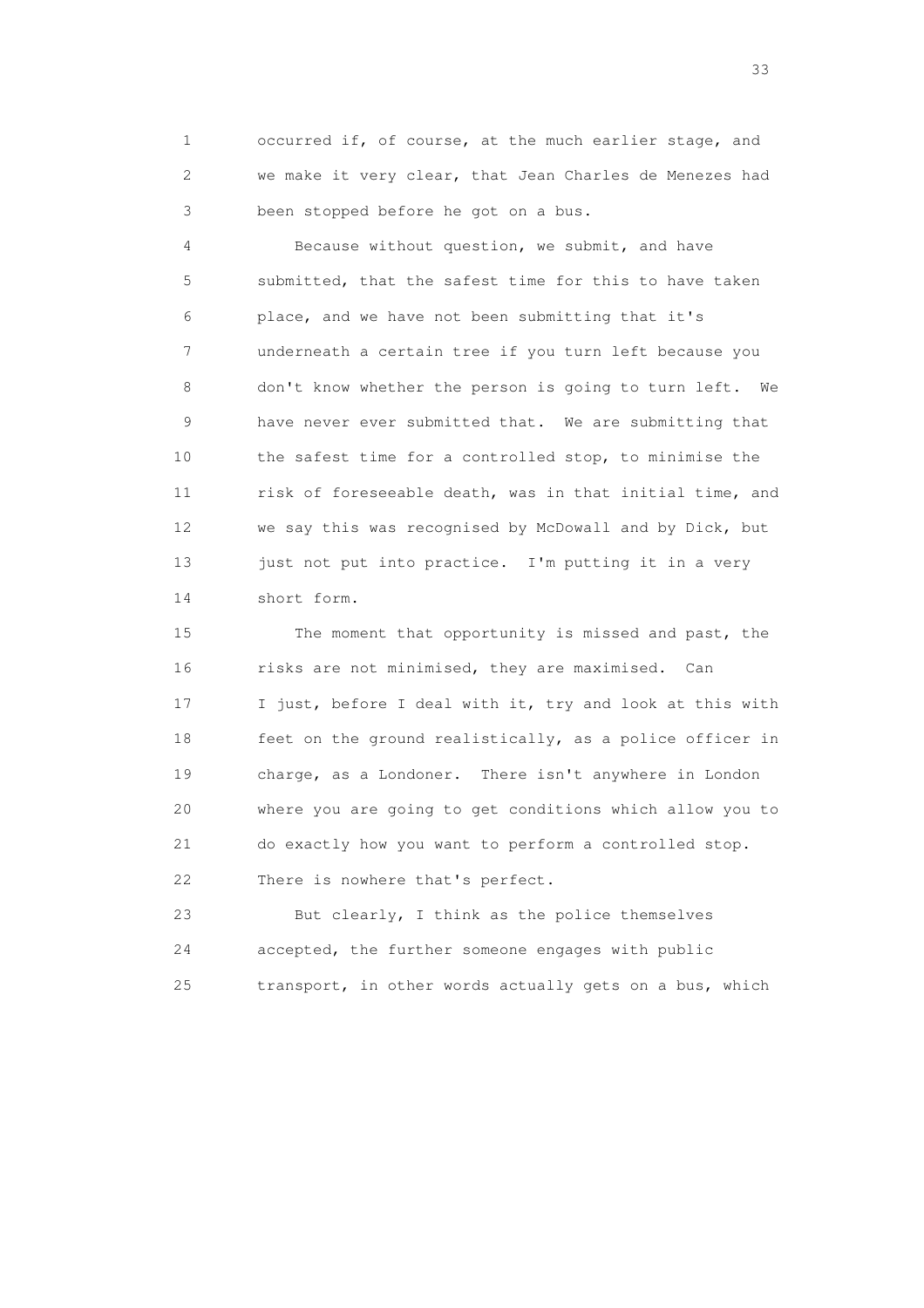1 actually can't be surrounded and hijacked by the police 2 without serious risk, or, worse, gets into the tube 3 system and on to a train, that that is a spectre that 4 cannot possibly be contemplated. Therefore, deploying 5 firearms have to be deployed at a time when they can be 6 safely or at least minimising the risk, as one 7 appreciates there is always a risk, but minimising the 8 risk of death by using them at the safest opportunity.

 9 We say the safest opportunity was at the start and 10 increasingly it got more dangerous the closer it got to 11 a tube station. Now, it may be said, well, they never 12 knew he was going to get off at a tube station, but the 13 problem was that once he is on the bus, he could end up 14 much closer to central London and much closer to places 15 where it would be almost impossible, if not impossible, 16 to do a controlled stop under proper conditions, 17 particularly when you are dealing with -- come back to 18 this -- somebody who is fundamentally innocent.

 19 We say that's the factual situation that was facing 20 the police, and one has to say what was the object, 21 stage one, before the strategy is set, what was the 22 object; and again, I hope it's not being naive, I hope 23 it's not being simplistic to say that once the gym card 24 is found, what is anybody going to say, whether they are 25 a Gold Commander, Silver, Bronze or a local PC; you have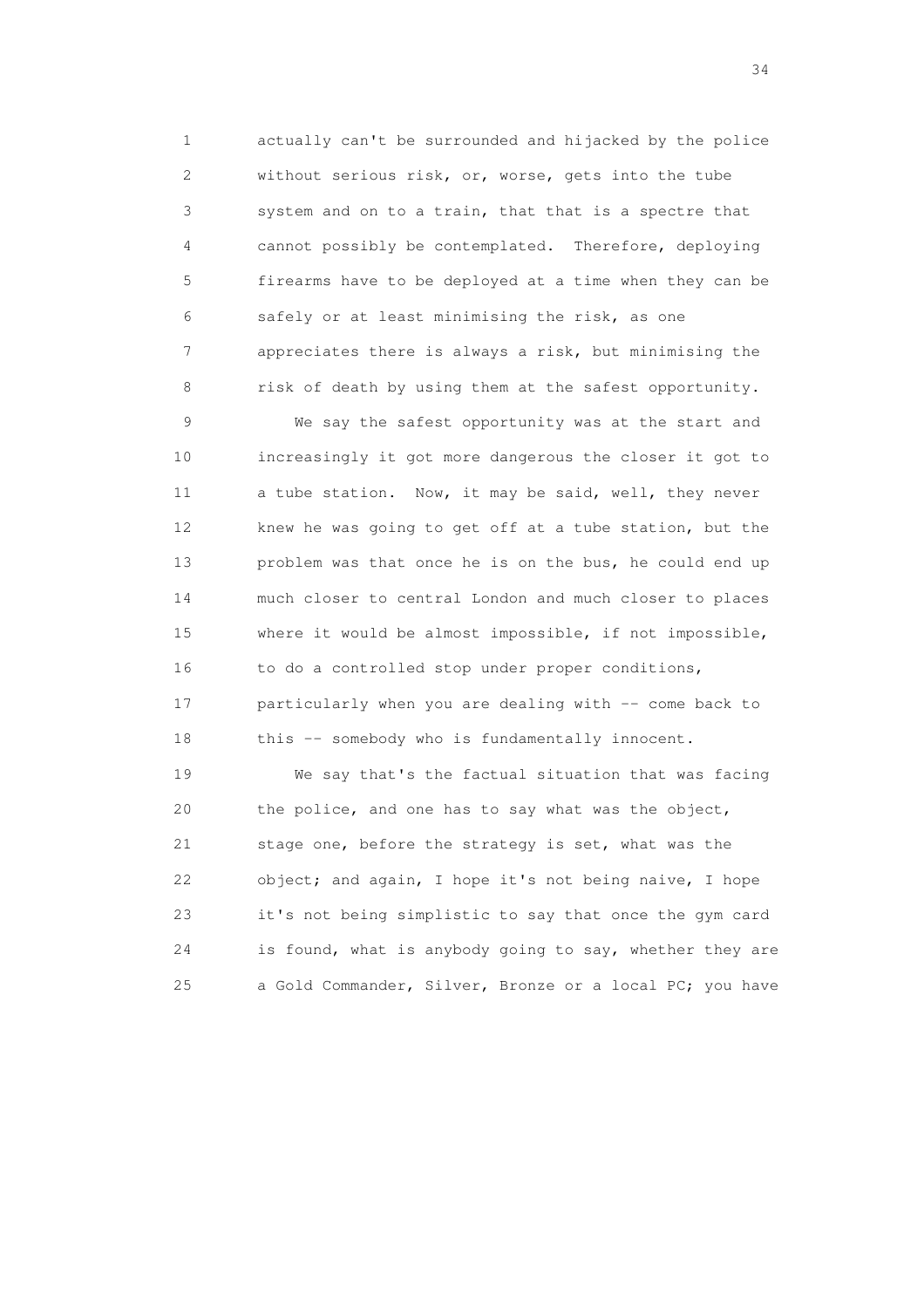1 a gym card, you have a photograph -- the photograph, 2 I do not make any comment about that for the moment -- 3 you have a photograph, you have an address, you have two 4 individuals linked to the address, and eventually by 5 6.20 you have a car linked to that address.

 6 What's going to be in the context of this case which 7 has been hammered home time and time again of what 8 happened on the day before and what happened on 7 July 9 was that the threat to London at that point -- one was 10 the highest threat probably since the wars, and higher 11 than the IRA threat, so it's the highest threat. This 12 dictates in a sense the highest duty of care where there 13 is the highest threat.

 14 There is the highest threat and what is the threat 15 to? As far as the police were concerned, and the rest 16 of London, because again it's been emphasised how 17 everybody was afraid to even get on the public transport 18 system, it appeared to be not exclusively but 19 predominantly a threat to the public transport system, 20 either bus or tube, both of which had been hit on the 21 21st and the 7th.

 22 So therefore it's not too sophisticated to, as it 23 were, determine that the decision that has to be taken 24 at 4.55 is the decision that was half taken, as it turns 25 out. You have to contain and control the address. Why?

<u>35</u> and the state of the state of the state of the state of the state of the state of the state of the state of the state of the state of the state of the state of the state of the state of the state of the state of the s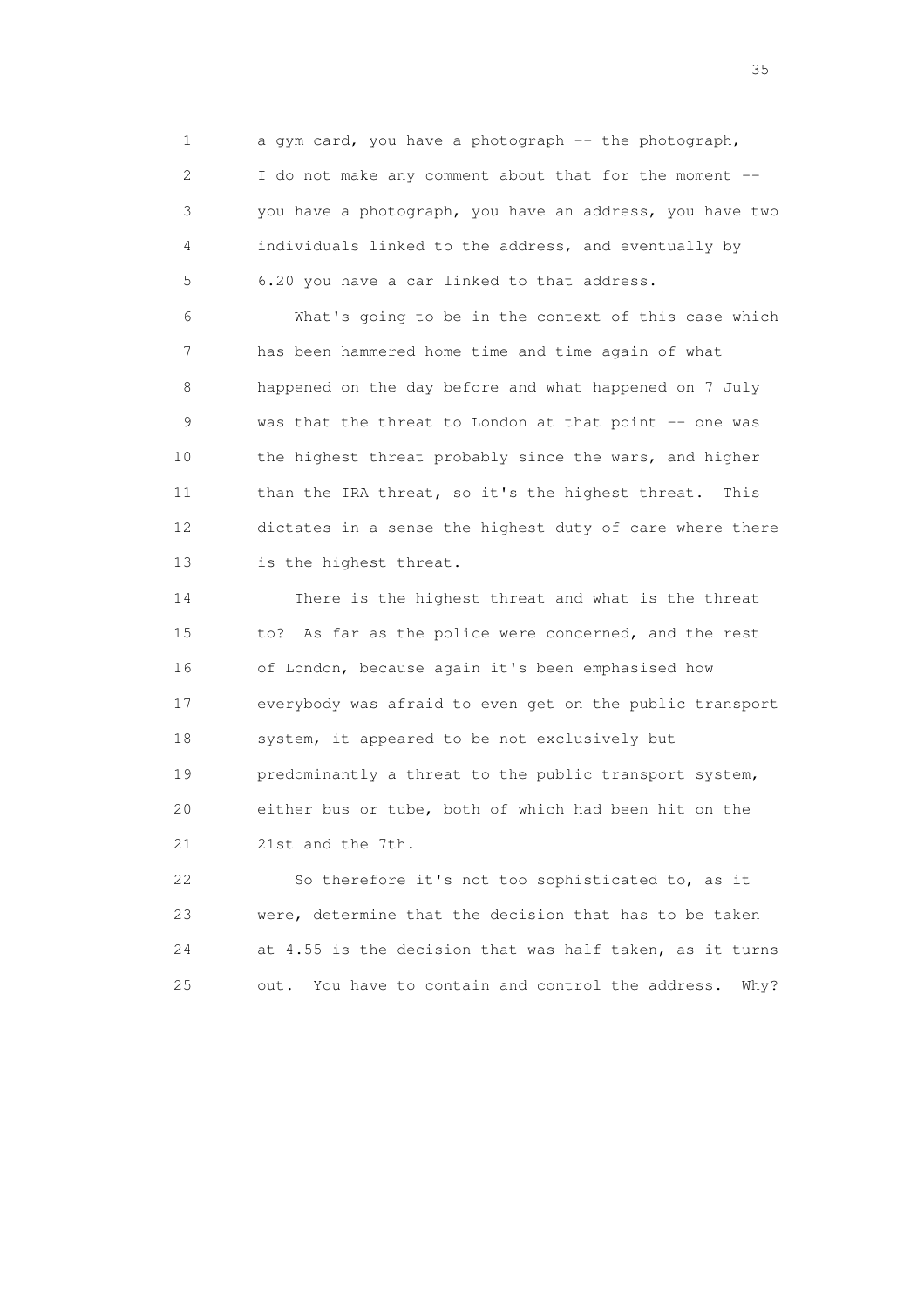1 Because there are two objectives. As some of the cases 2 indicate, you have to look at what is the objective of 3 the operation that is being carried out? The objective 4 is two-fold. The main one is just in case, and one 5 can't assume that they are not going to be there, 6 although we say in fact some of the senior management 7 did assume that the individuals concerned wouldn't 8 return to a footprint address.

 9 However, you can't assume that. You can't allow 10 that to affect your thinking at that point at all, 11 4 o'clock in the morning. You have got a lead which is, 12 if I may put it, a hot lead. It may turn out, 13 fortunately for those perhaps in the block, that it 14 wasn't a bomb factory and that in fact no-one was there, 15 or at least the people they were looking for weren't 16 there. However at 4.00 in the morning you don't know 17 that.

18 So therefore the policy that has to be, we say, 19 pursued at that point is controlling and containing and 20 stopping anyone coming from the address that you have 21 got -- I know about the communal door which is in the 22 wings, as it were -- reaching public transport. And 23 yes, they don't know which bus stop they are going to, 24 they don't know whether they are going to turn left or 25 right, they don't know whether they are going to walk

 $36<sup>2</sup>$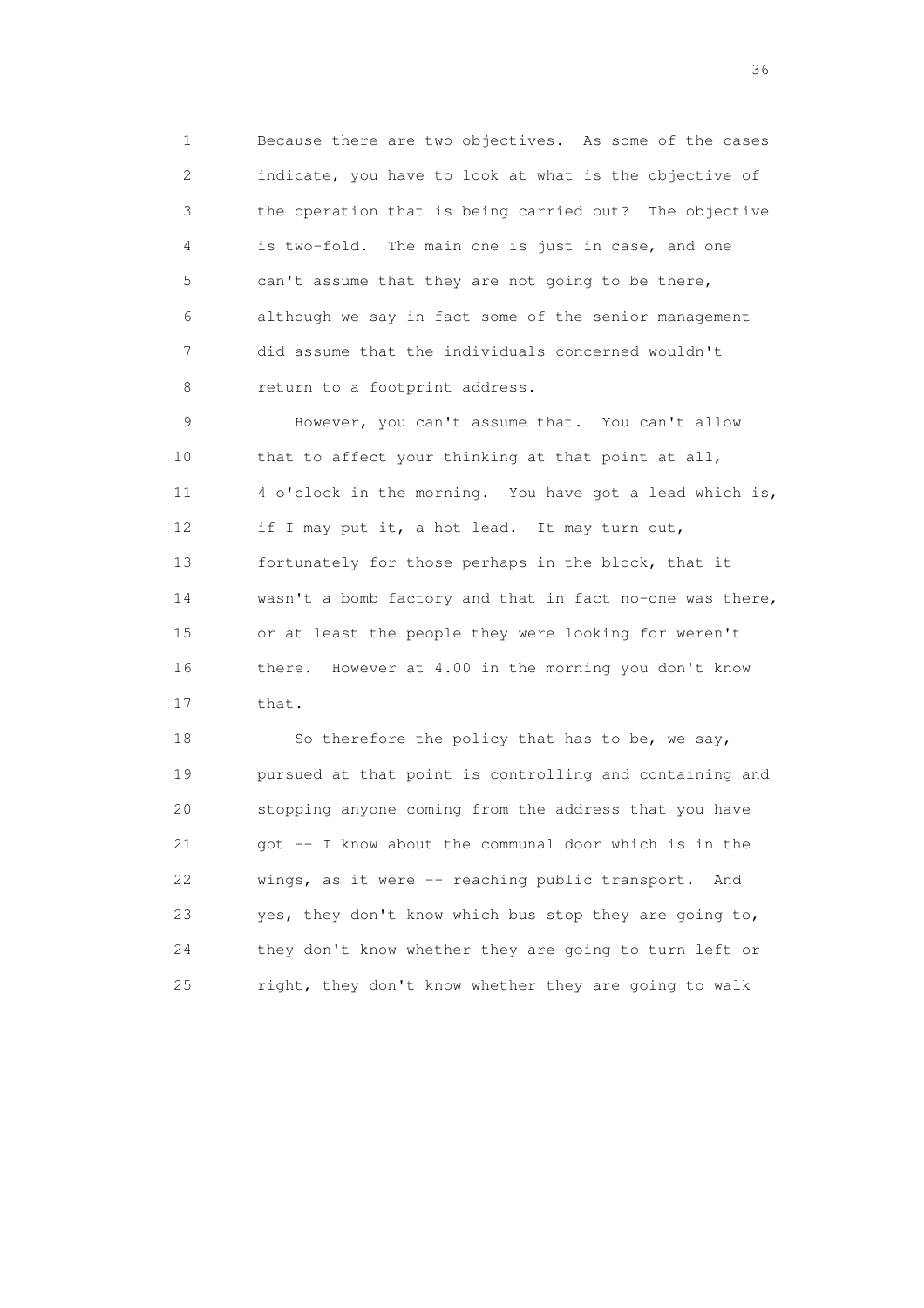1 all the way, they don't know whether they are going to 2 use a car. I have in fact contemplated all of those 3 possibilities when cross-examining various officers.

 4 One of the key witnesses which I will have to come 5 to in a moment was TJ84, where I am afraid in some 6 detail all of this was put. Whether it was appreciated 7 by others who were listening, I don't know, but I have 8 canvassed all of this very carefully as to the real 9 objective here which could have been achieved without 10 a death was that first, I have called it a window or 11 parameter, and not a specific place, but a specific time 12 before engaging with public transport.

 13 SIR MICHAEL WRIGHT: You have never challenged the 14 proposition that the beginning of the window, as it 15 were, has to be far enough away from the building to 16 avoid compromising the operation.

 17 MR MANSFIELD: That's right, yes. Because I have accepted 18 that you don't want to do it outside the front door and 19 you don't want to do it probably in Scotia Road itself 20 and you may feel that Marnfield Crescent even is too 21 close in case somebody in Marnfield Crescent happens to 22 know somebody in Scotia Road.

 23 So I have accepted that. But what I have not 24 accepted and what I haven't been saying is that it has 25 to be point A, B or C in Upper Tulse Hill because in

<u>37</u>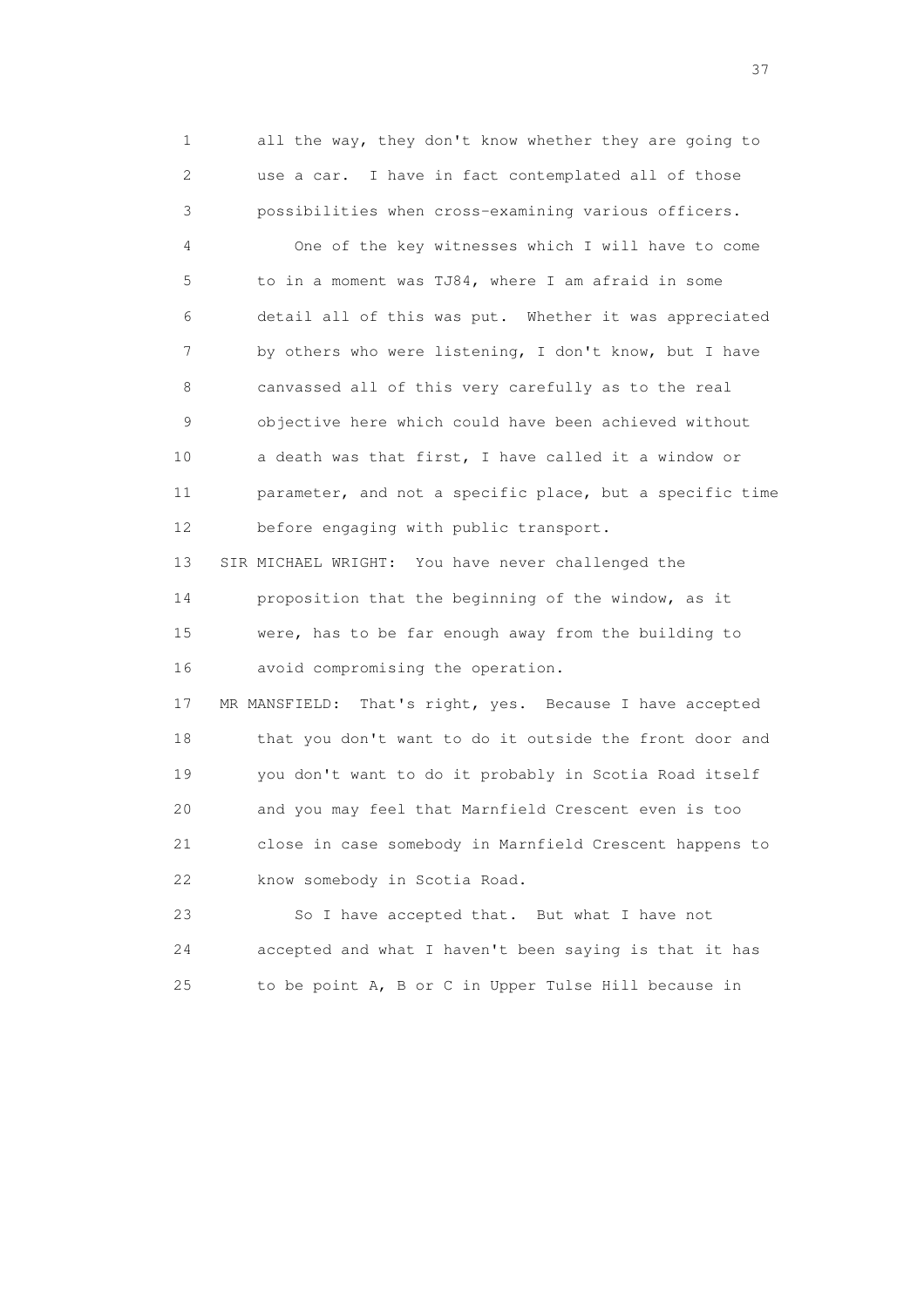1 fact the window is 9.33 when he actually leaves and Pat 2 picks it up at 9.33, 9.33 and the estimate is that he 3 gets on the bus at about 9.39. That's six minutes. 4 Now, if one takes off the time between the front door 5 and Upper Tulse Hill, two, three minutes perhaps, you 6 have a three, four-minute window.

 7 SIR MICHAEL WRIGHT: In geographical terms, that's turning 8 into Upper Tulse Hill from Marnfield Crescent and 9 closing, what, at the bus stop?

 10 MR MANSFIELD: Well, I am not going to be seduced into 11 saying a particular position because then everyone is 12 throwing back: oh, Mr Mansfield is picking out a 13 position, and how can it be ...

 14 My position has been, or the family's position has 15 been, I'm sorry, that -- and certainly I do speak for 16 the family on this -- that if he had been stopped, and 17 of course it's not as it turned out, he could have been 18 stopped; and I'm going forward a little bit, since we 19 are on Upper Tulse Hill. What one has to remember in 20 that stretch between Marnfield and Tulse Hill, that 21 stretch of Upper Tulse Hill, now I know three minutes 22 doesn't sound very long but in fact in the end they were 23 taking decisions on somebody's life within seconds 24 inside the carriage, and within seconds, slightly longer 25 period, from the top of the escalator down to the train,

and the state of the state of the state of the state of the state of the state of the state of the state of the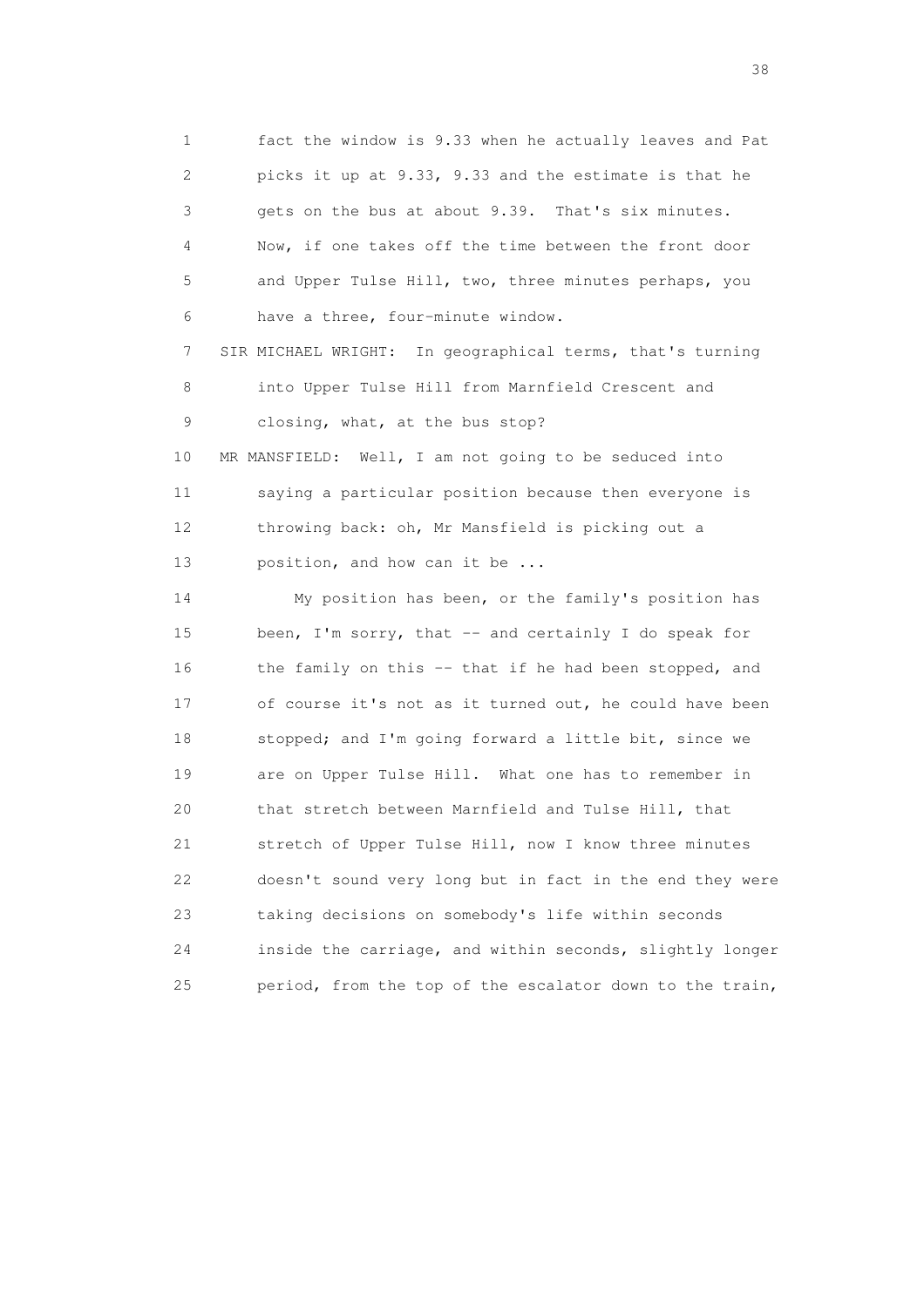1 and of course leaving the bus. They are taking 2 decisions in a much narrower window in a more much 3 dangerous situation than Upper Tulse Hill.

 4 Of course my window gets far larger if he had in 5 fact chosen to walk the other way, and for example 6 walked in the direction of either Roupell Road where 7 there was another bus stop, or even just continued on 8 Upper Tulse Hill to a bus stop off the map, as it were.

 9 So that's the minimum, and if I may say so, it's not 10 rocket science for a police officer or anyone else to 11 have worked out, given the high level of threat, what is 12 the high level of response which is: we really do have 13 to stop him if he is there or anyone who might be him, 14 in other words we can't take the risk. That's been 15 appreciated in fact by Mr Horwell when he was putting 16 questions at a later stage. You can't allow anybody who 17 might be to get on to public transport, because of the 18 risk and the threat level and so on.

 19 Therefore it behoves the police to take a positive 20 operational decision which maximises safety for the 21 innocent persons who might be within the address and who 22 might leave and who do leave, and in fact the category 23 of people is narrowed even further because it was in one 24 sense, because it was a communal door, and because they 25 didn't know where people were coming from, they could

 $39<sup>2</sup>$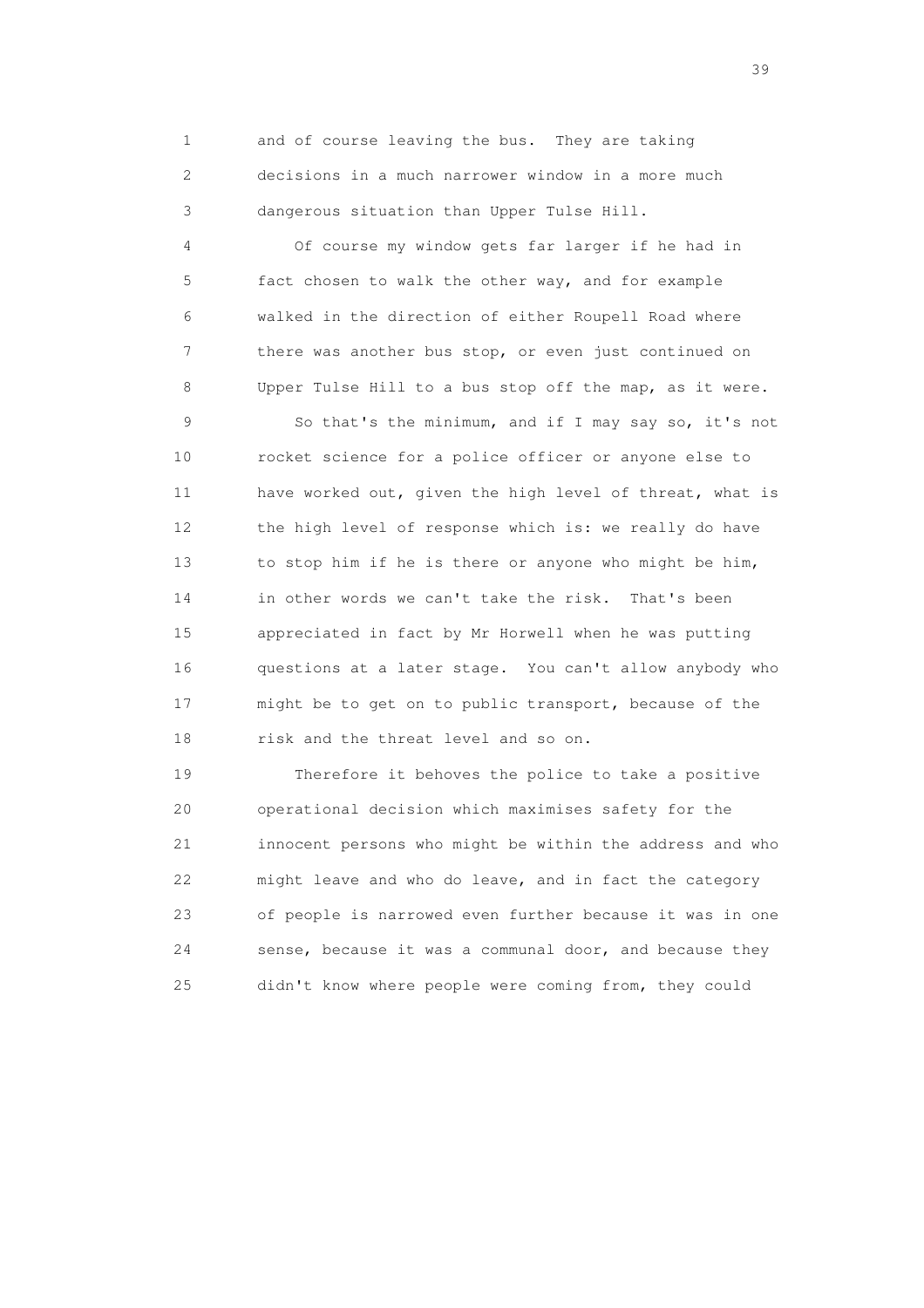1 only deal with those people who appeared to look like 2 one of the subjects, one of the two subjects.

 3 May I say this, just in parentheses, there is 4 an interesting factual example here: I think I put it to 5 Commander Dick or certainly somebody, that had Omar, the 6 other person linked to the gym card, who was thought to 7 live there, come out of number 21, where there was a far 8 better image in fact of him than there is of Osman, he 9 was in the same position. He's totally innocent, as is 10 now conceded. But it's a very good example of yet 11 somebody else who would also have been seriously at risk 12 if he had not, for example, or rather putting it the 13 other way around, if he had got on to a bus, done the 14 same route and so on, maybe got off at a different stop, 15 but in any event, the risks are immediately seen for 16 somebody who was thought without question by the 17 Gold Commander, Mr McDowall, he thought Osman was a good 18 likeness for Warren Street. In fact they all thought 19 that. 20 SIR MICHAEL WRIGHT: Omar. 21 MR MANSFIELD: Yes, I am sorry, Omar, Omar was a good 22 likeness. They all thought that. 23 Therefore Omar was in a very high risk category if 24 he had have come out that morning.

25 So again it just demonstrates why there is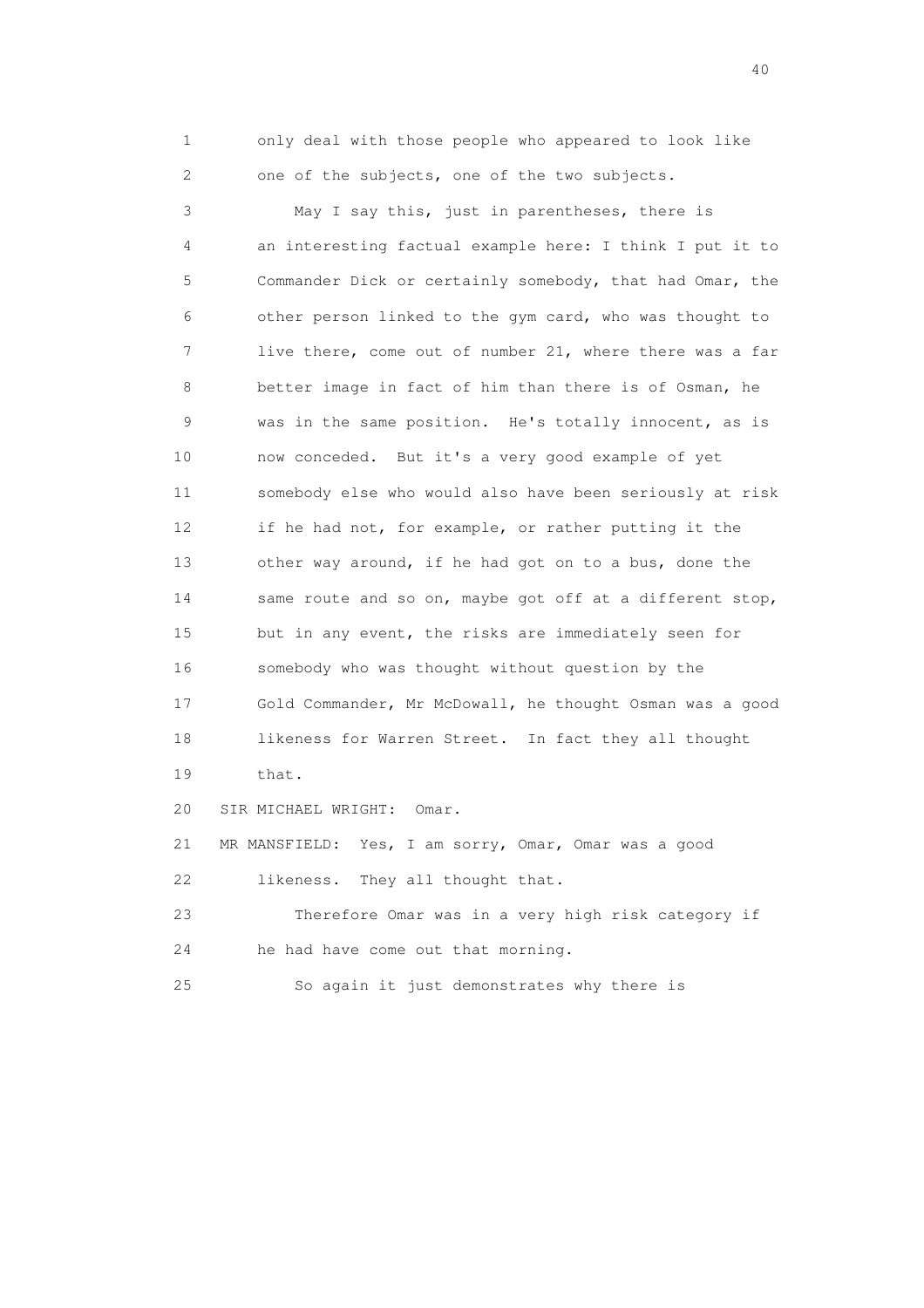1 an extraordinary need for care here, we say, and 2 obviously a duty that is imposed because of these risks 3 of death, foreseeable risks of death, in terms of, as it 4 turns out, shooting the wrong person.

 5 So that walking along that stretch of 6 Upper Tulse Hill, if one has it in mind, and I think we 7 have all been there now. The irony of it all is there 8 were sufficient resources to conduct a safe stop. Now, 9 this, I know a question that has been floating not in 10 the ether but on paper that has been posed is, you know, 11 what is the difference between the inquest and the 12 Health and Safety trial?

 13 One of the big differences, and I think Mr Perry 14 himself -- I see he is not here today but anyway -- has 15 pointed out and I accept this that there is now 16 a different factual situation, at least an appreciation, 17 and I include myself in it, a different appreciation, 18 although the material may have been there to put it 19 together, nobody, without access to necessarily all the 20 phone calls and putting it carefully together, it was 21 not appreciated at the Health and Safety trial, I was 22 not involved in that, but that in fact, for example, as 23 de Menezes walked along Upper Tulse Hill past the 24 TA Centre at 9.35-ish, 36 even perhaps but somewhere in 25 that region, what was right across the road? The Alpha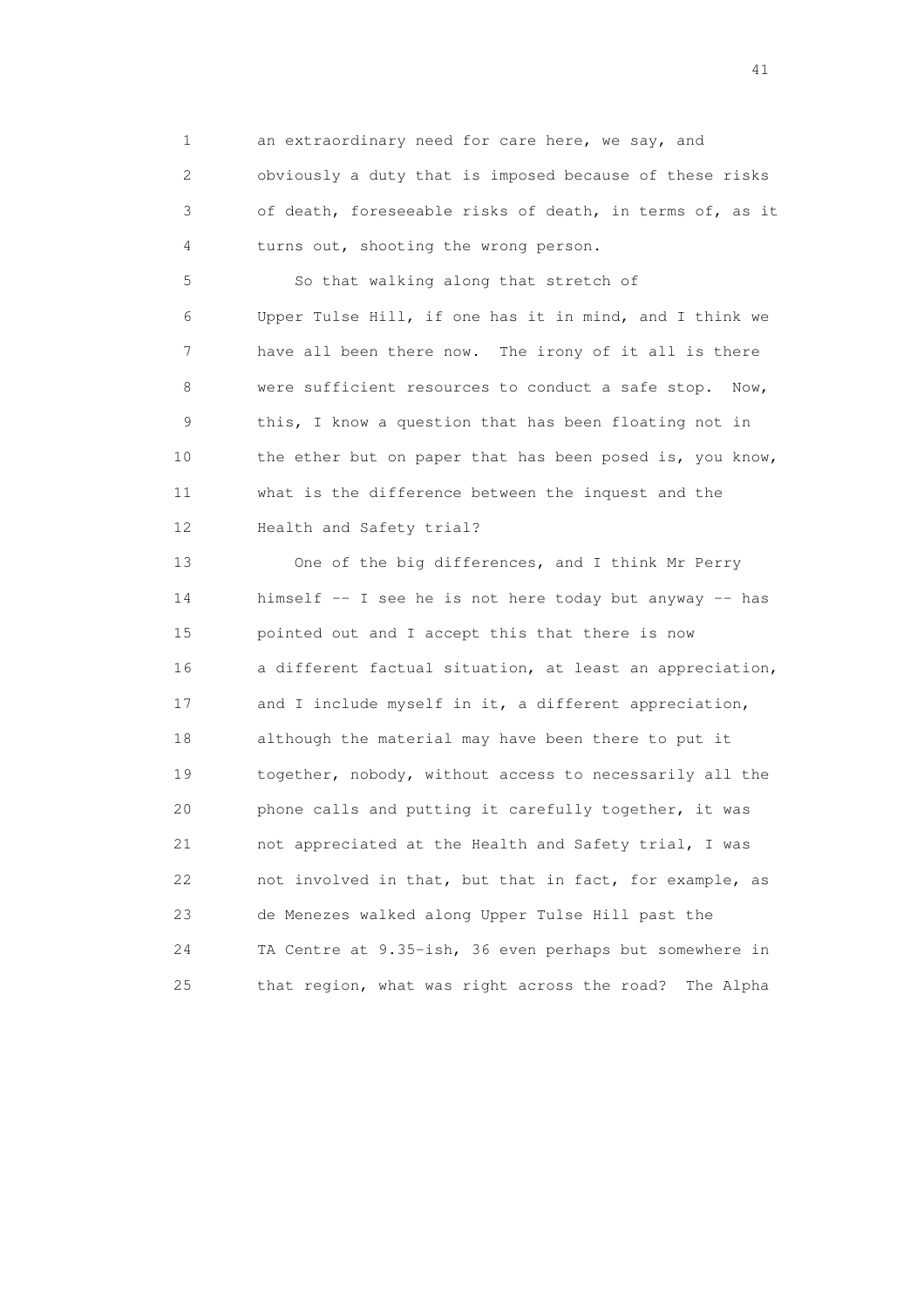1 car, armed CO19, had already got there. And probably 2 that's the minimum -- probably the second car, 805C, had 3 got there. The third car which was the control car, 4 probably hadn't got there because you will remember TJ84 5 and others saying that --

6 SIR MICHAEL WRIGHT: Just as they turned in.

7 MR MANSFIELD: Yes.

8 SIR MICHAEL WRIGHT: Yes, I remember.

 9 MR MANSFIELD: So therefore the probability, I think I can 10 put it as high as that, the probability is there were 11 two cars there. That is four armed police officers, 12 highly trained to do a stop. We know from TJ84 and in 13 fact no-one's said that it couldn't be done, that it 14 could have been done if they were ordered to do it. 15 Even though he -- that is the control car -- may not 16 have reached there, that's not an uncommon situation, it 17 could have been done. It could have been ordered at 18 that point.

19 But it's more, as it were, amplified than that. 20 It's not just that there were two cars right there. 21 There were a number of other police officers in the 22 vicinity. In other words, this isn't a case where the 23 resources weren't actually available. The real question 24 is: why wasn't it all pulled together to happen? I am 25 coming to that.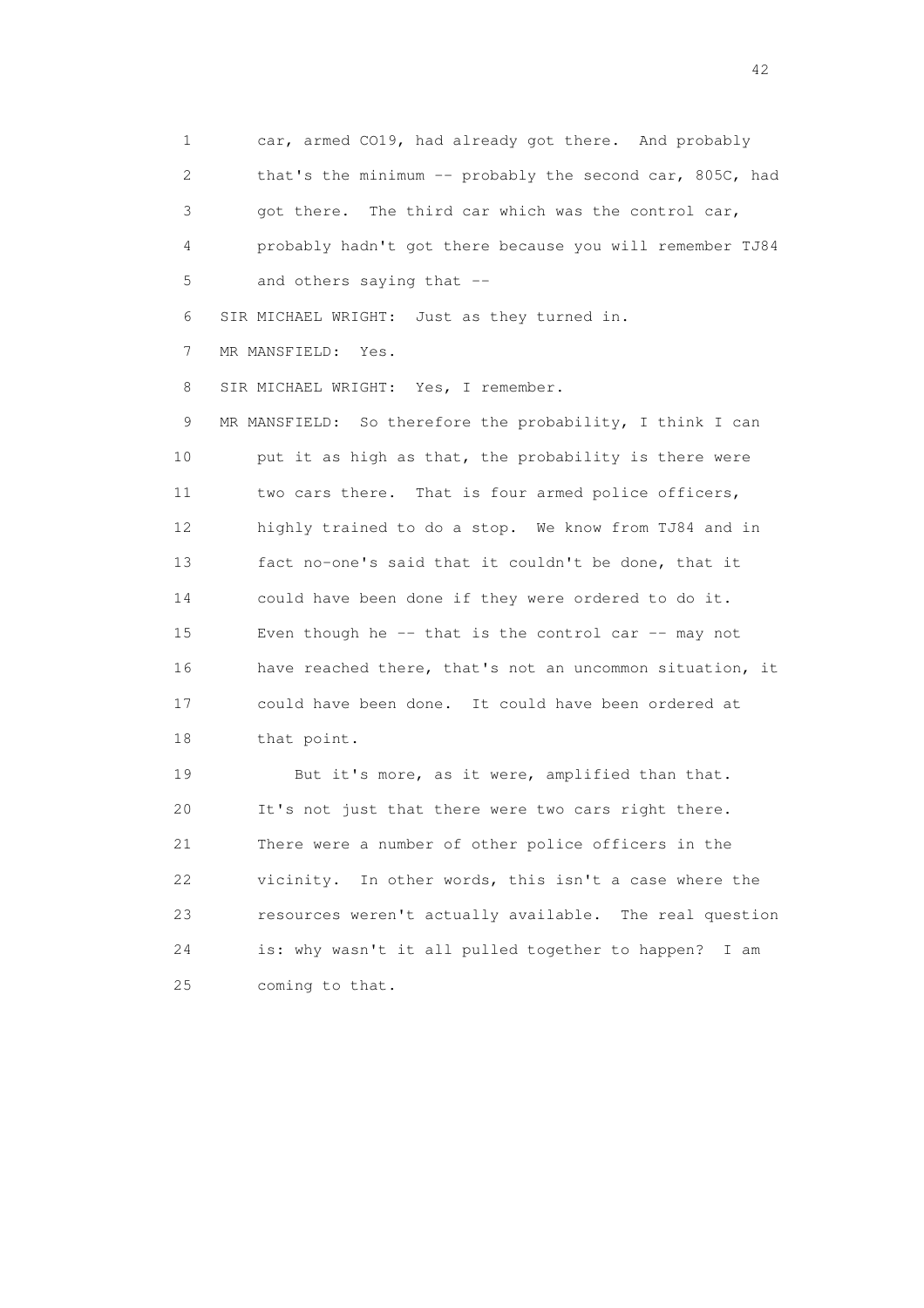1 Also, you now know that Jean Charles has walked past 2 Frank. Now, he can't leap out of his van, I appreciate 3 that. And in fact that's the trigger. He is really 4 saying, because he is incommoded, he doesn't actually 5 see precisely so he is saying worth a second or worth 6 another look. So that's how it starts, and I'm going 7 into the facts a bit of this, this is the second stage, 8 but it bears upon actually stage one and the setting of 9 the strategy.

 10 What should have happened, and we say could have 11 happened, it happened with the blue team, they had it 12 absolutely sorted, if I may say so, up at Portnall Road, 13 is that you don't rely on one person, if you have only 14 got a small timeframe, same with Portnall Road, same all 15 over London; the timeframe between leaving an address 16 and hitting a bus stop or tube station is limited, even 17 the walk from here, the Oval up to either the Oval 18 Underground station that way or the overground station 19 that way, we are talking minutes only, in fact not 20 dissimilar timeframes. It doesn't matter where you are 21 in London, it's that kind of timeframe. We are 22 absolutely having to deal with that kind of timeframe. 23 Portnall Road exactly the same.

 24 So what the blue team, and you have had Alpha 1 and 25 so forth give evidence here, is that if somebody had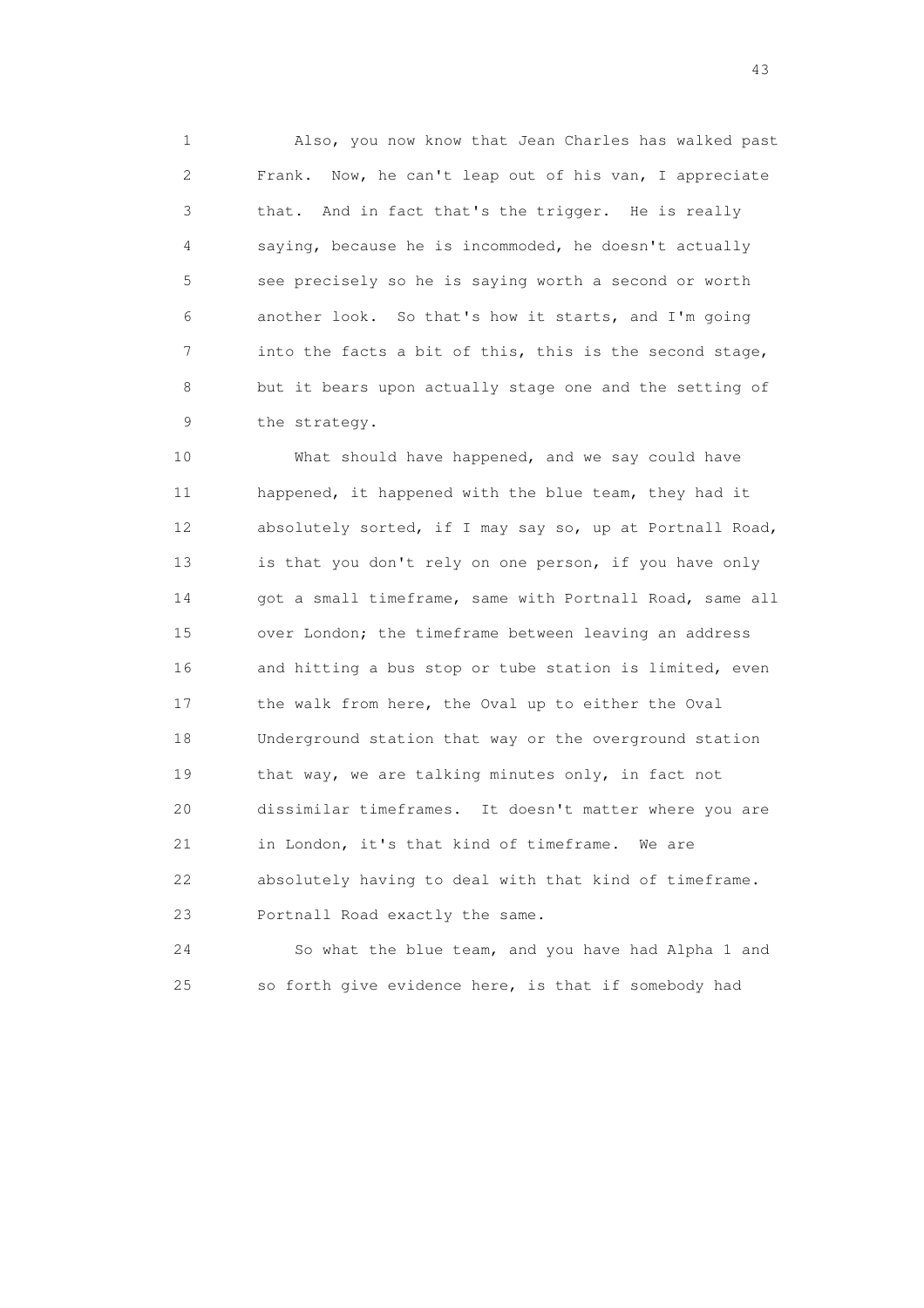1 been missed coming out of 61A, they had back-up, they 2 had someone else -- I didn't want to know where they 3 were -- ready to be able to achieve an identification or 4 not of the persons who had come out.

 5 Now, there were other people, but what we don't 6 know, we don't know where they were. For the bulk of 7 the red team who were red or not red as the case may be, 8 we haven't got a clue where they were, and in fact 9 no-one else seems to know where they were except one or 10 two.

 11 What is very clear is there wasn't a tight circle 12 with officers able to, as it were, do an intervention on 13 a surveillance basis because here we are dealing with 14 high risk. There is no -- you have to balance the risk 15 of a surveillance officer getting, as it were, seen 16 against allowing somebody who might be a bomber getting 17 on a bus. I think the risk of a surveillance officer 18 exposing himself is much less in terms of the damage to 19 his future use and all the rest of it, than the damage 20 to London if he is a suicide bomber getting on to a bus.

 21 But what didn't happen here was no other member of 22 the red team appears to have been in a position to do 23 anything about the missed opportunity by Frank because 24 what happens is Edward is sitting in a car park right 25 opposite Marnfield Crescent, and for reasons which he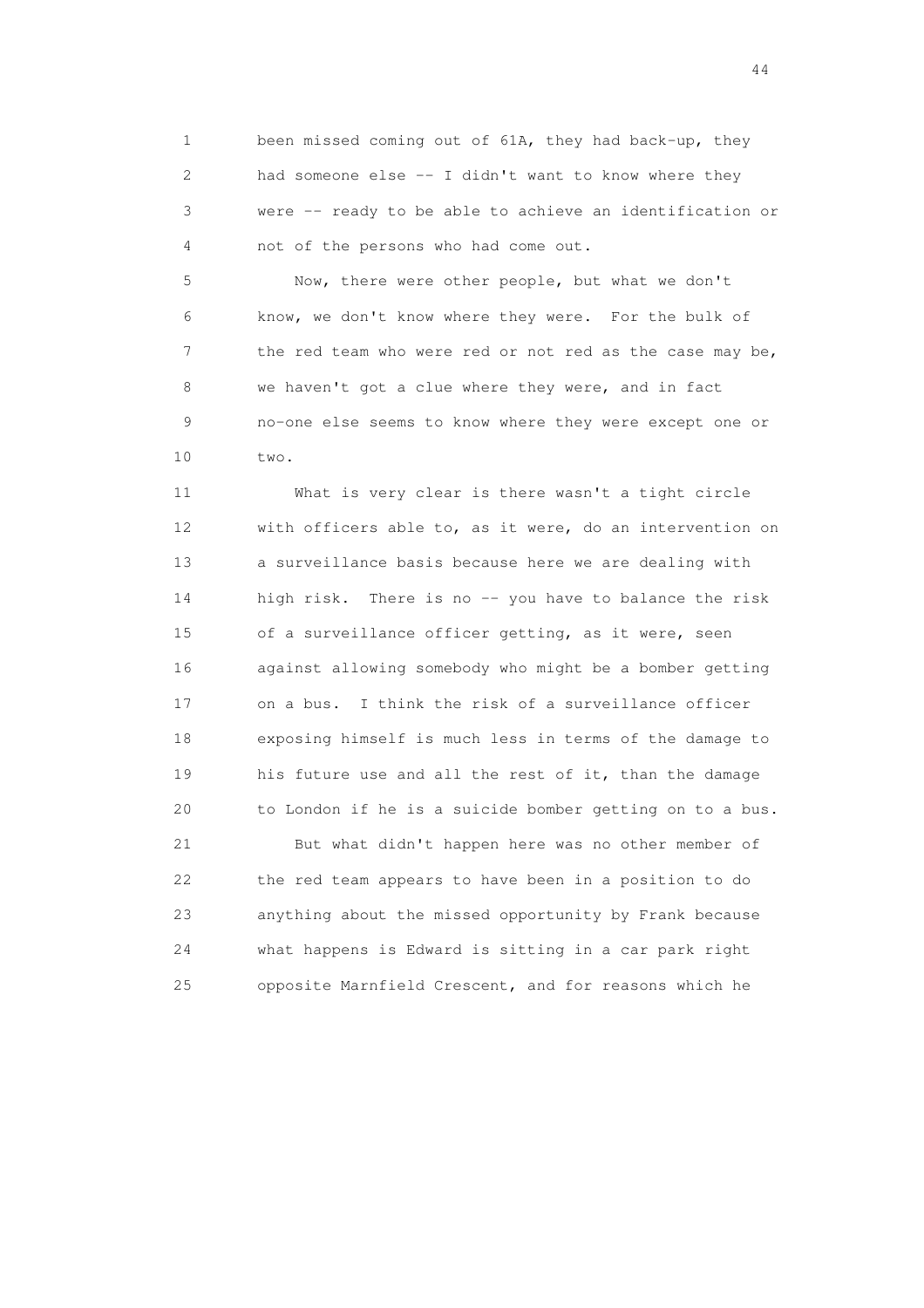1 gave which at the time I didn't accept and still don't, 2 because he was not armed he didn't get out, so what, we 3 allow a risk to get further closer to a bus stop? He 4 doesn't get out of the car, and therefore he is not able 5 to help.

6 That's Edward.

 7 Now, from somewhere, I think it's a road further 8 back up Upper Tulse Hill, comes Tango 2. 9 SIR MICHAEL WRIGHT: Too far away to interfere, he says. 10 MR MANSFIELD: Too far away to interfere. Now, that's 11 another piece of evidence that has not surfaced before. 12 He has never been asked about this. At least he never 13 made a statement, although reference had been made to 14 him by others. He is too far away. Why is he too far 15 away? It's no use being 100 metres behind so he only 16 sees the back. So that's pretty useless. He is in 17 Upper Tulse Hill, Edward's in Upper Tulse Hill. Then we 18 have Harry in a car following behind in 19 Upper Tulse Hill, so that's a third officer. Then we 20 have James and Ken in a car, driving alongside and Ken 21 gets out.

 22 So between five officers, effectively, there has not 23 been -- what there should have been was tight control in 24 order effectively to say, and I'm going to put it 25 clearly, with this level of threat unless you can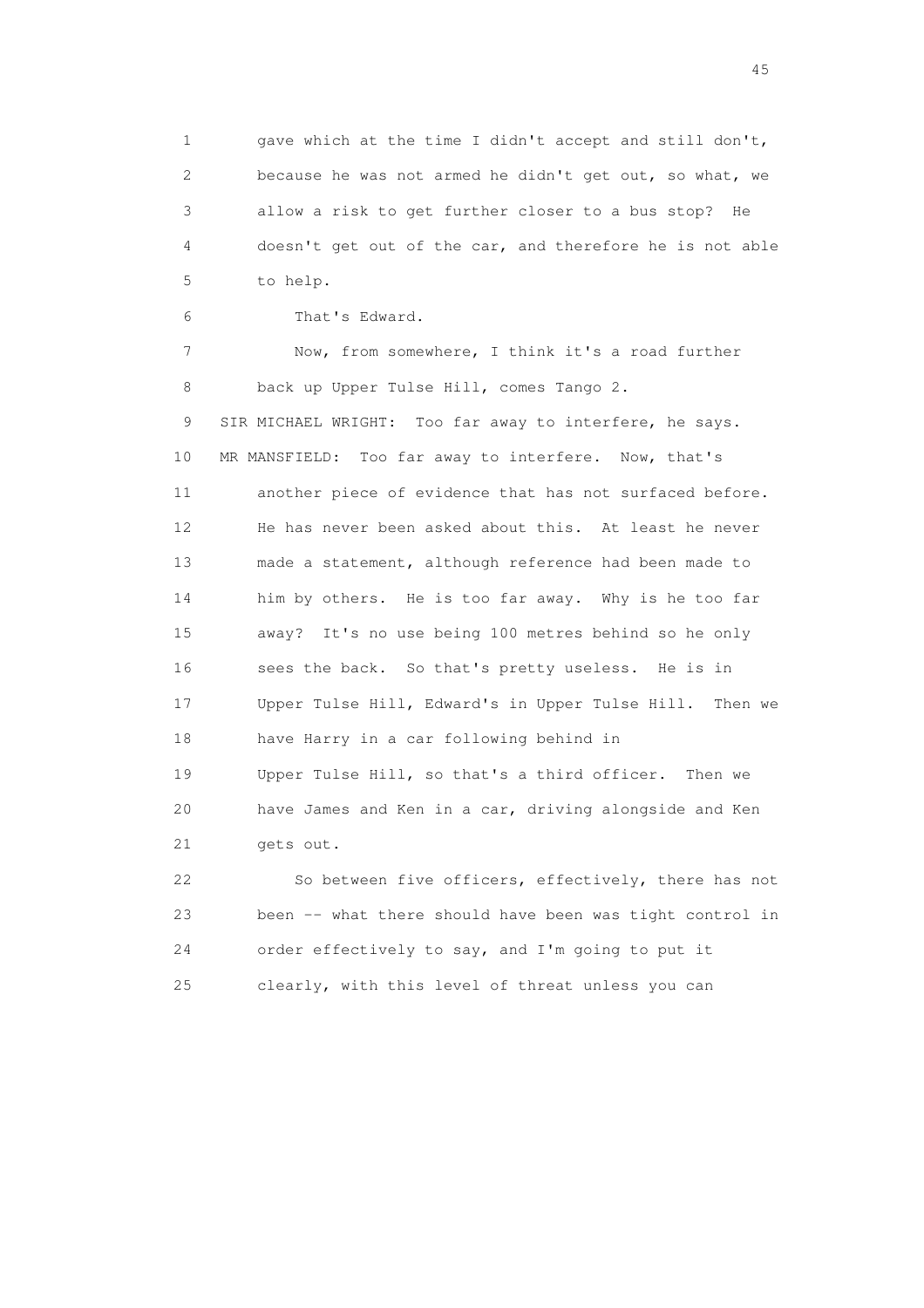1 discount this individual and say he's not one of the 2 bombers, suspected, in other words he's not comparable 3 to the image, because all they had to go on, this very 4 poor image in one case and a better image in the other 5 one, he doesn't appear to be either of the two we have 6 got. Then in our submission a stop has to take place 7 because of the risks involved, and could have taken 8 place there.

 9 Because in fact as it turned out, James, as you 10 know, claimed that he got a fleeting glance. That's in 11 fact another of the extraordinary bases almost upon 12 which this whole case has emanated.

 13 Frank missing an opportunity, have another look, 14 someone has another extraordinarily brief look across 15 a car as he is driving along and that becomes, 16 eventually for him, sufficient for him to say he 17 believes it is effectively. At the beginning he drives 18 right into Tulse Hill, turns round in a block of flats, 19 comes back down having looked at the image and is then 20 conveying "possibly", possibly identical with on the 21 basis of a poor image and a fleeting glance.

 22 This really is totally unsatisfactory, and we say 23 that what should have been happening at this period, 24 tight surveillance control because they all should have 25 realised that the -- it's rather like the line in the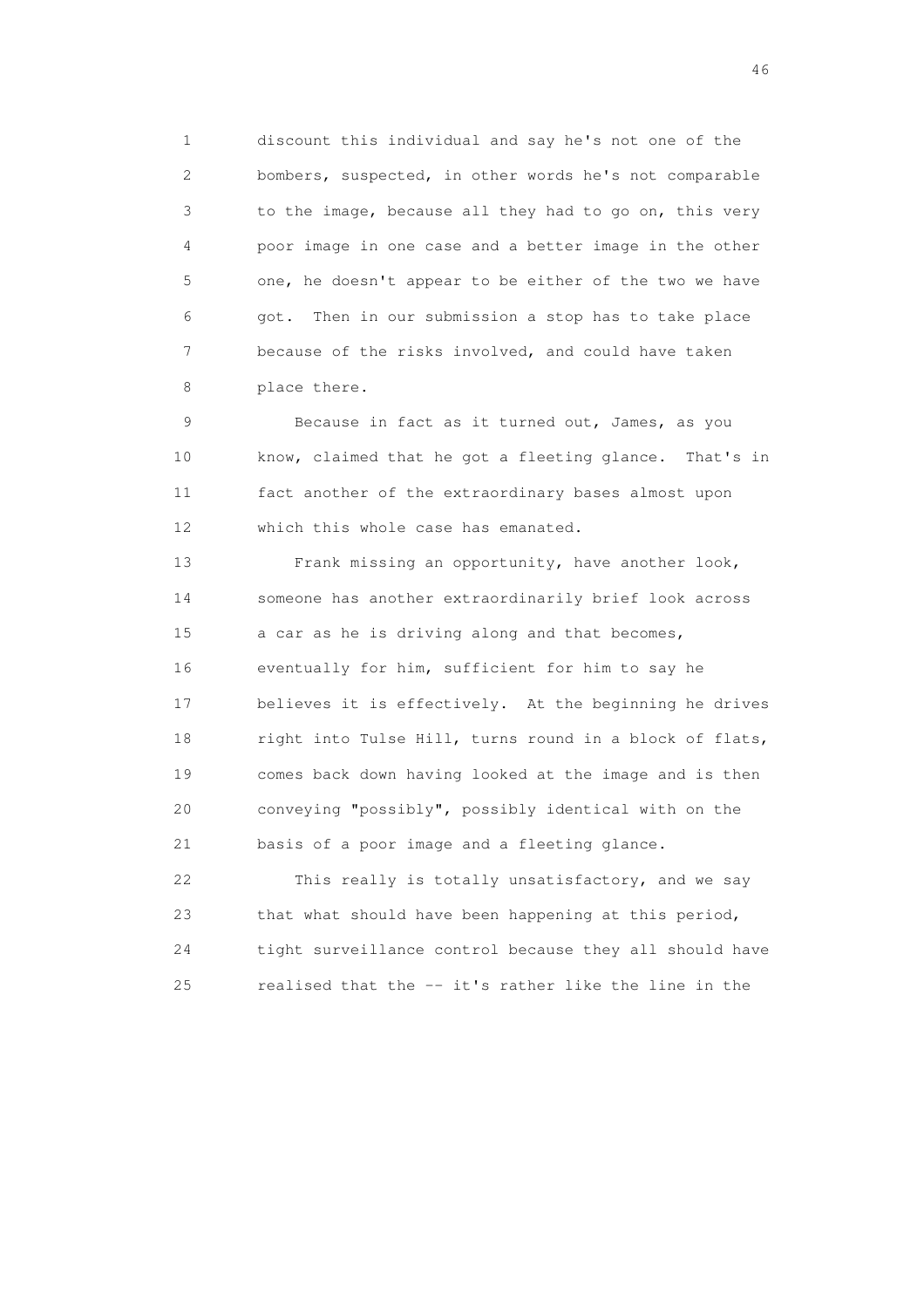1 sand that Ivor rather graphically drew. There is a line 2 in the sand, not at the escalators, that's what he was 3 forced to do because by then it was so late in the day, 4 the line in the sand had been pushed back, pushed back, 5 pushed back, top of the escalators.

 6 The line in the sand actually for a safe controlled 7 stop, and we know from Jean Charles's background that 8 whenever he has been approached by the police, there has 9 never been any problem, utter respect for them -- 10 SIR MICHAEL WRIGHT: Yes, that means that had they done, 11 that's what would have happened. I appreciate that 12 entirely. But what do you say -- I fully understand the 13 points you are making about effectively intervening at 14 a time which will produce the minimum risk to people on 15 public transport.

16 MR MANSFIELD: That's right.

 17 SIR MICHAEL WRIGHT: What do you say about the risk to the 18 officers themselves?

 19 MR MANSFIELD: Oh, I say it's reduced substantially, because 20 we have not been allowed to go into the tactics, I am 21 not complaining but one is imagining, I hope, reasonably 22 inferentially that what would happen on a controlled 23 stop, a challenge and a controlled stop, which is in the 24 Kratos document, the tactical options document that was 25 provided by Andrew and Esposito to, at 11.45 that night,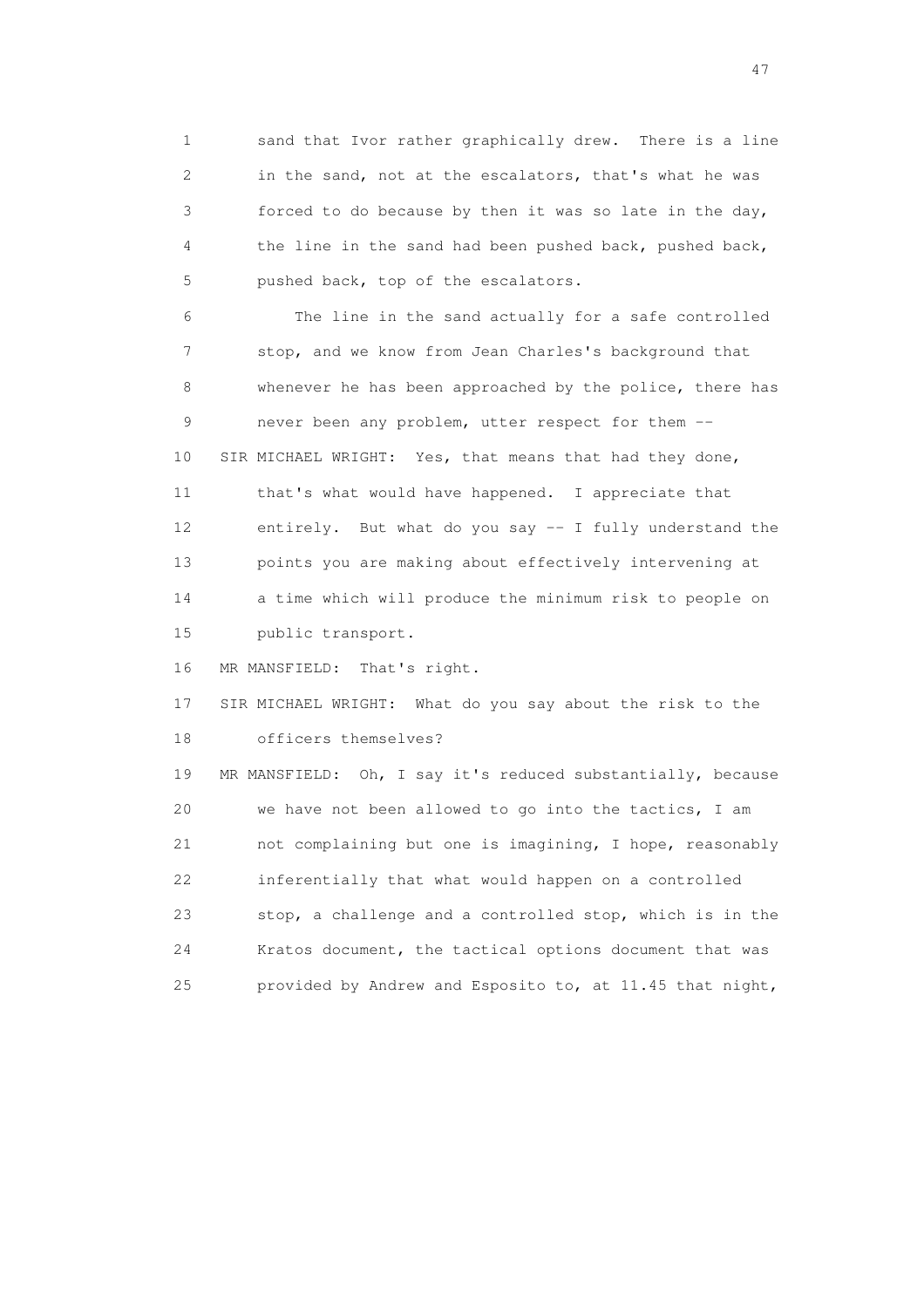1 and then 6.15 in the morning, was on the challenge and 2 control as opposed to a stop, which is apparently at 3 very close quarters, a challenge from a distance would 4 enable plainly -- let's suppose there were at least two 5 cars there, two cars, either the cars themselves to be 6 deployed; in other words the officers wouldn't run out 7 of the TA Centre outside their cars, that's what 8 I understand would be the situation, they would drive 9 out in cars, and within seconds they could drive 10 alongside and clearly -- 11 SIR MICHAEL WRIGHT: As they did at Portnall Road. 12 MR MANSFIELD: Yes. Exactly as they did at Portnall Road, 13 although I appreciate that at Portnall Road the actual 14 intervention was of a different kind because they were 15 associates. I appreciate that. 16 SIR MICHAEL WRIGHT: That's the other point, of course, that 17 the distinction at Portnall Road is that anybody who 18 came out of those single premises was either a suspect 19 himself or an associate. 20 MR MANSFIELD: Yes. Here it had to be narrower, so it's 21 a narrower group of people to whom the duty is owed. 22 It's anybody who appears to look like -- 23 SIR MICHAEL WRIGHT: Yes. 24 MR MANSFIELD: So it's a really narrow group. 25 SIR MICHAEL WRIGHT: The reason I asked you the question,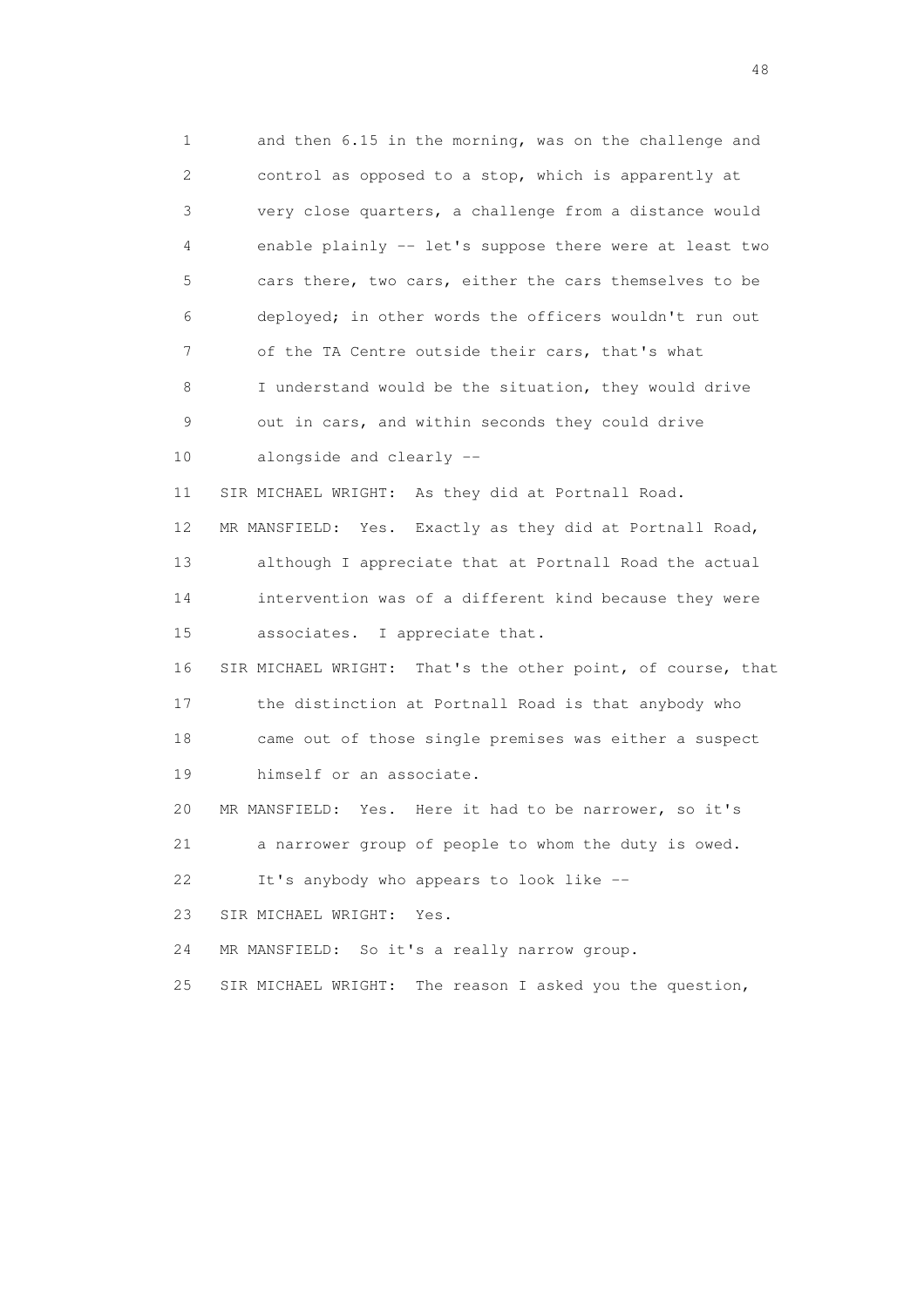1 Mr Mansfield, is the rather striking evidence that Neil 2 gave when he was asked: how do you approach a suicide 3 bomber? One could have thought of the old music hall 4 joke answer, but what he actually said was only when he 5 is stripped naked and lying flat on the floor. I don't 6 think one ought to lose sight of the fact that the 7 officers themselves must be conscious of the fact that 8 any approach to somebody who is feared to be a suicide 9 bomber may involve appalling risks to the officers 10 themselves.

11 MR MANSFIELD: Or may not, it depends how it's -- of course 12 there is a risk. There is an even bigger risk, we say, 13 in the way that it actually was carried out. Obviously 14 I am going to come to that.

 15 SIR MICHAEL WRIGHT: We have not got there yet. I'm talking 16 about your postulated intervention in Upper Tulse Hill. 17 MR MANSFIELD: And I am saying that would have constituted 18 the minimal risk, it doesn't exclude it, the minimal 19 risk to all concerned, that is the person being stopped, 20 people who live in adjoining premises; at that time of 21 day nobody has suggested the pavements were crowded in 22 Upper Tulse Hill. They would probably have been 23 sparsely populated and they would have done what Ralph 24 indicated he would have done in Binfield Road where 25 there were people. In other words you form a ring.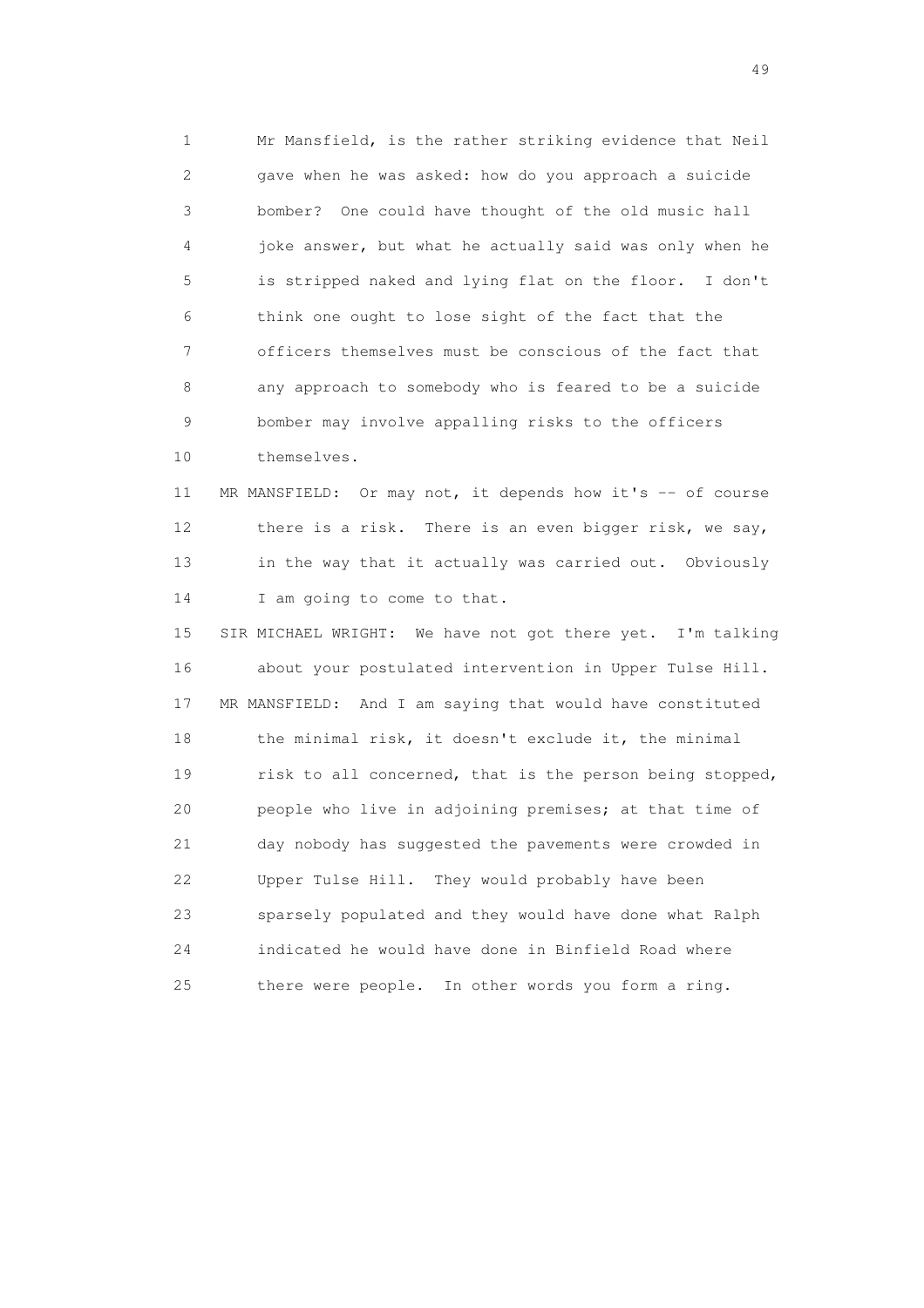1 It's not difficult to get people to, as it were, 2 understand they are armed police because if they are 3 shouting "armed police" as they should do properly in 4 a controlled situation above ground, and they come in 5 and form a circle because they are obviously disciplined 6 and know how to do it. Because I haven't been able to 7 ask them exactly what the tactic is, I understand that 8 they would form a ring and they would challenge, 9 shouting "armed police" and they would make 10 a instruction, because "armed police" isn't enough, you 11 would have to say, as Andrew actually spelt it out, 12 which would be "stand still, show me your hands". It 13 can be said in a matter of seconds. 14 There is a risk of course in that situation, and the 15 risk is in the split second if there is what is called 16 non-compliance or perceived to be non-compliance in 17 relation to that kind of challenge, then of course the

18 guidance has been that you made of your own volition. 19 SIR MICHAEL WRIGHT: The risk is, and on the evidence this 20 is what would happen if he is a bomber, is they are 21 dead.

22 MR MANSFIELD: Yes.

23 SIR MICHAEL WRIGHT: Because he will detonate.

24 MR MANSFIELD: Yes.

25 SIR MICHAEL WRIGHT: That's it, isn't it?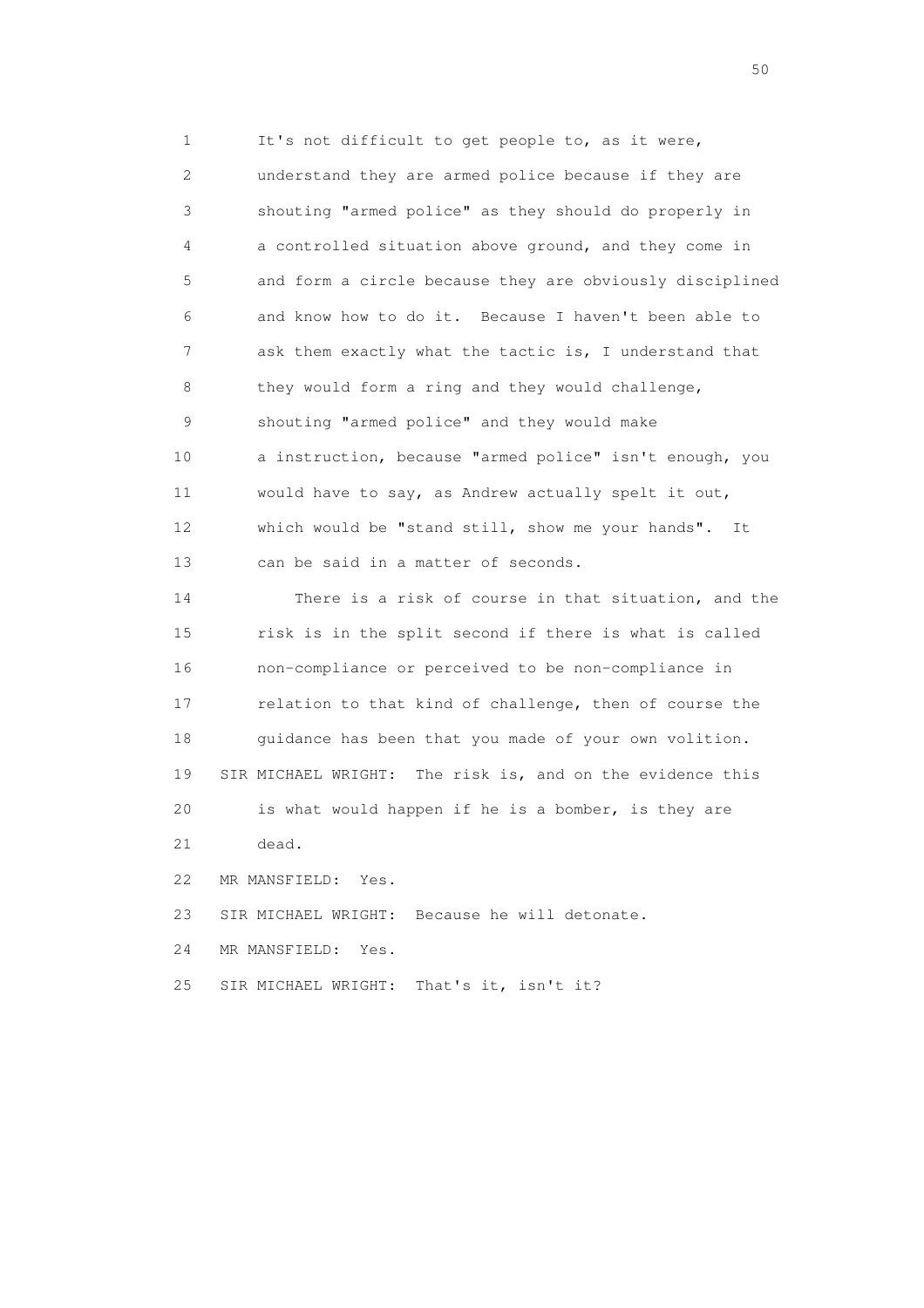1 MR MANSFIELD: Yes. I accept all of that. It's because we 2 are dealing with knife-edge split-second situations. 3 This doesn't mean to say that, oh well we can't expect 4 police officers or anybody else for that matter, but 5 police officers to have a standard of care that is 6 really impossible. We are saying quite the reverse. 7 It's why I have said to many of the officers, and they 8 have accepted, they are highly trained to deal with, on 9 their firing ranges and elsewhere, precisely a situation 10 which happens in the blinking of an eye, somebody coming 11 through a door which they do in conventional situations 12 where certainly in the case of Bennett, which I was 13 involved in, where they had to go very quickly in an 14 armed response vehicle in that case, very quickly indeed 15 on a report that somebody had been seen with a gun. It 16 turned out to be an imitation gun. It was a lighter. 17 SIR MICHAEL WRIGHT: Cigarette lighter. 18 MR MANSFIELD: And he ended up on a balcony, and the 19 officers had to run up a pathway on to the balcony and 20 he took -- within seconds he had taken or appeared to 21 take a hostage. They had moments to decide what to do. 22 This is not something, as it were, unpredictable, they 23 are having to take difficult decisions. 24 So that plainly, the situation of pressure,

25 fast-moving dynamic situations are regular, but my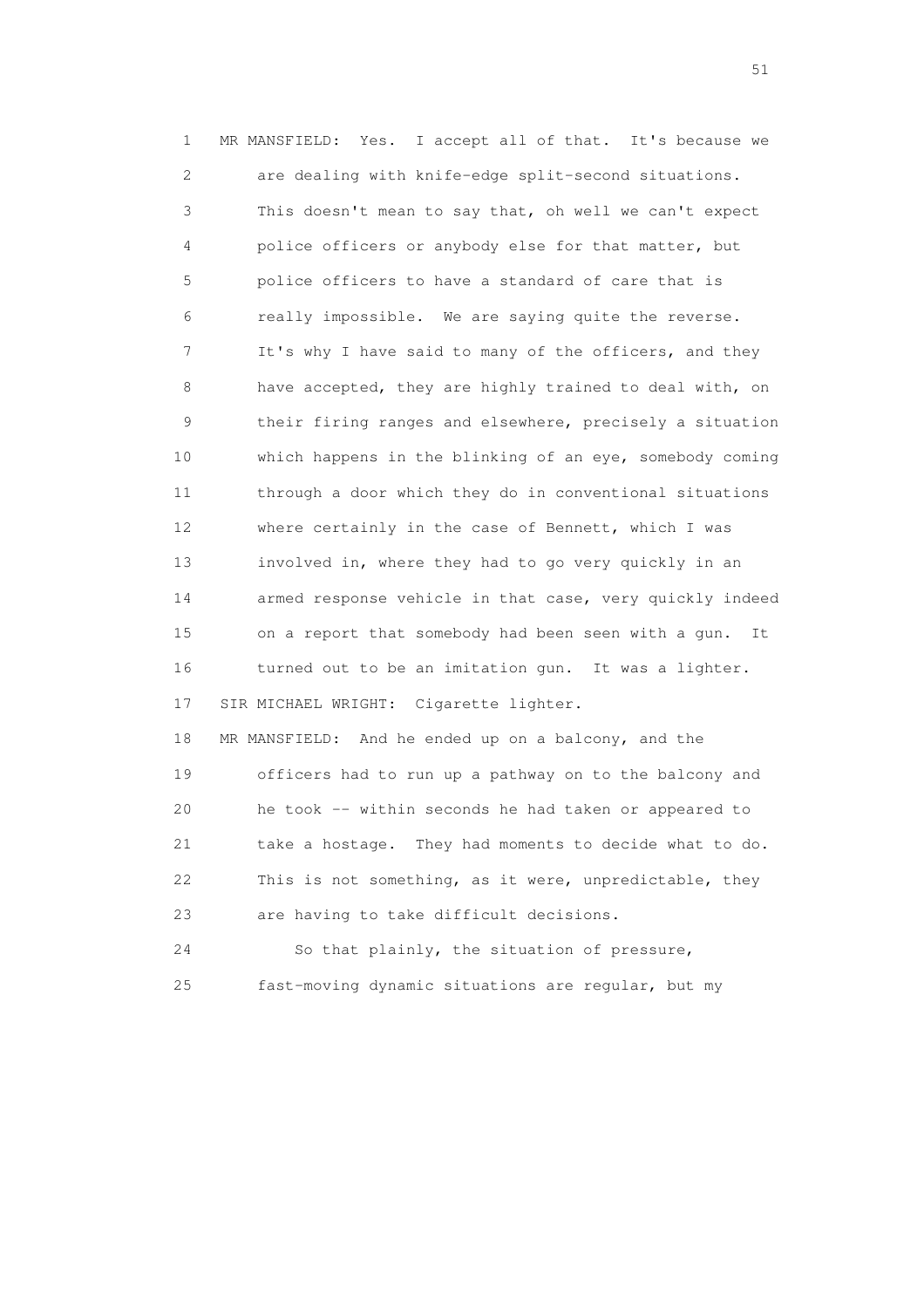1 position is that in Upper Tulse Hill, or if he turned 2 right a longer period in Upper Tulse Hill or 3 Roupell Road or whichever way he had turned, if he had 4 left by car, clearly they had provision for that, 5 because that's in the tactical options. There was 6 a Nissan, they would have known, and of course that 7 would have made it possibly an even stronger connection, 8 because the car had the connections that they had 9 already written down in their notebooks.

 10 Therefore if they had gone in a car, that would have 11 been possible to stop. They had vehicles to do that as 12 well. So I have not limited it to leaving on foot, 13 haven't limited it to leaving in a car either. And of 14 course he could have gone in any direction. But the 15 point is, if you are going to prevent this person 16 wreaking havoc in London, whether via the use of a car 17 or public transport, it has to be done as near to the 18 address as possible without compromising the address.

19 After that, you have an unplanned, unpredictable 20 situation. The one predictable situation they had was 21 the one they were planning for, the one that surrounds 22 the address, and that's why we say because they have 23 better control, because they are there without the 24 knowledge of the people inside, they are there with the 25 resources without the knowledge of the people inside,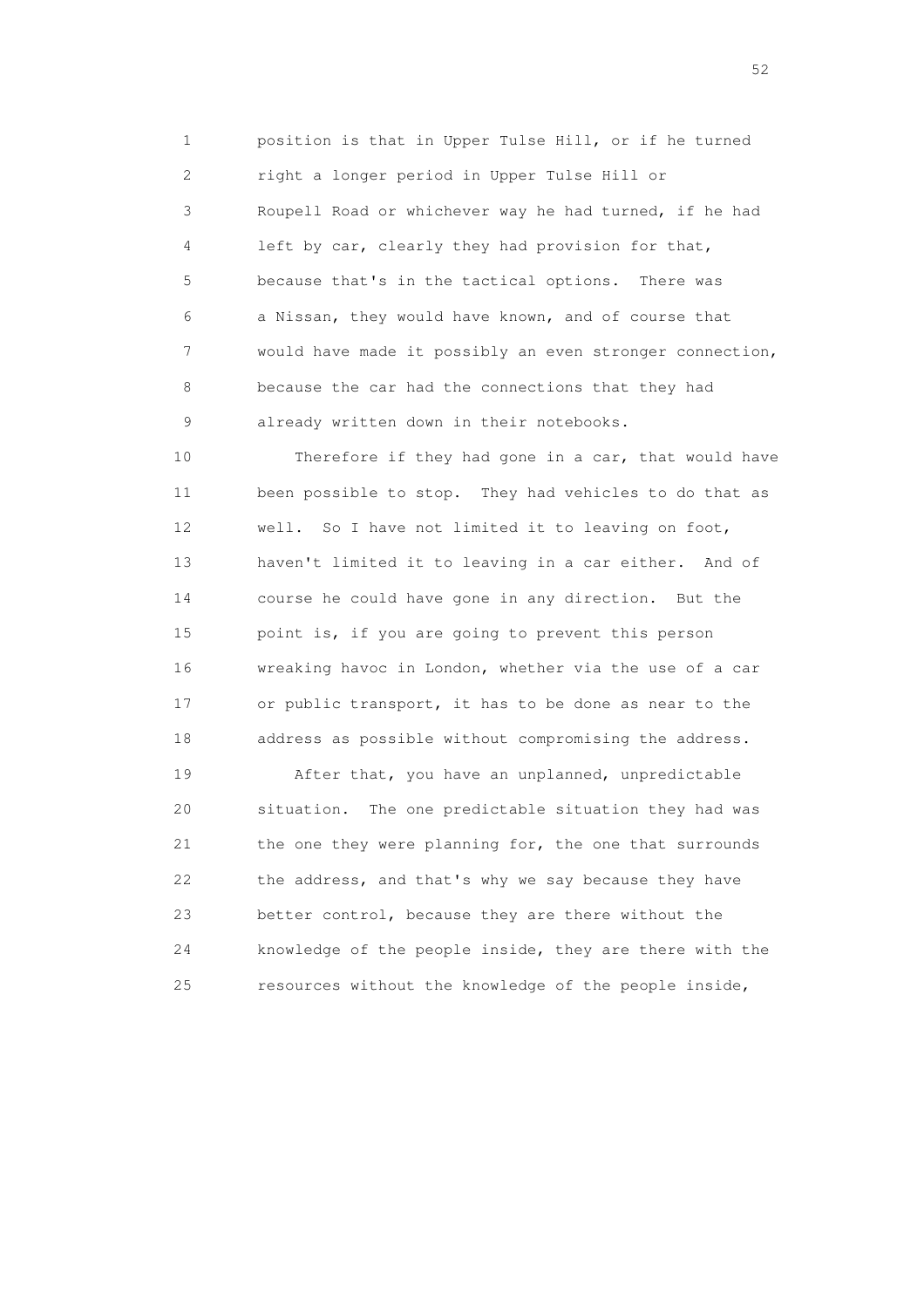1 and this was the concern of surveillance officers and 2 others, that once the person is allowed to run, you 3 could lose them.

 4 That's all right if they are not actually somebody 5 who might be regarded, even might be regarded, as 6 a suicide bomber. In other words if you can be sure 7 they are a suspect -- I'm so sorry, an associate or 8 somebody who might give you intelligence, maybe you do 9 let them run.

 10 But even then there is an unhappiness about letting 11 them run too far because you spread your resources very 12 thin. So we say the emphasis has to be on what I have 13 called the window at the beginning. And that the answer 14 to why things didn't happen there is not just that those 15 on the ground, the CO19 weren't alerted, which we say 16 they should have been, the surveillance were not 17 focusing on a job they absolutely had to do before the 18 bus stop, knowing -- well they didn't know that he was 19 going to a bus stop but the possibility that he might be 20 going to a bus stop round the corner and that that was 21 one of the risks, that that tight surveillance and 22 control should have been, as it were, their top 23 priority, in order to enable the command team to take 24 a decision whether to intercept because they were taking 25 the decisions.

 $\sim$  53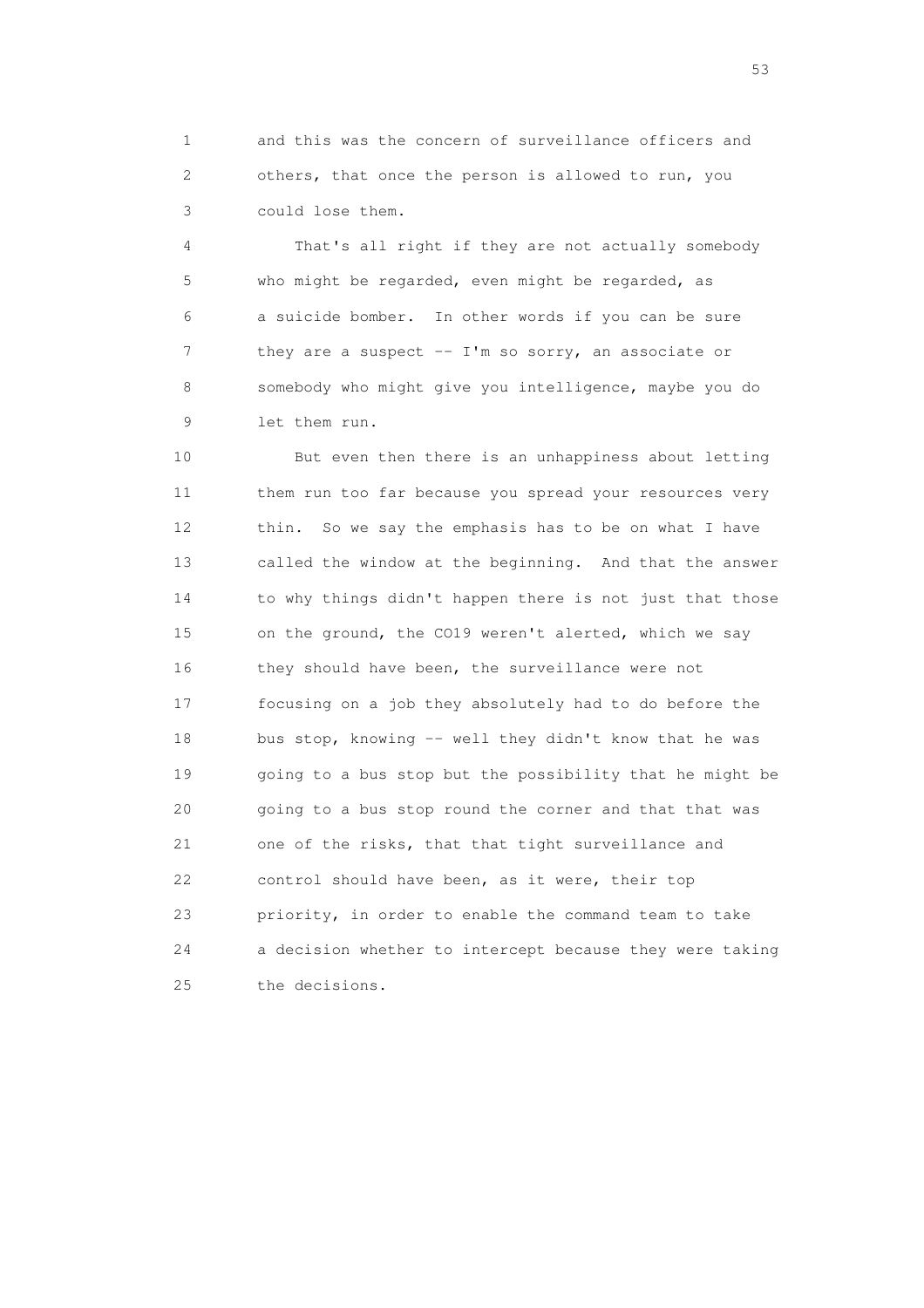1 If you are not going to have, as it were, a command 2 team on the ground for all the reasons that have been 3 examined on the policy basis as to why it has to be at 4 New Scotland Yard, then you just absolutely have to have 5 reliable information communicated efficiently so that 6 that decision can be taken.

 7 Now, this goes back, and if I can step back for 8 a moment, I am watching, sir, the clock slightly, to 9 what happened at 4.55. Can I just, before perhaps the 10 first break, take you to the strategy decision. I know 11 it's been gone over many times but in fact it's a very 12 important decision for a number of reasons. It's 13 because this decision was not implemented effectively 14 that the resources that were available in the end at 15 Scotia Road didn't swing into action in the way that 16 they should have done. In other words there is a duty 17 of care and it was not, as it were, implemented. The 18 duty of care wasn't implemented.

19 I have it at documents page 1858. 20 SIR MICHAEL WRIGHT: Is this in the bundle you have just 21 given me? 22 MR MANSFIELD: No, it isn't, actually, I'm sorry. It's the 23 handwritten version of his notes. I have used that

 24 because it's perhaps a more -- it's on screen, thank you 25 very much, the command team have reproduced it. It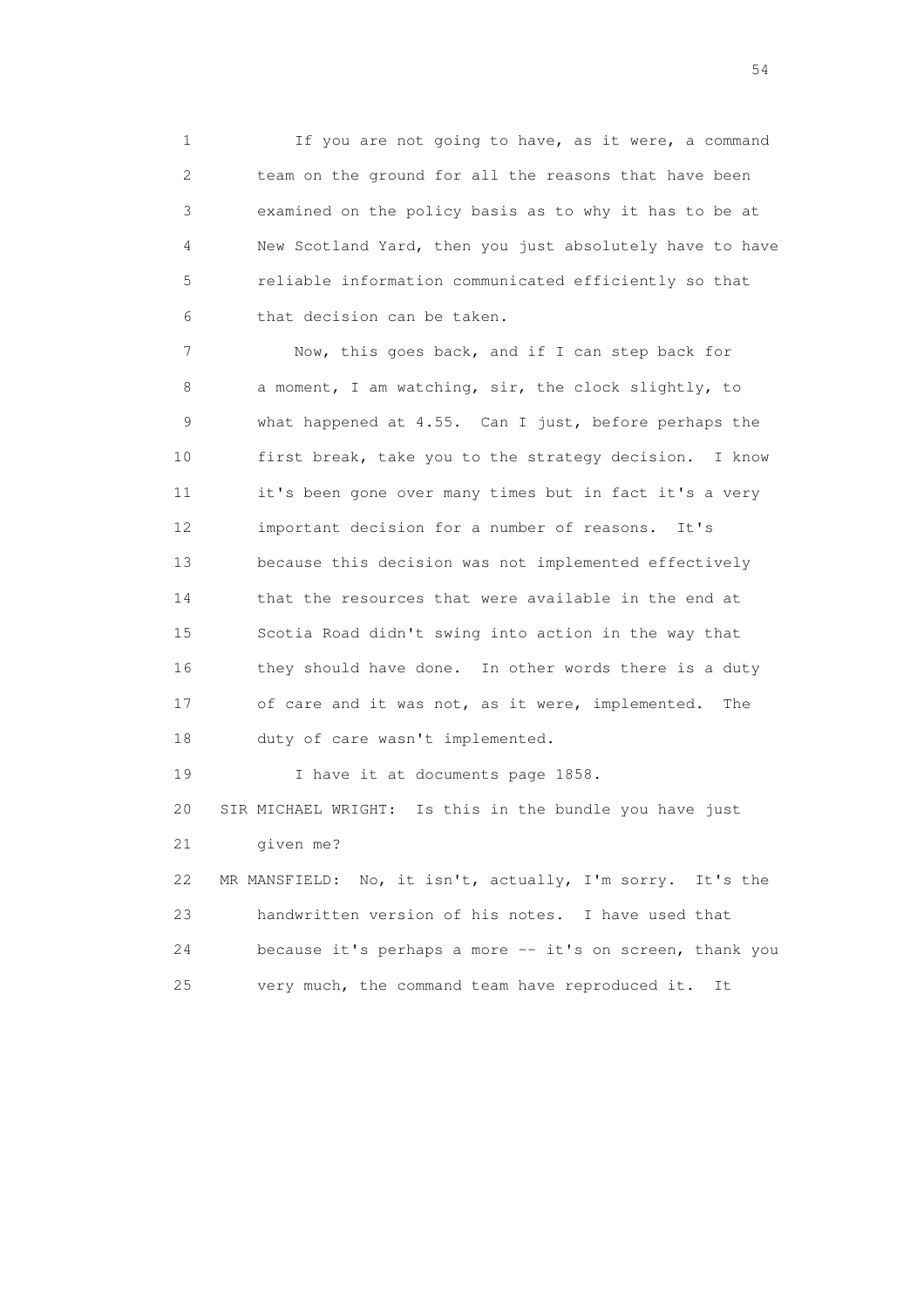1 should have been on the screen.

2 SIR MICHAEL WRIGHT: Thank you.

 3 MR MANSFIELD: It's one of the few documents, I'm trying to 4 avoid using too many documents. 5 SIR MICHAEL WRIGHT: Yes, I remember this. 6 MR MANSFIELD: This one is so important because we say, if 7 one looks at it as a whole, the seeds of its own 8 destruction are here. It's a very well-intended 9 decision, but it's not thought through. And it's 10 certainly not implemented. Had it been, once again, 11 what happened at the beginning, the best opportunity 12 stage at 9.33, we say was utterly avoidable if somebody 13 had considered, and we say Gold Commander, had 14 considered it. 15 His strategy in respect of premises, plural, 16 I appreciate there is two in mind and I am not going to, 17 for these purposes, go into exactly when Portnall Road 18 came onstream and so on, a short time afterwards, it 19 did. In fact for the purposes of this submission it 20 doesn't really matter and I'll explain why it doesn't. 21 What he has put here is extremely important in the 22 first place: 23 "Control, challenge, stopped." 24 Now, control, challenge and stop, utterly 25 commonsensical things to do. You have got the gym card.

the state of the state of the state of the state of the state of the state of the state of the state of the state of the state of the state of the state of the state of the state of the state of the state of the state of t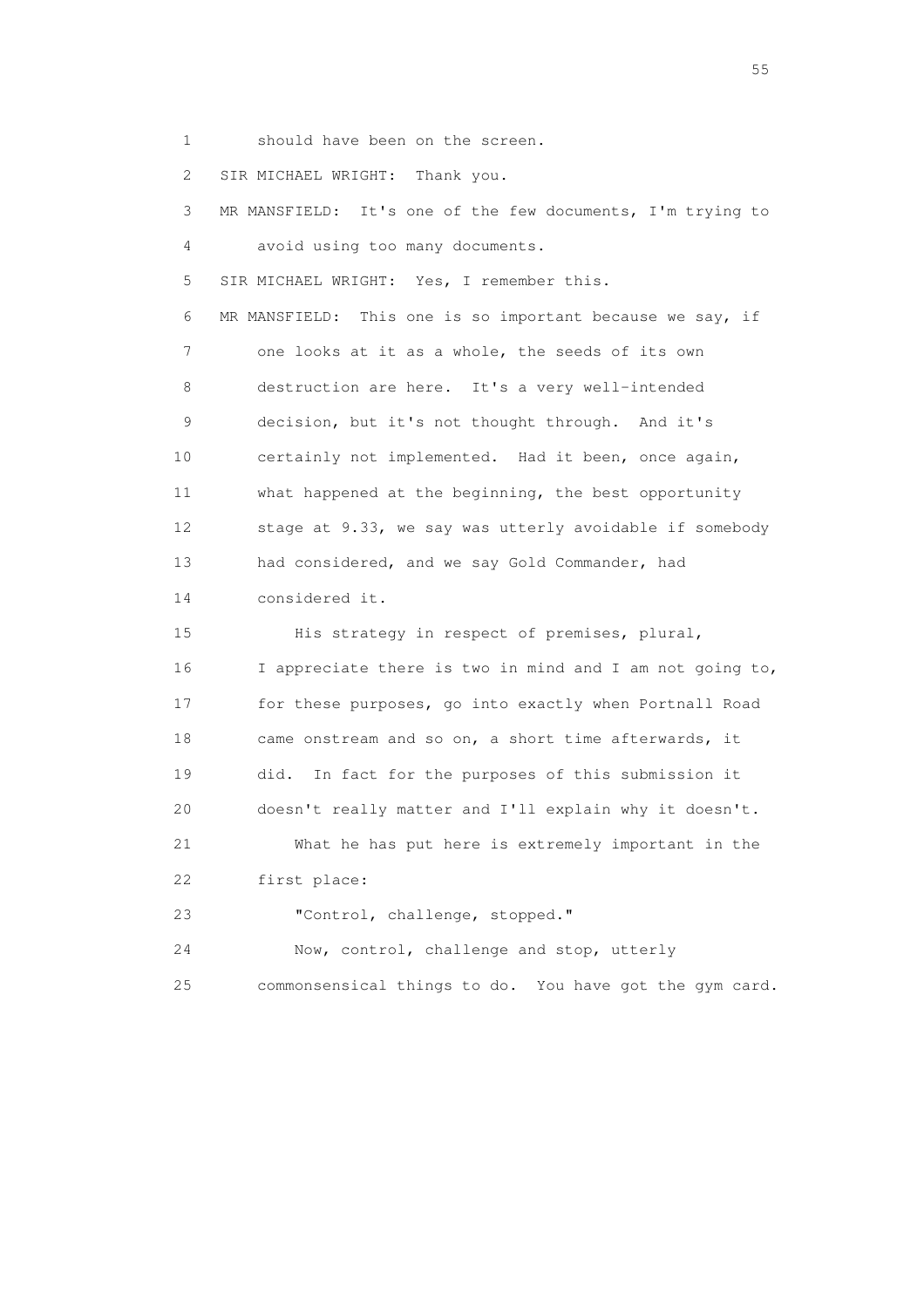1 You know the address. It's linked to two people. You 2 have got July 7th where rucksacks have got the 3 identities of the people who had carried out the 4 bombings, and here we are again with more rucksacks with 5 identities. There is a very strong premise that the 6 identification materials relate to the person who 7 committed the bombing, and there is a link to this 8 address.

 9 So all of that makes sense. So he is wanting 10 a control, a challenge and a stop. Now, of course it 11 doesn't say precisely where there, but he has made 12 clear, and it is made clear later by Commander Dick, 13 that these were not people who were going to be allowed 14 to run. It had to be at or near the premises so that 15 the operation isn't compromised, but so that you don't 16 get a situation where the public are endangered, either 17 on public transport or elsewhere.

 18 So they are having to be stopped, that's the rider. 19 Now, it plainly, although not written here, was intended 20 that the stops involved an armed element, component, and 21 the W is "with" SO19. So from that moment onwards, that 22 is the element, even though they may not arrive 23 immediately because of the difficulties I am coming to 24 in a moment.

25 But that's plainly what was in mind.

 $56<sup>o</sup>$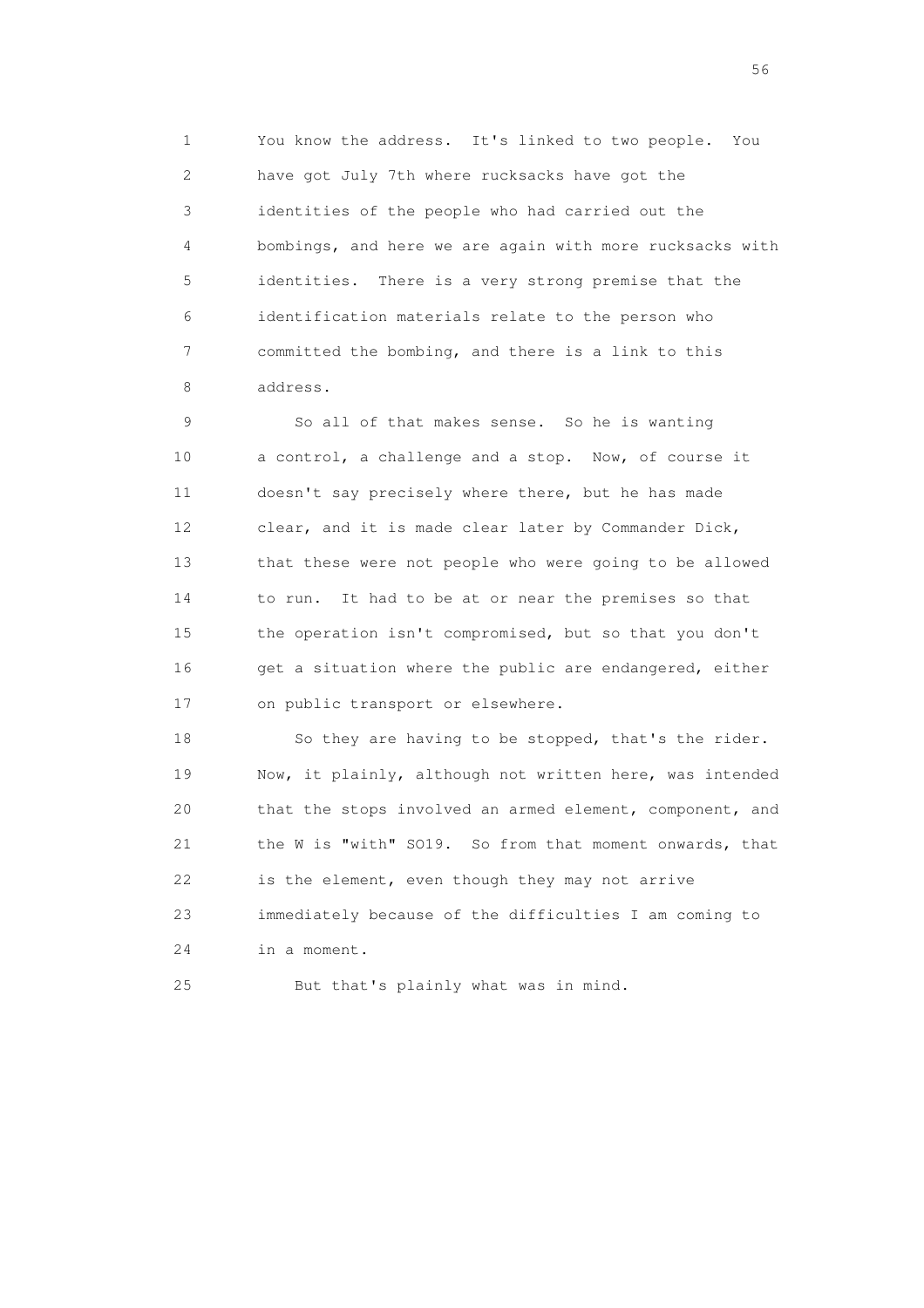1 So if you are taking a decision to deploy, by which 2 I mean send out into the field, an armed resource with 3 loaded weapons, with the possibility they will actually 4 be used and could actually have been discharged in 5 relation to a stop, because of the prime concern is one 6 of the two people who they think may be concerned with 7 the devices the day before may be inside the premises.

 8 So far, so good. And of course the little word that 9 is added there "recce", reconnaissance, absolutely 10 vital, we say, and he obviously thought so too, that 11 there should be a reconnaissance. I am not going to go 12 through the niceties of whether it happens just before 13 the firearms arrive or after they have got there. 14 Somebody's got to look at the layout of the ground. 15 They have to look at the premises. You are certainly 16 going to do that if the Metropolitan Police aren't 17 actually going to bother with maps -- I know I have been 18 on about this in terms of the command team. It seems 19 fortunately that the firearms teams are slightly more 20 organised and they have maps and they go done and they 21 obviously do want to know, unlike the command team, 22 exactly where everything is.

 23 So that asking for a reconnaissance, asking for the 24 involvement of SO19, all of that line, if that had been 25 put into practice, we say immediately. Now, by that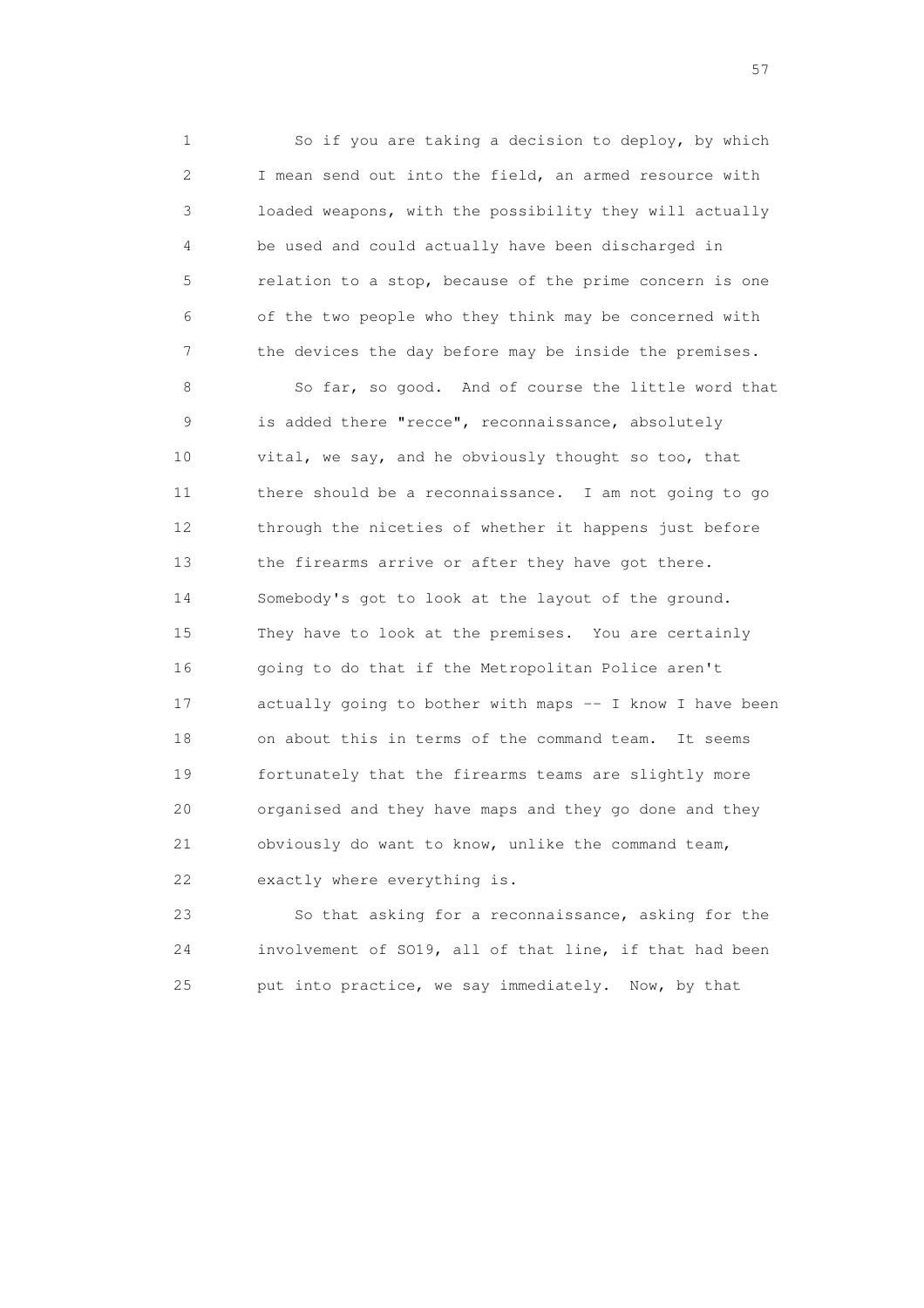1 I do not mean at 4.55 and it's all there by 5.15. 2 Impossible.

 3 But what we do know is possible, and I am coming to 4 this, is that there should have been a structure in 5 place either at the moment he took this strategic 6 decision or very shortly afterwards, which was ensuring 7 the implementation on the ground in Scotia Road, by 8 which I mean the vicinity, with all the elements that 9 were going to be necessary, as soon as practicable, 10 which would be surveillance, firearms back-up, SO13, all 11 within the vicinity.

 12 Now, is that asking too much when London is facing 13 the highest threat ever? Are we going to sit on our 14 seats and say: well, we are not quite sure whether this 15 is the right address. There may be another one coming 16 up. No. We say it was appreciated, it was the top 17 priority, this address and perhaps another one, but they 18 had resources that could cope with both.

 19 The problem here is in the next sentence, because 20 what perhaps unconsciously or consciously has gone wrong 21 here is that Mr McDowall is locked into a framework 22 which has been set the previous night, and the framework 23 that was the contingency the previous night was in fact 24 for there to be a standby team and a DSO standby as 25 well, but that 7 o'clock was the customary rostered time

the state of the state of the state of the state of the state of the state of the state of the state of the state of the state of the state of the state of the state of the state of the state of the state of the state of t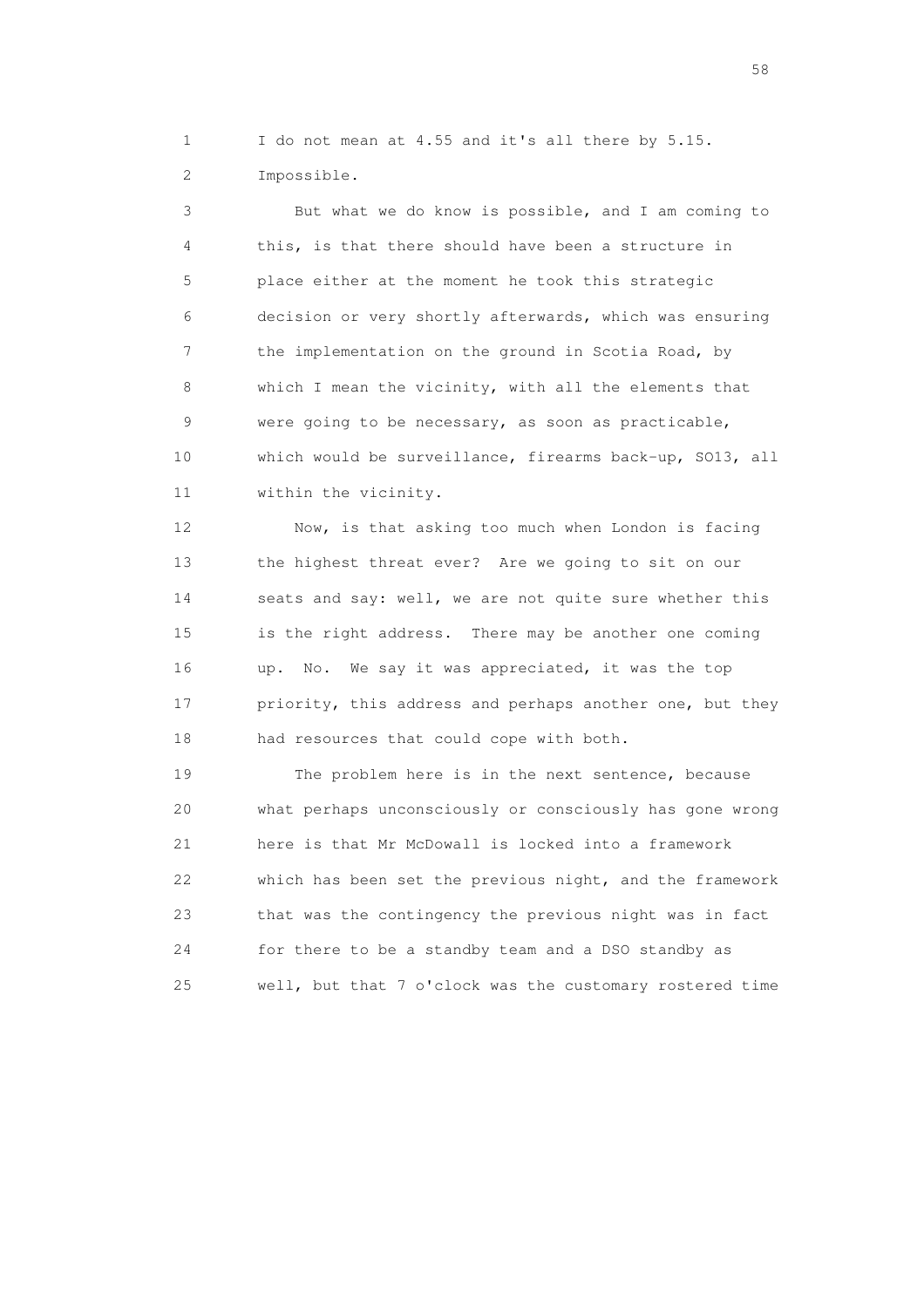1 for the black team to come on, 7 o'clock in the morning. 2 So in almost an unconscious way, the problem is 3 everybody was working to 7 o'clock, save -- I am coming 4 to Alan -- obviously what Alan attempted to do, but he 5 wasn't the right person to do it. Because the second 6 part of the sentence: 7 "Silver to be identified each plot." 8 I am going to call that the location Silver. 9 Now, the location Silver, can I just pause for 10 a moment, if I may call it that, I now understand they 11 have been renamed and the location Silver is called 12 a Bronze. But really I am not concerned in the title,

 14 Location Silver is important because as Mr Purser 15 accepted when I asked him these questions, he is not 16 there just as a firearms Silver in a MASTS operation, 17 and this seems to have been forgotten. A location 18 Silver is there to co-ordinate -- which didn't happen -- 19 all the resources required for a particular location. 20 Co-ordinate in the sense of on the ground.

13 but the role that he is performing.

 21 So he has an overview of what the red team, as it 22 turned out and the grey team, are doing. He doesn't 23 need to know where every individual officer is. He 24 needs to know where the premises are. He needs to know 25 there is a communal door. He needs to know the

the contract of the contract of the contract of the contract of the contract of the contract of the contract of the contract of the contract of the contract of the contract of the contract of the contract of the contract o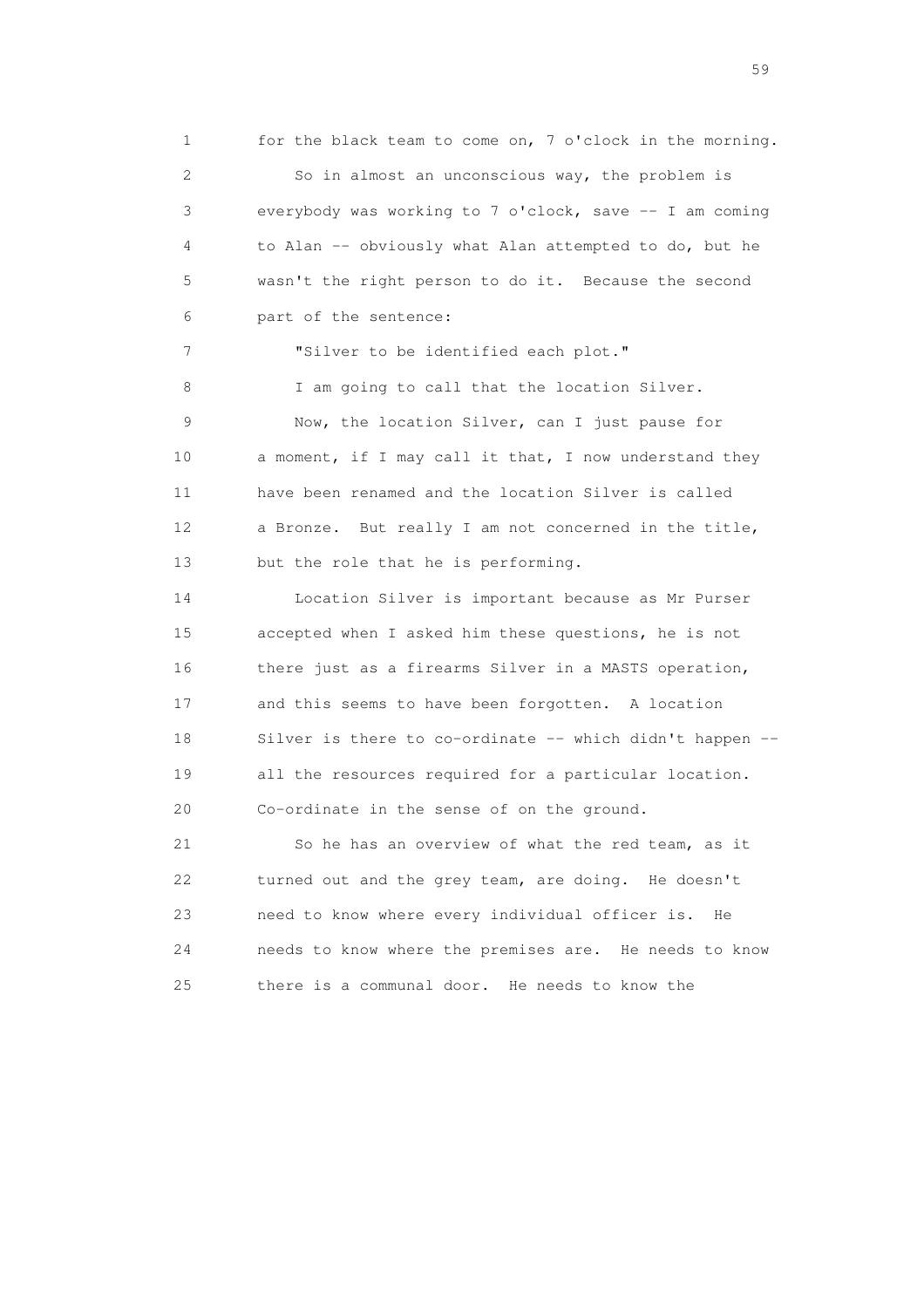1 possibilities of exit from that area. He needs to know 2 that the red team are in a position to deal with it. He 3 needs to know the grey team are in a position to have 4 tight control, and -- and this all comes through 5 a briefing which didn't actually happen like this, 6 because it was all done piecemeal. So the location 7 Silver has to have an overview of surveillance, firearms 8 and SO13 because it should be a co-ordinated, control, 9 challenge and stop. 10 You will see what he says here: 11 "To identify each plot, to liaise with Silver, 12 DSO..." 13 That's Cressida Dick. 14 You begin to see the problem here. What is 15 happening is, and we will see it in practice, that it's 16 all delayed to the 7 o'clock timing save for the efforts 17 of Alan which become bogged down, if I may say, in 18 malcommunication inside New Scotland Yard is that if -- 19 they have to be identified for each plot and liaise with 20 Dick. Well, what's happening to Cressida Dick at this 21 time? Cressida Dick has been notified at 1.30 she is 22 going to be needed. What was interesting in the phone 23 call, if you recall, she said, "I was asked to come in 24 at 5". 25 SIR MICHAEL WRIGHT: A voice in the background --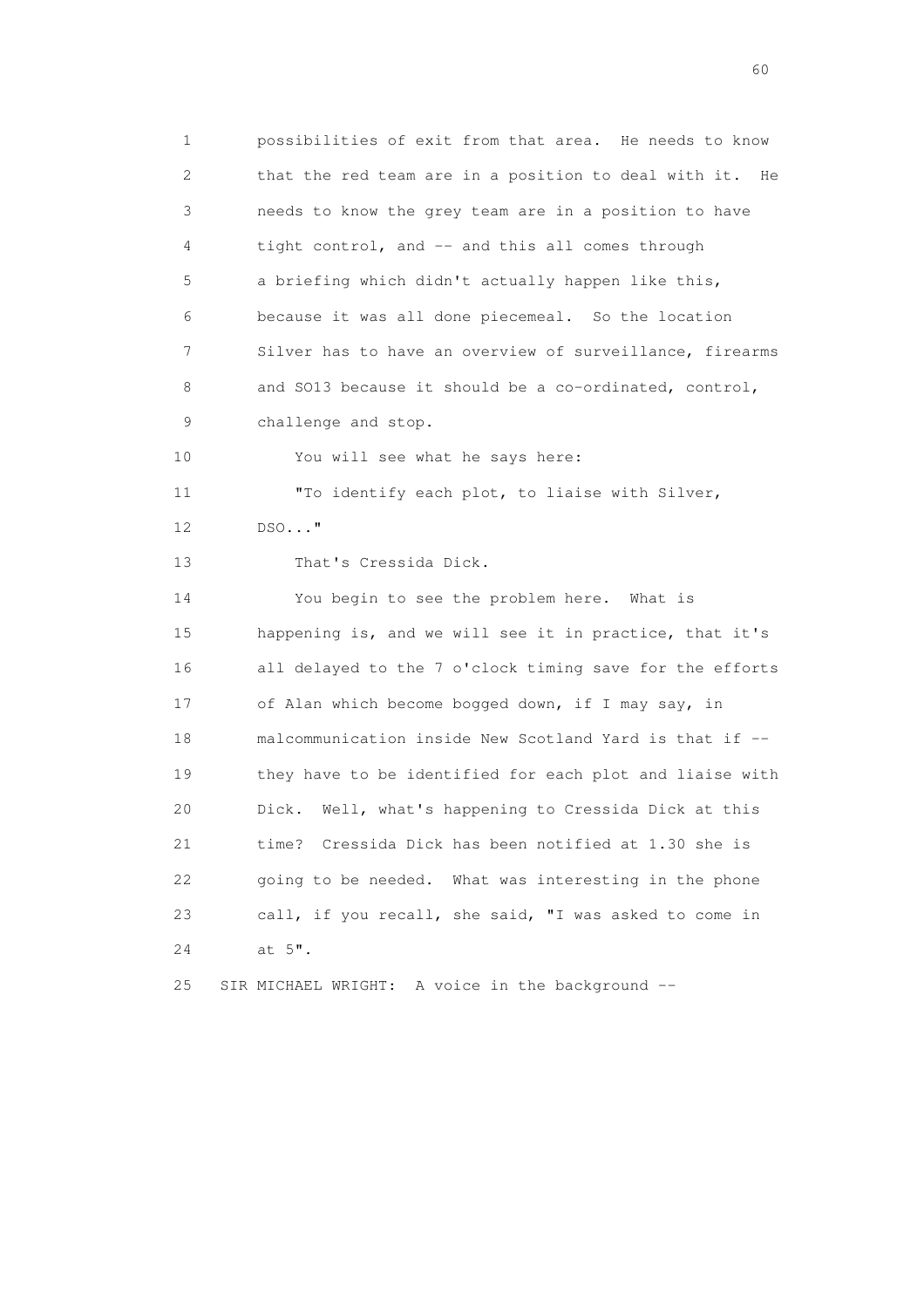1 MR MANSFIELD: A voice in the background said 7. In fact 2 she did get in early, between 5 and 6, well before 6. 3 So what was happening then at 1.30 people were still 4 locked into -- that's not a criticism -- 7 o'clock 5 because the black rostered team was coming on then. 6 If in fact he is contemplating a liaison with the 7 DSO, Cressida Dick, well, she is not going to actually 8 be taking over until 7 because that is when she has been 9 asked to come in. As it happened, as I have said, she 10 was in New Scotland Yard shortly after 5 and certainly 11 before 6. So you can begin to see how this is not 12 taking off as it should have done. Then it's got: 13 "Consult Commander Carter." 14 Who is on the next floor down, DSO dealing with 15 spontaneous Kratos. Then: 16 "Update according to developing intelligence." 17 That's obviously sensible, and "update" is 18 an important word because we say also that's 19 a responsibility he has. 20 Now, perhaps just before the break, if I can deal 21 with what actually happened here. What actually 22 happened was that Alan was present at some point, and 23 the time doesn't matter much except that at an early 24 stage, and he made a contemporaneous note, he did 25 understand that Scotia Road had been prioritised. It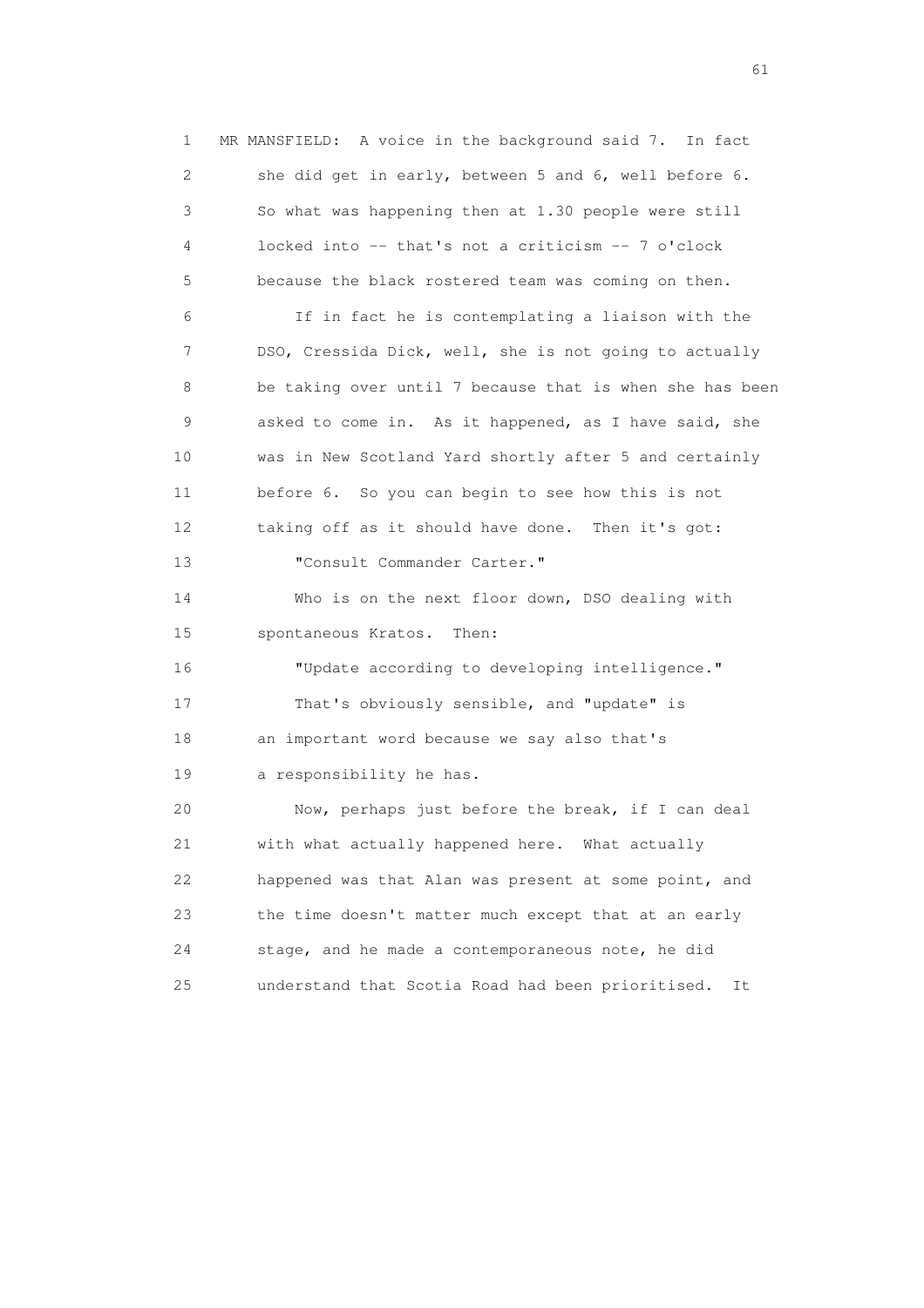1 may be unnecessary for these purposes to try to, and we 2 have not put it in the narrative because we accept that 3 perhaps trying to discern exactly what went wrong here 4 and who said what to whom may not be at the end of the 5 day the most important causative factor. The most 6 important causative factor was that the structures were 7 not put in place at Scotia Road such that, from, we say, 8 6 o'clock, surveillance, 7 o'clock latest, firearms, and 9 location Silver was not in place.

10 If it had been in place, then by the time 11 Jean Charles de Menezes left at 9.33, there would have 12 been a very -- well, I put it no higher, the best 13 opportunity and possibility for tight control of 14 surveillance and command in order to stop, as it's set 15 out in the strategy, somebody who's left and who then 16 becomes of interest to the resources that are deployed 17 and in particular the command team.

 18 Now, that could have happened. That could have 19 happened if Commander McDowall had done his job. We say 20 his job wasn't just to set the strategy. Now, the 21 command team have made a very interesting point about 22 McDowall. They are saying he can't be, as it were, 23 roped into the duty of care because he didn't implement 24 it. That is precisely the point we are making. He 25 didn't implement it and he should have done. Not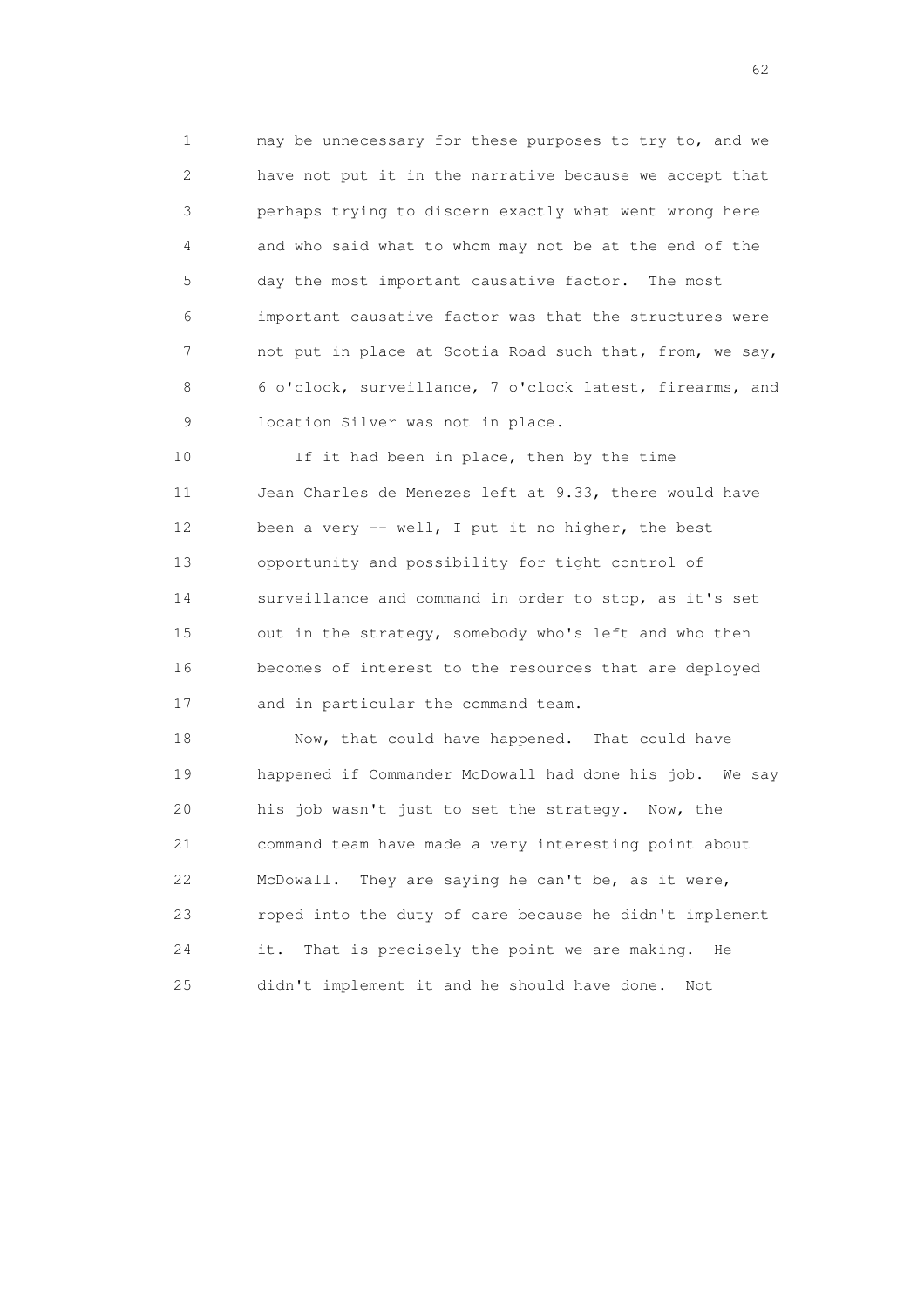1 himself. He doesn't run round doing it.

 2 His obligation is to make sure that somebody does 3 implement it, and, since he is on the job and remains on 4 the job and he has accepted this, I put it to McDowall 5 in the very early stages, he accepted unequivocally that 6 it was his responsibility to ensure that his policy was 7 implemented. Otherwise it makes no sense.

 8 You can't just, as it were, as a commander, in any 9 business, sit, you know, on the roof of the building and 10 issue instructions like confetti and then hope that they 11 land in the right place and the right people are doing 12 them, because we all know that's not actually how it 13 works on the ground. That is why commanders or 14 executives or whoever they happen to be have to follow 15 it through, and it's the common question: have you done 16 what I asked you to do? That's a very simple question. 17 SIR MICHAEL WRIGHT: That's the way you put it. 18 MR MANSFIELD: That's the way I put it and he has accepted 19 that. 20 SIR MICHAEL WRIGHT: In fact a direct involvement in the 21 execution of his instructions by his delegates. 22 MR MANSFIELD: Yes, and he was present through, he had come 23 back from a rest, no-one is denying that, so by the time 24 he has issued the strategy at 4.55 he is almost in 25 continuous contact with different people between 5 and

experience of the contract of the contract of the contract of the contract of the contract of the contract of the contract of the contract of the contract of the contract of the contract of the contract of the contract of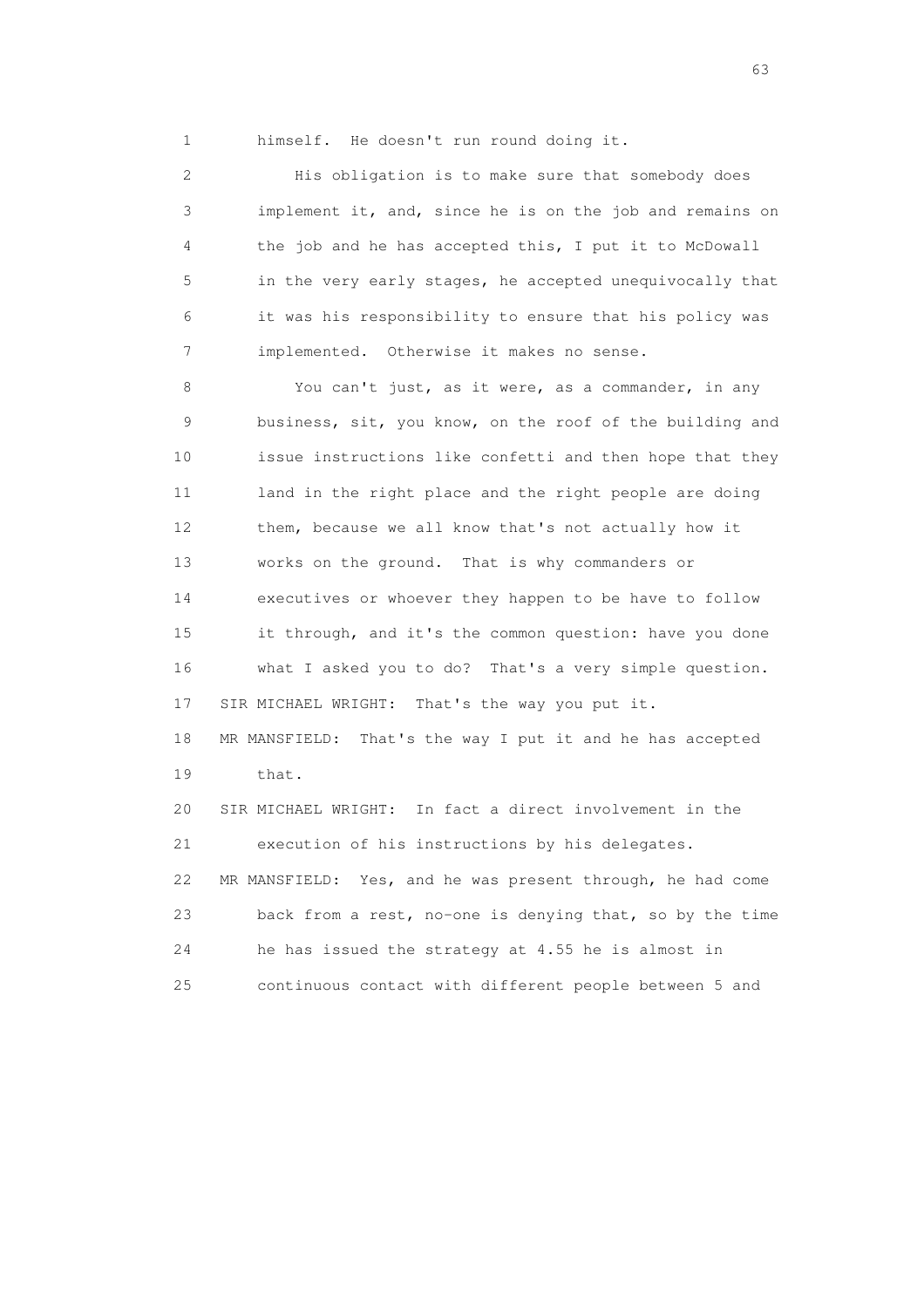1 the crucial meeting at 7, and one at 20 to 7.

 2 So there he is meeting all the people, and I have 3 obviously put it to him so I am not saying anything that 4 I have not put to him: why on earth didn't you say, 5 how's it going or have you got there yet? This is not 6 hindsight. This is absolutely not hindsight, given the 7 level of threat you might think that somebody would want 8 to know, because how do you know when they are going to 9 leave, once you have set the strategy. They could be 10 leaving 5.30, 6.30, 7.30, 8.30.

 11 The idea that people sit back and don't ask that 12 question is, we say, astonishing, and if the word has to 13 be used, gross, I use the word gross; it is a gross 14 omission by those at the top not to ensure that this is 15 being followed through. Would that be a useful time for 16 a break? 17 SIR MICHAEL WRIGHT: Thank you very much. Shall we say 25 18 to. 19 (11.25 am)

20 (A short break)

21 (11.40 am)

22 SIR MICHAEL WRIGHT: Yes.

 23 MR MANSFIELD: So what would have happened or could have 24 happened, I'm so sorry, here, after 4.55 and we say 25 should have happened and it wasn't difficult to arrange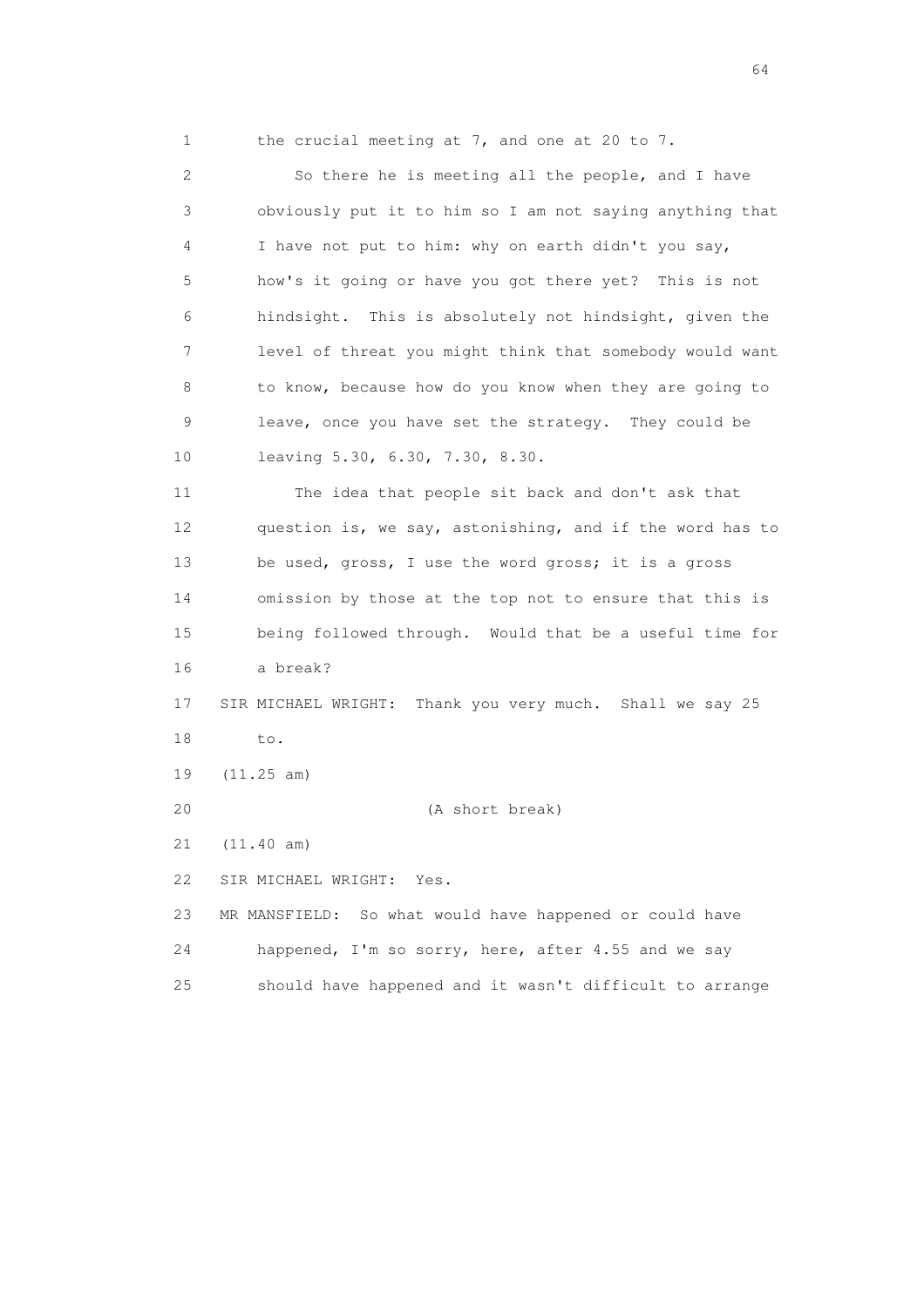1 is first of all you have to have in place in New 2 Scotland Yard to implement it a central Silver, 3 an operations room Silver.

 4 Now this post is accepted as being necessary. 5 No-one is contesting that that is necessary. He has not 6 put it in his strategy but it is necessary. The person 7 who would fit that category had gone off, Mr Boutcher. 8 When the jury were given, at the very beginning of the 9 inquest, a diagram of posts and roles, he was down as 10 the control room Silver. Anyway, he was not there, and 11 Mr McDowall knew that he was not there.

 12 Unfortunately neither was his deputy, Angela Scott. 13 She was not there. They had both gone off. So there 14 was no-one at that point, 4.55, actually in the premises 15 and to expect them to get in there quickly would have 16 been perhaps asking too much. So what was needed was 17 an interim control room Silver who performed that role 18 and was appointed to do that. Alan accepted that he 19 really wasn't that person, although he was trying to 20 fulfil it.

 21 There were plenty of others, because he is SO12, 22 there were plenty of Silvers available. They had 23 already been identified one way or another by 24 Angela Scott before she left at 2 am. So it's not as 25 though there was a shortage of resources. The

 $\sim$  65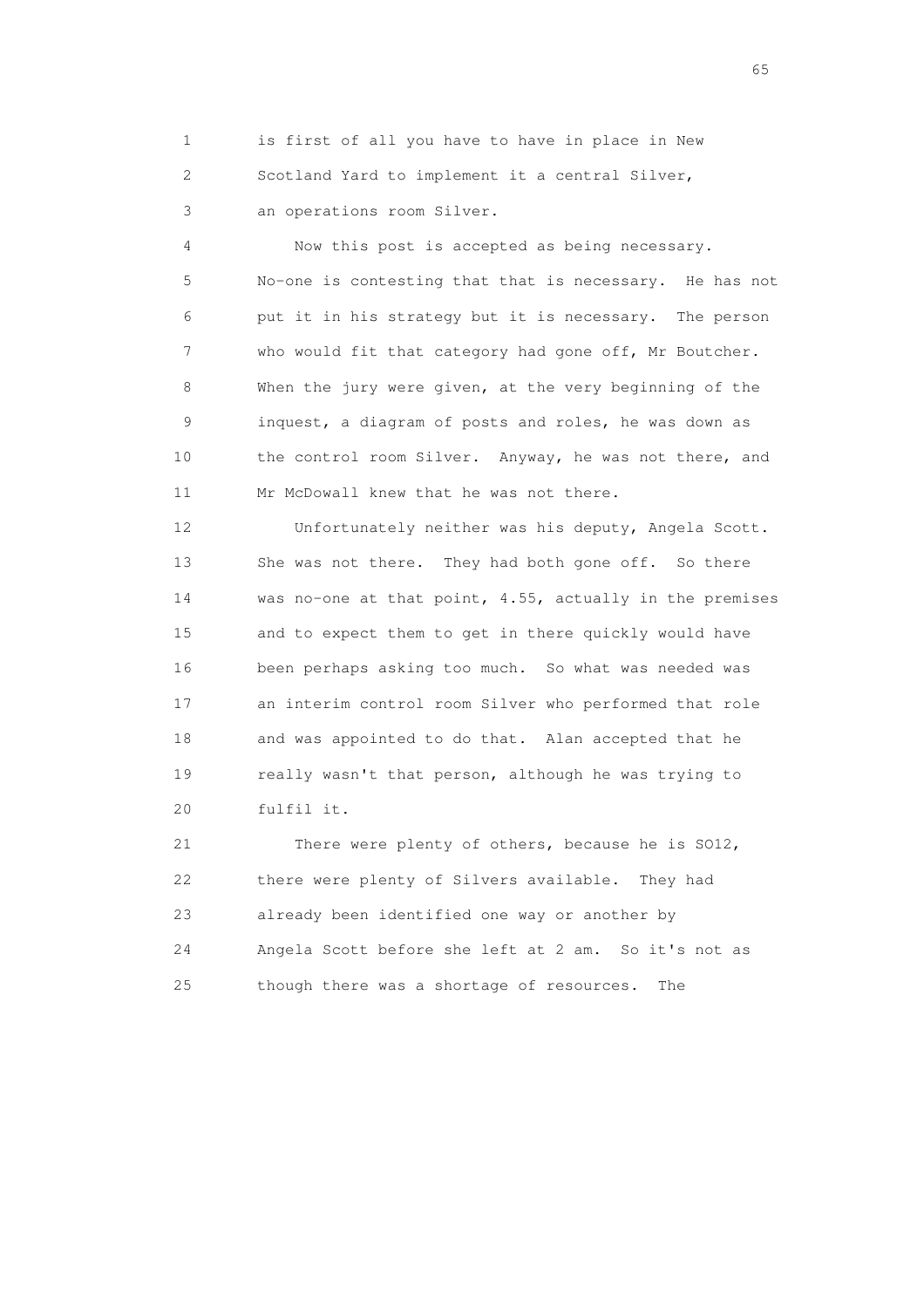1 importance of a central Silver which has an effect on 2 what happened at 9.33 onwards, is that the central 3 Silver does what Alan didn't manage to do.

 4 He makes sure not only that the strategy to get to 5 Scotia Road as soon as practicable is carried out, and 6 he also, as it were, makes sure by checking that when 7 you say "please go there" that they have gone there. 8 Now, you might delegate that responsibility in turn to 9 another Silver, like the location Silver. However, 10 there isn't a central Silver. Boutcher doesn't get back 11 to New Scotland Yard until 10 minutes past 7.

 12 But, as I say, there were other officers available 13 to perform and see through this policy of 14 implementation. If Alan was the locum Silver, which 15 I suggest and he accepts he really wasn't that, but he 16 was trying to do his best, he would have been at the 17 7 o'clock meeting as the central Silver, but he wasn't. 18 Neither was his superior, Noel Baker, wasn't at the 19 7 o'clock meeting.

 20 SIR MICHAEL WRIGHT: Yes, but I mean, I take your point 21 about his rank. He is another inspector, in fact. As 22 far as he was concerned, he thought he had done what 23 (inaudible) ordered.

 24 MR MANSFIELD: Yes, but the problem is if he had been 25 properly undertaking his Silver task, he would have

 $\sim$  66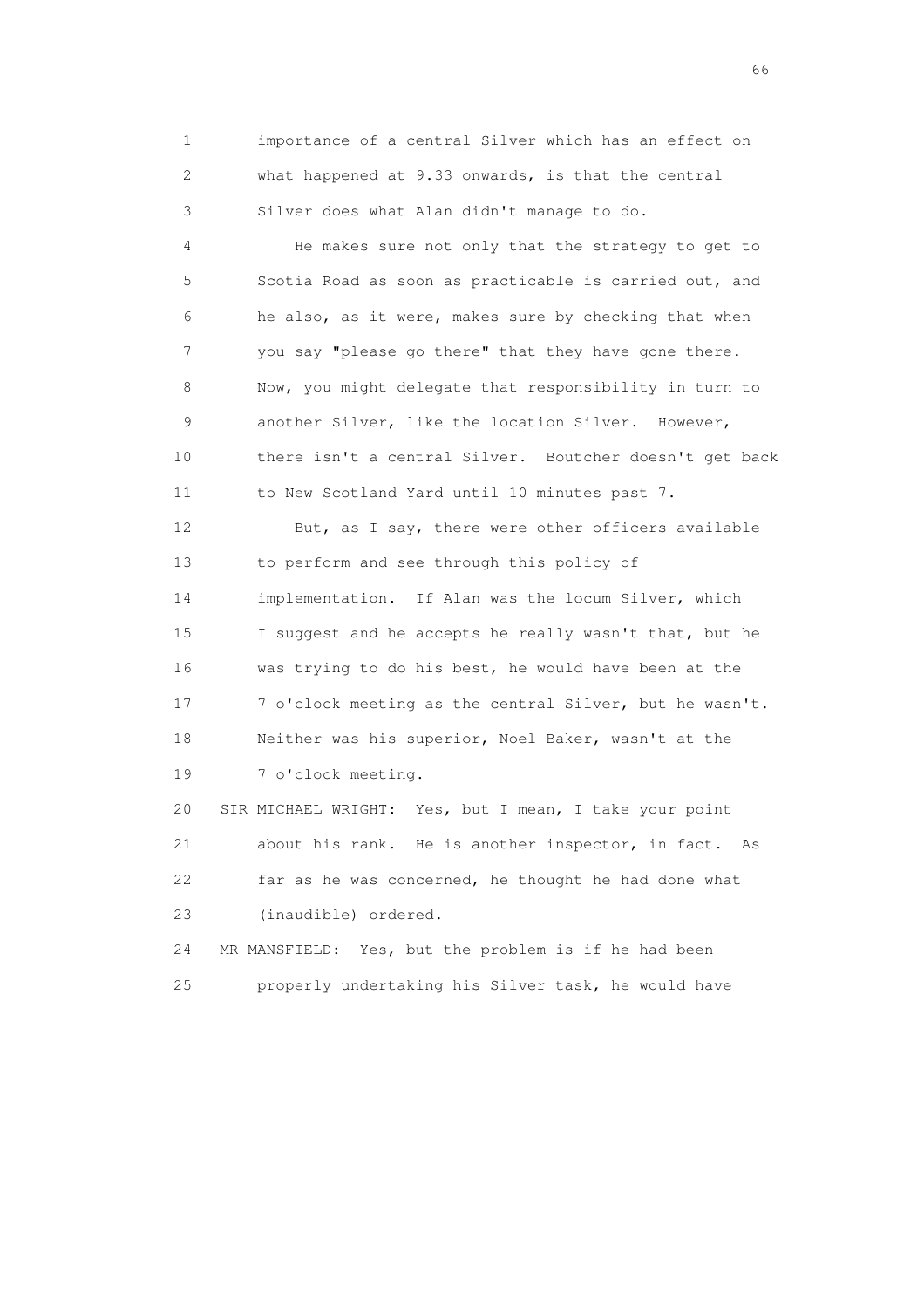1 followed it through, just like McDowall should have 2 followed his strategy through with the central Silver 3 just to check it was being done; the central Silver 4 would have checked with the location Silver to make sure 5 these resources were getting there. So it's a quick 6 pass-down, I think the word being used, police speak, is 7 cascade of authority down, so there would be a cascade 8 of authority in that way.

 9 As I say, I am not, as it were, going to get bogged 10 down with what actually happened. What is plain is the 11 strategy didn't reach ZAJ. He didn't know it had 12 switched from overt to covert. Neither did Andrew. 13 Whether they are inaccurate or accurate or whatever -- 14 SIR MICHAEL WRIGHT: It does seem that's where the breakdown 15 in communication took place.

16 MR MANSFIELD: Yes.

 17 SIR MICHAEL WRIGHT: Precisely why is possibly something we 18 will never truly discover.

19 Why is it not, as it were, effectively

20 an independent failure of a delegate to carry out

21 instructions?

 22 MR MANSFIELD: It is an independent failure but the failure, 23 the overarching failure is for the person who set the 24 strategy, because his obligation is to ensure that it is 25 implemented by others.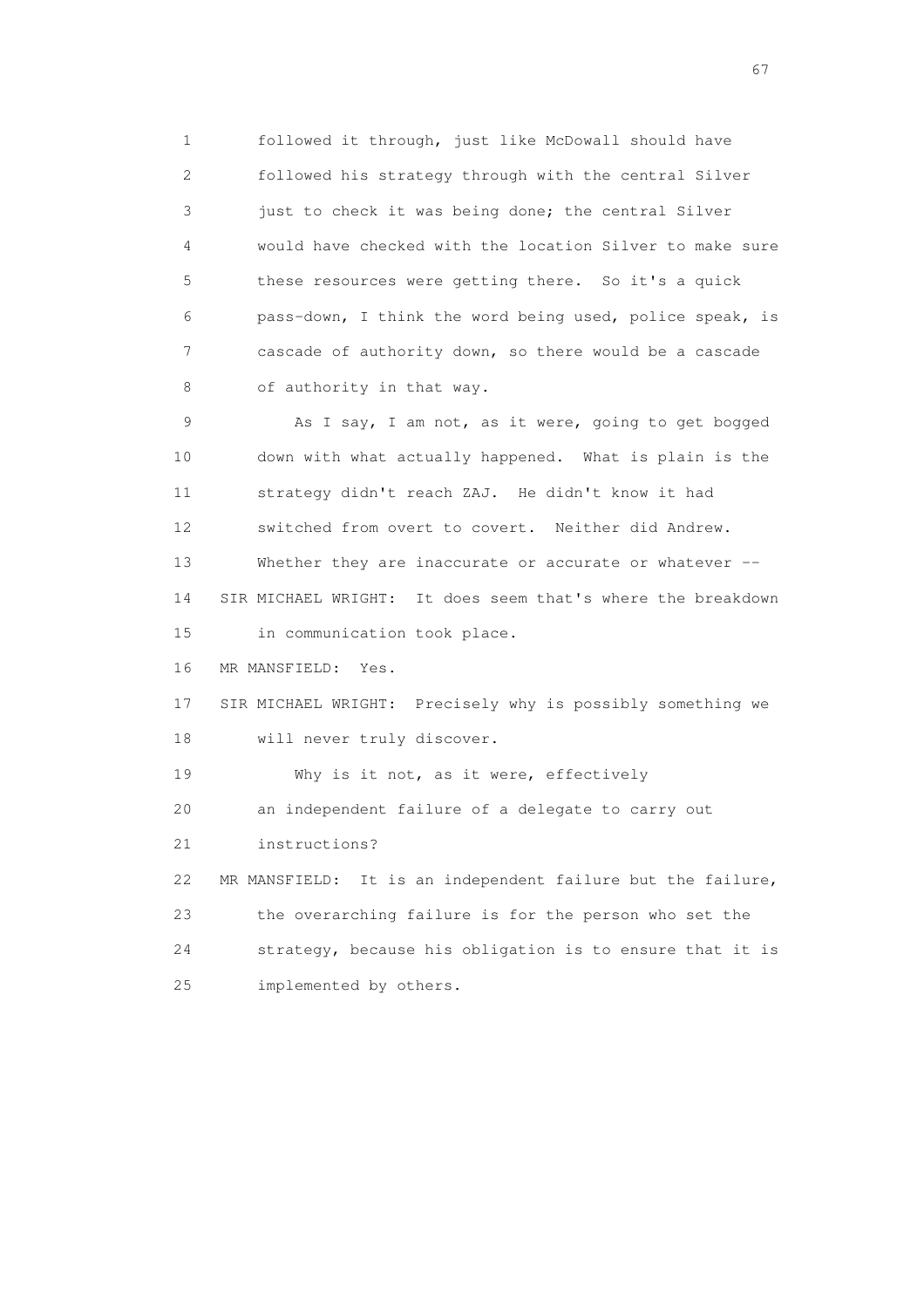1 SIR MICHAEL WRIGHT: Why can't he assume it's going to be 2 done?

 3 MR MANSFIELD: No, that's the one thing even -- I appreciate 4 the ACPO guidance is only guidance, but it's very 5 sensible guidance. He has to update. The word he has 6 got -- he has to update according to intelligence. He 7 has to update himself and, even if he doesn't think of 8 it before 7 o'clock, he obviously would be asking. He 9 meets two tactical advisers. He has not got a note of 10 who they are. He says it's Andrew and in evidence he 11 thinks it's Rush, but we may never know exactly who they 12 were.

13 In any event, even if it doesn't happen at 5.15, by 14 6.40 when he is again meeting people of certain 15 importance in terms of their roles, he would be then 16 just checking: how's it going, have you got there, are 17 you making sure they are there, and has anybody left, is 18 the question everybody I think would want to know. Has 19 anybody left?

 20 You might not want to know that if you are on some 21 sort of, as it were, operation dealing with shoplifters. 22 The person on top might not need to know whether they've 23 spotted the usual target, but this is so very different 24 in terms of deploying lethal weaponry, you would want to 25 know whether somebody has left if they are going to pose

en de la construction de la construction de la construction de la construction de la construction de la construction de la construction de la construction de la construction de la construction de la construction de la cons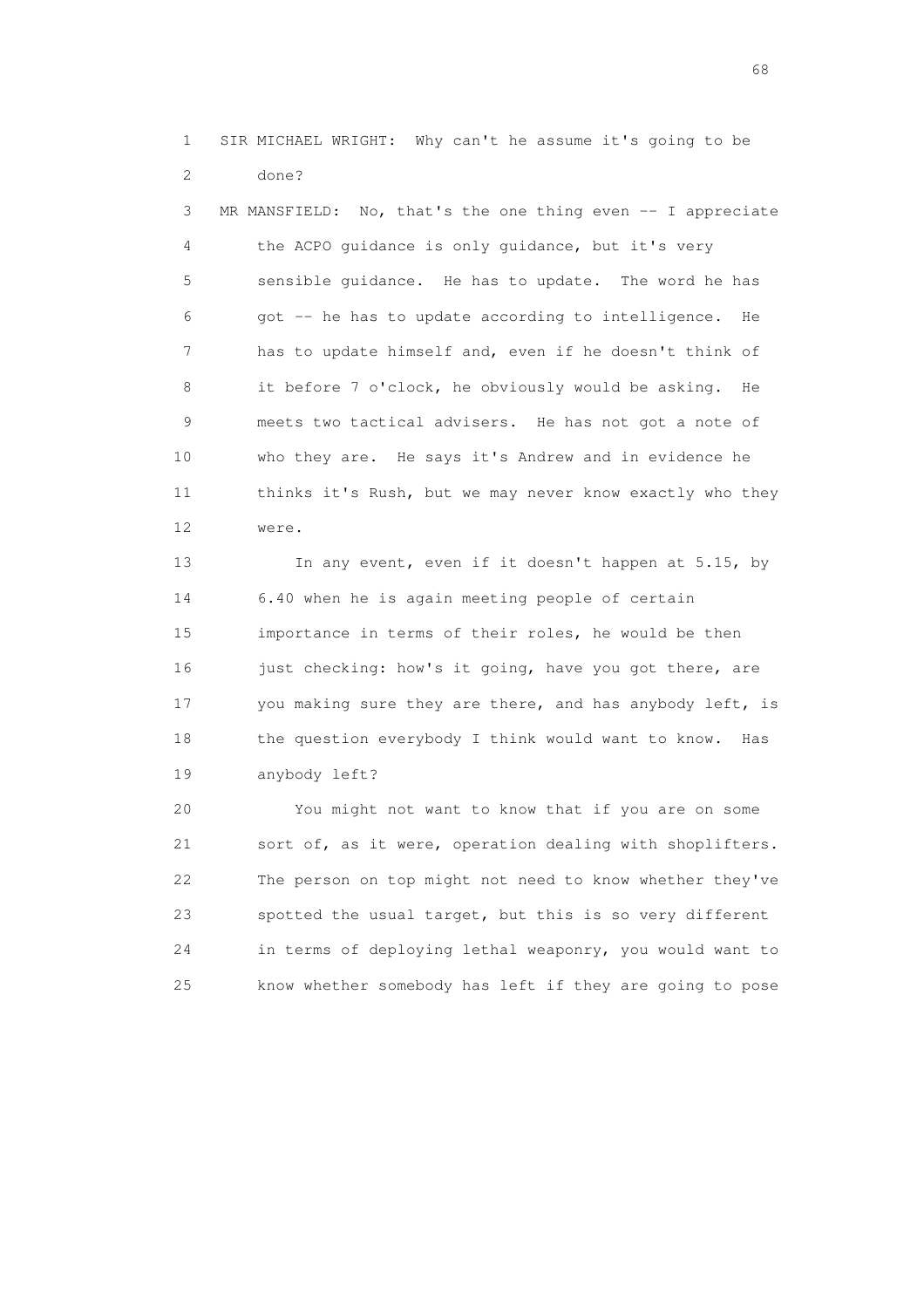1 a threat to the whole of London. If I may say so, the 2 police at this time must have been extraordinarily 3 sensitive to the fact that, as far as they were 4 concerned, these were bombings, and attempted bombings, 5 of which they had no prior notice. So they must have 6 been, having got a little prior notice, very concerned 7 to ensure if they could that there wasn't a third 8 explosion that very day by regrouping.

9 So we say it gets bogged down after Alan, but if 10 there had been a central Silver, what would have 11 happened is, plainly, there is an orange team on 12 standby. It's a complete, if I may say so, as it turns 13 out, waste of a resource, because they sit in the 14 canteen and I am not interested in whether they are 15 brought centrally because it's sensible to do so. They 16 were available for deployment at that point, and they, 17 if somebody had just managed to turn their minds to it, 18 it's about co-ordination, it's about management, it's 19 about ensure that what you want done is done.

 20 There is the orange team. They have got ZAJ as 21 their tactical adviser. He's also doing work for the 22 24-hour DSO as a Kratos adviser essentially or 23 a tactical adviser then, but he's also the team -- 24 a team adviser and the team inspector for the orange 25 team, he's sitting with them in the canteen from about

entral de la construction de la construction de la construction de la construction de la construction de la co<br>1990 : la construction de la construction de la construction de la construction de la construction de la const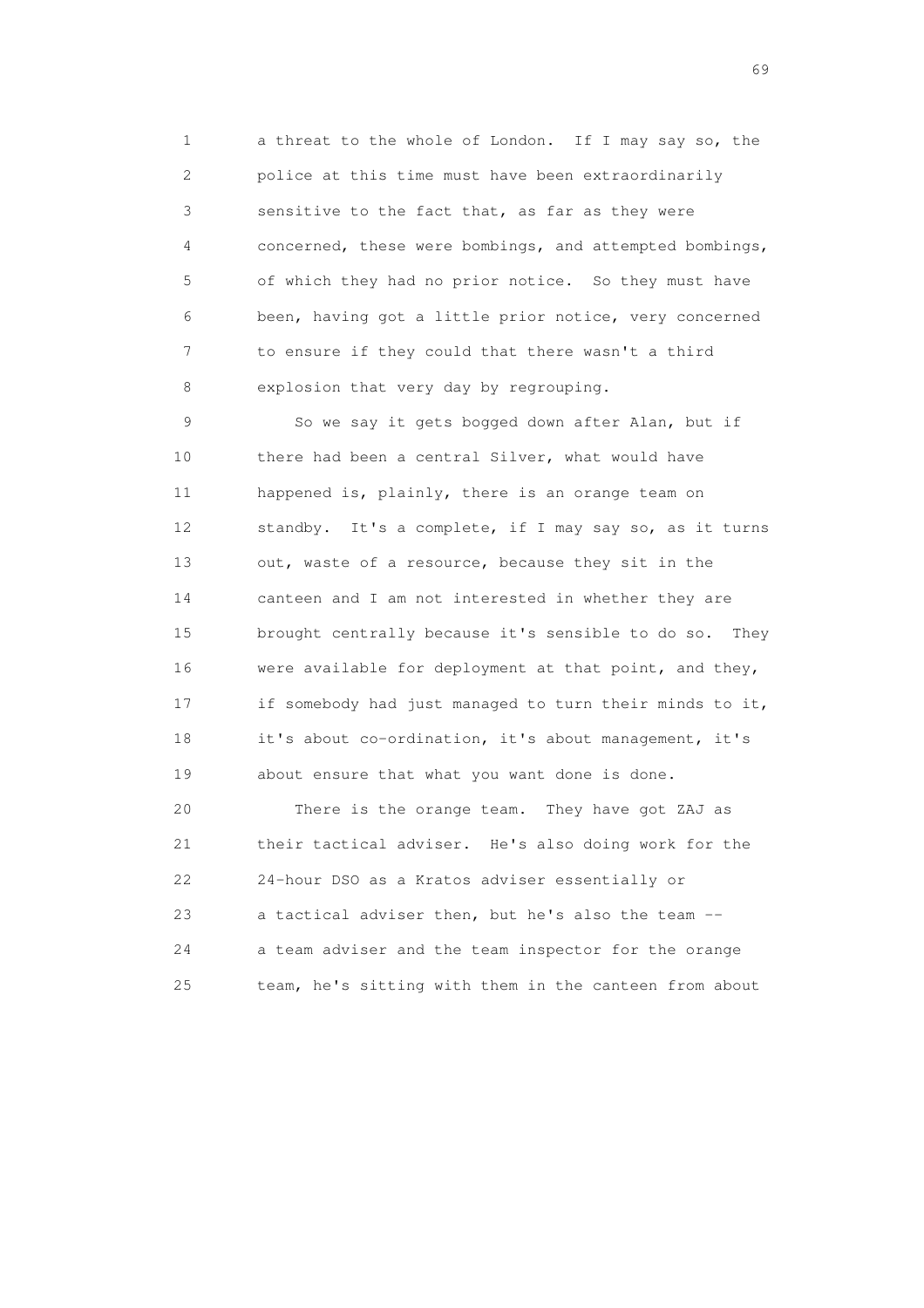1 5.30 onwards. They are kitted up, they are ready to go. 2 Therefore, if a central Silver had been appointed 3 and recognised because they would have to have made 4 themselves aware, so where are the armed teams? They 5 haven't got an unlimited number. Where are they, and if 6 you don't know yourself, you ask the tac adviser: where 7 is he? ZAJ would have said they are with me downstairs.

 8 So by 5.30, in New Scotland Yard, and this is why if 9 you just stand back from New Scotland Yard you think on 10 the different floors it's all there again, they have got 11 a Silver who could have been the central Silver; they 12 have a firearms team that could have been sent out; they 13 have got ZAJ on hand who could have been sent out; they 14 have a location Silver by now, because at 4.57 a message 15 is sent to Rose. In he comes as fast as he can, he is 16 there by 5.30. What does he do?

17 Rather like the orange team, I am not saying he sits 18 around idly but he is left there. Nothing happens until 19 gone 7 when McDowall has a meeting with Purser and Rose, 20 and this is not a question of identifying the Silver for 21 each plot. What happens according to Purser is at the 22 end of the meeting there is an embarrassing moment in  $23$  which  $-$ 

 24 SIR MICHAEL WRIGHT: They sort it out between themselves. 25 MR MANSFIELD: Yes, and he volunteers, I am not sure he is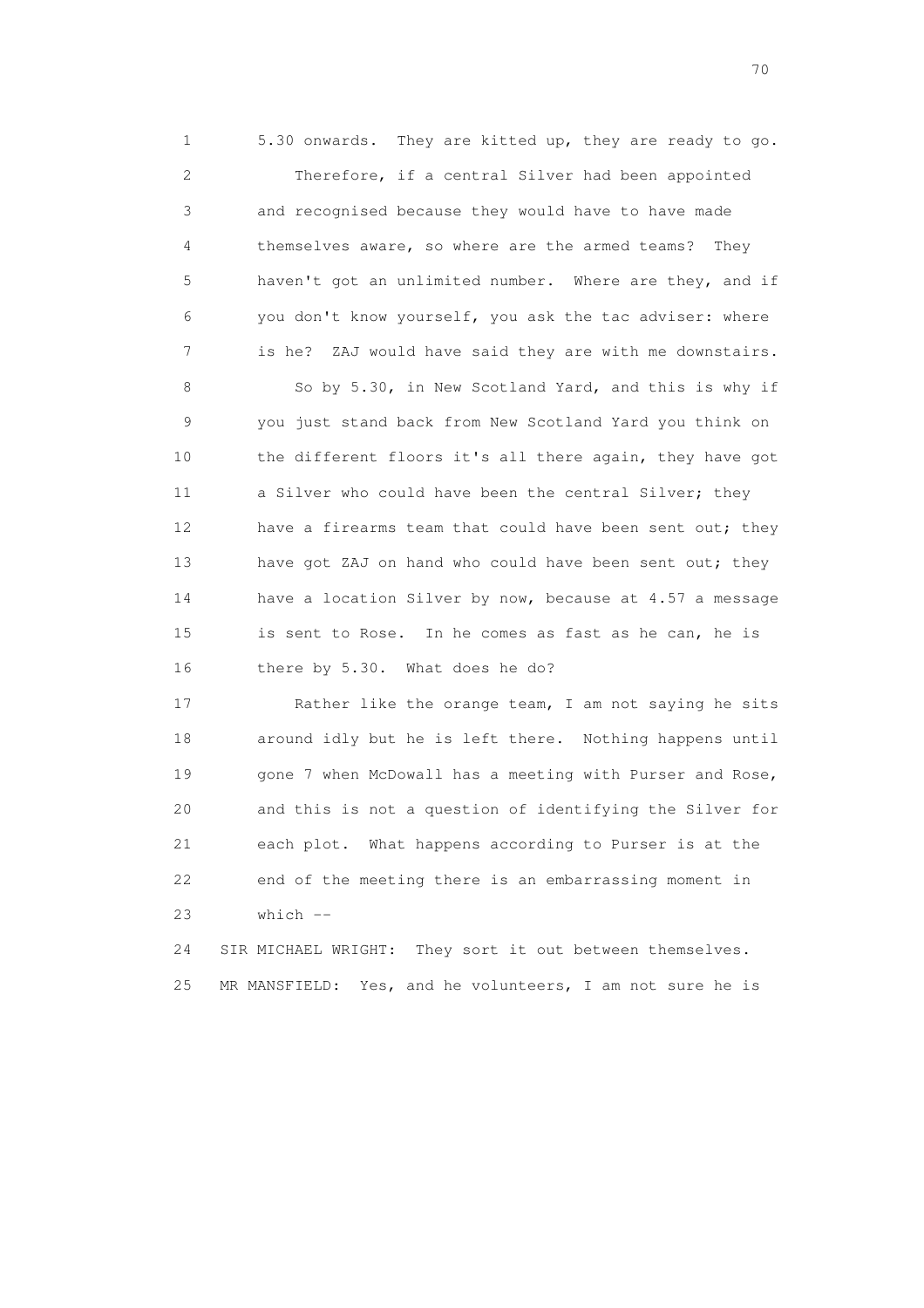1 too keen to do it for all sorts of reasons but anyway he 2 feels he has to do it so he puts himself forward and 3 it's at that point he is identified. It's all too late. 4 It's coming too late. It's not Purser's fault. I am 5 afraid it goes back to the higher echelons of not really 6 putting this into effect.

 7 But Rose was there at 5.30, so it would have been 8 possible to have a central Silver, a location Silver 9 goes out with the orange team. They could have arrived 10 after a briefing with the location Silver at a holding 11 point such as the TA Centre which had been identified in 12 fact by the red team. I am going to be generous. They 13 could have been there by 7 o'clock. As Andrew said, he 14 could have kept them on beyond 8 o'clock if it was 15 necessary to wait for the black team if they were going 16 to take over, for example, and hadn't gone somewhere 17 else. And if it was necessary to bring another team in 18 like the blue team off training, that was possible. The 19 grey team were going to come back on at 10, so there 20 were resources.

 21 So in a sense, it didn't have to be a choice between 22 addresses, because the final point here is that the 23 black team, and this is another misapprehension in the 24 Health and Safety trial, and possibly to begin with 25 here, which I include myself in, it was not appreciated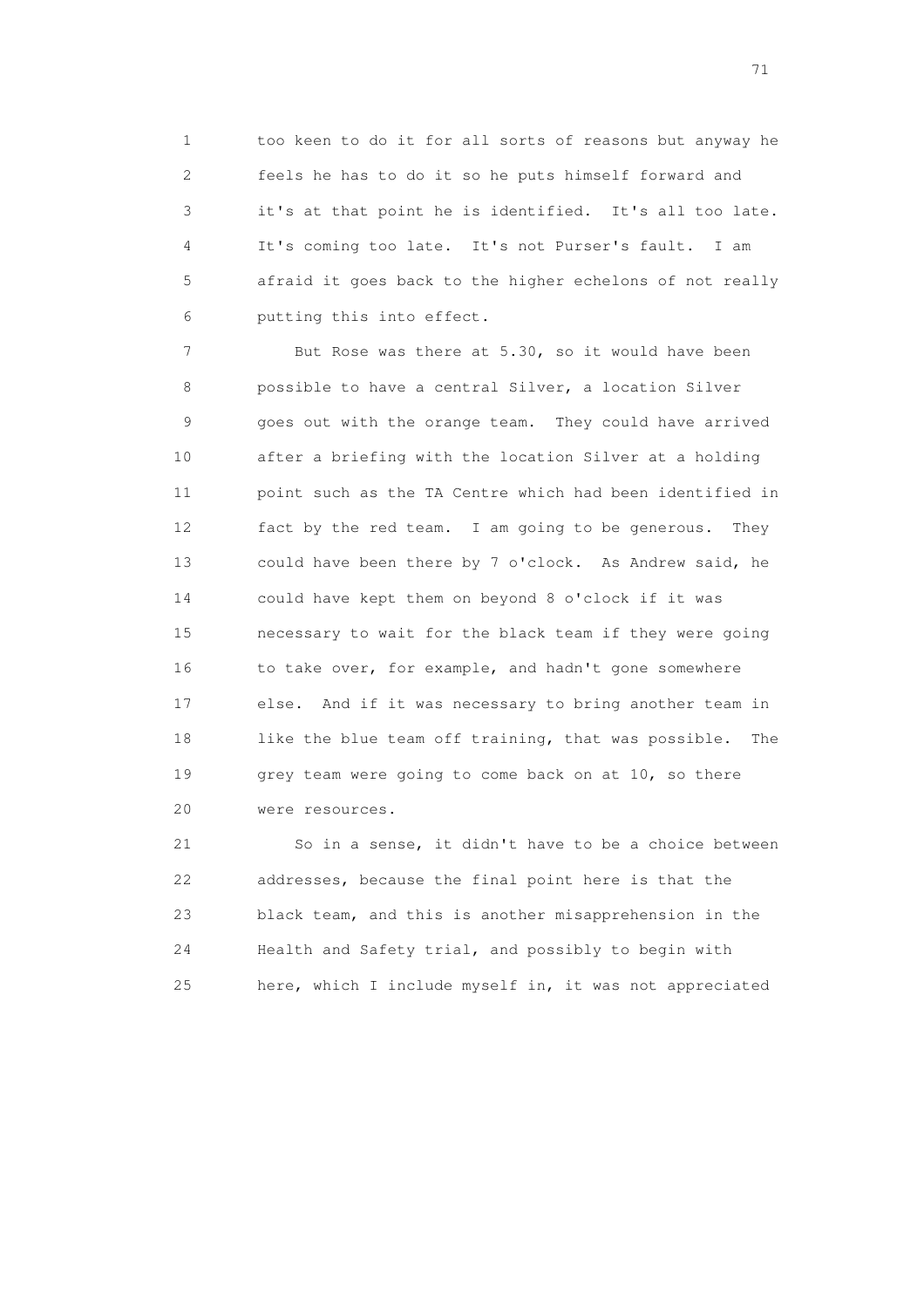1 because the theme at the Health and Safety trial was 2 that: well, they were very tired and we couldn't bring 3 them in. That was the way it was put.

 4 It's now perfectly clear that the black team had 5 been resting since midday the day before. So they could 6 have been brought in early and they ought, some of them 7 agreed, Ralph I think was one of them, said could have 8 been brought in an hour earlier, which would have been 9 enough.

 10 So if the orange team had already gone to 11 Scotia Road, you get the black team up to Portnall Road 12 if that's the problem, and it would have taken slightly 13 longer, but if they had come in at 6, been briefed at 14 Leman Street, then gone to a holding place near 15 Portnall Road, they would probably have been there -- 16 one allows two hours for the briefings and getting there 17 and kitting up -- they could have been to Portnall Road 18 by 8 o'clock.

 19 SIR MICHAEL WRIGHT: You are really saying that there were 20 adequate SO19 or CO19 resources there without having to 21 have resource to an ARV or a TST? 22 MR MANSFIELD: Absolutely. Just on that point, all we say

 23 about ARVs is, we certainly now know where they were all 24 occupied or should I say preoccupied; in order to get 25 one into the safest window, that overall 6 minute but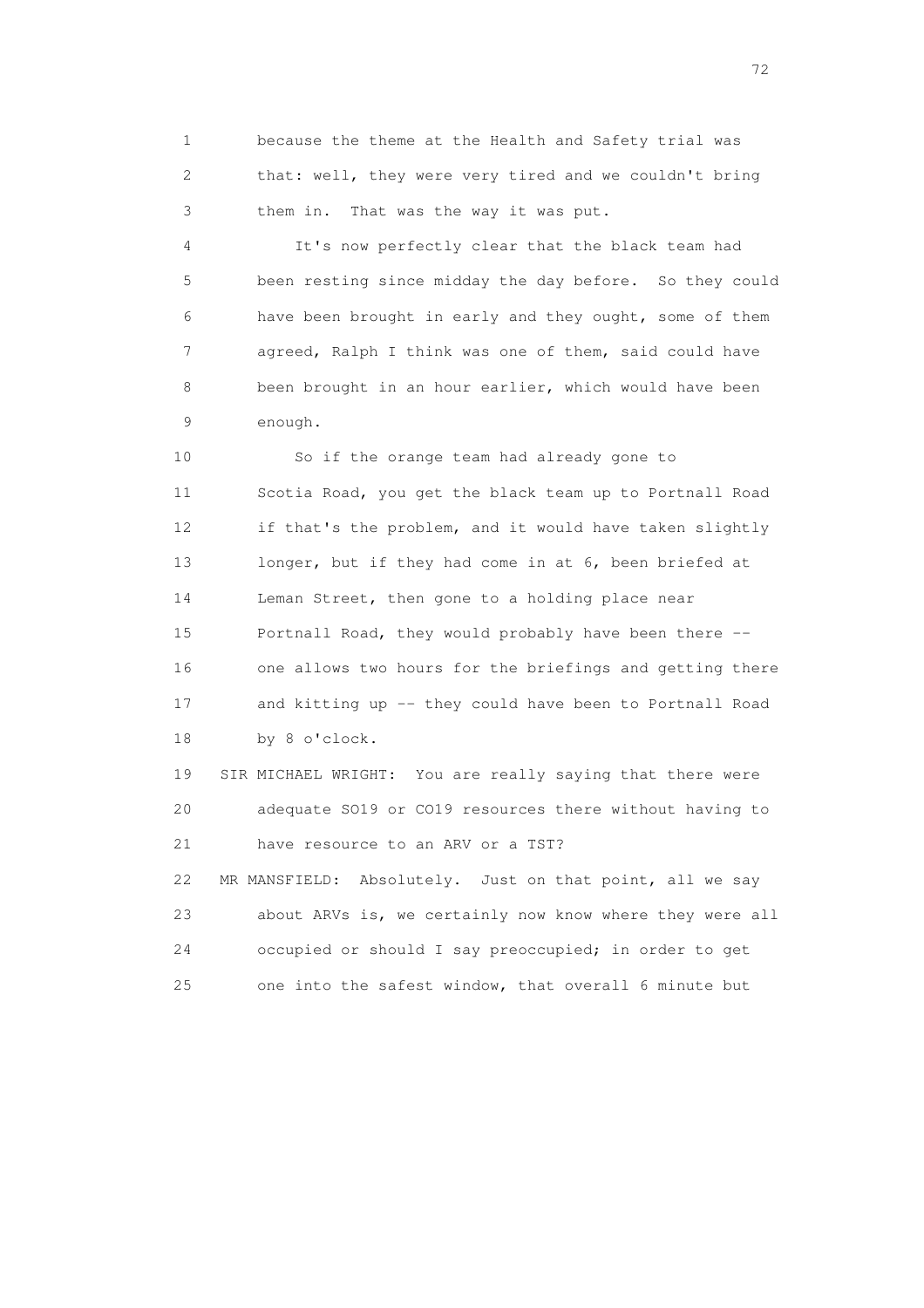1 probably half that time, you can't rely on ringing up 2 and finding out, can we have an ARV. They should have 3 been on standby as a last resort being lesser trained 4 and so on, but they didn't even do that.

 5 So again we say that the safest opportunity was 6 missed. May I just give you the reference, because it's 7 an important reference. I have not included it in the 8 transcripts but McDowall, in answer to the question 9 I have posed today, whose responsibility for ensuring 10 all this is implemented, he accepted on 25 September in 11 cross-examination, pages 92 to 93, that it was his 12 responsibility.

13 So I do not have to rely on ACPO, vicarious 14 liability or anything. It's nothing to do with that. 15 It's his responsibility, not somebody else's, his 16 responsibility to ensure that this was carried through. 17 We say, I am afraid, he dismally failed to do that. One 18 appreciates all the difficulties but this is the job of 19 a Gold Commander, I fear. He has to do that.

 20 So given, again, the time constraints, what I may do 21 is just this: if in relation to these first two stages, 22 to indicate that what I have been putting is not pie in 23 the sky, it isn't some clever academic argument with, as 24 it were, feet off the ground. All of this was traversed 25 with two extremely important witnesses. Can I just give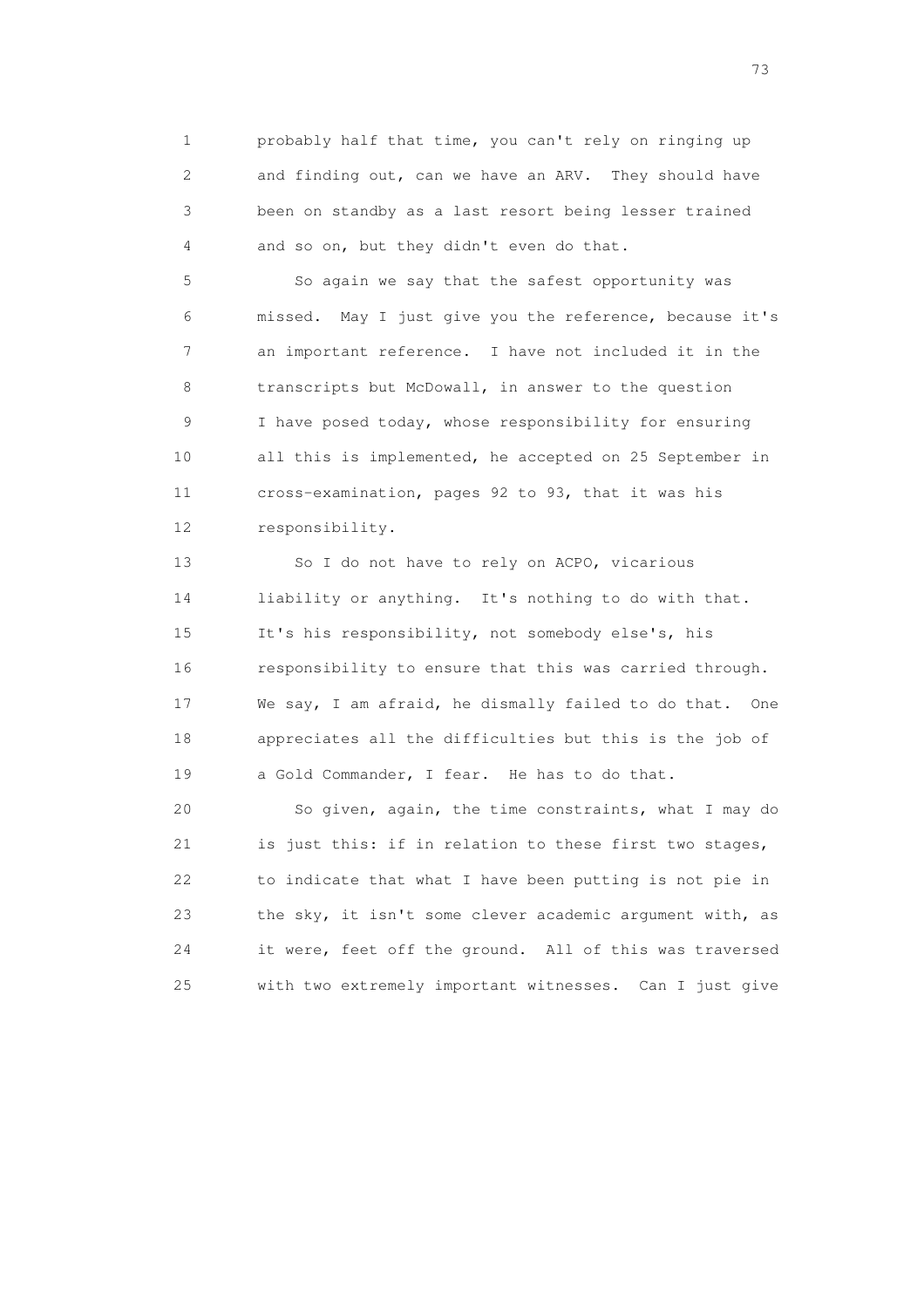1 you the page numbers in there, rather than -- can I just 2 go to the absolutely appropriate pages. 3 TJ84 starts at page 13. May I just check. These 4 are taken straight off -- the transcript references are 5 in fact included as well. He starts at page 13 of this 6 bundle, but in fact I start asking him questions on 7 page 15 where I say: 8 "Good morning. I want to turn to the scene itself 9 and ask for your help ..." 10 Then on the following pages I go through actually 11 all the points I have been putting this morning about 12 the necessity for reconnaissance; in fact that's covered 13 on page 16: 14 **"...** needs to have a reconnaissance of the area 15 covertly? 16 "Answer: Right ...", and so forth. 17 In fact, if I may say so, what he does is agree with 18 all the propositions I am putting, including agreeing 19 that it sounds sensible, page 17. 20 SIR MICHAEL WRIGHT: Yes. 21 MR MANSFIELD: So hopefully all I have done is to put 22 extraordinarily commonsensical points to him, and you 23 don't need to be a police officer to work them out. He 24 goes all the way through, in fact, to the end, and I'm 25 afraid it's a very long passage and I will not take up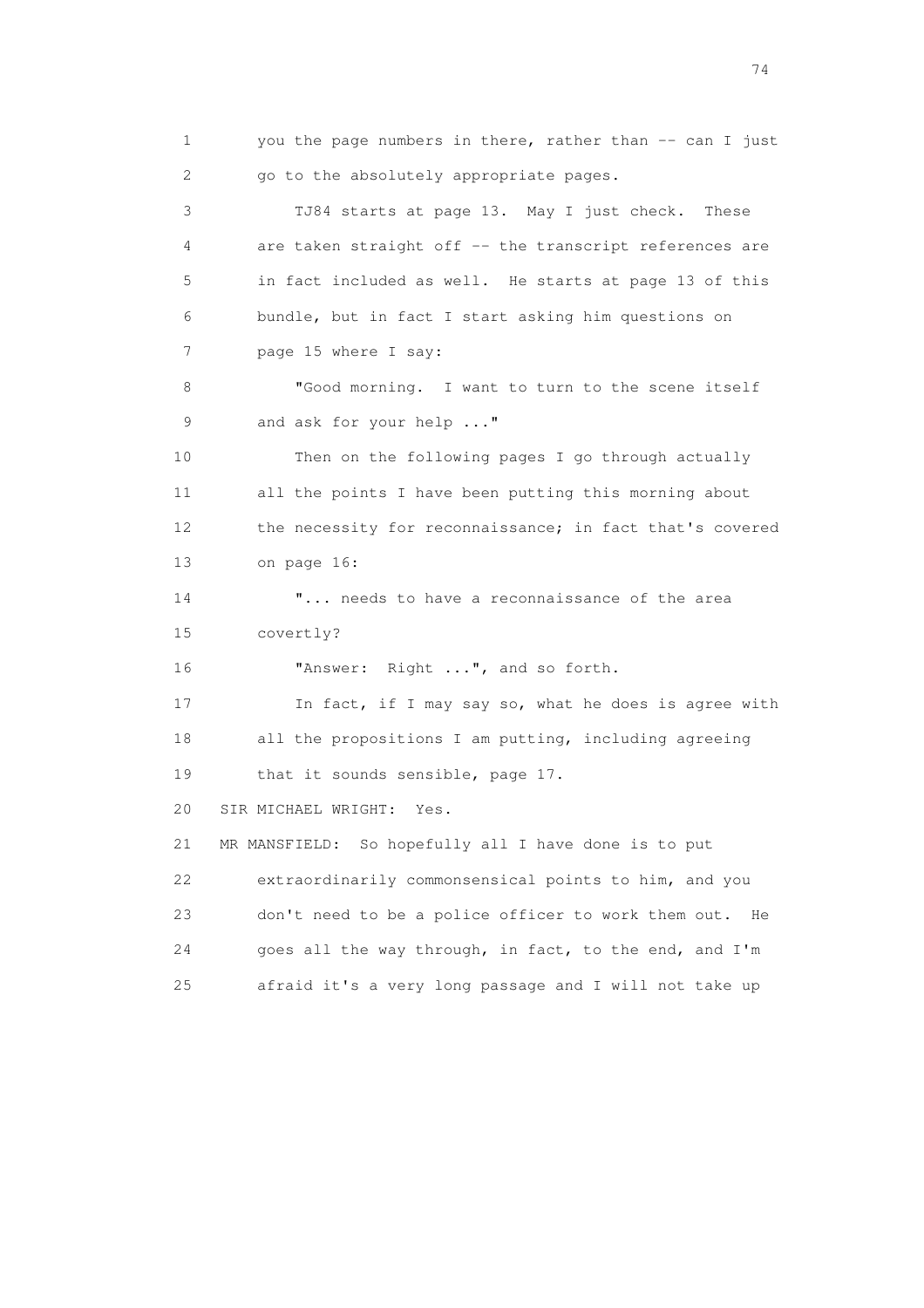1 time reading it, but I would ask you to read those pages 2 because all the points I have just made in argument are 3 set out and he agrees essentially that a stop could have 4 been done if they had been obviously ordered to do one. 5 In fact, it's a question from you, sir, page 28, 6 line 11, where: 7 "Do you think you would have been able to do, carry 8  $\text{out} \cdot \cdot \cdot$  -- 9 SIR MICHAEL WRIGHT: Yes, I remember that. What was the 10 minimum number you needed to do it. 11 MR MANSFIELD: That's right. 12 SIR MICHAEL WRIGHT: I think he said two cars. 13 MR MANSFIELD: Yes. 14 It's interesting, his initial answer to you, which 15 we say is absolutely spot on, and if I may say, possibly 16 as far as our submissions are concerned, TJ84 was one of 17 the most impressive witnesses to have appeared at this. 18 There are others, but if I may be allowed to pick him 19 out in the way -- it's not just because he agrees with 20 my propositions. 21 SIR MICHAEL WRIGHT: It's not a bad start. 22 MR MANSFIELD: I think it was -- well, I do not speak just 23 for myself. It was the way in which he gave his 24 evidence as well as what he said that impressed a large 25 number of people.

na matsay na katalog as na kasang na mga 175 may 2008. Ang isang isang nagsang nagsang nagsang nagsang nagsang<br>Tagapang nagsang nagsang nagsang nagsang nagsang nagsang nagsang nagsang nagsang nagsang nagsang nagsang nagsa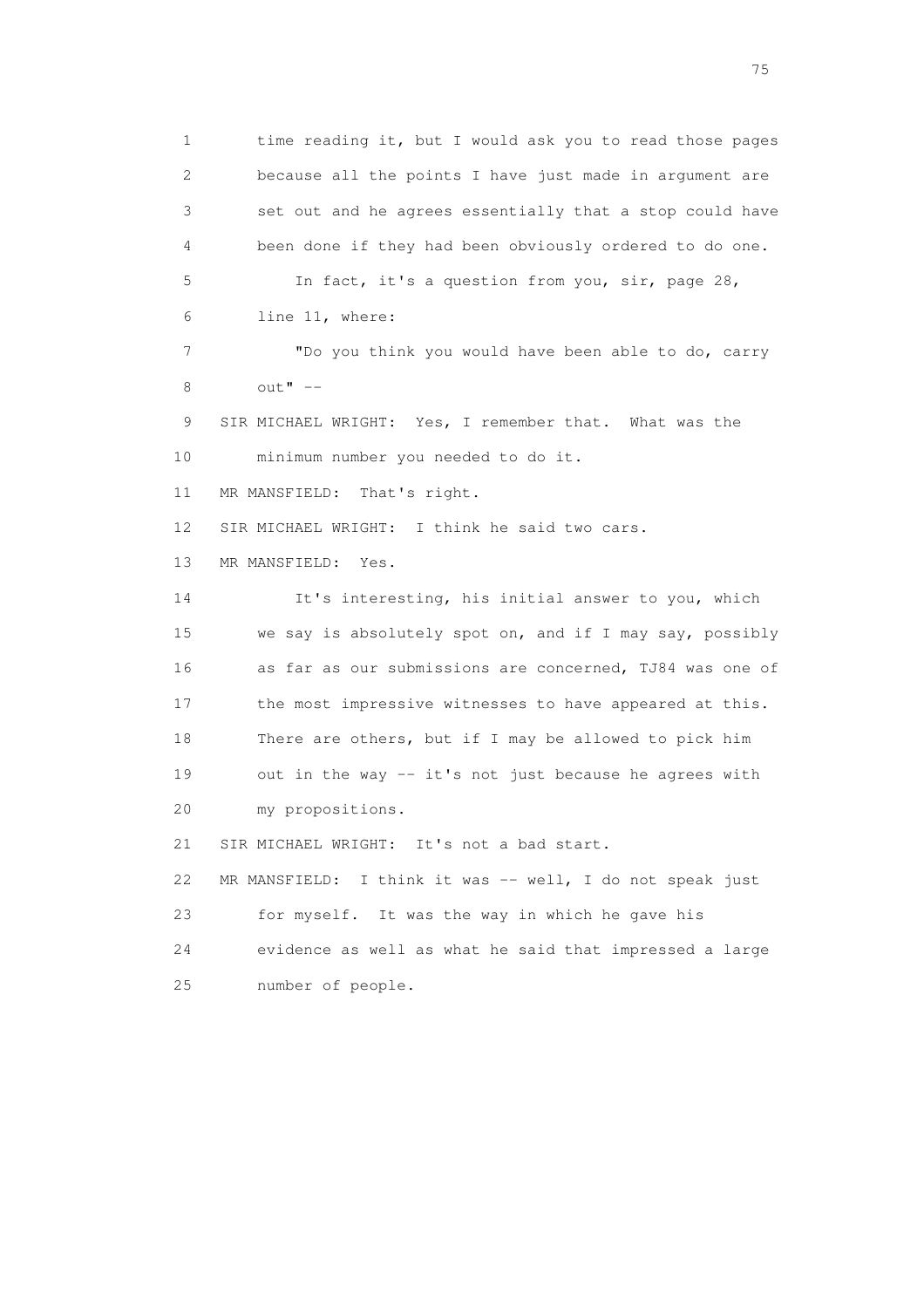1 But it's his first response to your question: 2 "With these types of stakes ..." 3 In other words he is exactly assessing that because 4 of the risks involved of the public transport, even 5 though it's a tight window, you would have to do it, and 6 he could have done it. 7 So that's TJ84. I am afraid -- 8 SIR MICHAEL WRIGHT: Half the team, he actually said, which 9 would be three cars' worth. 10 MR MANSFIELD: Yes. 11 SIR MICHAEL WRIGHT: Because he has three officers in each 12 car. 13 MR MANSFIELD: Yes. 14 So it could have been done. Then page 30 onwards is 15 the Silver himself, Mr Purser. I did exactly the same 16 exercise in some detail, none of which involved picking 17 out a spot, none of which involved only looking at 18 people foot-borne with cars as well. 32 onwards are the 19 particular pages I would ask you to look at. May I just 20 pick out, on page 33, line 15, the need for a Silver at 21 New Scotland Yard, line 16. 22 SIR MICHAEL WRIGHT: Page? 23 MR MANSFIELD: 33: 24 "... if you are going to deploy [page 33, line 16] 25 to a location like Scotia Road, you are going to need to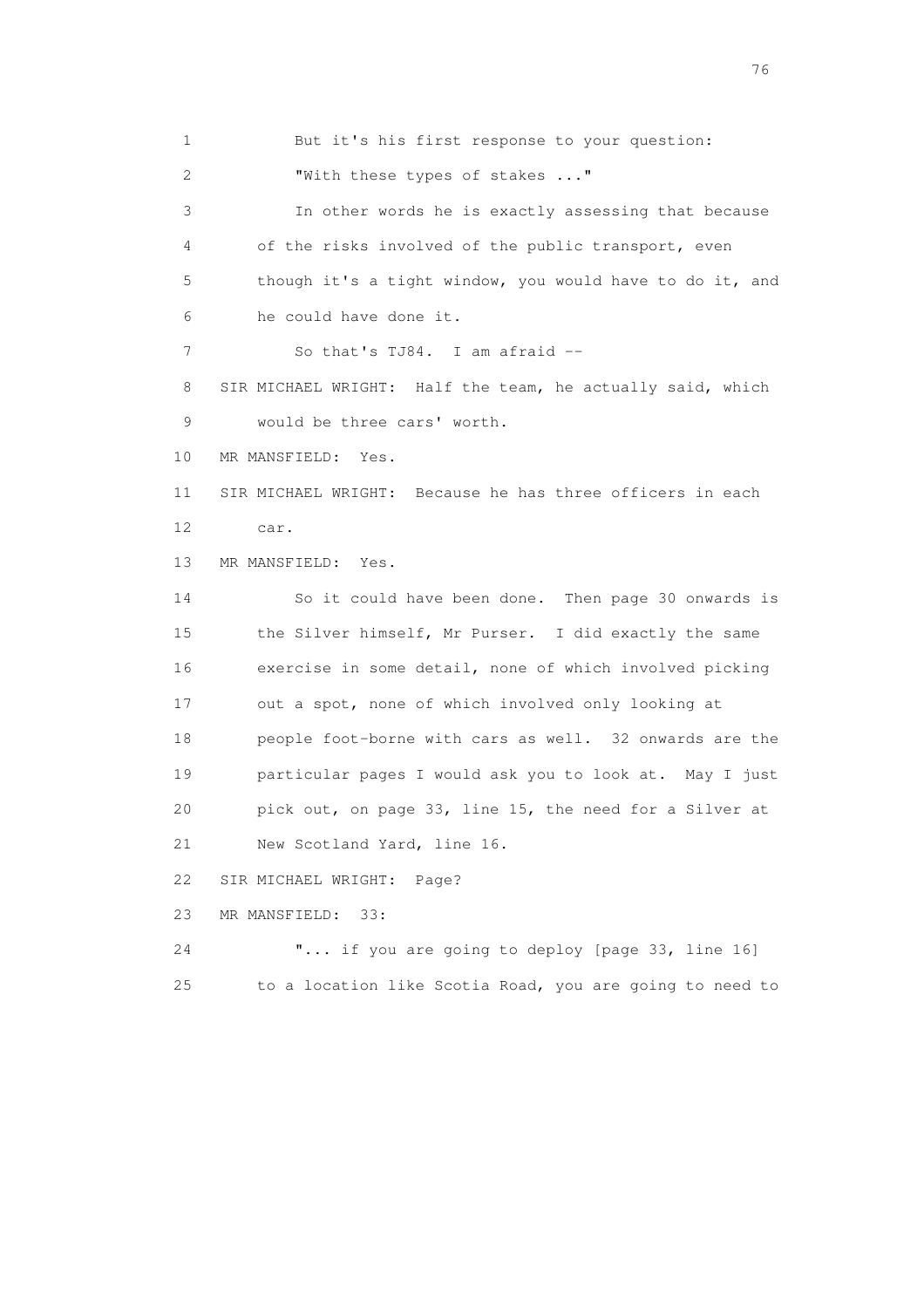1 have another Silver, which is of course where you come 2 in [that's Purser] eventually, another Silver and I'm 3 going to call them a location Silver, who's going to 4 take charge of the location; correct?

 5 "Answer: Yes, I think they have now re-badged it 6 Bronze ..."

 7 Then I avoid the terms and then I go on building the 8 picture of what is necessary to do, and in fact on 9 page 36, just one other example, at line 4 -- it's 10 a rather long question but in fact it leads to what we 11 say is a commonsensical answer:

 12 "... please understand, I'll get to what actually 13 happened. This is not leading into some massive 14 critique of yourself, do you understand, I'm really not 15 doing that; I just want to build up a picture through 16 you, because you actually ended up having to go there as 17 it happened rather late in the day.

 18 "So, now, it's been suggested every time I do this 19 by others who come after me that this is all hindsight. 20 It's not hindsight, do you follow me? This is all very 21 commonsensical foresight. Somebody has to work out what 22 is the window of opportunity, not because we know he's 23 going to number 2 bus stop on Tulse Hill, because you 24 don't know that. What you don't know is which of the 25 bus stops he may go to, so you need to know, if he is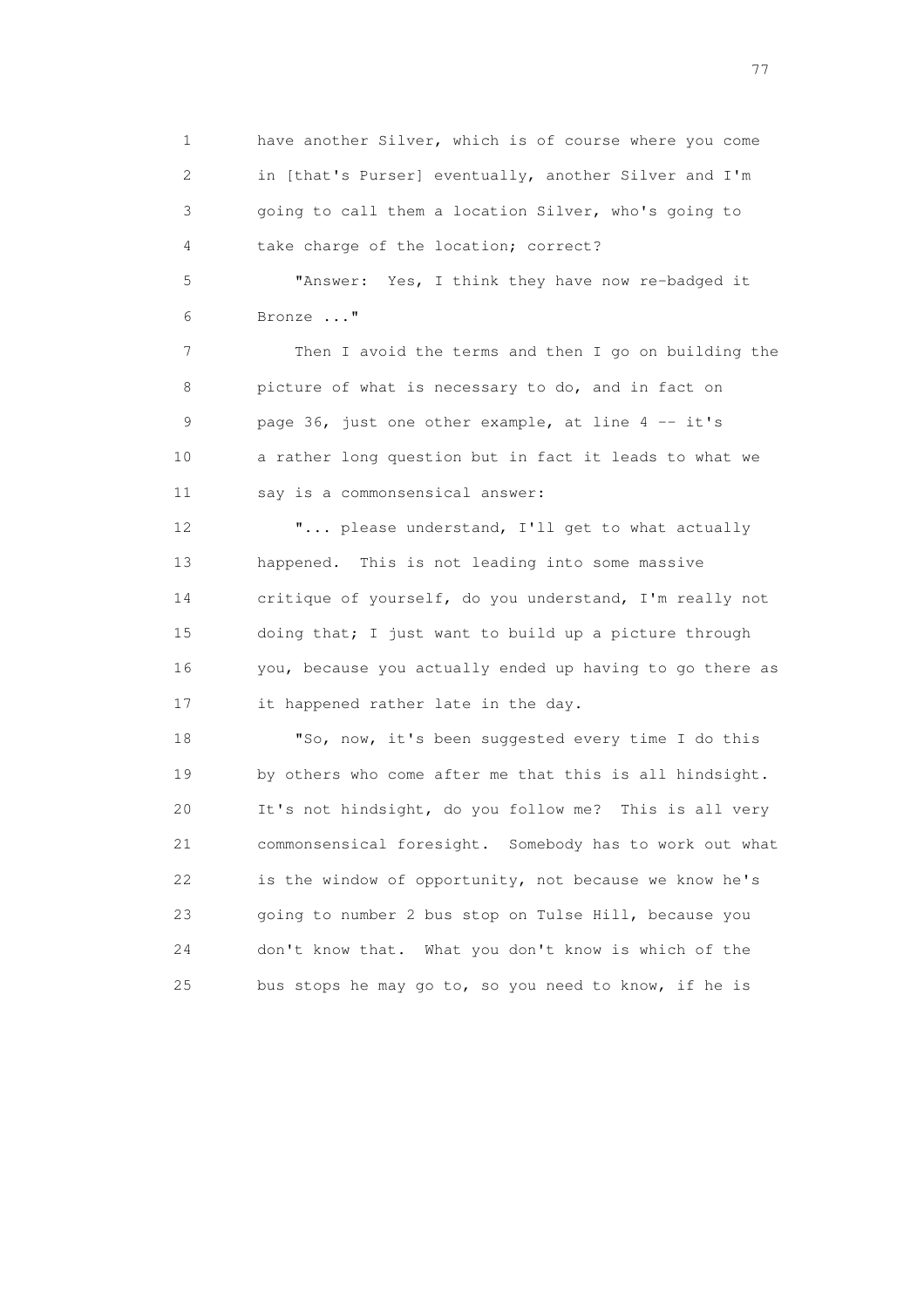1 going to go to a bus and is on foot, and not in a car, 2 not on a bicycle, all right, on foot; because of what 3 happened the day before, let's find out where the 4 nearest bus stops are. That's pretty commonsensical and 5 reasonable exercise, isn't it? 6 "Answer: I wanted to know where the bus stops were, 7 yes. 8 "Question: You did, thank you very much. That's 9 foresight ...", and so on. 10 SIR MICHAEL WRIGHT: A question that was perilously 11 trembling on the edge of a speech. 12 MR MANSFIELD: It was. I accept that criticism and I'm 13 sorry it was a rather long one. 14 One thing that I hope can't be said, that nobody has 15 not been aware of the points that I am now putting, 16 because they have been put extensively to witnesses, and 17 the only point eventually I was ending up saying to 18 Mr Purser was he couldn't do any of this because he 19 didn't actually get down there, not his fault, he wasn't 20 appointed and volunteered until 7.15. He then stuck 21 with the firearms team, gave a briefing separately from 22 surveillance and ended up at Nightingale Lane really and 23 leaving rather later in the day and certainly probably 24 not getting to the TA Centre before Jean Charles has got 25 on to the bus.

n and the state of the state of the state of the state of the state of the state of the state of the state of the state of the state of the state of the state of the state of the state of the state of the state of the stat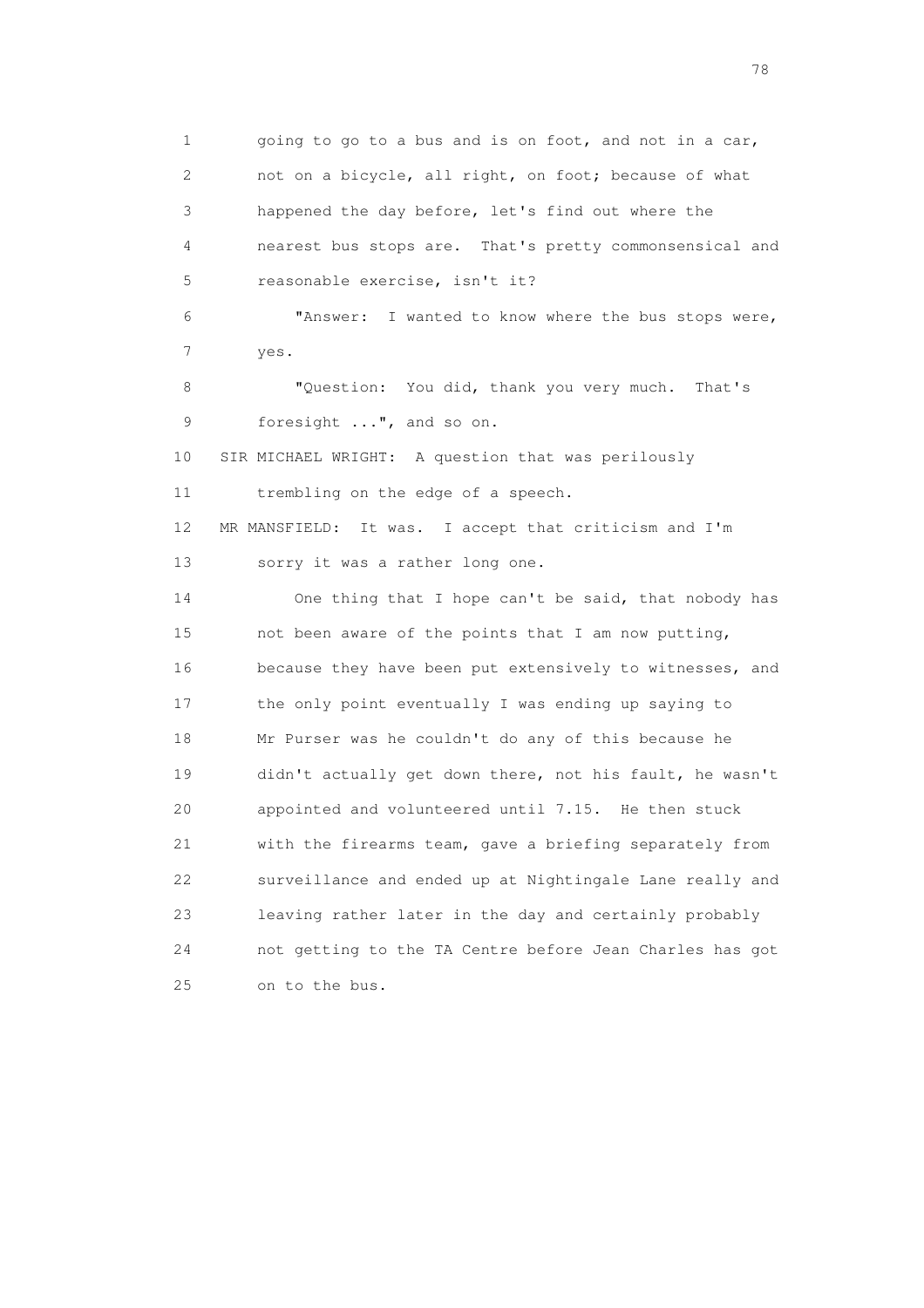1 So it's a race against time. That's what the 2 problem has become. It's a race against time because 3 the strategy, as set out, had not been put into place. 4 That's why we say it's not too remote, the setting of 5 the strategy, from what actually happened. It is very, 6 as it were, close to what actually happened. 7 May I just move to the next stage, which is the 9.33 8 position in fact in the absence of the orange team and 9 so on and the set-up that should have been in place 10 before. 11 Again, the situation here -- 12 SIR MICHAEL WRIGHT: Stage three, really, I suppose. 13 MR MANSFIELD: Yes, stage three, 9.33. McDowall still has 14 responsibility overall for the implementation of 15 strategy, but Cressida Dick has now an intervening role 16 as the DSO. 17 I am not going to spend a lot of time dealing with 18 the points that have been made about who knew you were 19 and who knew what your role was and so on. I am going 20 to come straight to the kernel of it all. She set in 21 her decision log decision number 3, in fact it's the 22 second document that perhaps I ought just to ask you to 23 look at. It's the one which she ... 24 SIR MICHAEL WRIGHT: Yes, that's up. 25 MR MANSFIELD: Decision number 3. It's an extremely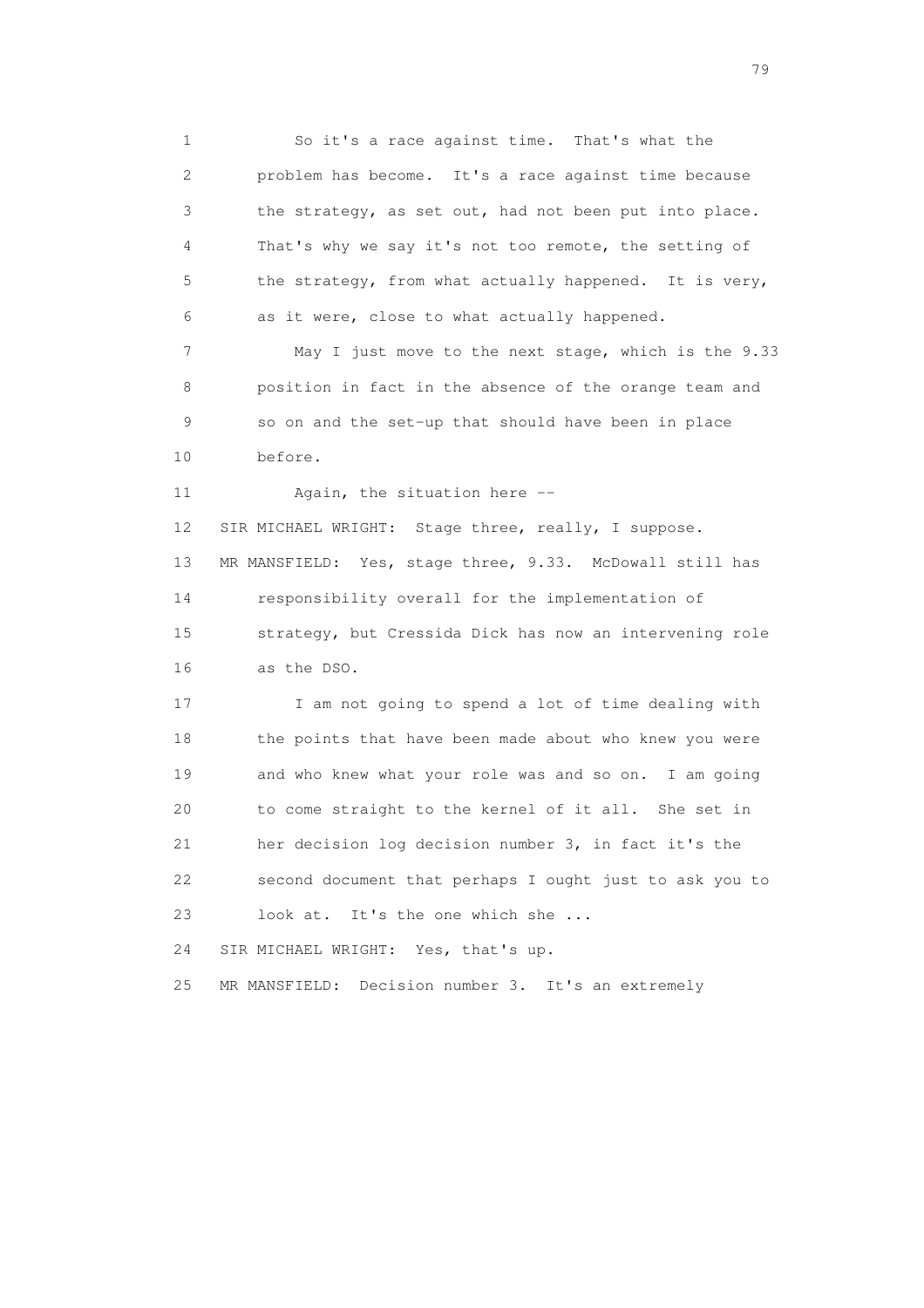1 important decision. I am not going to lock her into 2 a particular time, but she says when she writes it up 3 later it's 8 am, so I'll go on that for the moment. 4 Again, there is an appreciation of what should be 5 happening, namely:

 6 "Safety of all, seek to arrest any of the subjects, 7 [meaning suspects] near or at the address."

 8 I am going to leave out "at"; no-one is suggesting, 9 because of compromise, that actually is right. So I am 10 just concentrating on "near":

 11 "Premises made safe possible before the release of 12 photographs."

 13 So it's a covert operation. Then there is the 14 important paragraph below after they have dealt with 15 "the risks they pose to Londoners is very considerable", 16 so this is the context again. In capital letters:

 17 "We cannot therefore allow them to travel far even 18 under surveillance if sighted, as I cannot guarantee we 19 will not have a surveillance loss which could be 20 catastrophic. However, the decision is to attempt to 21 arrest some distance away should that be possible in 22 order not to alert any person remaining in the address." 23 Then booby traps and so on.

 24 SIR MICHAEL WRIGHT: She talked to McDowall starting from 25 about 7.15.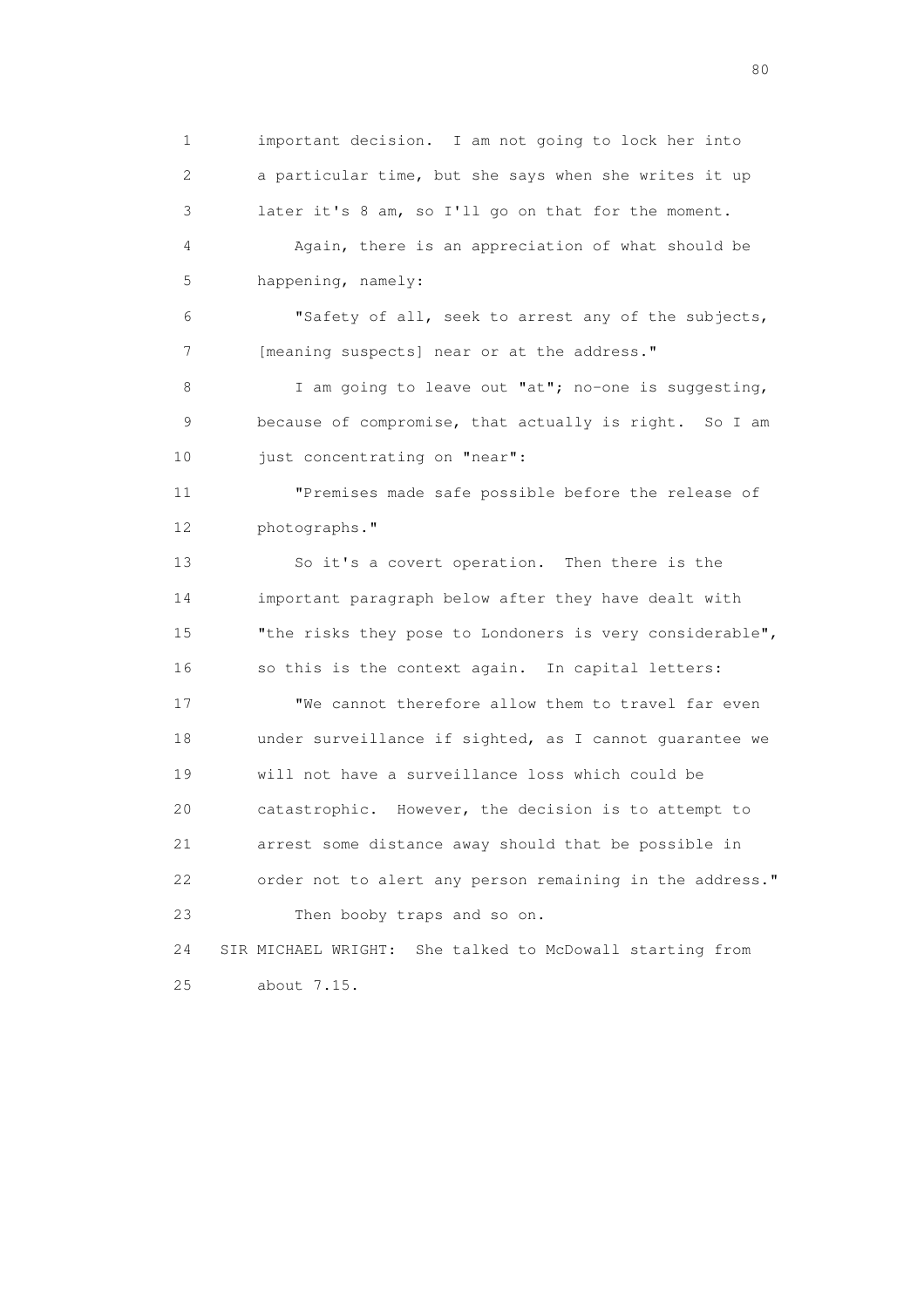1 MR MANSFIELD: Yes.

 2 SIR MICHAEL WRIGHT: As I read it, this reflects effectively 3 what she and McDowall agreed at about that time. 4 MR MANSFIELD: Yes. 5 SIR MICHAEL WRIGHT: She may have read (inaudible) 6 8 o'clock, I understand that. 7 MR MANSFIELD: That's right. 8 SIR MICHAEL WRIGHT: Yes. But really she and Mr McDowall 9 re-visited the strategy at this point, it would seem to 10 me. 11 MR MANSFIELD: That's right, and therefore I say, as I have 12 been, that they should not have been revisiting 13 a strategy in a vacuum. What should have been 14 happening, given the demands, given the context, given 15 the threat level, is, well, how are things at 16 Scotia Road? A red team has been there since 6 o'clock. 17 A black team, everybody appreciates, isn't conceivably 18 going to get there by 8 am, and as we know, from the 19 visit -- from the list of people leaving, that in fact 20 people have been starting to leave and are leaving 21 during this period of time. As it happens, not people 22 who could readily be regarded as worth stopping. 23 It would appear, it's only by accident that 24 Commander Dick happens to look up at a screen, this is

25 how it comes about, and notice that people have already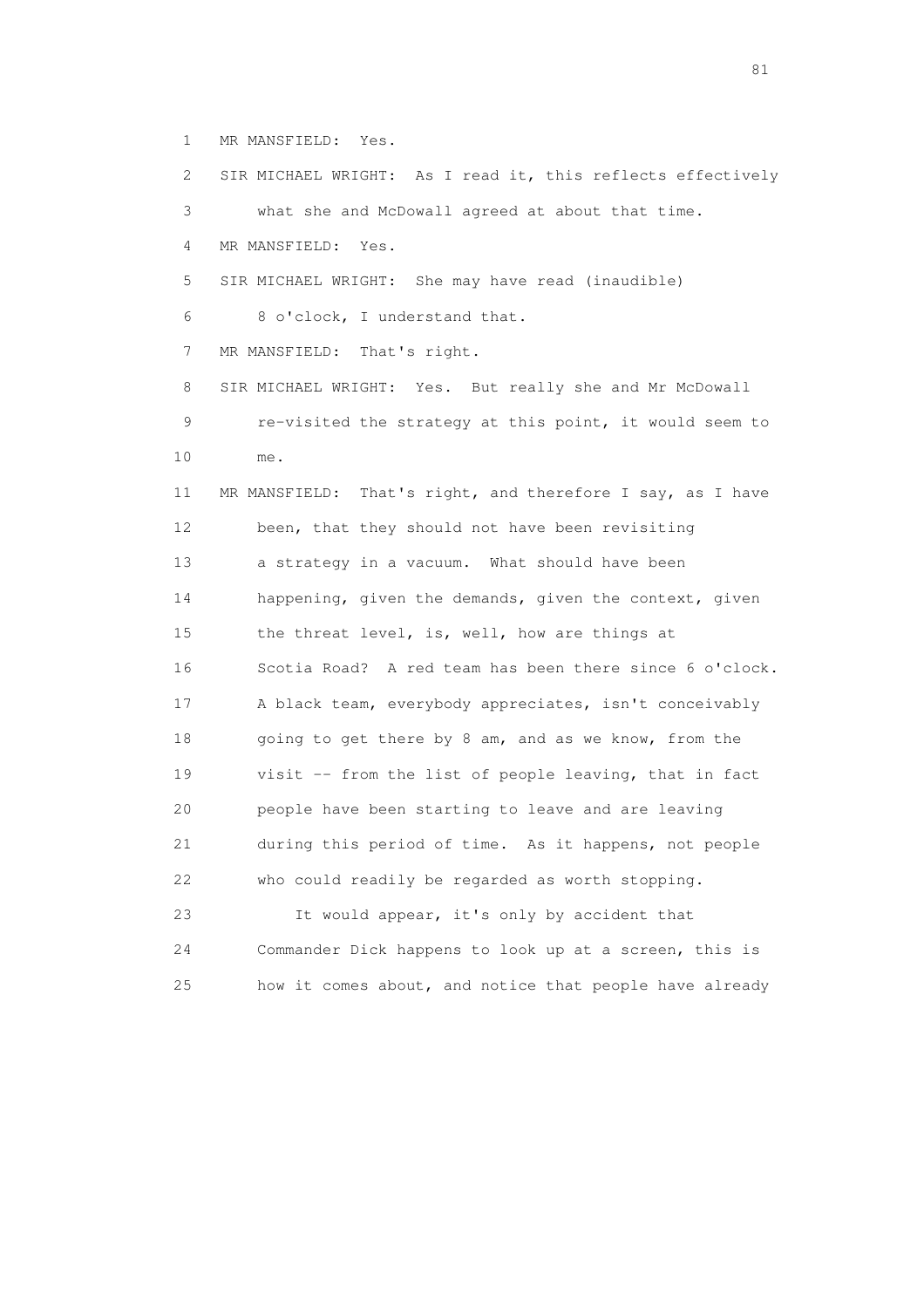1 left. Now, it may be she doesn't need to be alerted 2 about people that don't matter, and I am not going to 3 take up time but it does appear an extraordinary way to 4 go about things. However, people have already started 5 leaving. You might think that that would prompt 6 a question in somebody's mind: supposing they had been 7 a bomber, do we have anybody down there to stop them?

 8 Again, is this hindsight or is this just simple, 9 straightforward planning of a high risk situation facing 10 London, which hopefully any senior Commander would 11 recognise is important? We suggest that in fact 12 Commander Dick has become obsessed with bureaucracy at 13 New Scotland Yard rather than what is going on on the 14 ground. Therefore not allowing them to run is all very 15 well, provided you have got the resources in place to do 16 that, and it cannot be said ARVs are going to fulfil 17 that role.

 18 We get, therefore, into the frame, as it were, this 19 period, if I can -- so I can relate it to what we say 20 are specific charges as well as the narrative. There is 21 another individual who we say has a responsibility here 22 for a duty that is owed and that is the senior tactical 23 adviser in New Scotland Yard. Because he has come on at 24 6 o'clock, that's Mr Esposito. If anybody should know 25 the disposition of firearms teams, it's him.

experience of the state of the state of the state of the state of the state of the state of the state of the s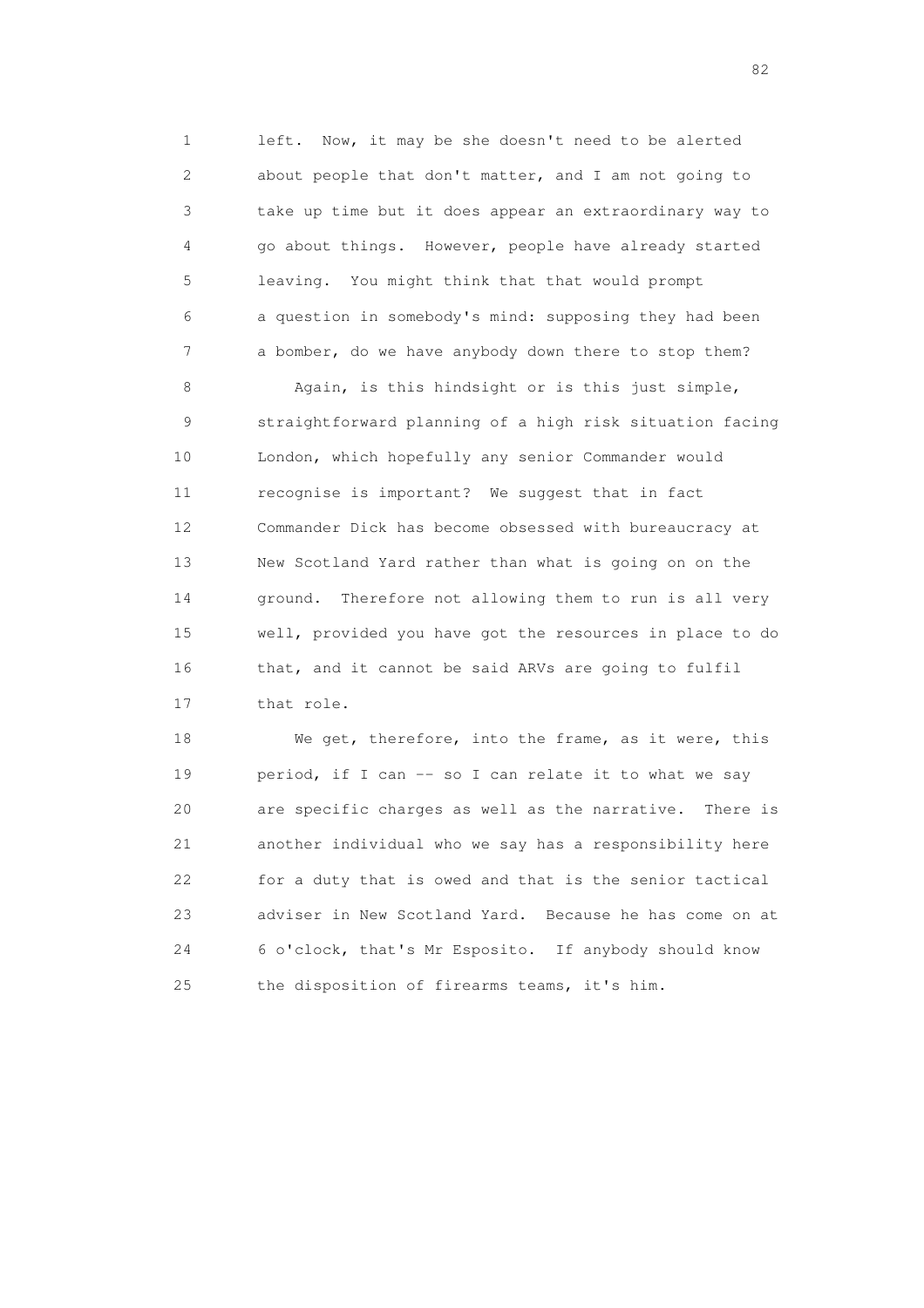1 If anybody -- to give advice, I accept he is not 2 responsible for the decisions, but he is responsible for 3 providing the person who does take the decisions with 4 reliable information such that it is a decision that is 5 not negligently taken. So he must be in a position, 6 after 6 o'clock, and after 7 o'clock because he attends 7 the 7 o'clock meeting, he must be asking the question, 8 these are questions that have been put to him, well, 9 where are the firearms? Everybody seems to be relaxed, 10 oh well they are en route, they are on way.

 11 This is not the Health and Safety question, so if 12 I may say again, this is a distinction from the Health 13 and Safety trial, this is not the Health and Safety 14 question; the question here, never mind the risk to the 15 public, what about the risk to an innocent individual in 16 this limited category, if you are not in position to do 17 a safe stop in the safest place as I have already 18 delineated.

 19 In fact when I asked Esposito about this very 20 decision that's on the screen at the moment, 21 October 14th, page 210, I have not copied this one, but 22 when I asked him whether he was aware, even, of this 23 strategy at or near the premises, he said he was 24 unaware. Again, extraordinary that he was unaware. 25 Even if Cressida Dick didn't tell him, you would think

experience and the contract of the contract of the contract of the contract of the contract of the contract of the contract of the contract of the contract of the contract of the contract of the contract of the contract of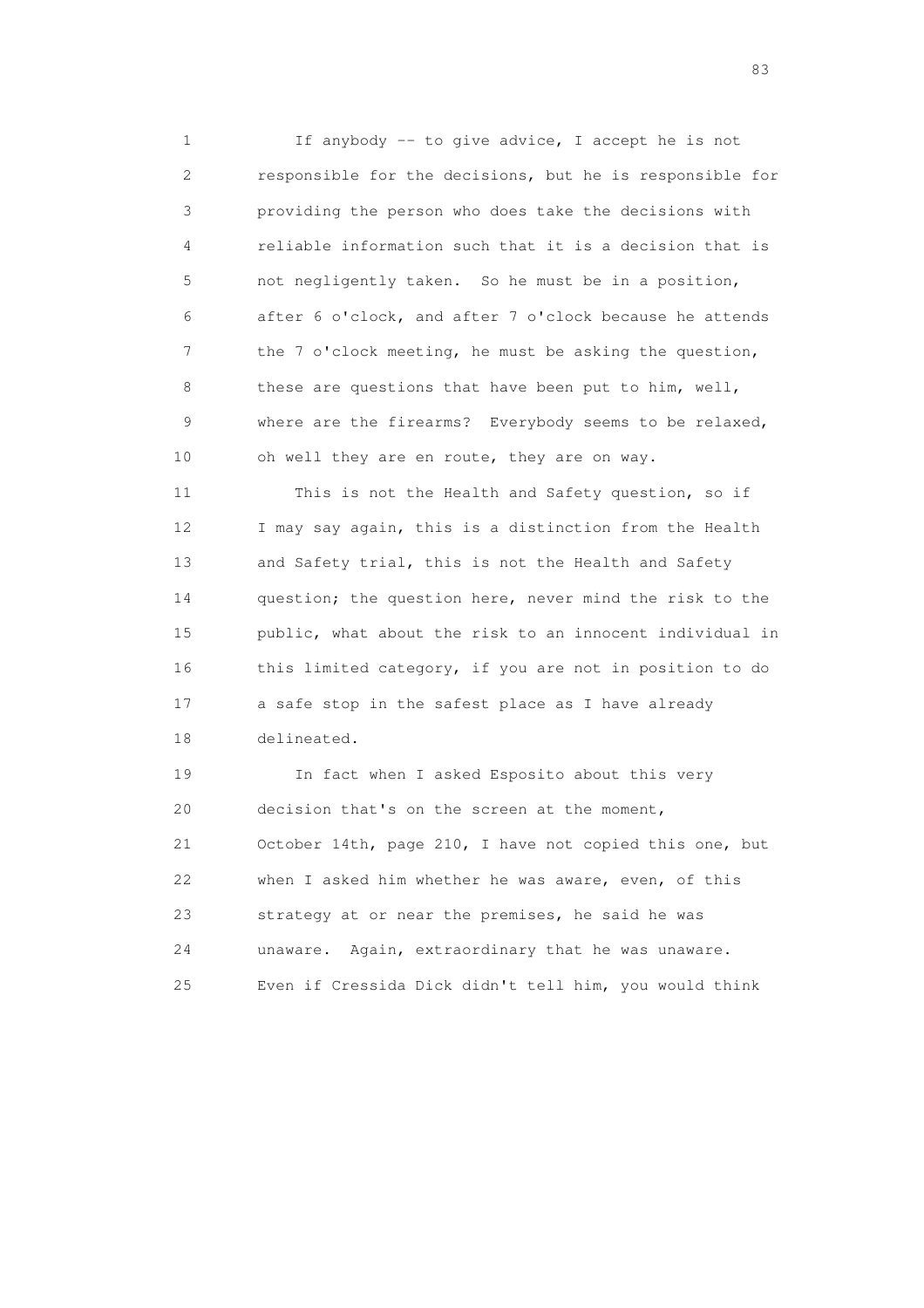1 he would want to know what the strategy was, otherwise 2 how's he going to give advice.

 3 So he isn't even aware of this strategy, he says. 4 And he goes on to say, on October 14th, page 166, that 5 he can't remember it even crossing his mind when I was 6 asking him, did you even know where the bus stops were. 7 Again, is this asking too much of the people determining 8 strategy that if you are going to do the safest stop, 9 and he is the one advising the Commander who's going to 10 decide on an interception, he has to be able to say to 11 her it's possible or it's not possible, not the precise 12 tree under which it's going to happen, but he can say -- 13 he could have said and he didn't say, that it's 14 impossible.

15 He has to be giving accurate advice about that, and 16 what he should have been saying is, if we are going to 17 do a safe stop and we are going to do it at the safest 18 place, we have to have the resources prepared to do it 19 because any one of these people who are now coming out 20 from 8 o'clock onwards could be a potential bomber.

 21 But no, nothing like that. There is no sense of 22 urgency about any of this. And that has been reflected 23 by the CO19 officers, the black team in particular, who 24 have been asked by Mr Hilliard and Mr Hough repeatedly, 25 was there any sense of urgency communicated? No.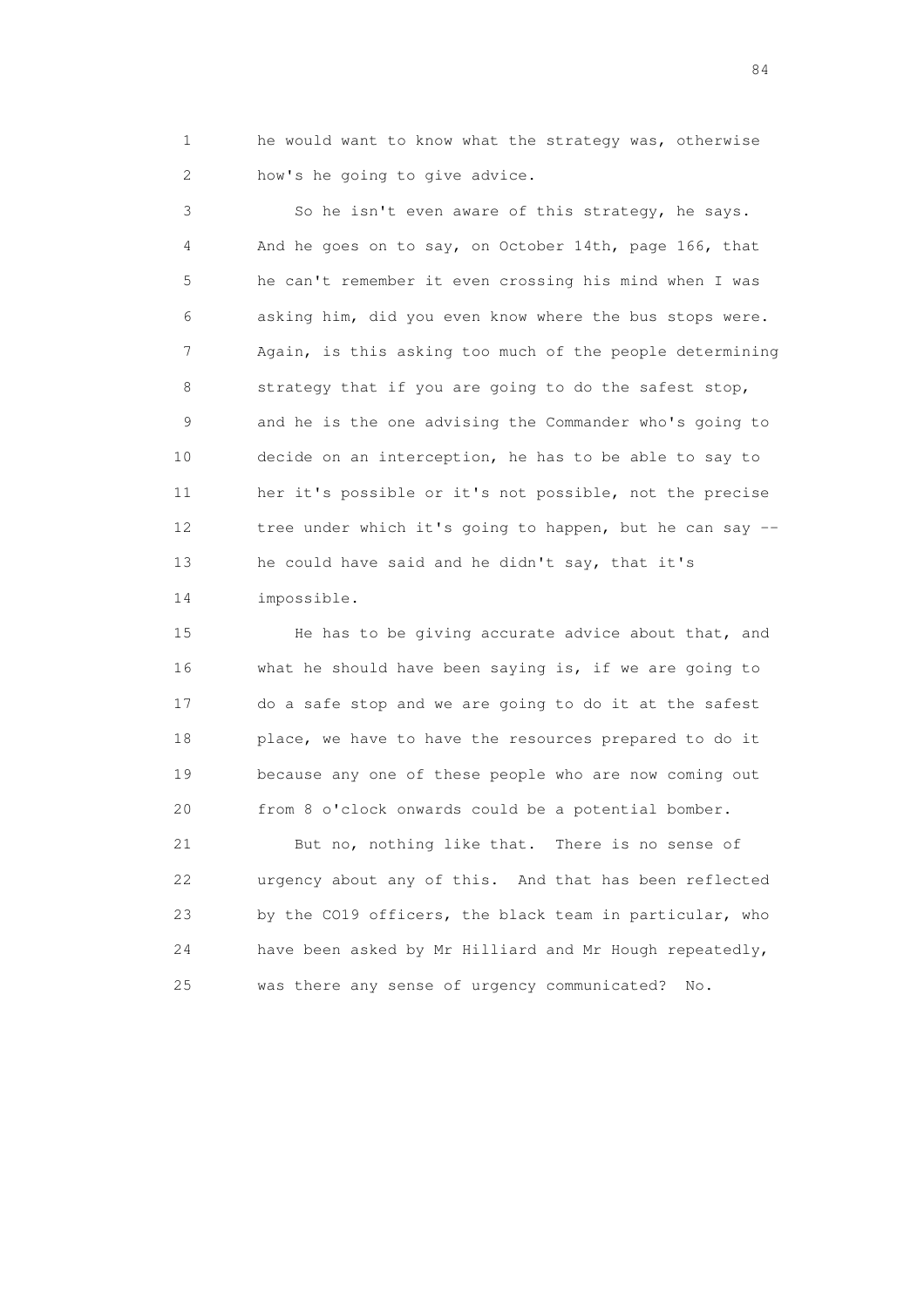1 I doubt they could have acted much more quickly, but 2 there was no sense of urgency being communicated here at 3 all, because they had all relaxed into the frame of mind 4 -- one of the frame of minds was this, I submit, and we 5 have put it in our written submissions, but I just 6 reflect on it for a moment, that actually what was 7 affecting subconsciously the whole decision-making 8 process was the footprint approach.

 9 SIR MICHAEL WRIGHT: You mean the thought that there was not 10 going to be anybody there anyway?

 11 MR MANSFIELD: That's right. Dick said that very clearly at 12 the trial, and I asked her about what she said; very 13 clearly at the trial asked by Mr Thwaites on behalf of 14 the Commissioner, called on behalf of the Office of the 15 Commissioner, she said very clearly that that really 16 wasn't, I will be generous to her, it really wasn't a 17 high possibility. It was a possibility but it certainly 18 wasn't a high possibility.

 19 So they were relaxing, and then there was this other 20 train of thought: oh well, this time they will do it 21 later in the day to have maximum effect. These are 22 extraordinary assumptions that the command team 23 effectively were taking, and we suggest it's beginning 24 to influence the fact there's no sense of urgency. Oh 25 well, the black team are en route, that will do. We say

experience of the contract of the contract of the contract of the contract of the contract of the contract of the contract of the contract of the contract of the contract of the contract of the contract of the contract of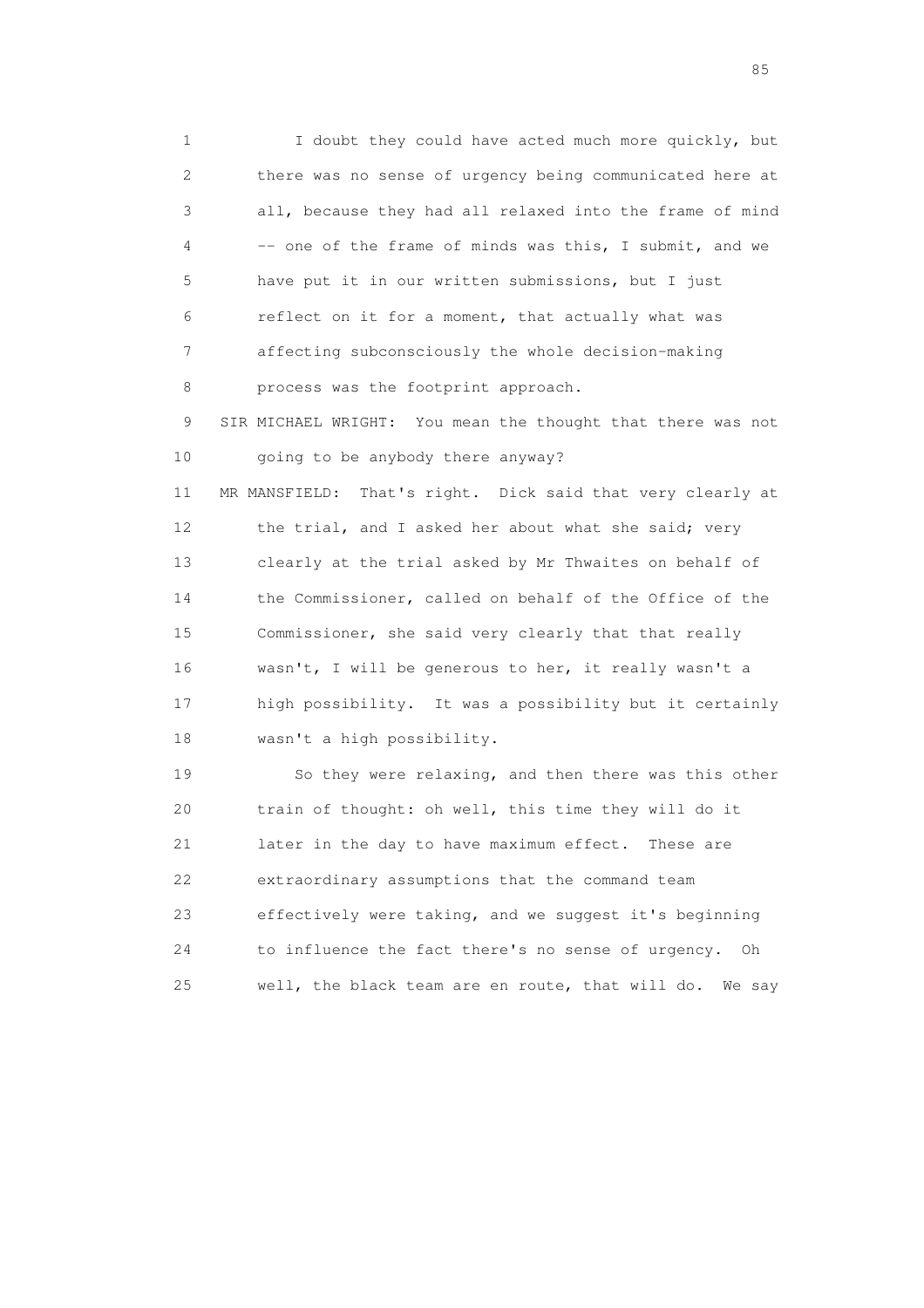1 they just got there and if somebody had been on the 2 ball, which they weren't, then they could have been sent 3 into action. It's not the fault of the black team at 4 all. 5 SIR MICHAEL WRIGHT: I understand what you are saying. If 6 you like, the mindset that all this was actually going 7 to turn out to be a waste of time because there was

 8 nobody there anyway, doesn't actually seem to have 9 figured in any of the memoranda that came into 10 existence, starting from 4.55 onwards, 6.50 over to 11 7.15, or any of the strategy documents that we have 12 seen. It doesn't appear anywhere.

 13 MR MANSFIELD: No, and it's of interest that it doesn't 14 because we say it's a psychological factor which they 15 might not want to write down, but it has certainly come 16 out in the evidence they have said that.

 17 McDowall in relation to it will happen later in the 18 day was the thinking of Boutcher as well, and in Dick's 19 case, just didn't think there would be -- the way it was 20 put at the trial was: did you expect, words to this 21 expect, a bomber or potential suicide bomber with 22 a rucksack would come out of the front door of 23 Scotia Road, and she was saying effectively she was not 24 expecting that.

25 That's only one small brick in the wall of what was

entration of the contract of the contract of the contract of the contract of the contract of the contract of the contract of the contract of the contract of the contract of the contract of the contract of the contract of t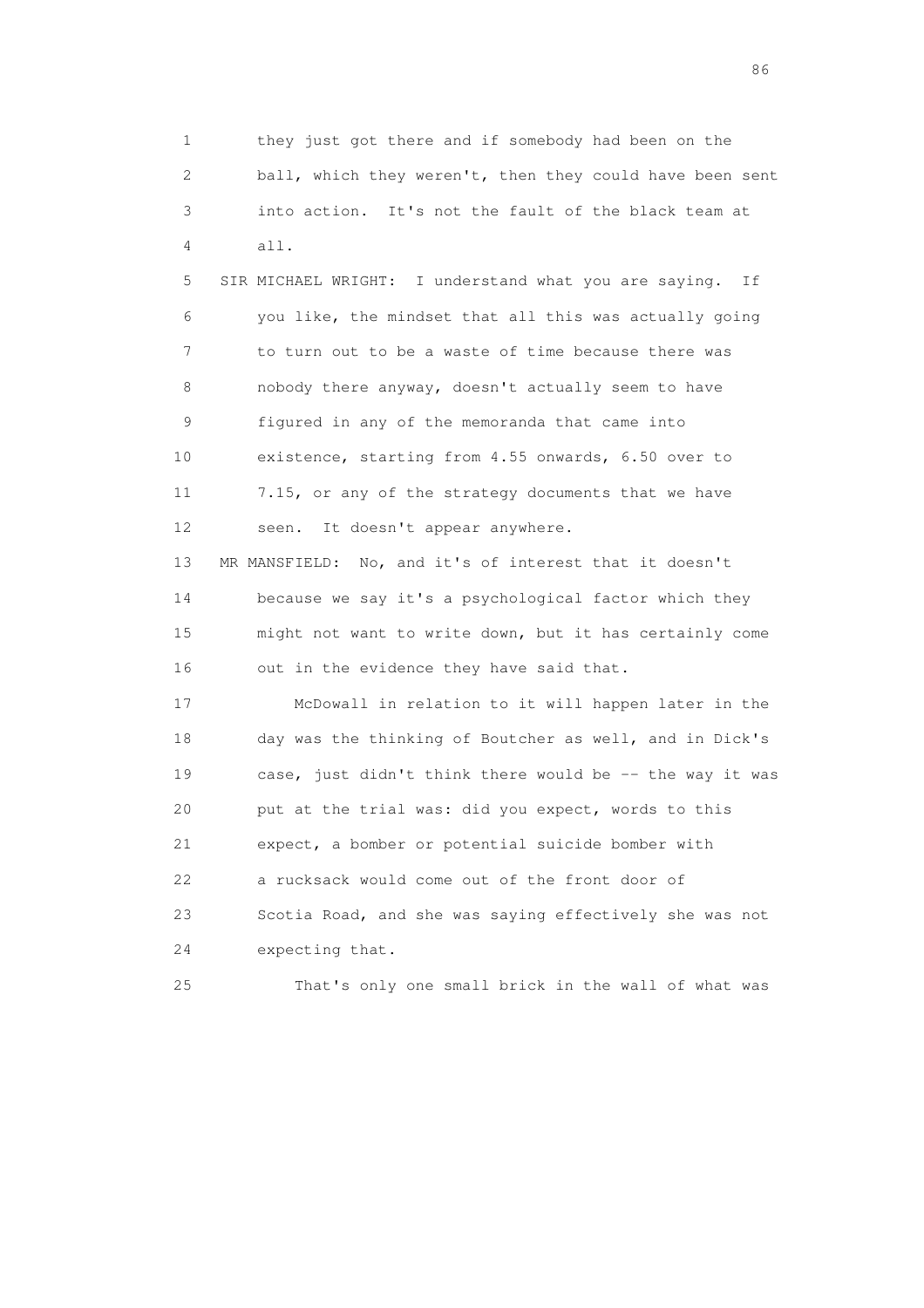1 going on, but it builds for each individual, because 2 I appreciate I can't aggregate all of this and put it at 3 the door of one person, I'm trying to deal with the 4 individuals concerned. You can incrementally see in 5 an individual's case what has been going, we say, 6 seriously wrong in relation to what we say is a duty 7 that they had here.

 8 This cannot be better illustrated than by what 9 happened at 9.33. If one needs any clearer indicator 10 that the reason things weren't pulled together is 11 because the command team actually ... I think the phrase 12 that was used -- I mean I used it but I wasn't the first 13 one to use it -- in the Divisional Court, where 14 different issues were at stake: they were in charge but 15 not in control. That was a phrase used, in fact, 16 I think in the first place by Mr Doherty, but I employed 17 it in the Divisional Court because it aptly described 18 what then happened.

 19 At 9.33, because that's the time in the log, that's 20 the agreed time he leaves, Pat notices someone leaving 21 in the sense that he gets the message one way or 22 another, because it seems the way it works is that Frank 23 can't use the Cougar, another of the failings but I am 24 not putting that down to Dick or any of the others. He 25 has to go over the Airwave but another officer puts it

experience of the state of the state of the state of the state of the state of the state of the state of the state of the state of the state of the state of the state of the state of the state of the state of the state of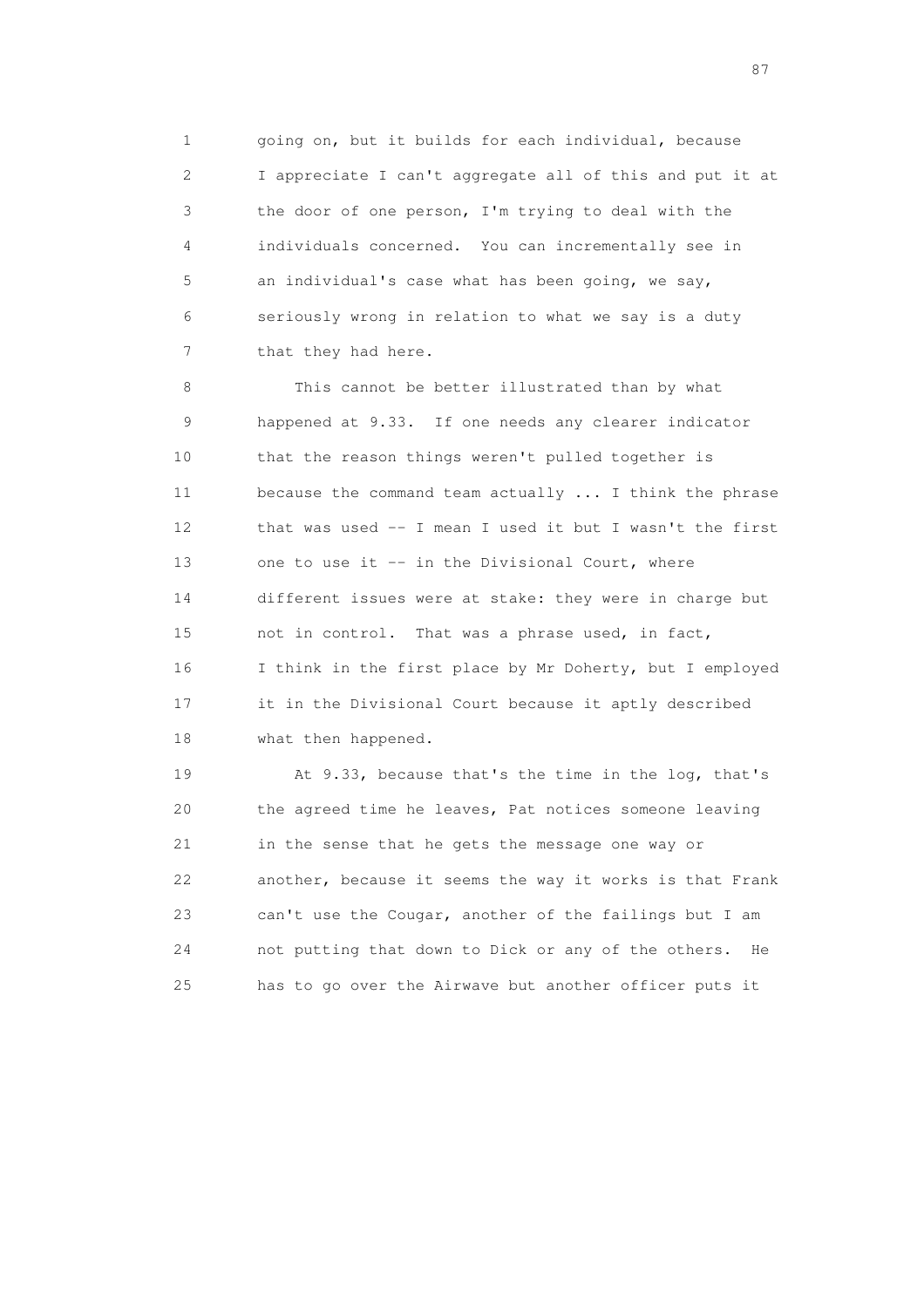1 out over the Cougar. So within a fairly short space of 2 time, Pat is aware in the central location that somebody 3 of interest has left. It may not be higher than that. 4 We say at that point, given the stakes, as TJ84 put 5 it, in this case, given the level of threat, is this 6 unreasonable to suppose that Cressida Dick should have 7 been on the ball? Yes, one appreciates there is so much 8 going on, but -- 9 SIR MICHAEL WRIGHT: Well, should have been told. 10 MR MANSFIELD: I am coming to that. We say was told but 11 didn't register. Effectively I'm not going to go 12 through, if one actually, I think I put it in an earlier 13 hearing there were more chiefs than Indians. Just look 14 at that control room. How many senior officers were in 15 there? Boutcher, Scott, you have co-ordinators, 16 managers, plenty of people. Perhaps too many cooks 17 spoiling the broth on this occasion. Just too many 18 people. I have not put noise other than in the 19 narrative. 20 SIR MICHAEL WRIGHT: Pat says he waved his arms to attract 21 her attention. She says, "I didn't appreciate anybody 22 had come out until he was already on the bus". That's 23 the gap. 24 MR MANSFIELD: That's the gap, yes, and it's a very

25 important gap because you can't afford to have that gap

en de la construction de la construction de la construction de la construction de la construction de la constr<br>1880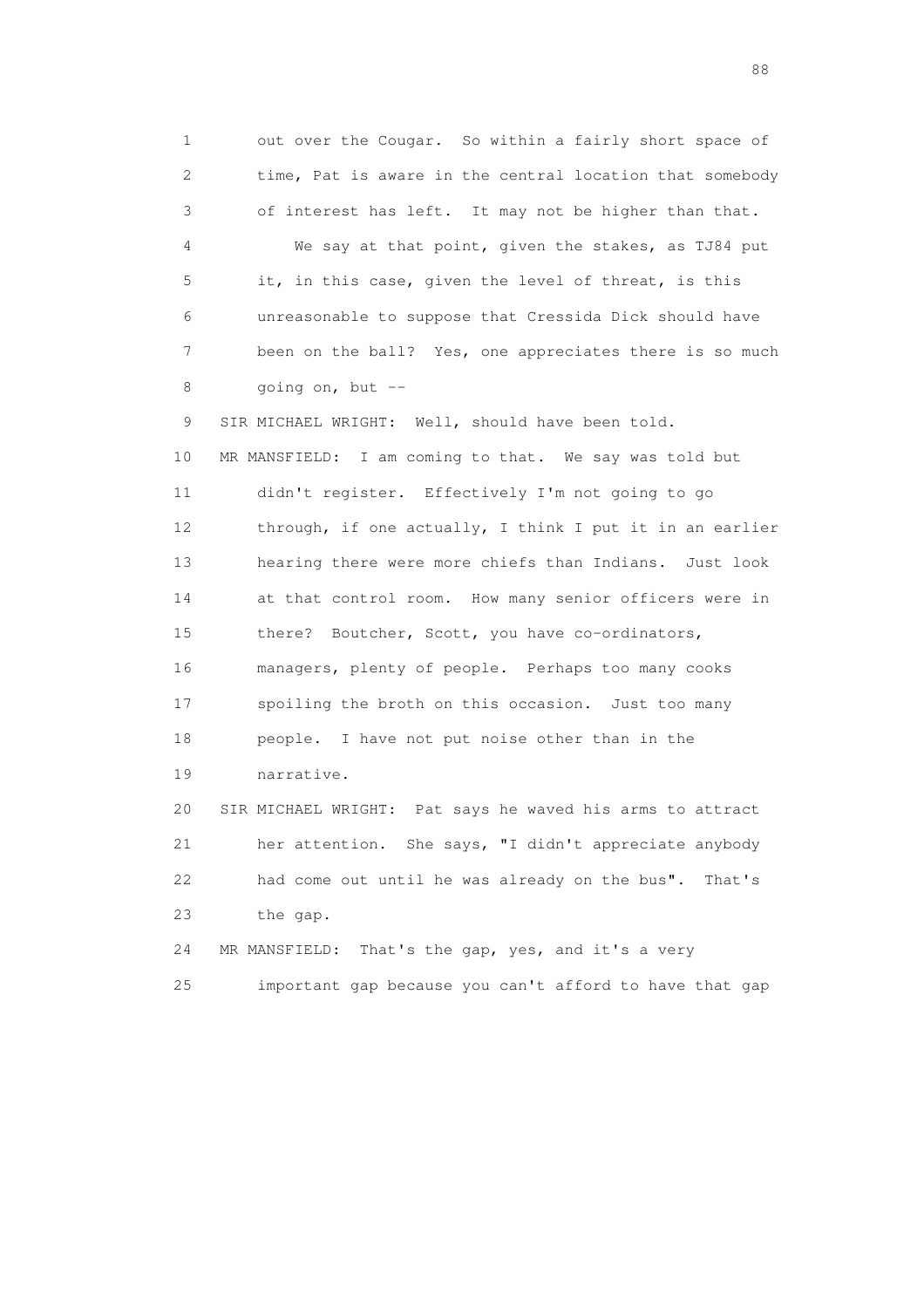1 if you have already identified that they can't run and 2 you have only got, because you can work it out, 3 a six-minute, five-minute, four-minute gap of walking, 4 even less if they are in a car. What was Cressida Dick 5 going to do about that, if they got in a car? "I didn't 6 notice that, I didn't know until they got to 7 Trafalgar Square"?

 8 I am sorry, it won't do. It is gross omission not 9 to be absolutely alive, she is in that room, standing 10 with a group of officers, and Pat's account of 11 attracting attention by waving, he says because of the 12 noise but it doesn't really matter, attracting attention 13 at 9.33, and that is supported by, I think it's Brian, 14 who is sitting two rows behind or a row behind. He 15 confirms that he sees exactly the same. So she is 16 actually notified.

 17 What about Esposito? Very interesting what he says. 18 He says in his statement that was put to him,

19 October 14th, page 69:

20 "Yes, I did know, 9.34.

 21 "Question: Oh, well, did you tell Cressida Dick? 22 "Answer: I thought she was aware."

 23 Again, this won't do from the two top people. I say 24 Esposito is the top person because he has the

25 responsibility of advising her very, very quickly

en andere en de la seule de la constantin de la constantin de la constantin de la constantin de la constantin<br>189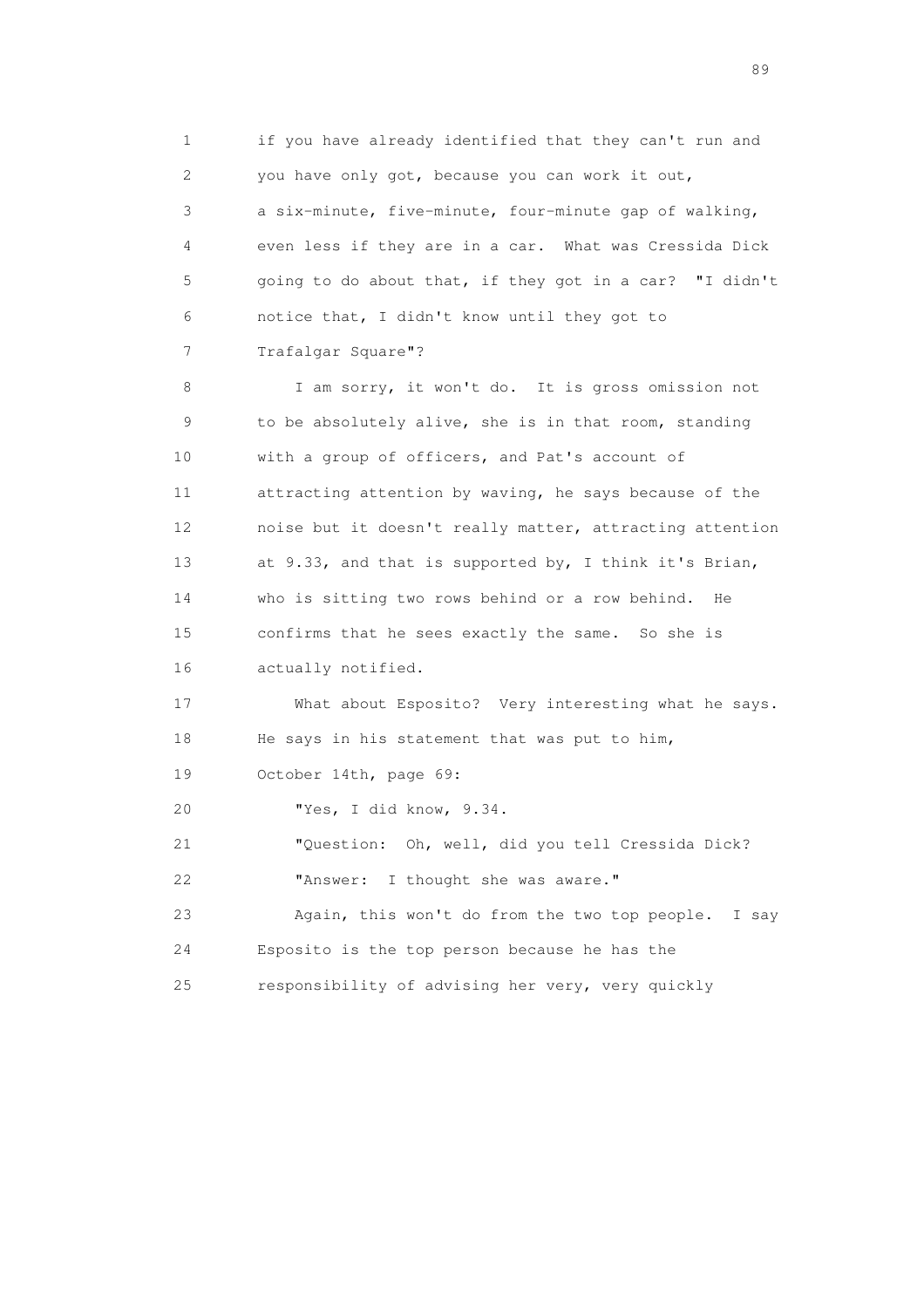1 whether this should be an intervention, and we are 2 submitting there should have been a safe intervention, 3 stop, of anyone who had not been excluded. Anyone who 4 could not be discounted should have been stopped safely 5 and in a controlled fashion without compromising the 6 address.

 7 So Esposito and Dick are just not really focusing. 8 Esposito says: oh, well, I am on the phone. Again, we 9 have this remarkable situation whereby, I am not going 10 into communications under this heading but it's in the 11 narrative, is totally ludicrous. They are having to use 12 mobiles so they can't get through if somebody is 13 engaged. They are not listening to the surveillance 14 chatter that should have been, we say, put up at 15 an audible level so that what -- is this so outrageous 16 that what Cressida Dick at that time, there is nothing 17 at 9.33 going on at Portnall Road. This is the highest 18 priority. Somebody has come out of interest. For that 19 next half an hour she should have been riveted to what 20 was going on, riveted. No, in the middle of all this, 21 probably at Brixton, that's where Jean Charles has got 22 to, she's briefing a loggist who has not turned up, 23 Mr Cremin, almost precisely at the time he is getting on 24 and off buses.

25 So the earliest -- she actually is not able to say

entration of the contract of the contract of the contract of the contract of the contract of the contract of the contract of the contract of the contract of the contract of the contract of the contract of the contract of t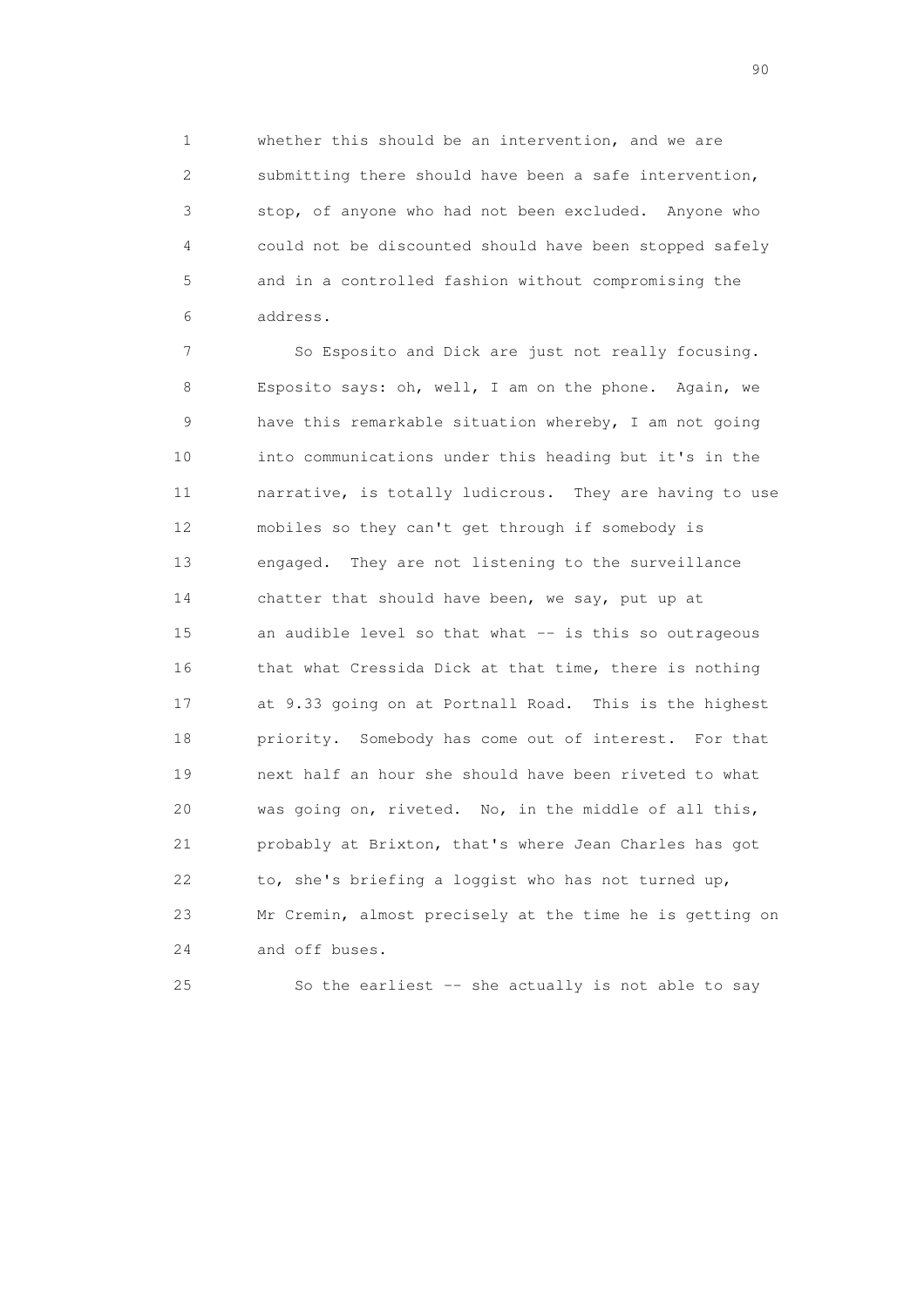1 when she first learnt. It certainly wasn't at 9.33. It 2 certainly wasn't until he got on the bus, and we say it 3 certainly wasn't until later than that even. In her 4 taped record that she made after these events, she had 5 put down a time which I put to her, it's in the tape. 6 She says 9.45. Hopeless. Hopeless situation. She is 7 not aware until after or about 9.45 about what is going 8 on in relation to this individual.

 9 That leaves her, as it turns out, and nobody could 10 predict it, it could have been even less. It leaves her 11 with 15 minutes maximum to decide what to do, and it 12 should not have been like that, and it need not have 13 been like that, if both these two, Commander Dick and 14 Esposito, had really been focusing on the job in hand 15 that they had to do.

 16 I do not go through what -- then vacillated in 17 between. We know at 9.48, I just mention it, is the 18 Dingemans call, and we have a situation in which it is 19 thought, possibly through malcommunication, one knows 20 not, that it's not Nettle Tip, and Dingemans, this is 21 the most remarkable part, if I may put it. It's not 22 causative. It's illustrative of a lack of real focus 23 here, of real proper communication and ensuring that 24 there was proper communication of getting, as it were, 25 the words from the horse's mouth rather than through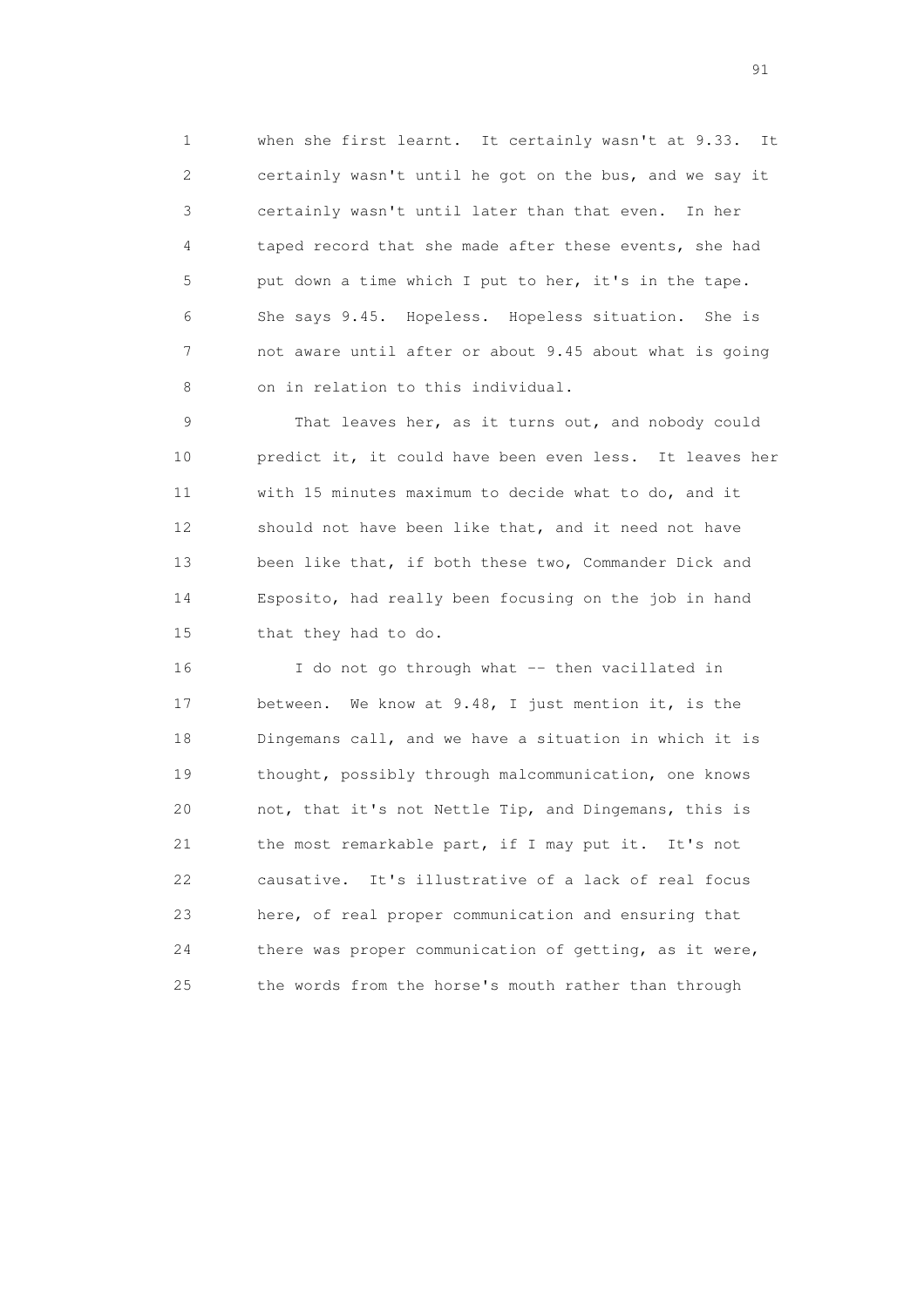1 somebody else, through somebody else, whether it's 2 Silver or TJ84.

 3 The fact is that at 9.48, Dingemans with blues and 4 twos races along this other route up to Stockwell, turns 5 right, sees the bus. If he had been a bomber, Dick and 6 her order effectively for SO12 to follow, or certainly 7 allowing that to happen, because she may not have known 8 that it had already happened by the time she knew about 9 it, would have compromised the whole situation. The 10 bomber would have seen the blues and twos coming round, 11 turning round behind the bus. Again, it's not quite 12 keystone level but we are getting close to it, with them 13 coming up behind. 14 May I pass through to the next stage. 15 SIR MICHAEL WRIGHT: Before you do that, can you remind me 16 what time was Dingemans detailed off? 9.48? 17 MR MANSFIELD: 9.59. 18 MR HORWELL: 9.55. It's 48 to 55 are the two times. 19 MR MANSFIELD: Sorry, my mistake. 20 SIR MICHAEL WRIGHT: There are some corrections for Lambeth 21 time, but subject to that, it's somewhere around 9.55. 22 MR MANSFIELD: Yes. So 48 to 55. Which, just in passing, 23 had there been motorcycles, would have been an even 24 faster time, but there we are. He manages to get there 25 in that time using that route.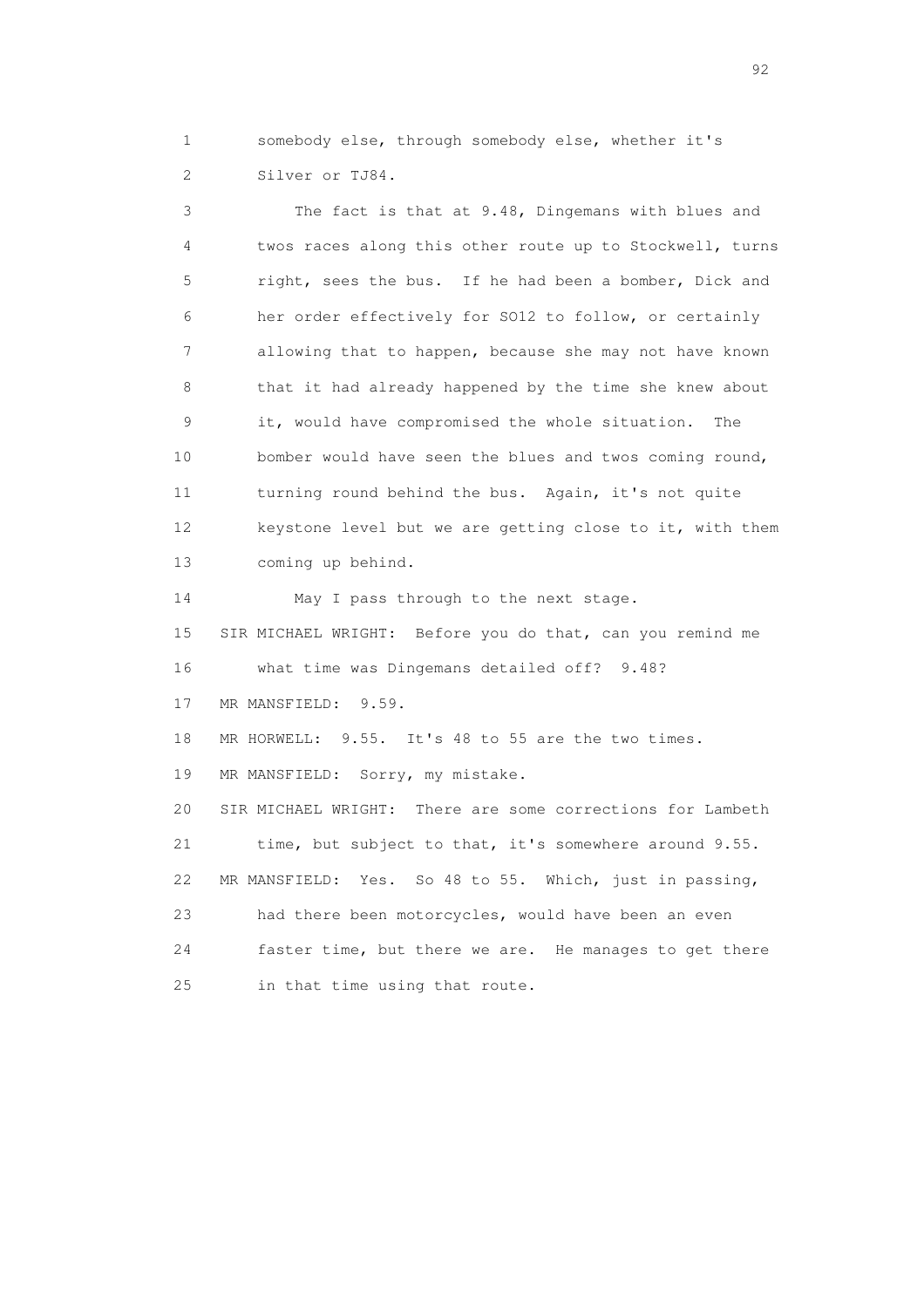1 Passing to two minutes past 10, so it's seven 2 minutes later, again in relation to the duty owed by 3 both Esposito, we say, and Commander Dick at this point, 4 firstly by two minutes past 10 we have this 5 extraordinary identification position because that's, 6 it's all hinging effectively on the Frank, "he's worth 7 another look", a fleeting glance by James.

 8 One has to stand back at this point because we say 9 they have allowed it to get into a situation now, 10 because they have missed the main opportunity, and I am 11 not suggesting anything should have happened on the bus. 12 I am not suggesting anything should have happened at 13 Brixton in the crowds. Although there may be techniques 14 that are developed, it may have been just too difficult. 15 He is off the bus for a minute or so.

16 But once we are getting to Stockwell, they have 17 a remarkable opportunity which they might not have had 18 in the normal fast-moving situation. They had somebody 19 on the bus. They had somebody on the bus almost waving 20 a flag, look he is getting off now, so they knew 21 perfectly well he was getting off. They did get that 22 message.

 23 If one thinks about it, the time between knowing 24 that he's about to get off, and I'm sorry, this is where 25 I got the time from, the time when they were aware that

experience of the contract of the contract of the contract of the contract of the contract of the contract of the contract of the contract of the contract of the contract of the contract of the contract of the contract of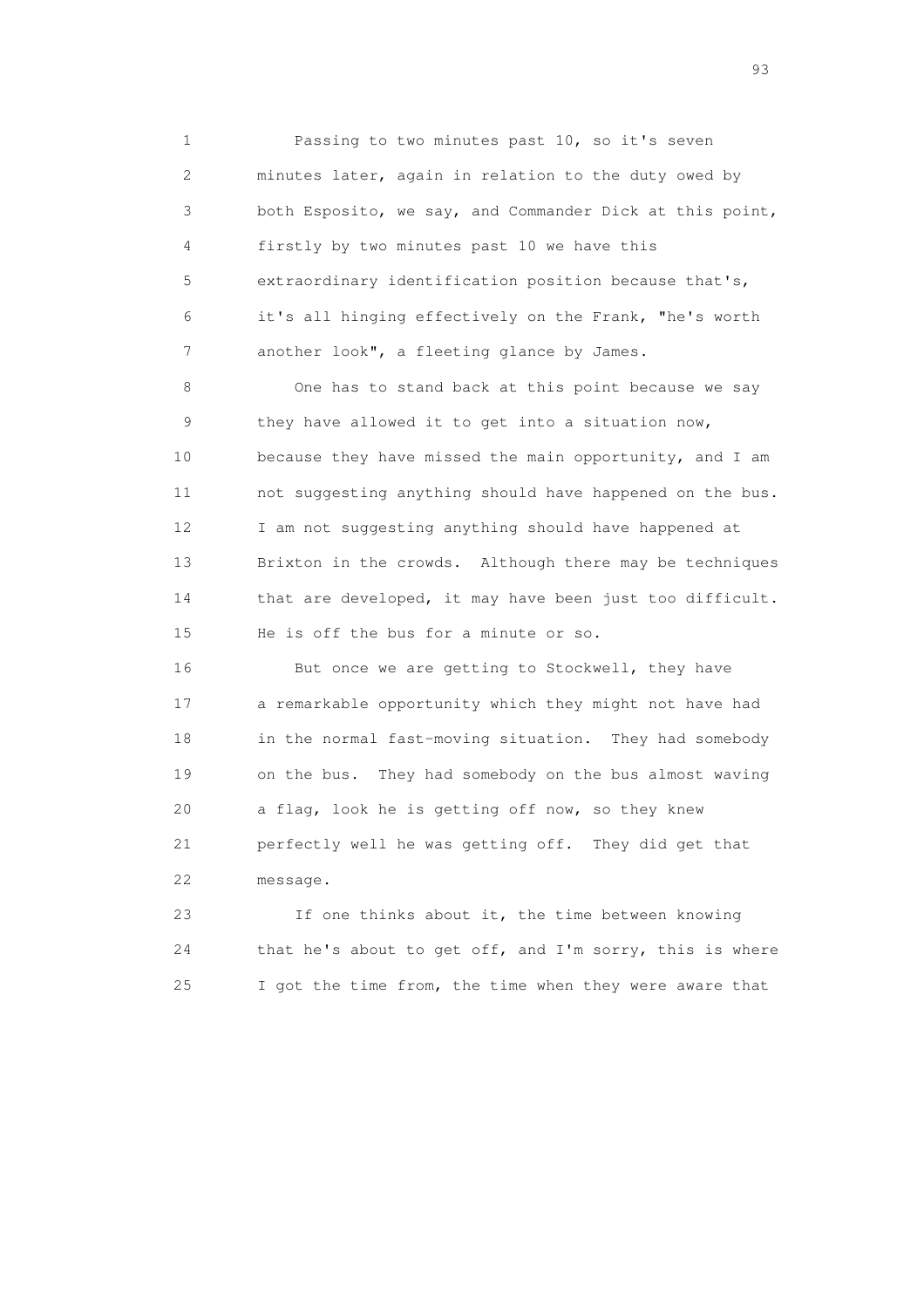1 he was getting off was 9.59, I had mixed the times up. 2 9.59 is when they knew he was getting off. That's 3 Lawrence on the bus.

 4 If one thinks about it, there is another window of 5 opportunity. They are not going to get very common 6 opportunities the closer one gets to central London, and 7 maybe this is the best it's going to get, and it's no 8 use saying, "These are battle conditions, you can't 9 expect decent decisions", or, "You can't expect an 10 unreasonable duty of care". I'm not asking for 11 unreasonable duty of care. I'm asking for a reasonable 12 duty of care that once you know he is getting off at 13 Stockwell, of course he might not be going to the tube, 14 he might be going to one of the other addresses, 15 Blair House, he might be walking, but you have to, if 16 I can put it in the colloquial, you are going to have to 17 do a hit right there before he moves too far away from 18 the bus stop.

 19 SIR MICHAEL WRIGHT: Pausing there a moment, if he turned 20 the other way so as to go to Blair House, which is just 21 up the road, in one sense the urgency decreases, because 22 he is not going to detonate a bomb if he is going to one 23 of his own bases.

24 MR MANSFIELD: True.

25 SIR MICHAEL WRIGHT: Indeed, it may be an absolutely golden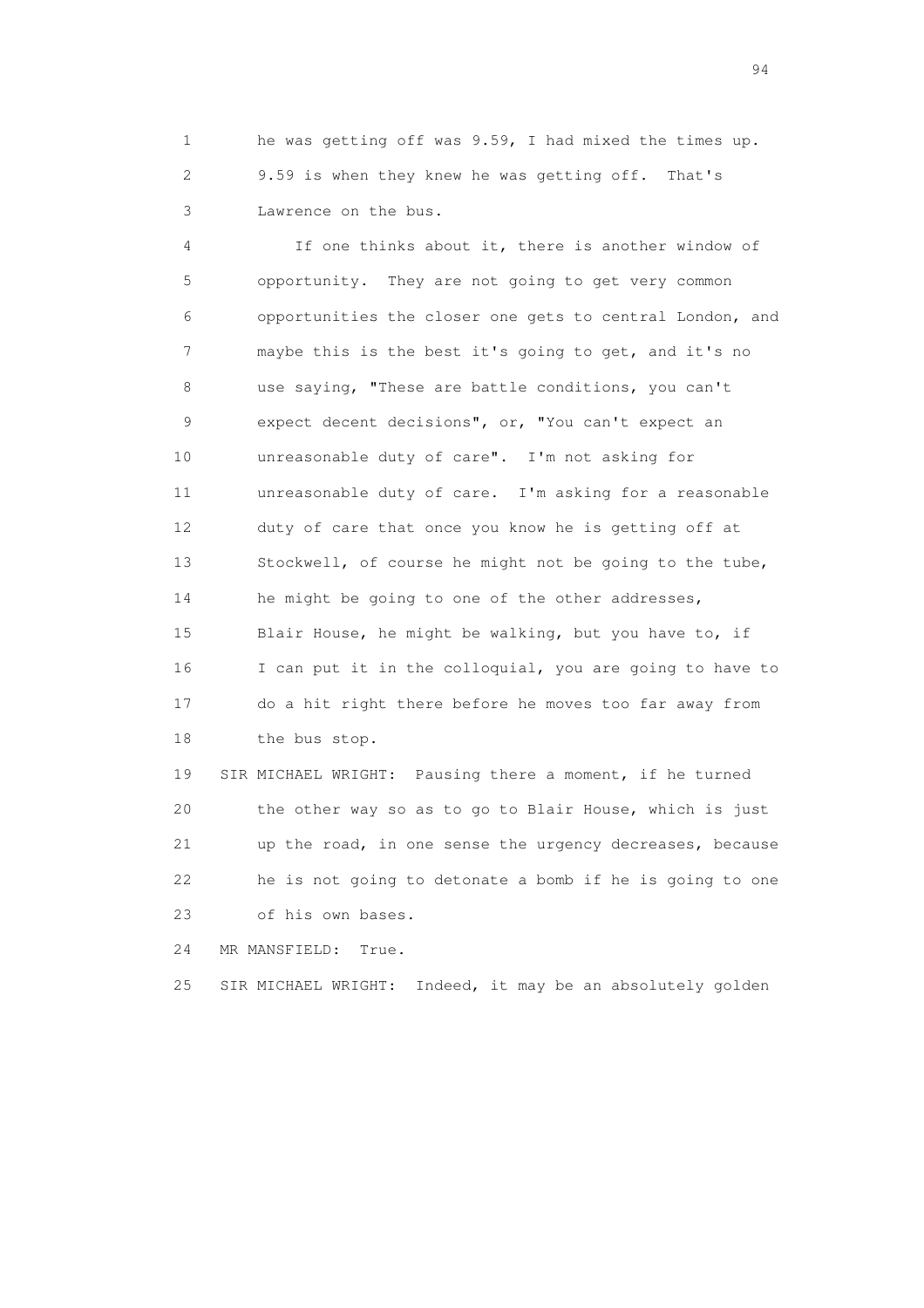1 intelligence opportunity, they don't know. The crisis 2 begins to develop when it is realised that he is heading 3 for the tube.

4 MR MANSFIELD: Yes, which is the 10.02 time.

5 SIR MICHAEL WRIGHT: Yes, that's right.

 6 MR MANSFIELD: One, they know he's getting off the bus. May 7 I pause at the time when he is getting off the bus 8 because this is a factor we say bears very strongly on 9 the decisions that had to be taken, and they must have, 10 including Esposito, known this.

 11 The identification position was extraordinarily 12 tenuous. Although the stakes are very high, they are 13 very high both ways. In other words the risk of 14 stopping the wrong person in dangerous circumstances and 15 death becomes that much higher at this point. Because 16 I have tried to put Dick's evidence together on this. 17 It appears that, because she says something different in 18 the log from what she says in a note, it appears that 19 this is what's happened. She was aware that to begin 20 with for a brief time he was a possible, then he wasn't 21 Nettle Tip, then he became a possible again, and then he 22 became pretty sure. That's the sequence. That's all 23 within roughly the 15 minutes of her awareness that she 24 has had from 9.45 onwards.

25 You have to set that against a background at which

experience of the contract of the contract of the contract of the contract of the contract of the contract of the contract of the contract of the contract of the contract of the contract of the contract of the contract of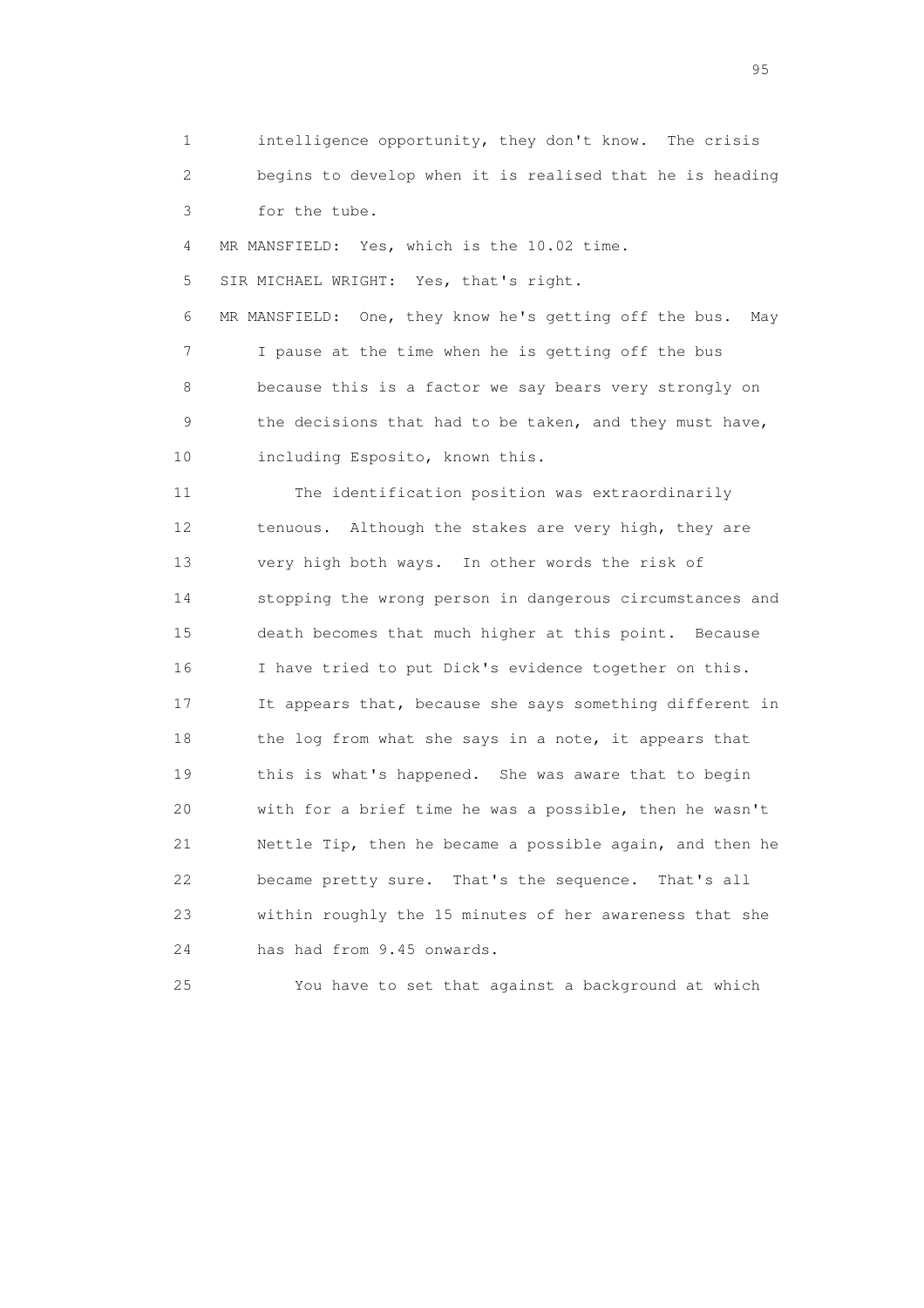1 this was quite unlike another operation where they have 2 had a lifestyle exercise, they follow the person, they 3 know it's the same person, they know the name, they know 4 the background. They knew none of that in this case. 5 They just had not properly appreciated in the first 6 place by the command team a very poor image of the 7 person, that's the surveillance team evidence, almost to 8 a man. Very poor image was being compared with 9 a fleeting glance and a vacillation that goes from 10 "certainly not" to "certainly is". In other words if 11 they had waited another five minutes another officer 12 might have said, "That's not my view", probably Lawrence 13 because he is coming off the bus. Whereas of course you 14 have Ken on foot ahead and Ivor for that matter but Ken 15 saying "possibly is".

16 Now, in that situation where you have, it's merely 17 background but it's informative background, where you 18 have a situation where actually you can't really say 19 whether he is or he isn't; that should inform what you 20 are going to do given the timeframe that if he is 21 heading to the station, then you have got to act quickly 22 in at least the safest conditions you can have, in those 23 circumstances.

 24 So the next stage at which there is a safe 25 opportunity again missed is Binfield Road. Now, in the

<u>96 and the state of the state of the state of the state of the state of the state of the state of the state of the state of the state of the state of the state of the state of the state of the state of the state of the st</u>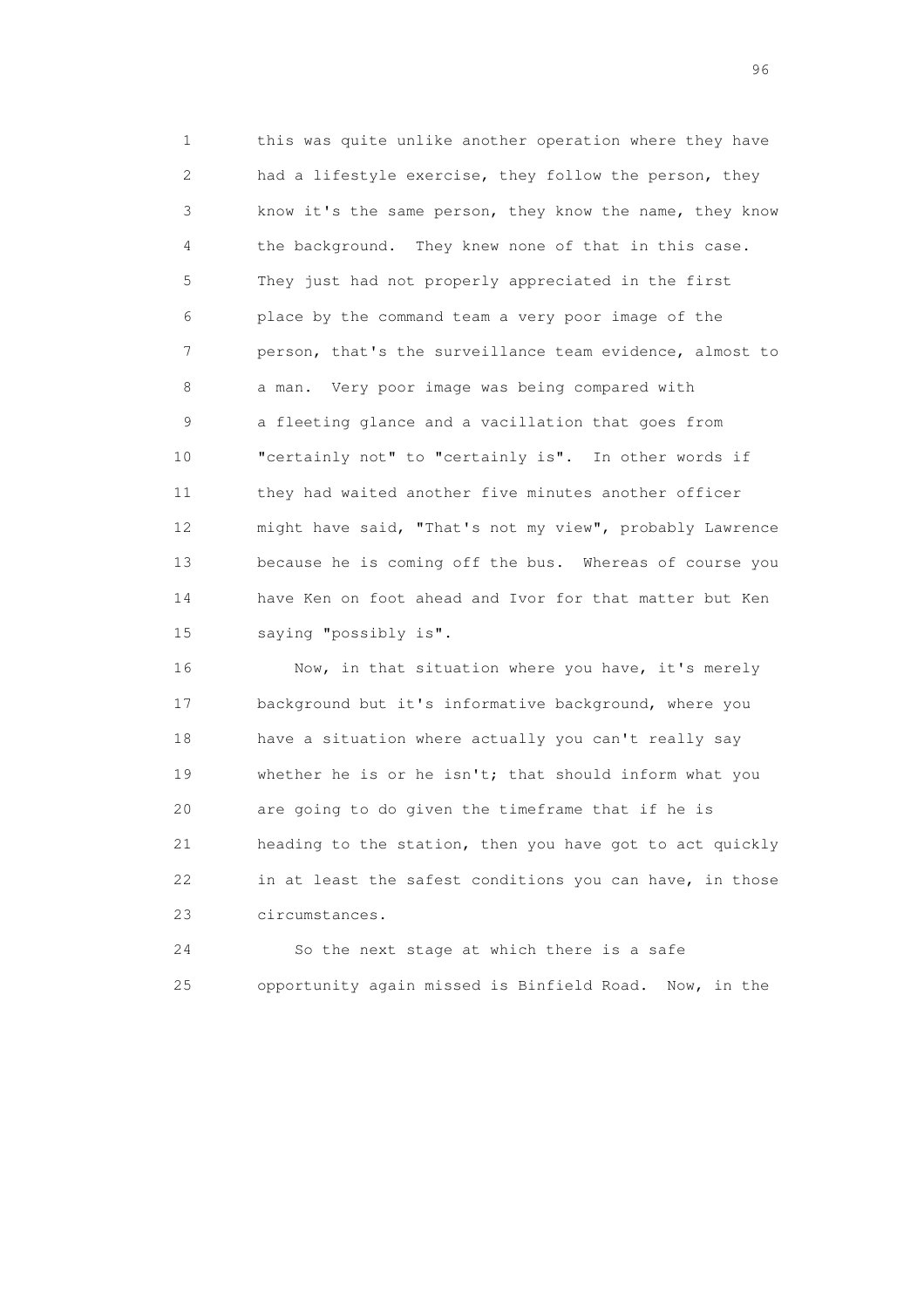1 clip of transcripts, again I do not read it out, Ralph 2 was asked by me about a safe stop. That's page 6 3 onwards. He is the team leader of black, he was in one 4 of the vehicles queuing up, not the lead vehicle, the 5 third one.

 6 If I may just go to the passage that perhaps is most 7 important. He is asked questions by Mr Hough in 8 re-examination, if I can call it that, on page 11, 9 because I have been careful not to trespass upon exactly 10 what tactics, because what he is saying is: we could 11 have done it above ground. And when asked by Mr Hough, 12 at page 11 onwards, exactly how would it have been done, 13 he says, and you asked "middle of what road", and he 14 says on page 12, Binfield Road. He describes how he 15 would have done it: "in the street, with a bit of 16 distance for firearms officer, so a bit of safety for 17 them". 18 SIR MICHAEL WRIGHT: Sorry, which page is this? 19 MR MANSFIELD: It should be page 12. 20 SIR MICHAEL WRIGHT: Sorry, I was looking at page 11. 21 MR MANSFIELD: It starts on page 11. There is a long answer 22 in answer to yourself about how he would have done it, 23 minimising the risks. We say he was not the only one 24 sitting at the lights. I say sitting at the lights,

25 they are approaching the lights, they have had a race to

experience of the contract of the contract of the contract of the contract of the contract of the contract of the contract of the contract of the contract of the contract of the contract of the contract of the contract of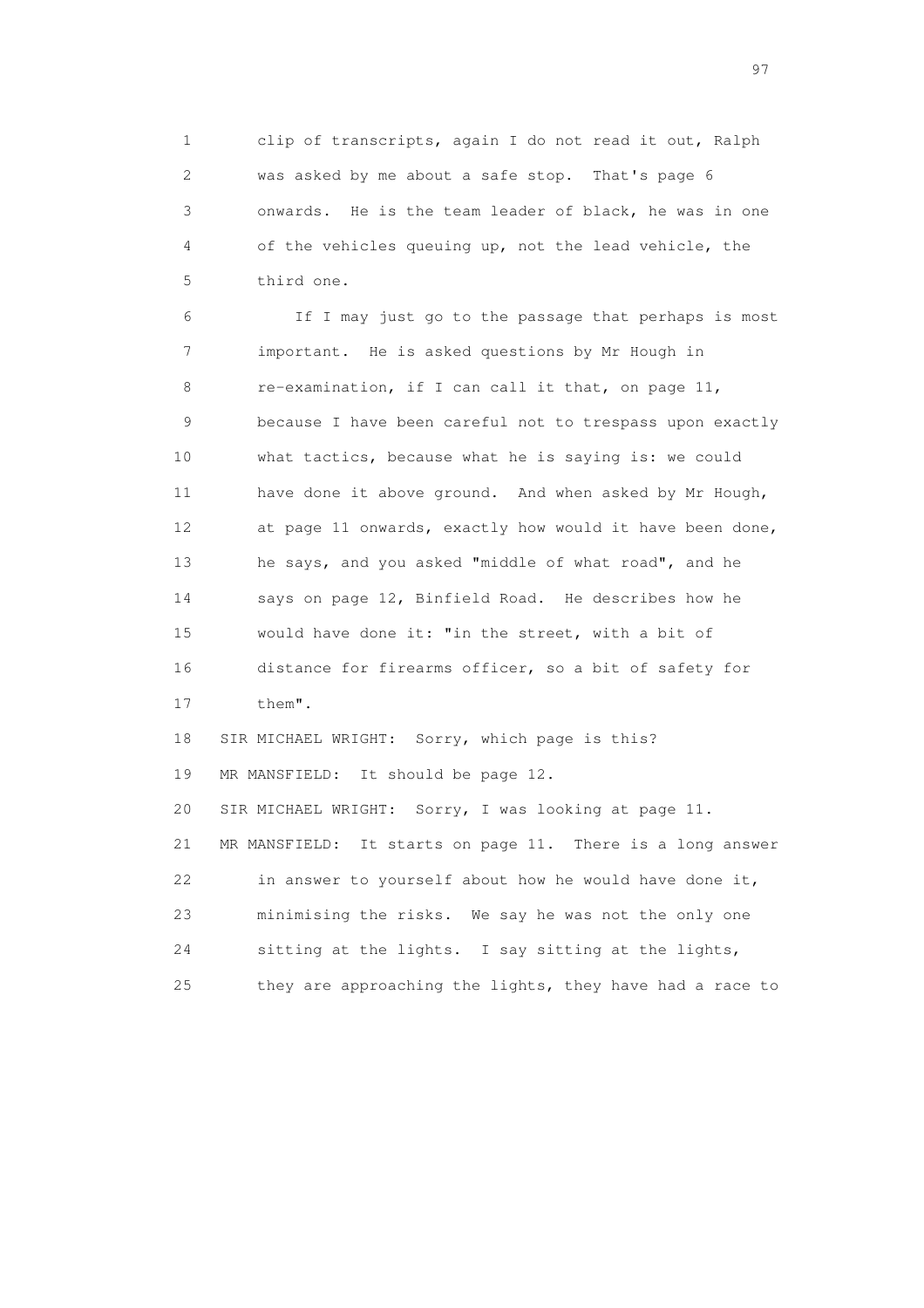1 get there but they have got there. But more importantly 2 than even him being there and then eventually ordering 3 state red at a time which is, we say, too late, he is 4 down the escalators, and somebody who it cannot be 5 reliably said is him, and leaving out what firearms 6 officers thought they heard, just dealing with the 7 command team's responsibility here, in fact the position 8 was that the Alpha car was two cars ahead. We have seen 9 the Mercedes pulling out on the compilation, and plainly 10 if state red had been called, at least officers which 11 included C2 in the Alpha car could have got out of that 12 car and been across to the entrance of the tube station 13 at the very least to perform an interception.

 14 But there is an even better candidate, as we now all 15 know. Another difference with the Health and Safety 16 trial is in fact the understanding that is now much, 17 much clearer as a result of officers who were not called 18 in the Health and Safety trial that C12 had used 19 a different route and he had already reached, and we 20 have put his evidence in the clip as well on this, C12 21 we have put, it's the first part of the clip, there are 22 a number of reasons why he is there, but page 3. 23 SIR MICHAEL WRIGHT: Hang on one minute. 24 MR MANSFIELD: Page 3 of the clip. (Pause). This is C12,

25 page 3. He has arrived -- I am going to call it the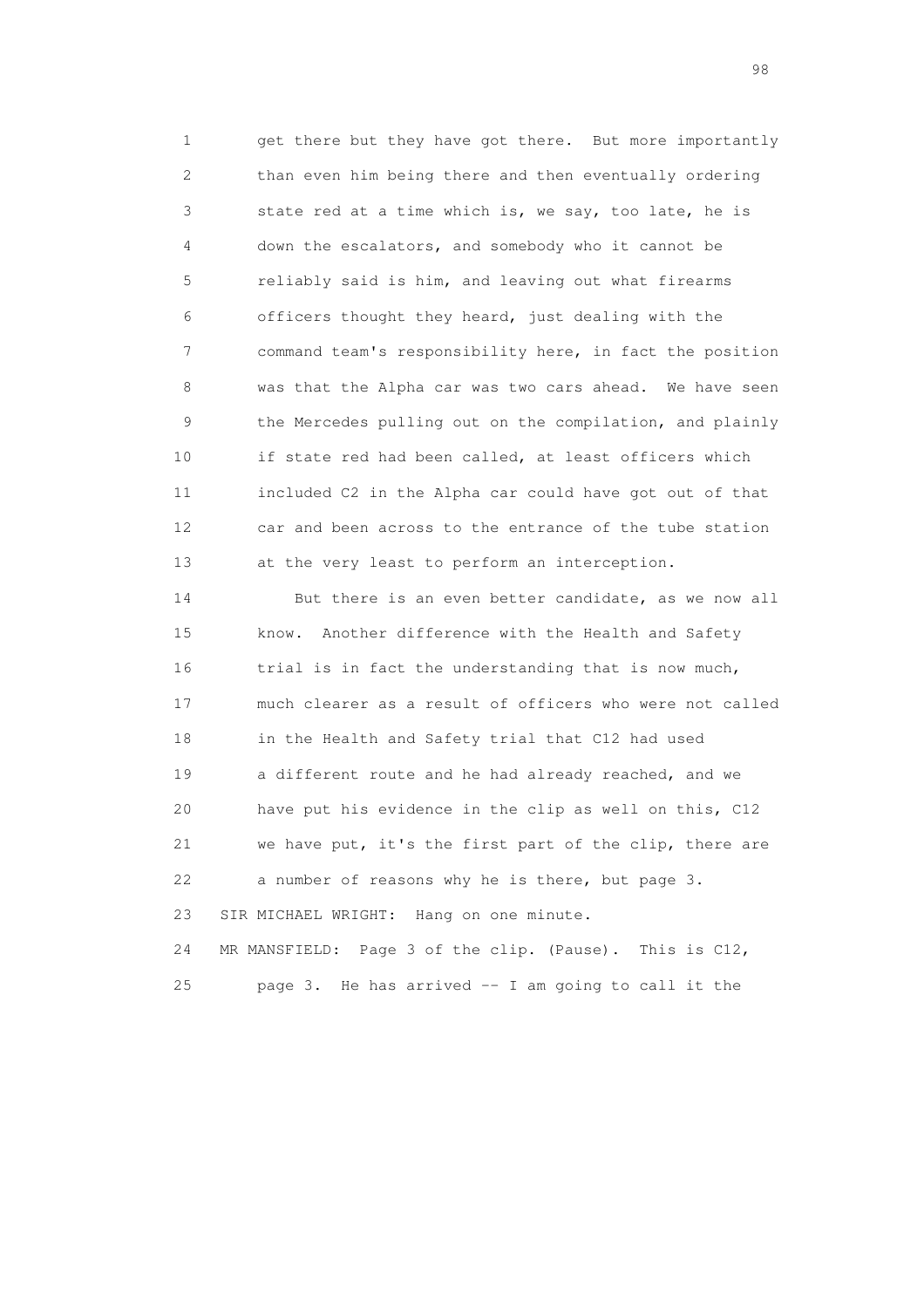1 hatching, you may remember the hatching on the 2 photograph. 3 SIR MICHAEL WRIGHT: Yes, I remember. Yes. 4 MR MANSFIELD: "So we were at this stage" -- he is moving 5 slowly, that's what he is describing, he is moving 6 slowly towards it because he realises where Stockwell 7 station is, he realises it's an area of threat or could 8 be, and therefore he is preparing himself. 9 He says at line 11: 10 "So we were at this stage, certainly when the 11 suspect had entered the tube, very, very close to the 12 tube ... I remember there being a radio silence and 13 I was very frustrated by this. 14 "Question: Did you hear this: 'towards platforms 1 15 and 2'? 16 "Answer: Yes, I did. 17 "Question: As you understood it, who was that 18 talking about? 19 "Answer: The identified suspect, who I believed at 20 that time was a failed suicide bomber. 21 "Question: Yes? 22 "Answer: Again, if I can add that my sense of 23 frustration at this point was great, to say the least. 24 I couldn't understand, if we were at state amber, why we 25 weren't given state red at this time."

en de la construction de la construction de la construction de la construction de la construction de la constr<br>1990 : le construction de la construction de la construction de la construction de la construction de la const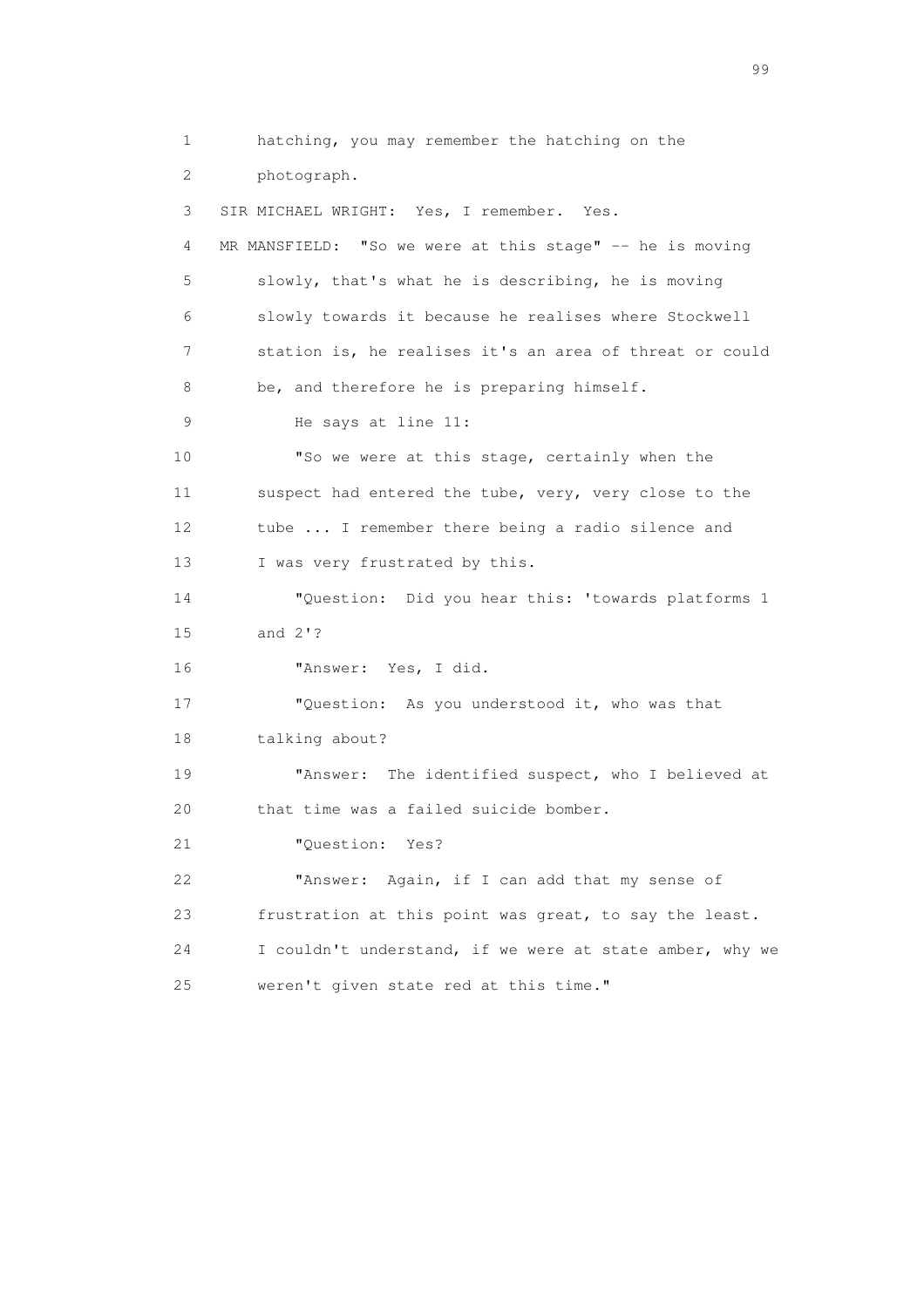1 SIR MICHAEL WRIGHT: By that time he was down the 2 escalators. 3 MR MANSFIELD: By the time of state red being called, he 4 was. 5 SIR MICHAEL WRIGHT: No, by the time this sense of 6 frustration ... 7 MR MANSFIELD: Yes, yes. 8 SIR MICHAEL WRIGHT: He had heard "platforms 1 to 2", ergo 9 he must be down the escalators. 10 MR MANSFIELD: That's right. 11 SIR MICHAEL WRIGHT: So we are looking actually at 12 a slightly earlier time than this where Charlie 12 and 13 his Mercedes were -- no, not the Mercedes -- they were 14 the last car -- was within 100 yards anyway. 15 MR MANSFIELD: 100 metres, he said he approaches slowly. So 16 during the time he is approaching slowly, the man is 17 getting off the bus and walking, so he has not actually 18 quite got there but he is moving slowly. 19 SIR MICHAEL WRIGHT: It isn't quite as neat a coordination 20 as you are putting here. 21 MR MANSFIELD: No, no. 22 SIR MICHAEL WRIGHT: Looking at the transcript, because by 23 the time they actually get to their hatch marks and 24 stop, then he is getting frustrated, so it's a little 25 bit before that, that's all.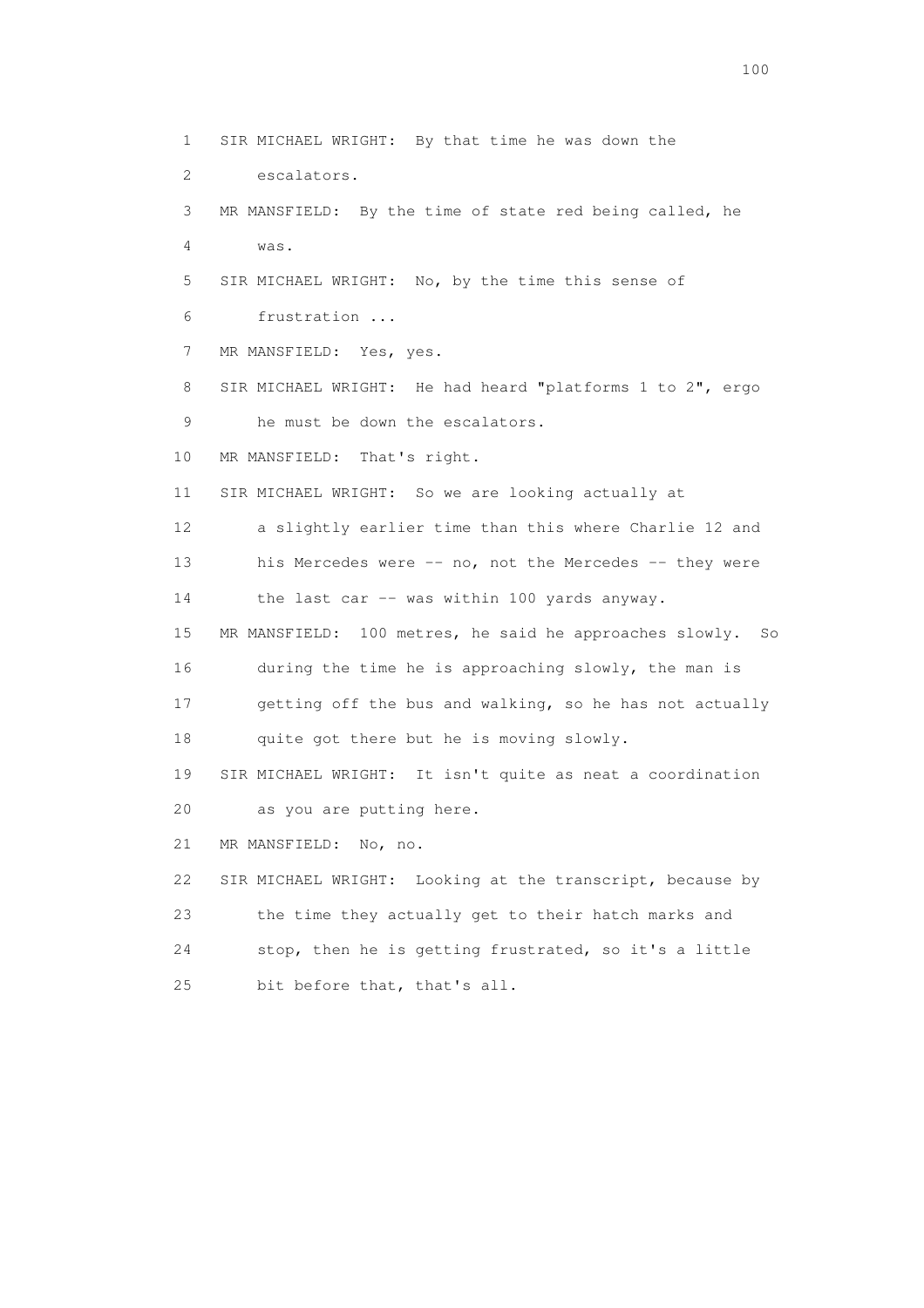1 MR MANSFIELD: That's true, I accept that. In fact it bears 2 on a point that arises out of what he says here. He 3 thought he was at state amber. In fact another problem 4 here, back to Esposito, back to Dick, back to ensuring 5 that Silver, Mr Purser, actually got state amber issued, 6 it never was. 7 SIR MICHAEL WRIGHT: Some officers interpreted, those who 8 heard it, interpreted it as coming from CO19 moving 9 through. 10 MR MANSFIELD: Well, that's this officer thought that. 11 SIR MICHAEL WRIGHT: Yes. 12 MR MANSFIELD: But in fact of course it had not been 13 ordered. What should have happened, again it's not 14 hindsight, is the moment that TJ84 -- which is much 15 earlier -- is basically instructed to do the follow and 16 perhaps even if to be generous not at that precise 17 moment but certainly at the moment at which it is being 18 said one way or another that CO19 then believe that 19 either it's a possible or they are following somebody, 20 they may have to intervene on, so some time after 21 Brixton, if not before, they should have been on state 22 amber. Not so they are right behind the bus because 23 that might compromise the surveillance but so they are 24 much closer, in a position so that when he's off the bus 25 before he enters the tube station they can do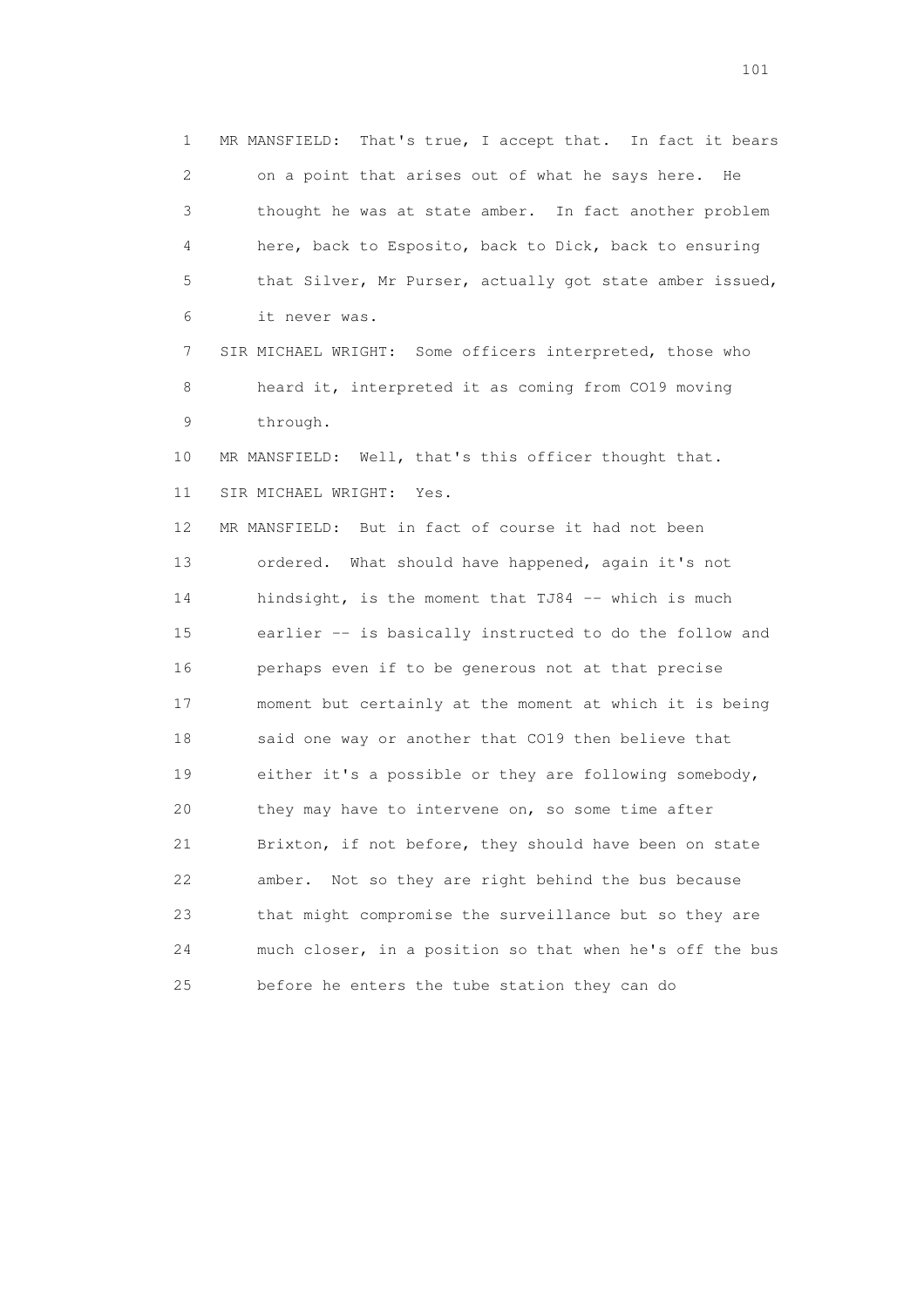1 a Binfield Road type stop, and obviously if he walks 2 further north as you say there is a bigger opportunity. 3 The problem was again, it's the race against time 4 because the initial best opportunity has been dismally 5 missed. 6 SIR MICHAEL WRIGHT: I follow that entirely. I am just 7 questioning a little bit your proposition there. Get 8 behind the bus or get behind the follow. 9 MR MANSFIELD: Follow, yes. 10 SIR MICHAEL WRIGHT: Which is the first order, that's their 11 first deployment, really. State amber I was told or the 12 jury were told is the order that is effectively saying: 13 you have got to get yourselves into position so that 14 when state red is ordered you can immediately deploy. 15 MR MANSFIELD: Yes. 16 SIR MICHAEL WRIGHT: So it's the moving through the 17 following surveillance teams and getting up as close as 18 you can to the subject of a follow is the effect of 19 state amber. 20 MR MANSFIELD: Yes. 21 SIR MICHAEL WRIGHT: That's really why I was saying to you 22 a moment ago it's the "get up there" and "C19 units 23 moving through" is the indication that the equivalent of 24 state amber has been ordered. 25 MR MANSFIELD: Only one officer interpreted it that way.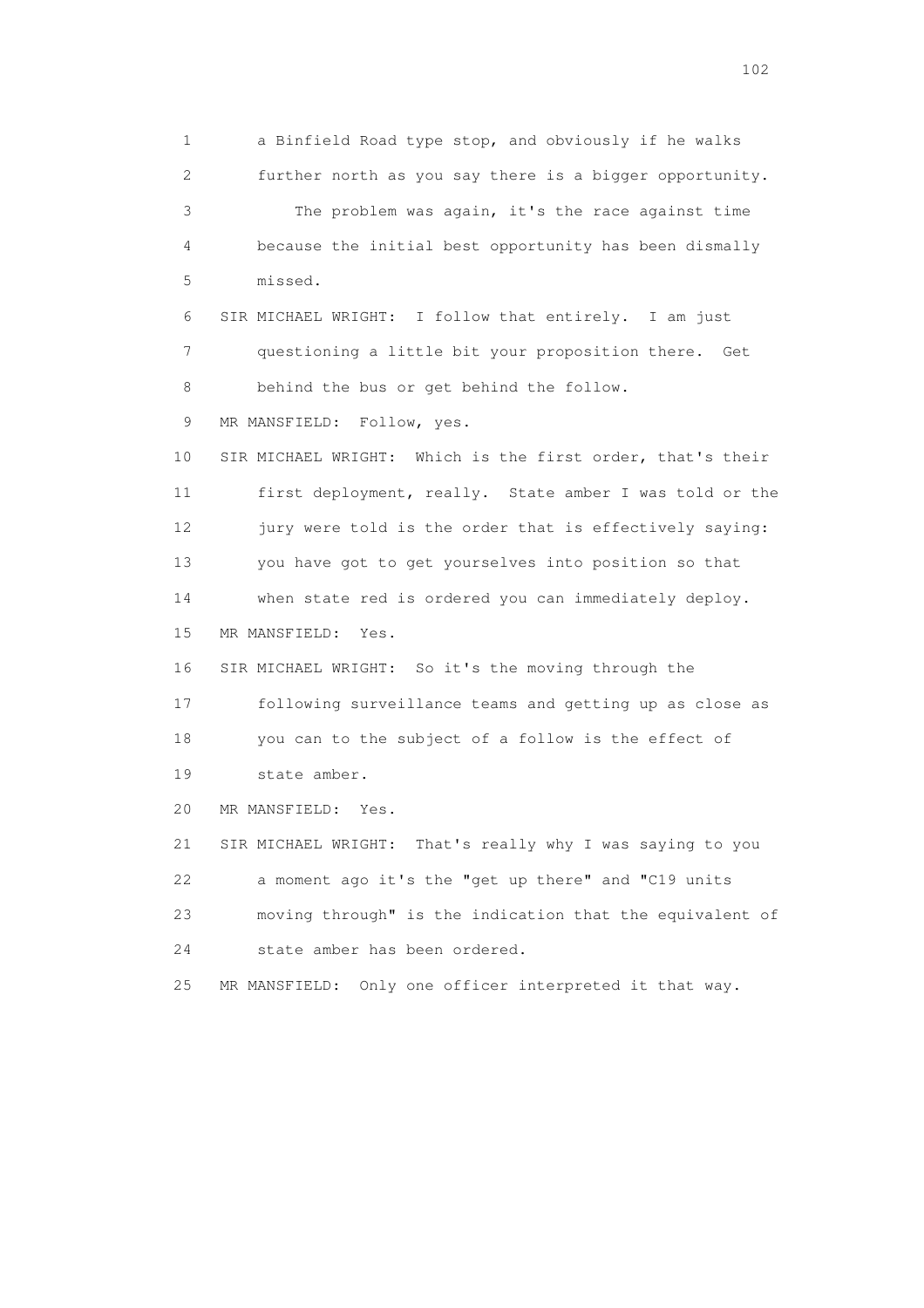1 SIR MICHAEL WRIGHT: That's true.

 2 MR MANSFIELD: That's this one, in fact, this particular 3 officer.

 4 So that this possible opportunity, because we can 5 only deal with things obviously, and we say they are 6 predictable situations --

 7 SIR MICHAEL WRIGHT: But what he needed was state red. 8 MR MANSFIELD: Yes, he needed state red, and it should have 9 been called as he was 100 metres away. It should have 10 been called then. Now he might not have been able to -- 11 he in fact did get out of the car before it was ordered 12 because --

13 SIR MICHAEL WRIGHT: He never heard state red.

 14 MR MANSFIELD: He never heard it. In a sense that's saying 15 how bad it gets, but that's what's happened here because 16 again the command team, basically Dick and Esposito are 17 really not in control, and one of the reasons they are 18 not in control is they haven't got the necessary 19 information, why haven't they got the necessary 20 information, and I can put the point shortly, that is 21 TJ80, Esposito, had really not got a clear picture of 22 where everybody was.

23 SIR MICHAEL WRIGHT: Of where they were.

 24 MR MANSFIELD: The idea that he says maps don't make any 25 difference, I do not need to know where they are, is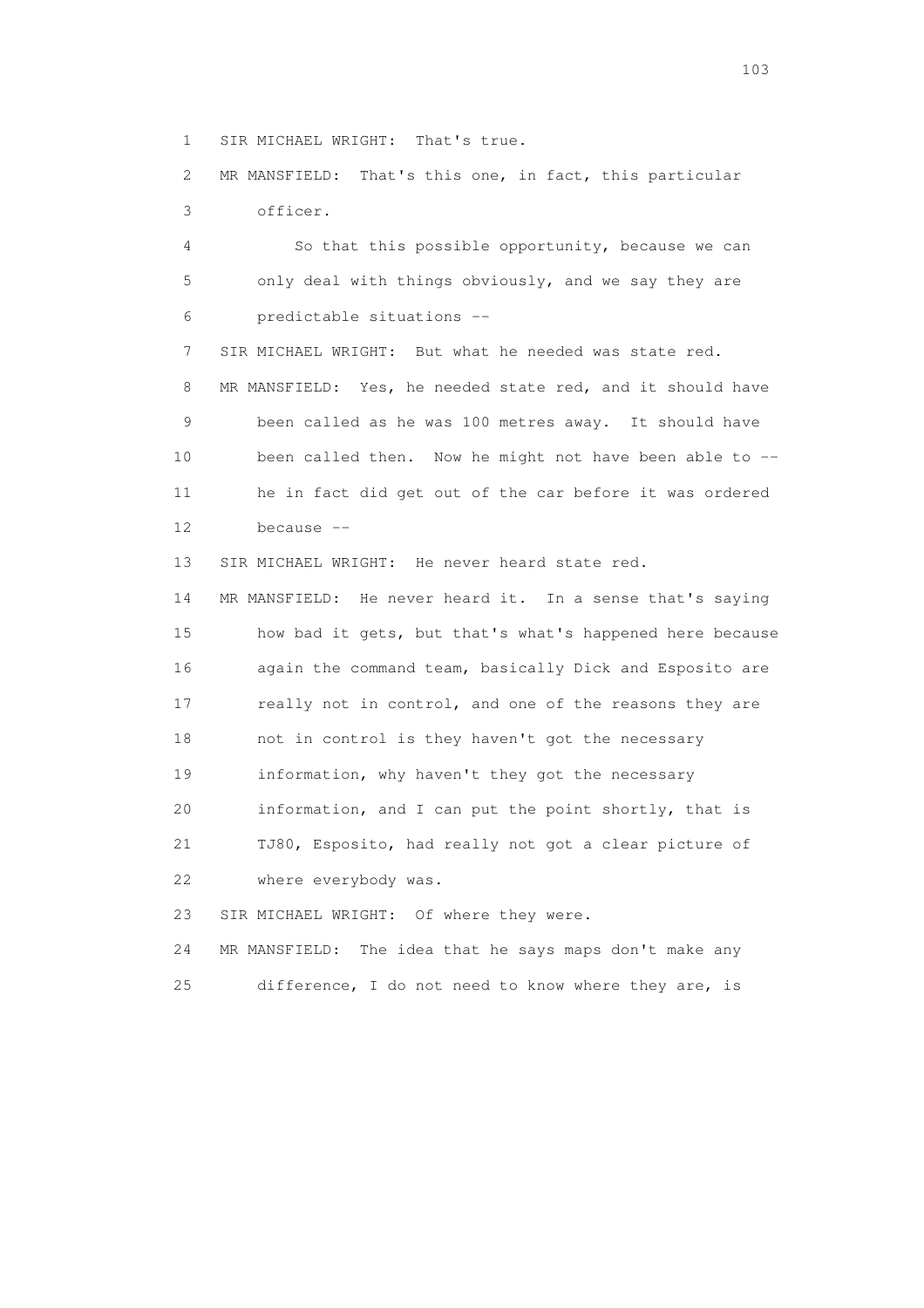1 such grandiose arrogance by somebody in a central 2 control room when you would think they would absolutely 3 -- perhaps he doesn't need to know exactly where 4 everybody is sitting in every car, but he certainly 5 needs to know, and I would submit they do need to know, 6 where the individual units of a team are. It's no use 7 knowing, especially if they get split up and relying on, 8 as it were, second-hand information and certainly 9 relying on a situation in which I do not need to know, 10 and you will have heard the interchanges about where are 11 you and so on.

 12 TJ84 said in his evidence very clearly he did keep 13 Esposito informed with landmarks on a map that he, TJ84, 14 was using. Why they have not bothered in the control 15 room to work out this out I don't know, but they 16 obviously were not working on that basis.

 17 And the interchange that is supposed to have taken 18 place, particularly, "We can do it, we can do it", no 19 single firearms officer ever claimed that they were 20 saying that, "We can do it, we can do it". So there is 21 something seriously amiss in relation to knowing where 22 your resources are. You have to know where they are in 23 order to take the decision.

 24 So therefore state red should have been called much 25 earlier, leaving out amber for the moment, state red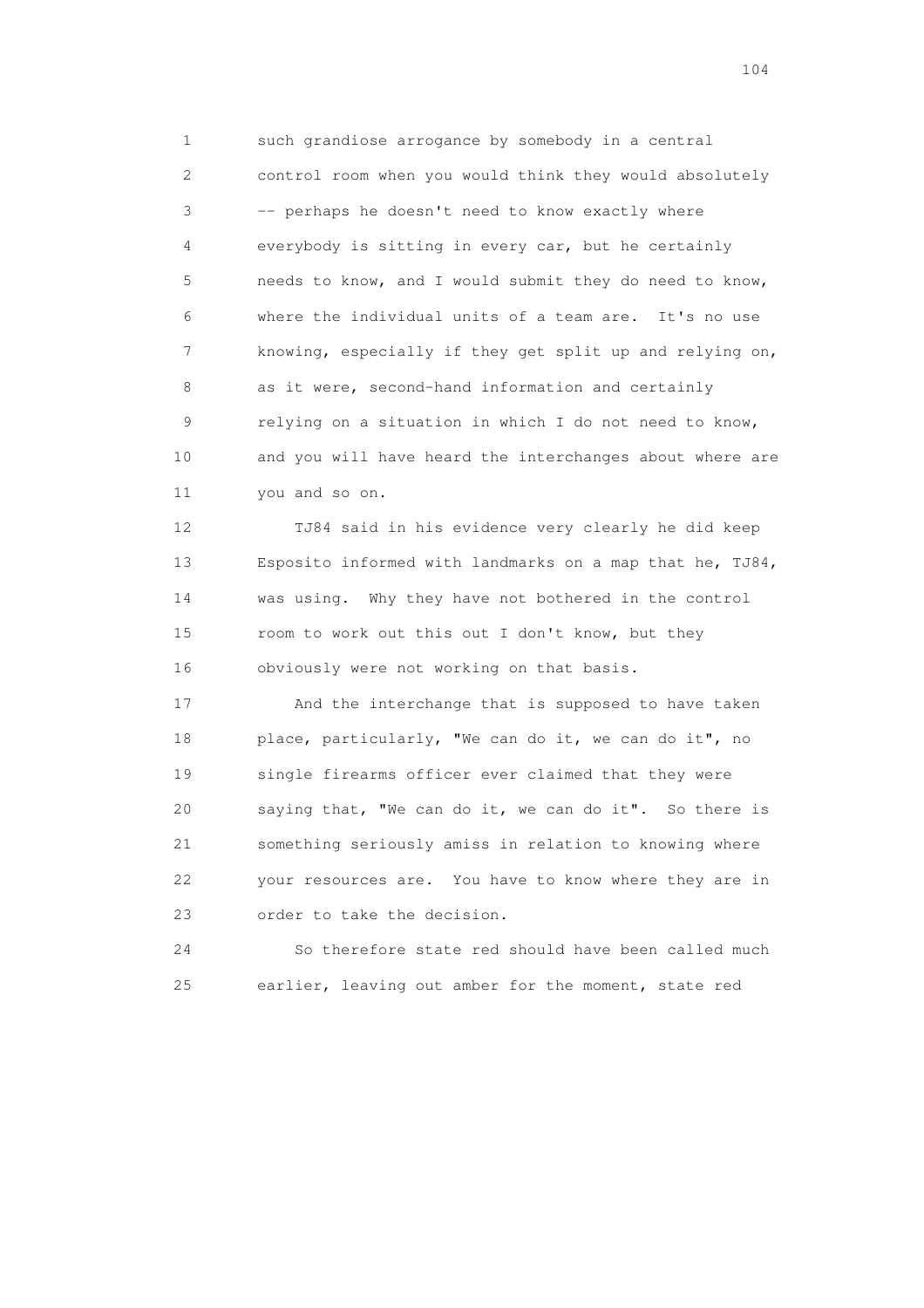1 should have been called much earlier. It's not a margin 2 of error, it's not just a minor judgmental indiscretion 3 when you are dealing with innocent members of the public 4 or, for that matter, potential suicide bombers. These 5 decisions have to be taken fast and carefully at the 6 same time. That's the training.

 7 Now, TJ84, in fact he was the one, during the 8 cross-examination at --

 9 SIR MICHAEL WRIGHT: No firearms officer has told us that he 10 called out, "We can do it, we can do it". There is 11 evidence that people were heard saying that, and indeed 12 as far as Charlie 12 was concerned, that was his state 13 of mind, "We can do it", and Charlie 2 for that matter. 14 MR MANSFIELD: Yes. That's why he got out of the car before 15 state red. He could do it.

16 So that so far as TJ84 is concerned, he had some, if 17 I may say so, other interesting observations. What he 18 was really saying was we don't have a DSO in order to 19 have to take the responsibility ourselves; we thought 20 the DSO would take the responsibility. That's how he 21 introduced what he was going on to say. What he was 22 really saying was it was outrageous, that's the word he 23 used, "the position we were placed in at Stockwell". He 24 didn't place them there. Who placed them there? The 25 command team put them in a outrageous situation that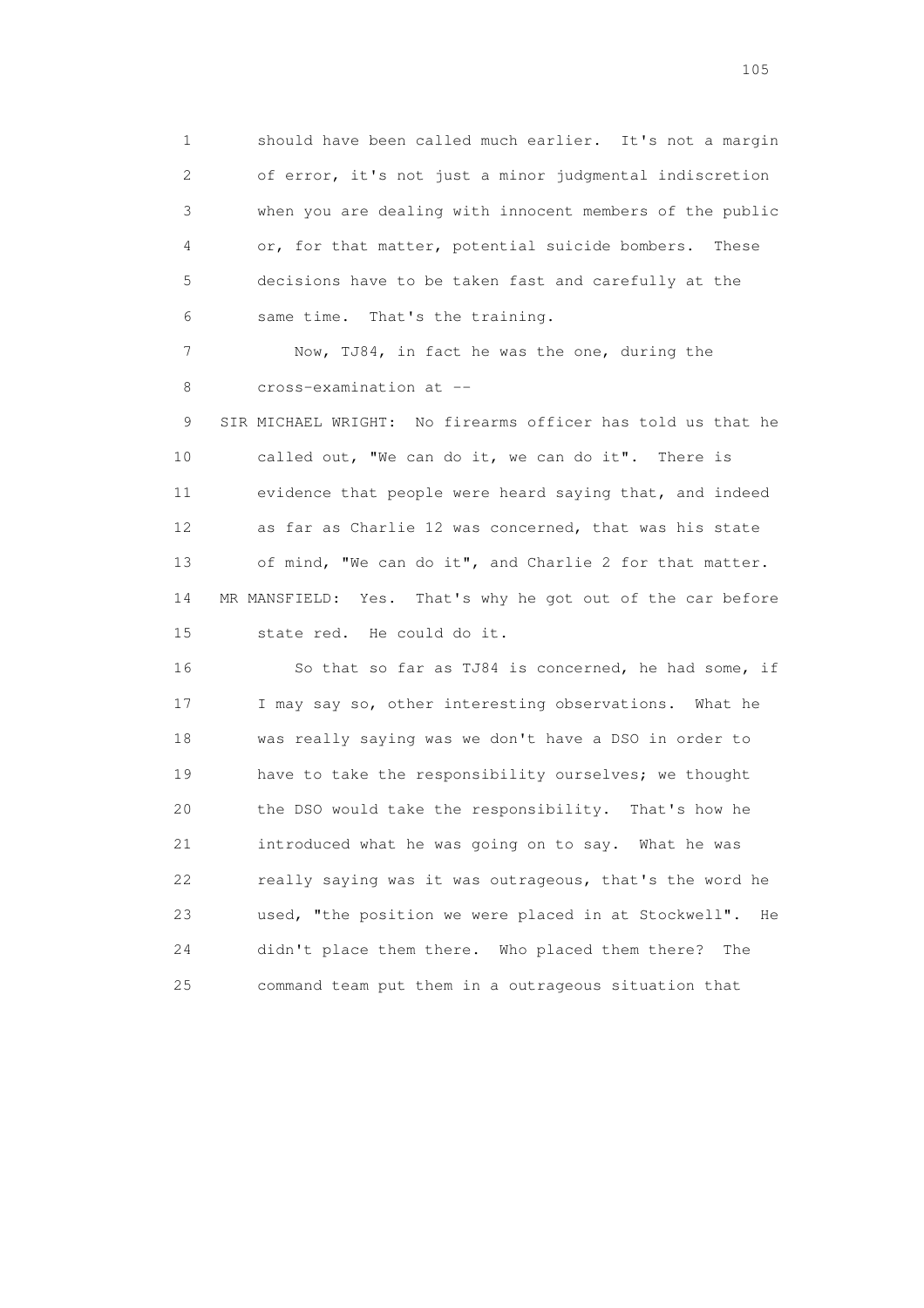1 they were having to race from behind the starting line 2 in order to catch up when it was already too late. 3 SIR MICHAEL WRIGHT: Forgive me, what do you say he was 4 referring to? 5 MR MANSFIELD: The position that they were in -- 6 SIR MICHAEL WRIGHT: Forgive me, it's the outrageousness of 7 it. Do you follow? It's a strong word. I am bound to 8 say that my impression was that what he was really 9 talking about was that his officers were likely to be 10 put in mortal danger because of the way they were having 11 to approach. 12 MR MANSFIELD: Yes, absolutely, yes, it is that, and to be 13 expected to carry out, in a situation where -- these are 14 the other factors which the command team must have known 15 and did know, they were going to enter and he didn't 16 know, nobody seems to know what the left and right hand 17 are doing, very few of them, certainly the firearms team 18 that I asked knew about the Dingemans situation, very 19 few of them knew about that. Even fewer of them knew 20 exactly where the surveillance team was, which I'm 21 coming to in a moment. 22 So to send them down into the Underground with no

 23 communications where there can be no control in fact 24 exercised by the command team and we say the whole point 25 of the DSO is going to be lost. So they have to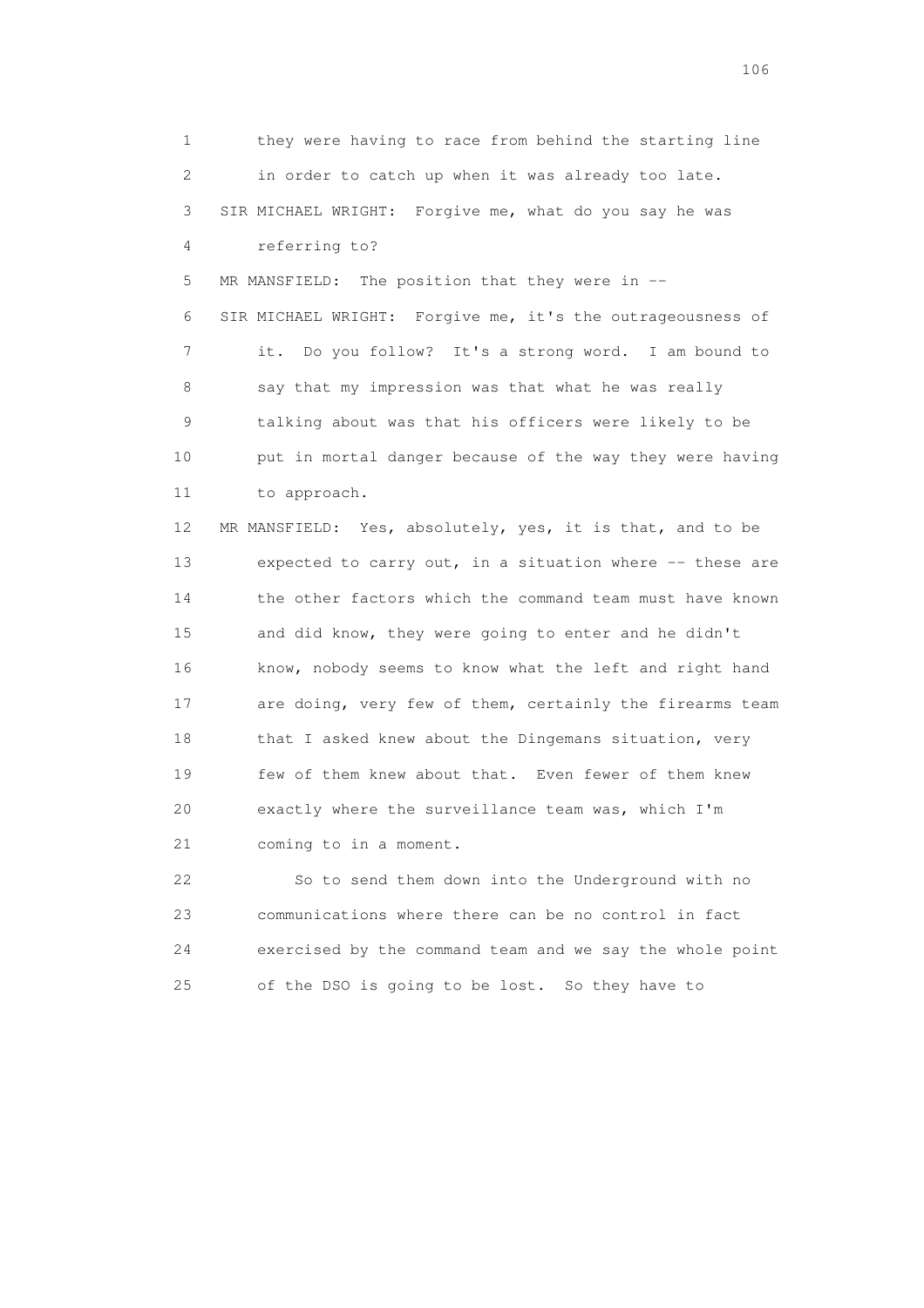1 exercise, whether or not they like it, and I'm sorry 2 about the exigencies into which they are placed, but I'm 3 afraid that is the job they have undertaken to do and 4 Cressida Dick particularly came on duty fresh, early, 5 read through her regulations and manuals and so on. So 6 she's not complaining that she is too tired. She is not 7 complaining that it was all too difficult or she was 8 panic stricken.

 9 Quite the reverse. So if it is quite the reverse, 10 I'm sorry to say that this situation is completely out 11 of control at this point because having got 12 an extraordinarily tenuous identification procedure 13 which everybody accepts you can't expect, Ivor was 14 saying which I am just coming to now, we could have gone 15 on for another day with this image that we had, we would 16 never have been able to confirm an identification on the 17 back of that, we would have had to have it from another 18 way, another source, cash machine, possibly a mobile 19 phone, something else would have to have been able to 20 confirm, not this photograph.

 21 So we have a situation here at this critical moment 22 with gross indecision taking place, the decision is: oh, 23 CO19 to do it when they don't really know where they 24 are. They then learn actually erroneously that they are 25 not in a position to do it.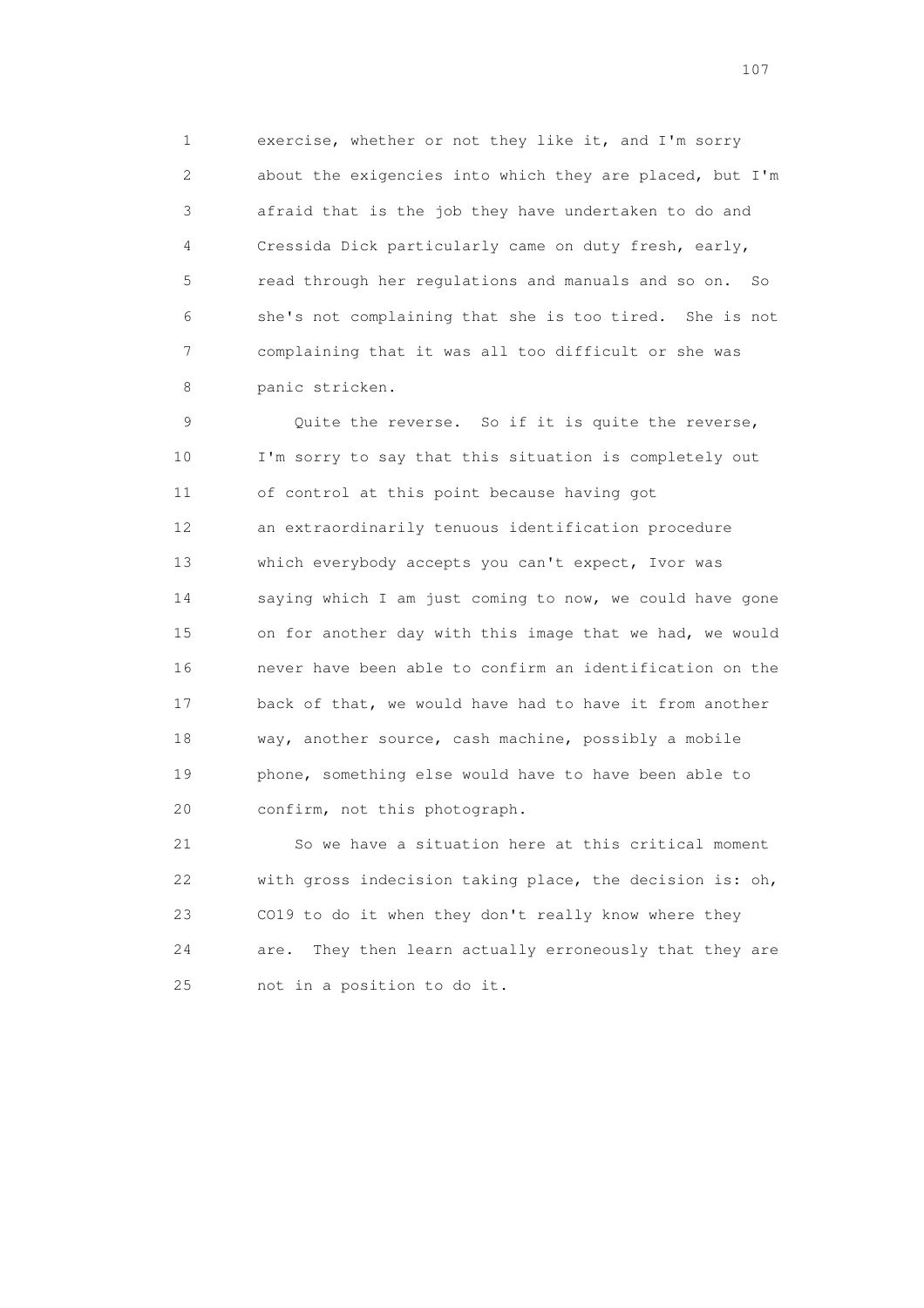1 Then SO12, if I may come to Ivor, makes an offer. 2 Because Ivor very sensibly has taken the view that in 3 surveillance it's useful to get ahead of the subject, 4 which is, if you think about it, a very commonsensical 5 they think to do. Because if somebody is alive to the 6 fact they are going to be followed, they are not 7 necessarily going to be looking for someone ahead of 8 them. So he is ahead of this individual. He is waiting 9 by the chemist door just inside the concourse and sees 10 Jean Charles come in. Now, the command team don't have 11 the luxury of shall we, shan't we, shall we, shan't we, 12 they have to take a decision. He is offering to do it. 13 We say, given the paucity of identification and the

 14 lack of other intelligence, in fact none, that relates 15 to Osman particularly, although there was in relation to 16 Omar, not in relation to this individual, that the 17 proper decision was the one that was actually 18 recommended by Boutcher. He gave evidence in which he 19 said "I weighed up" -- here is somebody who is able to 20 do the weighing up, despite the battle conditions, was 21 it proportionate to use SO12 who were not so highly 22 trained? Answer: yes. We say yes. What does 23 Cressida Dick do? Well, yes then. So she says she 24 orders SO12 to do it and others say they hear her saying 25 that. But it doesn't seem to get communicated to anyone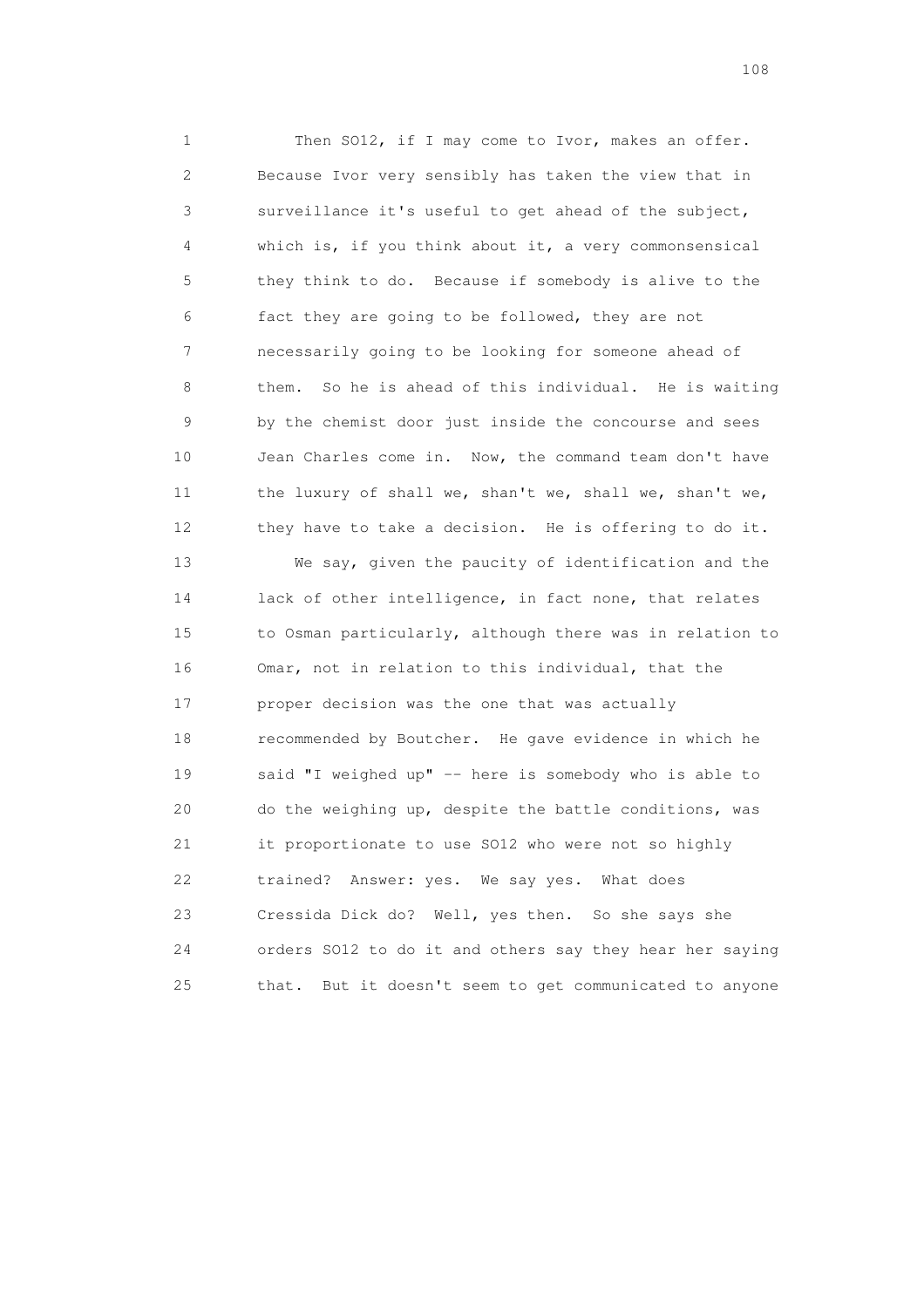1 on the ground. Again another difficulty. In one sense 2 it would have been a happier result but in fact it 3 didn't get communicated. So SO12, that is Ivor, loses 4 the really best opportunity at this end of the journey. 5 SIR MICHAEL WRIGHT: He was told to wait.

 6 MR MANSFIELD: He was told to wait. We say can't afford to 7 wait. He who hesitates is lost. It's a pretty easy 8 thing to say. I am not in that situation, I don't want 9 to be unrealistic, I don't want to put an unreasonable 10 burden on the shoulders of those who have to take very 11 difficult decisions, but one of the things you are, 12 I hope, taught in conditions like this, you cannot 13 afford, with weapons of destruction at your disposal, to 14 hesitate in this way.

 15 So what happens is, according to James, he waits for 16 a minute and a half. 1 minute 26 seconds, when you have 17 only got a timeframe of maybe a couple of minutes. This 18 is ridiculous. Ivor should have been given the advised 19 instruction, "do it", and we now know that in fact there 20 is a very straightforward, conventional method of 21 approach and restraint. It is so commonsensical, it's 22 even more so than any of the propositions relating to 23 Scotia Road.

 24 SIR MICHAEL WRIGHT: I think Neil has doubts about it. 25 MR MANSFIELD: Short of just letting them go or shooting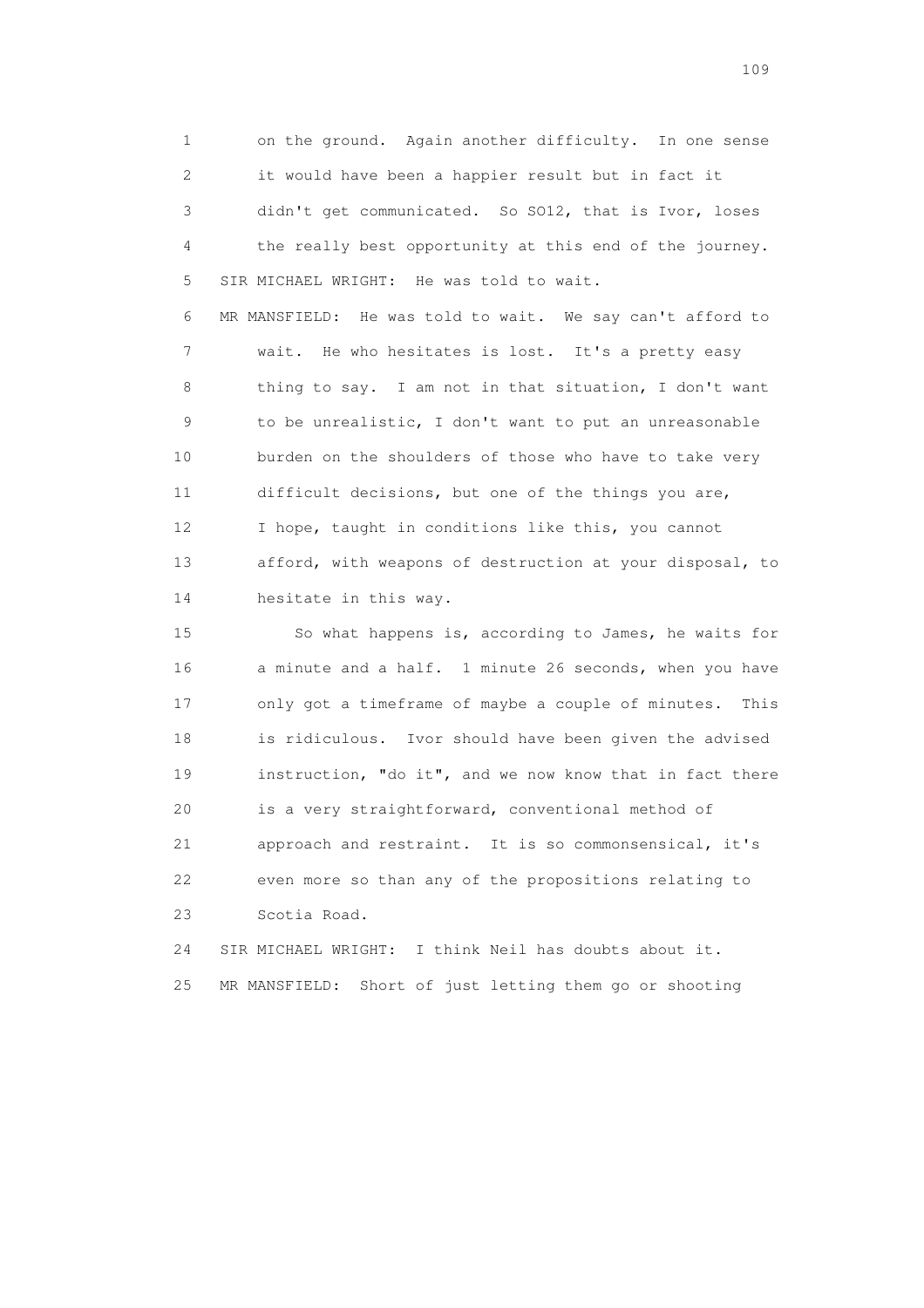1 them --

| 2  | SIR MICHAEL WRIGHT: If you are going to put him down to the |
|----|-------------------------------------------------------------|
| 3  | ground, you have to do it very gently.                      |
| 4  | MR MANSFIELD: That may well be, and one appreciates that it |
| 5  | has to be done, but Ivor had a very clear view of how he    |
| 6  | would do it, and of course you don't go up, sort of say,    |
| 7  | "Can I take your left arm, can I take your right arm,       |
| 8  | would you mind holding them out". If one thinks about       |
| 9  | it, one doesn't have to think too hard and too long to      |
| 10 | work this out, even from boyhood scout days, you go up      |
| 11 | covertly behind somebody -- don't worry, I haven't been     |
| 12 | practising this at home -- you take one arm each, as he     |
| 13 | described he would. While he was preoccupied -- he had      |
| 14 | thought it through -- while he was preoccupied, in one      |
| 15 | hand he has his Oyster card and in the other hand he has    |
| 16 | his Metro, he is not carrying a rucksack, arms out, you     |
| 17 | don't put him on the ground because that will be the end    |
| 18 | of all of them if he is. It's an unarmed stop.              |
| 19 | What we also go on to say, this is policy so I do           |

 20 not include it, but it's just as a matter of reference, 21 that does involve tactics. I hope I have this right. 22 It appears that CO19, maybe they are now but at that 23 time were not practised in the art of a conventional, 24 almost unarmed stop.

25 SIR MICHAEL WRIGHT: Are you thinking about the evidence of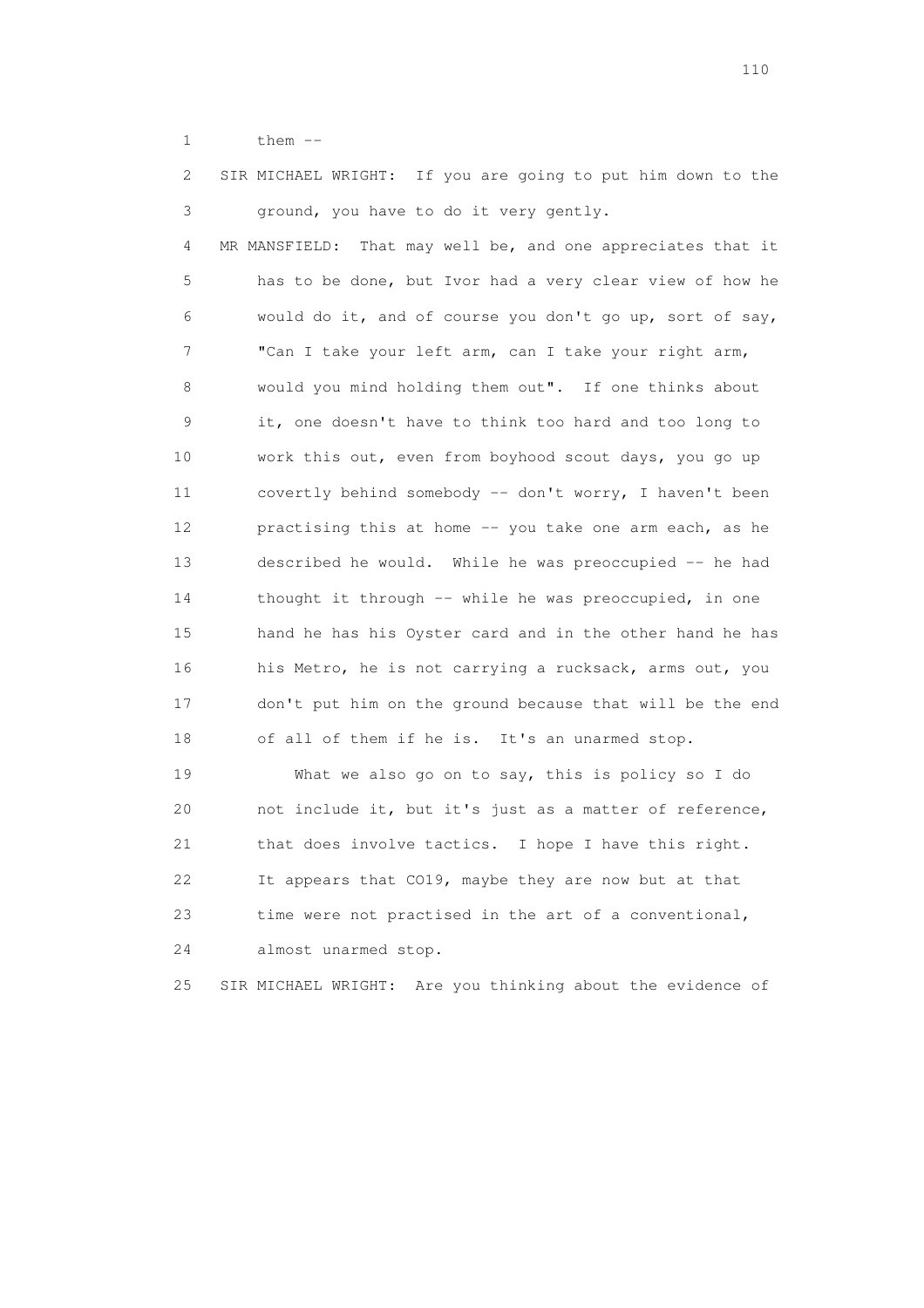1 the six of the nine strategies?

 2 MR MANSFIELD: Yes. It's in parentheses. It's not in the 3 tactical options document. If you remember, I wanted to 4 know what tactics had been developed by CO19. I think 5 the eventual answer that came back from one of the 6 recent witnesses was that this tactic that we were 7 suggesting, namely covert from behind is not something 8 at that time that was being developed. 9 SIR MICHAEL WRIGHT: But do you question, leaving aside 10 delay and indecision, do you challenge the proposition 11 that other things being equal if you like, the 12 preference should be to use the most highly trained 13 officers, namely CO19? 14 MR MANSFIELD: Well, if they are there to do it, yes. 15 SIR MICHAEL WRIGHT: Yes, I say leaving all else on one 16 side, that they would be the first choice? 17 MR MANSFIELD: Well, it depends where it's happening. They 18 would be the first choice outside the tube station. 19 SIR MICHAEL WRIGHT: Don't make it unnecessarily 20 complicated. All I am really saying is as between CO19 21 and SO12, other things being equal, SO19 are the people 22 to use. Forget about whether it was properly handled or 23 badly handled. It's only that, given when Cressida Dick 24 was given a choice, her first choice subject to what she 25 was being told by everybody's availability, would be,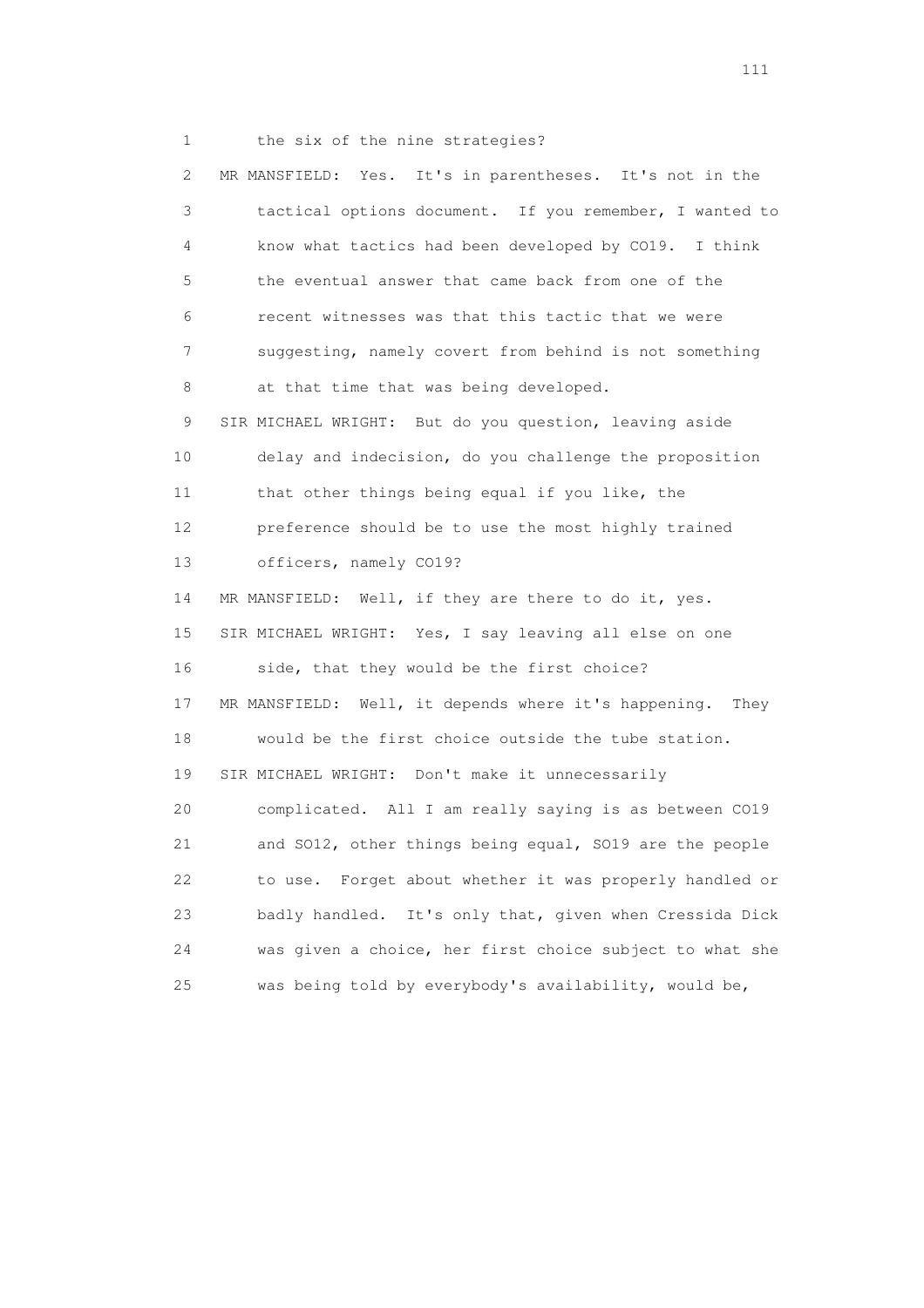1 one would expect to be, CO19.

 2 MR MANSFIELD: Yes, and she was saying, although I am coming 3 to what the decision log says, she was anticipating that 4 that would be happening above ground. 5 SIR MICHAEL WRIGHT: Yes, of course. It's only the 6 respective qualifications I am getting at. 7 MR MANSFIELD: Yes, on that basis alone obviously SO19, but 8 there are circumstances where, and we say obviously once 9 the escalator comes into play, it's not SO19. So yes, 10 you are absolutely right, as a general principle. 11 So that we are now in a situation whereby Ivor has 12 been denied the opportunity to allow this man to stay 13 alive, effectively, and a stop which he had worked out 14 in some detail and was able to describe, and that's why 15 we have -- the Ivor transcript is, so you may note where 16 it is, page 40 onwards, and his description is at a page 17 after 40. 18 SIR MICHAEL WRIGHT: Is this Ivor? 19 MR MANSFIELD: Yes. Ivor. I think it's 52, 52 onwards is 20 where he describes -- and he described it here so 21 graphically I probably don't need to read out exactly 22 how he put it. He was the one who also described being 23 frustrated, he used exactly the same word, because he 24 was not getting any answer, and the Health and Safety 25 trial, he had been uncomfortable about the whole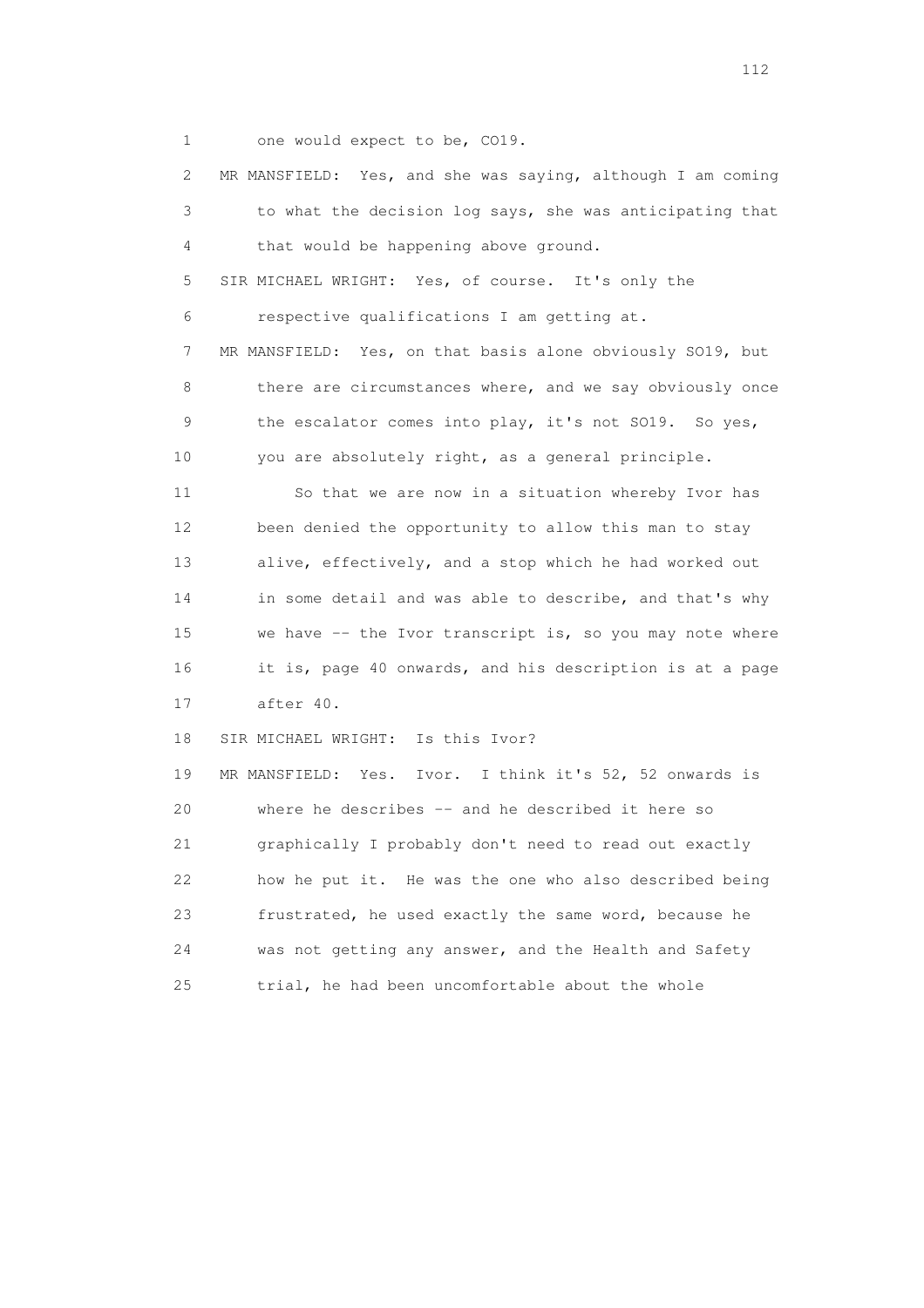1 situation, that is described on page 43. This is Ivor. 2 Page 43. I am going back to the description: 3 "... when answering questions from Mr Thwaites [who 4 was defending the Office of the Commissioner], as you 5 feeling frustrated and uncomfortable with the situation 6 you were in." 7 So that's two officers, different units. 8 "This is dealing with the situation you were in at 9 Stockwell tube station, isn't it? 10 "Answer: Yes, sir. 11 "Question: I am going to go slowly because of what 12 you have contained in these answers? 13 "Answer: Indeed. 14 "Question: ... 'can you just explain to the jury 15 why you were frustrated? ... In view of the nature of 16 the operation we were deployed upon, and the nature of 17 the attacks...'" 18 Same point as TJ84, the stakes were high: 19 **"'...** the previous day, I felt that it was prudent 20 to detain the man prior to entering the tube station.'" 21 Then he goes on to go back over the ground we have 22 covered. Again we say everybody on the ground has the 23 picture. The persons who haven't got the picture and 24 should have got the picture and should have taken the 25 decisions, I am afraid, were the command team.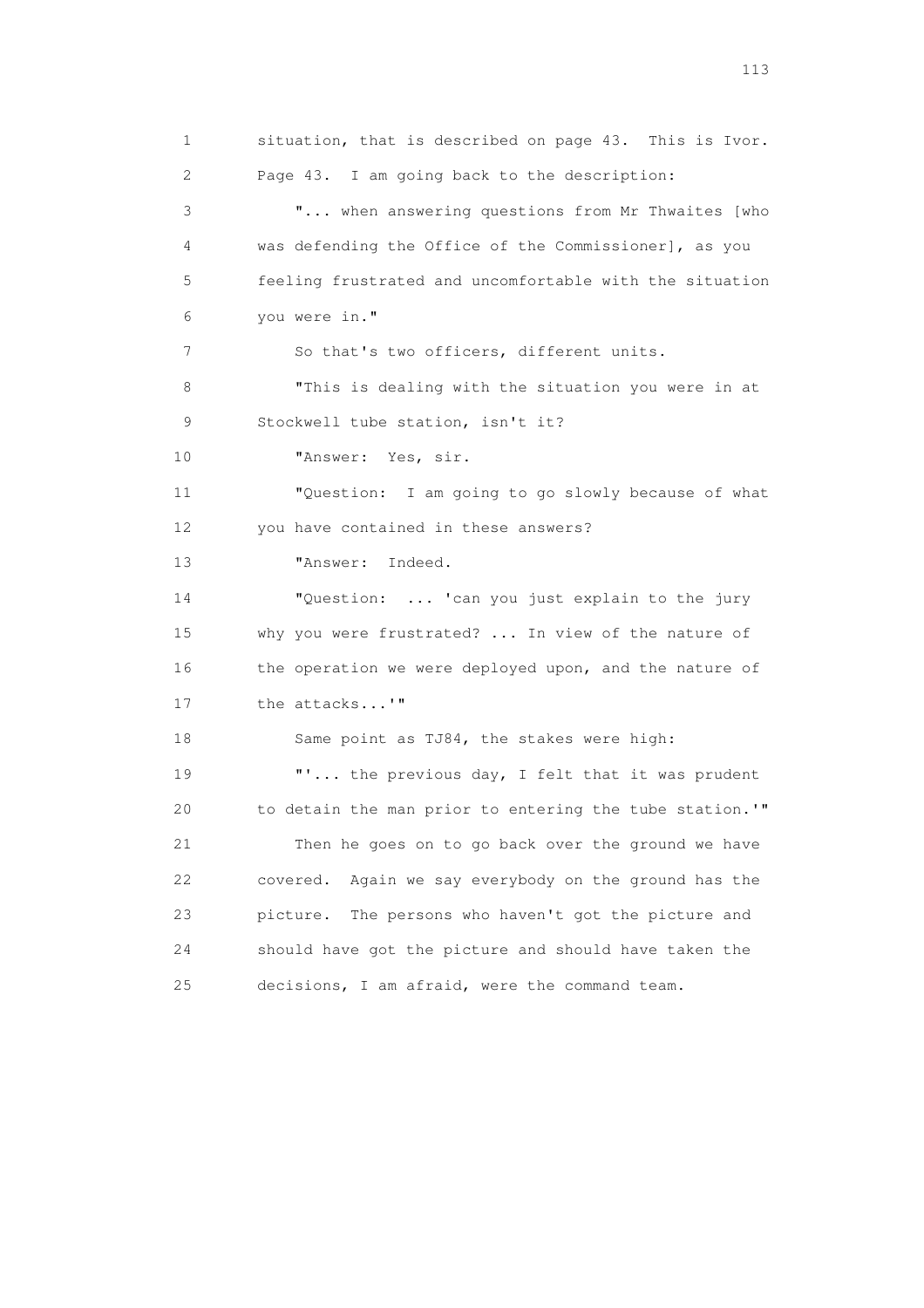1 One comes -- I see the time, may I just do this 2 briefly. I am going to stick to the time because 3 I appreciate others have things to say. 4 SIR MICHAEL WRIGHT: Yes, please, Mr Mansfield. 5 MR MANSFIELD: May I just say one thing, that what I do not 6 finish and there isn't going to be much, if I can commit 7 it to paper so that others are not compromised. 8 SIR MICHAEL WRIGHT: I hope we may just have an hour or so 9 tomorrow afternoon. What I do want from you, as indeed 10 I want from everybody else, is now we have been through 11 it, you have had a chance to consider it, is your 12 proposals as to what questions should be left for the 13 purposes of a narrative verdict. 14 MR MANSFIELD: Yes. 15 SIR MICHAEL WRIGHT: You have been going through it, through 16 most of this submission. I would just like to have them 17 set out. 18 MR MANSFIELD: They are set out in our document. 19 SIR MICHAEL WRIGHT: All right. Let me see if I have this 20 other thing right. I have been keeping score of the 21 number of aspects of the evidence which were not 22 available to the Divisional Court in Da Silva and of 23 course therefore were not available to the Health and 24 Safety trial either, and I think I have really got 25 three. The first was that it was not appreciated then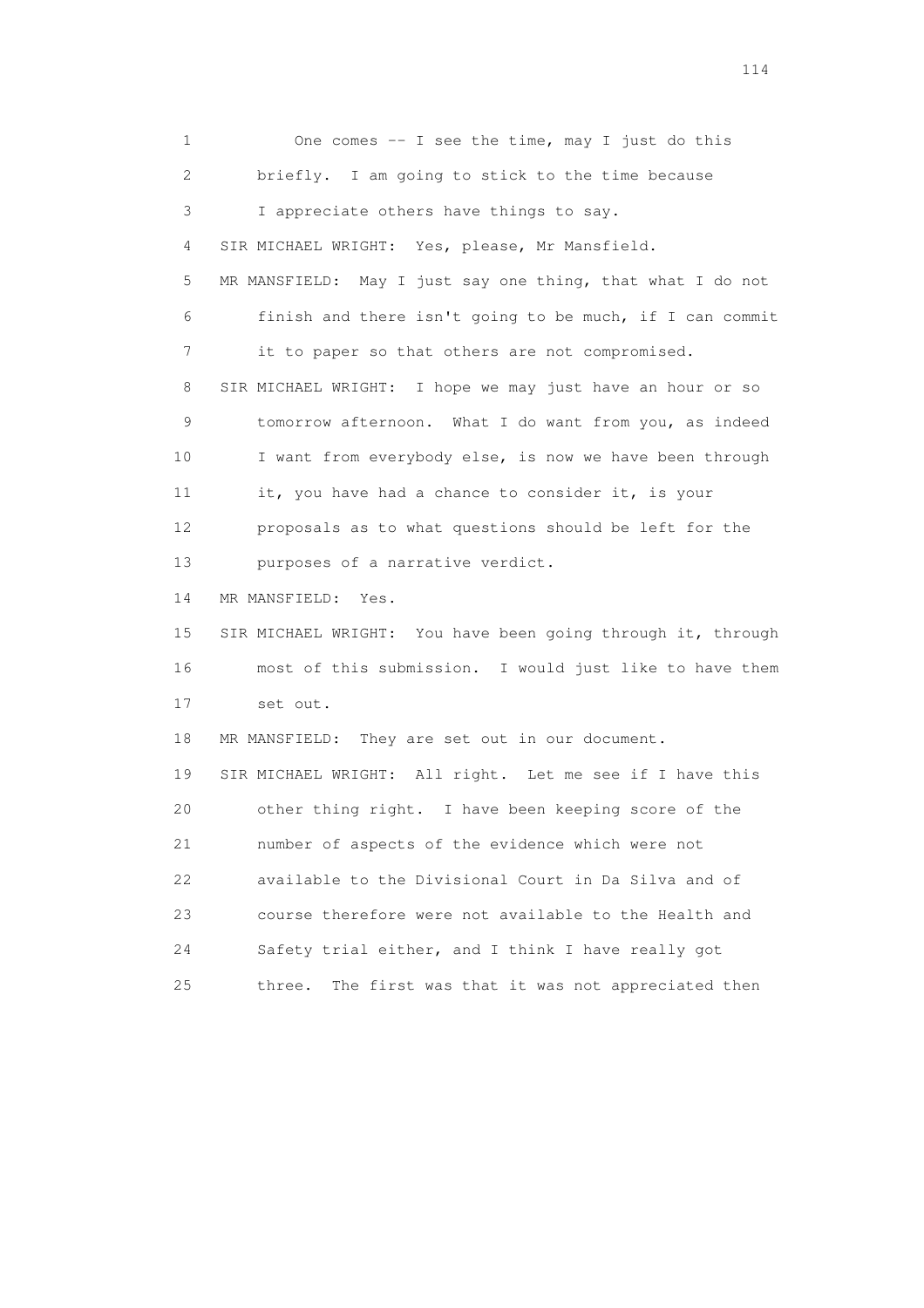1 that there were probably two cars at least at 2 Tulse Hill, Upper Tulse Hill, by the time de Menezes 3 walked past. 4 MR MANSFIELD: Yes. 5 SIR MICHAEL WRIGHT: Secondly that the black team was 6 available to be called in earlier if anybody had wanted 7 it. 8 MR MANSFIELD: Yes. 9 SIR MICHAEL WRIGHT: And the third one is that Charlie 12 10 was already at the station while Mr de Menezes, or 11 approaching the station at any rate, by a different 12 route when Mr de Menezes was walking from the bus. 13 MR MANSFIELD: Yes. 14 SIR MICHAEL WRIGHT: Right? 15 MR MANSFIELD: So far, yes. 16 SIR MICHAEL WRIGHT: Thank you. Now, please continue. We 17 have still got a bit longer. You can have another ten 18 minutes. We started a bit late. 19 MR MANSFIELD: The position here again relates to 20 Cressida Dick's decision log because it's the one, the 21 decision which we say completely demonstrates the fact 22 that the decision which she took to send in SO19 was 23 entirely misconceived. It's decision 18, please. 24 Because what has happened is CO19 to do it, then SO12 to

25 do it, then a countermand to SO12. None of that gets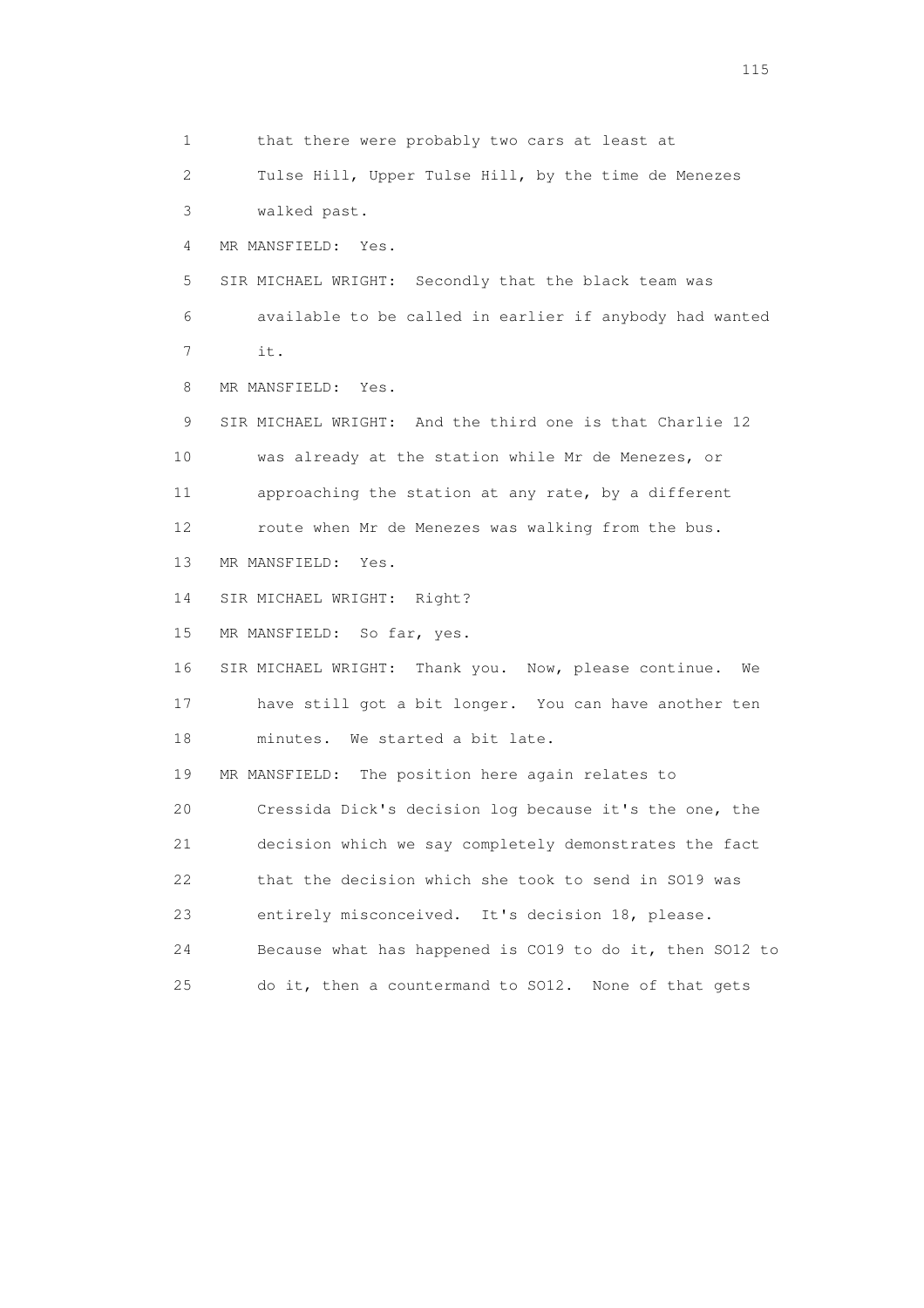1 through. Ivor continues on his way thinking he is on 2 a surveillance operation. Then she says: 3 "CO19 to arrest." 4 I leave out whether the time is accurate that she 5 has put, 10.05. 6 "If possible in Underground station before enters 7 tube train". 8 Of course the reason: 9 "Am informed CO19 are up with SO12, subject has gone 10 down the escalator". 11 There is overwhelming evidence we say from other 12 sources that she knew he had gone down the escalator and 13 absolutely should not have been pursued out of hearing 14 no communications by SO19. Esposito's answer was: just 15 got to carry on, have to do it wherever. We say this is 16 an entirely irresponsible approach to this, given all 17 the factors we have said so far, so that in relation to 18 the situation she faced, once he was on the escalators, 19 knowing that SO12 had offered basically to do a covert, 20 they should have continued, in fact they would not have 21 needed to because they would in fact have done it before 22 the line in the sand had been drawn. 23 So therefore we have reached a situation in which

 24 officers are going down an escalator having been given 25 a command by her, and we have something to say about the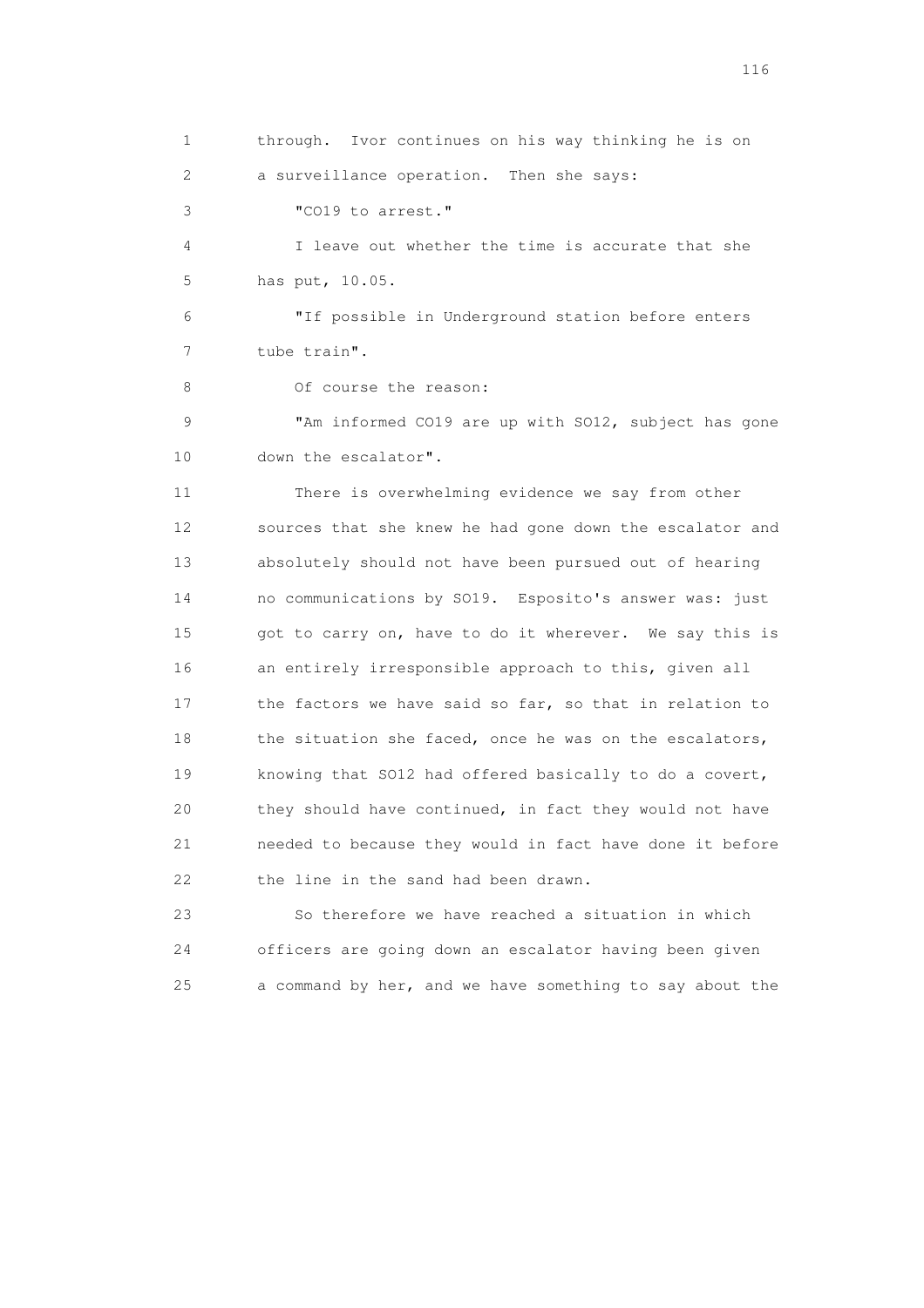1 command, I will be very quick, namely, "Stop him before 2 he gets on the tube" or words to that effect, reiterated 3 twice to Ralph because he wants to be clear about it. 4 And therefore we get to a situation in which the lead 5 firearms officers have in their minds, that is C12 and 6 C2, that he has to be stopped before, although they may 7 be thinking he has already got on to a train and 8 possibly departed because of what they had heard before 9 going down a escalator.

 10 Now, C2 and C12, if I can move to them because it's 11 in the last few minutes, that stage of the operation in 12 which the command team play no part because they are out 13 of communications.

 14 May I just point out it is of some interest to note 15 that both the Commissioner's submissions and the command 16 team's submissions both say essentially they are not 17 involved, the decision to shoot -- we say not in 18 self-defence -- was taken by the two when they and after 19 they enter the carriage.

 20 So they both say, their submissions, the officers 21 had no preconceptions. Now, Mr Stern on behalf of these 22 two has emphasised concessions. In fact, what I did 23 with both C2 and C12 which is why their extracts are in 24 the bundle as well, was to ask them whether there was 25 a possibility, and in fact suggest the possibility that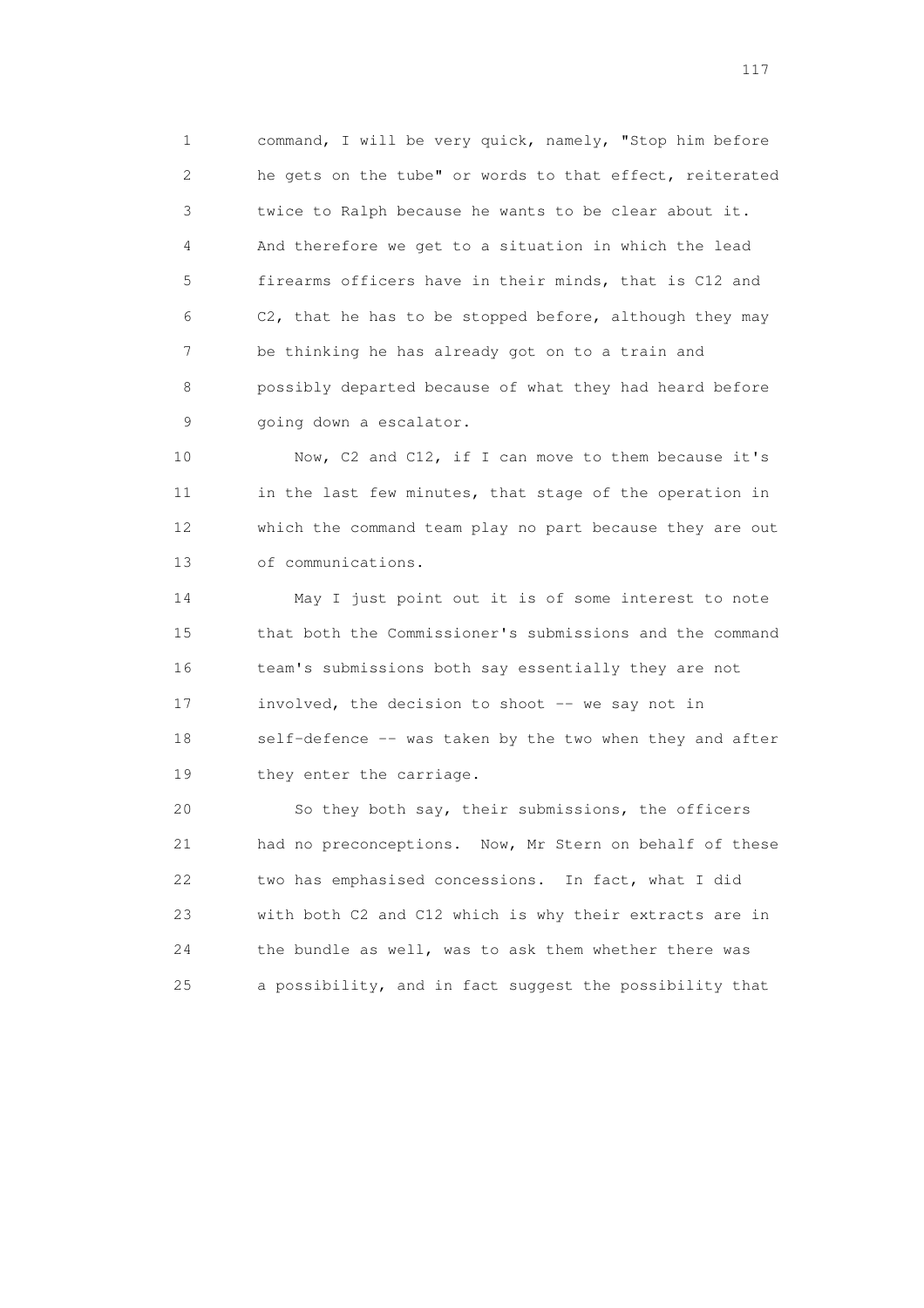1 as they went down and I actually demonstrated, as you go 2 down the escalator, that was it, he was a dead man, you 3 were going to shoot him.

 4 Interestingly, Mr Stern's clients both categorically 5 rejected that, and the command team and 6 the Commissioner's team both say neither officer had any 7 preconception. That is really very, very important. 8 It's not what I put to a witness, it's what the witness 9 says that becomes important.

 10 The officers are saying, "We go down, we approach 11 covertly", and of course I am not leaving out the fact 12 that they have information that they think it's him and 13 that the him is a failed suicide bomber from the day 14 before. But of course none of that is enough to 15 literally trigger self-defence, because they have this 16 vital exercise which they have been put in by the 17 command team to assess whether in fact, even if they 18 thought he was a bomber that day, they still had to 19 assess, but they are saying they didn't think he was 20 a bomber that day, before they got to the carriage.

 21 They had to assess then, in five to ten seconds, 22 whether this man presented an immediate threat. I do 23 not need to go through what they are claiming, because 24 I think the division in factual dispute which is part of 25 the factual questions we suggest should be put in any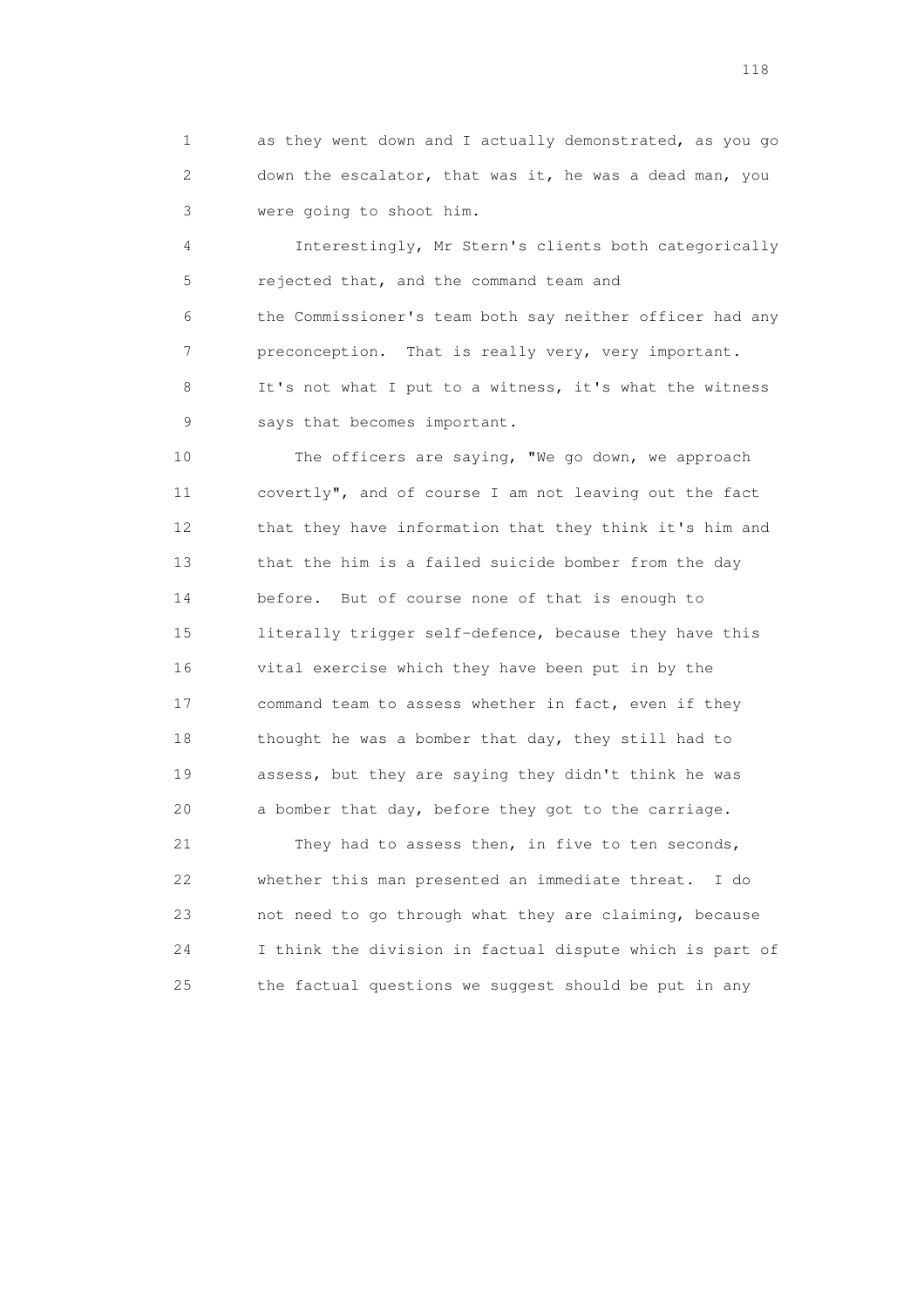1 event, are very stark between -- and this is quite 2 unlike a lot of the other cases dealing with officers 3 pleading self-defence -- where there is a plethora of 4 civilian witnesses who are sitting there, none of whom 5 describe the approach described by these two officers.

 6 The most important of which is, I have called it the 7 cameo described by C12, namely it's the most critical 8 part of his assessment. It has to be. He then wonders 9 later why he ever asked this, and we wonder whether in 10 fact he did say this, but his evidence is that he shouts 11 "armed police". He's doing it, directing it towards 12 de Menezes, with a gun held up towards or in the face. 13 That's the cameo.

 14 If it's going to be fudged and say well, maybe there 15 was a shout of "armed police" from the platform, we 16 heard "armed police" there, no, that's the key 17 assessment that he is making: I shout "armed police", I 18 lift my gun up and much to my amazement he continues.

 19 On that, I understand the argument that an officer 20 may lie because he doesn't think the truth will be 21 believed, but this is a long way from that. This is 22 a situation in which an officer has described something 23 first of all that no other police officer who was in 24 a position to see, I am not counting those who had not 25 got there, the ones who were in a position to see, and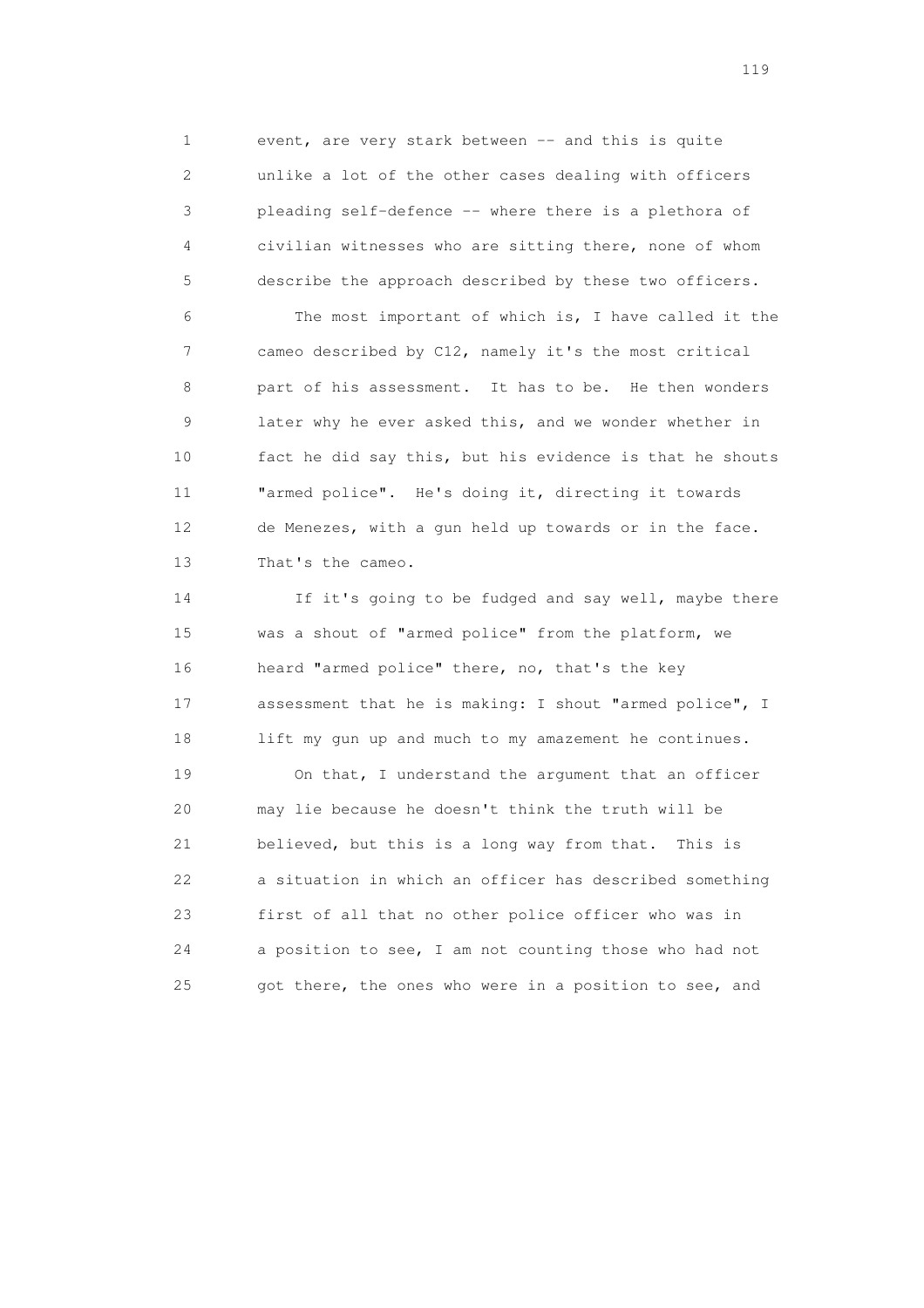1 I can indicate who they are if necessary, none of those 2 support that version, none. Of course they may not have 3 seen it. Let's allow for that. They don't support that 4 cameo approach, "armed police", gun up.

 5 Secondly, for these two police officers it's worse 6 than that, because the passengers describe something 7 quite different. So this jury plainly have material on 8 which they could reject the argument of self-defence. 9 We say there is sufficient evidence here on, whether 10 it's the modified Galbraith test or any form of 11 Galbraith test, capable of giving rise to, using the 12 modified test, a safe verdict that a jury may conclude 13 these officers, because C2 is in a worse position. He 14 doesn't issue any command or warning. He goes straight 15 in behind, he doesn't see C12 do what he's just 16 indicated. He goes straight over, puts the gun to the 17 head and then shouts "armed police", useless at that 18 point.

 19 So therefore this huge division between what the 20 officers claim or at least one of them claims happened 21 as they entered the carriage, and what certainly the 22 civilians say happened and the lack of support for C12 23 in relation to the critical moment at which he makes the 24 assessment, there can't have been much more time in five 25 to ten seconds other than what he claims, will have to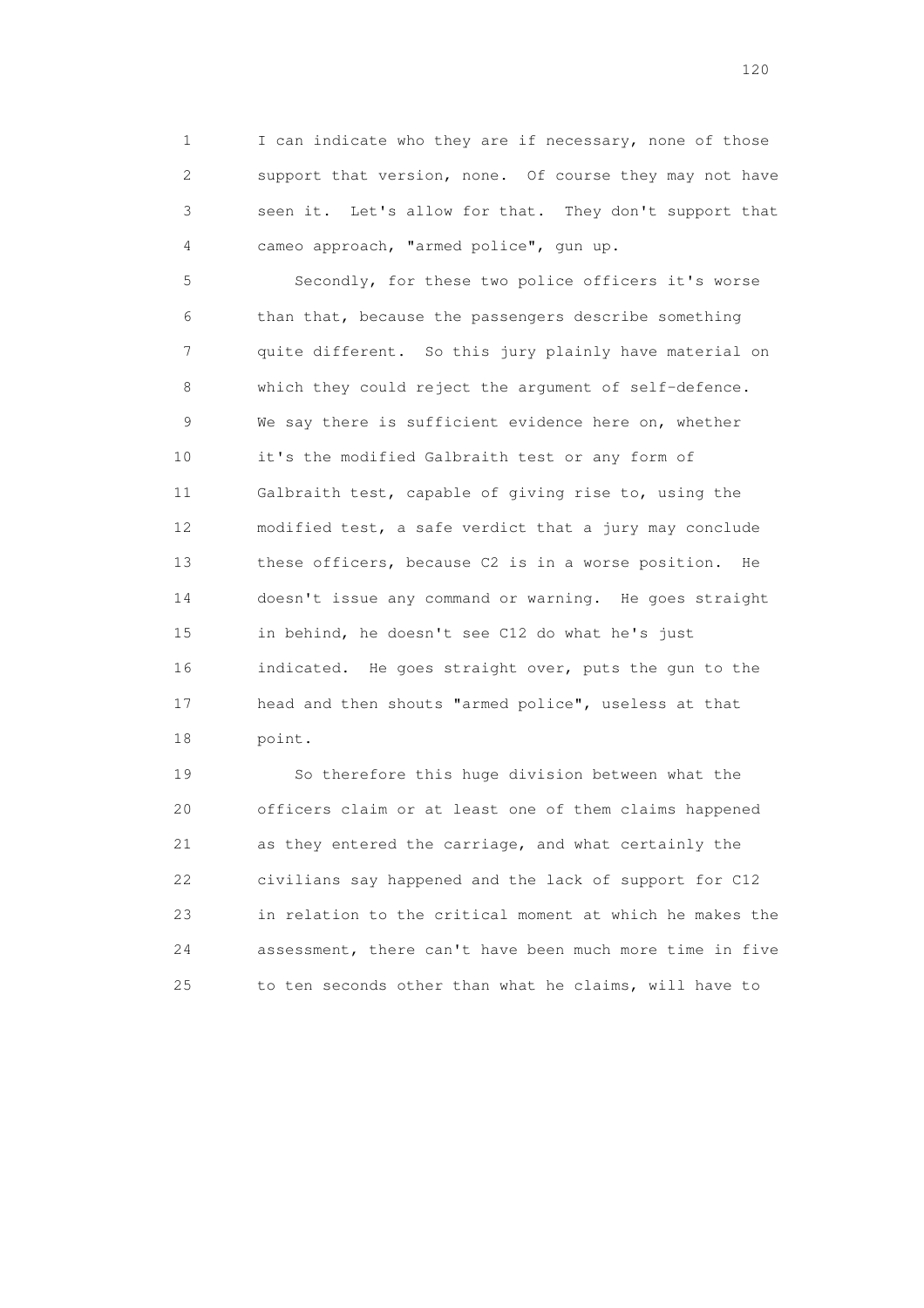1 be a matter for this jury in relation to the threshold 2 which we say has been crossed.

 3 So it's not, as in some cases, I am not relying on 4 the bulky jacket argument at all. That was 5 a Divisional Court argument which at that stage without 6 benefit of all the materials that are now -- these 7 officers didn't give evidence at the Health and Safety 8 trial. These officers refused to be interviewed in 9 detail. I am not saying that's a criticism. They were 10 not interviewed by the IPCC in the sense they answered 11 any questions. This is the first time these officers 12 have been taxed. Just on C2, very interesting what he 13 now claims. He now claims that he was going to do the 14 same as C12, "raise my gun and shout, 'armed police'" 15 but he didn't have time.

 16 Interesting, he has never claimed that before. 17 So effectively these two officers' version of what 18 happened, it's not just a question of assessing whether 19 they themselves, in perceiving a bulky jacket, happened 20 to be, as the director thought, telling a lie to cover 21 the truth which may not be believed. One has to do a 22 strict assessment, is there an evidential threshold 23 which suggests that what they did on the train was what 24 one of the passengers indicated was a controlled 25 approach, they knew what they were doing, they had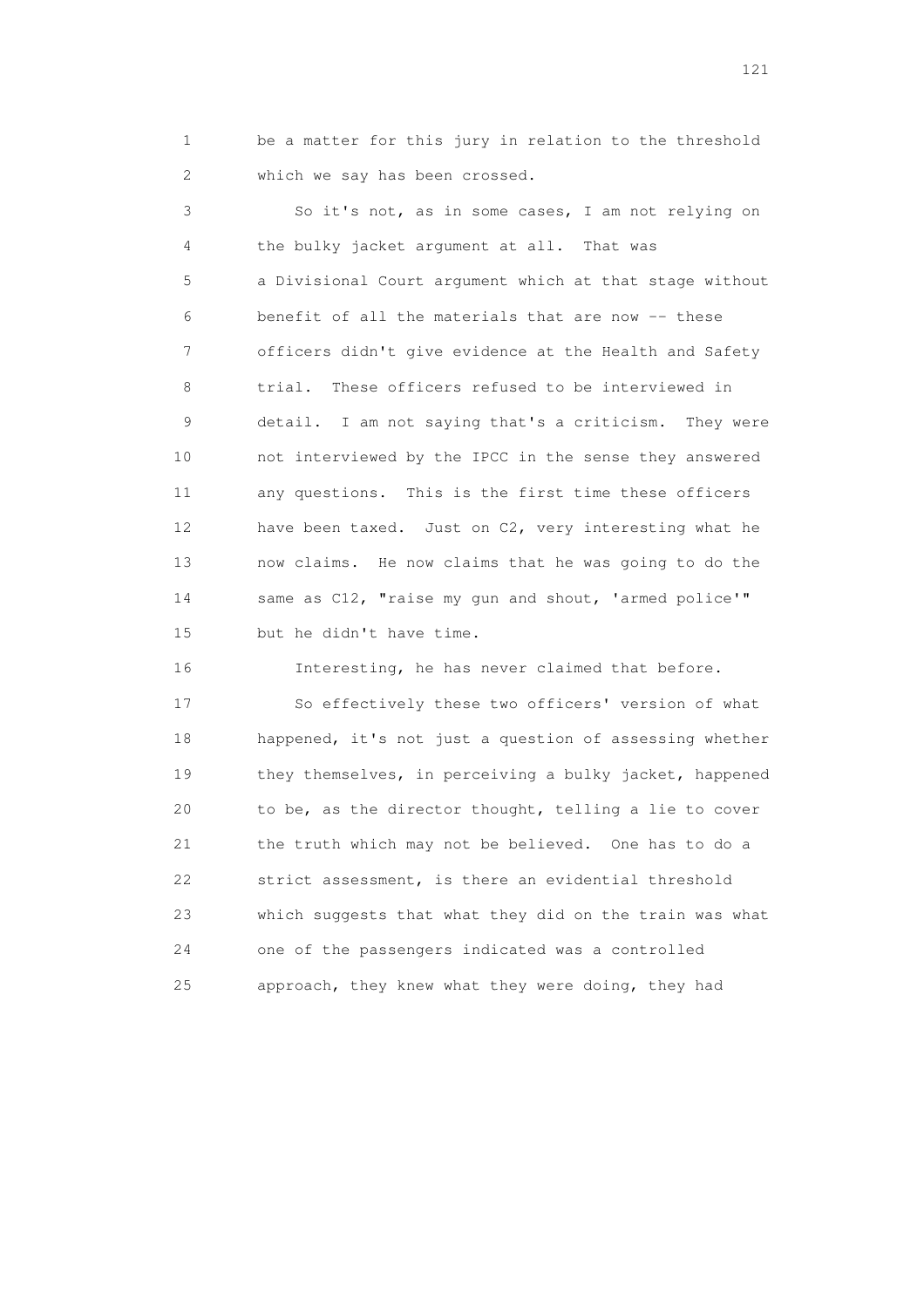1 an objective, he was dead, five to ten seconds. That is 2 something we say has well passed this evidential 3 threshold that has to be passed at this stage. 4 Sir, I see it's 1 o'clock. I will stop. 5 SIR MICHAEL WRIGHT: Thank you very much indeed. 6 MR MANSFIELD: There are other matters but I will only put 7 them in writing if they are of consequence. 8 SIR MICHAEL WRIGHT: In the light of what we subsequently 9 hear, all right. 10 MR MANSFIELD: Yes. Also, I have not addressed fully but by 11 implication I have addressed it, is the Divisional Court 12 and how they approached the whole matter and the Health 13 and Safety trial. I have tried to interleave them 14 a bit. 15 SIR MICHAEL WRIGHT: I do not need to trouble you about -- 16 I understand the difference between the Divisional Court 17 approach and the approach that I have to take, which is 18 the modified Galbraith approach. 19 MR MANSFIELD: Yes. The other matter, of course, is 16.7, 20 inconsistency. I can put it in writing but I can put it 21 very shortly. I don't think there is a problem. 22 SIR MICHAEL WRIGHT: Nor do I, actually, but anybody else 23 who thinks there is, we can't identify from the jury's 24 verdict which of the 19 complaints made in the Health 25 and Safety trial the jury found proved, any one or more.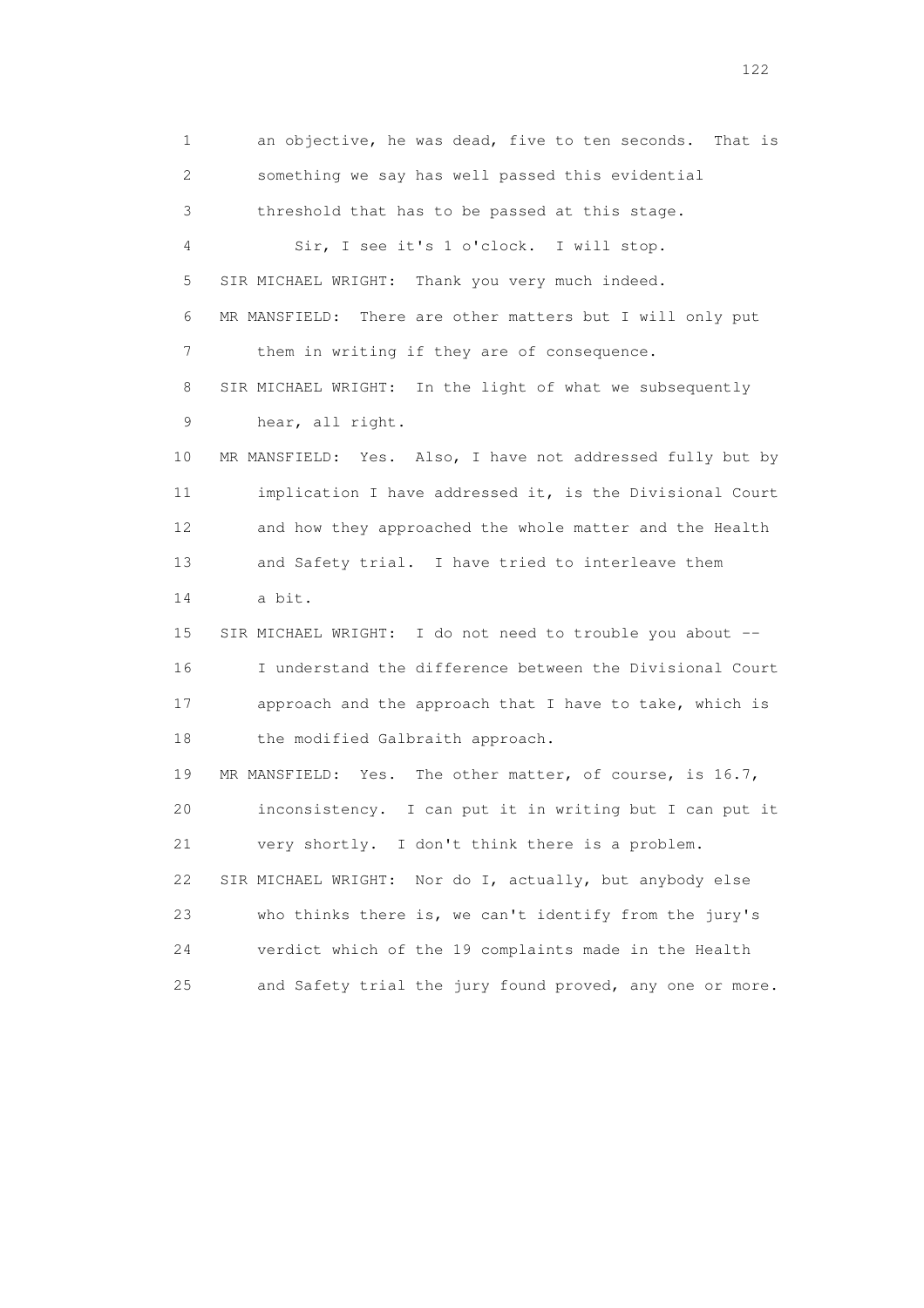1 As far as Cressida Dick's, or the rider exculpating 2 Cressida Dick is concerned, it's a matter of, I suppose 3 at least an open question whether that's part of the 4 verdict or the outcome of the trial at all within the 5 meaning of section 16, even if it is the fact that 6 a Coroner's jury is expressly prevented from saying 7 anything about criminal liability or civil liability, 8 really means that it doesn't matter. Is that 9 summarising it? 10 MR MANSFIELD: It is. 11 SIR MICHAEL WRIGHT: If anybody disagrees they will no doubt 12 be able to tell me hereon. Thank you very much, 13 Mr Mansfield. Shall we say please 10 to 2 for everybody 14 else. 15 (1.05 pm) 16 (The short adjournment) 17 (1.50 pm) 18 SIR MICHAEL WRIGHT: Mr Mansfield, just before you 19 conclude -- 20 MR MANSFIELD: I have concluded. 21 SIR MICHAEL WRIGHT: I know you have, that's why you have 22 something to ask you. In fairness to you I did press 23 you to skate over the last 10 minutes a bit quickly and 24 there is a question I want your help about. 25 On the case that you are putting, what do you say at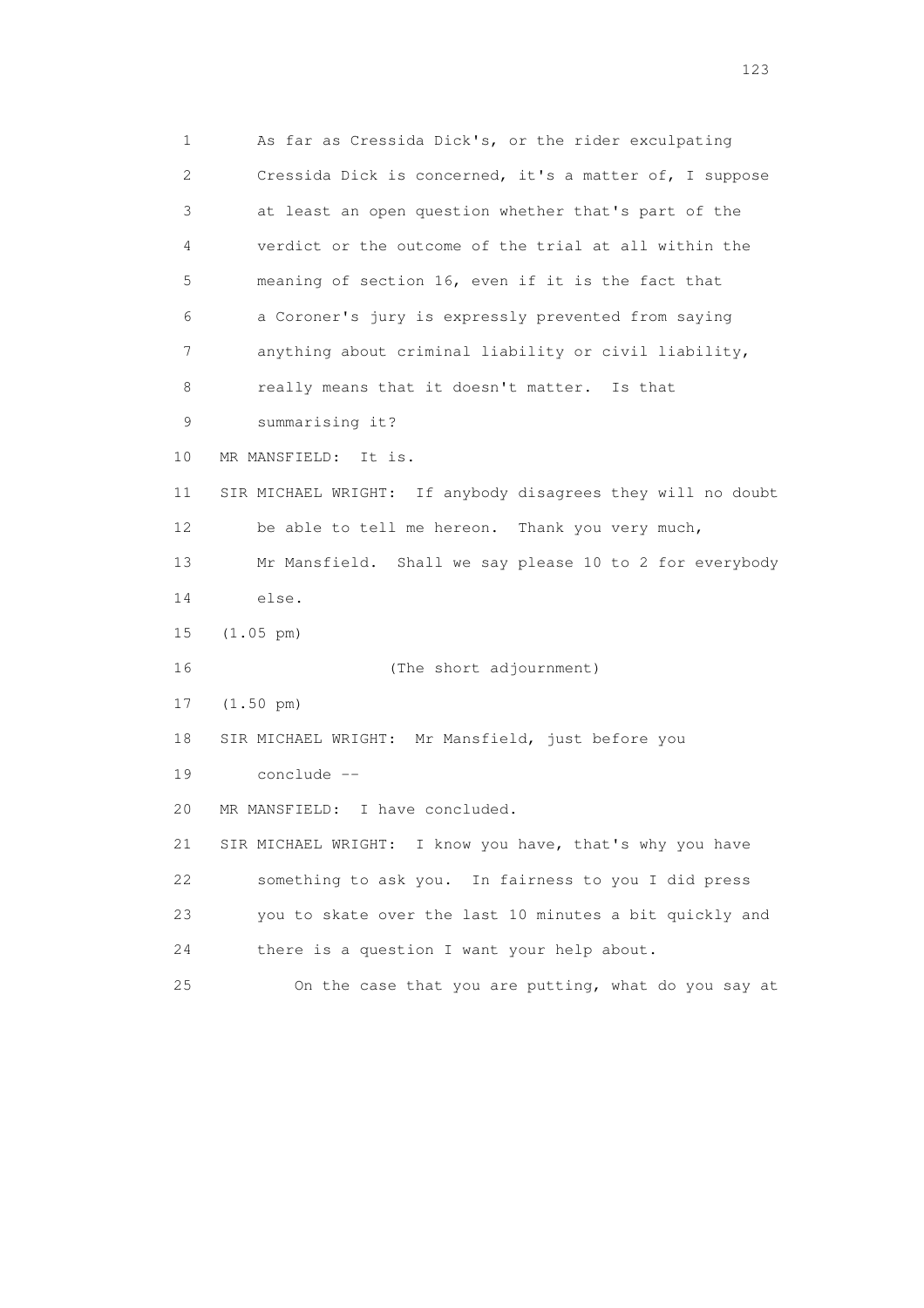1 the moment that C2 and C12 pulled their respective 2 triggers, fired their respective shots, what do you say 3 their state of mind was? 4 MR MANSFIELD: Well, I have to put it the other way around, 5 in other words that these were shots not fired in 6 self-defence. 7 SIR MICHAEL WRIGHT: Doesn't quite answer the question. 8 MR MANSFIELD: No. I can't go further than that. Their 9 intention was to kill, and it wasn't -- 10 SIR MICHAEL WRIGHT: Yes, I accept that. 11 MR MANSFIELD: I'm putting clearly -- 12 SIR MICHAEL WRIGHT: What do you say they perceived they 13 were facing? 14 MR MANSFIELD: This is a difficult one to answer, because 15 their evidence is they perceived an imminent threat, 16 there and then, that this man was going to blow up the 17 train. I am saying that he was an imminent threat then, 18 he was going to blow up the train, he was going to 19 detonate; that's their case. 20 SIR MICHAEL WRIGHT: Yes, but what do you say they actually 21 perceived? 22 MR MANSFIELD: Well, all I can say is what they should have 23 perceived was somebody who needed to be detained and not 24 shot -- 25 SIR MICHAEL WRIGHT: But if that is what they perceived, why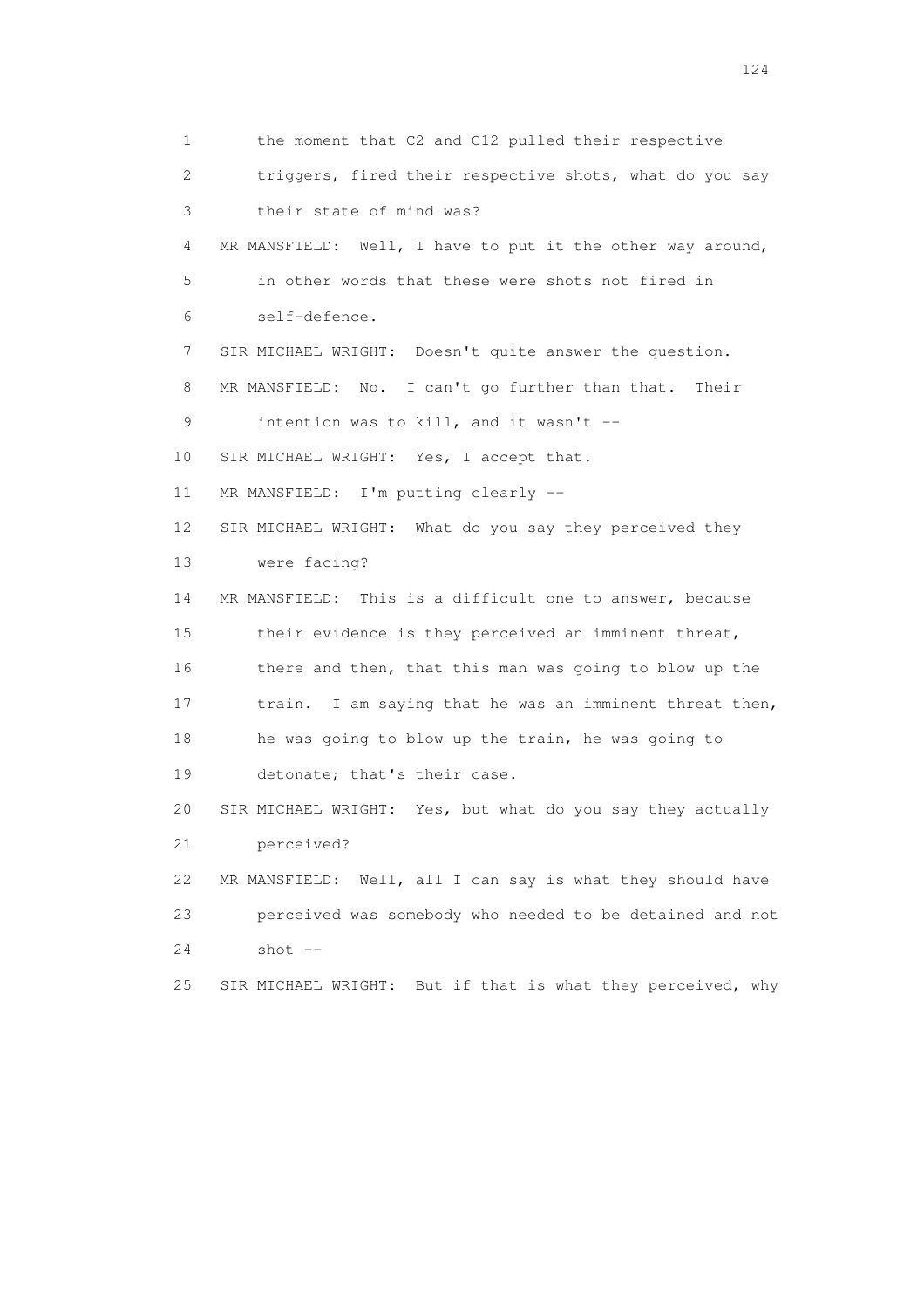1 did they kill him?

| 2  | MR MANSFIELD: Because in fact they were on a mission at     |
|----|-------------------------------------------------------------|
| 3  | that point. They went in on a mission. The mission was      |
| 4  | to stop him before he got on the tube, too late. He is      |
| 5  | on the tube and they go covert and it's almost              |
| 6  | an automatic response. They are in and they kill.<br>And    |
| 7  | I can't go beyond that because I really don't -- I can't    |
| 8  | go inside the mind, I can't suggest --                      |
| 9  | SIR MICHAEL WRIGHT: Forgive me, we have to. I have to get   |
| 10 | inside their minds, don't I? Or the jury --                 |
| 11 | MR MANSFIELD: The jury have to determine -- no, we don't to |
| 12 | this extent: in other words, for example, I do not have     |
| 13 | to get inside the mind in order to establish a motive.      |
| 14 | So for example the fact that they went in and shot,         |
| 15 | I haven't got into the business of: were you motivated      |
| 16 | by the fact that you wanted to get rid of somebody who      |
| 17 | you thought was a terrorist. I do not have to go that       |
| 18 | far obviously in relation to this case. All I have to       |
| 19 | show if I were, for example, a prosecutor in this case      |
| 20 | is to negative self-defence. What motive they may have      |
| 21 | had to actually kill is a separate matter.<br>The           |
| 22 | prosecution never have to prove motive. They often do       |
| 23 | put forward motive but that's not the point.<br>That's      |
| 24 | different from intention.<br>If there was an intention to   |
| 25 | kill and it wasn't in the context of self-defence, which    |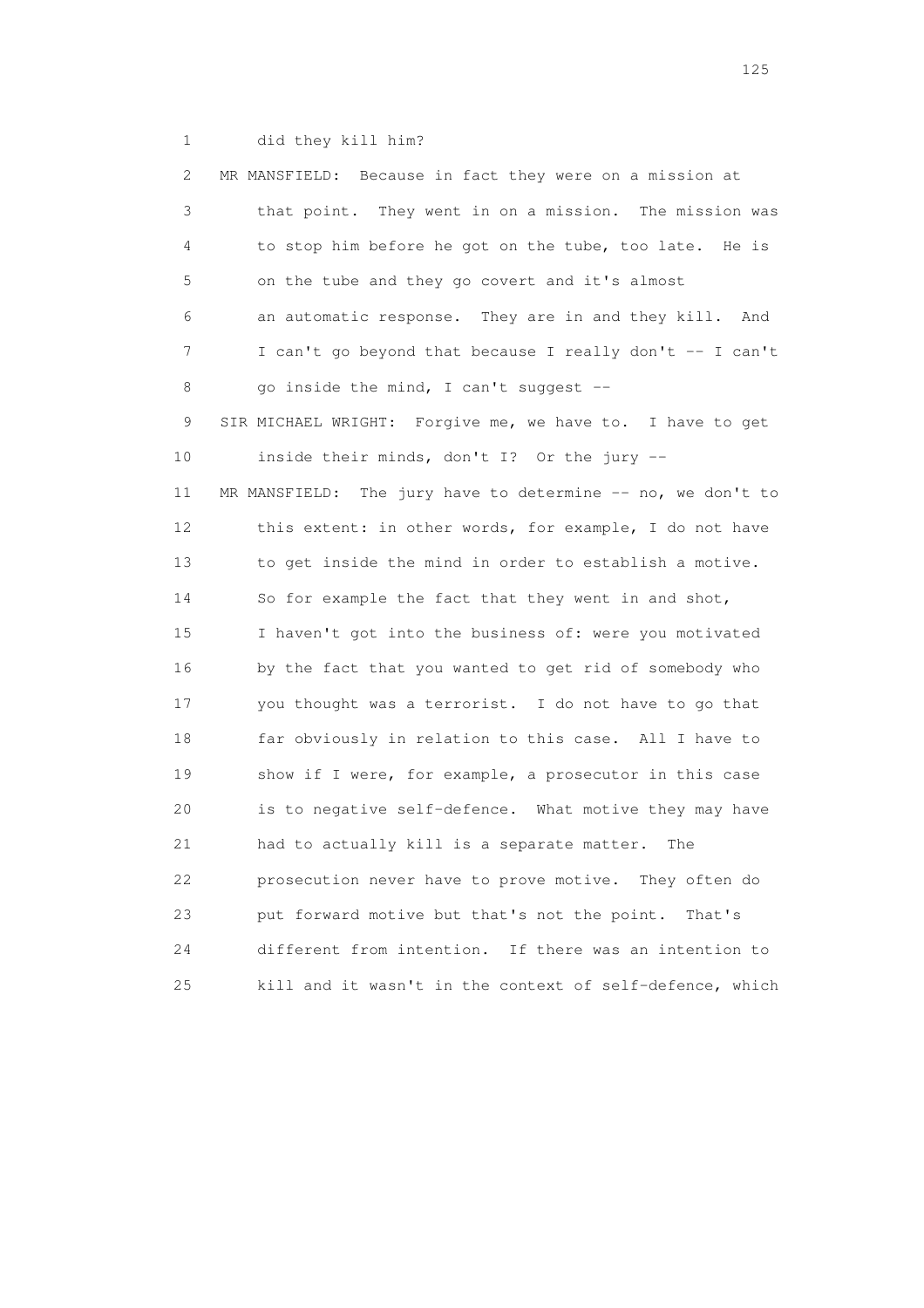1 is what we say, then that's an end to the matter. What 2 motives they may have had is another matter. 3 SIR MICHAEL WRIGHT: To bring it into the context of 4 self-defence, the jury would have to be sure that they 5 did not genuinely believe that the people, the man in 6 front of them, presented an immediate mortal threat. 7 MR MANSFIELD: Correct. 8 SIR MICHAEL WRIGHT: What do you say they did perceive? 9 MR MANSFIELD: I am not sure -- I understand your question. 10 I don't know that I can answer it, because beyond saying 11 their perception was wrong, he was not an imminent 12 threat, they say he was, so therefore I can't replace 13 what they claim in their mind, other than to say you 14 can't have thought he was an immediate threat. 15 SIR MICHAEL WRIGHT: Are you not forced into saying they did 16 not perceive him to be an immediate mortal threat? 17 MR MANSFIELD: Yes, that is what I am saying. 18 SIR MICHAEL WRIGHT: If that is their state of mind, they 19 did not perceive him to be an immediate mortal threat, 20 why did they kill him? 21 MR MANSFIELD: I do not have to answer that. That is the 22 motive question: why did they kill him. In any murder 23 case, you will often -- I don't say often. There have 24 been a number of murder cases in which the prosecution 25 say: we don't know why this happened but we are saying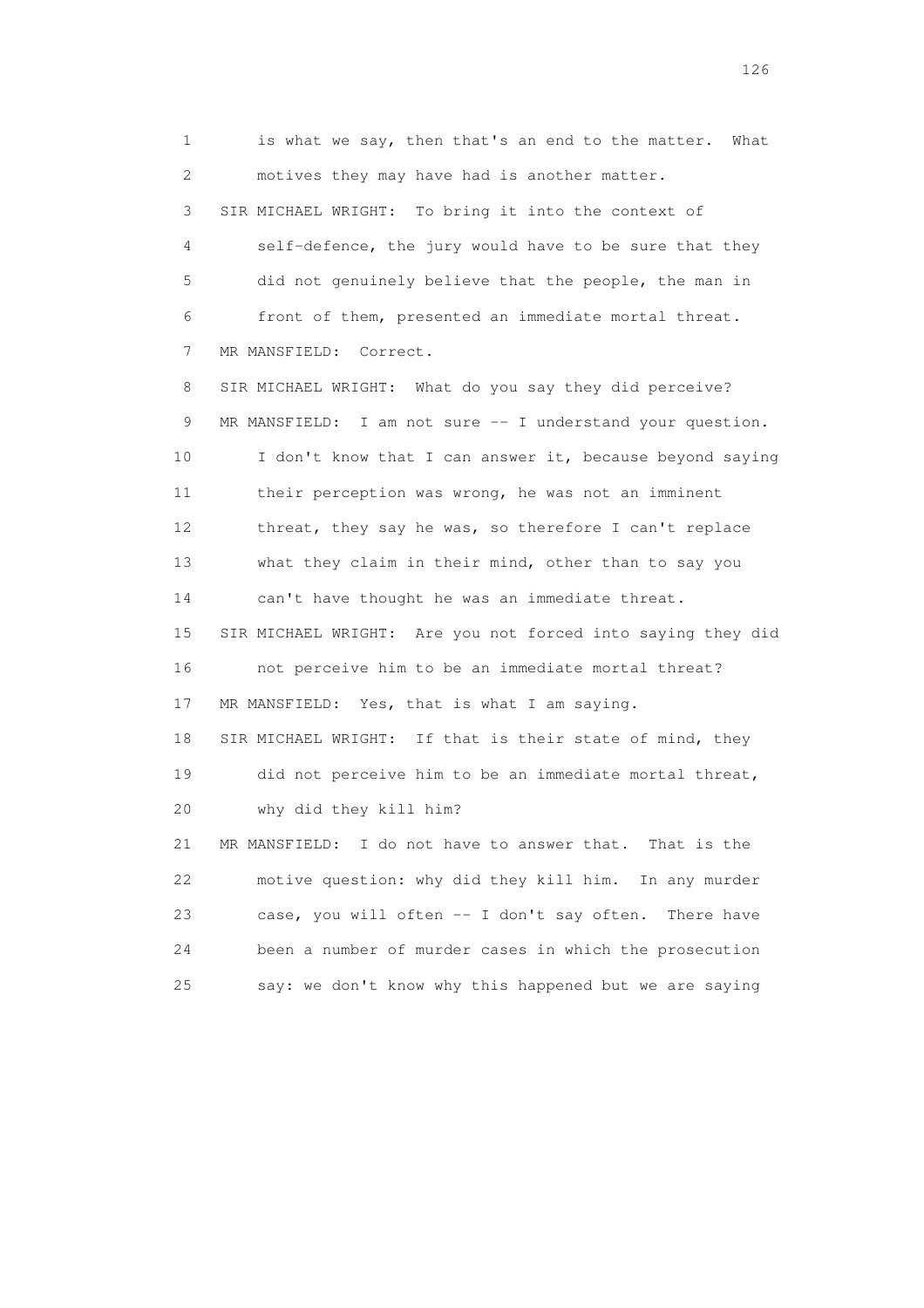1 this man killed. There may be all sorts of reasons or 2 motives why somebody kills, and the prosecution may not 3 be able to prove that. In other words they may not be 4 able to say why did you do it, and there will be 5 a dispute of fact as there is here.

 6 All we are having to say and all we do say is 7 Jean Charles de Menezes was not a threat and was not 8 perceived to be a threat and these two individual 9 officers -- this is why the preconception is so 10 important, why it is being said they did not have any 11 preconceptions. And we are saying they went in and they 12 killed. Why they did that is difficult. There may be 13 a combination of motives as to why they did it. Whether 14 they were on auto response at that point having been 15 given an order, got to be stopped before he enters the 16 train and there he is, covert approach, he is on the 17 train and then Ivor gets in the way and so on, and they 18 see their job --

 19 SIR MICHAEL WRIGHT: The auto response is a neat way of 20 putting it, would have to be on the basis: we have been 21 given an instruction which to us means that he is 22 an immediate mortal threat.

23 MR MANSFIELD: Well, they deny that.

24 SIR MICHAEL WRIGHT: I know they do, but that's -- I am

25 asking you, I am interpreting what you are putting as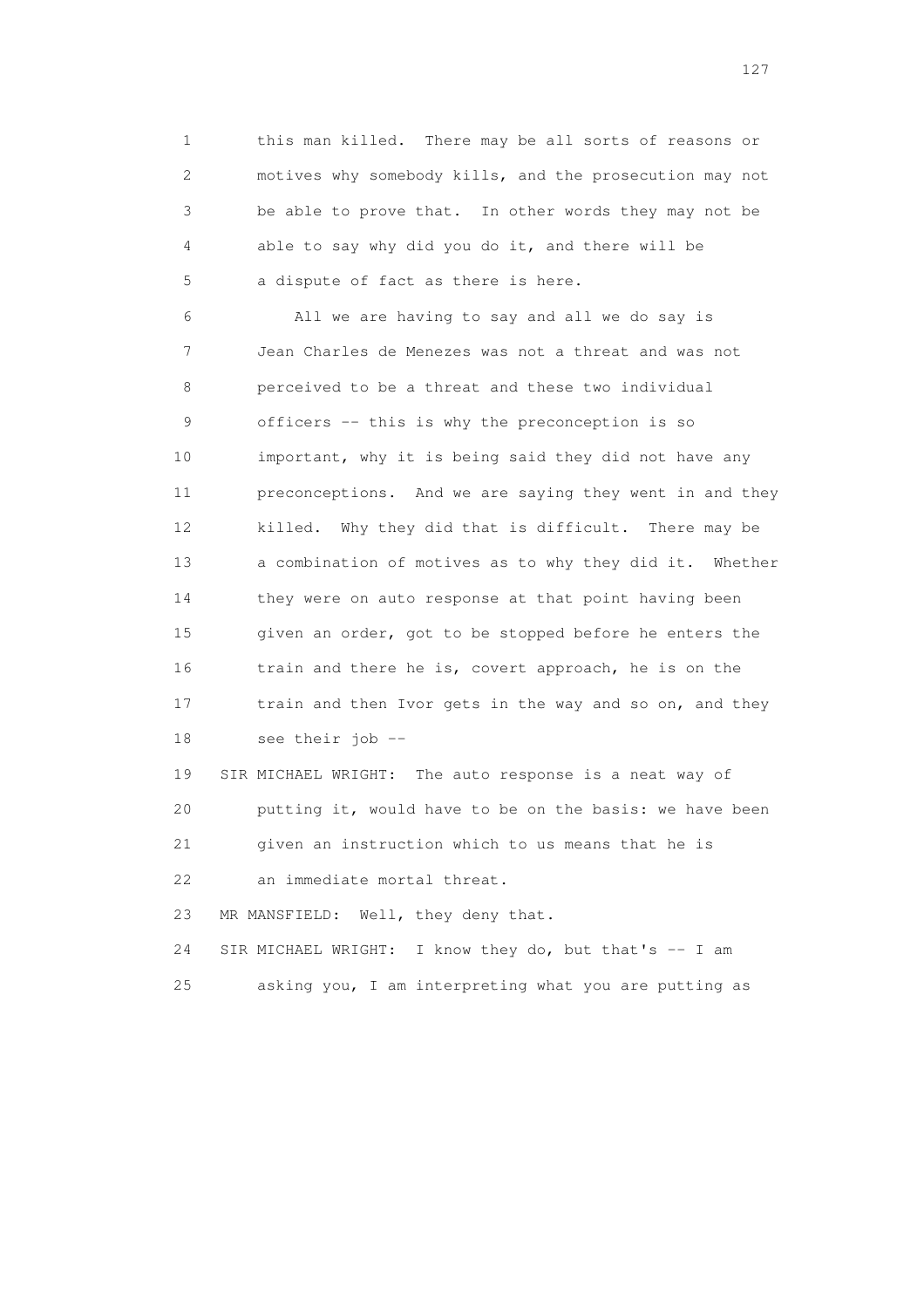1 being their state of mind.

 2 MR MANSFIELD: As I say, I am not able to supplant a state 3 of mind they deny. They deny it. We say they are not 4 right. They are not telling the truth about that. 5 There wasn't a genuine belief he was an imminent threat, 6 and it's a five and ten-second thing. I can't go beyond 7 that, and I don't think it would be fair to anybody if I 8 were to start speculating what was in their mind. 9 SIR MICHAEL WRIGHT: You can't do that, I appreciate that. 10 Very well, thank you very much indeed. 11 MR MANSFIELD: I am sorry not to be able to take it further. 12 The other matter, I'm sorry, that was pointed out 13 over the lunch break, I may have been misunderstood. 14 You posed a scenario to me of a robber. 15 SIR MICHAEL WRIGHT: Oh, the bullet that goes astray, yes. 16 MR MANSFIELD: Yes, and how far does it go and I may have 17 made an answer which could be misinterpreted. 18 I indicated, I think, it's at page 31, that I wasn't 19 meaning to intend that there was no duty to the armed 20 robber who the police officer or whatever correctly felt 21 justified in shooting. What I was saying was there was 22 no breach of that duty if he correctly -- 23 SIR MICHAEL WRIGHT: No, I didn't misunderstand you. What 24 you are saying, you accept that there is no breach as 25 far as the robber is concerned, but there is still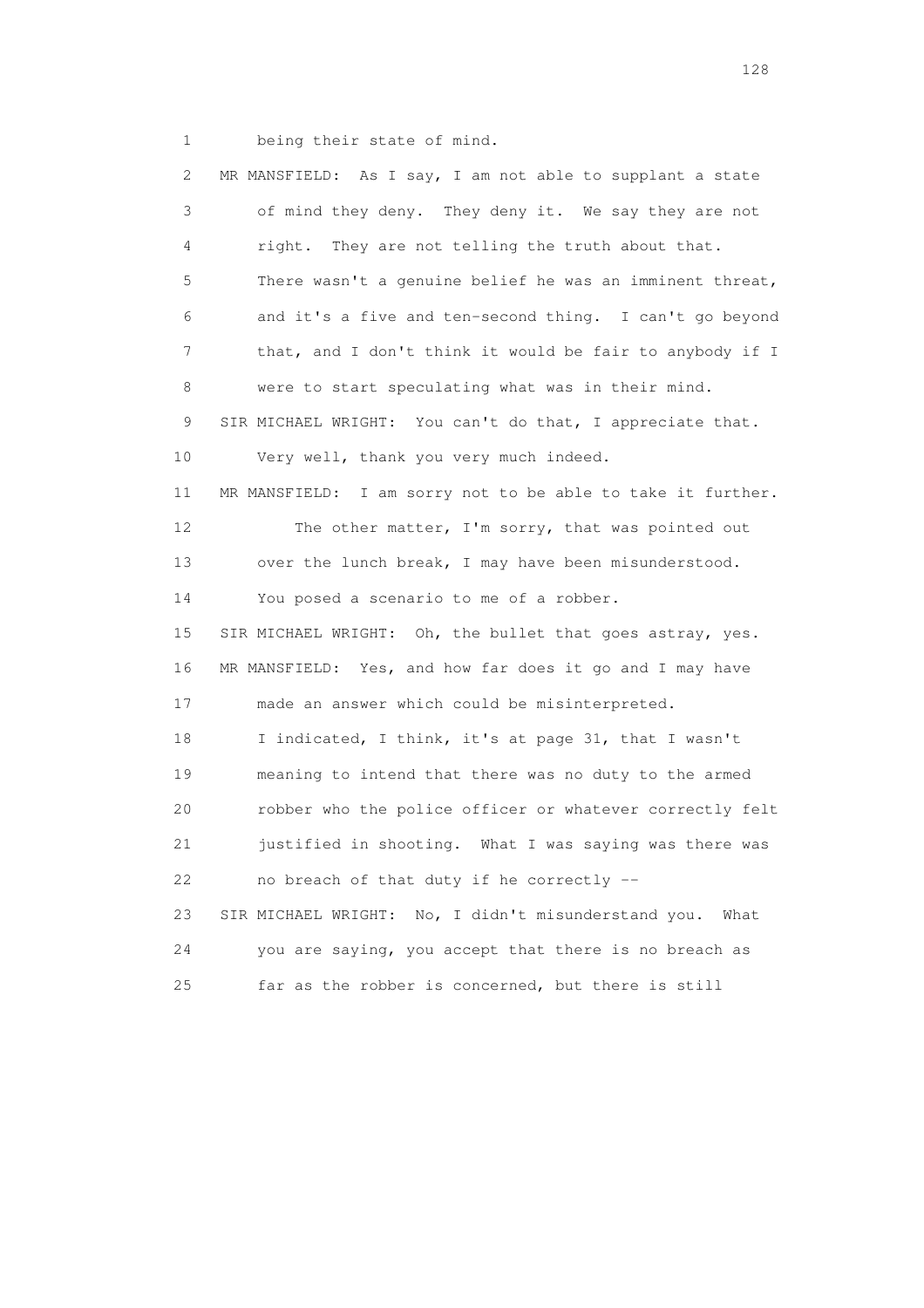1 a duty of care to the casual bystander who gets a bullet 2 through him. 3 MR MANSFIELD: I am saying there is a duty of care in fact 4 to both. 5 SIR MICHAEL WRIGHT: Yes, there is no breach in relation to 6 the robber. 7 MR MANSFIELD: That's right. 8 SIR MICHAEL WRIGHT: There may be a breach in relation to 9 the bystander. 10 MR MANSFIELD: Yes, that's it. 11 SIR MICHAEL WRIGHT: That's what I understood you to mean. 12 MR MANSFIELD: That's what I meant to say. Thank you very 13 much. 14 SIR MICHAEL WRIGHT: Thank you. Yes. Mr Horwell, I think. 15 You have just lost 10 minutes so I will give it to you 16 at the other end. 17 MR HORWELL: I won't be needing them, sir. 18 SIR MICHAEL WRIGHT: All right. Yes, Mr Horwell. 19 Submissions by MR HORWELL 20 MR HORWELL: Before I start with the submissions I had 21 intended to make, can I just make a few observations on 22 what Mr Mansfield has said this morning, and they will 23 be short. 24 Mr Mansfield has reintroduced us this morning to 25 a few old friends from this inquest, one of them the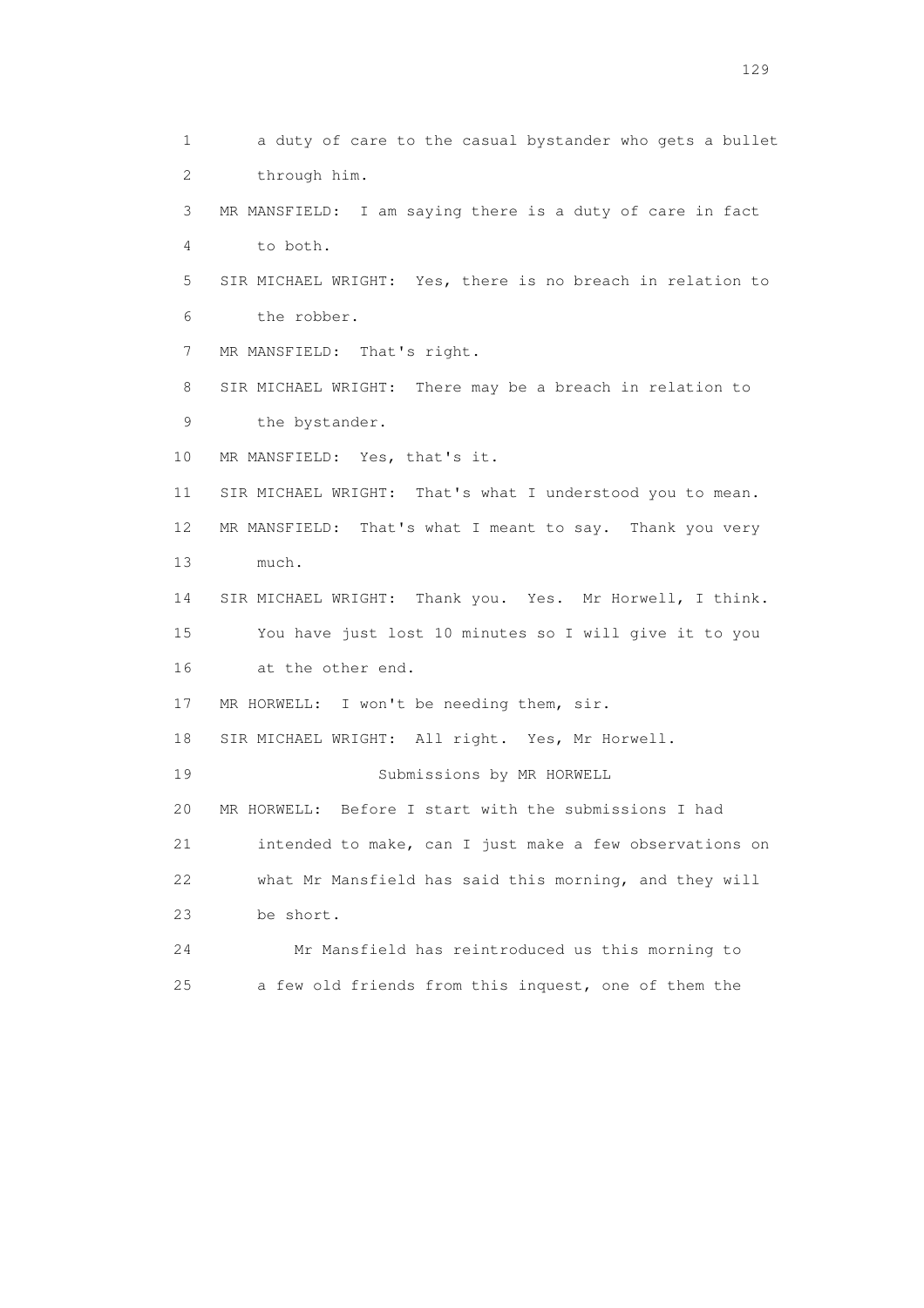1 predetermined stop point, a point which in our 2 submission has gone.

 3 The evidence against the viability and practicality 4 of a predetermined stop in respect of a multiple 5 dwelling building has been illustrated and emphasised by 6 numerous witnesses throughout the inquest, and 7 Mr Mansfield sought to take advantage from the fact that 8 Trojan 84 answered many of his questions in a favourable 9 manner. What Mr Mansfield did not then go on to mention 10 in his submissions, that unfortunately for him, 11 Trojan 84 answered many of the questions from Mr Perry 12 and myself in a favourable manner to us. 13 SIR MICHAEL WRIGHT: It's what you call keeping out of 14 harm's way. 15 MR HORWELL: It is. 16 Mr Mansfield's suggestion is based on the premise 17 that an identification can be made within this short 18 window of time, and, as you have heard from many 19 a witness, that simply is not possible. 20 Today, I believe for the first time in this inquest, 21 it is suggested that in fact the police should have 22 stopped anyone not excluded by the time they reached 23 a bus stop. How many men would that have been, during 24 the course of this morning? Men who could not 25 positively be excluded as being one of the two suicide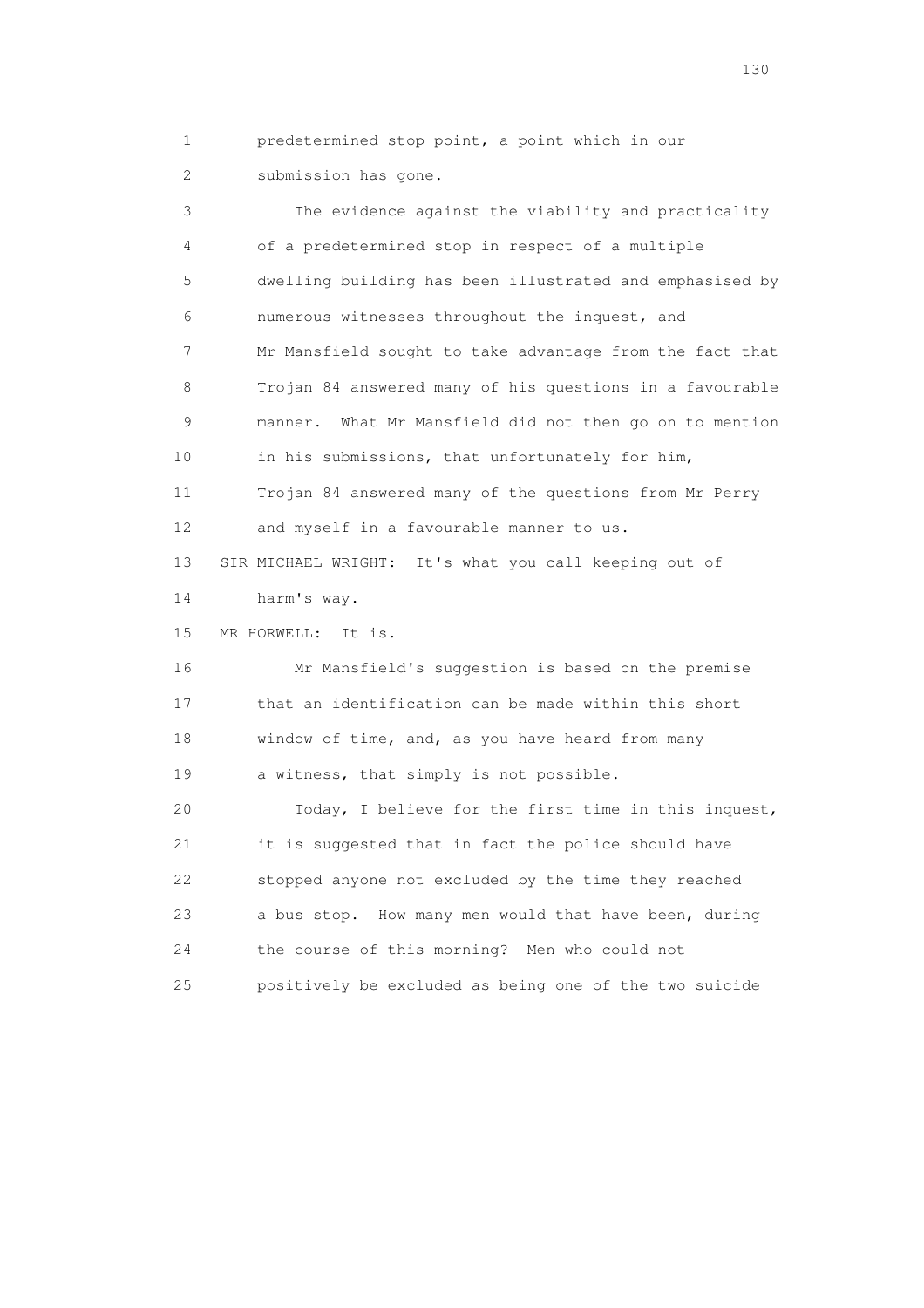1 bombers.

 2 SIR MICHAEL WRIGHT: If you extend it to associates, it 3 wouldn't be women either. 4 MR HORWELL: Exactly, and the point that has repeatedly been 5 made that armed interventions are dangerous in the best 6 of circumstances, therefore they are not conducted 7 unless necessary, and the covert, the vital importance 8 of this operation remaining covert. 9 How many stops in and around Scotia Road would it 10 have taken for this operation to have lost that 11 essential element? And what we suggest is that each and 12 every time criticism is made, and each and every time 13 a different tactic has been suggested, we believe that 14 one of the most reasonable and practical ways of dealing 15 with such criticism and suggested tactic is to do what 16 DAC Dick suggested in the course of her evidence, when 17 she said to Mr Mansfield, when Mr Mansfield was putting 18 to her what she should have done, and I think it was in 19 relation to SO12 conducting the arrest, when DAC Dick 20 said: 21 "If I had done that, what on earth do you think you

22 would have been asking me now?"

 23 That approach of hers is one that we commend to the 24 court, because every single time criticism is made: why 25 didn't you stop in this window of opportunity, stop any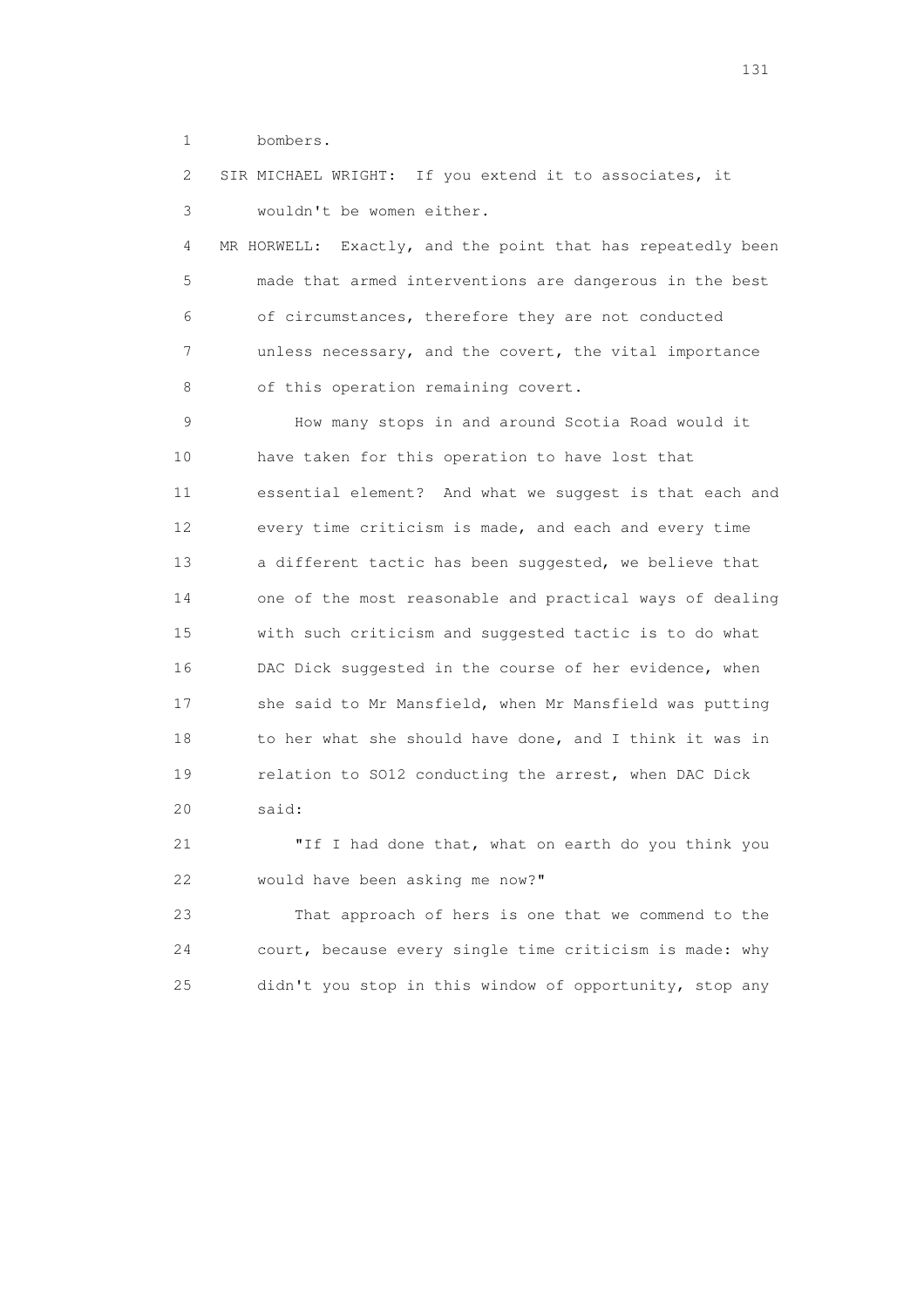1 male who could not be excluded from being a suicide 2 bomber, and that male might have acted in 3 a non-compliant way, and been shot; we can easily 4 imagine the criticism that then would have been made; 5 your threshold of identification was far too low, you 6 were stopping anyone who could not be excluded as being 7 a bomber, why didn't you wait? That would have been the 8 suggestion, and so on.

 9 What the last seven weeks have demonstrated beyond 10 doubt is the enormous complexity and difficulty of this 11 police operation. At every single stage, almost, 12 a dilemma was faced and on more than one occasion we 13 have heard the comment "damned if you do and damned if 14 you don't". That is why we have suggested that many of 15 the criticisms and suggestions are made with the 16 glorious benefit of hindsight in this case, because 17 DAC Dick was absolutely right: "Look at these 18 suggestions, look at these recommendations, and then ask 19 yourself what would have happened had I taken that 20 different course, and the operation would have had 21 an equally tragic effect".

 22 We believe that that approach highlights the 23 difficulties that the police faced with failed suicide 24 bombers, the answer to which even to this day is not 25 known.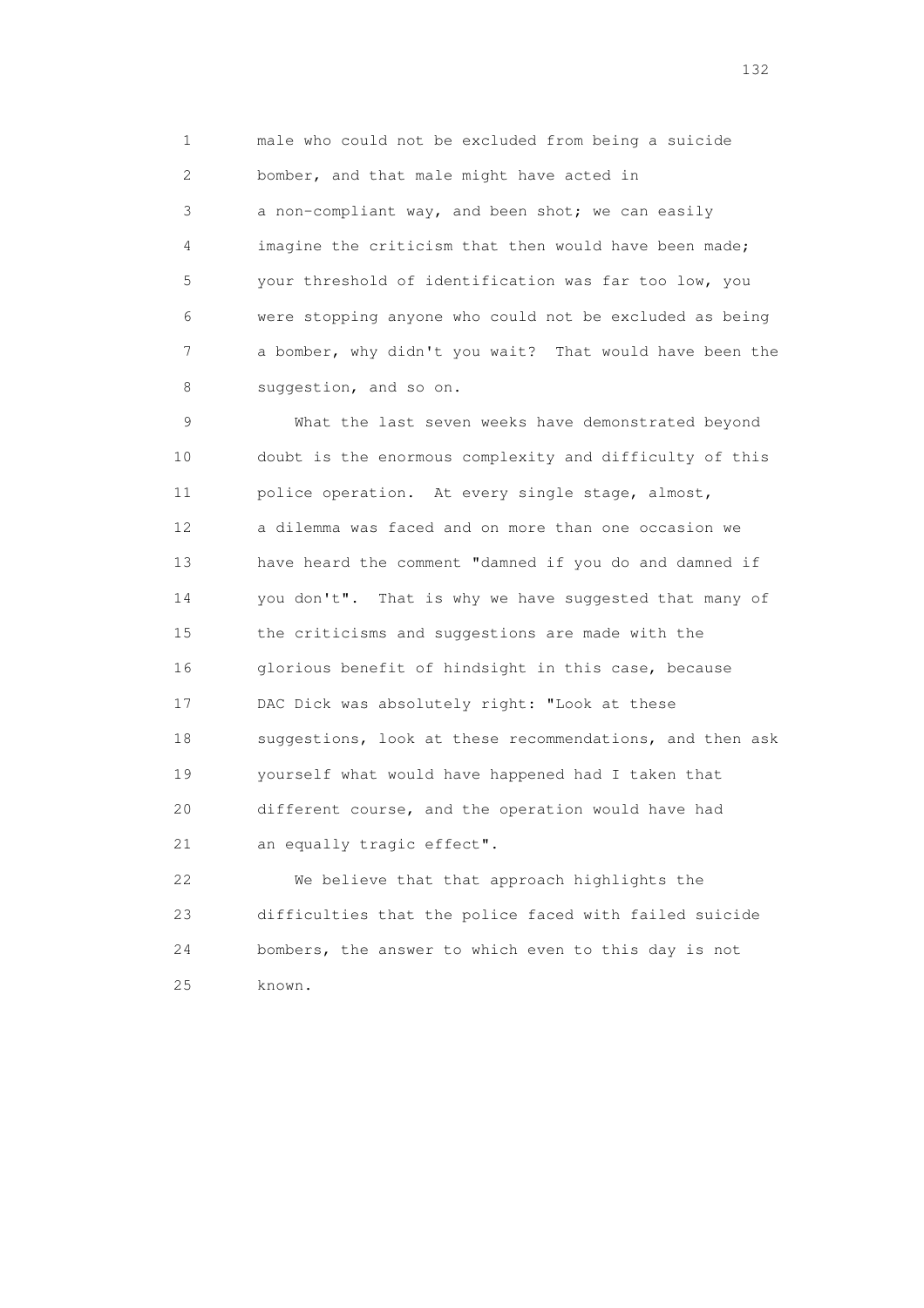1 Can I mention the other matters raised by 2 Mr Mansfield this morning. Criticism is made of the 3 lack of communication in the operations room and at the 4 same time it is suggested there were in fact too many 5 police officers in the operations room. The two cannot 6 stand together.

 7 SIR MICHAEL WRIGHT: Well, I don't know, too many police 8 officers can get into the way of lines of communication 9 if they have nothing useful to do.

 10 MR HORWELL: Yes, but they all had a function and whatever 11 the level of noise that may have been in that room, it 12 is a nonsense to suggest that no-one could have 13 communicated to Dick that which was necessary.

 14 Comment was made as to Trojan 84's evidence that his 15 officers were placed in an outrageous position and, sir, 16 you understood, we suggest correctly, the manner in 17 which Trojan 84 gave that evidence. If one were to read 18 on a few lines in the course of his evidence, he said 19 this:

20 "We can't do it any other way."

 21 That is the spirit in which that evidence was given. 22 Again, it is suggested, notwithstanding all of the 23 evidence that we have heard on this topic, that SO12 24 should have been ordered to do the stop. Well, 25 I needn't repeat all of the arguments that have been set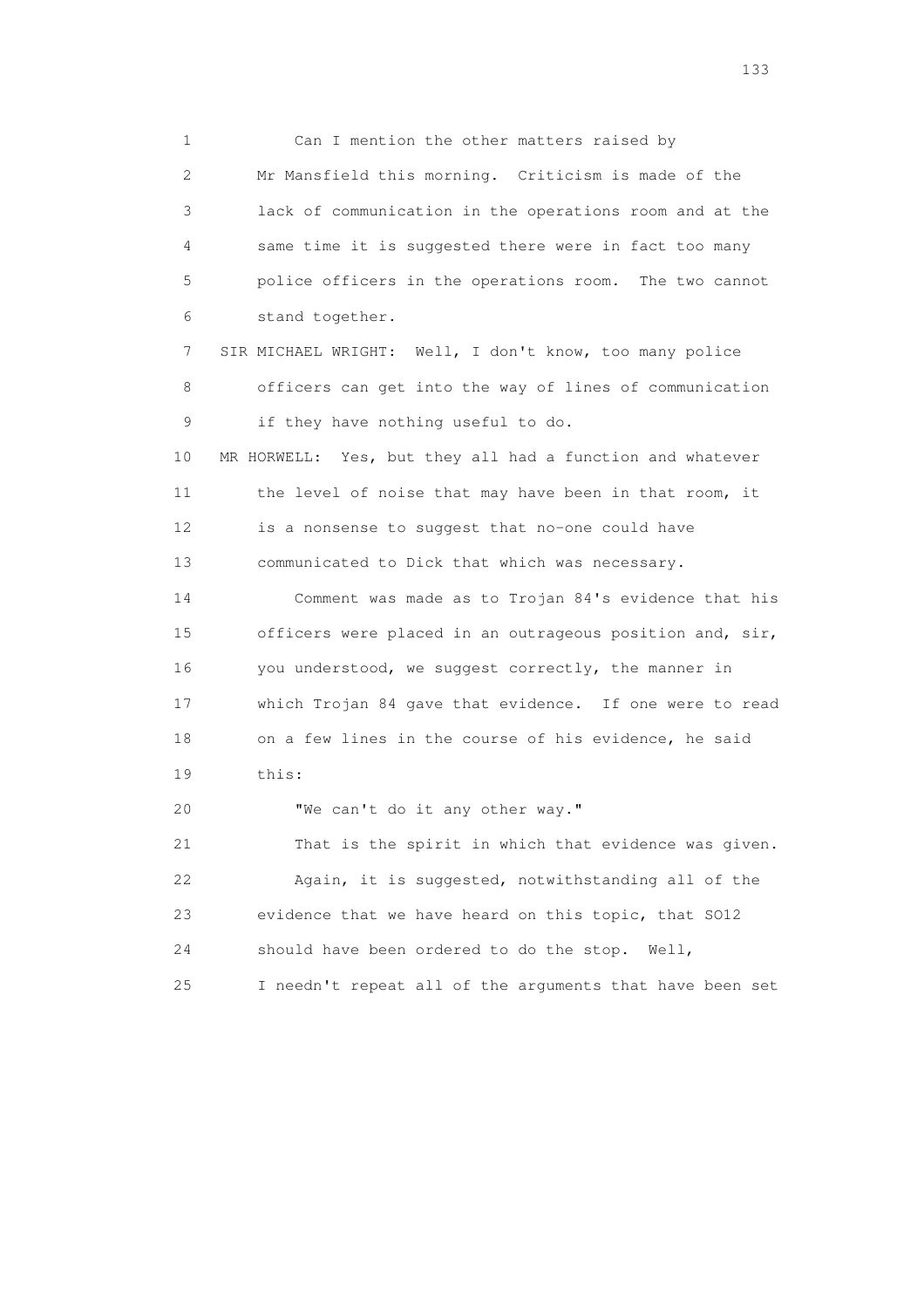1 out, but we have recently reminded ourselves of

 2 something that Dick said in evidence, which was that in 3 the last eight years -- whether that's eight years from 4 now or eight years from 2005, I cannot remember -- SO12 5 only intervened once.

 6 It may be something that boy scouts can play at 7 around the campfire, but it's really not a sensible 8 suggestion when the stakes were as high as these, in our 9 submission.

 10 Mr Mansfield has referred to the very short time 11 that C2 and C12 had in the carriage. He put it at five 12 to ten seconds. It must have been less. And that 13 limited time would have been the case wherever the stop 14 would have taken place. So the carriage is not 15 exceptional in that regard. You have heard on a number 16 of occasions that a stop of this nature is only safe to 17 the firearms officers if conducted at a distance of 18 50 yards or so behind cover. That was never going to be 19 possible that morning, and therefore wherever the stop 20 took place, time was going to be very limited.

 21 Now can I turn to our summary of the law, and fact. 22 There are plainly two quite distinct stages to this part 23 of the process. The first is for you to decide which of 24 the proposed verdicts should be left, and the only issue 25 here is whether or not there is sufficient evidence to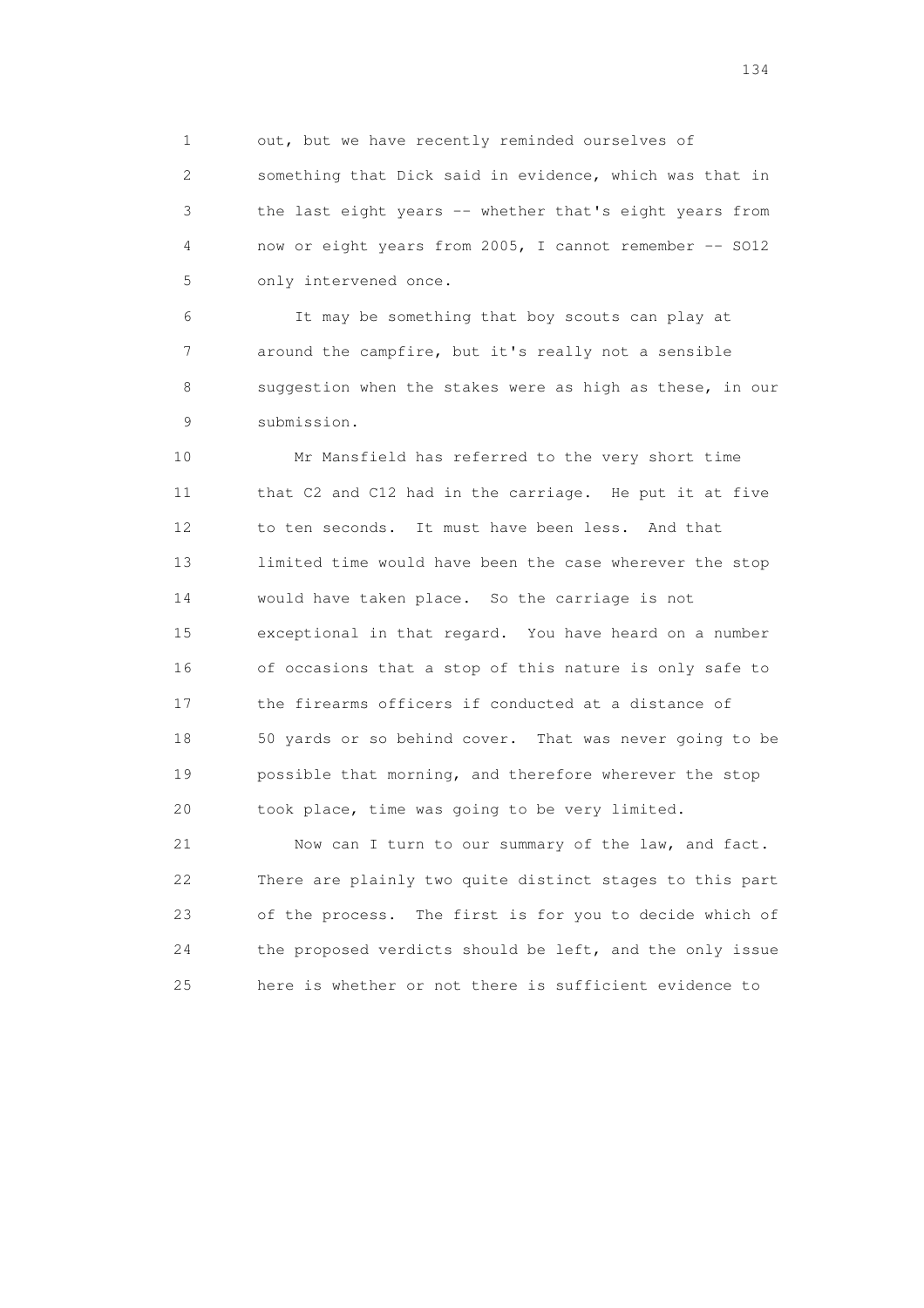1 leave any one of the routes to unlawful killing. That 2 is the only issue.

3 SIR MICHAEL WRIGHT: Well, in the context -- yes. 4 MR HORWELL: At this stage.

5 SIR MICHAEL WRIGHT: I mean, you have taken -- you have 6 an overall responsibility for both C2 and C12 and the 7 control officers, yes.

8 MR HORWELL: That's right.

 9 And the second, quite distinct stage is, consequent 10 upon that decision, in what form the inquisition should 11 then take. For our part, and we believe for others, it 12 would be extremely helpful if there was any possibility 13 of having a ruling from you -- not the reasons, 14 obviously -- before going to the second stage. We say 15 that for this reason: making submissions on the form of 16 the inquisition in a vacuum is not only difficult, it's 17 somewhat artificial. We believe that we could be of 18 most assistance to the court if the two stages could be 19 divided by an intimation of your ruling on the first. 20 If it's not possible, then of course it's not 21 something for which we can press.

 22 SIR MICHAEL WRIGHT: What are you suggesting? Well, I know 23 what you are suggesting.

 24 MR HORWELL: By the time we have finished, and I believe 25 that there is an extremely good chance that the time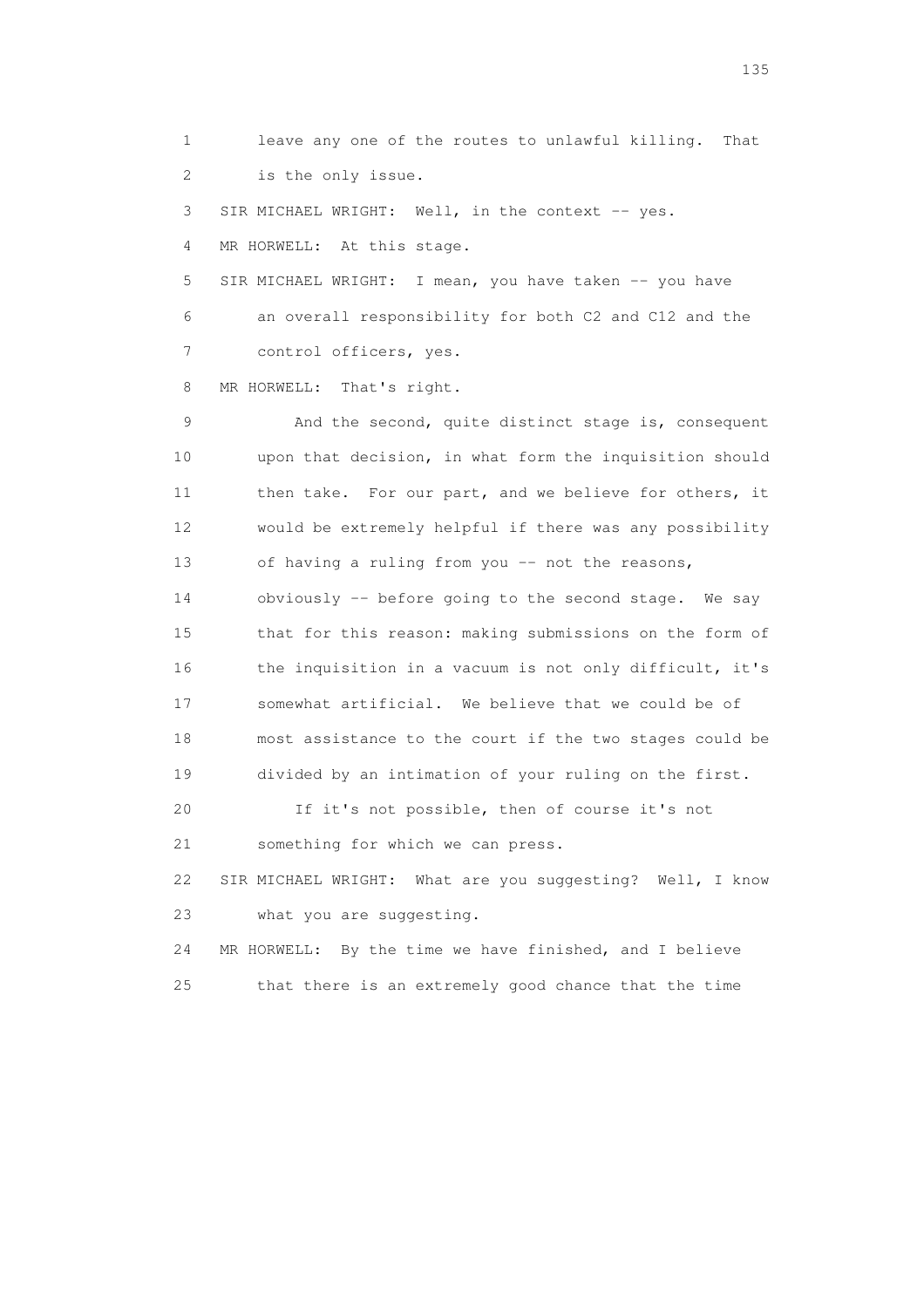1 that you have allocated to the remaining interested 2 persons will not only not be exceeded, it will in fact 3 be significantly less than you have anticipated, and the 4 reason for that is obvious: everyone has spent 5 a considerable amount of time reducing their submissions 6 to writing, and it is a waste of everyone's time to 7 repeat those submissions this afternoon. 8 SIR MICHAEL WRIGHT: I do not want anybody to do that. Are 9 you really asking me -- I would have to hear everybody  $10$  -- 11 MR HORWELL: Yes, of course. 12 SIR MICHAEL WRIGHT: -- on the specific verdicts. Then 13 what? Do you want to go away again and produce 14 submissions in relation to the potential questions that 15 would be left on a narrative verdict? 16 MR HORWELL: We would certainly find it much more 17 constructive and helpful to the court if we could do it 18 in that way. 19 SIR MICHAEL WRIGHT: I understand that. I can't do that, 20 Mr Horwell. We are constrained overall as to our time. 21 This is the difficulty. I had hoped, and I suspect that 22 whatever I say, you are, in the light of the letter of 23 the 17th, that everybody is ready, even possibly with 24 less leisure than they would have liked, but everybody 25 is ready to make broadbrush submissions about the kind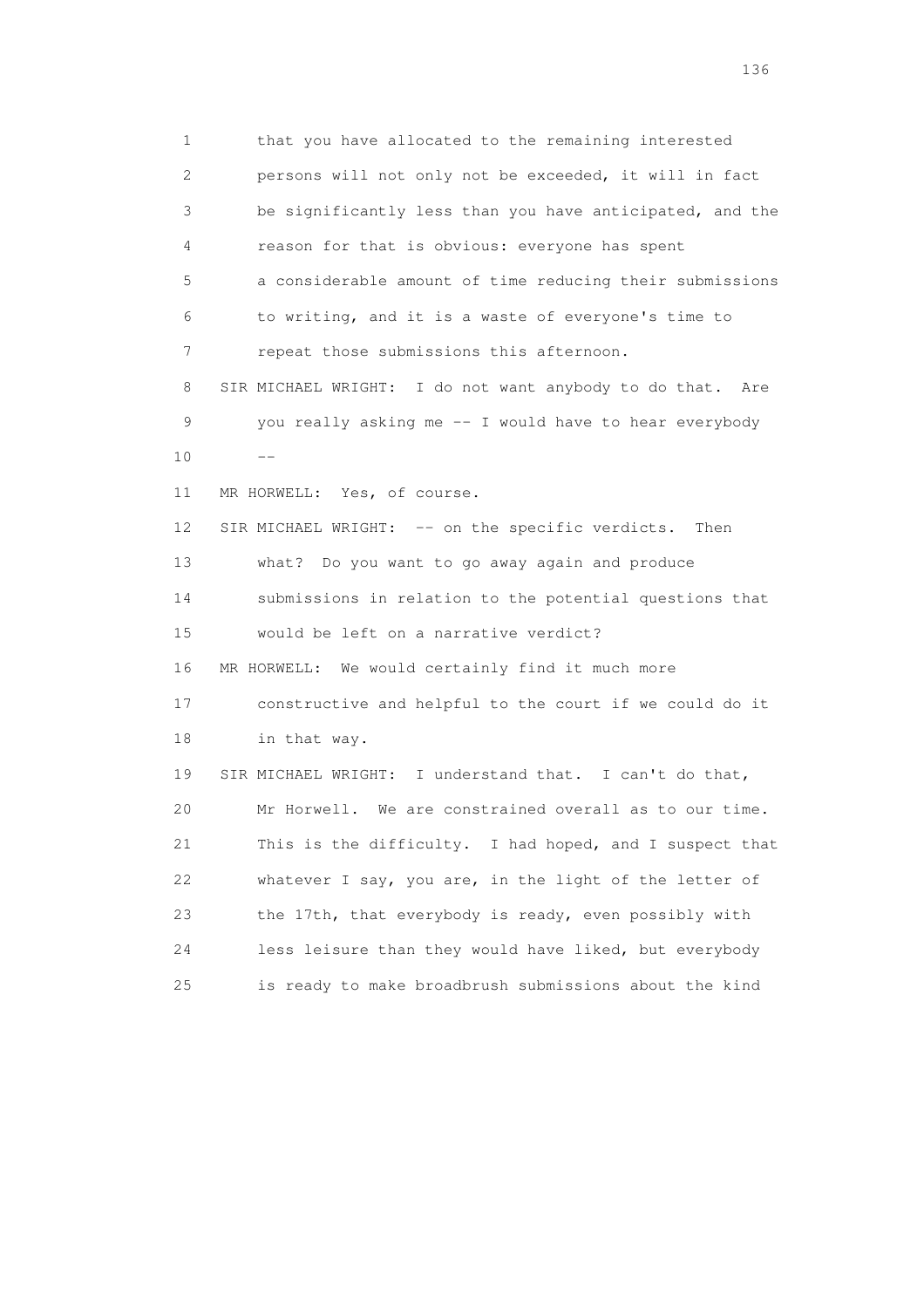1 of questions that you think should be left. 2 But actually more to the point, I do not really 3 think I am in a position to make my mind up. 4 MR HORWELL: Then, sir, I won't press the matter. We will 5 make our submissions. 6 SIR MICHAEL WRIGHT: I would want, in some calm opportunity, 7 to think very hard about the submissions that 8 Mr Mansfield has made, and the ones that you are all 9 going to make to me. 10 MR HORWELL: Of course, we understand that. 11 SIR MICHAEL WRIGHT: I don't think I can do that. 12 MR HILLIARD: We will be in a position to make our 13 submissions on the inquisition tomorrow afternoon. 14 SIR MICHAEL WRIGHT: Thank you very much. 15 MR HORWELL: Can I start, then, with a very short summary in 16 respect of the evidence in relation to C2 and C12. You 17 have, this afternoon, in our submission, identified and 18 crystallised the true problem in respect of the evidence 19 in relation to them when looking at the issue of 20 unlawful killing, namely that which you have raised with 21 Mr Mansfield, why did they kill him? 22 Mr Mansfield says that motive is irrelevant. Well, 23 in some cases it may be, where there is an imbalance of 24 mind suggested; but in a case of this nature, where the 25 balance of the mind of these two men is not an issue, it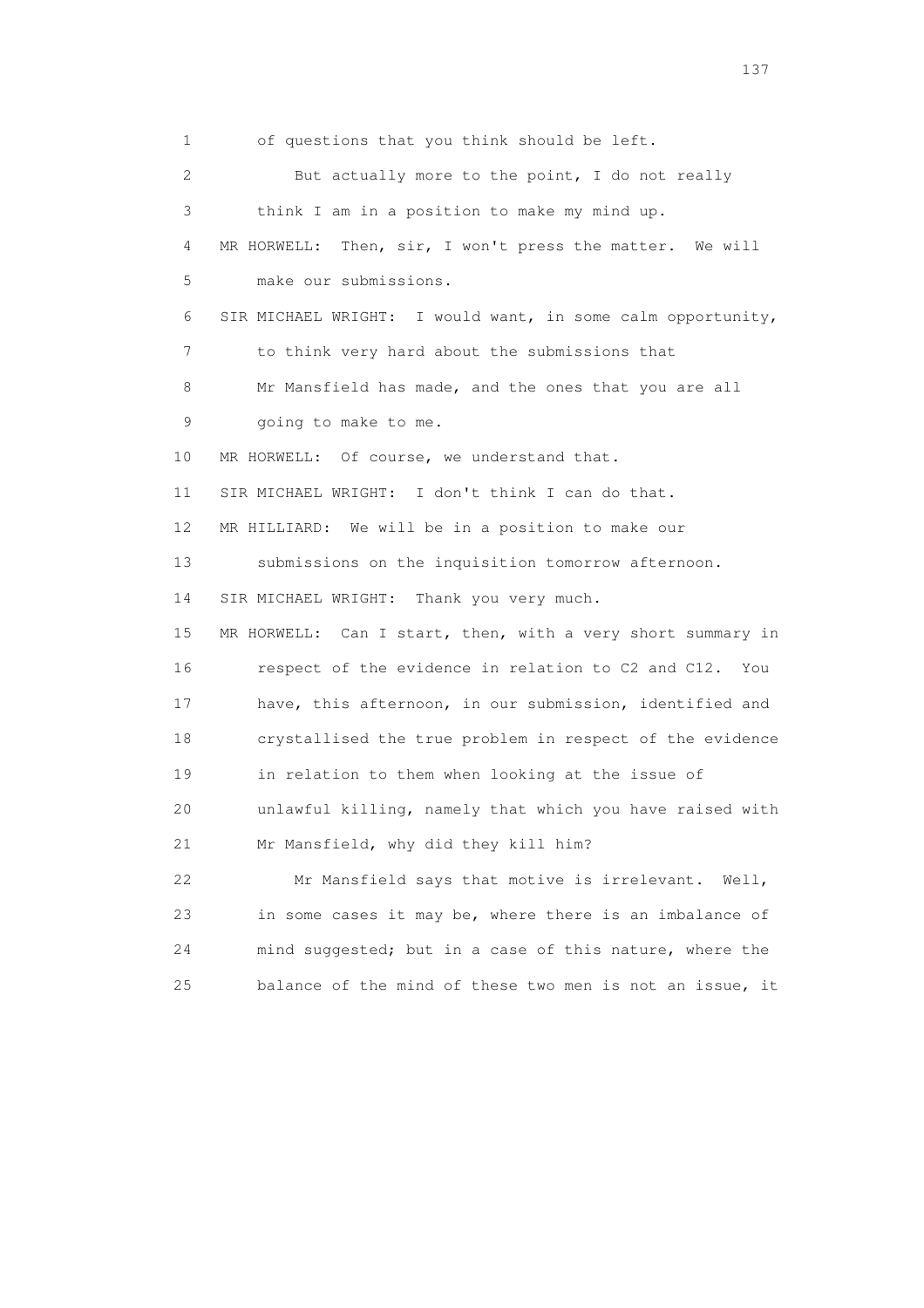1 is an extremely penetrating way of looking at this part 2 of the case, because what Mr Mansfield has in fact said 3 is that they went down the escalators to shoot him. 4 There was no discretion, there was no decision-making 5 process, this was an execution.

 6 He has to put the case in that way, because in any 7 other way it does not make any conceivable sense, and 8 the matter, the moment that approach is identified, it 9 is obvious how flawed an approach it is, because there 10 is no evidence whatsoever that those two men went down 11 the escalators to shoot the man that would be identified 12 to them. For a jury to come to that conclusion, it 13 would be perverse, in our submission.

 14 In respect of C2 and C12, there is quite simply no 15 evidence, or at least insufficient, to rebut the obvious 16 defence of self-defence. In respect of the first limb 17 of the defence, honest but mistaken belief --

18 SIR MICHAEL WRIGHT: It's conceded.

 19 MR HORWELL: Overwhelming in their favour, and it's 20 conceded.

 21 The only logical interpretation is that not only did 22 they believe that it was Osman but that he was about to 23 detonate a bomb. No jury could reasonably determine to 24 the criminal standard that such belief was not honestly 25 held. Any finding to the contrary would be perverse,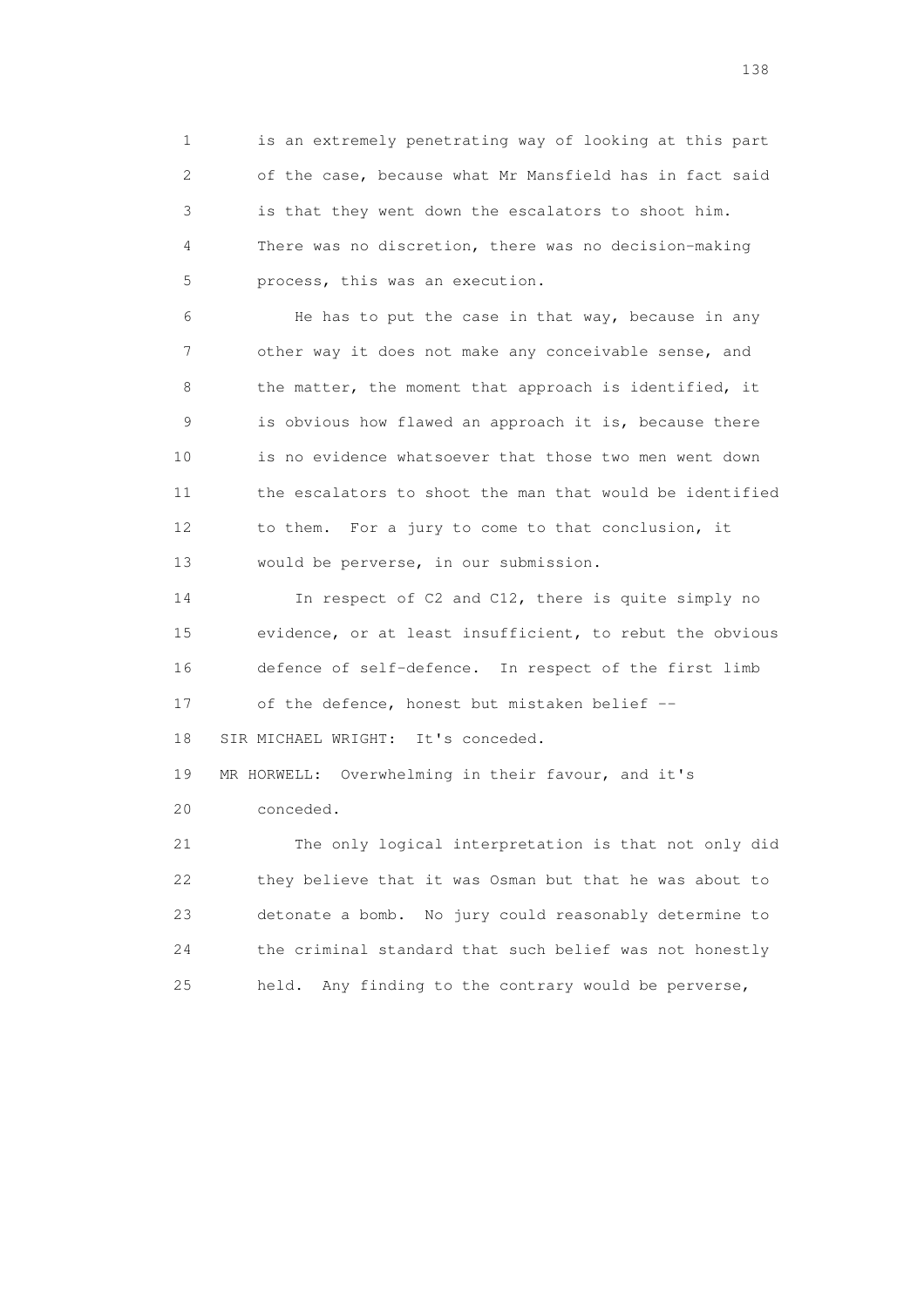1 and as to the second limb, as we said in our written 2 submissions, on this evidence it is but a very short 3 step to show that the evidence adduced has also failed 4 to disprove this second limb of the defence. 5 The evidence of C2 and C12 is strongly supported by 6 that of Ivor and D9, who did hear the words "armed 7 police". 8 SIR MICHAEL WRIGHT: A rather different place. 9 MR HORWELL: Yes, he said he couldn't say where they were 10 said. 11 SIR MICHAEL WRIGHT: He was up on the concourse at the time. 12 MR HORWELL: This is in the carriage. 13 SIR MICHAEL WRIGHT: Oh, I beg your pardon. Yes. 14 MR HORWELL: This is in the carriage. He said he couldn't 15 specify where the words were spoken but that they were 16 spoken. 17 The only argument that the family has to present is 18 that the evidence of the civilian eyewitnesses is not in 19 accordance with that of the police officers. The 20 problem with that approach is that the evidence of the 21 eyewitnesses is not in accordance -- 22 SIR MICHAEL WRIGHT: Forgive me. I thought it was. My 23 screen has suddenly stopped moving. Could we have 24 a five minute break to sort it out? 25 MR HORWELL: Of course.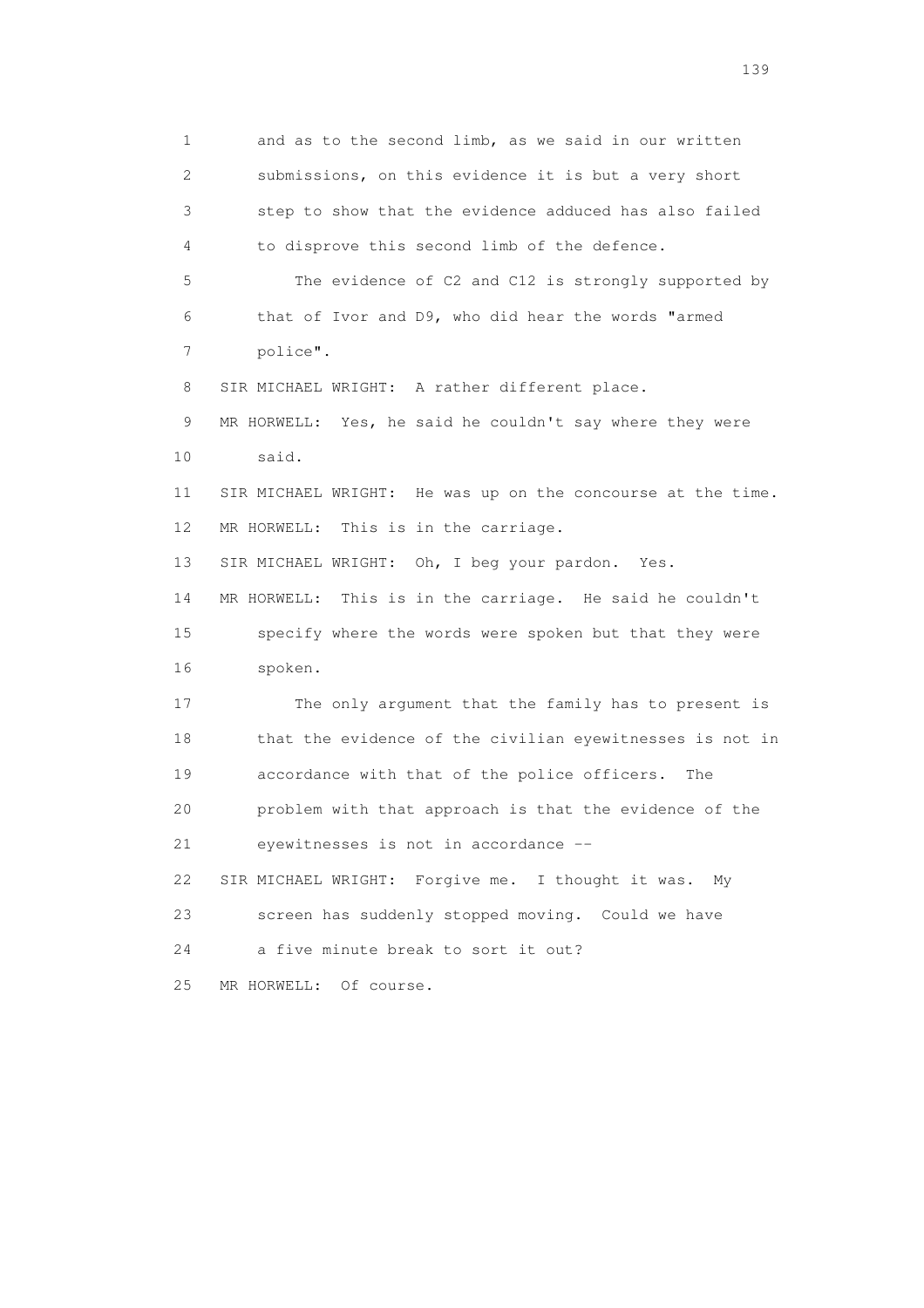1 (2.25 pm)

2 (A short break)

3 (2.28 pm)

4 SIR MICHAEL WRIGHT: Yes.

 5 MR HORWELL: The only approach that the family can offer is 6 to suggest that the evidence of the eyewitnesses is 7 different to that of the police officers and, as I was 8 saying, the principal flaw in that approach is that of 9 course the eyewitness evidence itself contradicts the 10 eyewitness evidence.

11 SIR MICHAEL WRIGHT: Internally.

 12 MR HORWELL: Yes. You cannot use the eyewitness evidence to 13 construct what happened, because if you did, you would 14 have people firing into the carriage from outside, you 15 would have Arabs firing into the roof of the carriage, 16 and many other actions and words spoken that cannot have 17 happened or cannot have been said at the time before the 18 shooting.

19 As we have set out in our written submissions, the 20 eyewitness evidence neither proves nor disproves the 21 evidence from the police officers as to what was said or 22 what happened. Although it is of itself interesting, as 23 again we have set out, in that it does, in our 24 submission, offer support for the fact that 25 Mr de Menezes stood up and advanced, which we submit is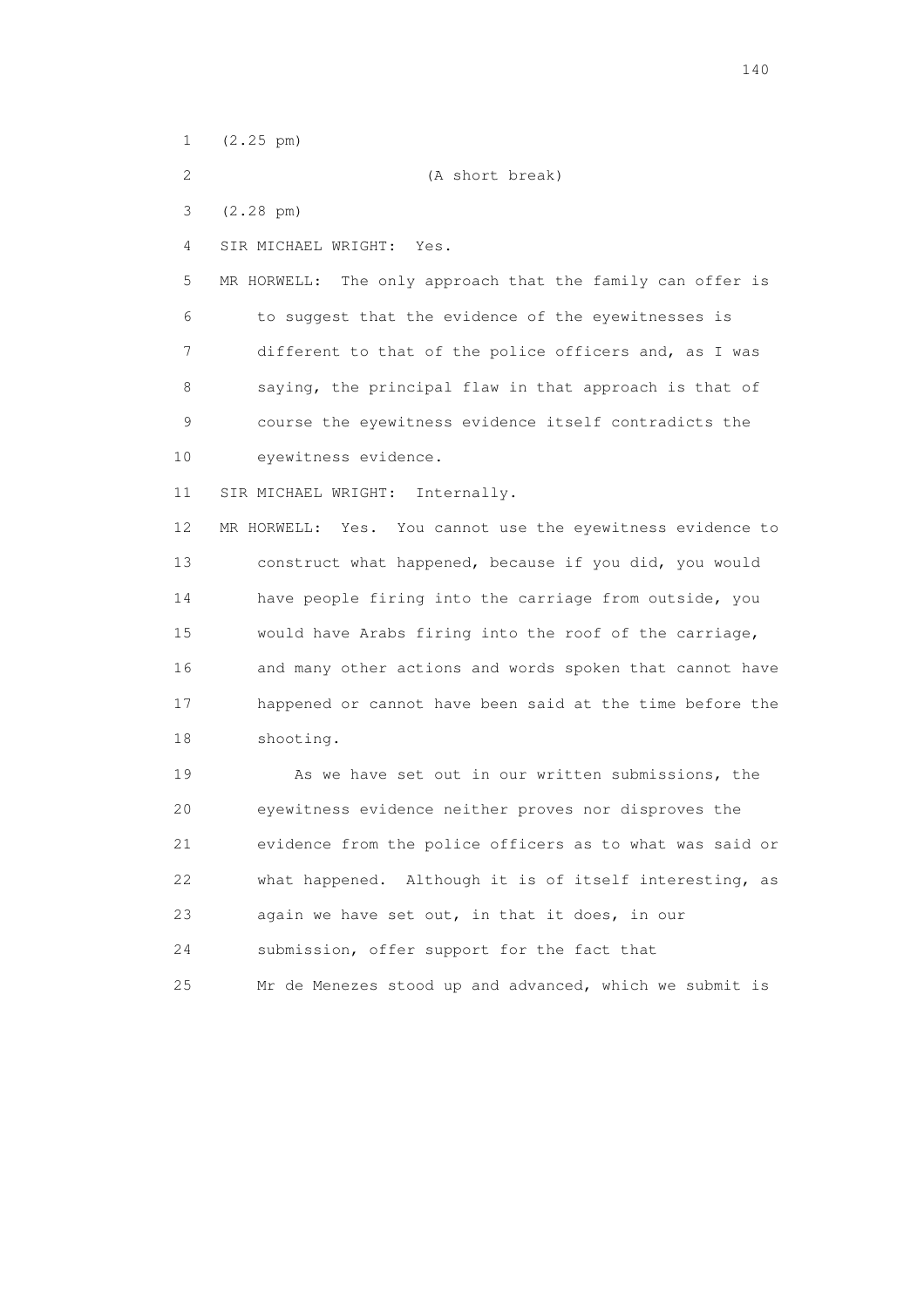1 the most important part of the description of what 2 occurred inside. We refer, of course, to the evidence 3 of Preston and Whitby, and the Asian man.

4 SIR MICHAEL WRIGHT: Ivor.

 5 MR HORWELL: Ivor, and the rugby huddle or scrum which took 6 place outside of the seat. That is only consistent, in 7 our submission, with Mr de Menezes having got out of his 8 seat, and having got out of his seat he was obviously 9 going to move, he wasn't going to stay there, and move 10 forwards. That is significant corroboration of a vital 11 part of the evidence of those police officers.

 12 Again, it is interesting, bearing in mind the 13 criticism of C2 and C12 as to their recollection of 14 a bulky jacket. It is interesting again, as we set out 15 in our submissions, that Whitby referred to the bulky 16 jacket of Ivor when we know that he did not have a bulky 17 jacket.

 18 It simply goes to demonstrate the difficulty that 19 witnesses have in this situation, and C2 and C12 have 20 set out in their written submissions part of the 21 judgment of --

 22 SIR MICHAEL WRIGHT: The bulky jacket's today somewhat 23 diminished into the background.

24 MR HORWELL: It seems that it's gone, which -- it was 25 a point that was at the forefront of the application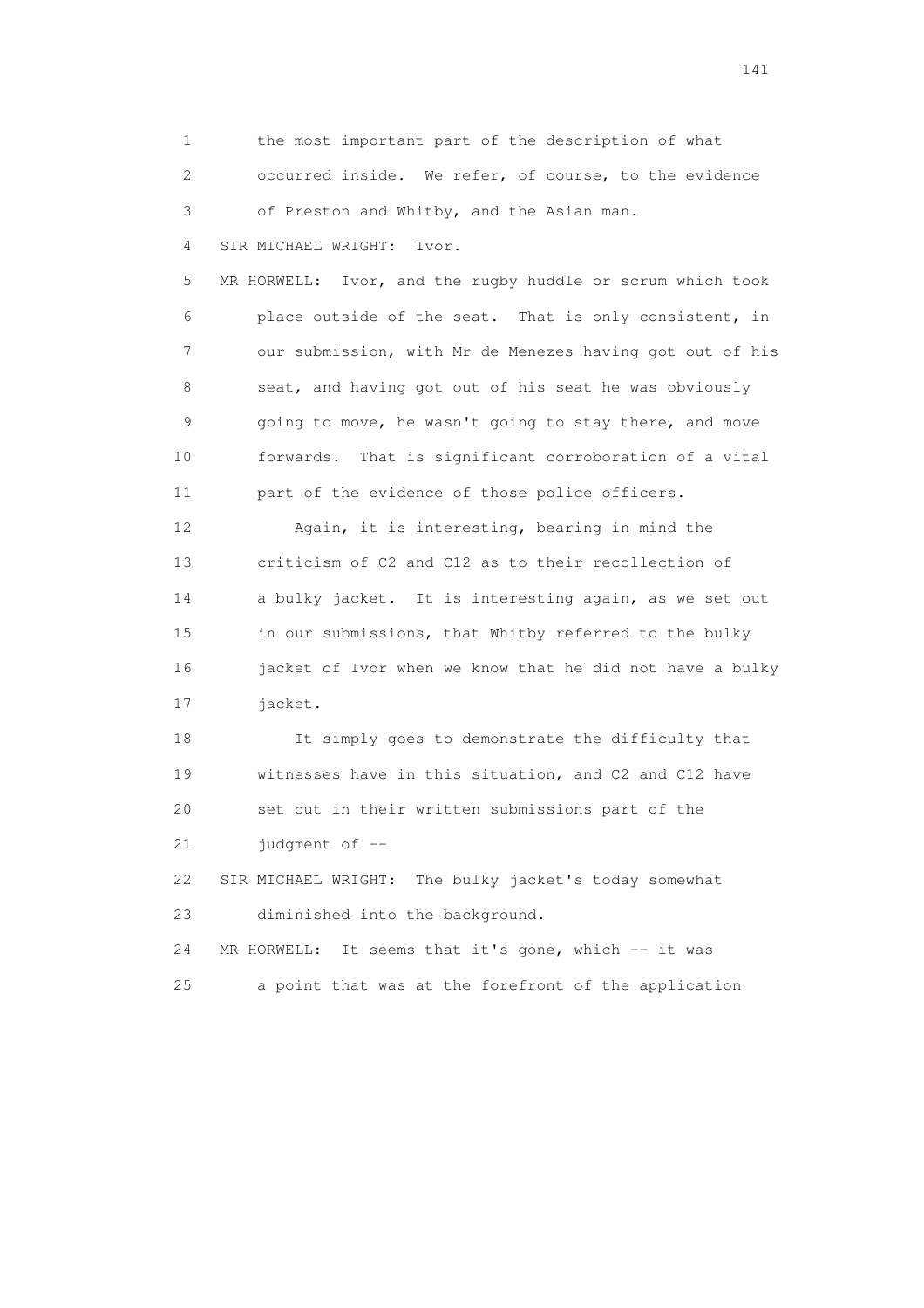1 before the Administrative Court, and it has now gone. 2 It's also important to bear in mind that the 3 eyewitness evidence hasn't changed. The evidence that 4 we heard in this courtroom was that which appeared in 5 the witness statements, and those witness statements 6 have been available for a very long time. 7 Nothing, in our submission, is achieved by further 8 elaboration. Our submission is a very straightforward 9 one: there is simply not enough evidence in relation to 10 C2 and C12 to rebut self-defence. That must bring 11 an end -- 12 SIR MICHAEL WRIGHT: On the criminal burden of proof? 13 MR HORWELL: On the criminal burden of proof. And that must 14 bring an end to murder. 15 SIR MICHAEL WRIGHT: Very well. 16 MR HORWELL: We then move to gross negligence, manslaughter. 17 And the family has identified McDowall, Dick, and 18 Esposito as three officers against whom the family says 19 there is evidence of such an offence. That claim is not 20 accepted in any form on behalf of the Commissioner. 21 The House of Lords in Adomako set the threshold for 22 this offence at a very high level, and that level is 23 justified because this is a grave offence, it carries 24 life imprisonment as a maximum sentence, and it does not 25 require mens rea. And therefore the suggestion and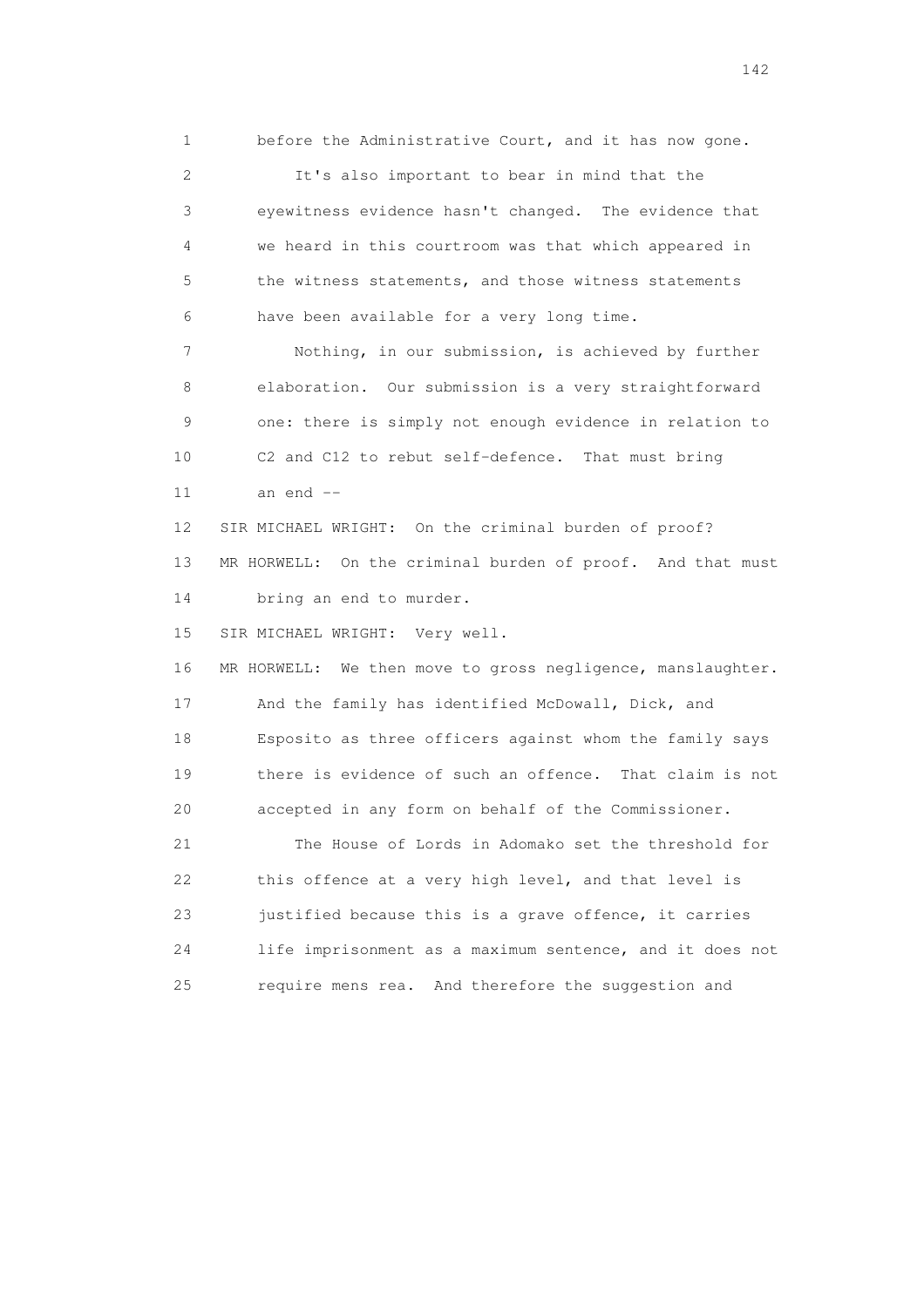1 allegation is a very difficult one to make, and 2 difficult to substantiate, in our submission.

 3 There are four ingredients to the offence, each of 4 them must be proved, and we submit that there is 5 insufficient evidence to establish any one of the four 6 ingredients. We only need succeed in relation to one of 7 the four, and this offence must go at this stage. But 8 we submit there is in fact insufficient or no evidence 9 in respect of each of the four ingredients.

 10 We start, of course, with duty of care. We make it 11 clear, in case there is any misunderstanding, these 12 submissions have nothing to do with the issue of 13 compensation. As you may be aware, interim ex gratia 14 payments have been made --

 15 SIR MICHAEL WRIGHT: I wasn't, but I am not surprised. 16 MR HORWELL: And will continue to be made as appropriate. 17 We do not want anyone to think that these submissions 18 are being advanced with that in mind.

 19 The issue as to whether or not the police owe a duty 20 of care in situations such as this is one of great 21 importance to the police force in general, as you can 22 well imagine. And there are certain circumstances or 23 relationships in which the courts have held that a duty 24 of care is owed. An obvious example is road traffic 25 incidents. In respect --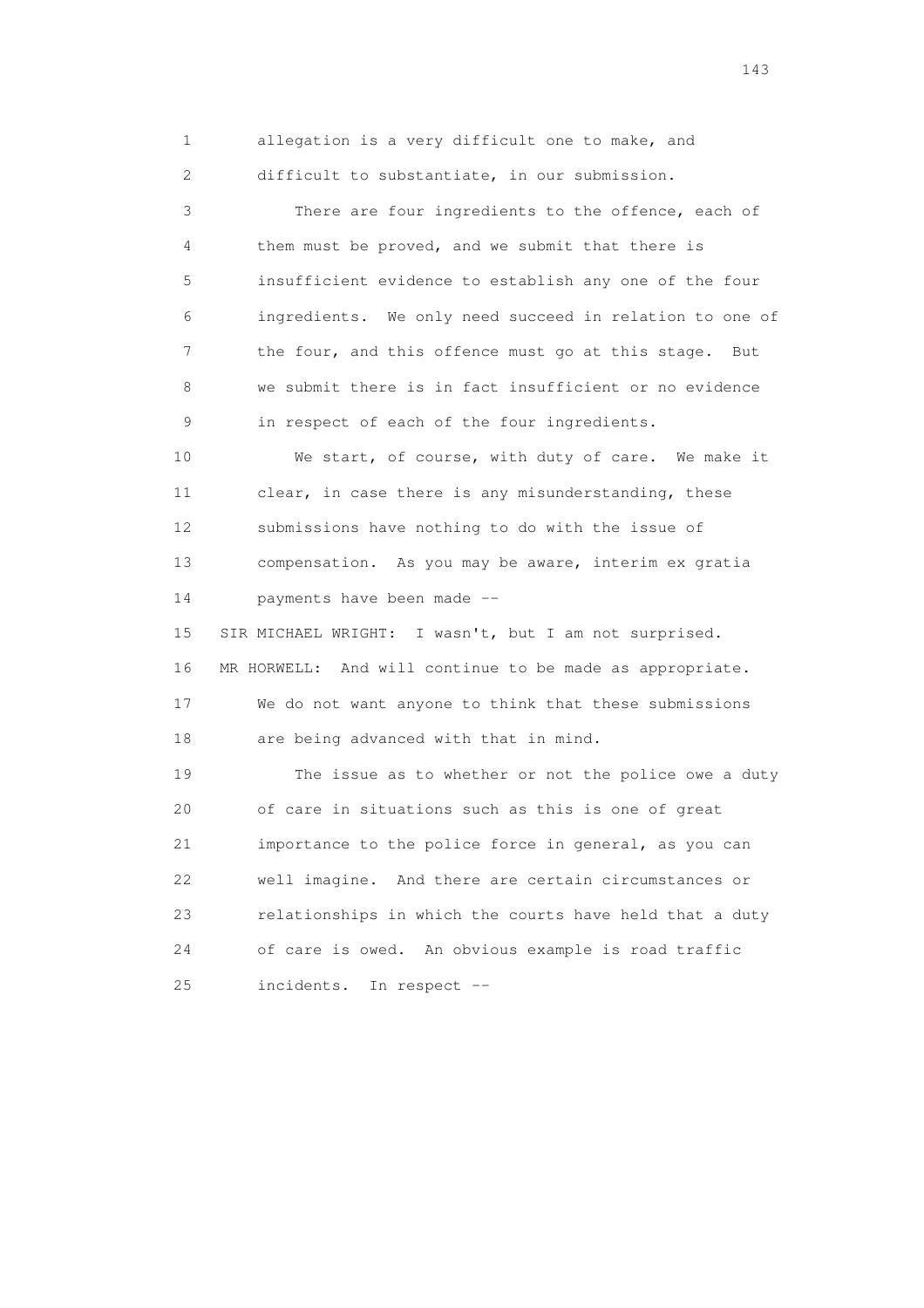1 SIR MICHAEL WRIGHT: Are you thinking of Knightley? 2 MR HORWELL: Yes. 3 SIR MICHAEL WRIGHT: A case for which I have a particular 4 affection. If you ever read the whole report, you will 5 see why. 6 MR HORWELL: I will look at it afresh. In our submission, 7 the courts have taken a policy decision, and it's not 8 difficult to see why, police officers are treated as 9 drivers like anyone else. To that extent a duty of care 10 is owed to other road users. 11 SIR MICHAEL WRIGHT: Even in cases of emergency. 12 MR HORWELL: Yes, and so it is a situation very different 13 indeed from that which faces this court. Some of the 14 authorities have sought to support the view by saying 15 this is the civil duty of a police officer, not 16 a criminal duty. If that approach is correct, it 17 explains the reason for why there is a duty of care. 18 Relationships, special relationships such as police 19 and informant. Again, it is very easy to understand why 20 a duty of care would be owed. 21 SIR MICHAEL WRIGHT: You take on a special relationship with 22 him. 23 MR HORWELL: Exactly. 24 SIR MICHAEL WRIGHT: You have to look after him. 25 MR HORWELL: Exactly.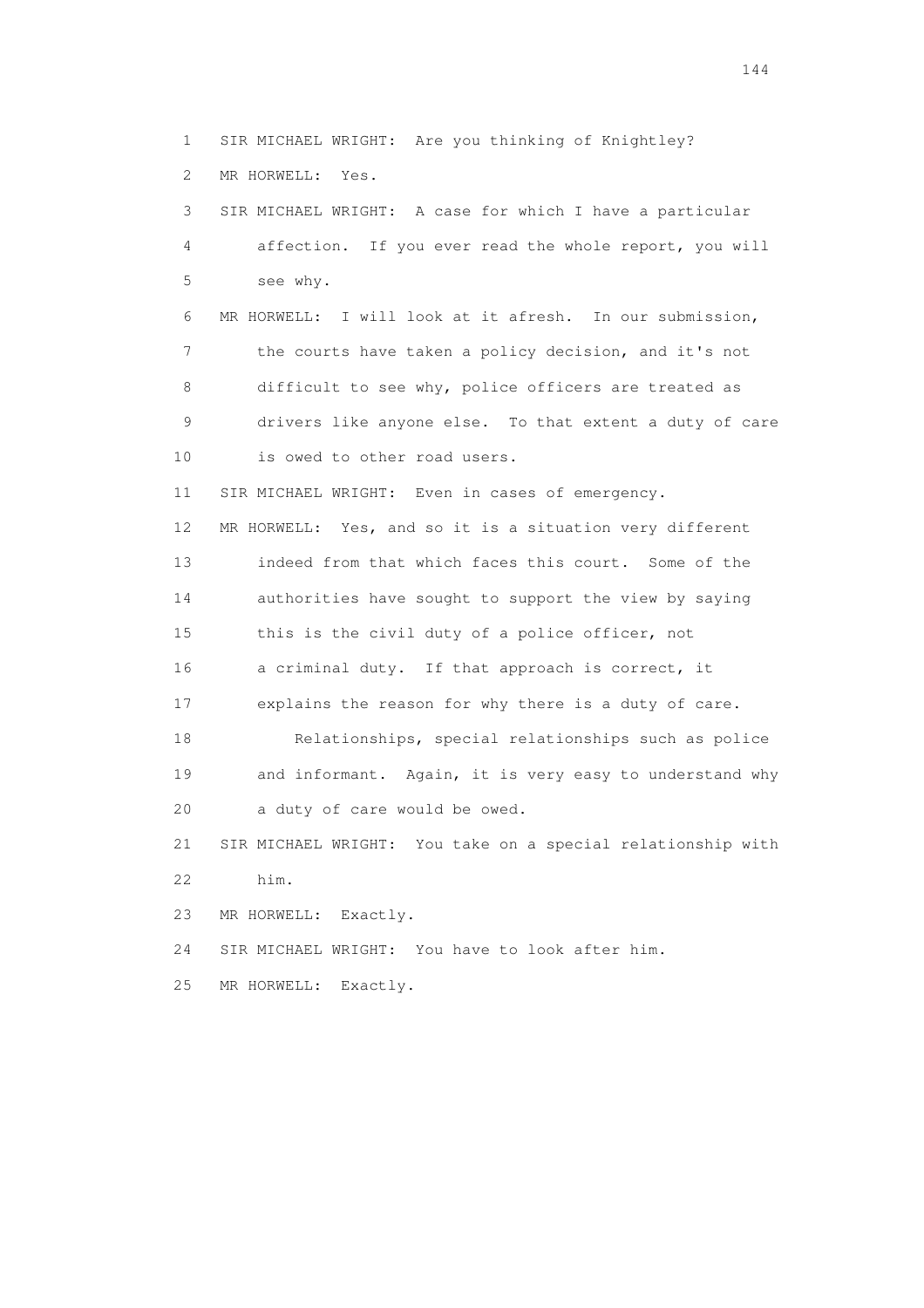1 The cases that have been cited, both for and against 2 the proposition, I will only look now at a few of them 3 because of course we have set out in detail in our 4 written submissions what our case is. I am not even 5 going to refer to Hill itself. The principle in Hill is 6 very clear. But how is that principle applied? The 7 case that is referred to by academic writers, because 8 not many of these cases actually exist, which is cases 9 in which a duty of care has been imposed, which is 10 a very good starting point for looking at this 11 principle. The courts are reluctant to impose a duty of 12 care. One of them, of course, is Rigby. 13 One of the problems with Rigby is that it was before 14 Hill. 15 SIR MICHAEL WRIGHT: But it's been approved since. 16 MR HORWELL: It certainly has, at a very high level. But 17 that is a fact that, in our submission, must be borne in 18 mind. 19 SIR MICHAEL WRIGHT: Well, what are you saying about it? 20 MR HORWELL: Well, the odd -- 21 SIR MICHAEL WRIGHT: Are you limiting it to its peculiar 22 facts? 23 MR HORWELL: The odd part about Rigby when looked at from 24 this particular perspective is that the principle of 25 duty of care does not arise in the judgment at all, and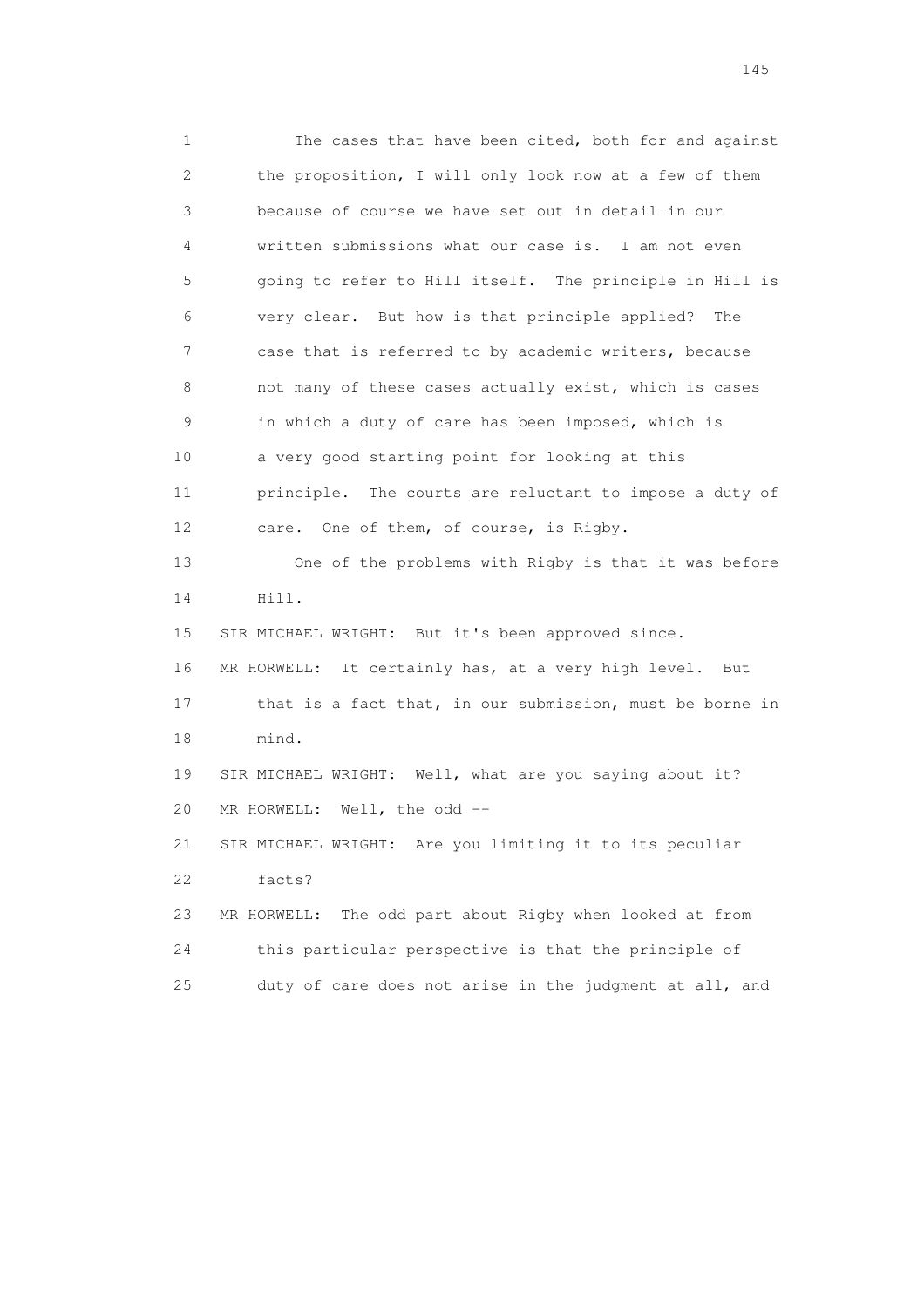1 therefore either one assumes it must have been conceded, 2 and if conceded, that is not a concession that in any 3 sense -- 4 SIR MICHAEL WRIGHT: The report doesn't say so. Lord Taylor 5 might have thought it was self-evident. 6 MR HORWELL: I do not know. 7 SIR MICHAEL WRIGHT: You mustn't mind me pulling your leg. 8 MR HORWELL: No, it's pulled frequently from those behind 9 me. We do submit that there are certain weaknesses to 10 Rigby, to use Rigby in support of this proposition, when 11 it doesn't even deal with the issue of duty of care, 12 shows the weakness of that use. 13 That's how we put our case on Rigby. But there are 14 other features that can be taken from it that assist in 15 our submission. 16 First of all, the action was of course against the 17 Chief Constable who was vicariously liable for those 18 officers on the ground. Vicarious liability does not 19 apply in the circumstances before you. 20 SIR MICHAEL WRIGHT: They took a positive step by firing CS 21 gas canisters into the building which effectively, as it 22 turns out in the circumstances that existed, there were 23 some unavoidable consequences, the house caught fire. 24 Now, speaking entirely for myself, trying to put myself 25 in the position that I would have been in if I had been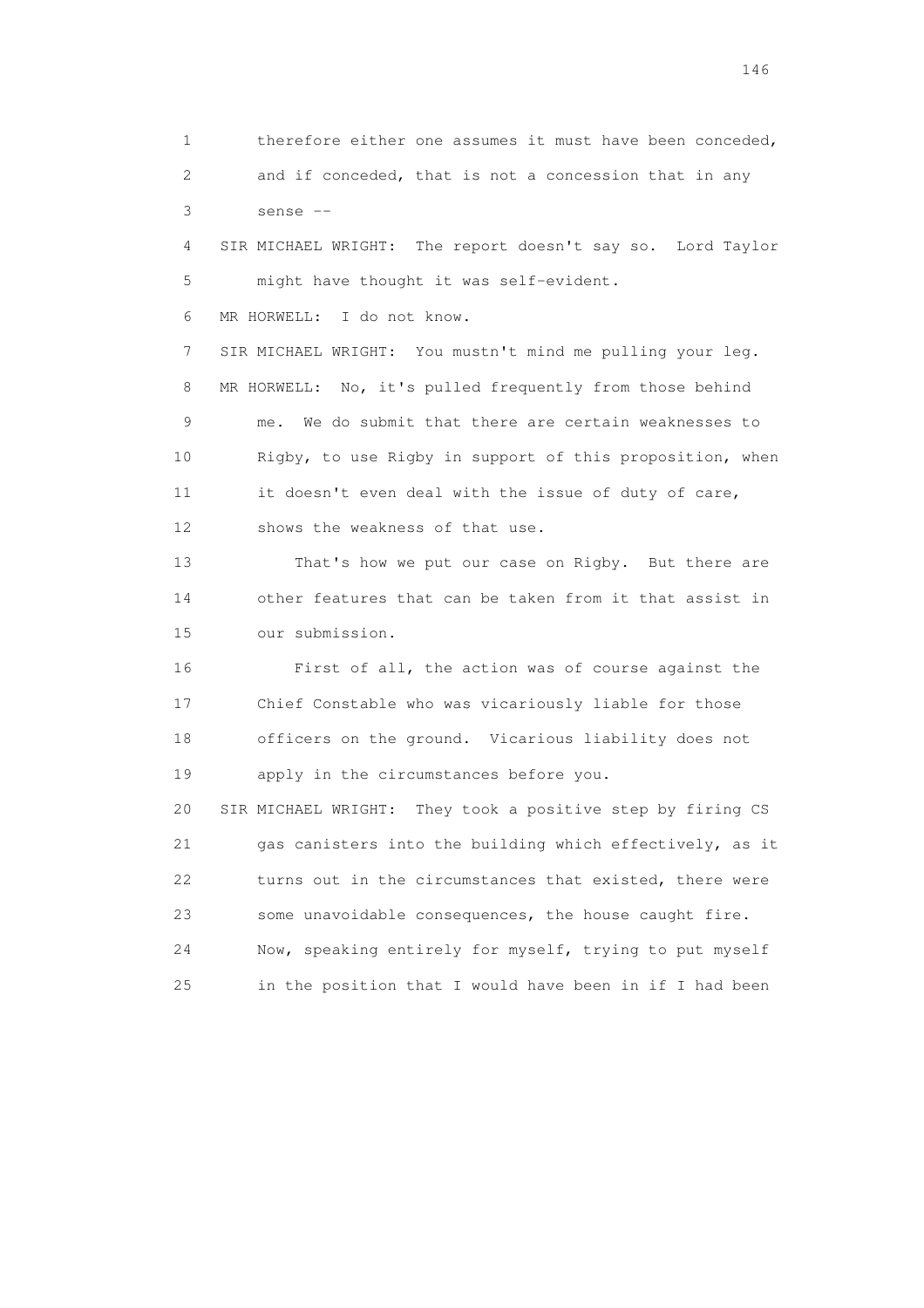1 trying that case, I would have thought I would have come 2 to the conclusion that that was a direct operational 3 act.

 4 Now, you may say that the distinction between 5 operational and investigatory is a false one, I don't 6 know. But that is the basis upon which it's been put 7 forward in some very highly authoritative cases. 8 I would have thought that was the short answer to Rigby. 9 But you may tell me I am wrong. 10 MR HORWELL: It's important to bear in mind the duty that 11 was said to have been breached. I'll read from 12 page 1256 of the judgment. It's only a few words: 13 TI conclude that the defendant, by his officers, was 14 negligent in failing to react to the departure of the 15 Green Goddess by seeking other help and in using the 16 canister without any fire-fighting equipment." 17 SIR MICHAEL WRIGHT: I see, it's two things, it's using the 18 gas canisters, and (b) as you say not ensuring that 19 there was an adequate fire-fighting capacity there. 20 MR HORWELL: We interpret the judgment as meaning that the 21 breach here was not having fire-fighting equipment on 22 standby, notwithstanding the fact that this was a fire 23 service strike and notwithstanding the fact that 24 Green Goddesses were very rare. 25 SIR MICHAEL WRIGHT: It is two-fold, isn't it, if you have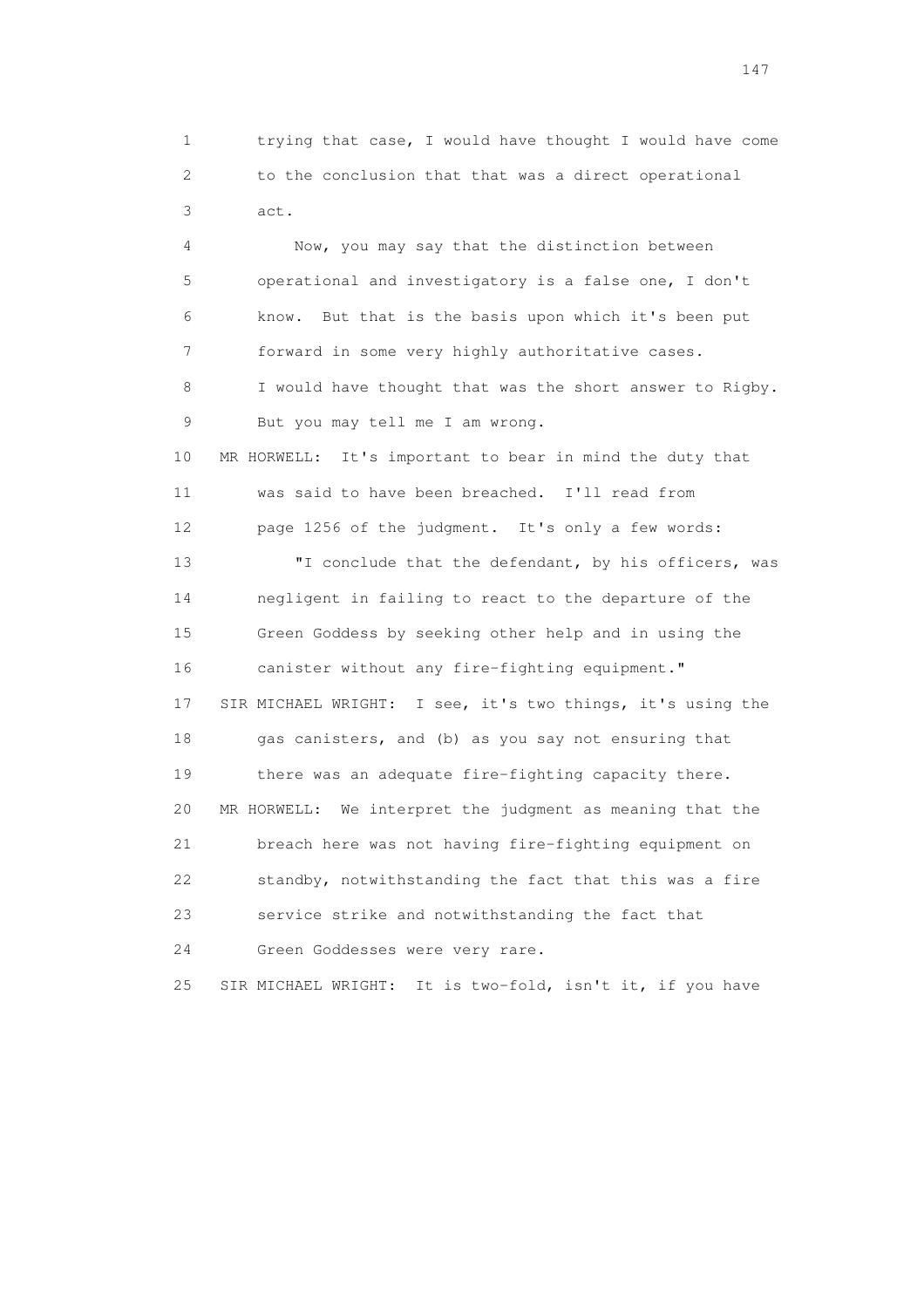1 not got a fire engine standing by, even an 2 unsatisfactory one, you mustn't fire canisters into the 3 house. 4 MR HORWELL: I have interpreted this in a more limited way, 5 simply because the psychopath inside the building was 6 firing shots, and so there was an emergency, and it's 7 not so much the decision to fire the canisters -- 8 SIR MICHAEL WRIGHT: As to do so without the fire brigade 9 present. 10 MR HORWELL: That's how we have interpreted it. So 11 an analogy here, if it's of any use at all, is if the 12 police know in advance that somebody is going to be 13 harmed, not having an ambulance there, for example. So 14 that is why we say it is of limited value. 15 But the other case to which significant reference 16 has been made, Hartwell -- 17 SIR MICHAEL WRIGHT: That's the firearms one, isn't it? 18 MR HORWELL: Yes. It is a case which we pray in aid. It's 19 not one which is contrary to our argument. It's for 20 that reason that I would like to spend a few moments, 21 it's in file 3 of the authorities at tab 53. 22 Because it's important to note what the duty of care 23 was, and what the Privy Council had to say about it. 24 The facts are fairly memorable, and can be taken quickly 25 from the headnote at page 1273.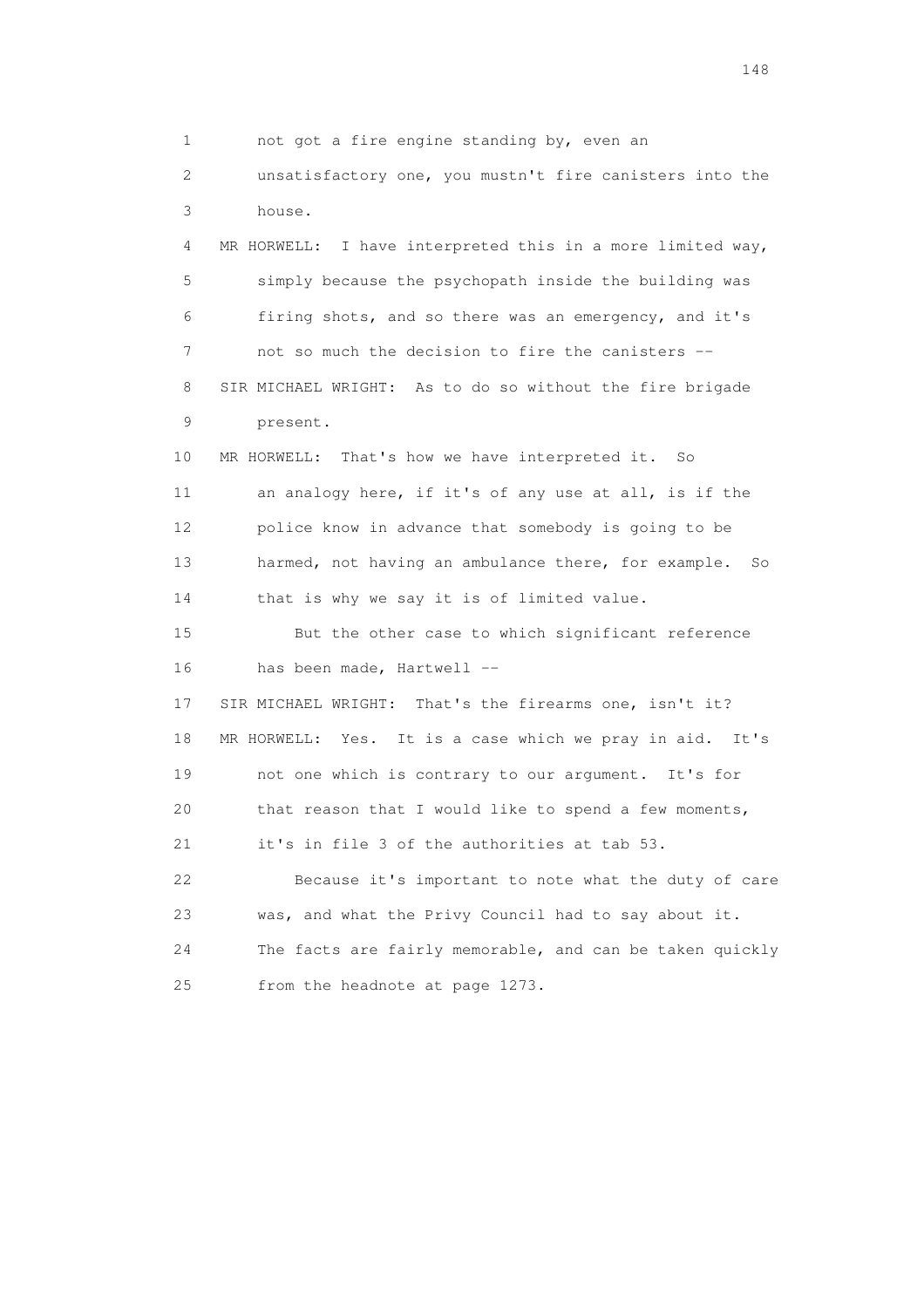1 This is in the Royal Virgin Islands, a police 2 officer had been given a sidearm, and he was a most 3 inappropriate character to have that weapon. In his 4 past were two incidents, one in which he had threatened 5 another man with a knife in a confrontation over his 6 girlfriend, and the second was when he had been seen 7 walking about with a gun which he had taken from the 8 police station without permission and in circumstances 9 for which he had no adequate explanation. 10 SIR MICHAEL WRIGHT: One of the great pleasures of sitting 11 in the Privy Council is that you get the opportunity to 12 hear cases like this. 13 MR HORWELL: Thankfully we don't have them here. So those 14 are the very unusual circumstances. If we look at the 15 reasons for the judgment and the specific duty of care 16 that was imposed by the court, if we go to page 1281 and 17 to paragraph 31, this is after reference to the -- 18 SIR MICHAEL WRIGHT: Paragraph? 19 MR HORWELL: Paragraph 31. The paragraph numbers are 20 a little difficult to see on this report. 21 SIR MICHAEL WRIGHT: Got it. 22 MR HORWELL: Having dealt with the relevant authorities, the 23 present case: 24 "When applying these principles in the present case 25 two factual features of cardinal importance stand out.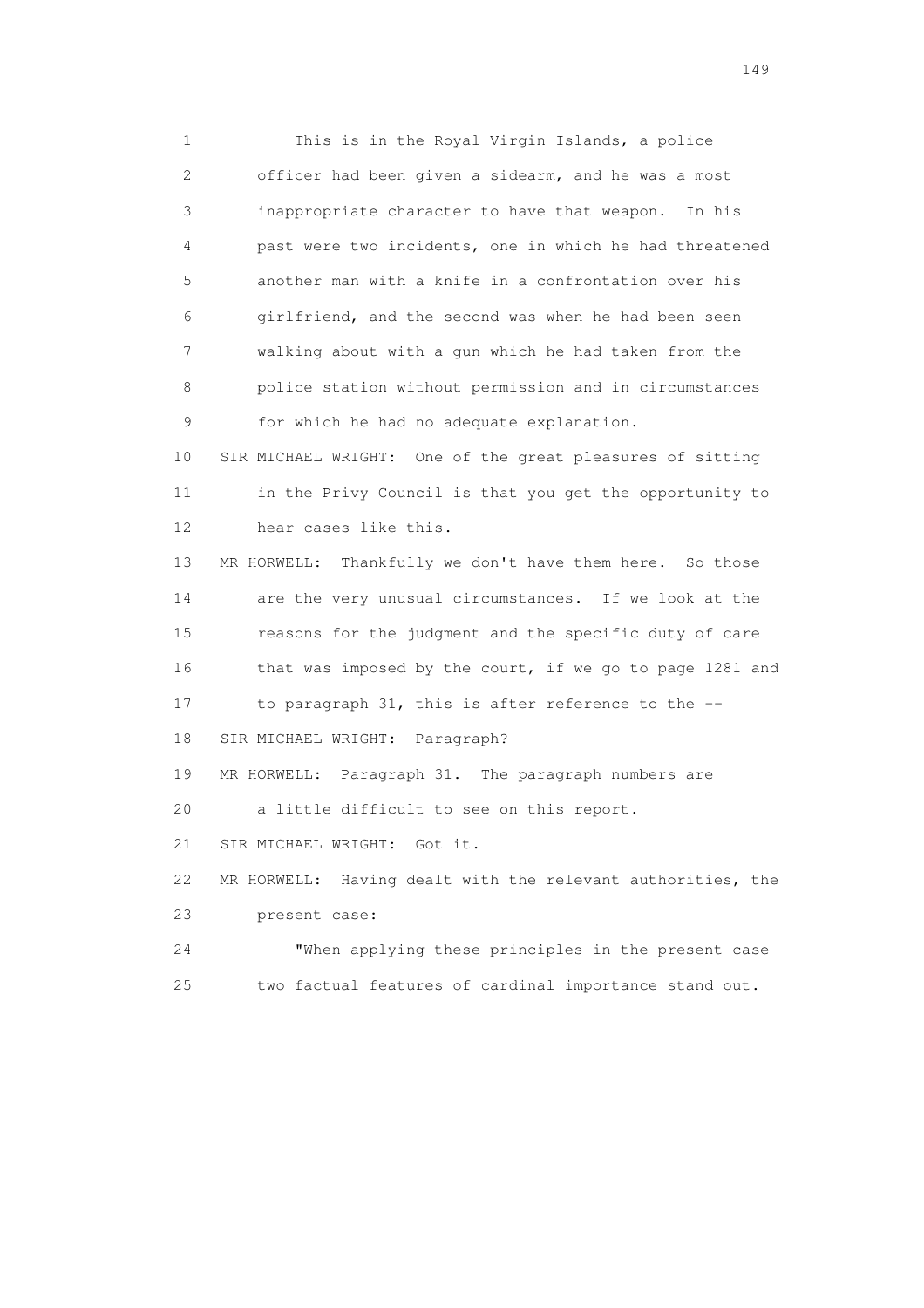1 This case does not fall on the 'omissions' side of the 2 somewhat imprecise boundary line separating liability 3 for acts from liability for admissions. In a police 4 case this distinction is important. Here the police are 5 not sought to be made liable for failure to carry out 6 their police duties properly. This is not a case such 7 as Hill ... where liability was sought to be imposed on 8 the police in respect of an alleged failure to 9 investigate the Sutcliffe murders properly. In the 10 present case the police authorities were in possession 11 of a gun and ammunition. They took the positive step of 12 providing [the PC] with access to that gun. [He] did 13 not break into the strongbox and steal [it]. The police 14 authorities gave him the key. True, [he] disobeyed 15 orders in taking the gun as he did. But the fact 16 remains that the police authorities chose to entrust 17 [him], who was on the island by himself, with ready 18 access to a weapon and the ammunition needed for its 19 use. The question is whether in taking that positive 20 step the ... police ... owed [the victim] a relevant 21 duty." 22 SIR MICHAEL WRIGHT: Yes, it's another example of a positive 23 step.

 24 MR HORWELL: Yes, and if we go to the bottom of that page, 25 paragraph 37: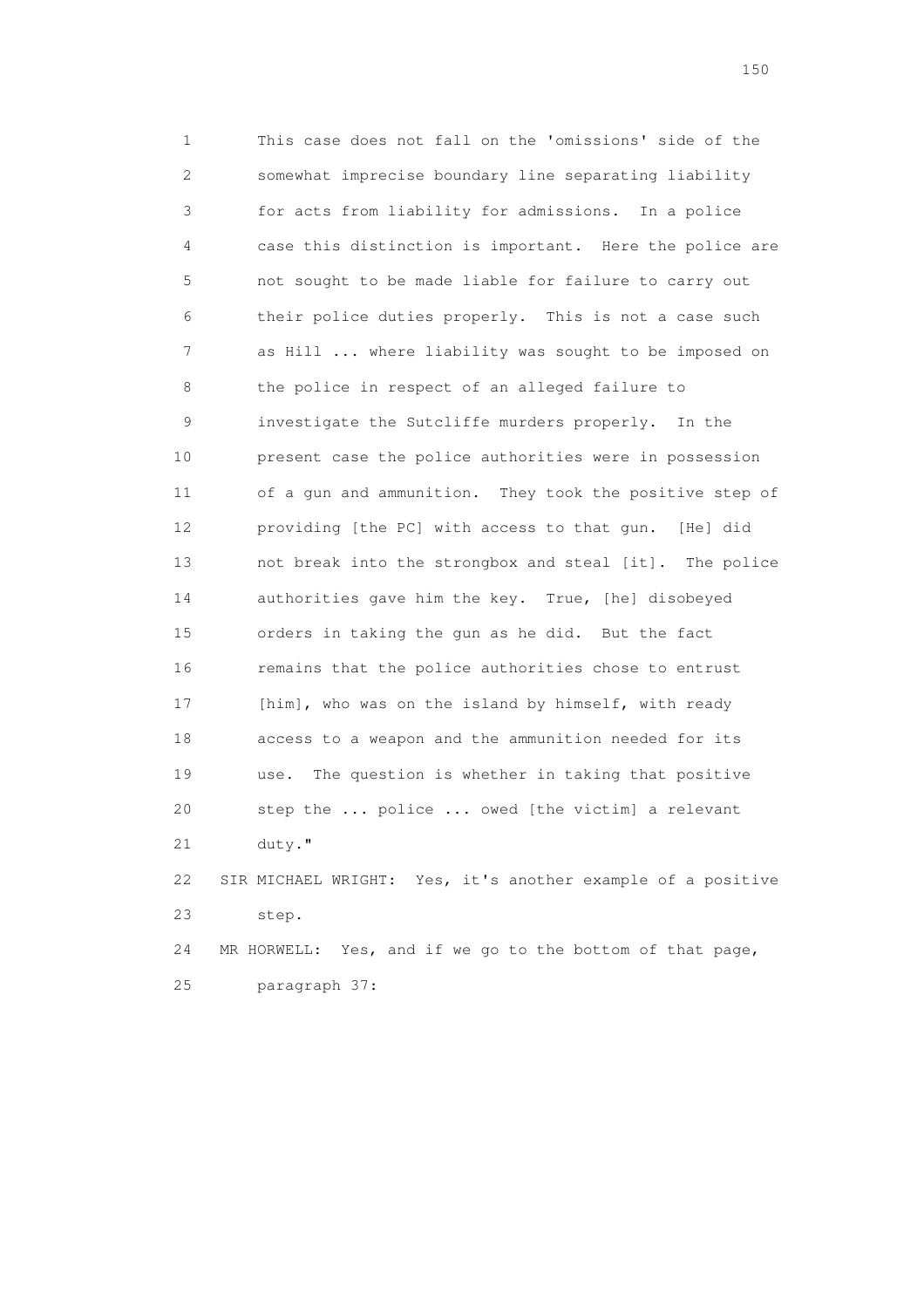1 "In the present case the police authorities plainly 2 owed a duty to take reasonable care to see that police 3 officers to whom they entrusted firearms were competent 4 and suitable. But to whom was that duty owed ..." 5 SIR MICHAEL WRIGHT: By parity of reasoning, if they took 6 the step to fire canisters into a house, they owed a 7 positive duty to ensure that such precautions as could 8 be taken were taken to ensure the house didn't catch 9 fire. 10 MR HORWELL: Yes, that's from Rigby, of course. 11 So the duty of care that was owed to the victim 12 wasn't a duty owed to the victim himself. It was a duty 13 owed to the public. All that Hartwell is an authority 14 for is that the police owe the public a duty to 15 ensure -- 16 SIR MICHAEL WRIGHT: To those who were within the reasonable 17 contemplation of the people taking the decision. So 18 it's not necessarily the public at large, it's the 19 people into whose contact that particular officer could 20 be expected to come. 21 MR HORWELL: Yes, which in this case was in fact the public 22 at large. 23 SIR MICHAEL WRIGHT: Well, it was the customers in the bar, 24 anyway, if nothing else. Yes. I am not saying that you 25 would necessarily have had a different result if he had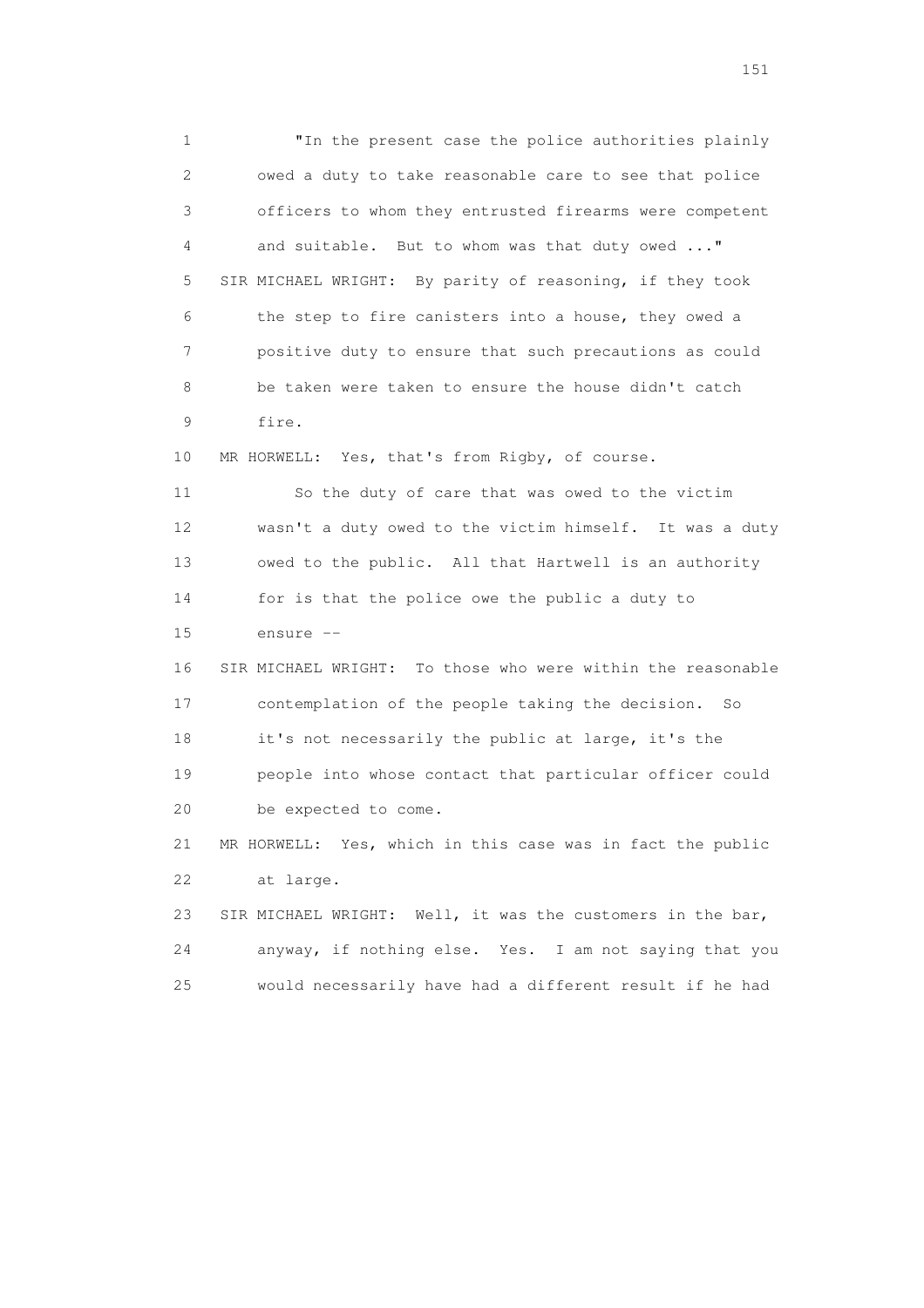1 gone off around the other side of the island and shot 2 somebody else. He would have had the same result. It's 3 a question of what's foreseeable. 4 MR HORWELL: Yes. In fact, I am reminded, if we carry on, 5 at paragraph 39 we do have articulated by the court the 6 actual duty. 7 SIR MICHAEL WRIGHT: Yes. 8 MR HORWELL: "When entrusting a police officer with a gun, 9 the police authorities owe to the public at large a duty 10 to take reasonable care to see the officer is a suitable 11 person." 12 So it is as wide as I had suggested. 13 SIR MICHAEL WRIGHT: Because they have taken a positive step 14 and put a dangerous article into the hands of 15 a dangerous person, yes. 16 MR HORWELL: Yes, so by analogy if C2 and C12 had been 17 incompetent, dangerous police officers, of which not 18 only is there no evidence but all of the evidence is to 19 the contrary, there would have been a duty in those 20 circumstances owed to the public at large and therefore 21 of course Mr de Menezes. 22 SIR MICHAEL WRIGHT: Yes. 23 MR HORWELL: Before we leave this particular line of 24 authority, it again may be instructive to note that the 25 duty in Rigby was to the owner of the premises, not to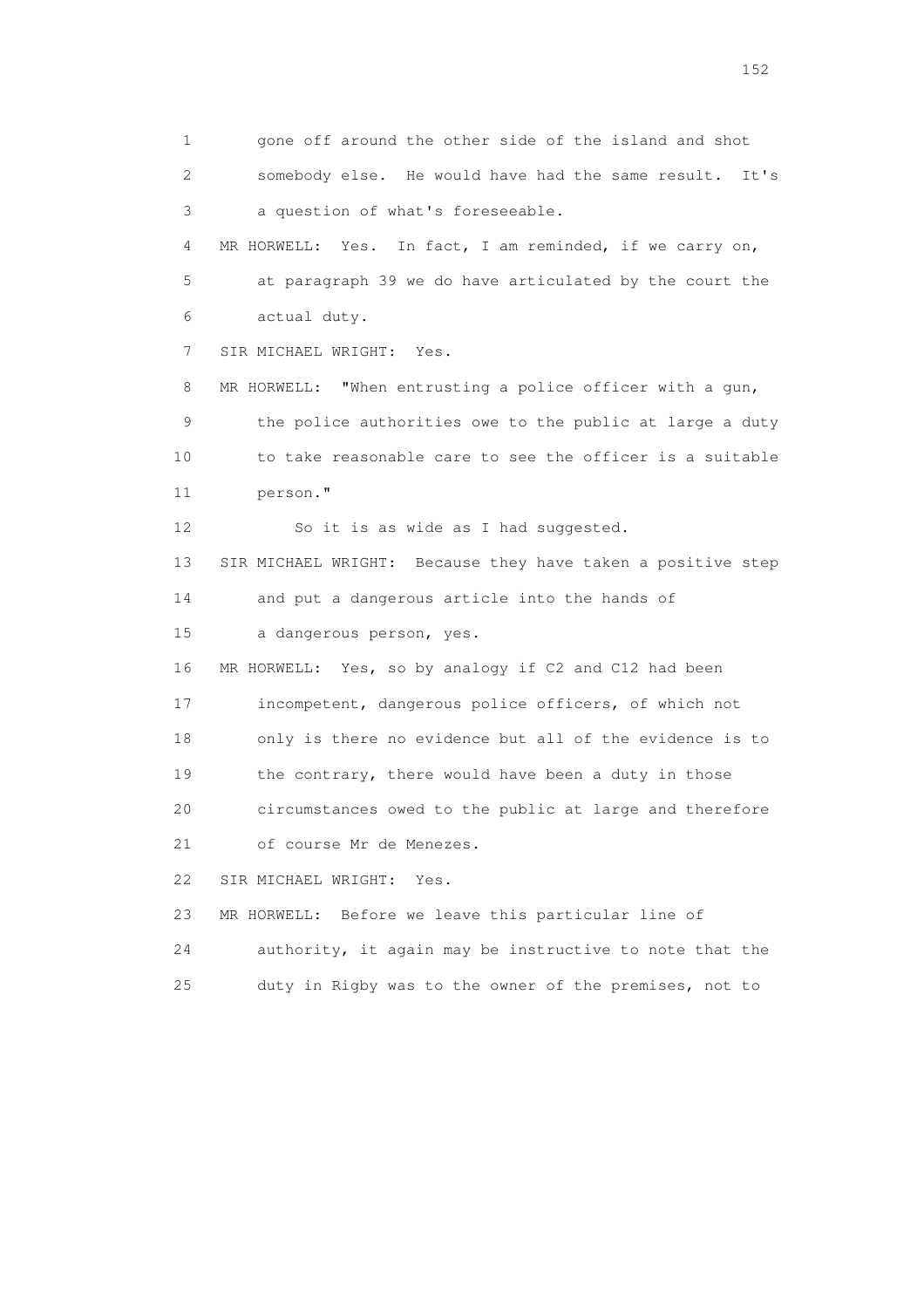1 the psychopath inside. So it's to the owner of the 2 property, not to the suspect, if that's the right word, 3 the criminal in the building.

 4 If we now turn to the numerically greater 5 authorities that support our proposition, we can see 6 exactly how wide-ranging they are. If I could, for ease 7 of reference, refer you to our written document. 8 SIR MICHAEL WRIGHT: Yes, I have it out. 9 MR HORWELL: If we start at page 44 it will be a lot 10 quicker. As I have said, I am only going to refer to 11 six or seven cases, and I'll do so briefly. They 12 illustrate the significant reluctance of the courts to 13 impose a duty of care upon the police in relation to 14 suspects.

 15 If we start at page 44 with L and P, L was the 16 father of a daughter, and the mother falsely accused P 17 of abusing the daughter. It's not only the mother that 18 behaved improperly. There were serious and supported 19 allegations made against the police in that case, they 20 tried to trick P into making a confession.

 21 The relevant part of the judgment, if we go to 22 page 45 of our written argument, paragraph 19 of the 23 judgment:

 24 "Mr Faulks contended that the learned judge was 25 correct to hold that no duty of care was owed to the

<u>153</u>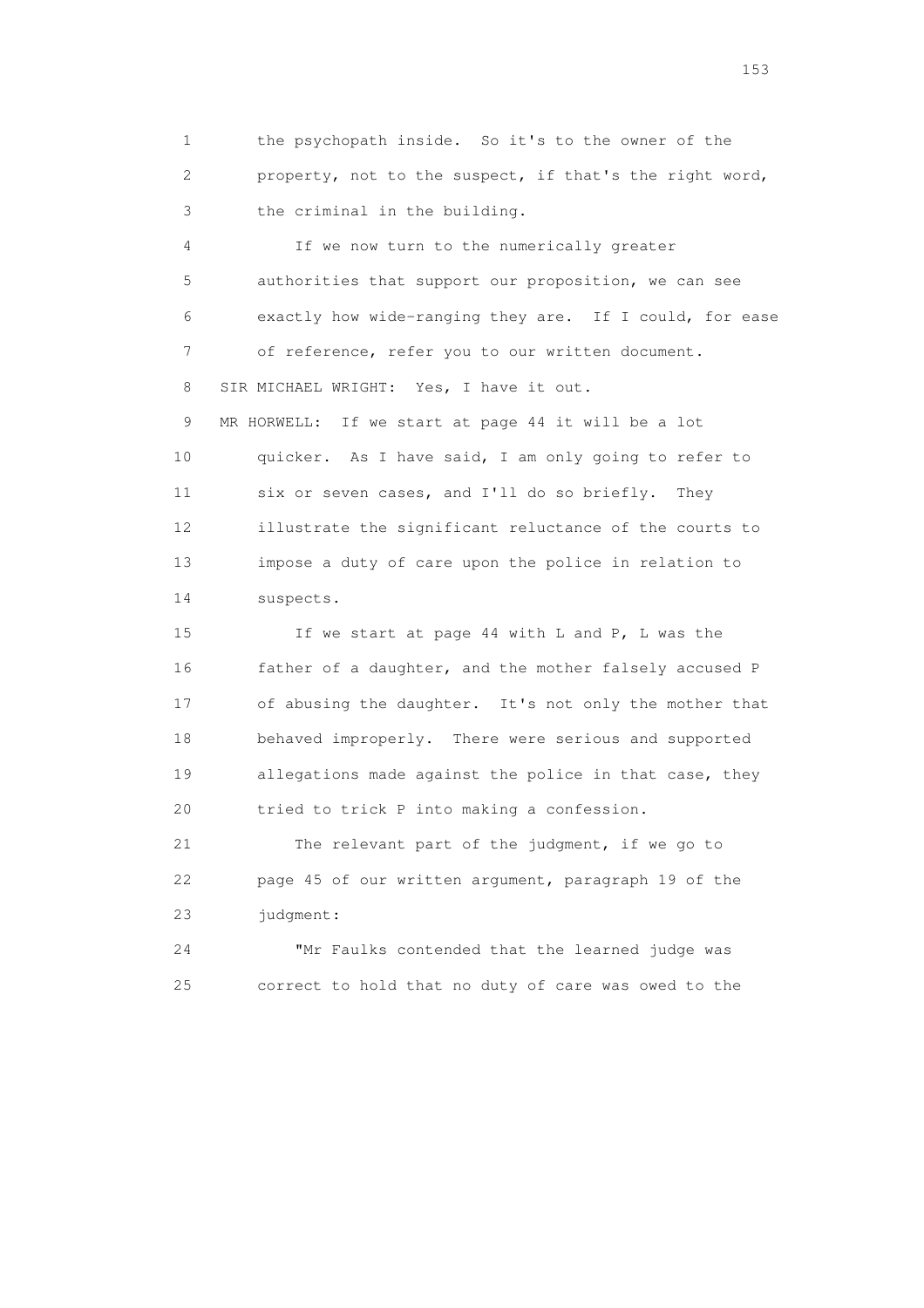1 father in negligence as there was an insufficient 2 relationship of proximity with him. The second 3 appellant was a suspect in a potential crime. He was 4 being interviewed as such. It cannot objectively be 5 said that there was any assumption of responsibility to 6 him when judged against that context. The relationship 7 between police officer and victim is one of conflict or 8 potential conflict. The class which the second 9 appellant belonged, namely potential suspects of crime, 10 is too wide for a relationship of proximity to exist."

 11 Now, it is again worth bearing in mind that, at the 12 time of this impropriety, P was in custody at the police 13 station, being interviewed, and notwithstanding the fact 14 that the police had arrested him, placed him in custody, 15 and were interviewing him, notwithstanding that 16 relationship and that assumption -- one could argue -- 17 of some responsibility, the court held that the 18 relationship was not sufficiently proximate for there to 19 be a duty of care. 20 SIR MICHAEL WRIGHT: That part of the judgment

21 Sir Philip Otton upheld.

22 MR HORWELL: Yes.

 23 SIR MICHAEL WRIGHT: He went on to say, however, that there 24 was another aspect which effectively meant that the 25 appeal was allowed.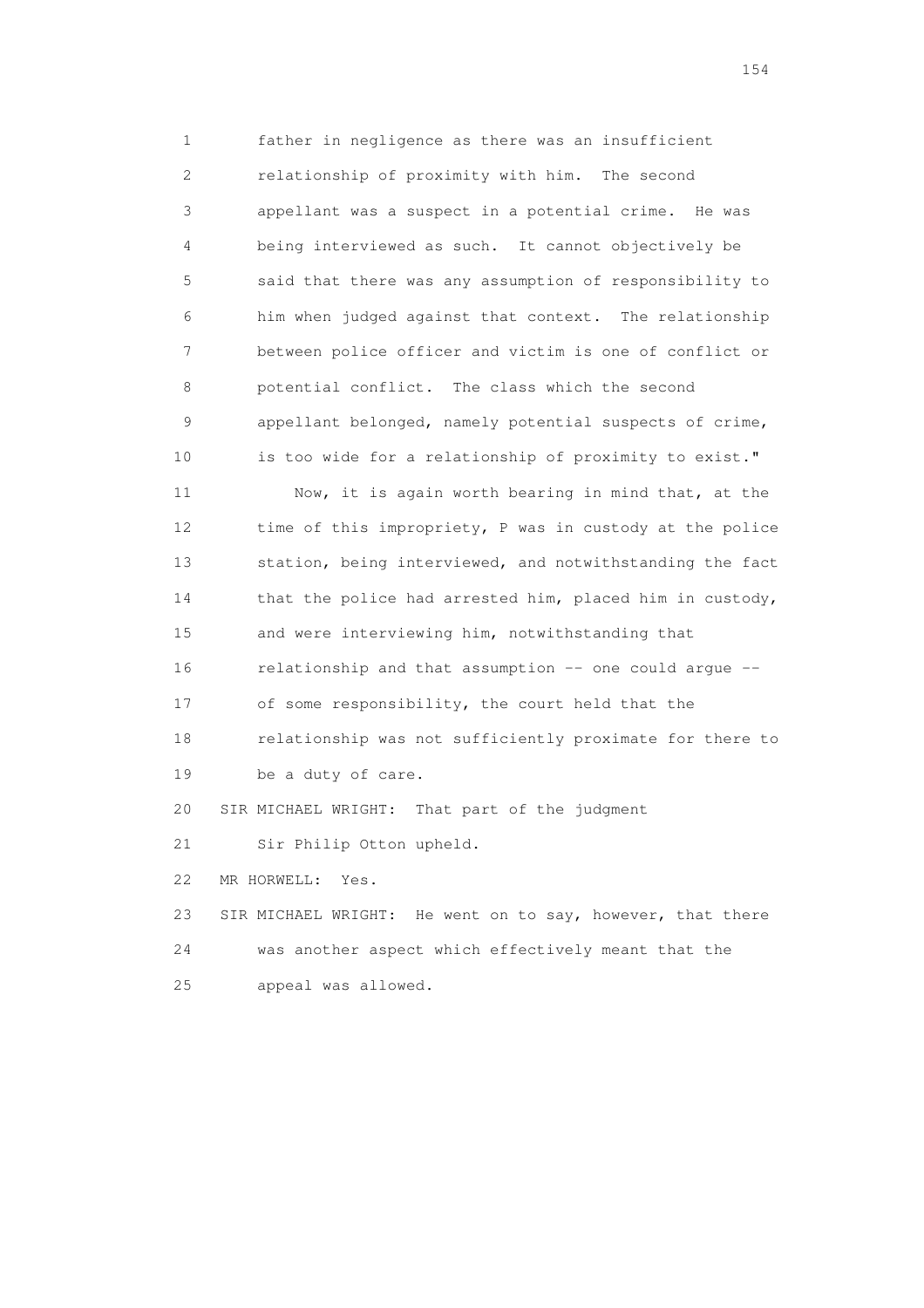1 MR HORWELL: Yes, but it's a different duty of care. It 2 arose, I believe, once P was no longer a suspect. It 3 was the relationship they owed to him when considering 4 what to do in relation to the daughter.

 5 I appreciate of course there is no firearms element, 6 but to have a man arrested and in your custody -- 7 SIR MICHAEL WRIGHT: While he was a suspect they owed him no 8 duty. Thereafter, what the police were really -- once 9 they have eliminated that, they had gone on to consider 10 what you might call the family relationship aspect of 11 the case and at that stage a duty of care arose. 12 MR HORWELL: Yes.

13 SIR MICHAEL WRIGHT: I see.

 14 MR HORWELL: The point is repeated, and I can deal with this 15 very quickly, over the page to 46, the authority of 16 Vellino is referred to over towards the bottom of the 17 page. Lord Justice Schiemann dealt with a very similar 18 principle, namely the relationship that the police owe 19 to a person arrested.

 20 This is the specific duty of care that is owed to 21 somebody in detention. If one goes over the page to 47, 22 middle of the page, paragraph 15 of the judgment:

 23 "For my part I am content to assume without so 24 deciding that when a police officer arrests a citizen, 25 the police officer puts himself in a relationship with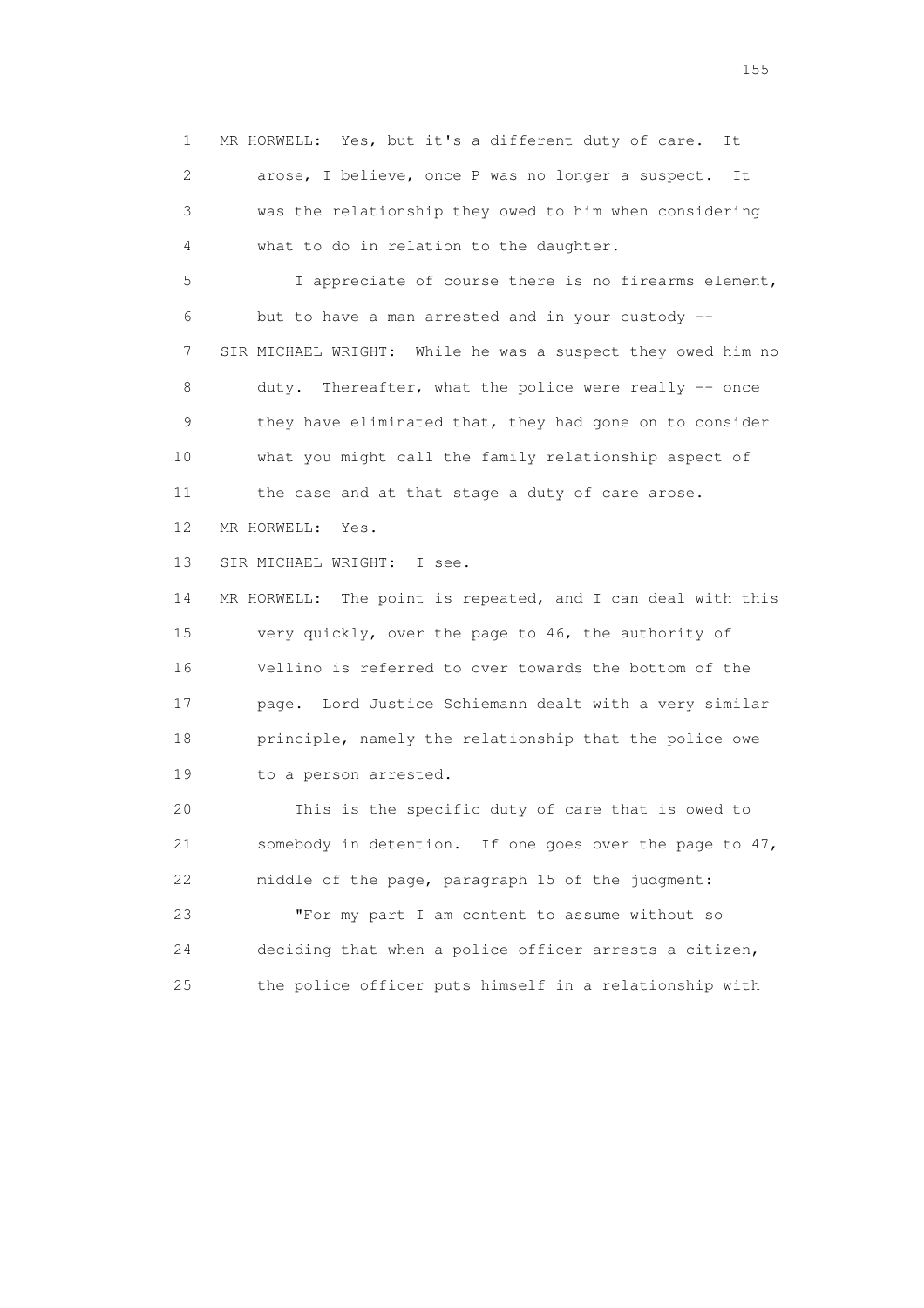1 that prisoner which can involve the police officer in 2 having some duties for the breach of which the prisoner 3 can sue. But in every case, one has to identify the 4 particular duty which it is that has allegedly been 5 broken." 6 To the bottom of the page, four lines up from the 7 bottom: 8 "It is not the arrest which gives rise to the duty 9 of care to the man. It is his detention." 10 SIR MICHAEL WRIGHT: The two things may be coincidental of 11 course. 12 MR HORWELL: Yes, but the duty of care referred to here is 13 the duty to look after the prisoner properly at the 14 police station: which cells you put him in, how do you 15 care for him. 16 SIR MICHAEL WRIGHT: Yes, it's the element of detention that 17 gives rise to the duty of care. 18 MR HORWELL: Yes. 19 SIR MICHAEL WRIGHT: If you are arrested and then bailed, 20 there is no special duty. 21 MR HORWELL: No. 22 SIR MICHAEL WRIGHT: It's, as you say, keeping him in proper 23 accommodation. 24 MR HORWELL: Yes, but it's not even the arrest that creates 25 the duty. It's the detention. One follows the other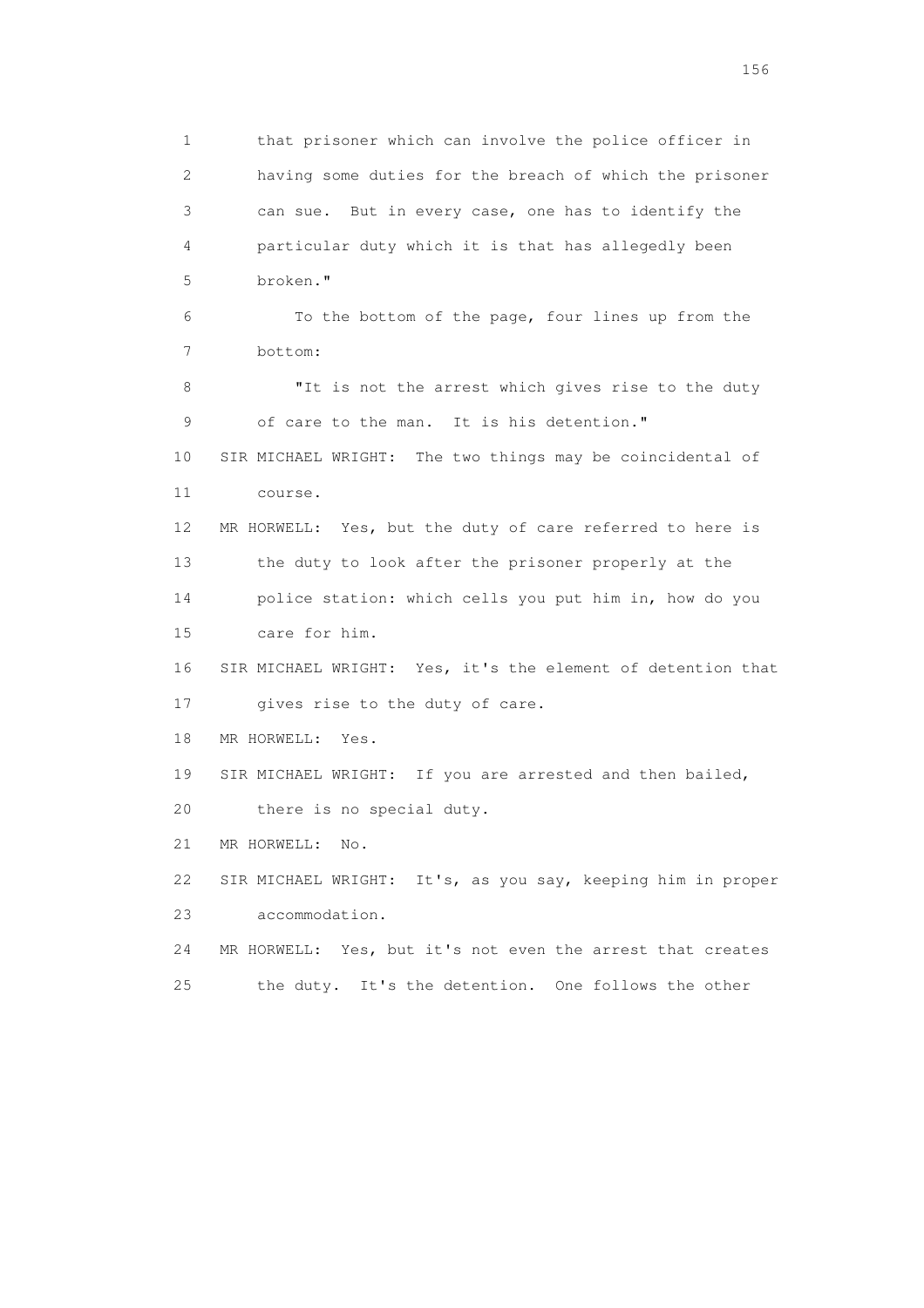1 ordinarily, but it's an important distinction that was 2 made in Vellino, in our submission. 3 SIR MICHAEL WRIGHT: Yes. 4 MR HORWELL: So not even a duty owed up until the time of 5 arrest, and not only the arrest creates the duty, 6 an inevitable consequence of an arrest is detention, of 7 course, but -- 8 SIR MICHAEL WRIGHT: What about helping the police with 9 their enquiries? 10 MR HORWELL: It would depend on the circumstances. 11 SIR MICHAEL WRIGHT: Police officers are usually careful to 12 say, "You are free to go if you want to". 13 MR HORWELL: Yes, but in this particular circumstance not 14 even the arrest creates a duty of care -- 15 SIR MICHAEL WRIGHT: It's the consequential detention. 16 MR HORWELL: Yes, and that's an important distinction. 17 Page 48, reference has been made to Farrell this 18 morning. This is the Irish case in which the Court of 19 Appeal held that the Ministry of Defence and soldiers 20 for whose actions it is responsible owed a duty to take 21 reasonable care in the conduct of security operations to 22 every person, including actual and suspected offenders. 23 That is the part that was referred to this morning. 24 We need, in our submission, to see what Lord Dilhorne 25 had to say about that decision of the Court of Appeal in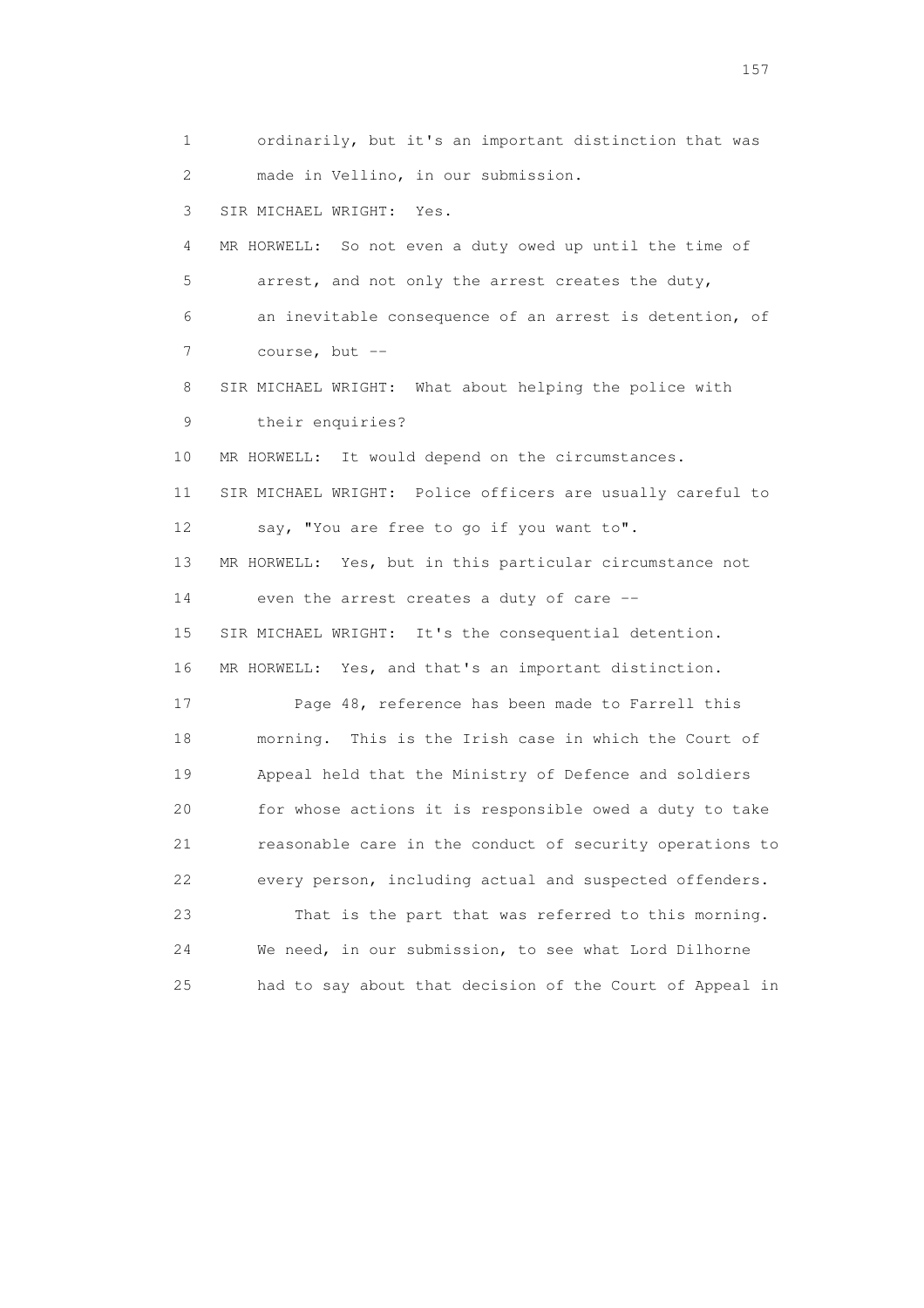1 Ireland, because over the page to 49, that quotation at 2 the top of the page, last three lines: 3 "I do not propose to comment on the views expressed 4 on this question by the Court of Appeal, but it is not 5 to be assumed that I agree with them." 6 I hope it is not being fanciful or overoptimistic to 7 suggest that it is clear what Lord Dilhorne meant by 8 that comment. 9 SIR MICHAEL WRIGHT: It depends what submissions were 10 addressed to their Lordships' House. It may be that the 11 parties had come to the conclusion that the other aspect 12 of the appeal was all they needed to argue. 13 MR HORWELL: I am sure that was certainly the reasoning 14 behind the decision, but it is a clear indication from 15 that level that the decision from the Irish Court of 16 Appeal -- 17 SIR MICHAEL WRIGHT: He was not to be taken to be approving. 18 That's about as far as it goes. 19 MR HORWELL: Yes, but it is worth bearing in mind when the 20 case itself is referred to. 21 Another Irish case, page 57 of our document, 22 Fitzsimmons. This was a bank robbery, and the police 23 were waiting in the bank, or the Post Office as it was, 24 for the robbers. 25 This was a decision of Lord Justice Carswell, as he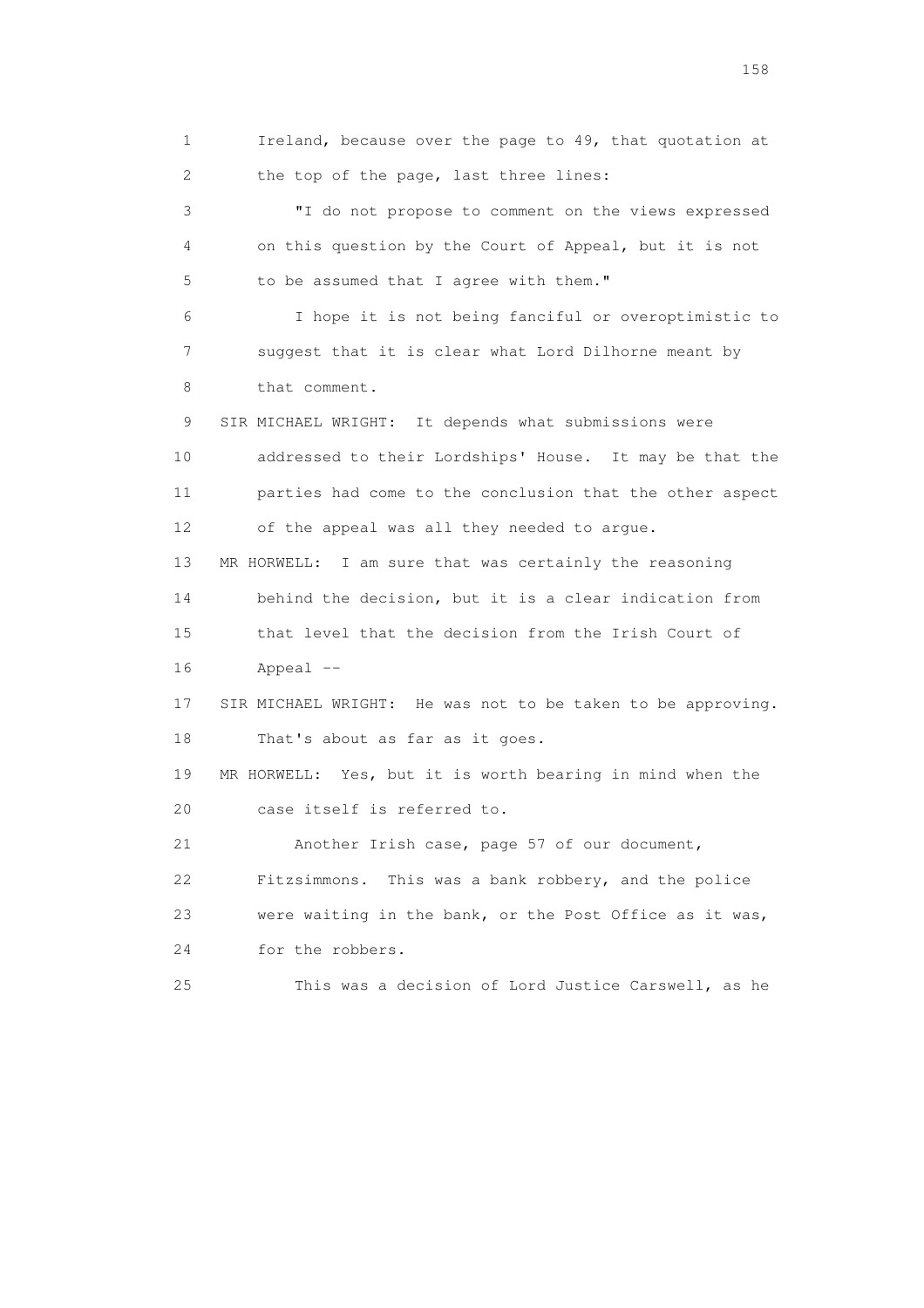1 then was, and he dealt with the decision which did not 2 involve a duty of care. 3 SIR MICHAEL WRIGHT: Self-defence succeeded in this case. 4 MR HORWELL: Yes. He then went on to deal, even though he 5 didn't have to, it's one of those occasions of a judge 6 not having to deal with a point, but deciding -- 7 SIR MICHAEL WRIGHT: Which means it's obiter. 8 MR HORWELL: Yes, but from that source, I think we can use 9 it with some effect, I would like to think. 10 What he had to say, if one starts at the bottom of 11 page 58, five lines up from the bottom: 12 "The mere foreseeability of likely harm in the 13 circumstances was not by itself enough to give rise to 14 the duty [an obvious point but one that should not be 15 lost sight of]. Some further ingredient must be present 16 to establish the requisite proximity of relationship 17 between the plaintiff and the defendant." 18 Over the page, he referred to Alexandrou v Oxford, 19 that's the shop premises and the burglar alarm, no duty 20 of care owed there. 21 Having referred to this, he then in his speech went 22 on to, in his judgment, the part that is underlined on 23 that page: 24 "If the deceased in the present case had been 25 a member of the public accidentally hit by a bullet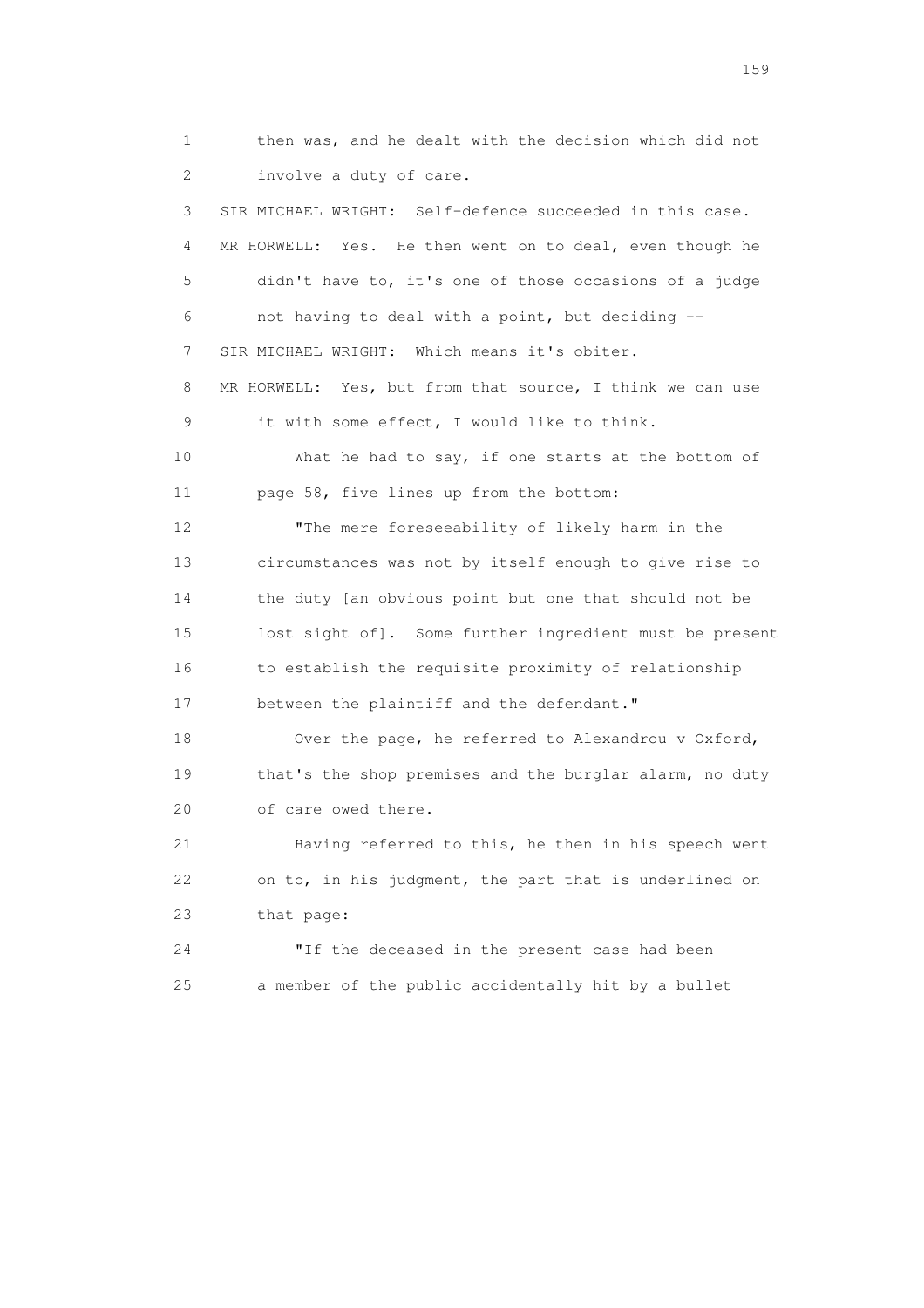1 fired by the police at the robbers, it would appear 2 arguable whether on the proper application of this 3 principle, he could have recovered against the police in 4 an action for negligence. If a member of the public 5 could not so succeed, it is difficult to see how 6 a higher duty could be owed to a fleeing criminal." 7 SIR MICHAEL WRIGHT: Lord Carswell didn't actually have the 8 hardihood to decide the point then and there. 9 MR HORWELL: No. Well, he couldn't because -- 10 SIR MICHAEL WRIGHT: It wasn't in front of him. 11 MR HORWELL: For the decision, but it is an instructive 12 comment by him as to the principle that we advance. 13 Two cases then follow at pages 60 and 61 of our 14 written submissions, Elguzouli and Kumar. Elguzouli was 15 not a police case, it's a CPS case. But it's 16 instructive again, we submit, to bear in mind that the 17 Court of Appeal decided in Elguzouli for public policy 18 reasons that the Crown Prosecution Service did not owe 19 a duty of care to those it was considering as to whether 20 or not they should be prosecuted. 21 It's helpful, we submit, to bear in mind again the

 22 extreme nature of the facts in Elguzouli. The Crown 23 Prosecution Service acted in a poor way to that 24 individual, as they did in Kumar. But no duty of care. 25 The recent case in the House of Lords, Van Colle and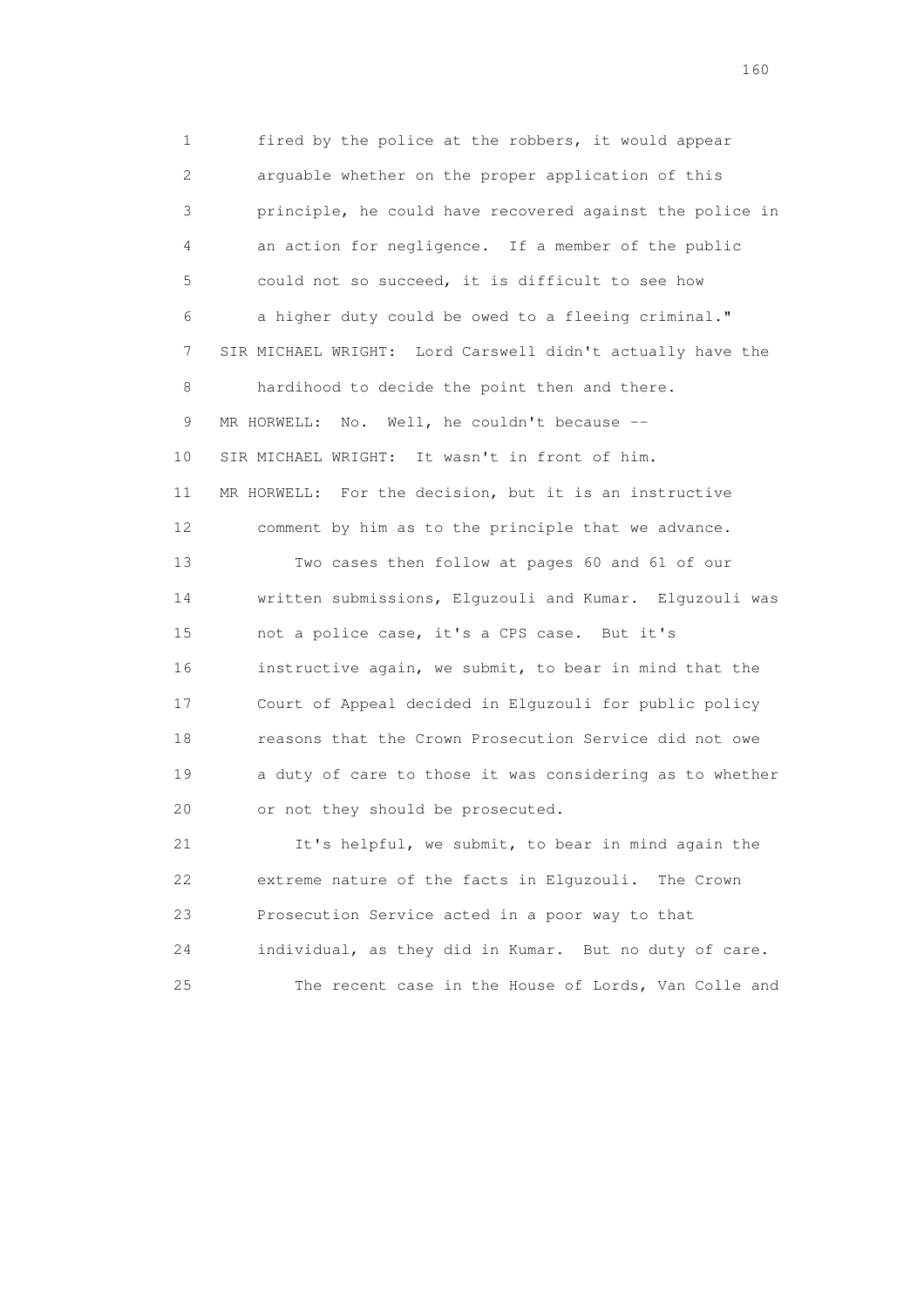1 Smith, we set out the facts and the judgments from 2 page 67 in our written argument. One can, on occasions, 3 spend too much time on the principles and the law and 4 forget the facts. The facts in Smith, as we have 5 suggested, are extreme, and Lord Brown, at the top of 6 our page 68, described them as being "really very 7 strong".

 8 This was a man who had been assaulted because he 9 wished to end his relationship with another man, had 10 been assaulted, reported that assault to the police. He 11 had moved away to Brighton. He received extremely 12 threatening messages by telephone, text and internet, 13 "You are dead", "Look out for yourself, psycho is 14 coming", "I am looking to kill you, no compromises", 15 "I was in the pub last night with a carving knife, it's 16 a shame I missed you".

 17 He reported those messages and the history to the 18 Brighton police. They said it would take four weeks to 19 trace the calls. He then goes to London. The messages 20 continued. He reports the matter to the London police. 21 They say, "Contact the Brighton police". He contacts 22 the Brighton police. Not a lot of interest is shown by 23 the inspector, who doesn't even bother to look at his 24 phone to see the actual text messages. He's simply 25 told: well, phone 999 if there is a problem. And he is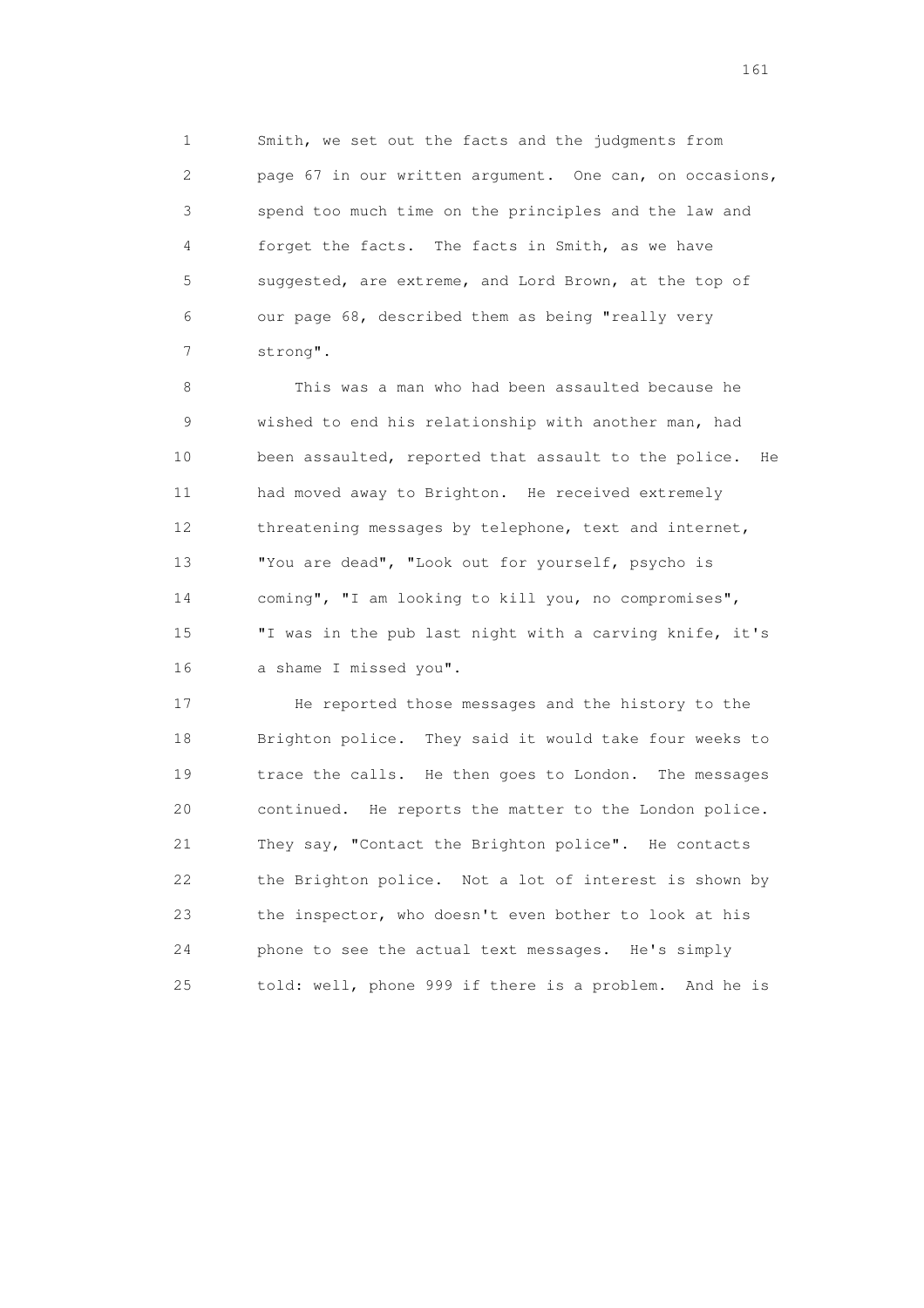1 then assaulted with a hammer, receiving significant 2 brain damage. 3 Now, those are, as we suggest, extreme 4 circumstances, and the House of Lords held that no duty 5 of care arose. Such is the importance of this 6 principle. 7 Can I finally -- we did not deal with this in our 8 written submissions. It's a case which has only just 9 been added. If your authorities file has been added to 10 last night or this morning, do you have a tab 59? 11 SIR MICHAEL WRIGHT: Heagren? 12 MR HORWELL: Yes, thank you, that's the case. The facts are 13 very simple. If we go to the first page of the judgment 14 of Lord Justice Kennedy. The police had information, it 15 only takes a few moments to read: 16 "... 'a named person, and up to four other men, 17 would be knee-capped by shooters ... shooting was to be 18 carried out by Peter [who] had a sawn-off shotgun in 19 a garage. He would be assisted by a man called Jim of 20 Canons Walk in Thetford'." 21 Well, the police went armed to Canons Walk in 22 Thetford to arrest Jim, who was Jim Heagren. The 23 arrest, as one would expect, was somewhat dramatic in 24 the circumstances. The information was false, and

25 Mr Heagren wanted to sue. Unfortunately the pages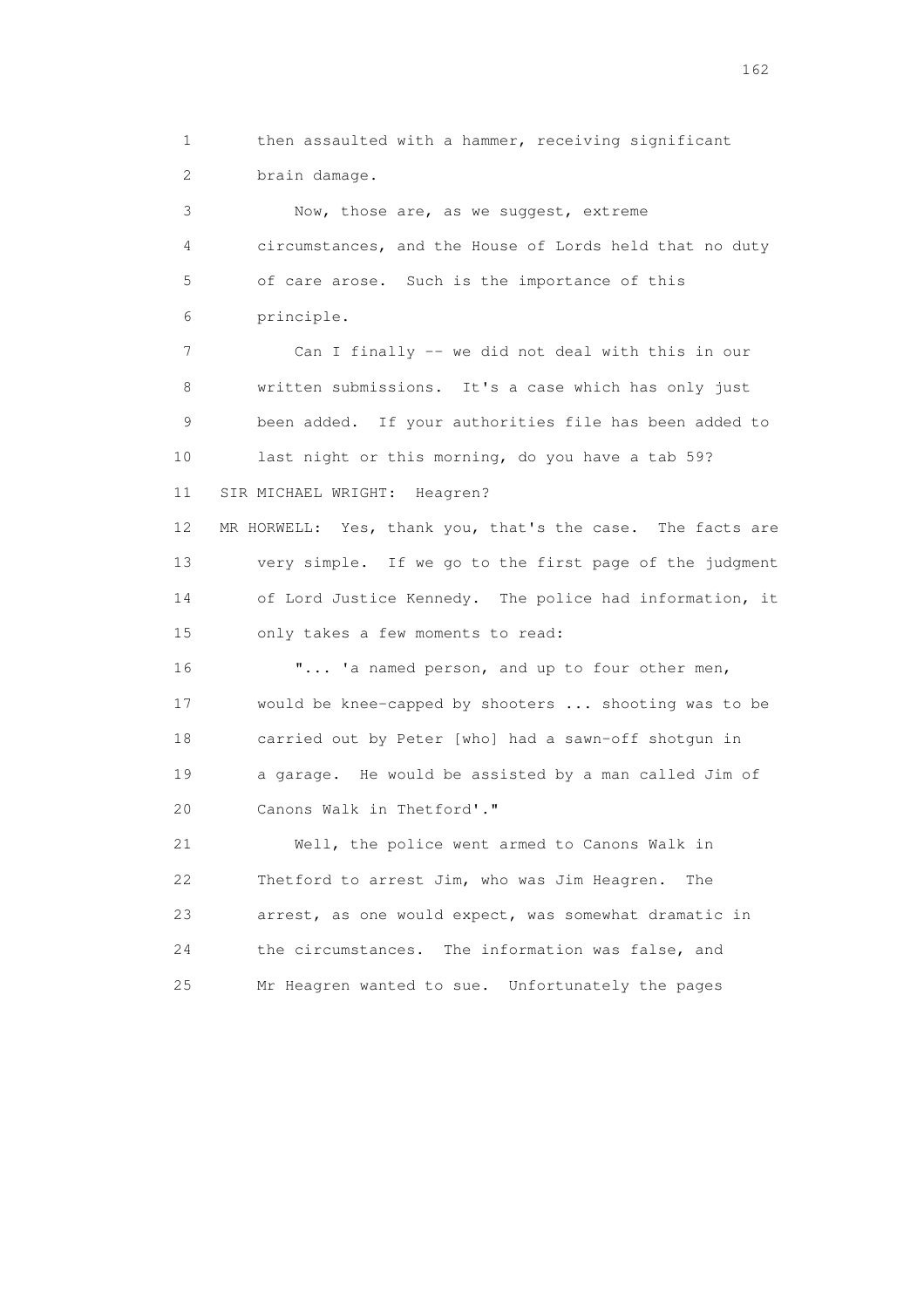1 aren't numbered.

 2 If the start of the judgment we call page 1, two 3 pages on to page 3, the ground of appeal which Mr Money 4 put in the forefront. Do you have that? We don't have 5 paragraphs either. (Pause). Page 4 of the actual 6 report, the third page of the written judgment. 7 SIR MICHAEL WRIGHT: Thank you, wait a minute. I have 8 execution of warrant. 9 MR HORWELL: That's it. 10 SIR MICHAEL WRIGHT: Thank you. Yes, I see. Yes, yes. 11 MR HORWELL: Now, obviously the point was taken that there 12 was no duty of care, and one can see how 13 Lord Justice Kennedy dismissed any argument to suggest 14 that there was a duty of care: 15 "In my judgment the judge was right to withdraw that 16 issue, as can be seen from the decision of the House of 17 Lords in Hill ... In that case Lord Keith, with whom 18 three other members of the House expressly agreed, made 19 it clear beyond argument that an action for damages in 20 negligence against the police simply cannot be sustained 21 in circumstances of the kind with which we are concerned 22 in the present case." 23 The circumstances in the present case were false 24 information upon which the police acted, and they 25 arrested Mr Heagren as a suspect, and no duty of care

<u>163</u>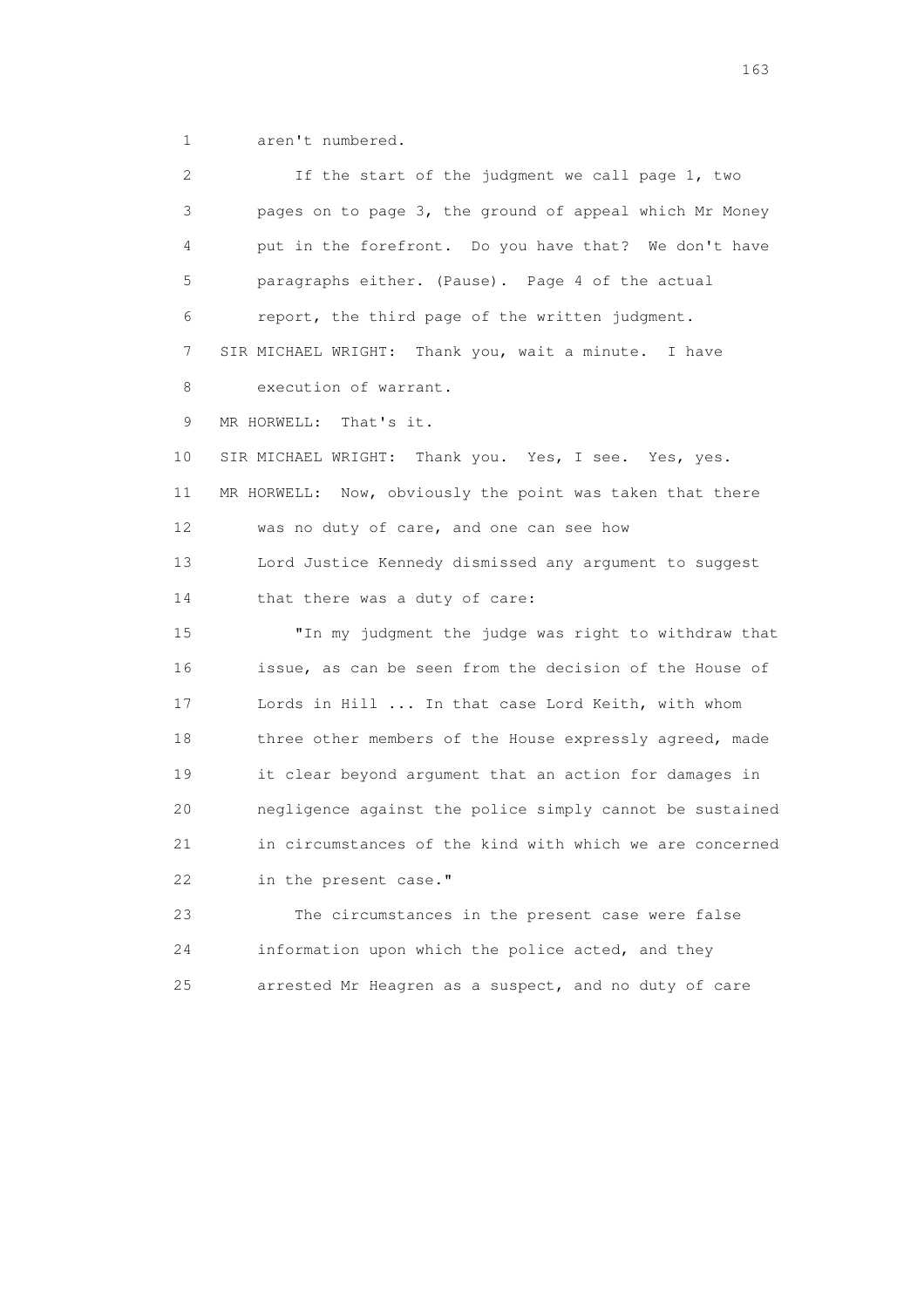1 was owed. That was an arrest in relation to -- 2 SIR MICHAEL WRIGHT: There was a claim in trespass, wasn't 3 there?

 4 MR HORWELL: As inevitably is the case in these actions, 5 there were claims under every heading conceivable, but 6 that part of the judgment dealt with negligence.

 7 We have sought to identify the difficulty in the 8 argument that must be advanced by the family by seeking 9 to turn it round and ask: what is the duty of care that 10 the police owe to a suspected suicide bomber? We 11 haven't been able to articulate a sensible duty of care.

 12 From the argument that has been advanced at times, 13 indeed it's an observation that your own counsel made in 14 their written document, can it be the case that a duty 15 of care is owed to an innocent person but not to 16 a guilty person? Well, that's re-writing the law of 17 negligence, in our submission. The existence of a duty 18 of care cannot depend on the actual status of 19 an individual. If there is a duty of care, it is owed 20 to the class of suspect. It cannot depend upon whether 21 that suspect is ultimately acquitted or convicted. 22 There cannot be a post facto assessment as to whether or 23 not there is a duty of care.

 24 That is why this principle has to be examined from 25 the perspective that Mr de Menezes was a suspected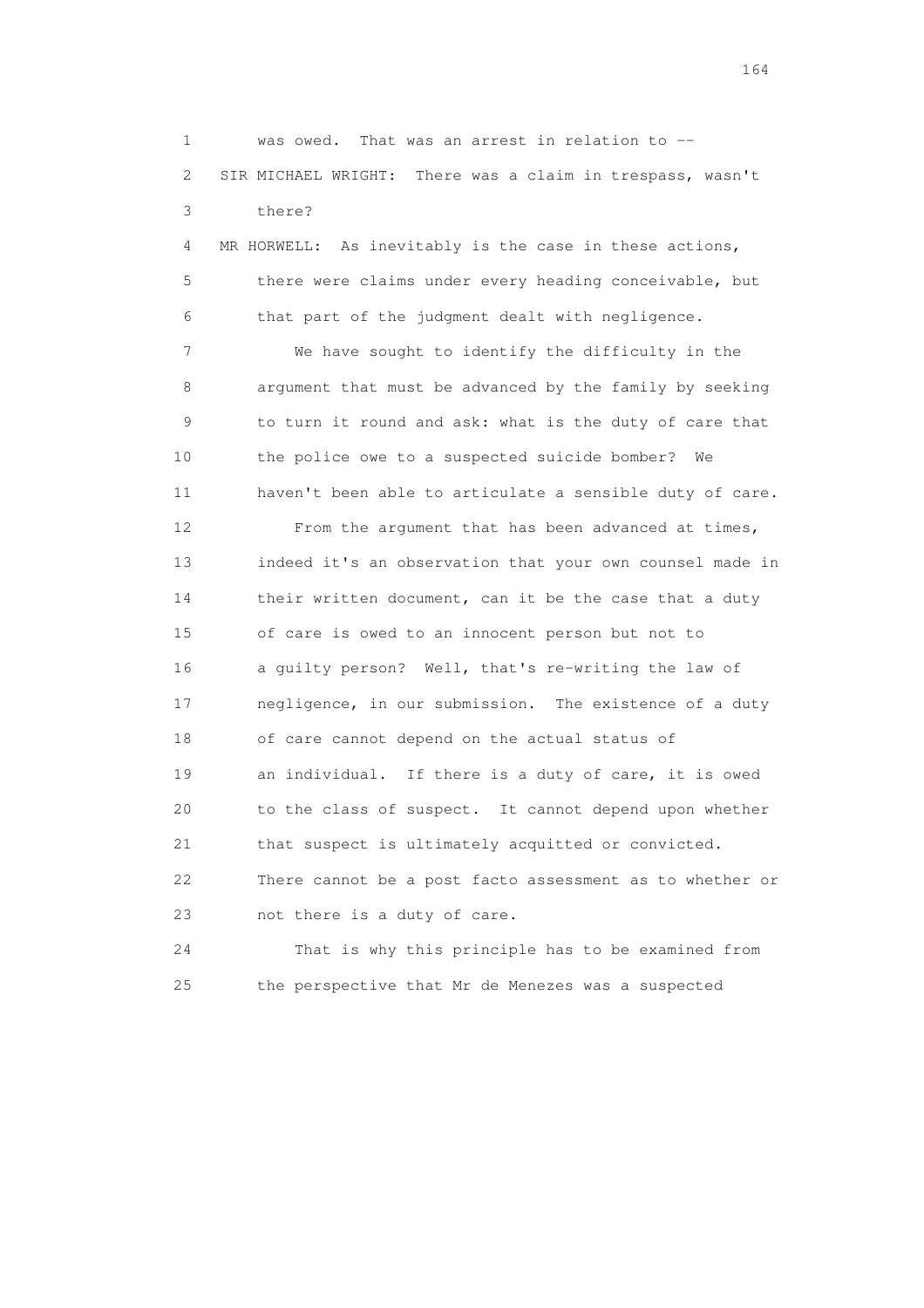1 suicide bomber. That is why we submit not only on all 2 of the principles that we have identified in the 3 authorities, but when one looks at the facts in this 4 case, it isn't possible to articulate what such a duty 5 of care would be. 6 That is as good a reason as any as we have 7 identified so far as to suggesting why there was not 8 a duty of care in this case. 9 Now, it's a topic that takes a lot of time because 10 it is such a complex topic, but we do submit that both 11 on legal principle and on the facts of this case, there 12 was not a duty of care owed to Mr de Menezes. 13 SIR MICHAEL WRIGHT: At any stage? 14 MR HORWELL: At any stage. 15 SIR MICHAEL WRIGHT: What did it mean, then, when DAC Dick 16 said, "Stop him"? 17 MR HORWELL: When she said, "Stop him" -- 18 SIR MICHAEL WRIGHT: What she said and what a lot of other 19 officers said is: detain or arrest, arrest or detain. 20 MR HORWELL: As we have understood the evidence, there has 21 been no misunderstanding whatsoever, the words "stop 22 him" meant armed intervention. 23 SIR MICHAEL WRIGHT: Not worried about that for this 24 purpose, but what I think you may be saying is that on 25 your -- on the principles upon which you approach, and

<u>165</u>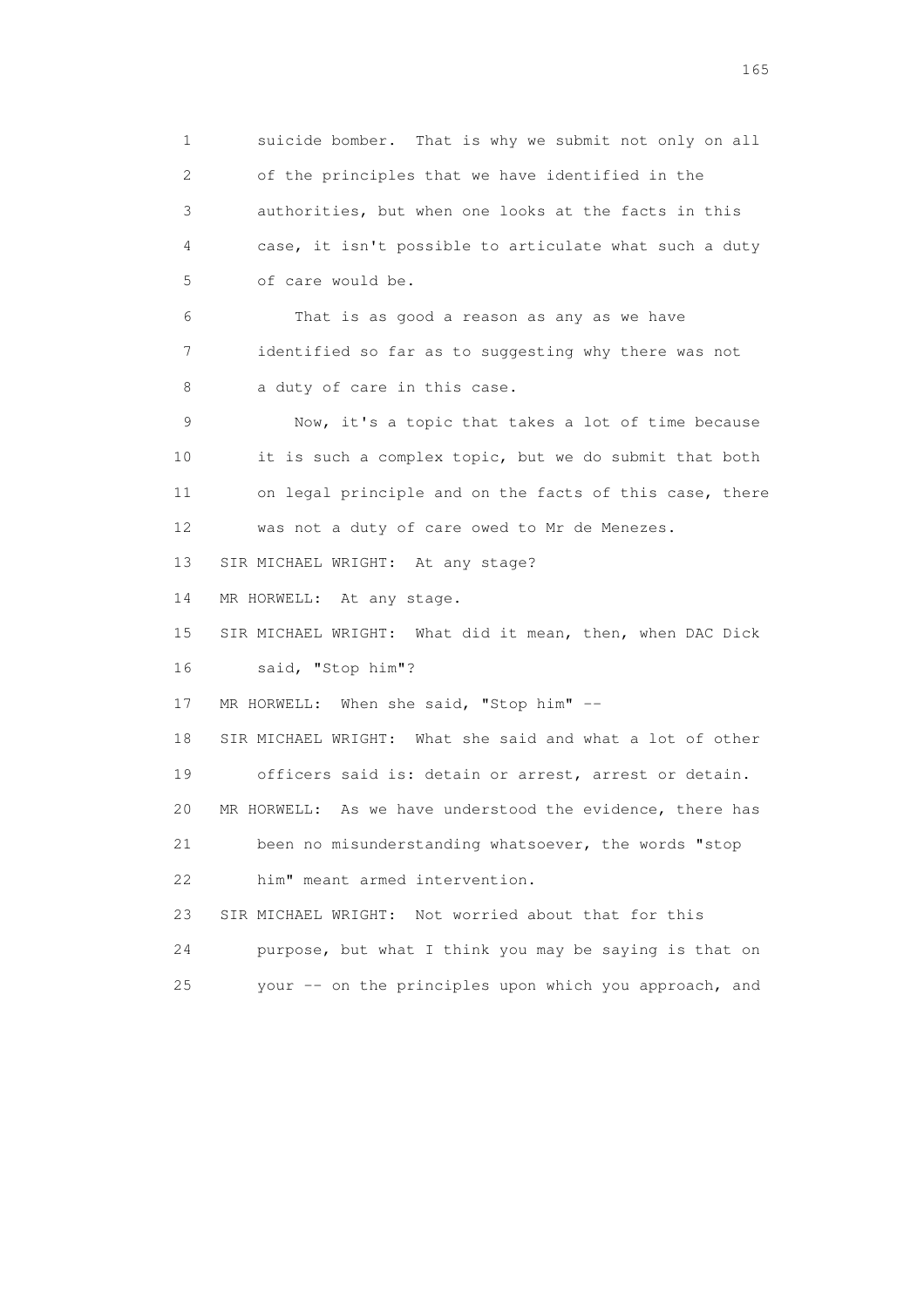1 indeed probably not even then, but the earliest point at 2 which a duty of care could have arisen is when they 3 actually detained him. 4 MR HORWELL: Yes. 5 SIR MICHAEL WRIGHT: And not right up to that moment. 6 MR HORWELL: Yes, and that is based on authority. 7 SIR MICHAEL WRIGHT: Indeed on your argument, in this 8 context, not even then. 9 MR HORWELL: Not even the arrest would have introduced 10 a duty of care. The moment he was detained ... 11 SIR MICHAEL WRIGHT: We never got to that in this case, 12 I appreciate that. 13 MR HORWELL: That's right. 14 SIR MICHAEL WRIGHT: What you are putting to me is if they 15 had not fired, the duty of care only arises, never mind 16 the formalities of arrest, it's when they actually 17 physically detain him, when they get hold of him. 18 MR HORWELL: Yes, and that is firmly based on authority. 19 SIR MICHAEL WRIGHT: Arguably, Ivor had done it. This may 20 be a problem of the variety of angels dancing on the 21 head of a pin, but nevertheless, on the evidence Ivor 22 had done it. 23 MR HORWELL: An arrest is a continuing process. One cannot 24 divide arrest and detention in a matter of a moment. 25 The arrest of this man was what took place in that

<u>166</u> **166**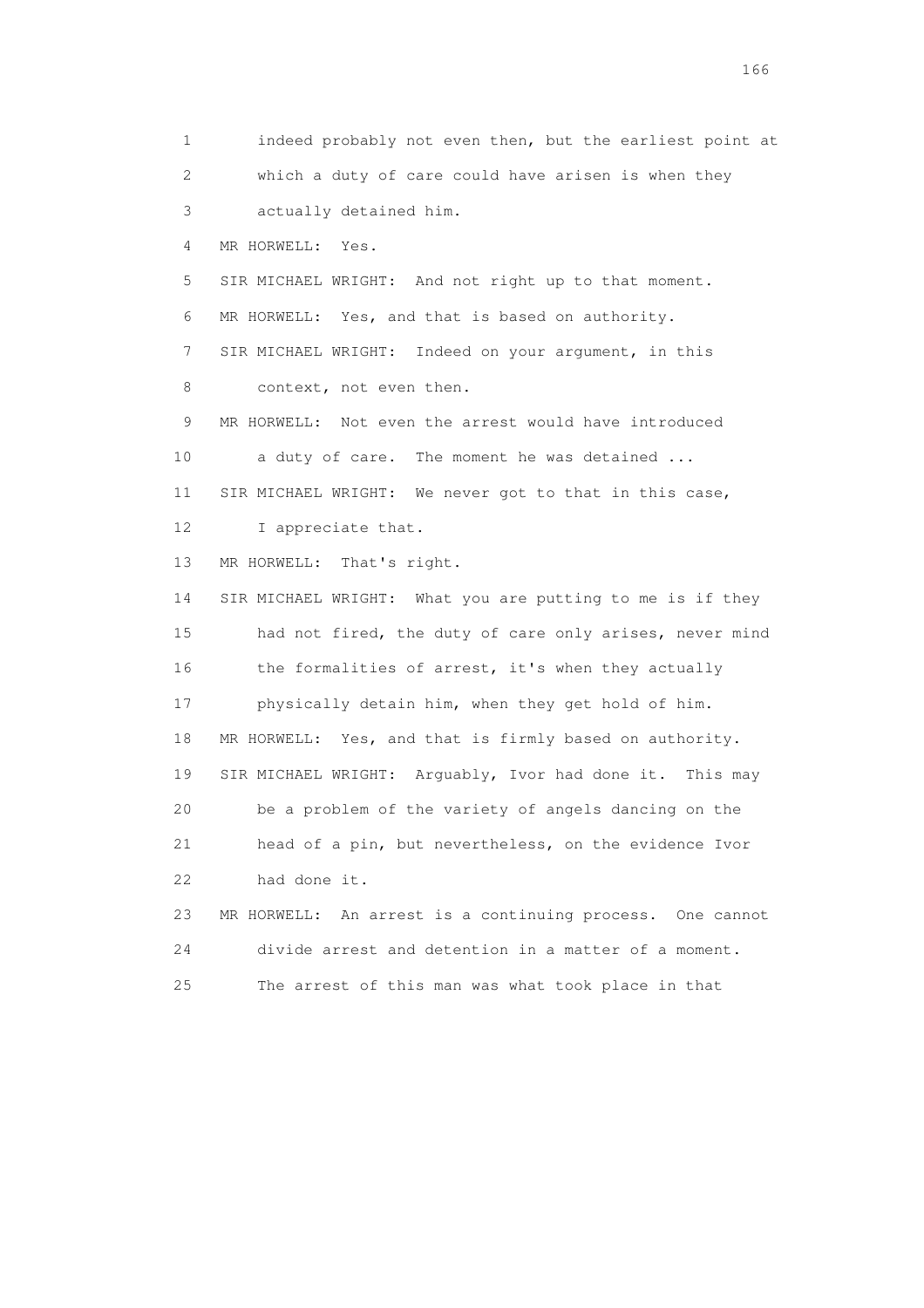1 carriage and detention hadn't even started.

 2 SIR MICHAEL WRIGHT: Yes, all right. I understand what you 3 say.

 4 MR HORWELL: If one refers back to the authorities that we 5 have looked at, at some speed, it is a duty of care that 6 has been identified and defined as a duty to care for 7 the prisoner's welfare once in detention. And therefore 8 what cell do you put him in, what facilities do you give 9 him, suicide risk and so forth. That is the duty of 10 care that the police owe to a detainee.

 11 SIR MICHAEL WRIGHT: But on the analogy of the cases you 12 have already cited to me, and going right away from the 13 circumstances of this case, if an officer had been 14 ordered to pursue -- if an officer of the category of 15 Constable Laurent in the British Virgin Islands case, 16 had been sent off to detain Mr de Menezes, if you like, 17 on the suspicion that he is a suicide bomber, because of 18 Mr Laurent's unhappy tendencies to misuse firearms, the 19 act of negligence is dispatching him.

 20 MR HORWELL: Yes, it's a completely different duty of care. 21 SIR MICHAEL WRIGHT: That's the point.

22 MR HORWELL: If the operations room had knowingly and

 23 deliberately used the most incompetent officers that 24 they could find, then that case and the duty identified 25 in that case would be manifest.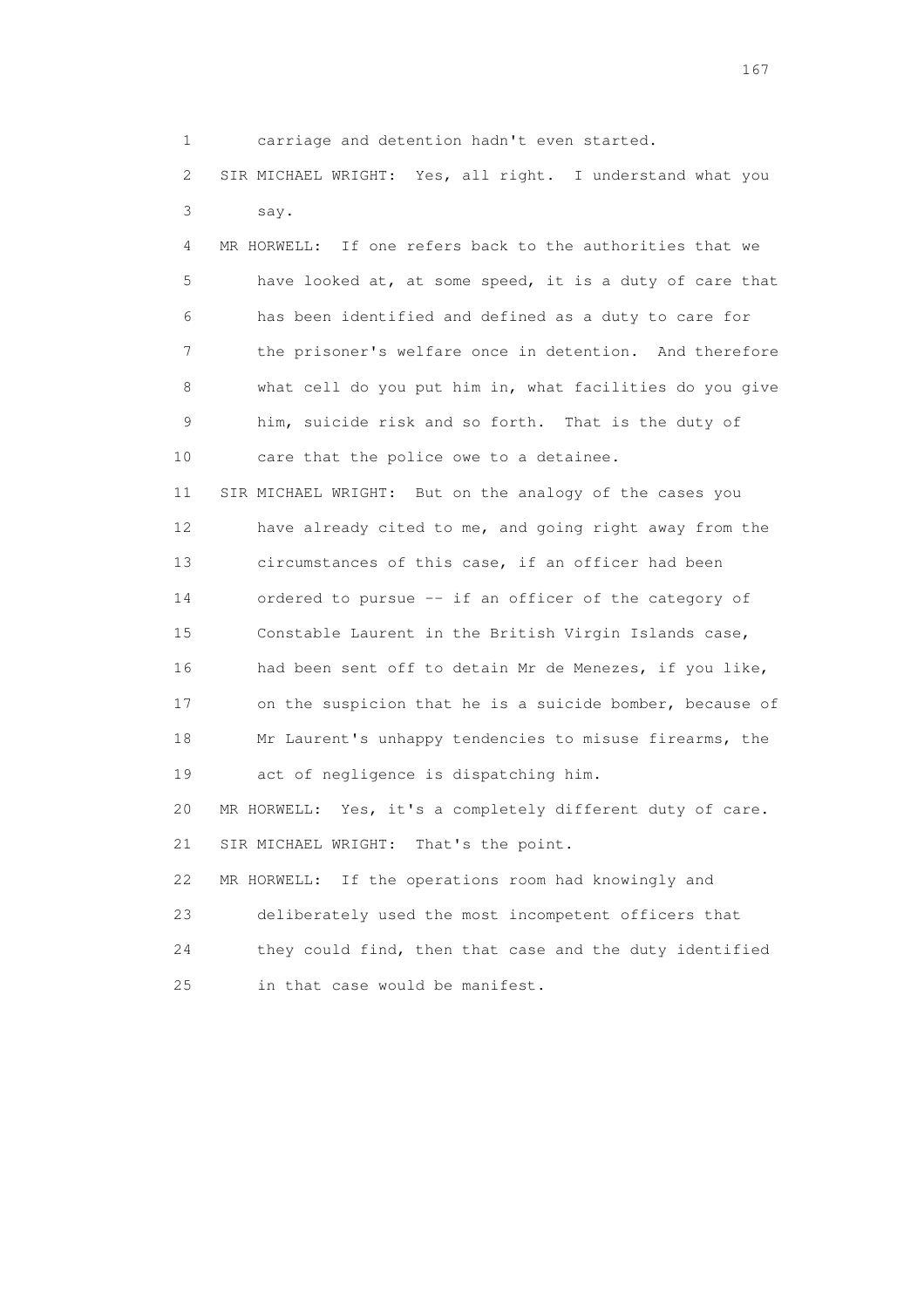1 SIR MICHAEL WRIGHT: I'm troubled by the concept of 2 a different duty of care. The duty of care is 3 universal. It's the question of how it's applied in any 4 given circumstances, isn't it? 5 MR HORWELL: The duty of care identified in that authority 6 is a duty to ensure that only proper and competent 7 police officers are given access to firearms. That is 8 a duty owed to the public at large. This is 9 a completely different circumstance. 10 SIR MICHAEL WRIGHT: Duty owed to an individual. 11 MR HORWELL: Yes. 12 SIR MICHAEL WRIGHT: All right, yes. 13 MR HORWELL: It may even be earlier than that, that in that 14 Privy Council case, the duty identified by the 15 Privy Council was giving the firearm to the individual 16 in the first place, and so dispatching doesn't even come 17 into it. That is the duty that the police owe to the 18 public at large. These are wholly different 19 circumstances. 20 SIR MICHAEL WRIGHT: I follow the distinction you are 21 drawing. Yes, very well. 22 MR HORWELL: Having spent so much time on the first part of 23 Adomako -- 24 SIR MICHAEL WRIGHT: As you rightly say, it is the most 25 complex part.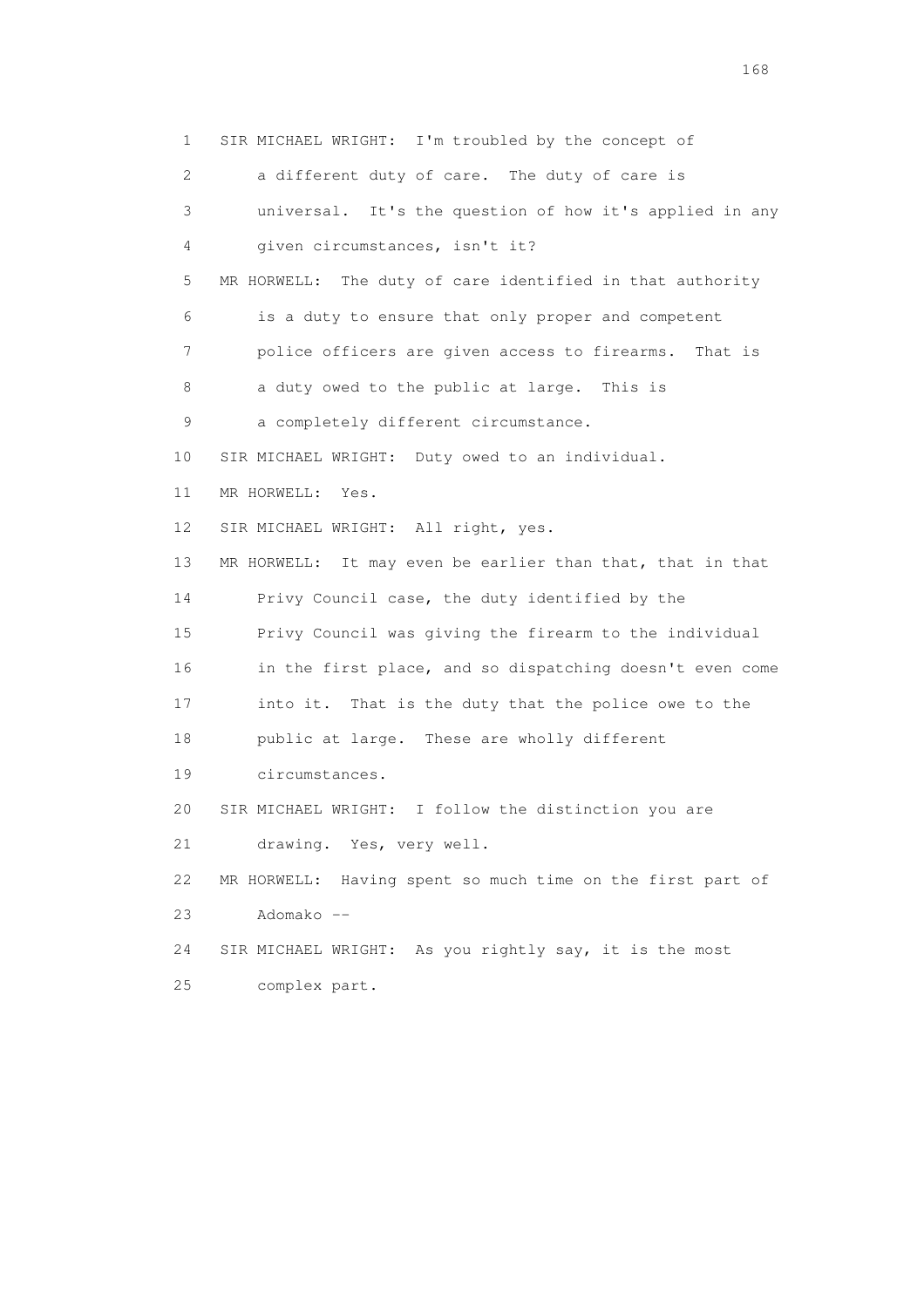1 MR HORWELL: I am going to deal with ingredients two to four 2 very quickly because of course Mr Perry will deal with 3 the detail tomorrow. I hope I don't do any injustice by 4 dealing with it so quickly -- 5 SIR MICHAEL WRIGHT: You will hear no complaints from me if 6 you and Mr Perry are sharing the burden. 7 MR HORWELL: We are, but I do believe I can deal with it 8 quickly because of the paucity of evidence that there is 9 in relation to ingredients 2, 3 and 4. 10 10 If there was a duty of care, Mr Mansfield has sought 11 to suggest that it arose at 4.55 in the morning when the 12 strategy was set. Well, that on any analysis is far too 13 early and far too remote, in our submission. The 14 strategy that Mr McDowall set was a fit and proper 15 strategy for these circumstances. 16 We would submit, starting with and looking at 17 McDowall, thereafter he remained too remote. The 18 criticisms continue. They appear to ignore the fact 19 that, on the evidence, Mr McDowall kept in touch with 20 what was happening, notwithstanding all of his other 21 responsibilities and duties that day, he kept in touch, 22 he had meetings, and he was kept informed. 23 We submit there is no evidence, and certainly 24 insufficient, that if there was a duty Mr McDowall 25 breached it. It simply isn't there.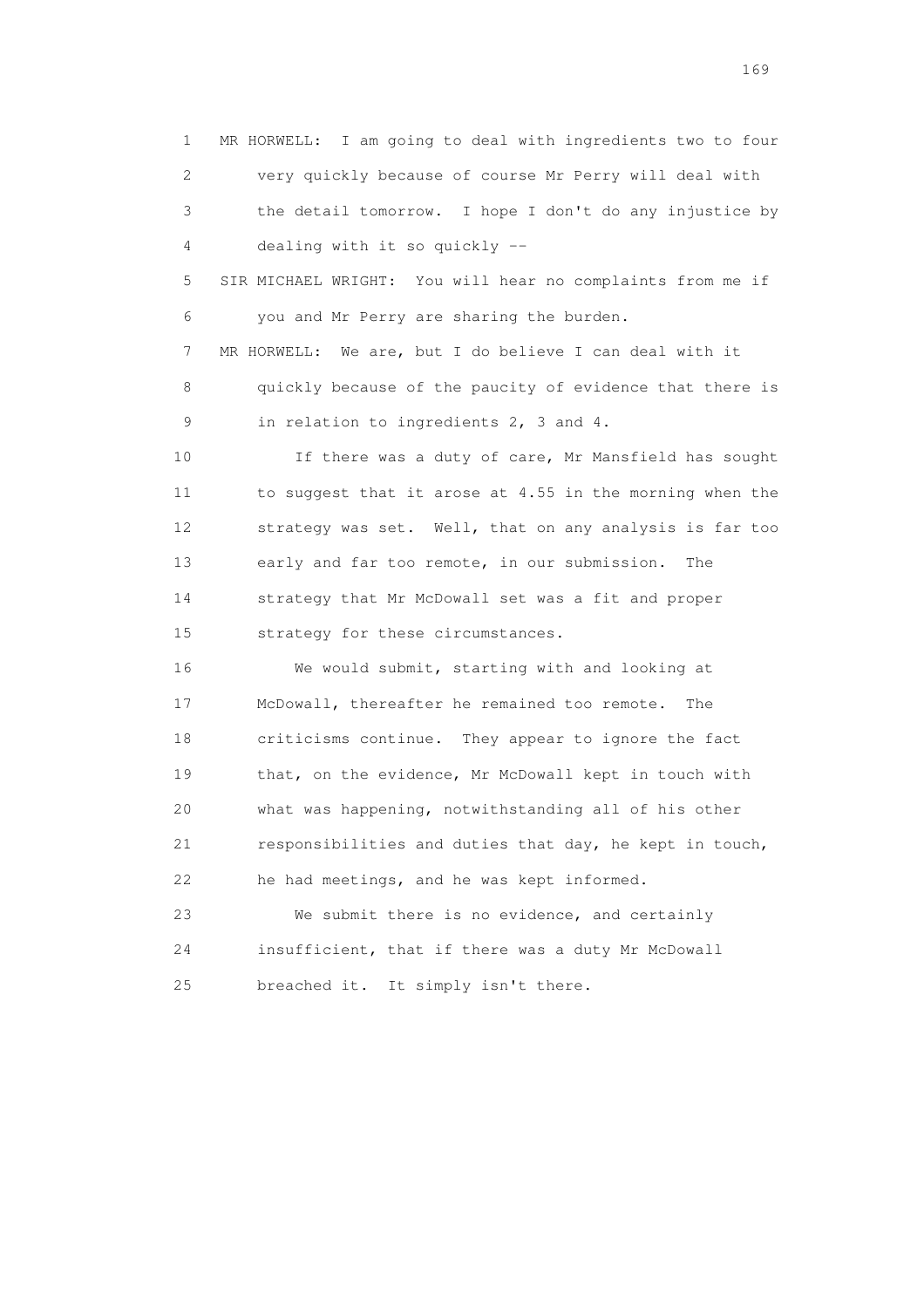1 Mr Esposito: too remote and far from such a duty, we 2 submit. His responsibility that day was to give advice. 3 There is no evidence whatsoever that the advice he gave 4 was defective. There is no evidence that he was not 5 keeping in contact with the firearms team, and when one 6 examines the critical moments as to whether or not CO19 7 could make the intervention, there is no evidence to 8 suggest that Mr Esposito was doing anything other than 9 passing on the information that he was receiving. 10 Again, no breach.

11 And in respect of Dick, who was leading the team in

 12 the operations room, there is no evidence that she was 13 negligent in failing to be kept informed. She was in 14 the operations room and available for anyone to approach 15 and inform and, if there is fault, and I am not 16 suggesting that there was, in not informing her of 17 a development, it's not her responsibility. This idea 18 that senior police officers can be responsible 19 personally for every single part of a complex operation 20 such as this is not based on common sense.

 21 Again, if we examine the critical moments, Dick's 22 reluctance to use SO12 is sound. The court has heard so 23 much evidence as to why CO19 were eminently to be 24 preferred. Again, I remind you, as we reminded 25 ourselves earlier today, as far as Dick was concerned,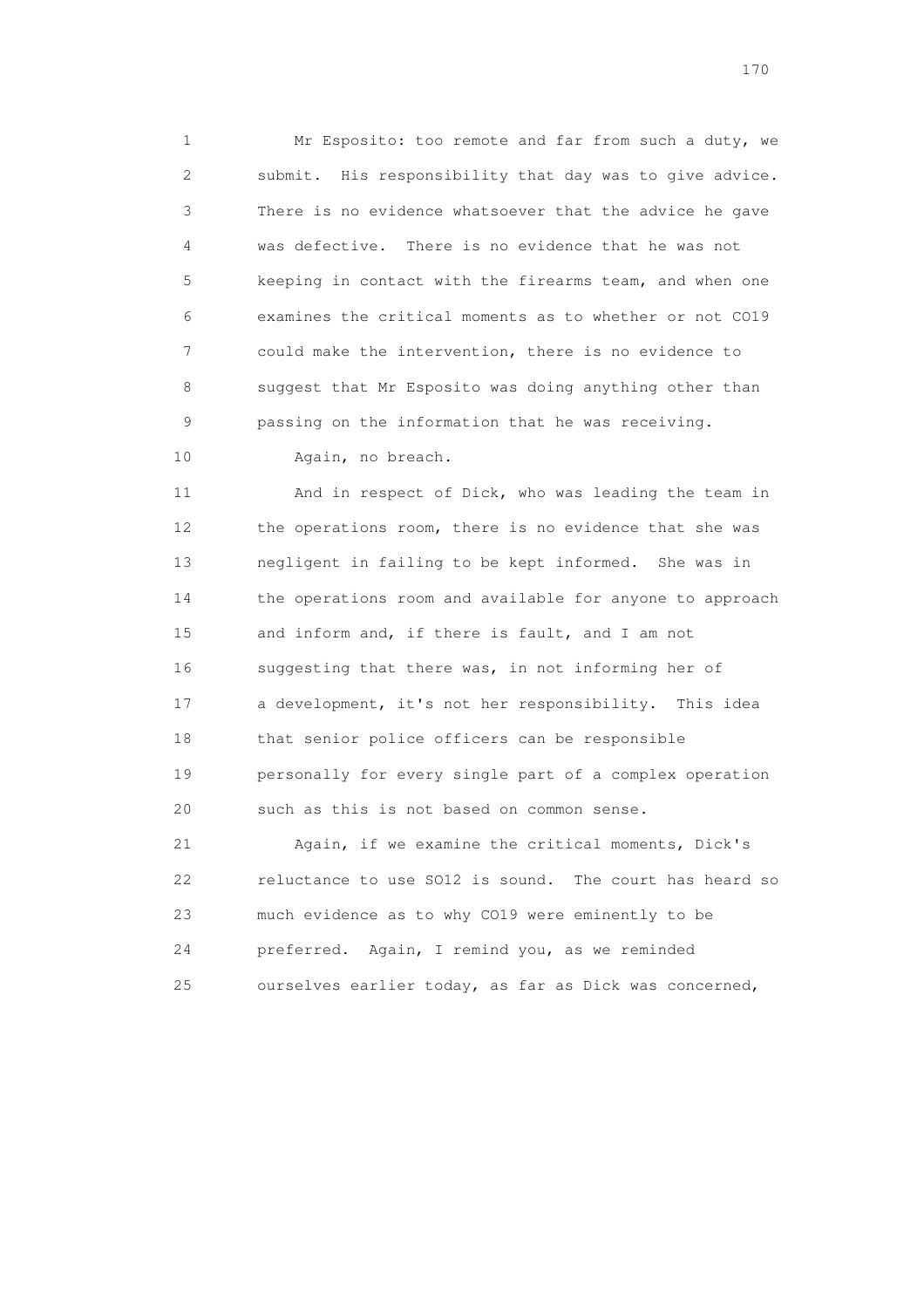1 once in eight years SO12 had been used to intervene.

 2 That's a judgment call. That's not negligence. And 3 when she was told that CO19 could not make the 4 intervention, she was flexible enough to order SO12 to 5 intervene, and as we know, within moments she was told 6 CO19 were available and she countermanded her order.

 7 It is quite wrong to approach the issue of fault 8 looking backwards. Each of these decisions has to be 9 examined at the time they were made, and in our 10 submission there is no evidence that Dick was at fault 11 and therefore breached any duty of care that she might 12 have owed. All of the authorities that we have cited -- 13 on this occasion I am not obviously going to refer to 14 them -- all of those authorities about police officers 15 having to make split-second decisions and the sensible 16 manner in which the courts have to examine those 17 circumstances, there is no evidence here that she was at 18 fault.

 19 Others might have done differently. That's not 20 negligence, never has been. These are the decisions 21 that an extremely experienced and competent police 22 officer made. Whatever one may say about them, they are 23 not negligent.

 24 So we submit Adomako ground number two. There is no 25 breach even if there is a duty. We have set out in our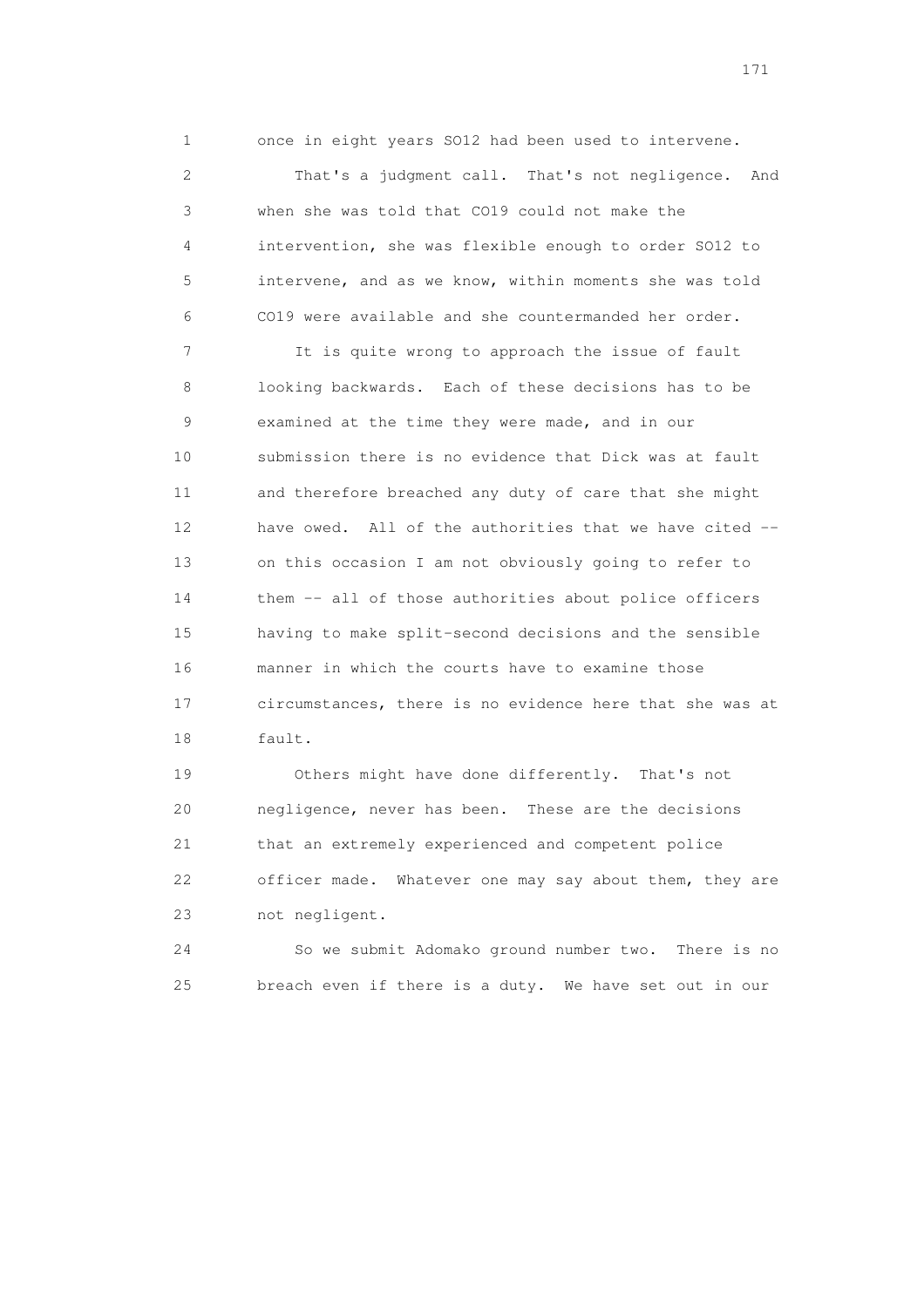1 argument our submissions on causation, and perhaps the 2 most obvious criticism that has been made: why didn't 3 you get the firearms teams to the TA Centre at 4 an earlier stage? When you look at the evidence, that 5 was not causative of death. 6 SIR MICHAEL WRIGHT: What, because they all got there by 7 half past nine? 8 MR HORWELL: Yes, they were there, and the evidence as we 9 have set out in our written submissions, the evidence of 10 Dick and Boutcher that the location of CO19 made no 11 difference to the decisions that were made. There is 12 an expectation that firearms officers will be where they 13 are told to be -- 14 SIR MICHAEL WRIGHT: If you have to narrow it down, 15 I suppose, to the closest point at which something went 16 wrong, it would be, I suppose, the fact that for 17 whatever reason DAC Dick was not aware that -- was not 18 made aware that Mr de Menezes had left the house until 19 he had passed the potential pinch point, if you like, at 20 the TA Centre, by which time of course it was too late. 21 MR HORWELL: If that was a fault, it is not the fault of 22 Dick. 23 SIR MICHAEL WRIGHT: That's what I mean, it's a failure of 24 execution or a failure of -- yes, failure of execution

25 of McDowall's instructions, in the sense that the person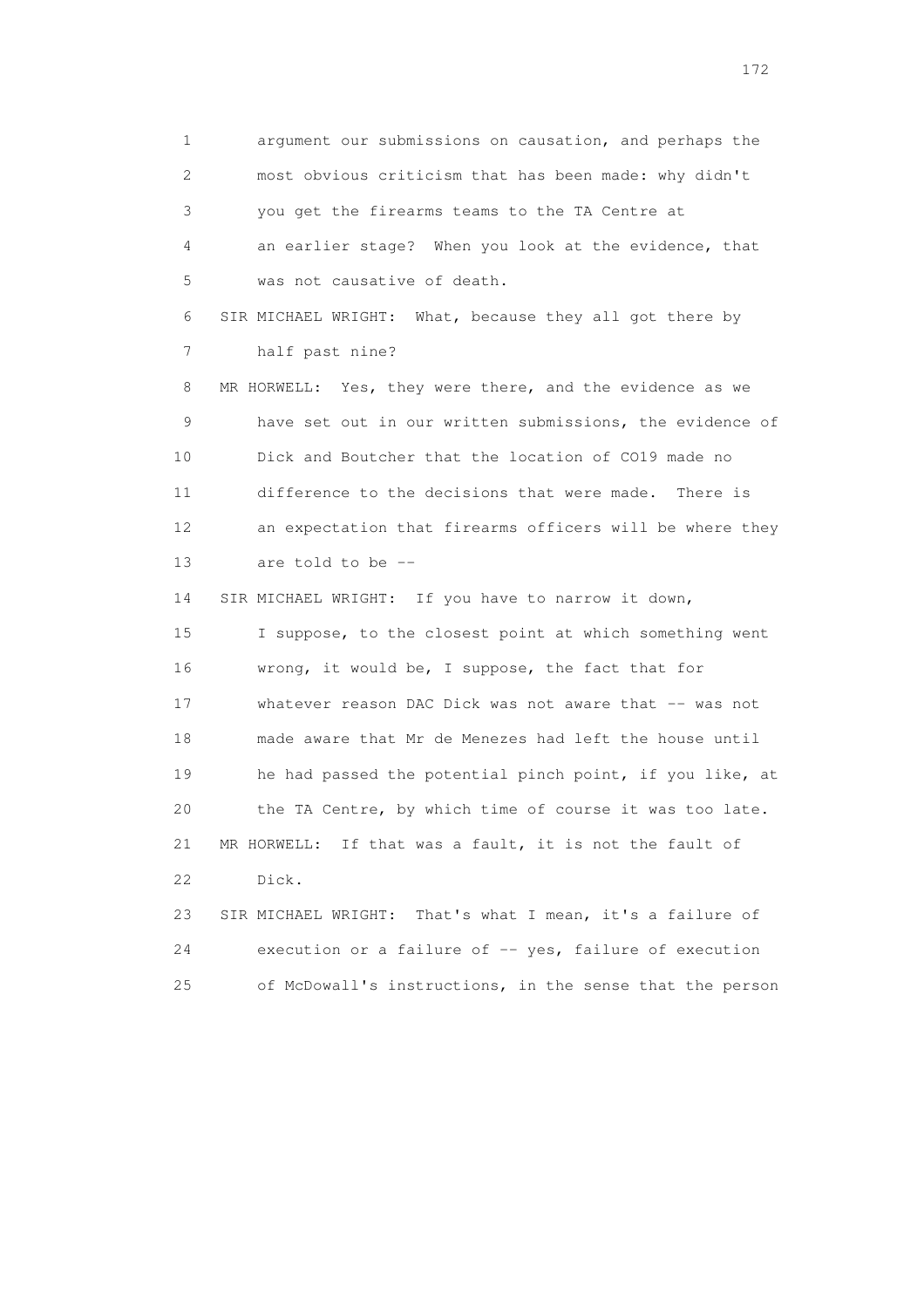1 who was in a position to order the intervention wasn't 2 given the necessary information until it was too late. 3 Yes? 4 MR HORWELL: Yes. If an fault -- 5 SIR MICHAEL WRIGHT: That may well be something from 6 a narrative verdict, it may well be, I don't know, 7 I want to ask you about that in a moment, but not on any 8 view a matter within DAC Dick's -- 9 MR HORWELL: Certainly not --10 SIR MICHAEL WRIGHT: -- or Esposito or McDowall. 11 MR HORWELL: We agree, but as you have raised that point on 12 the evidence, it comes back to where we started these 13 submissions this afternoon, namely you cannot order 14 an armed intervention until a certain threshold of 15 identification has been reached. 16 SIR MICHAEL WRIGHT: But I am not actually trying to be 17 contentious. 18 MR HORWELL: I know you are not. 19 SIR MICHAEL WRIGHT: From the point of view of gross 20 negligence, manslaughter, in one sense it's a complete 21 answer on this particular narrow aspect of the case. 22 MR HORWELL: Yes. 23 SIR MICHAEL WRIGHT: On the other hand, from the point of 24 view of the questions left to the jury for a narrative 25 verdict, the existence or otherwise of a duty of care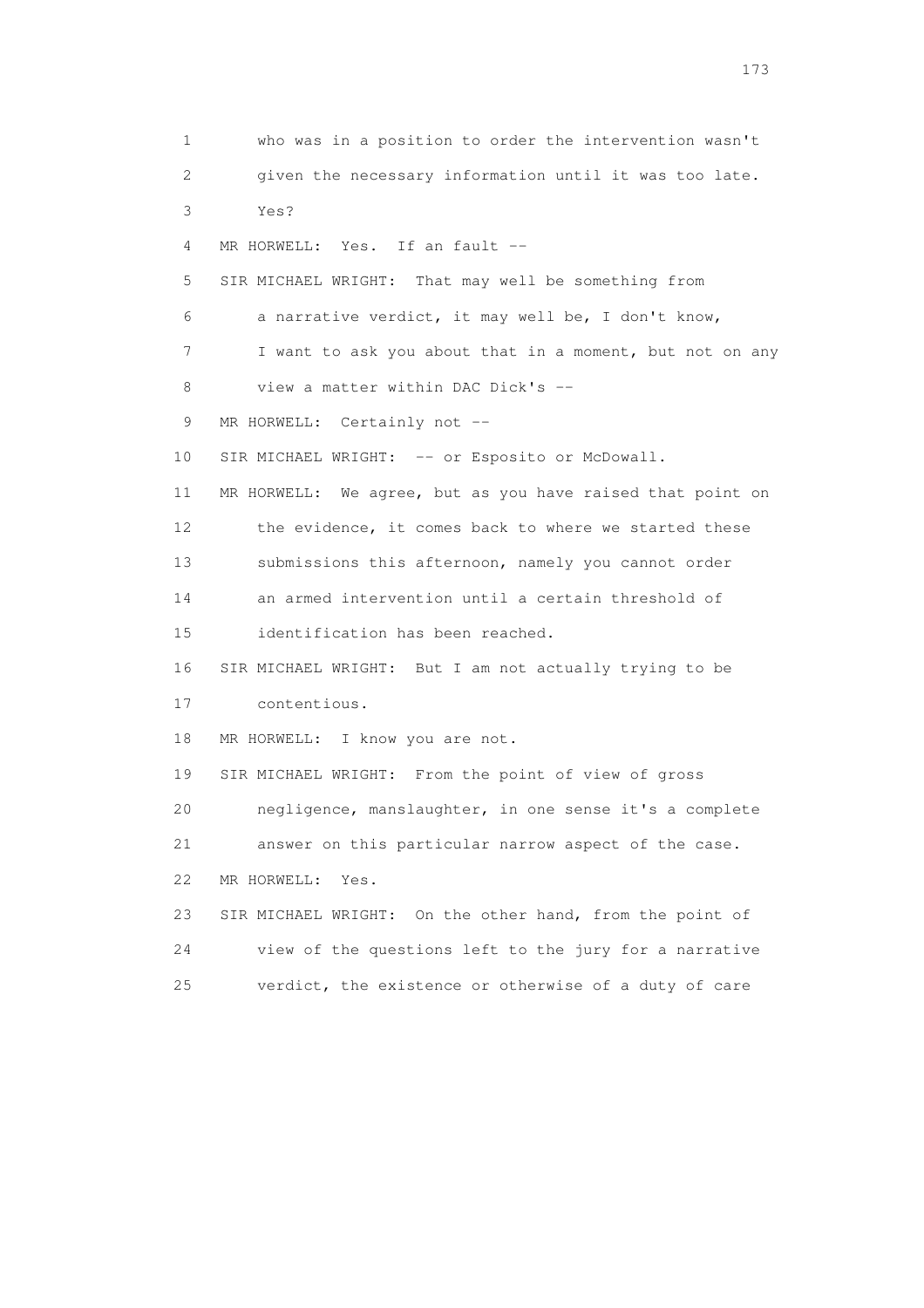1 and the degree of negligence, if any, that may have led 2 -- it doesn't much matter. It's a question of the jury 3 disposing of or dealing with the central factual issues 4 in the case. Was it an error, was it a mistake, 5 whatever you like to call it, was it a lost opportunity, 6 which is the most appropriate phrase to be used in 7 a narrative verdict of this kind. That is still open to 8 them. 9 MR HORWELL: Potentially, yes. I would prefer to deal with 10 that as a separate point tomorrow afternoon. 11 SIR MICHAEL WRIGHT: You can. I am only simply illustrating 12 that there are other questions to be asked about that. 13 MR HORWELL: Certainly as a principle that is right, of 14 course it is. If we simply look at the issue of gross 15 negligence/manslaughter as set out by the family -- 16 SIR MICHAEL WRIGHT: Then I have your point on that. 17 MR HORWELL: -- then it does not arise, and that's what for 18 the moment we have an interest in. I really can be 19 brief on ground number four. Even if we were to fail on 20 everything else, how on earth, your having seen, the 21 jury having seen the quality and the dedication and the 22 experience and the competence of these police officers, 23 how on earth can their decisions, their judgment calls, 24 be said to be "criminal", "wicked", "heinous", and so 25 forth.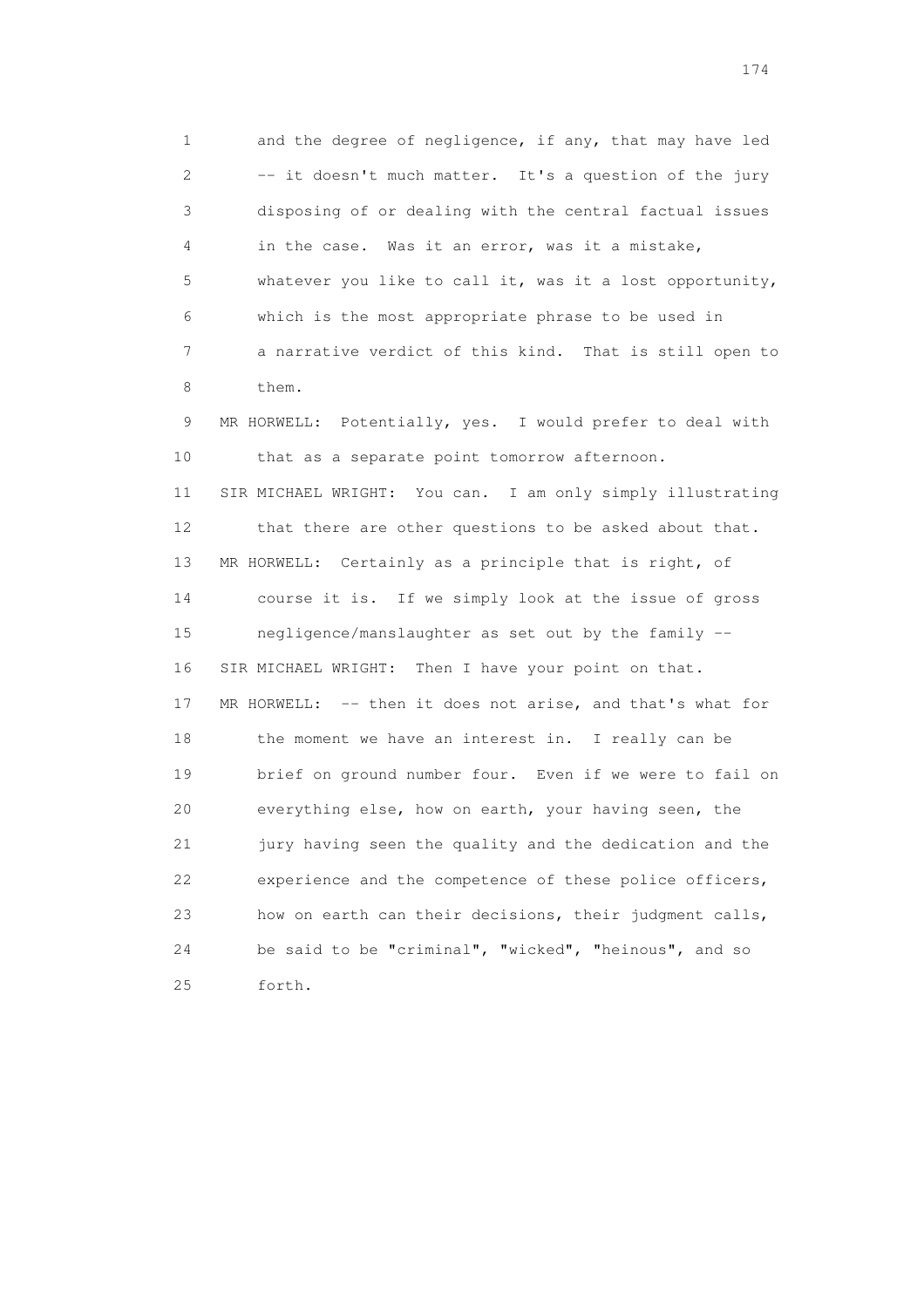1 SIR MICHAEL WRIGHT: Well, you have embarked on an exercise 2 I was about to ask you to take on, to give me 3 an anthology of the epithets that have been applied in 4 order to justify the finding of gross. I know atrocious 5 is one of them. Repeat what you have just said. 6 MR HORWELL: We have set them out at some length. But 7 "criminal", "wicked", "truly exceptionally bad", 8 "heinous", "properly condemned as criminal". 9 We get nowhere near, on the evidence. 10 SIR MICHAEL WRIGHT: What do you say about the fact that it 11 is said in Adomako that it is a matter supremely for the 12 jury? 13 MR HORWELL: Everything in a criminal case is supremely 14 a matter for the jury. That does not absolve the judge 15 of the responsibility of deciding whether there is 16 sufficient evidence for the jury to consider that point. 17 SIR MICHAEL WRIGHT: Am I not taking a subjective judgment 18 as to what I think it is? 19 MR HORWELL: No. You are taking an objective look at the 20 evidence, as every judge does in a criminal case at the 21 close of the prosecution case. 22 SIR MICHAEL WRIGHT: Yes, this isn't Galbraith, is it? 23 Not in that sense. This is an assessment of the -- 24 well, I suppose it is Galbraith in a sense, it's 25 a question of looking at the evidence to say even if all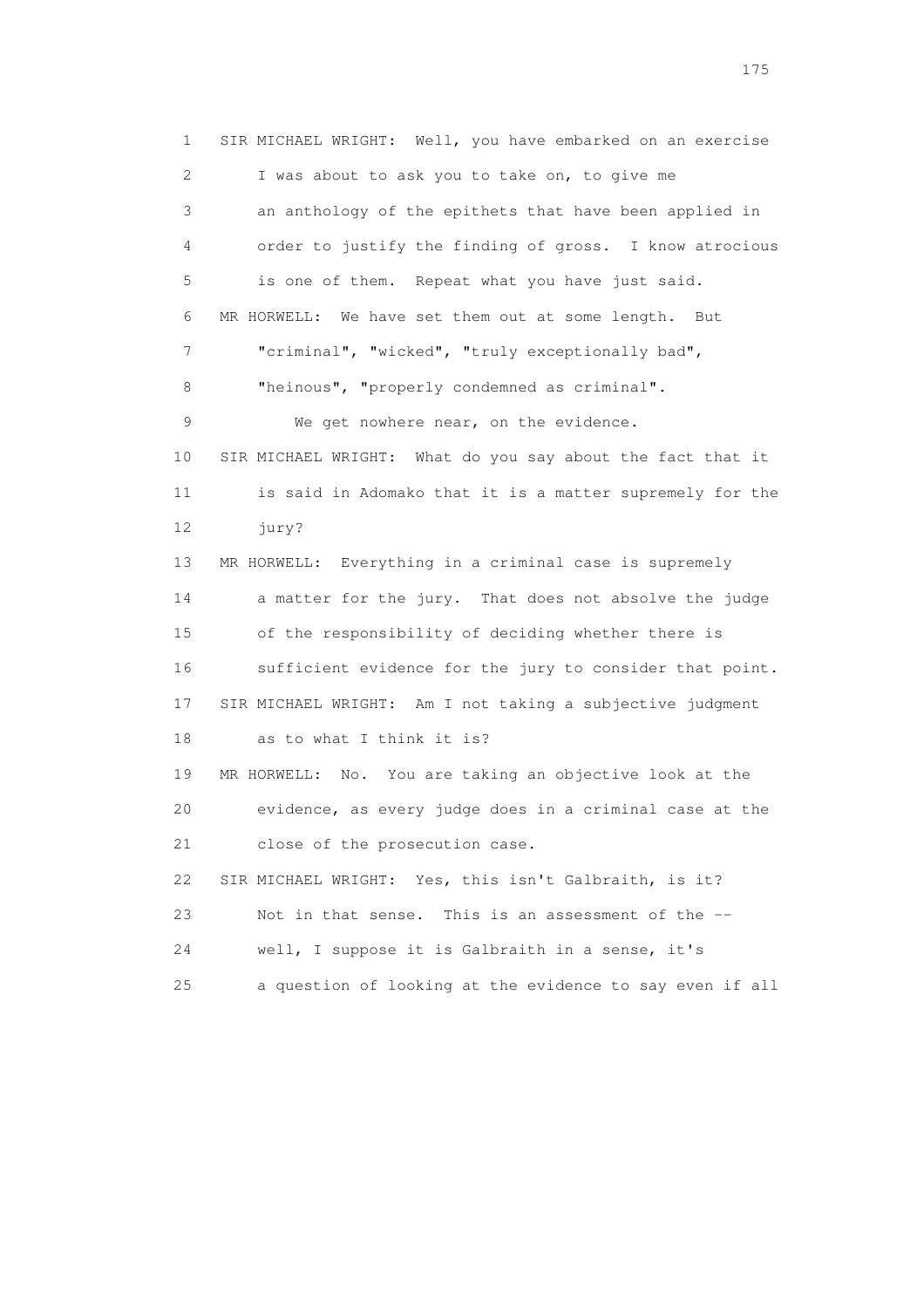1 that is true, does it objectively viewed amount to what 2 the case law says has to be shown? 3 MR HORWELL: Yes. 4 SIR MICHAEL WRIGHT: It's not quite Galbraith because 5 Galbraith hugely depends on the belief or disbelief in 6 the evidence. 7 MR HORWELL: Yes, but you perform the function that any 8 criminal judge would perform at this stage of deciding 9 whether there is sufficient evidence on an ingredient of 10 an offence, to go before a jury for a jury to decide so 11 that they are sure that that ingredient has been proved. 12 And all that is meant, we would submit, in Adomako, that 13 of course it's supremely a matter for the jury. 14 Dishonesty in a shoplifting case is supremely a matter 15 for the jury, but if the judge doesn't find enough 16 evidence, he withdraws it. 17 SIR MICHAEL WRIGHT: I know. I'm just perceiving 18 a distinction. So often Galbraith is a question of 19 the tenuousness or otherwise of the evidence. Here we 20 are not worried about the tenuousness of the evidence. 21 We are looking at the evidence square on and saying what 22 does it come to. Yes? 23 MR HORWELL: Yes. 24 SIR MICHAEL WRIGHT: If you like, as a matter of policy,

25 I am exercising a filter, as a matter of the proper use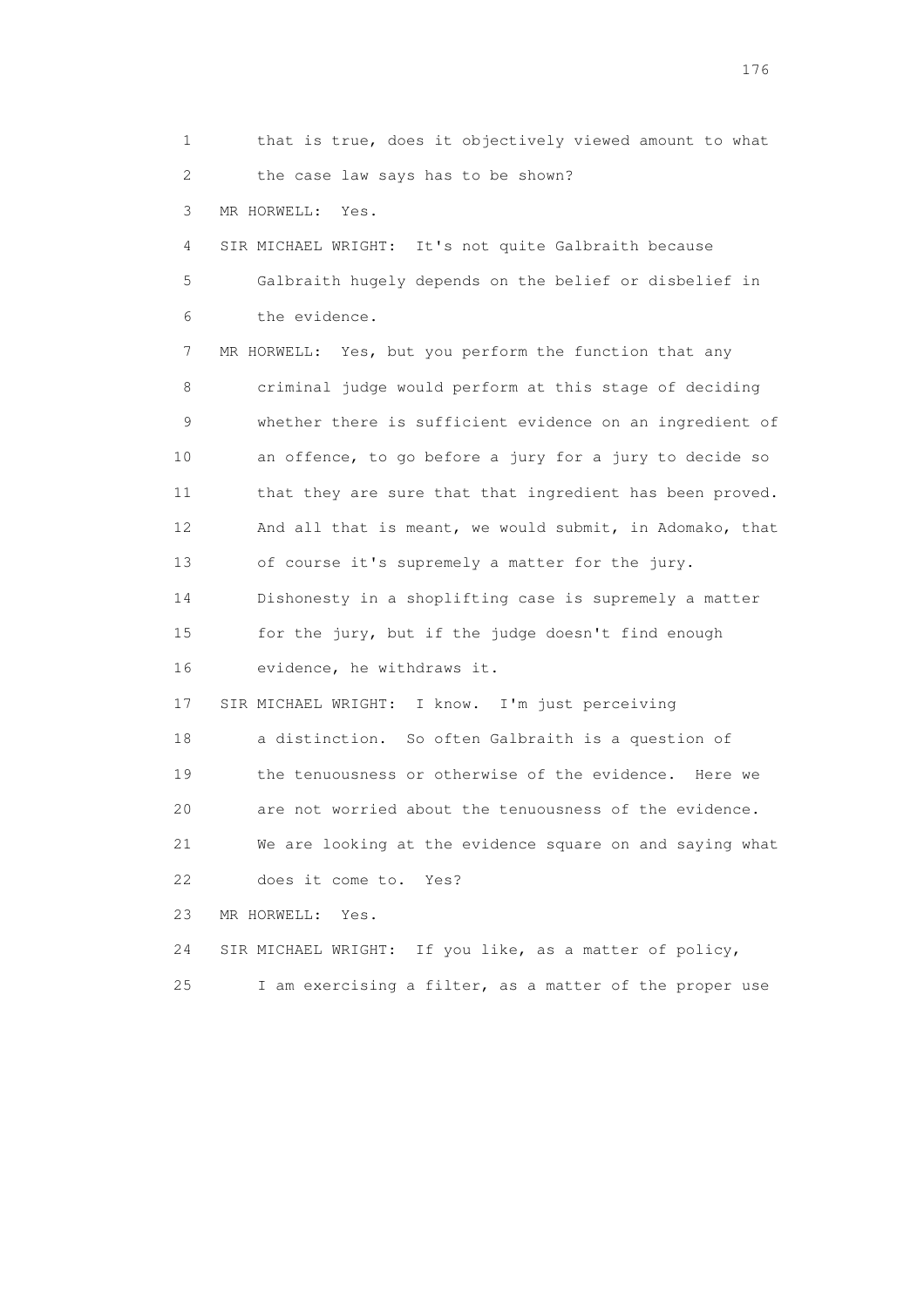1 of words.

| 2  | MR HORWELL: Yes, and again to quote some of the authorities  |
|----|--------------------------------------------------------------|
| 3  | that have been cited, if a Coroner were to decide that,      |
| 4  | if a jury were to return a finding to the criminal           |
| 5  | standard on a particular ingredient of an offence, if        |
| 6  | a Coroner were to find that such a finding would be          |
| 7  | perverse, we submit that, as he would have to under          |
| 8  | Galbraith, whatever the test he was applying, the            |
| 9  | Coroner would be under a positive duty to ensure that        |
| 10 | that matter was not left.                                    |
| 11 | SIR MICHAEL WRIGHT: It should be the other way around.<br>Ιf |
| 12 | the Coroner decided to leave such matters to a jury on       |
| 13 | the basis that they could give rise to a verdict of what     |
| 14 | in effect would be gross negligence/manslaughter, then       |
| 15 | it's capable of being reviewed. The decision to leave        |
| 16 | it.                                                          |
| 17 | MR HORWELL:<br>Yes. It would be, because it doesn't matter   |
| 18 | what the ingredient is, it has to pass the test, the         |
| 19 | evidential test, and the element of grossness is             |
| 20 | an ingredient of the offence, like any other ingredient      |
| 21 | of any other offence, and the judge or the Coroner has       |
| 22 | to decide is there sufficient evidence for that              |
| 23 | ingredient to be left to a jury. So in that sense there      |
| 24 | is nothing unusual about the element of grossness, it's      |
| 25 | simply another ingredient of another offence, and in our     |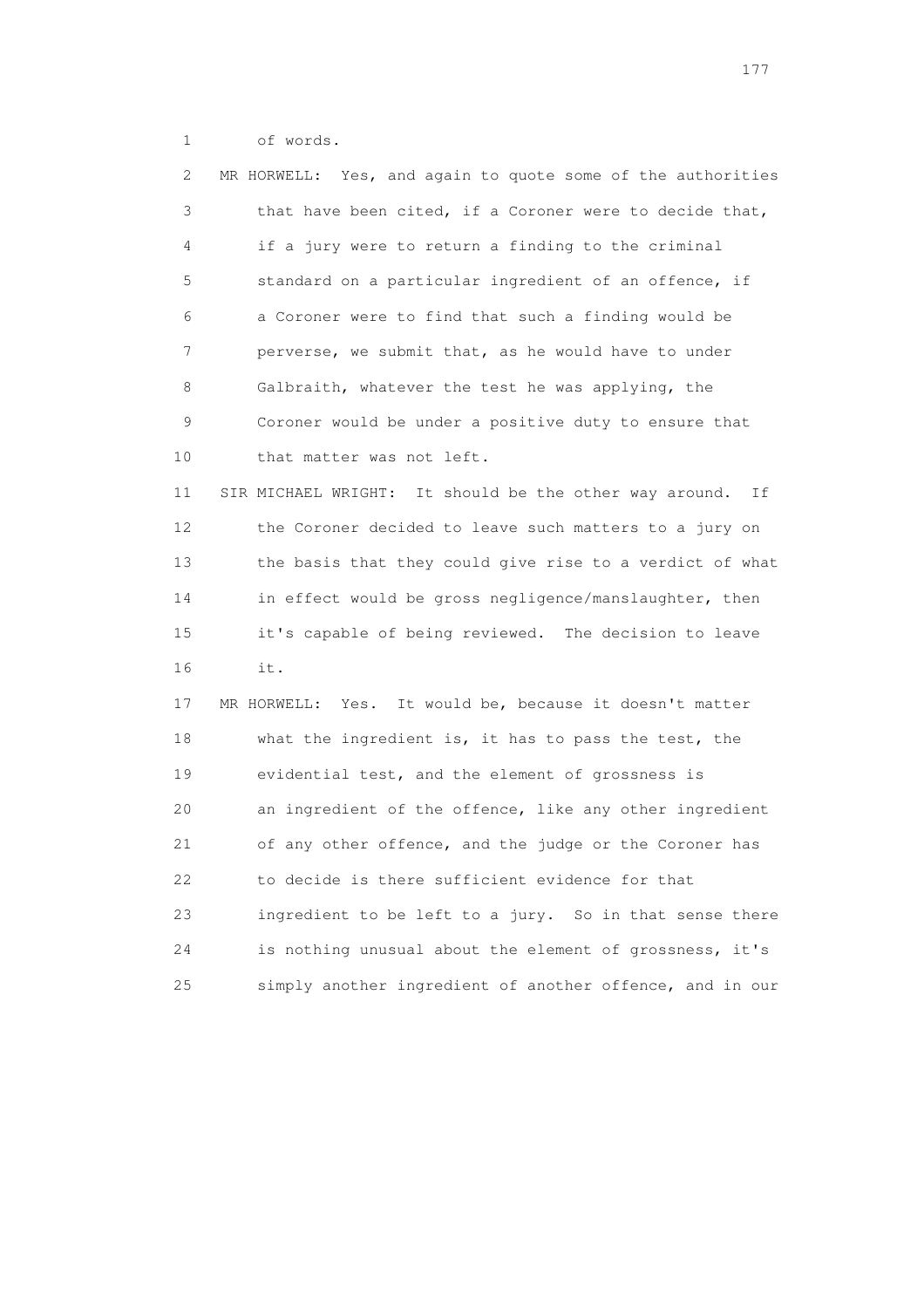1 submission when you look at it objectively, the evidence 2 comes nowhere near. 3 And those are our submissions. 4 SIR MICHAEL WRIGHT: Thank you very much, Mr Horwell, your 5 timing is impeccable. We will have another ten minutes. 6 We will go to quarter to. Mr Stern, you are a very long 7 way back. Would you find it easier and more convenient 8 if I asked you to move up? 9 MR STERN: Not at all, if it would be more convenient for 10 you, sir. 11 SIR MICHAEL WRIGHT: I am thinking of you. 12 MR STERN: I am fine where I am. 13 SIR MICHAEL WRIGHT: What I am going to suggest, if 14 Mr Horwell and others don't mind, if anybody wants to 15 come up from the back row for the purpose of making 16 submissions, I would be more than happy. You have ten 17 minutes to do a bit of moving around if you would like 18 to. If you prefer to do it from the front row, please 19 do. 20 MR STERN: I am perfectly okay here. 21 SIR MICHAEL WRIGHT: Up to you. All right, ten to. 22 (3.40 pm) 23 (A short break) 24 (3.50 pm) 25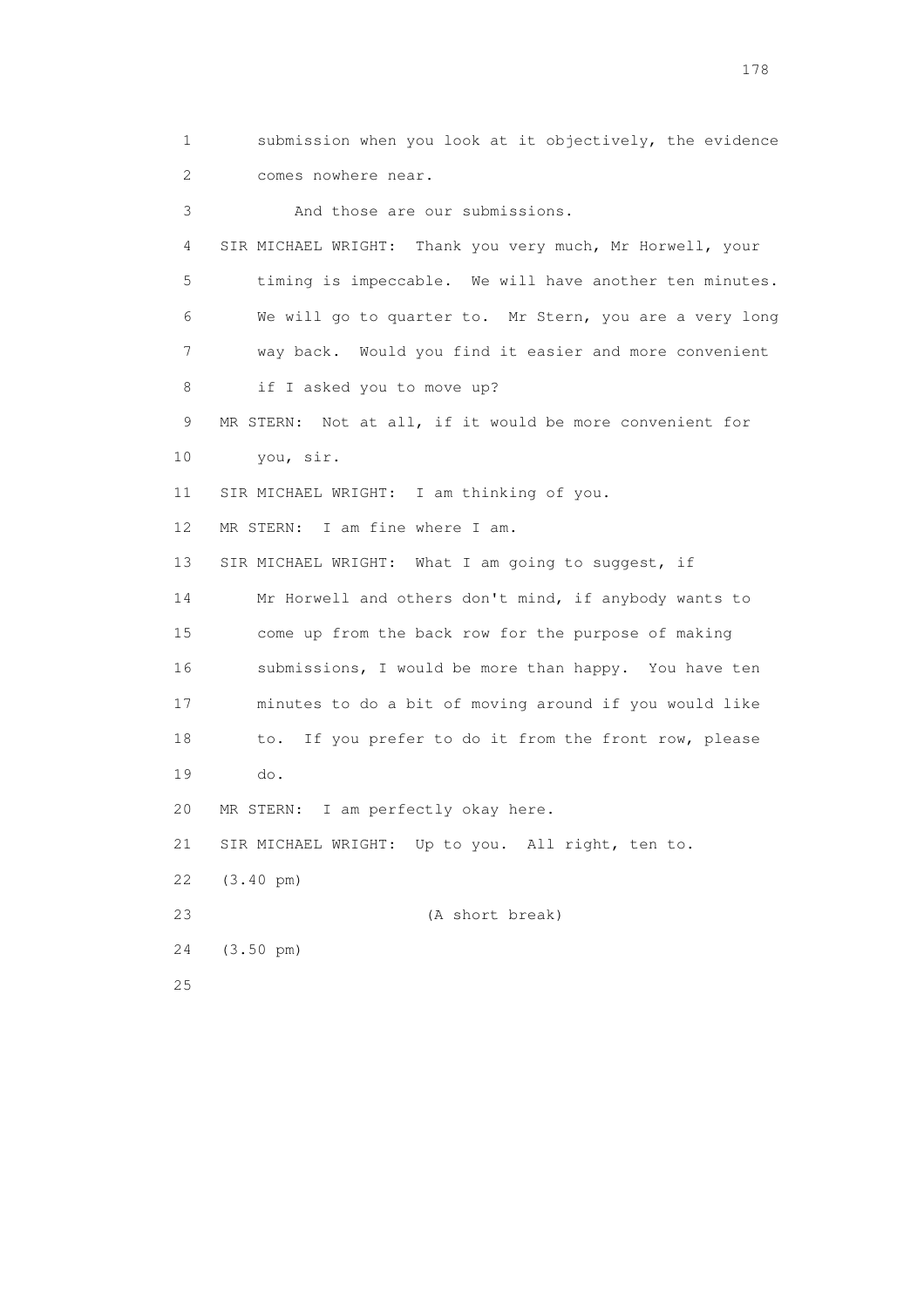1 Submissions by MR STERN 2 SIR MICHAEL WRIGHT: Yes, Mr Stern. 3 MR STERN: Sir, we make three submissions on behalf of C2 4 and C12. 5 The first is that there is no evidence or no 6 sufficient evidence to leave unlawful killing to the 7 jury. The second is that there is sufficient evidence 8 and the jury ought to be left with the two potential 9 verdicts, lawful killing and open verdict, in short form 10 in relation to the firearms officers and the shots that 11 were fired. 12 SIR MICHAEL WRIGHT: For lawful and open? The second of 13 those sounds like a contradiction in terms. 14 MR STERN: Well -- 15 SIR MICHAEL WRIGHT: If you have sufficient evidence for 16 an open verdict. 17 MR STERN: I understand that, but it's one that ought to be 18 left. 19 SIR MICHAEL WRIGHT: Yes, all right. 20 MR STERN: The third submission is that, dependent on the 21 above, obviously, there are no narrative questions that 22 are required for the actions on the carriage as they are 23 subsumed within the short-form verdict. 24 SIR MICHAEL WRIGHT: I see that, yes. No basis for 25 a narrative question?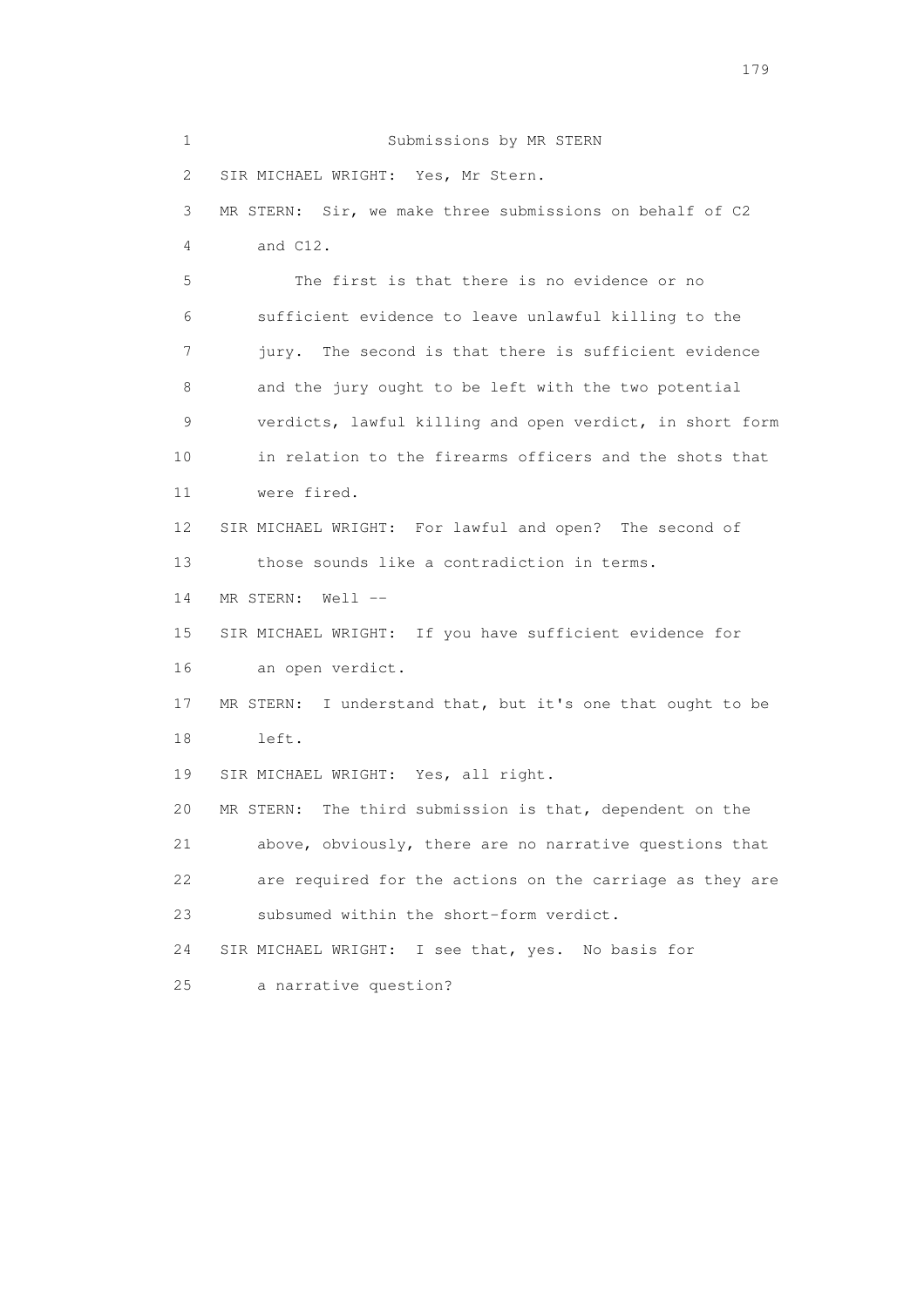1 MR STERN: No basis, yes. I make no submissions about 2 narratives in relation to the command team and other 3 aspects. 4 SIR MICHAEL WRIGHT: I understand that. 5 MR STERN: In relation to unlawful killing, there is 6 a single issue. That is the issue of honest belief. 7 I think, sir, you said that it was conceded. 8 SIR MICHAEL WRIGHT: Honest belief about his identity. 9 MR STERN: Exactly, I just wanted to clarify that. 10 SIR MICHAEL WRIGHT: That's what I meant, about his identity 11 as being one of the previous day's attempted suicide 12 bombers. 13 MR STERN: Exactly. Can I just stand back, as it were, from 14 the detail of the evidence, because obviously we have 15 heard a lot of it, and you have, I hope, had 16 an opportunity of looking at the submissions that we 17 have made, and indeed the fairly detailed references. 18 What you are concerned with in relation to these two 19 firearms officers is a five to ten-second fast-moving 20 and dynamic incident on the carriage of 21 a London Underground train. 22 They were put as Trojan 84 described it or assessed 23 it, as being an outrageous position. 24 SIR MICHAEL WRIGHT: Do you also agree with Mr Horwell that 25 what he was talking about was the danger into which

180 and 180 and 180 and 180 and 180 and 180 and 180 and 180 and 180 and 180 and 180 and 180 and 180 and 180 and 180 and 180 and 180 and 180 and 180 and 180 and 180 and 180 and 180 and 180 and 180 and 180 and 180 and 180 an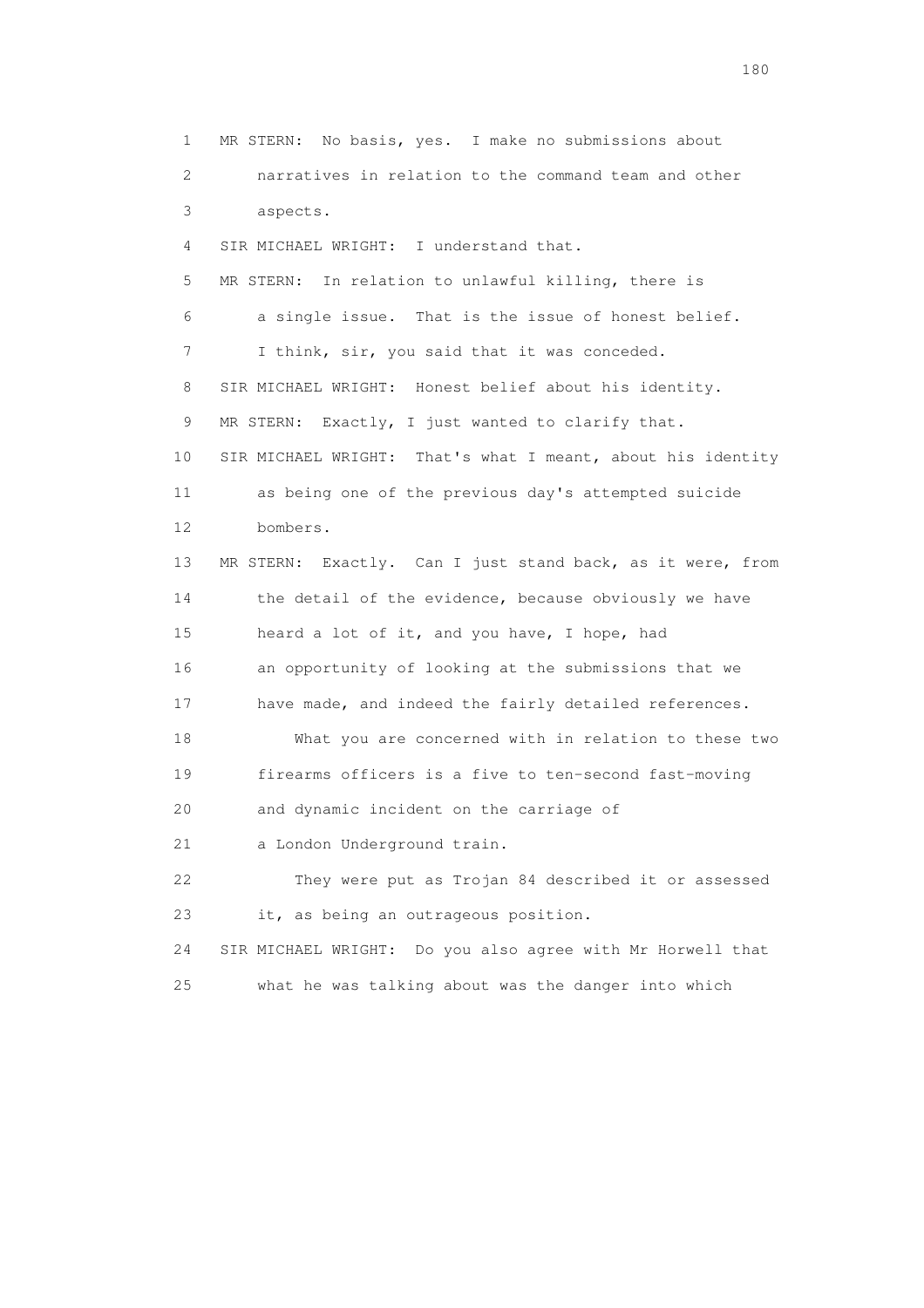1 these officers were put?

2 MR STERN: I do.

 3 SIR MICHAEL WRIGHT: Or perceived danger, I should say. 4 MR STERN: All of this is obviously on the basis of 5 perceived danger. He had said: 6 "It was a crying shame in all of this, you know. We 7 released 2 and 12 into an impossible situation where 8 they had to make sense, because of the individual 9 officer responsibility, they were given the judgment 10 call and that is unbelievably outrageous that they 11 should be left with that responsibility." 12 They had to stop what is accepted that they believed 13 to be a suicide bomber who, the very day before, had 14 sought to commit mass murder in the very same type of 15 location. As Lord Justice Richards said in Da Silva, 16 paragraph 46: 17 "Once it's accepted that they honestly and genuinely 18 believed that they were confronted by a real suicide 19 bomber, then the only realistic judgment of their

 20 actions could be that they acted in the highest degree 21 of courage in advancing towards him and doing what they 22 did."

 23 Clearly that may be that that included not just him 24 being identified as a suicide bomber, but obviously 25 believing that he --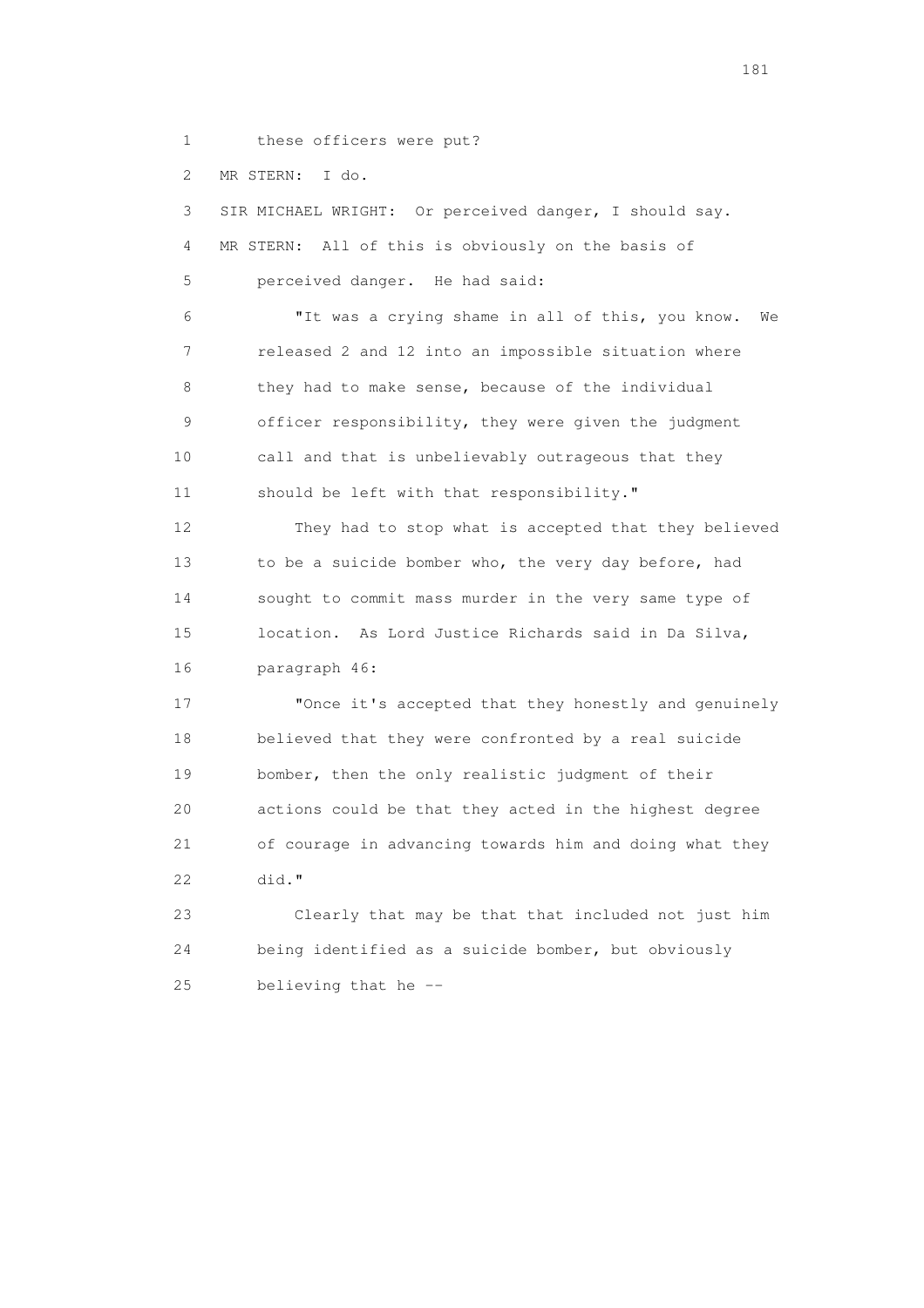1 SIR MICHAEL WRIGHT: The second limb.

 2 MR STERN: The second limb. I come back in this overview to 3 the very point that you made, sir, during the course of 4 the final moments of my learned friend's submissions 5 that if they did not honestly believe that their lives 6 and the lives of the public were in imminent peril, then 7 why did they shoot this man? It does not make sense. 8 There is no basis for suggesting any alternative course 9 that was in their minds.

 10 Now, of course its right that motive is only part 11 and parcel, but where you have here an express decision 12 by the officers as to the reason why it is that they 13 fired shots, then there must be some basis for 14 undermining that and some alternative explanation put 15 forward. In my submission, there doesn't even begin to 16 be one here.

 17 The points relied on by my learned friend today and 18 obviously I take into account his written submissions, 19 but we submit that these points, individually and 20 cumulatively, could not begin to satisfy the Galbraith 21 test of sufficiency for murder. They are essentially 22 several isolated factors that do not rebut honest 23 belief, and in any event, they ignore the cumulative 24 weight of the evidence that C2 and C12 had every reason 25 to form the honest belief that they did form.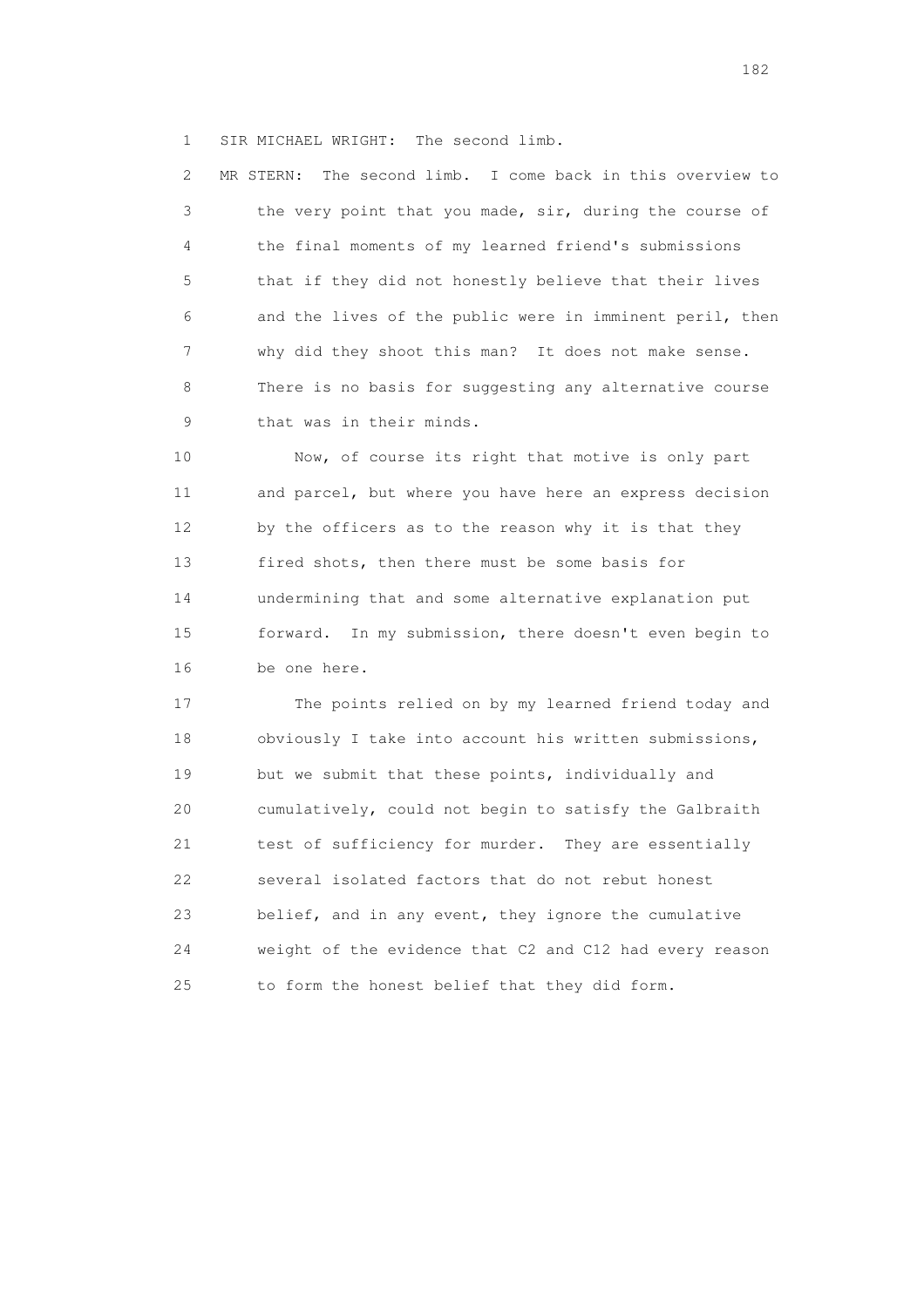1 The two aspects that were relied on in the Court of 2 Appeal, the bulky jacket and the "armed police", I hope 3 I can just paraphrase them in that way, neither of 4 those, in our submission, constituted even prima facie 5 evidence that the officers had lied -- 6 SIR MICHAEL WRIGHT: Well, the bulky jacket does seem to 7 have taken a bit of a back seat lately. 8 MR STERN: I was just going to say I am not going to address 9 you any further on that because of the submissions that 10 have, in my submission appropriately, been adopted by my 11 learned friend Mr Mansfield today unless you wish me to. 12 They are in our documents, they are in our submissions 13 but I was not going to say any more about them. 14 SIR MICHAEL WRIGHT: You have the additional factor that one 15 of the civilian witnesses whose name has now escaped me, 16 Preston, thought that Ivor's similar denim jacket had 17 a bulky appearance. 18 MR STERN: That's Whitby. Whitby and Preston, there are two 19 of them in fact, and they are both set out in our 20 submissions document. 21 SIR MICHAEL WRIGHT: Now of course we have the evidence of 22 the officers themselves as to how it appeared to them -- 23 MR STERN: Exactly, and in any event they were split second 24 or snapshot views by them. 25 Hopefully I can put that to one side, which leaves

183 and the contract of the contract of the contract of the contract of the contract of the contract of the contract of the contract of the contract of the contract of the contract of the contract of the contract of the co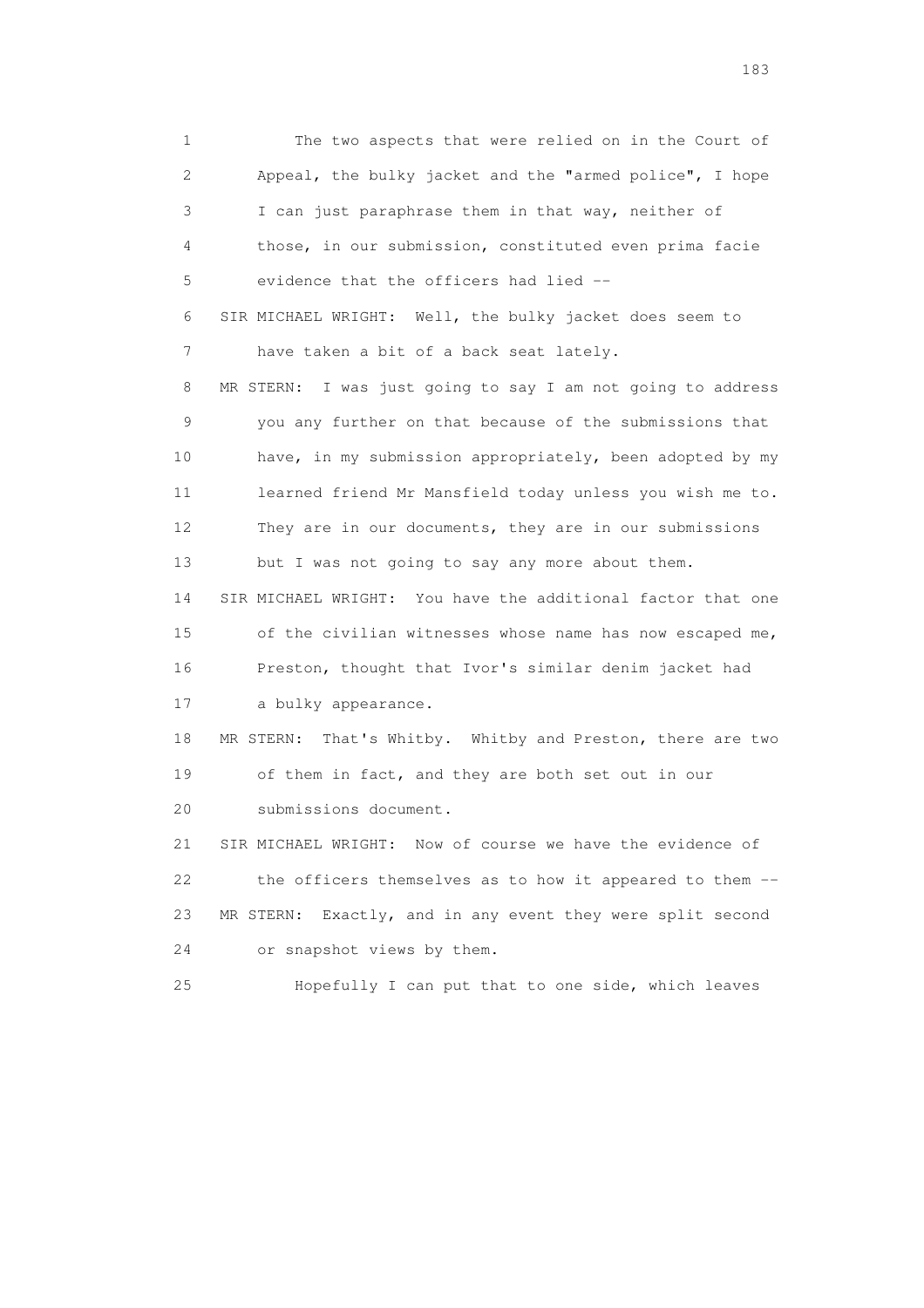1 really the issue of the "armed police", as Mr Mansfield 2 calls it, the cameo or scenario, and the issue of 3 confrontation which he has not enlarged upon today but 4 is within his document. 5 SIR MICHAEL WRIGHT: Yes. 6 MR STERN: One of the ways in which Mr Mansfield put the 7 matter to C12, and this is -- I'll just give you the 8 reference and read it because it's a very short part, 9 27 October, page 133, line 15: 10 "Question: Do you think there is a possibility 11 that, as you quite rightly say and I accept this, and 12 I have given you the opportunity, as a human being you 13 allowed fear to take over that day? 14 "Answer: Fear was certainly present, but as regards 15 controlling my actions, it possibly had some effect, 16 yes. I can't deny that. You are asking me to recall 17 exactly what I felt. I felt I was going to die, 18 certainly, and I took action in order to stop that. 19 "Question: In other words, is there a possibility 20 that because of the fear you felt, even that, that 21 actually you weren't in control of assessment and your 22 actions, the two things? 23 "Answer: No. 24 "Question: No? 25 "Answer: Not at all, sir."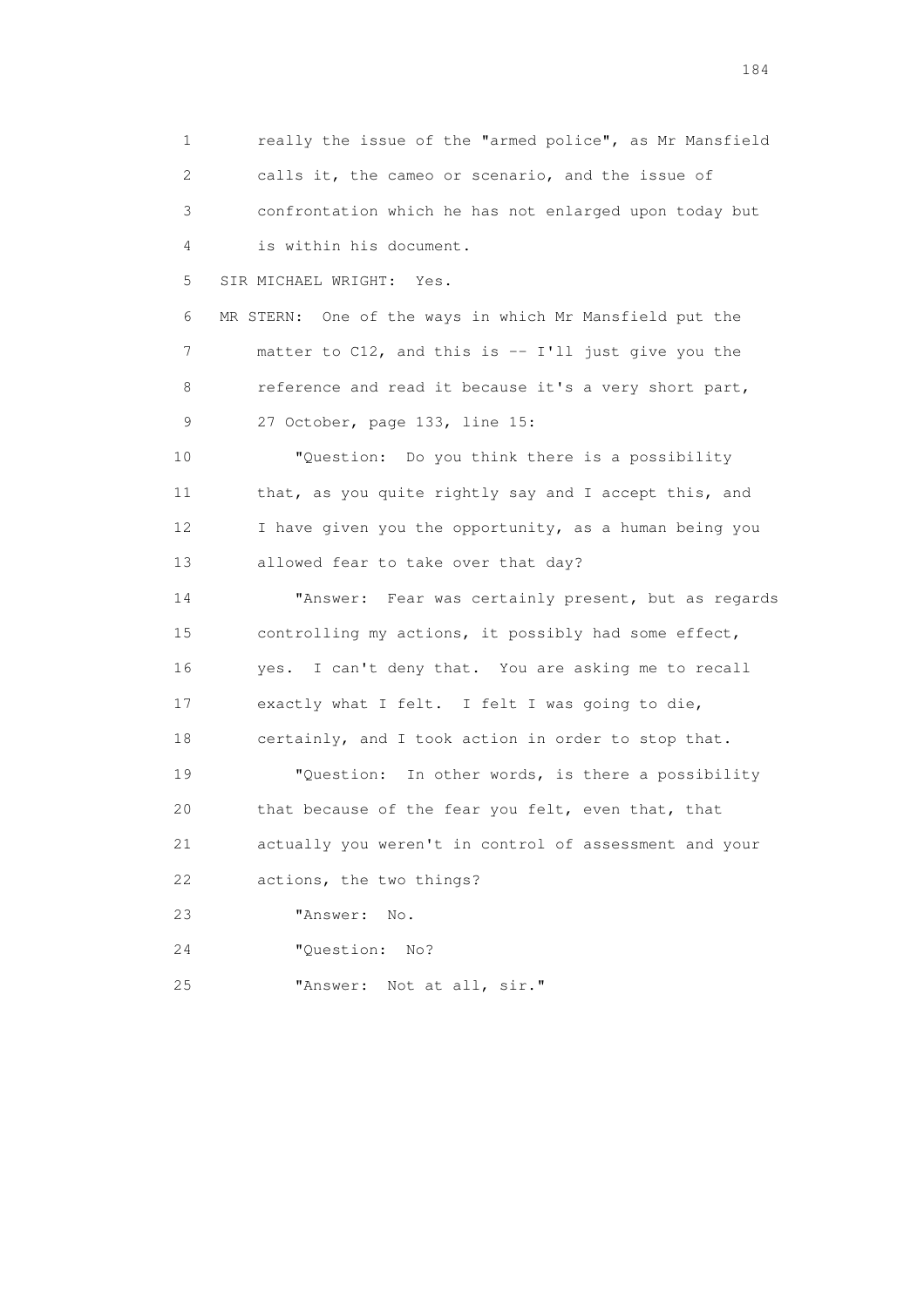1 Fear does not negate honest belief. It is a -- 2 SIR MICHAEL WRIGHT: It may be an explanation for it. 3 MR STERN: It may be a consequence of it. 4 SIR MICHAEL WRIGHT: No, it may be an explanation for it. 5 MR STERN: Whichever way you analyse the actions as set down 6 by these officers, on whichever basis, there is no 7 evidence to rebut honest belief. Even if there was 8 a Kratos order, which there wasn't in this case and 9 no-one suggests there was, that would still be an honest 10 belief. Even if there was no challenge, there would 11 still be an honest belief. 12 Sir, I want to look at the submissions document that 13 we have prepared, beginning at page 9. I am not going 14 to go through it all, but if I may I will just go 15 through various parts of it, and highlights, as it were, 16 in relation to the points that have been made in the 17 document indeed by Mr Mansfield today. 18 Looking at the point that Mr Mansfield relies upon, 19 the highest that this matter can be put forward is this: 20 that even if the officers have lied, which is not 21 accepted, that, as Mr Hilliard put in his submissions at 22 paragraph 33(iii), that would not logically prove that 23 there was no genuine belief in a threat any lie might 24 have been to bolster lethal action taken in the genuine 25 belief that there was a threat, and there is a reference

<u>185</u>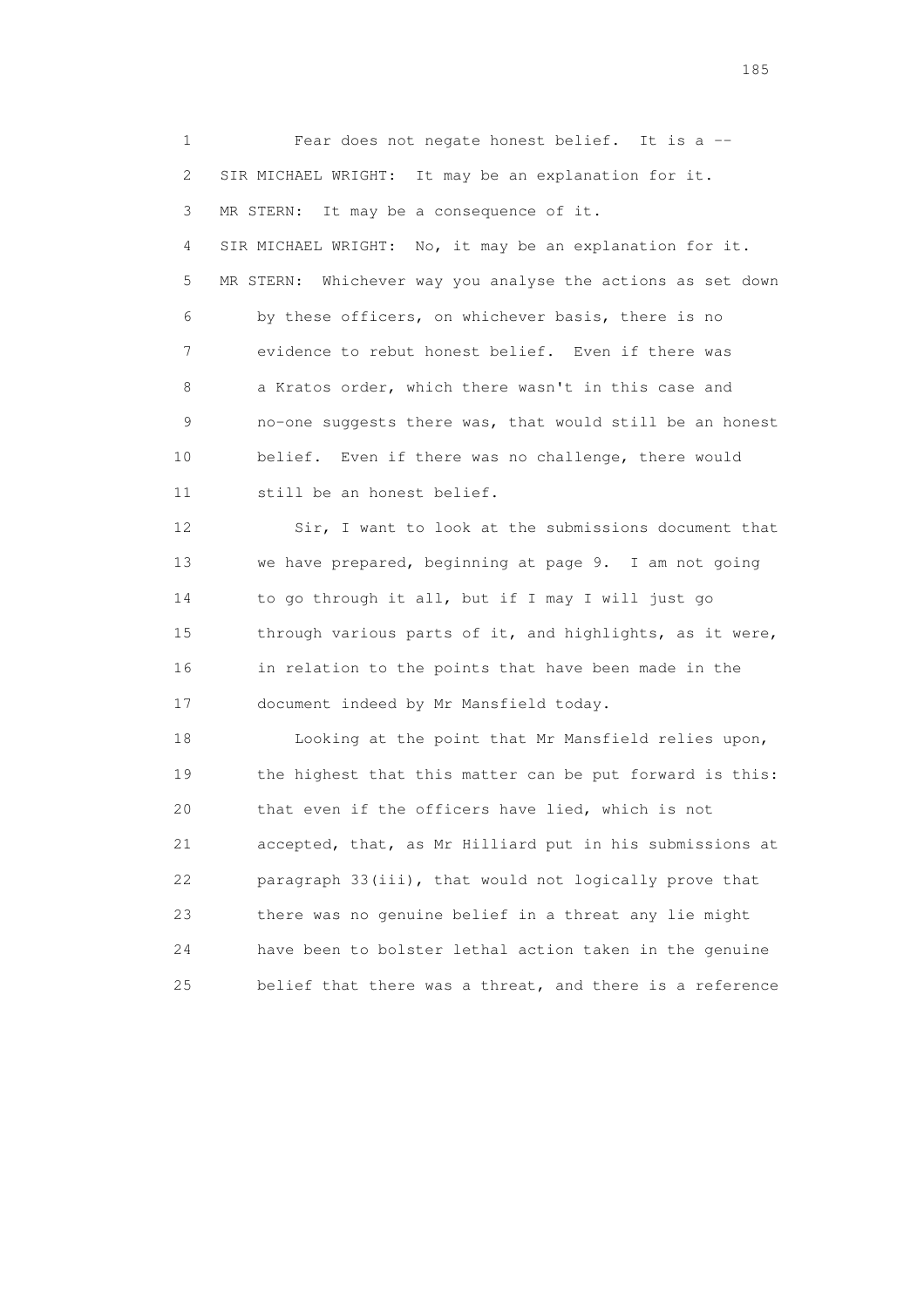1 there to Sharman, paragraph 42, which is set out in our 2 document.

 3 If you want to look at the full context of that -- 4 SIR MICHAEL WRIGHT: Of course the Divisional Court had it 5 in mind that there are a lot of other explanations for 6 lies.

7 MR STERN: Exactly.

 8 SIR MICHAEL WRIGHT: Of which the most obvious one might be 9 that in the awful consciousness that a man had been 10 killed, that both of them might be aware that they had 11 not actually followed black letter requirements of the 12 ACPO guidance. If they had not.

 13 MR STERN: Yes. Exactly. And the quote is set out more 14 fully at page 26 in our skeleton argument for your 15 reference.

16 SIR MICHAEL WRIGHT: Yes.

17 MR STERN: In the middle, paragraph 42 is quoted:

 18 "Making every assumption against the officers that 19 Mr Owen seeks and discounting (whether correctly or not) 20 the problems of perceptual distortion suggested by 21 Mr Bentley, it is equally plausible that, having 22 honestly believed that they were under imminent threat 23 of being shot, when they discovered that [he] had no 24 more than a table leg, they then panicked and felt that 25 their true recollections would not be believed."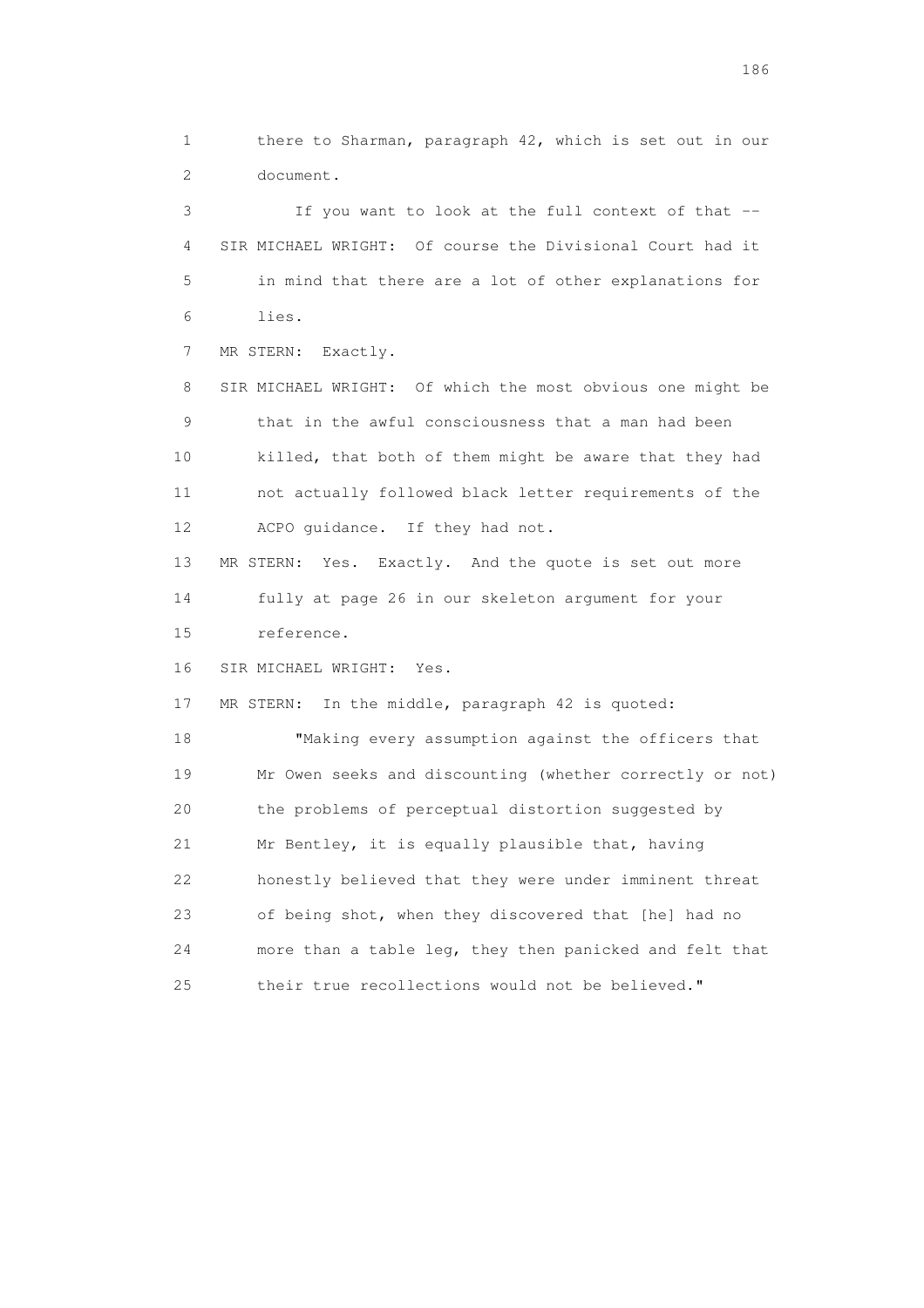1 That's the point you, sir, were just making.

 2 "The finding (even if correct) of subsequent 3 dishonest fabrication does not exclude it and, given all 4 the circumstances, it does not appear to me that there 5 is any basis for being able to rebut that possibility 6 beyond reasonable doubt."

 7 Mr Hilliard considered that there were three issues 8 emerging from Mr Mansfield's skeleton argument that 9 merited detailed consideration. There are only two that 10 remain. The first he has set out at paragraph 33, 11 page 21, and I adopt the arguments and the submissions 12 that he has set out there in their entirety, numbers 1 13 to 4.

 14 SIR MICHAEL WRIGHT: Yes. Well, this is a reflection of the 15 appendix of Da Silva to a very large extent. 16 MR STERN: Yes, but they are the points that he makes and

17 I rely on them.

 18 Insofar as this aspect is concerned, that first 19 argument, the "armed police" cameo scenario, we have 20 dealt with it at paragraph 11, which is page 21. The 21 first point in relation to this is that there is 22 evidence, safe evidence, that each of the constituent 23 elements of that cameo are in fact supported by other 24 evidence in the case.

25 The "armed police" or "police" is heard by a number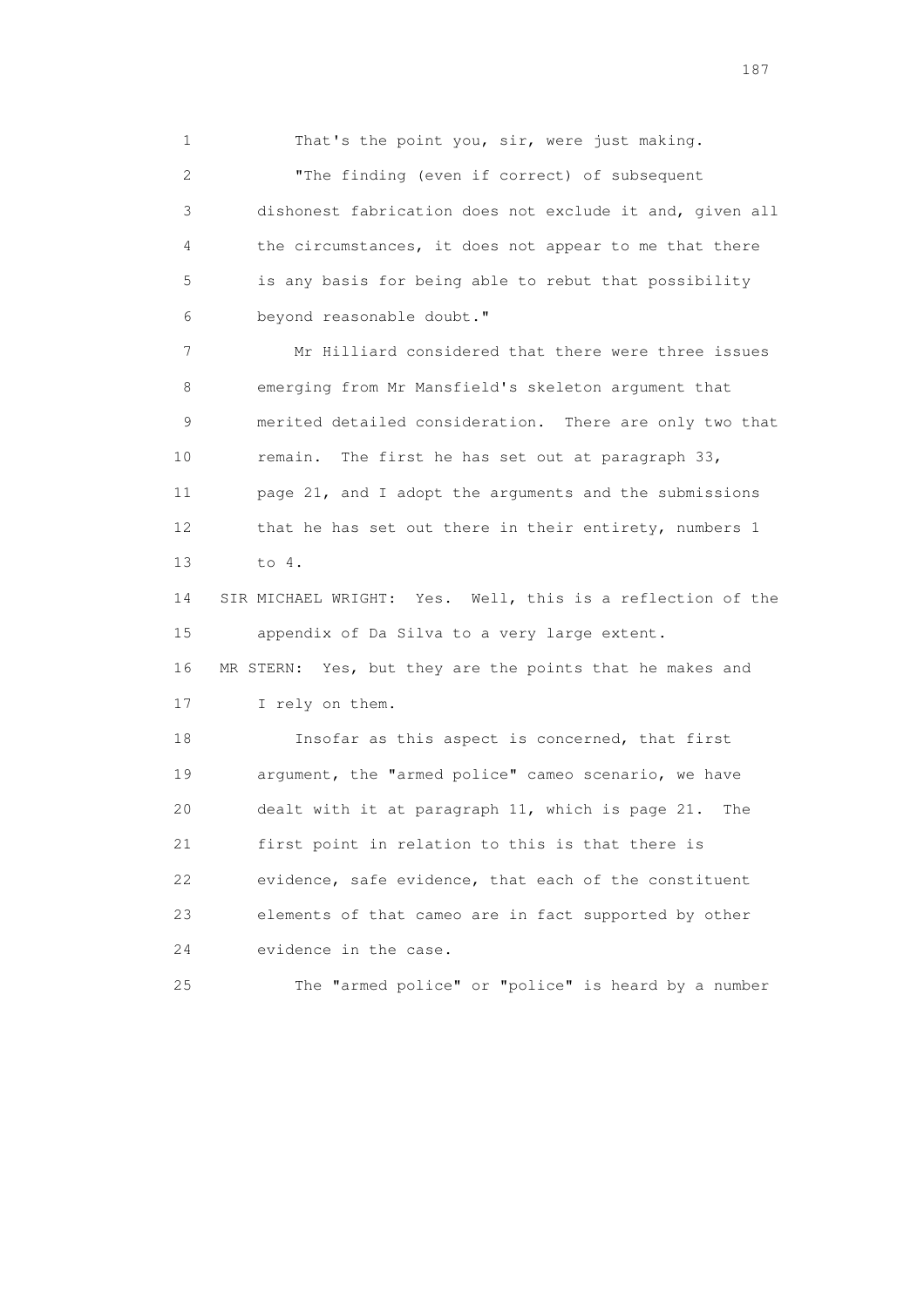1 of witnesses and we have set them out at paragraph 12. 2 Ivor heard shouting throughout the incident. Most 3 importantly, Ivor hears the word "police" after the 4 shouts of "he's here" but before he grabs Mr de Menezes. 5 So in our submission that is entirely consistent with 6 C12's account.

 7 You have the references there, and I can take you to 8 them if you wish, but again I was not proposing to take 9 you to each of these references.

 10 Geoff. He said that there was a noise within which 11 he heard the word "police". It was audible to him. He 12 said it was outside the carriage but very, very quickly 13 outside became inside, which is why I have started with 14 you are talking about an incident that is seconds, and 15 therefore when you look at what Ivor said and when you 16 look at what Geoff said, they are both, in our 17 submission, consistent with what C12 said.

18 Sir, I'll just refer to you Terry, if I may. I have 19 got the reference there, as you can see, and it begins 20 in this way:

 21 "So the order in which you put it in your statement 22 is that there are shouts of 'Police' and 'Armed police' 23 prior to you shouting 'Armed police'?

24 "Answer: Yes.

25 "Question: Is that the order in which you recall it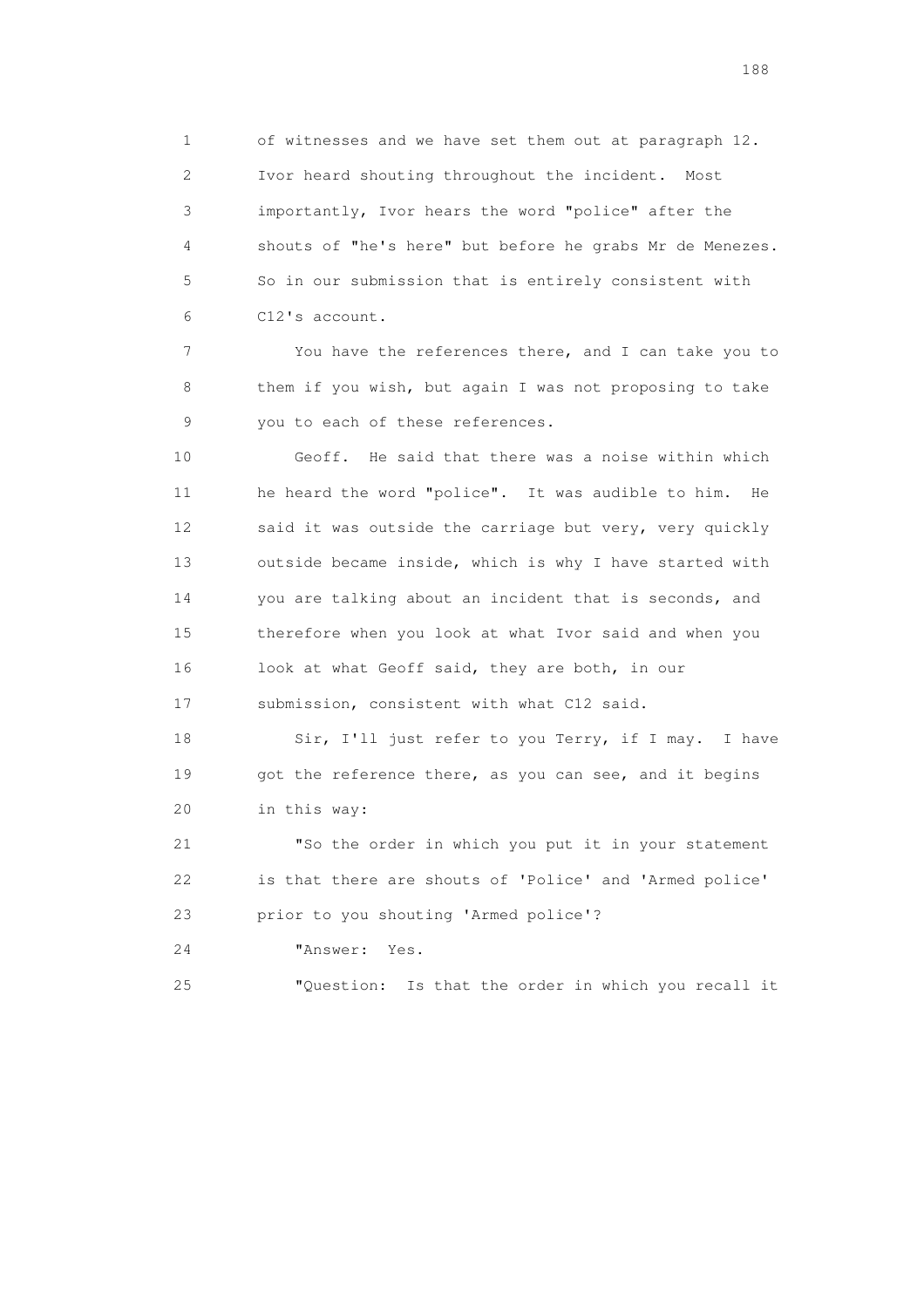1 now? 2 "Answer: Yes. 3 "Question: Familiar voices shouting those 4 instructions, I presume you didn't know anybody on the 5 tube? 6 "Answer: That's correct, sir. 7 "Question: So when you say 'familiar voices', do 8 you mean the voices of those police officers who were on 9 your team? 10 "Answer: Yes. 11 So that certainly narrows that down as to who it was 12 who was shouting it. Over the page, page 174: 13 "Obviously at the time and you have put it in your 14 statement, you were only really aware of C2's presence 15 as I understand it? 16 "Answer: No, I was aware of other officers being 17 present, but I was focused on C2, because he was so 18 close to me." 19 Then at line 19: 20 "I see. Those shouts that you heard, or challenges 21 of 'Police' and 'Armed police', were before you got on 22 to the carriage? 23 "Answer: Yes. 24 Then he says: 25 "If you follow the next sentence, you will see,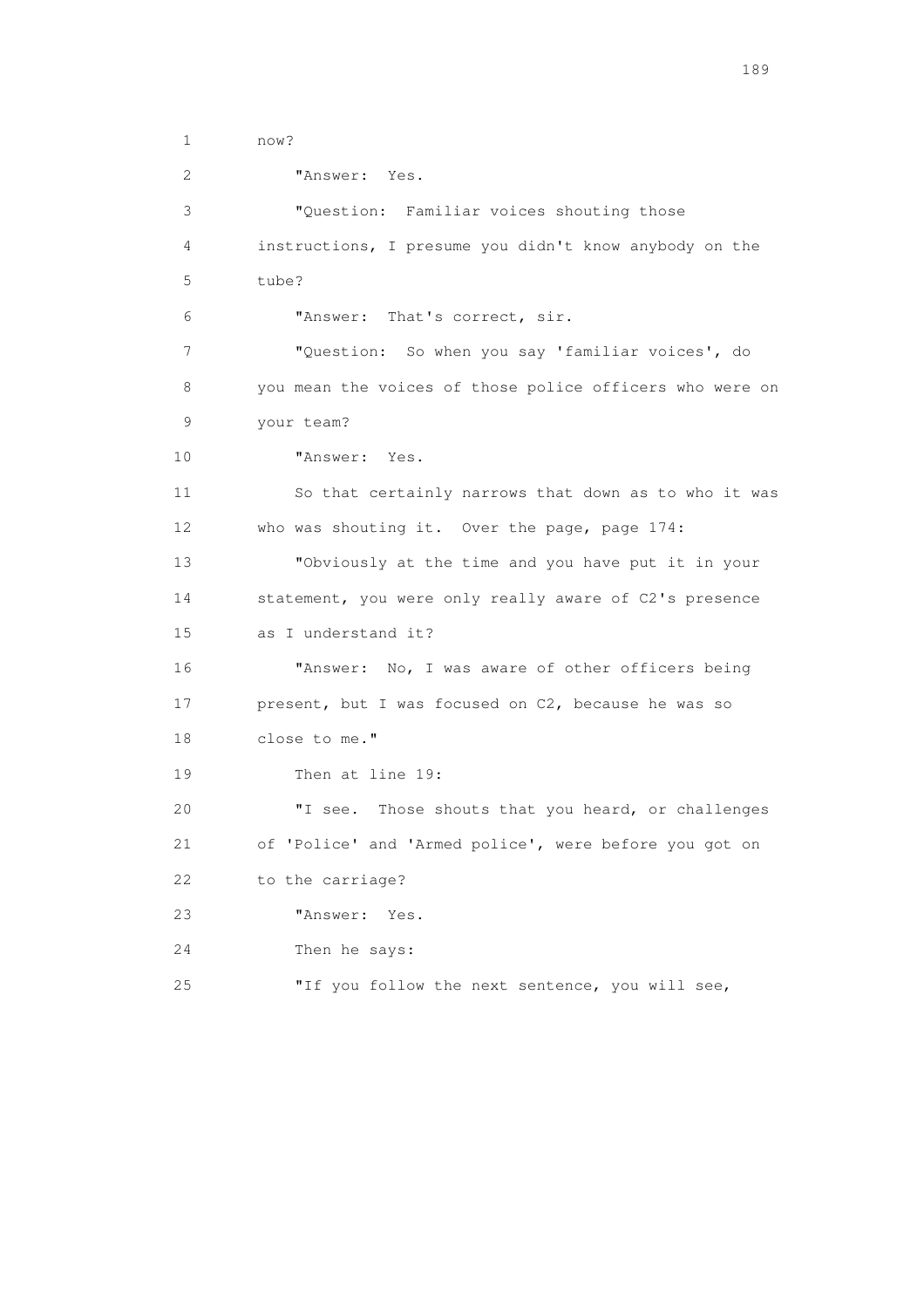1 because your call was as you came on to the carriage? 2 "Answer: Yes. 3 "Question: That's correct, is it? 4 "Answer: Yes, sir. 5 Then over the page at 176, line 8, having put it in 6 its background context: 7 "Just while we are on that point of time, the way 8 your statement is set out, Mr Stern's taken the first 9 two steps, it's the third step I want to look at, you 10 heard the familiar voices shouting various things such 11 as 'Police' or 'Armed police'. 12 "Answer: Yes, sir. 13 "Sir Michael Wright: You have told Mr Stern that 14 your call came after that. 15 "Answer: Yes. 16 "Sir Michael Wright: As you stepped into the 17 carriage. The next thing that you set out in your 18 statement is hearing the cracking noises. Do you see 19 that? 20 "Answer: Yes. 21 "Sir Michael Wright: Which I take it you are 22 referring to the shots? 23 "Answer: Yes, sir. 24 "Sir Michael Wright: Again, I fully understand that 25 all this happened at top speed, very, very, very quick,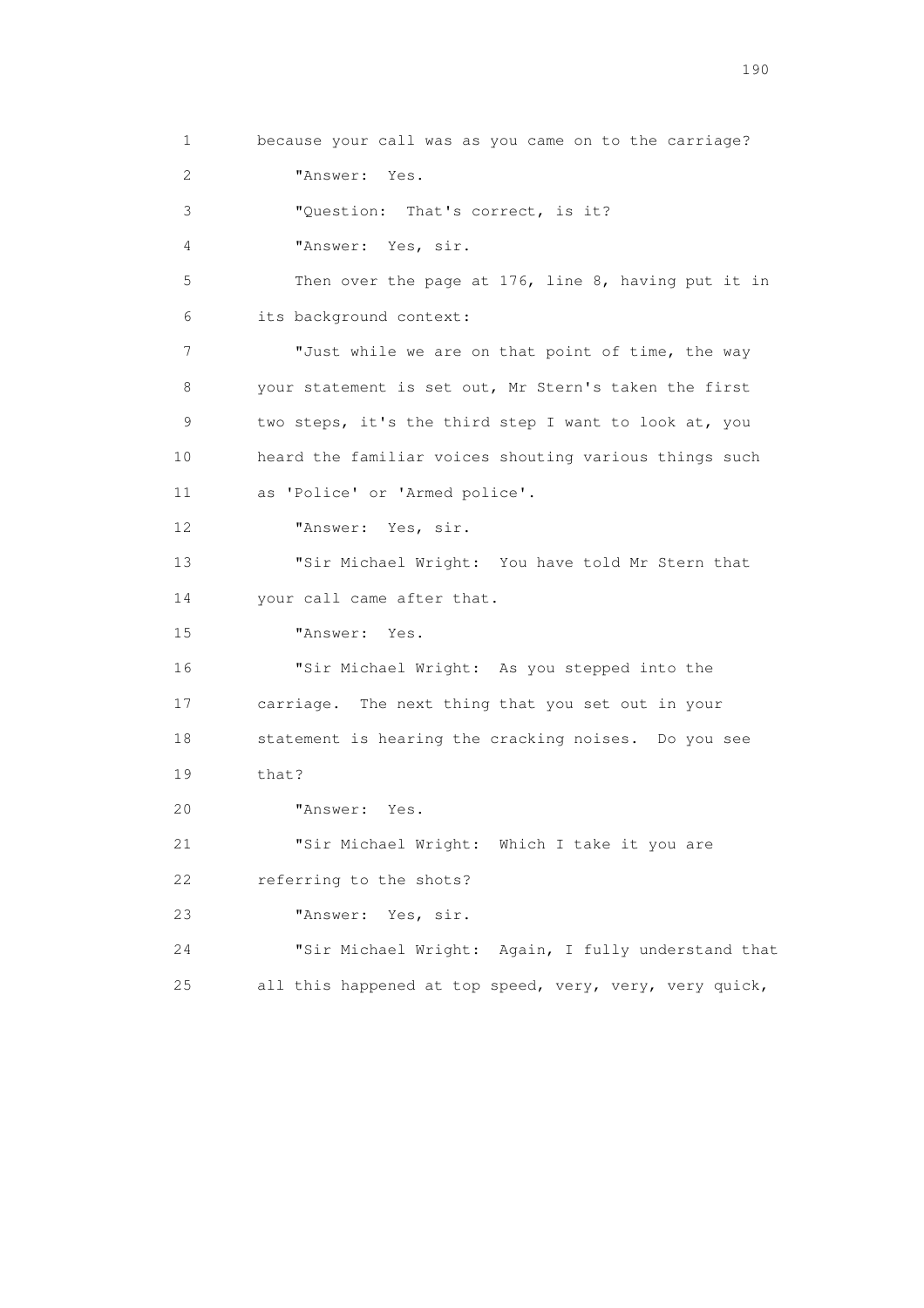1 but to the best of your ability, is that the order in 2 which those three things happened? 3 "Answer: It is the -- to the best of my ability, 4 the order." 5 So again there is, in our submission, a consistency 6 of the evidence. 7 So far as Terri Godley is concerned, she heard 8 "armed police" on the platform before the shots. 9 Then Robert Lowe, on 4 November at page 30, line 19. 10 SIR MICHAEL WRIGHT: Everybody heard shouting of some kind. 11 MR STERN: Quite. 12 SIR MICHAEL WRIGHT: Or pretty well everybody. 13 MR STERN: Yes. 14 SIR MICHAEL WRIGHT: The civilian witnesses I think are as 15 one in saying they didn't hear "armed police". 16 Terri Godley said "police". 17 MR STERN: I think she said "armed police". 18 SIR MICHAEL WRIGHT: We can look it up. 19 MR STERN: Yes. That is correct. That is the position. 20 But there doesn't have to be a distinction between 21 police officers and civilians. One can't work on the 22 basis that all police officers are lying and all 23 civilians are telling the truth. 24 SIR MICHAEL WRIGHT: Depends how cynical you are being, 25 Mr Stern.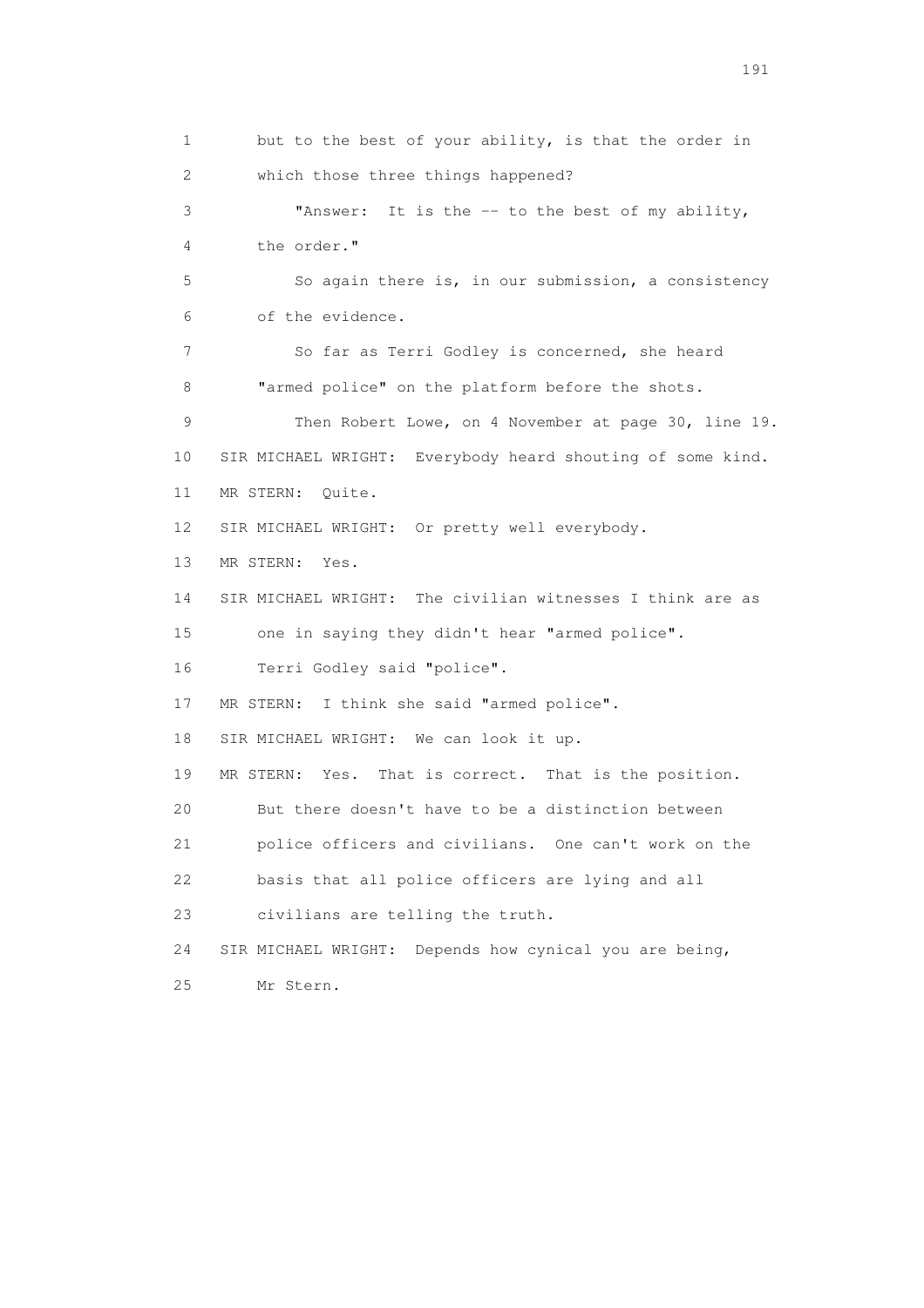1 MR STERN: Well, I am not cynical as those who know me know. 2 But the position in relation to police officers is 3 that it's inevitable that police officers are going to 4 be more finely tuned to the sounds of "armed police", 5 because clearly they are -- that is the sound that will 6 obviously attract their attention to some incident being 7 taken to another level, whereas civilians may 8 concentrate on a variety of things. 9 If it were that all the civilians spoke with one 10 voice about all matters, then that may be something that 11 one could rely on, but that isn't the position. 12 SIR MICHAEL WRIGHT: That would be an all-time first. 13 MR STERN: Quite, because not all the police officers hear 14 "armed police". Even C2 does not hear C12's shout of 15 "armed police". 16 SIR MICHAEL WRIGHT: You are getting perilously close to the 17 concept of collaborative notebooks, which I don't think 18 we want to go into at this stage. 19 MR STERN: Precisely, that's exactly it, they don't have the 20 same note. 21 Anna Dunwoodie described shouting as well. So 22 that's the police or the -- 23 SIR MICHAEL WRIGHT: Almost to a man or woman they say there 24 was shouting. 25 MR STERN: Exactly.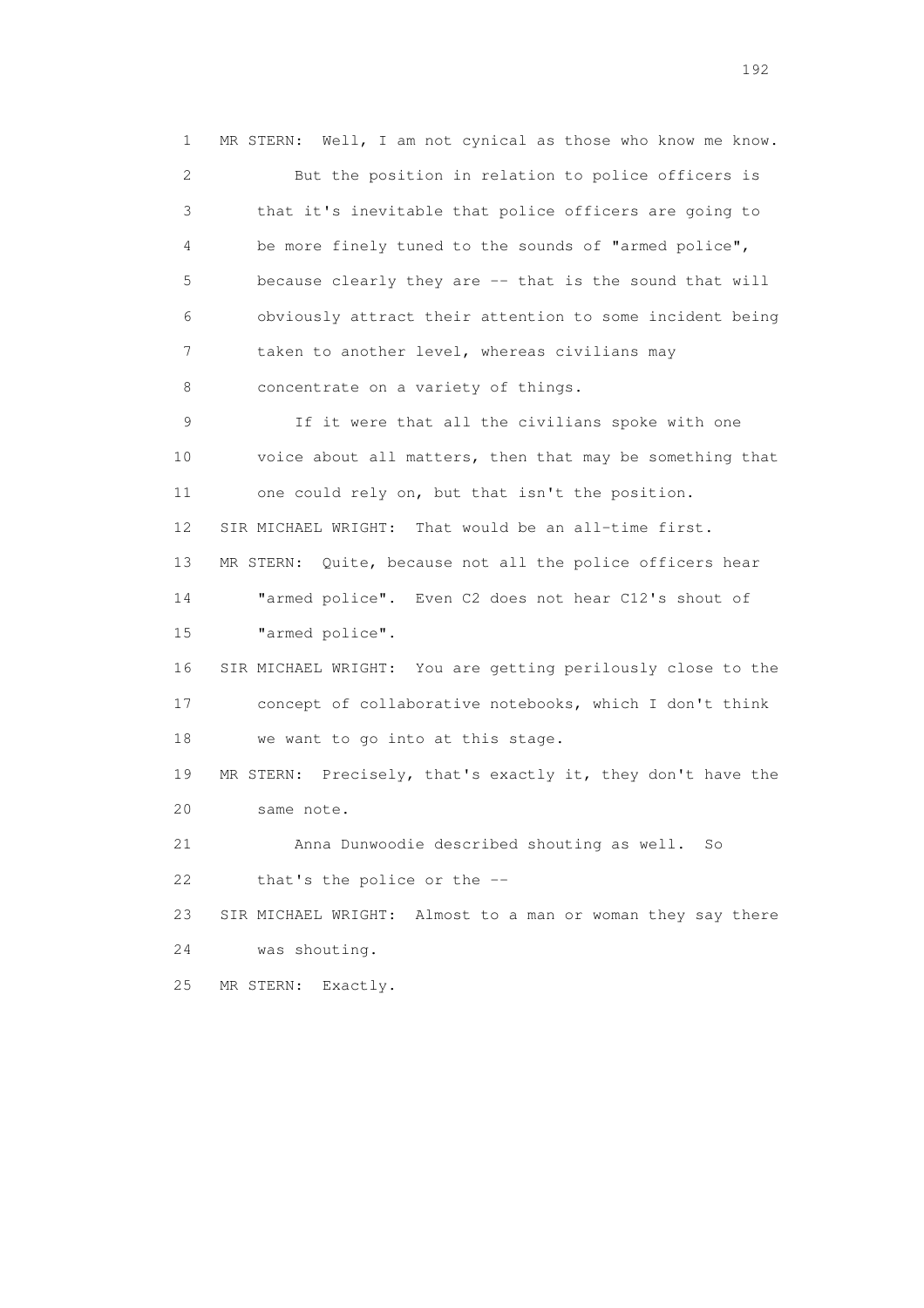1 SIR MICHAEL WRIGHT: The only issues -- the only point on 2 which the police witnesses and civilian witnesses divide 3 is the content of the shout. A lot of people say "get 4 down" or "get out", but that's as far as it goes. 5 MR STERN: Yes, I think some say "get in". 6 SIR MICHAEL WRIGHT: One says "get in", yes. 7 MR STERN: But that aspect of the evidence of C12 is 8 supported, in my submission, by numerous other witnesses 9 and because witnesses can't say what those shouts were, 10 that doesn't mean to say that you can reject it. 11 The second aspect, the gun up, there is in fact 12 another witness who sees that, Ralph Livock, I have set 13 it out at paragraph 13. He has the man entering the 14 carriage carrying a pistol, levelled at the man sitting 15 opposite Rachel Wilson. We know that's Mr de Menezes. 16 SIR MICHAEL WRIGHT: Yes, the distinction there is that he 17 says it's up by the time he comes into the carriage, 18 Charlie 12 said he had been holding it down by his leg 19 until virtually the last moment when he brought it up. 20 MR STERN: Yes, he brought it up when he was on the 21 carriage, yes. 22 SIR MICHAEL WRIGHT: Here again you have wide variations in 23 the civilian recollection, including at one stage 24 bullets in the ceiling, and I can't remember who it was,

25 one of the ladies, I think, who said, "I actually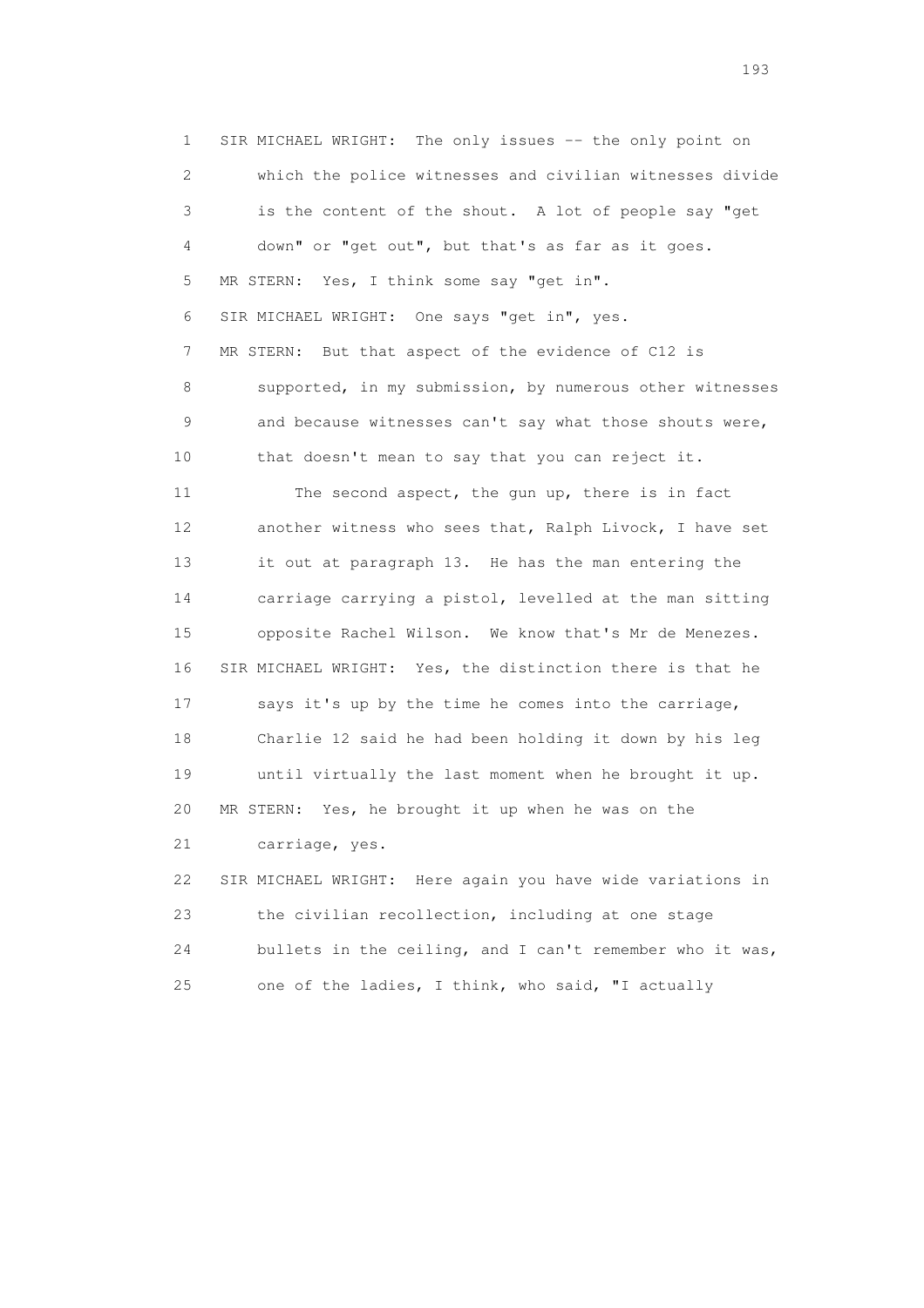1 thought he was shot by two men with rifles". 2 MR STERN: Yes, there is somebody who says that and somebody 3 says he was shot on the floor by two men -- 4 SIR MICHAEL WRIGHT: Five shots on the floor. 5 MR STERN: The point is not new to the courts, as I set out 6 at paragraph 15. Mr Justice Leveson in Sharman said: 7 **"...** it is commonplace that in sudden unexpected 8 incidents, different people focus on different 9 things..." 10 Indeed Lord Bingham, Lord Chief Justice, set it out 11 in Bentley in more fulsome terms, and I know that you 12 have looked at those. 13 So bearing in mind all of those comments and the 14 evidence as we have looked at it there, the omission of 15 a reference to a particular act or word spoken cannot 16 amount to a safe evidence that the act did not take 17 place or the word was not spoken. 18 Then the examples are set out there fully at 19 paragraph 16, and I won't go through all of those. 20 At paragraph 17 there are witnesses who, as you say, 21 positively assert various things, and again they are 22 wrong about that. 23 So those are the matters in relation to the "armed 24 police" point. Even if it were not said, then, as 25 I said at the outset, that would not amount to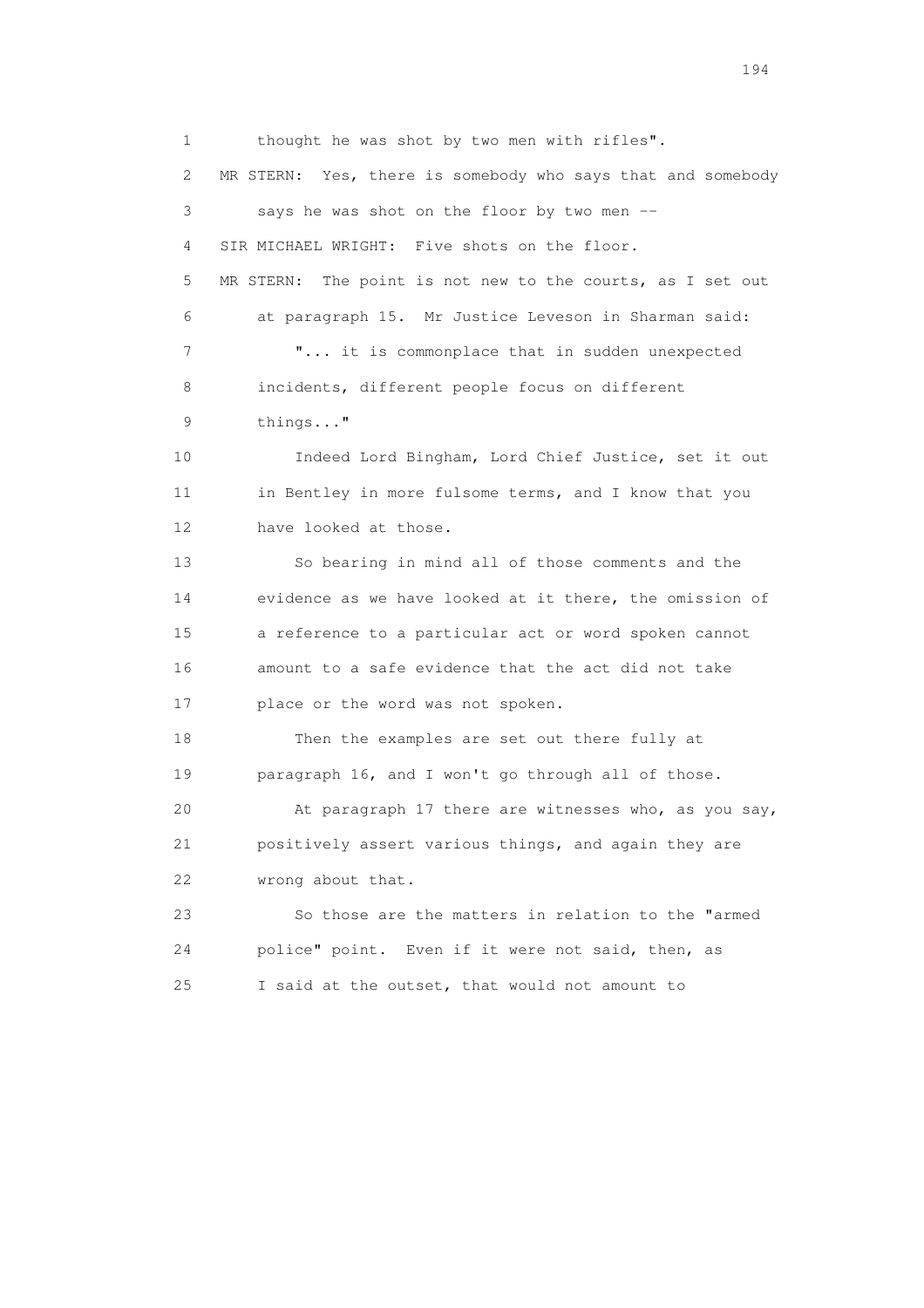1 a rebuttal of an honest belief for the reasons that 2 I have already gone through. 3 SIR MICHAEL WRIGHT: Is it sufficient evidence to leave to 4 a jury? 5 MR STERN: No. 6 SIR MICHAEL WRIGHT: Why not? 7 MR STERN: What, the "armed police"? 8 SIR MICHAEL WRIGHT: Yes. If there is room for 9 a conclusion, however cynical it may sound, that the 10 police officers are now, possibly with the support of 11 their colleagues, claiming to have uttered the warning 12 of "armed police", to use the old Lucas definition, 13 because of a sense of guilt at what they had done, why 14 isn't that something that a jury is entitled to 15 consider? 16 MR STERN: There is no evidence to rebut honest belief. You 17 cannot look and say: well, there may be a lie in 18 relation to "armed police" and therefore that rebuts 19 honest belief. You have to look at the evidence 20 overall. 21 SIR MICHAEL WRIGHT: Mr Mansfield says it's indicative of 22 the fact that they were in a mindset that they were 23 going to shoot this chap before they ever got on the 24 platform. 25 MR STERN: But that is not the evidence. That is not the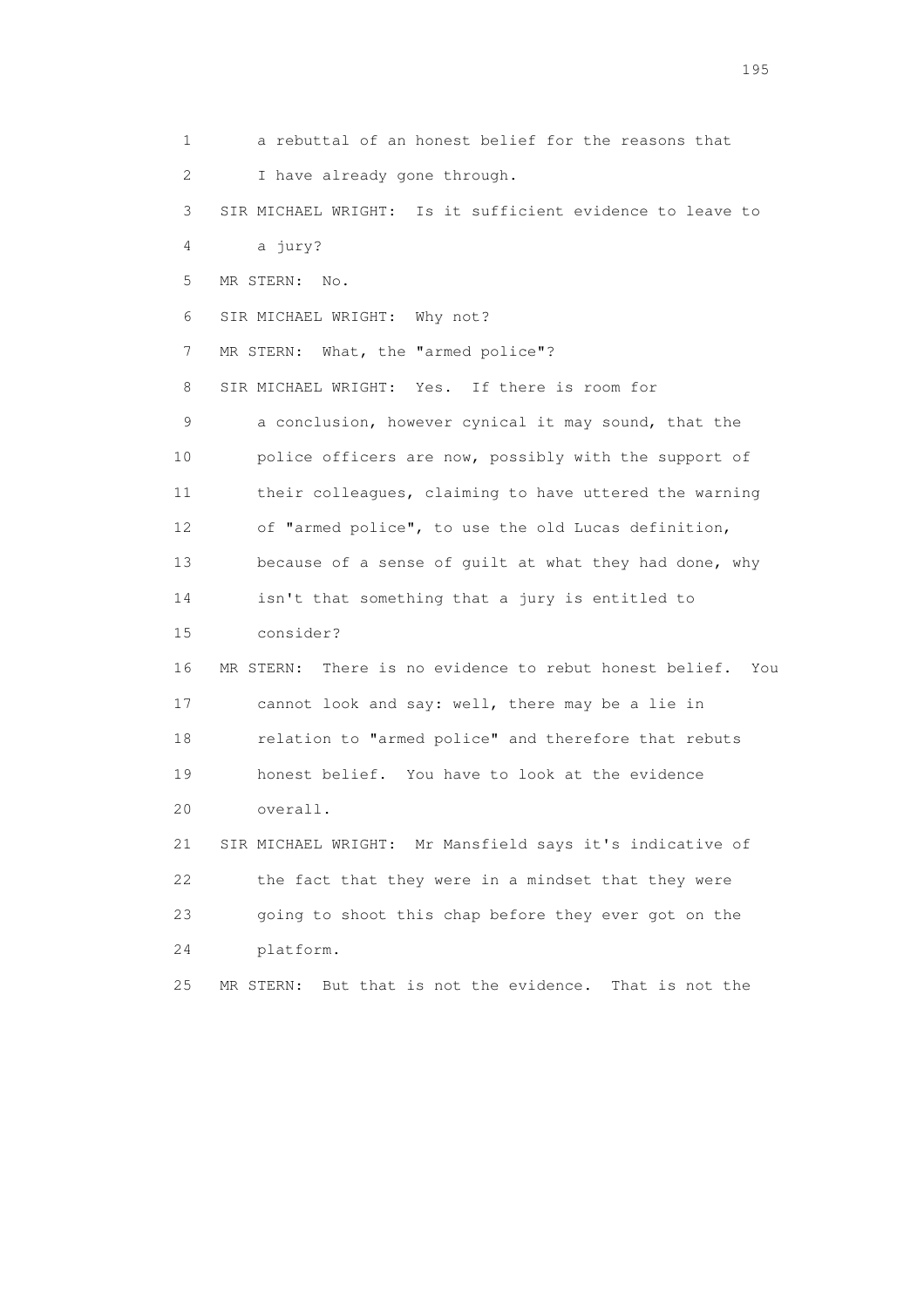1 evidence at all. Not only is it not the evidence of C12 2 and C2, it is not the evidence of the other firearms 3 officers, and there is no evidence that these officers, 4 that is to say those who say they heard "armed police", 5 have conspired together and have decided to put in their 6 statements this particular aspect of the evidence. 7 There is no evidence of that.

8 So one has to look at the concrete evidence, not 9 just at whether on one interpretation, for which there 10 is no evidence of itself, they could come to the 11 conclusion it is a lie. A lie about an immaterial 12 aspect of the case might, might be supportive evidence 13 if there were evidence, is I think the way Lord 14 Justice Richards put it in Da Silva. It might be 15 supportive of a charge if indeed there were sufficient 16 evidence in the first place, but there isn't in this 17 hearing or case at all.

18 SIR MICHAEL WRIGHT: Yes, very well.

 19 MR STERN: The second aspect is set out at Mr Hilliard's 20 skeleton argument at page 22. The bulky jacket, I will 21 pass over that. The third argument, paragraph 35, 22 page 22, the manner of the confrontation. 23 Mr Mansfield's not dealt with any of this in further 24 argument today, but he has set it out in his skeleton

25 argument, and the points are summarised helpfully by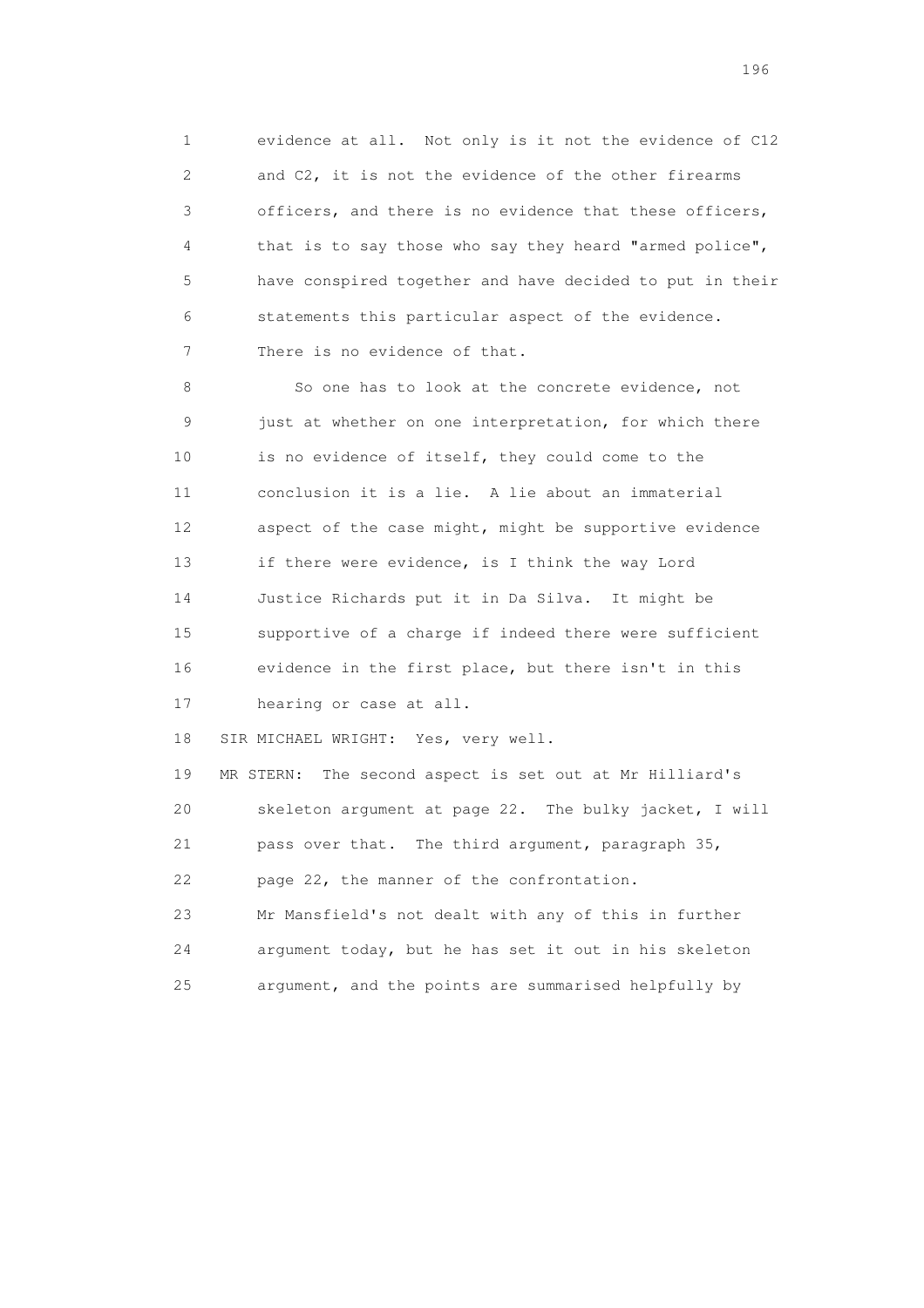1 Mr Hilliard in his skeleton argument there at page 22. 2 I adopt all of the points that he makes, again,

3 between paragraph 35(i) and 35(v).

 4 Indeed, if one looks at paragraph 36 of his skeleton 5 argument, he also makes it clear that the annex to the 6 Da Silva judgment, 17 and A19, they tend to support the 7 arguments of C2 and C12 on those points, although the 8 full evidence of the civilian witnesses was not before 9 the director and the court at the time.

 10 Mr Horwell has addressed you in relation to the 11 civilian witnesses, and indeed in relation to the fact 12 that, although those witnesses had not been heard, the 13 statements had been seen, and indeed their evidence has 14 not differed to any marked extent.

 15 Sir, we deal with this aspect in our submissions 16 beginning at page 14.

 17 At the top of the page, (g) and (h) deal with the 18 movement by Mr de Menezes out of his seat. Now, when 19 Ivor gave evidence of this, I don't believe there was 20 any challenge to his evidence, and there is other 21 evidence that supports that. You will remember the 22 evidence of Mr Tomei that the distribution of blood and 23 indeed the way in which the shots were fired were 24 entirely consistent with Ivor having held Mr de Menezes. 25 The point about that is that it is obviously clear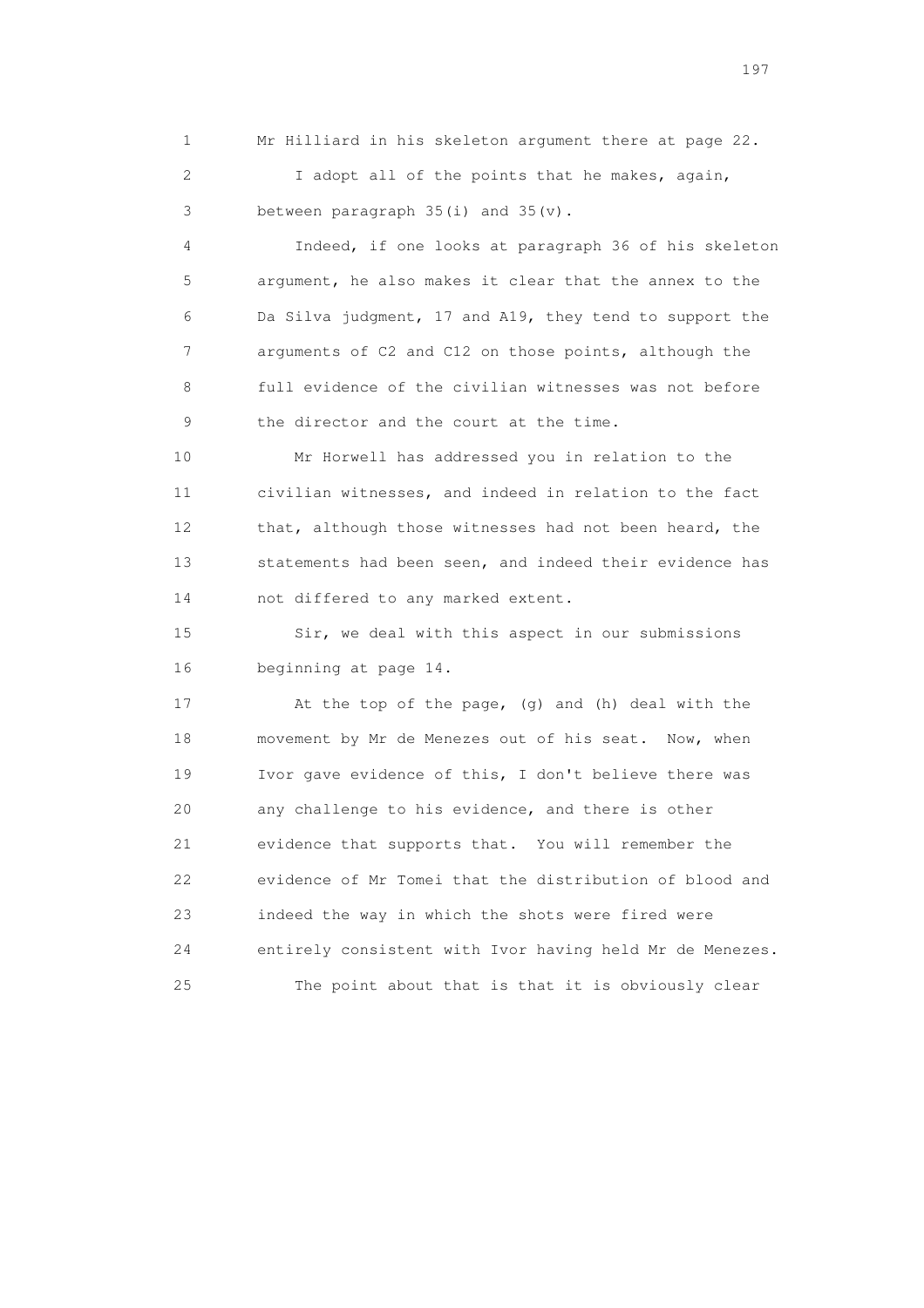1 that he must have got out of his seat in order for Ivor 2 to have got him in a bear hug. So there is support for 3 that. There is Ivor's evidence, there is D9's evidence, 4 there is Ken's evidence, there is a range of evidence, 5 and it's quite clear, as I say, that Ivor described him 6 as agitated when he got up, and that he advanced towards 7 the officers. This is an important piece of evidence 8 for which there is no evidence to rebut it. But 9 interestingly, none of the civilian witnesses see it, 10 and it was not suggested, and has not been suggested as 11 I understand it, that Ivor has lied or that D9 has lied 12 or Ken has lied.

 13 So it is, again, an important illustration of the 14 fact that, despite civilians being present and not 15 seeing parts of the evidence, nevertheless it is 16 unquestionably accurate.

 17 So we submit that in relation to that evidence, it 18 is an obvious inference that the officers could draw, 19 was that this identified suicide bomber was advancing 20 towards a threat with a gun, forget about "armed police" 21 for the moment, but even holding a gun in the way 22 described by Mr Livock, and the obvious inference is 23 that he was moving towards them because he had the 24 means, the will and the ability to deal with or overcome 25 that threat.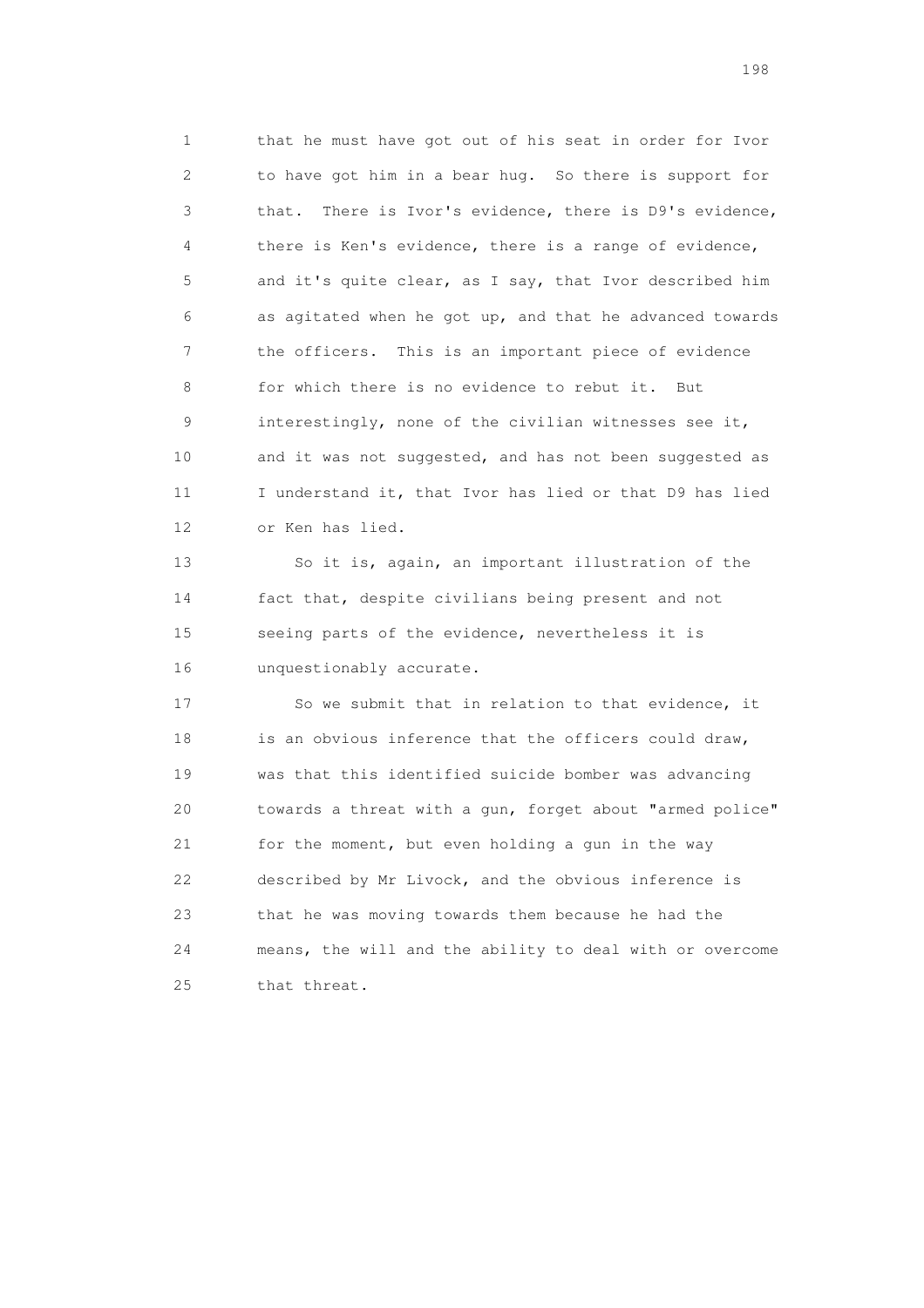1 That is his action, which is described very fully by 2 those witnesses, and again I won't take you to the 3 transcript but I know you have it well in mind. But it 4 doesn't end there because there is then this rather 5 strange movement or unusual movement of his hands. That 6 again is described at page 14, letter (j). 7 SIR MICHAEL WRIGHT: That's Mr Livock again, isn't it? 8 MR STERN: Well, it's Ivor, Mr Livock, D9, Ken. 9 SIR MICHAEL WRIGHT: I beg your pardon, forgive me, we were 10 at cross-purposes. There is one specific movement of 11 his hand which is spoken to by Mr Livock and nobody 12 else. 13 MR STERN: Yes, that may well be: suspect's hands towards 14 the left-hand side of his trouser waistband. Seconds 15 before the -- hearing the shots were fired. 16 That is the position. But in any event, the 17 perception of the hands is obviously difficult to be 18 accurate about. 19 But one thing all of the witnesses are clear about 20 is that there was something unusual about it. There was 21 something not quite right. I think one of them 22 described him as not using the armrest when he got out 23 of his seat. But that was their interpretation, 24 obviously, at the time. That was their perception.

25 So that of course is a very significant factor in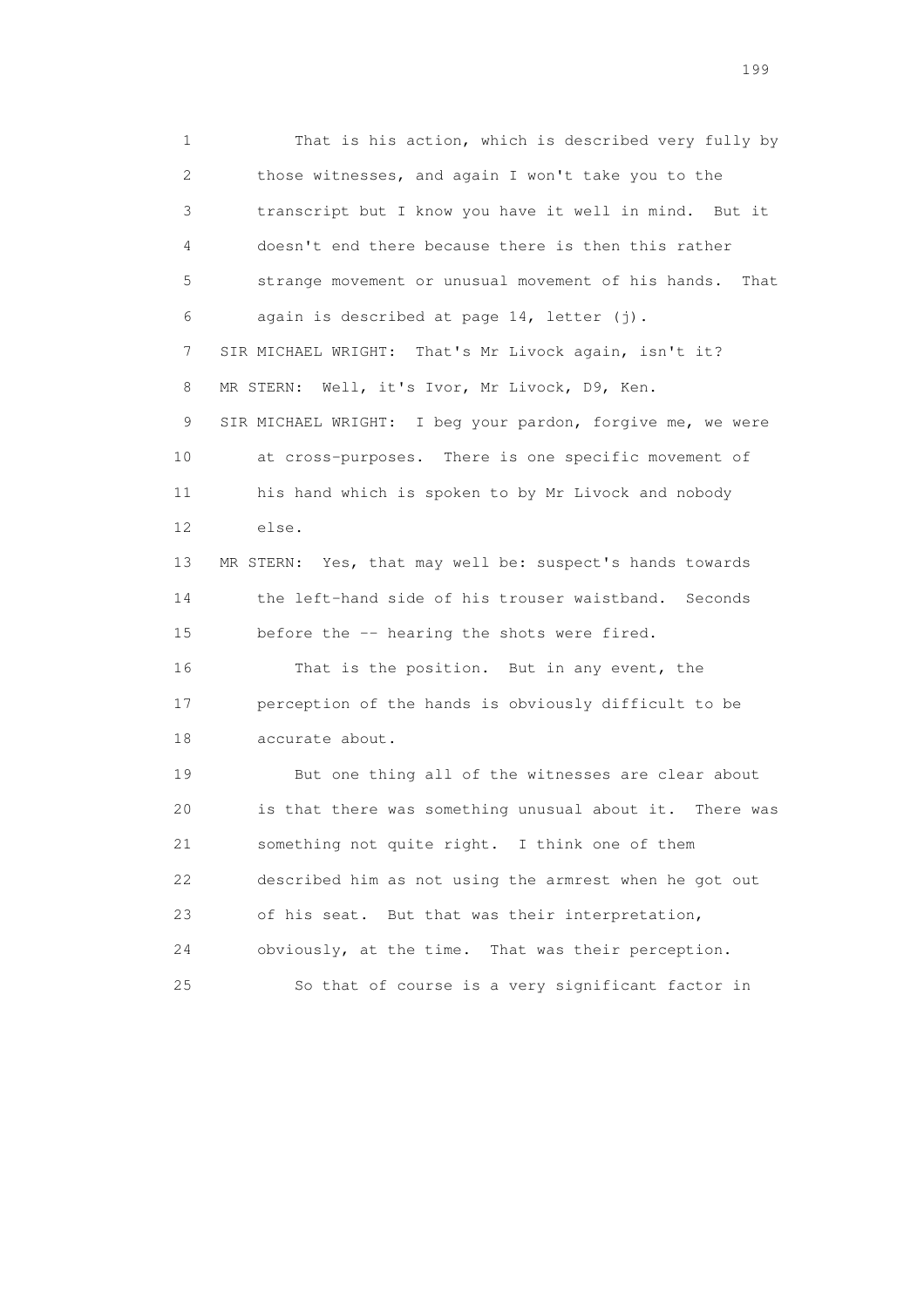1 the minds of the officers, C2 and C12, and indeed all 2 those others who were present.

 3 Indeed, if you look, and we have set it out at 4 page 15, letter (j), that there were a host of other 5 officers who also interpreted the suspect's act as 6 threatening. So we are not in a position here where C2 7 and C12 are isolated in their perception of the threat.

 8 There is practically no difference between the 9 perception of Ivor and C2 and C12, and for Ivor's 10 actions he was commended, as you know, and C2 and C12 11 acted on the perception that they had with the same 12 bravery.

 13 Set out Ivor there at page 15. Over the page, D9. 14 He believed that the suspect did have or might have 15 a bomb on him and thought that he was going to detonate 16 it. Incidentally, I should just mention this: D9 did 17 not see Ivor move in the way described. Ken, he took 18 the suspect's actions to mean that he was non-compliant, 19 that he was a threat, and he feared for the suspect's 20 safety. You will remember that Ken believed that the 21 police had actually challenged, that was the way he put 22 it, that there had been a challenge by the police to 23 Mr de Menezes, and that is why he feared for his safety, 24 because of his reaction in relation to that challenge. 25 SIR MICHAEL WRIGHT: It was D9, as I remember it, who was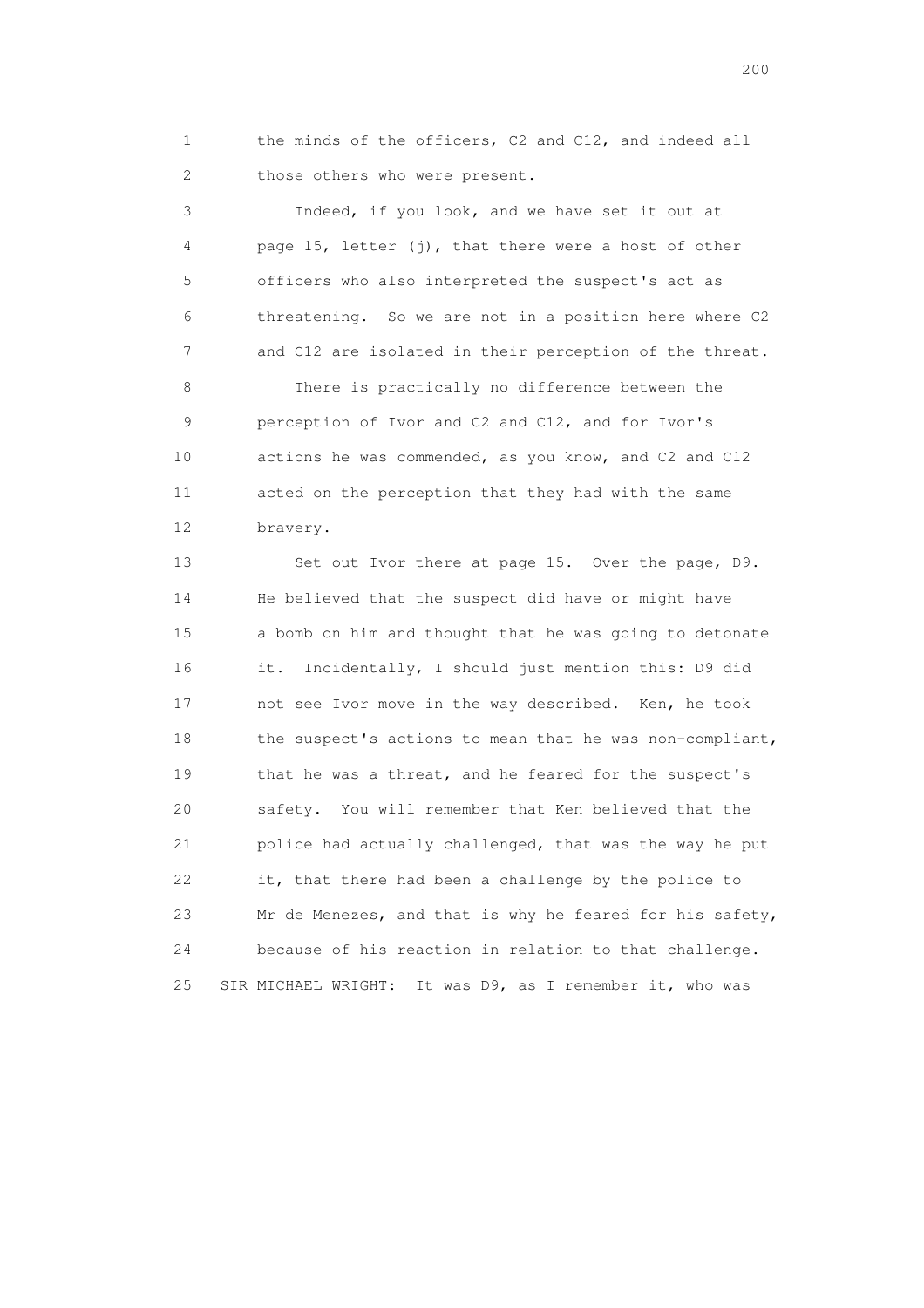1 actually coming down the carriage when all this 2 happened. 3 MR STERN: Yes. 4 SIR MICHAEL WRIGHT: And he actually thought, when he heard 5 the shots, a bomb was about to go off, if I remember. 6 Am I right? 7 MR STERN: Yes. He was -- 8 SIR MICHAEL WRIGHT: He said he tensed up because he thought 9 there was going to be an explosion. 10 MR STERN: C5 -- I'm sorry -- I am told. I thought it was 11 D9 but it's C5. Thank you very much. 12 There were a number of them who feared that they 13 were not going to be going home that evening. I think 14 Ralph made that clear, he said as he was coming down the 15 stairs. 16 Indeed, at letter (k), there are some extracts from 17 some of the witnesses who were in that position and 18 acutely aware of the significant potential threat. 19 Indeed, Ralph: 20 "... there was no doubt in my mind that this man was 21 a suicide bomber and that there was a real possibility 22 that he was in possession of a explosive device which he 23 could detonate to the serious danger of the public and 24 the officers from my team. I firmly believed I may have 25 to shoot him dead in order to prevent this."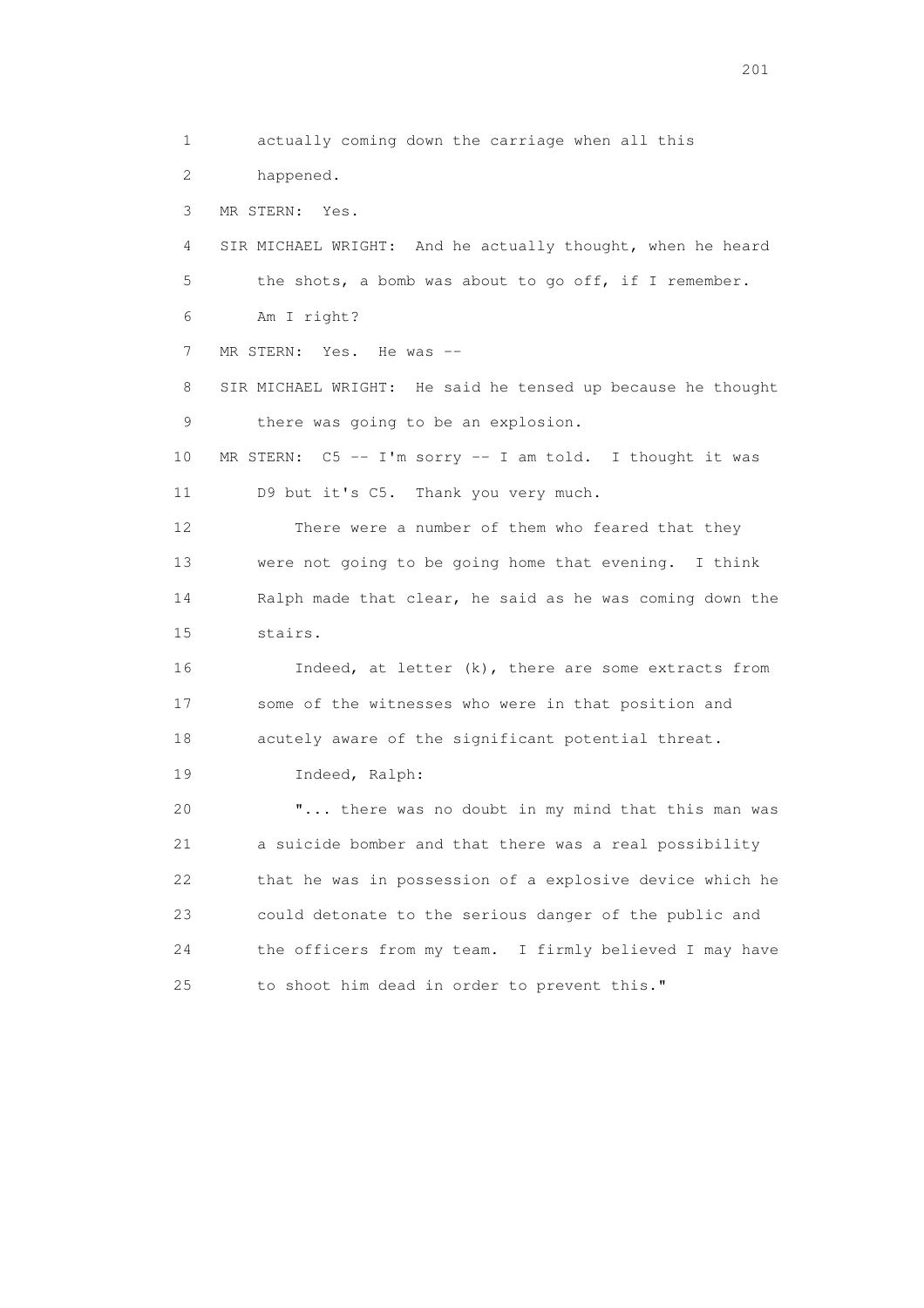1 C5:

 2 "... I had this vision in my mind that if I don't 3 get on that train, something terrible could happen and 4 I will be left on the platform and there would be or 5 possibly be an explosion in the tunnel further up. And 6 I didn't want that to happen. I moved onto the train 7 ..." 8 Which was remarkably brave, you may think, bearing 9 in mind his state of mind. 10 "... onto that carriage via the small door to the 11 left. You can't see it in the picture ..." 12 Terry. Terry deals with the position even after he 13 can see that Mr de Menezes is clearly no longer a live 14 threat. He said: 15 "I was very, very concerned at that point that there 16 was still the possibility of this individual wearing 17 a concealed explosive device and, despite what had 18 happened and what I could see, I was still very 19 concerned about the possibility of that device 20 detonating." 21 Then Ken likewise, when you put to him, sir, the 22 point that I had put to him about whether he was brave 23 or not, and he said that he was, in his opinion: 24 "... a possible for the subject, and therefore I did 25 believe he was a potential threat ..."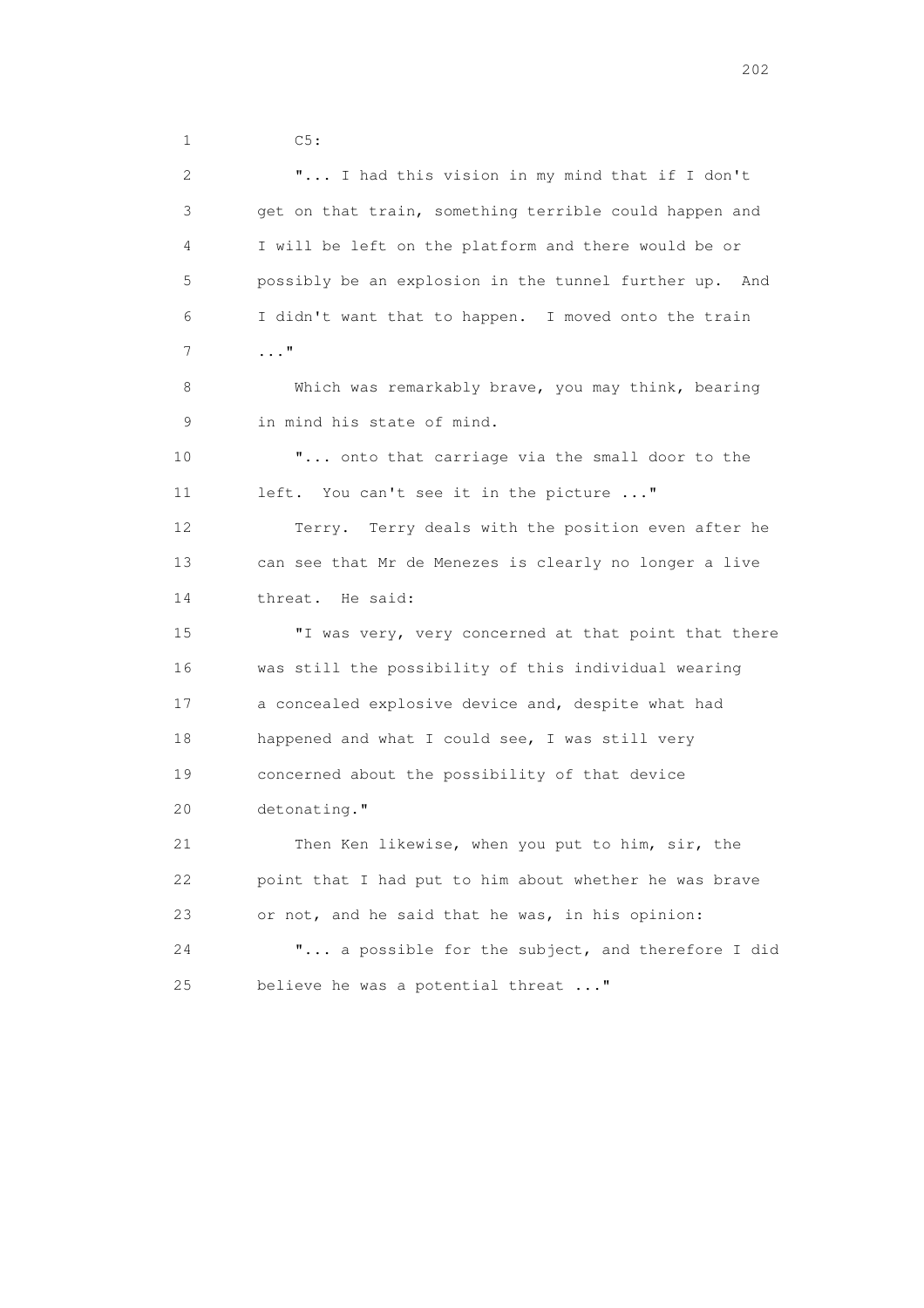1 Of course so far as Ken is concerned one has to look 2 at it in this way: that Ken was not of the view that he 3 was positively identified as a suicide bomber from the 4 day before, because he is a surveillance officer and 5 therefore had a lower threshold of identification.

 6 So all of those together, one has to look at the 7 evidence as a whole, and look at the position in 8 relation to these witnesses, and what it is that they 9 thought.

 10 Can I turn to page 18, please, in the submissions. 11 18(m) and (n). It is a point that you may think is of 12 some significance that both C12 and C2 separately and 13 independently arrived at the same belief as to the level 14 of threat posed and it was necessary to discharge their 15 weapon in order to protect themselves and the public.

 16 These are both, as you know, extremely experienced 17 specialist firearms officers and both instructors, both 18 having been with the specialist firearms officers for 19 some years.

 20 So each individually came to that conclusion, that 21 it was necessary to do what they did.

 22 At letter (n), I don't know if I need to deal with 23 this, because the shots that were fired, the number of 24 them, it's really I think an extension of the point that 25 you were making, sir, perhaps earlier about what could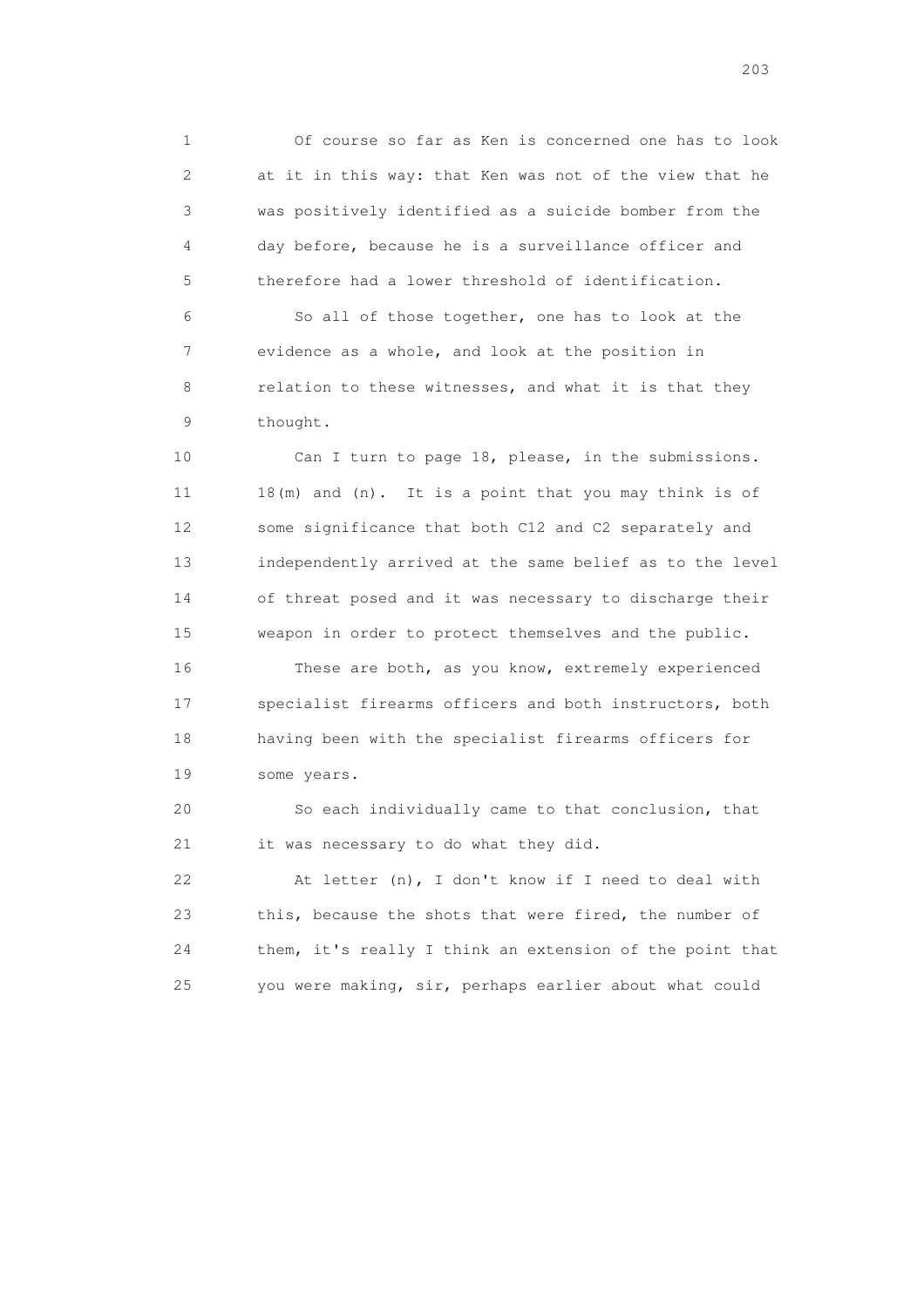1 be the reason, that the shots in many ways are, both the 2 location of the shots and indeed the number of the 3 shots, is compelling evidence to suggest that both 4 officers genuinely believed that they were facing 5 an immediate threat.

 6 Then again after the incident of the shooting, C12 7 shouted, "Bomb, everyone get" out". C2, he pulled 8 someone back and shouted, "Move back", and he went out 9 of the doorway himself.

 10 So it's quite clear, both before, during and after 11 that they had a clear and honest belief that this man 12 was about to detonate a bomb, and could still have 13 a bomb detonated by a variety of means that we have 14 heard about from Mr Swain, the switch method, underneath 15 the clothing, without even noticing that somebody was 16 doing that.

 17 Indeed, if you have got even the toggle, I think in 18 your hand, it's like a car switch, I think, as Mr Swain 19 described it, you can brush that against your leg and 20 that will move the switch in the direction that the 21 suicide bomber would wish to.

 22 Sir, the evidence at page 19, letter (p), and it's 23 an extract, I won't read it out but you will remember it 24 very well, I am sure. It's the point at which C12 25 became emotionally upset.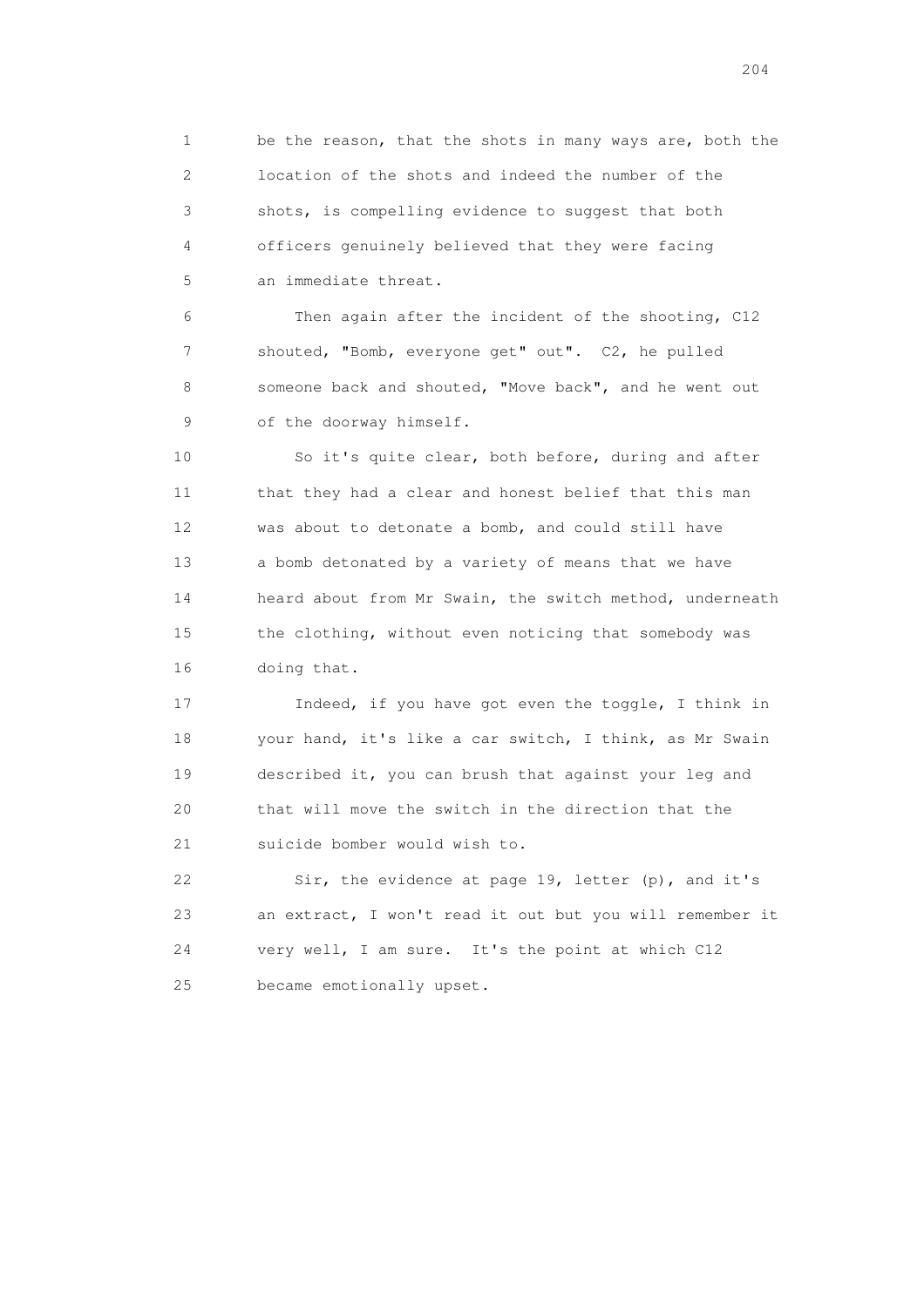1 SIR MICHAEL WRIGHT: Yes.

 2 MR STERN: It's when they were in the passageway after the 3 incident and they were looking at each other because 4 they had heard gunshots, not being clear where they had 5 come from, or they had heard bangs and they were not 6 sure whether it was a detonated bomb, gunshots or what 7 it was, and that they were actually concerned that they 8 themselves had been actually injured or that the blood 9 was coming from them.

 10 Again, was that all a show or did they honestly 11 believe that unfortunately this suspect was a suicide 12 bomber?

 13 Can I invite you, please, now to page 28, (d). 14 There is the evidence of others, both Ivor, Ken and 15 Terry, of what's described as the struggle that takes 16 place during this extremely rapid movement, and that 17 there was a feeling that the struggle continued even 18 after shots were fire. Whether that was illusory or 19 not, it was of course something that others noticed. 20 The shots, this is at letter (e), were all fired 21 within seconds. I know in Mr Mansfield's submissions 22 there is a reference to Mr Whitby, who stands alone 23 I think in saying that one of the shots or some of the 24 shots were 30 seconds later.

25 SIR MICHAEL WRIGHT: He was halfway up the escalator,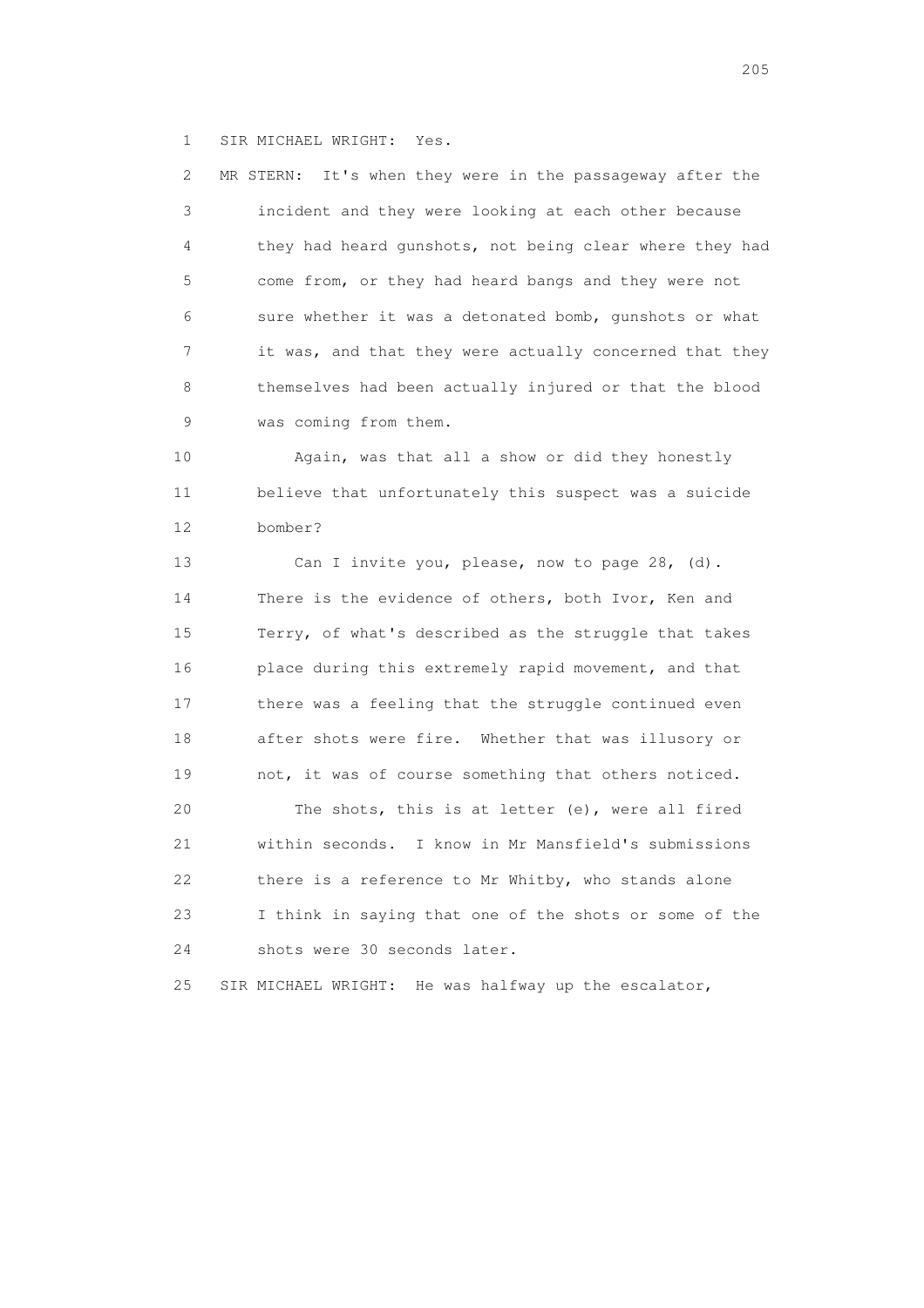1 helping the lady.

 2 MR STERN: Exactly. So the overwhelming body of evidence is 3 that these shots were seconds, and I'll move on from 4 that.

 5 The clearing of the stovepipe stoppage, that's 6 a point again made in Mr Mansfield's skeleton. Again 7 there is clear evidence from C5 that that would have 8 been done within a fraction of a second, so again we are 9 not talking about long periods of time.

 10 Page 29, please. And again I do not propose to go 11 through this in any detail but what it sets out there is 12 the restraint that was made of Mr de Menezes by Ivor and 13 what D9's view was and where he thought the hands were 14 and what it was that he was doing in relation to that.

 15 Sir, those are the submissions on the facts. As 16 I say, when you look at it, that is the only aspect that 17 Mr Mansfield relies on, those two aspects now, "armed 18 police" scenario, and there is both evidence that it's 19 accurate and it is, and even if it's not, in my 20 submission it doesn't rebut honest belief. The 21 confrontation I have dealt with, and I rely, as I say, 22 and adopt those arguments advanced on behalf of 23 the Commissioner by my learned friend Mr Horwell and 24 those points raised by Mr Hilliard in his submissions as 25 well.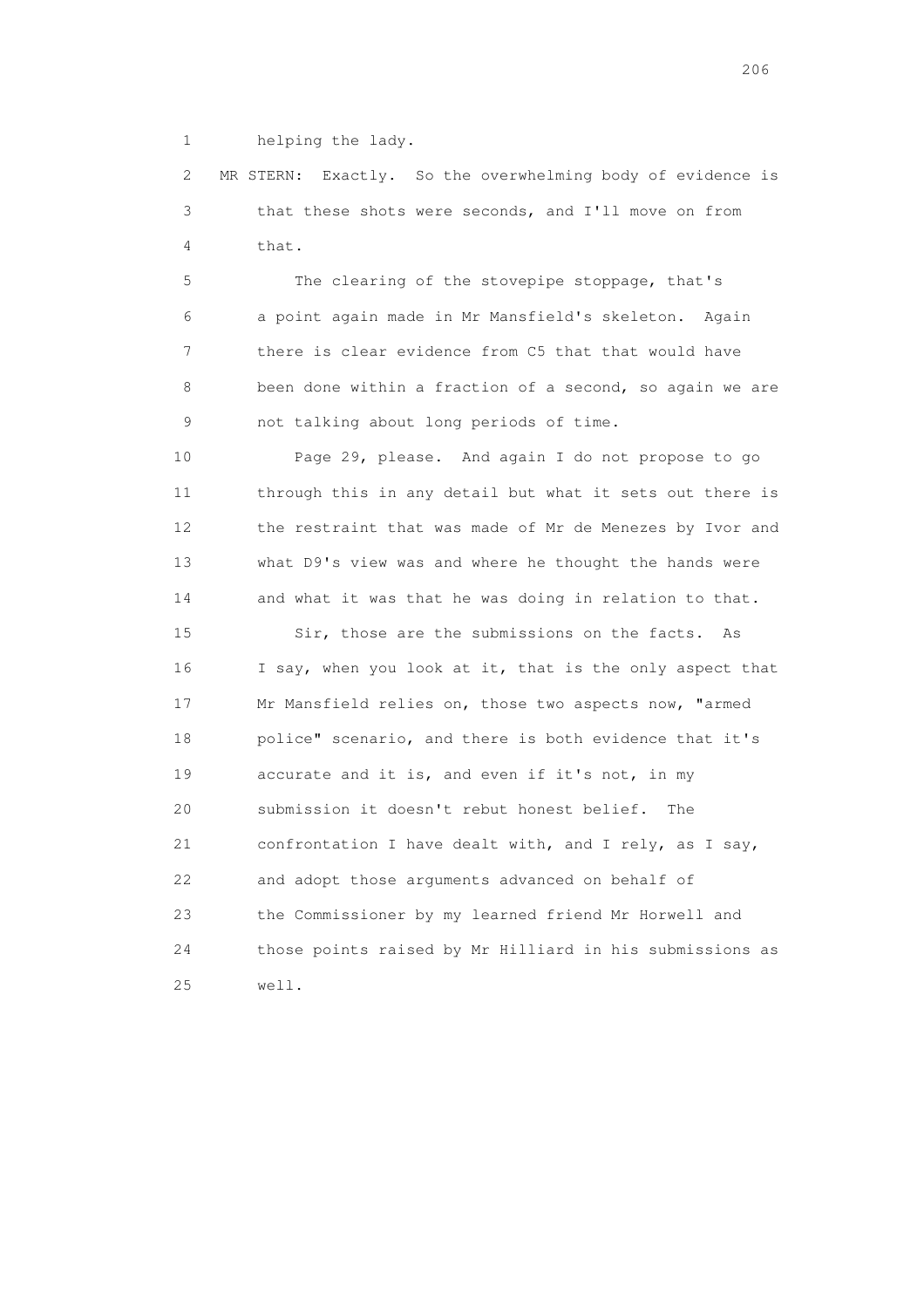1 So those are my submissions, that there is clearly, 2 and overwhelmingly clearly, no evidence or insufficient 3 evidence to leave unlawful killing to the jury. 4 Would you wish me to deal with either any other 5 aspect or -- 6 SIR MICHAEL WRIGHT: I think I want you, rather than coming 7 back to it later, have you had a chance to look at 8 Mr Mansfield's four-page summary? 9 MR STERN: Very briefly this morning, yes. 10 SIR MICHAEL WRIGHT: There are, I think in relation to that 11 which particularly impacts on your two clients, are the 12 four factual questions. 13 MR STERN: That's it. 14 SIR MICHAEL WRIGHT: What you were saying to me earlier on, 15 admittedly it's not really susceptible of enormously 16 extended submission, but what you said, there is no 17 basis for inviting the jury to leave narrative verdicts 18 in relation to the events in the carriage. 19 There are the four suggestions that come from the 20 family. What do you say about it? 21 MR STERN: Well, I think there are five, actually. First of 22 all they are not contributory factors, they are factual 23 questions. 24 SIR MICHAEL WRIGHT: That's right, they are direct factors. 25 MR STERN: Yes. Well, as I understand the basis upon which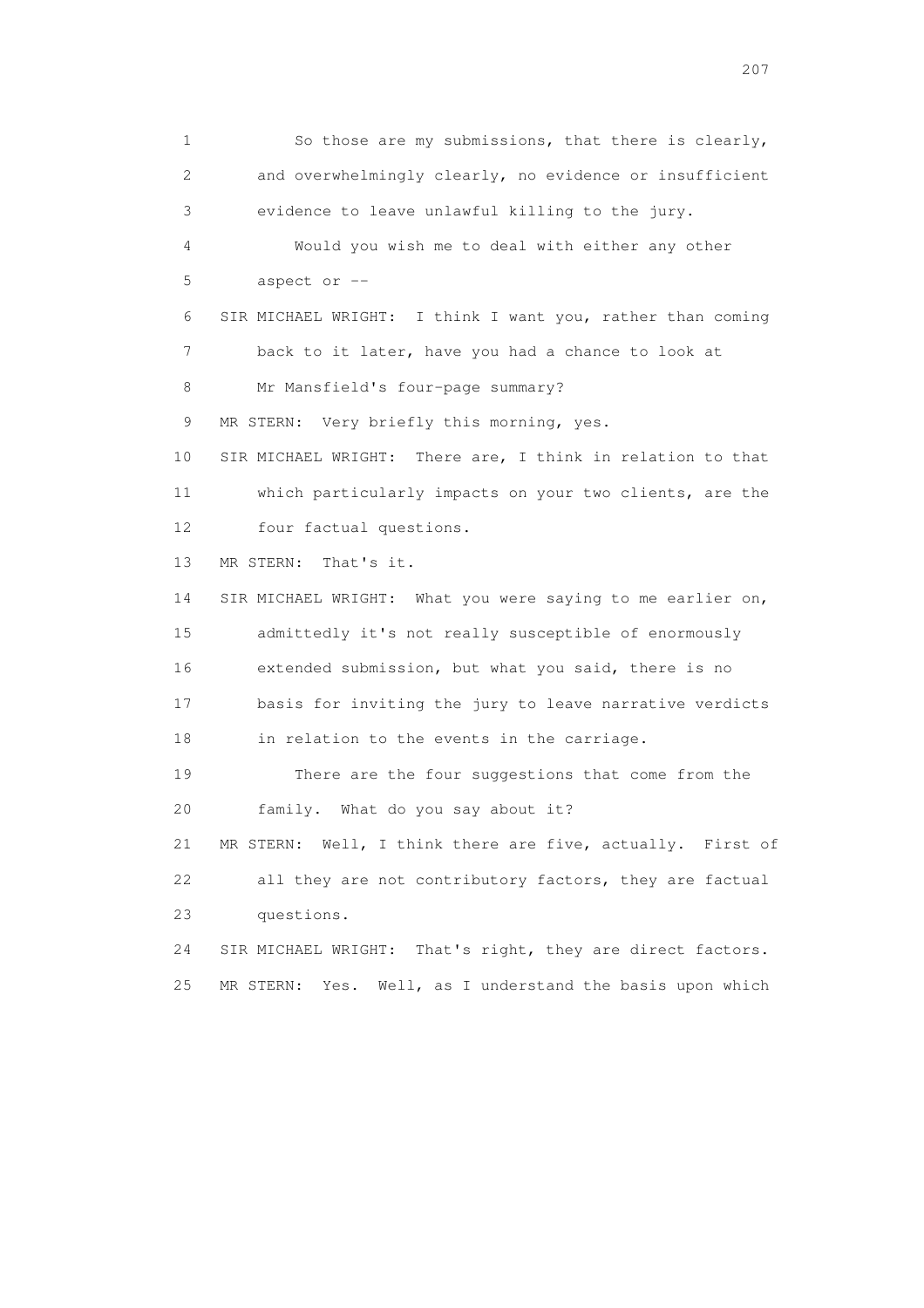1 you were going to leave any narrative questions, they 2 must be relevant and causative. 3 SIR MICHAEL WRIGHT: Certainly. 4 MR STERN: That's the first point. The second is this: if 5 they are -- 6 SIR MICHAEL WRIGHT: Aren't these relevant and causative? 7 MR STERN: Well, they are subsumed, they could be, yes, some 8 of them could be, but they are subsumed within the 9 short-form verdict of lawful killing or open. 10 SIR MICHAEL WRIGHT: I do not want you to be under any 11 misapprehension. I repeat what I said to Mr Horwell 12 that I am certainly not going to make up my mind, as it 13 were, on the hoof as to whether I think I should or 14 should not. You are quite right in the sense that if 15 I were to leave the short-form verdict of unlawful 16 killing in relation to C2 and C12, a verdict on that 17 would answer these questions. 18 But on the assumption that I do not, what do you say 19 about the factual questions that are being suggested 20 there? 21 MR STERN: No, what I am submitting is that if you left 22 a verdict of lawful killing, then it would be subsumed 23 within that. The reason I put it in that way is because

 24 of the way Mr Hilliard put it in his, because he has 25 suggested at paragraph 54 that if you concluded that the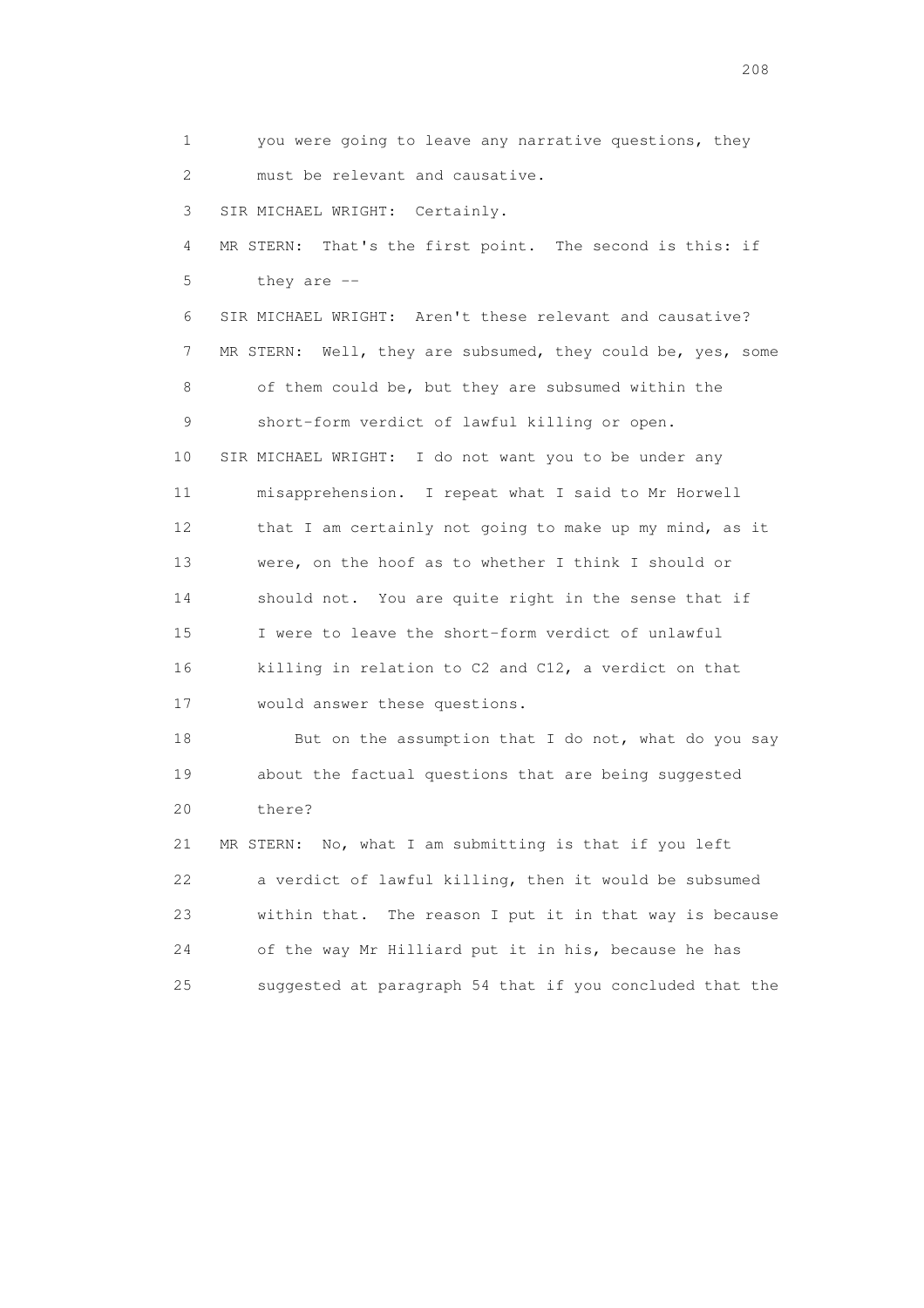1 evidence supported leaving a short-form verdict of 2 unlawful killing to the jury, then he was submitting 3 that all three forms should be -- 4 SIR MICHAEL WRIGHT: Yes, I know he did. 5 MR STERN: That's why I'm working on the basis that that's 6 rejected. 7 SIR MICHAEL WRIGHT: Let's just take it in steps from there 8 on. I fully understand, I think he is right if I were 9 to do that, suppose I were to be in agreement with you 10 that there is insufficient evidence safely to leave 11 a verdict of unlawful killing in relation to C2 and C12 12 which as we all understand for practical purposes here 13 is murder. 14 MR STERN: Yes. 15 SIR MICHAEL WRIGHT: Are you saying -- well, you have said 16 I should leave lawful killing as a verdict because there 17 is sufficient evidence of that. Is that on the basis 18 that, if it's not unlawful killing, then it must be 19 lawful? 20 MR STERN: No, it's -- 21 SIR MICHAEL WRIGHT: That there is no gap between the two. 22 MR STERN: There is clearly a gap between the two because it 23 will be for the jury to determine whether or not the 24 shots were justified in accordance with the standard of 25 proof.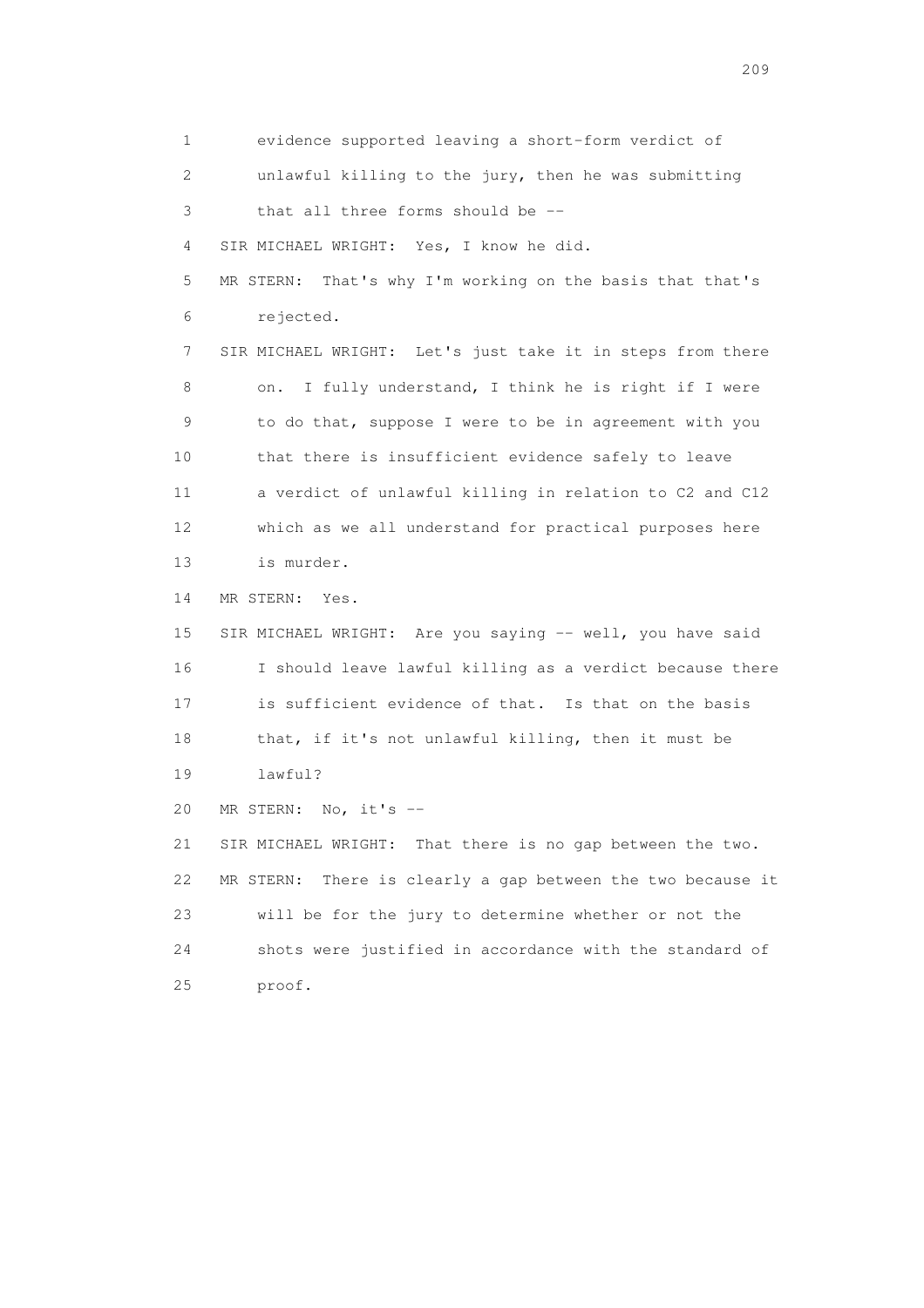1 SIR MICHAEL WRIGHT: Do I not then, in that case, have 2 effectively to rehearse to the jury again -- not again 3 because I won't have done it if I have withdrawn 4 unlawful killing -- I then have to rehearse to the jury 5 all the questions of self-defence and reasonable belief, 6 both limbs.

 7 MR STERN: You do, that is correct, but that would be 8 inevitable, in my submission, even if you left 9 a narrative, because if you left a narrative you would 10 have to leave a narrative on the central factual issue 11 which is whether or not the shots were justified, and if 12 you left a narrative issue on the shots were justified, 13 then it would only be right to do so by obviously 14 telling the jury what it is that it means, or -- or 15 and -- about self-defence. Because if you were to leave 16 a narrative question, for example, is it more likely 17 than not that each of the shots were fired in 18 self-defence? Something along those lines. 19 SIR MICHAEL WRIGHT: The justification for the shots is 20 contained in the answers to questions 1, 2, 3, 4 and 5, 21 is it not? 22 MR STERN: No, with respect they are not. Because the first 23 issue is the honest belief of the officer. 24 These 3, 4, 5 questions do not contain any reference

25 to the honest belief of the officer. That is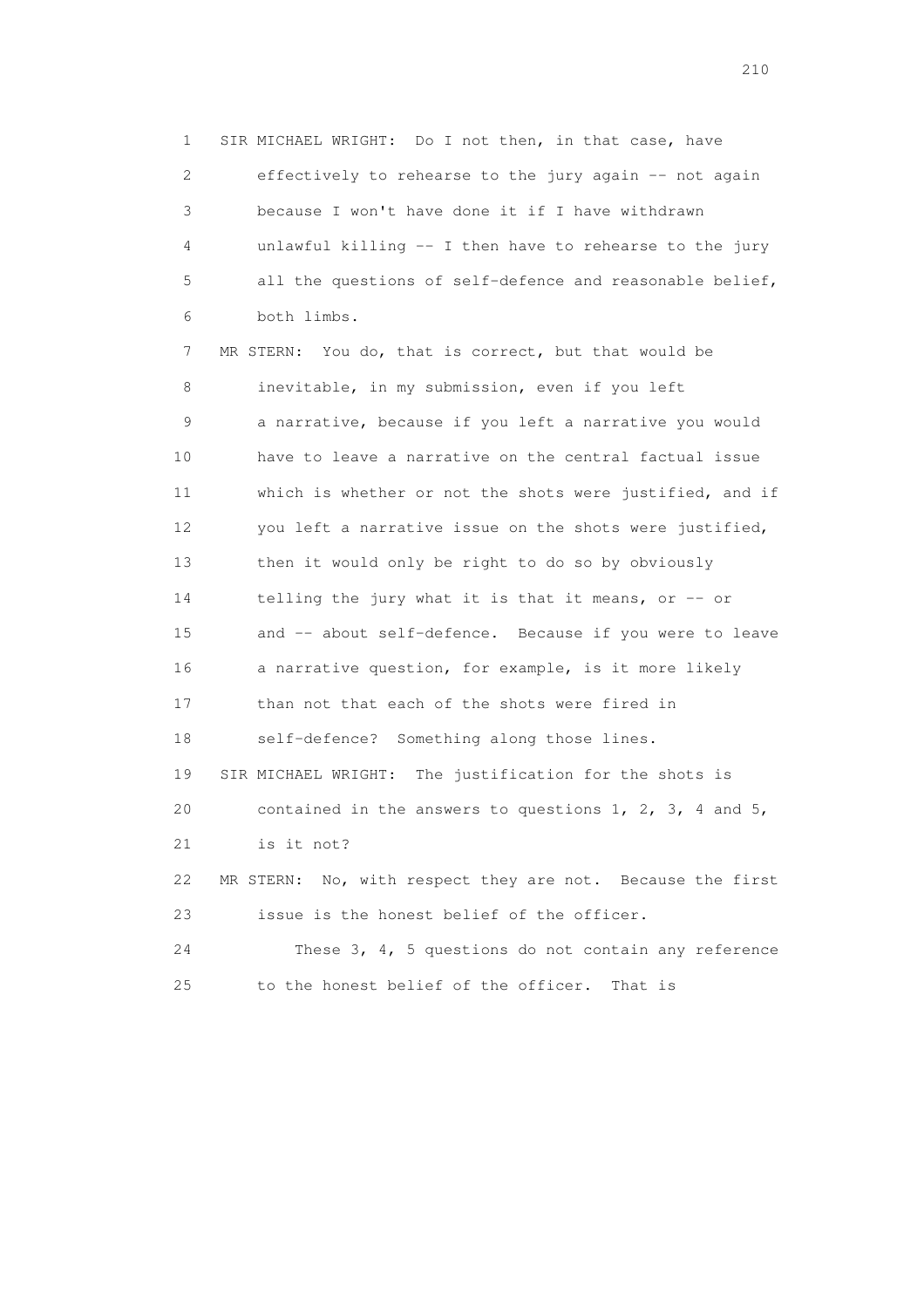1 a fundamental issue in relation to the lawfulness -- 2 SIR MICHAEL WRIGHT: Quite apart from these five questions 3 which may or may not be left, your submission is that 4 there should be a specific question saying: did the 5 officers genuinely believe that the person in front of 6 them presented an immediate mortal threat? 7 MR STERN: It will have to be phrased in accordance with 8 lawful killing direction, because if you, on this basis, 9 I am assuming that you have rejected unlawful killing on 10 the basis of the discussion we are having. 11 SIR MICHAEL WRIGHT: What I am bothered about, Mr Stern, and 12 what I need your help about, is how I leave such 13 direction without essentially creating the risk that 14 an unfavourable answer from the jury will effectively 15 inevitably produce by the back door a verdict of 16 unlawful killing. 17 MR STERN: That's precisely why I am submitting what I am 18 submitting, that you leave short-form verdicts -- 19 SIR MICHAEL WRIGHT: I understand that. 20 MR STERN: -- and no narrative questions in relation to the 21 shots. 22 SIR MICHAEL WRIGHT: All right, I understand what you are 23 saying. That's really all. 24 MR STERN: That's all. Well, so far as the firearms 25 officers are concerned, yes.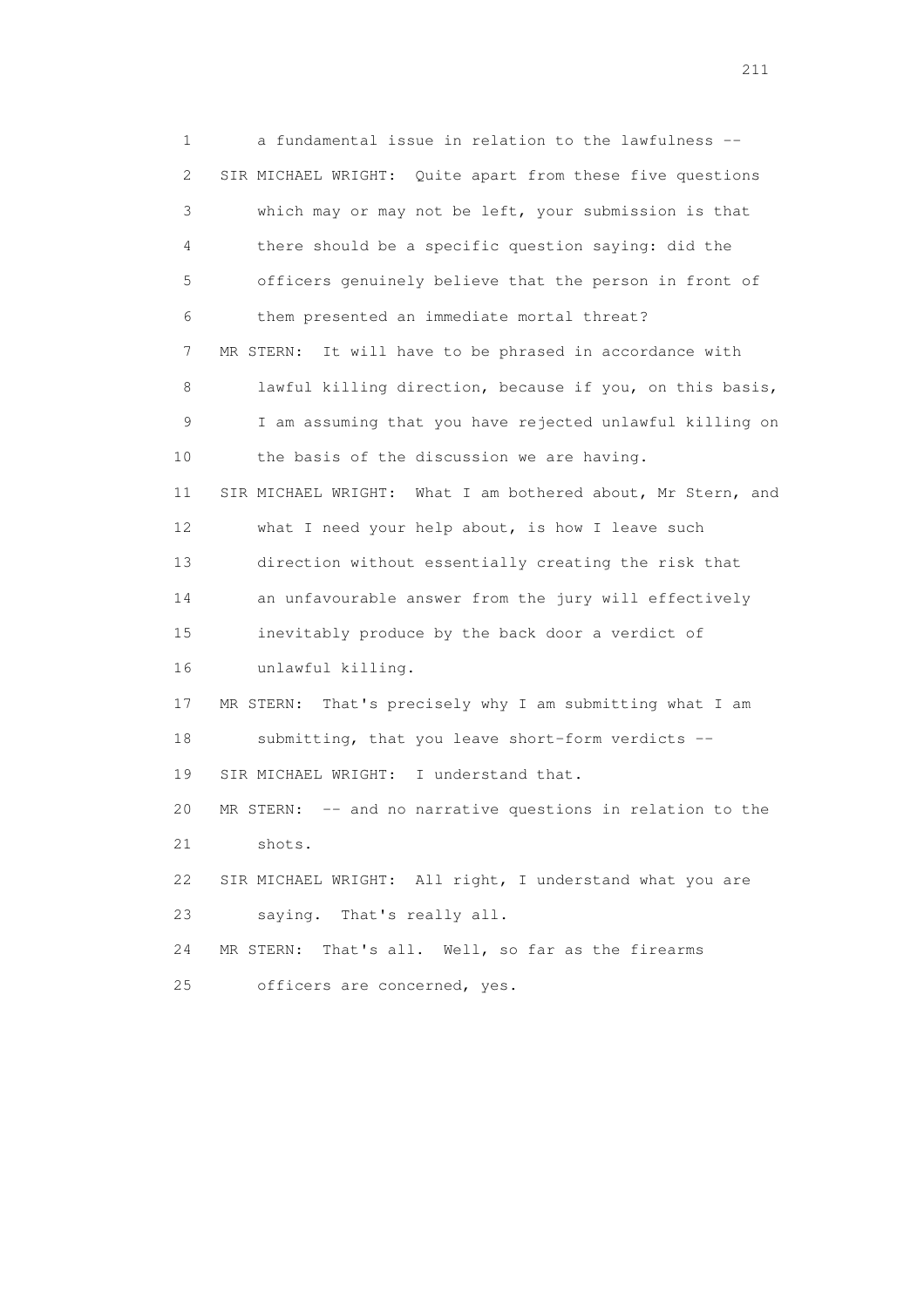1 SIR MICHAEL WRIGHT: You are not concerned with anybody 2 else. 3 MR STERN: I am not concerned with anybody else. 4 SIR MICHAEL WRIGHT: As far as the firearms officers are 5 concerned, no narrative questions at all? 6 MR STERN: Yes. 7 SIR MICHAEL WRIGHT: Very well. I understand the point. 8 MR STERN: If I may say so, the short-form verdicts are -- 9 I do not wish to recite cases that I have done, because 10 there is nothing more tedious, but I have been in a few 11 where -- and in each of them, that has been the course 12 that's been adopted. Doesn't mean to say that's the 13 right course, but short-form lawful and open. 14 SIR MICHAEL WRIGHT: And nothing else, and no alternative. 15 MR STERN: Fortunately in the ones I have been in, no. 16 SIR MICHAEL WRIGHT: You have been very successful. 17 MR STERN: Up to now, and hoping that -- yes. Anyway, that 18 is it, and we -- I know Ms Leek has also been in 19 a number of them, and she will be able to help you far 20 better than I on the narrative and all of those issues. 21 There is, if you like, I have the directions that 22 were given in the summing-up in the case of Bennett. 23 SIR MICHAEL WRIGHT: Yes. I know Mr Hough knows a good deal 24 about that one. 25 MR STERN: Mr Hough joined us later on, yes, as did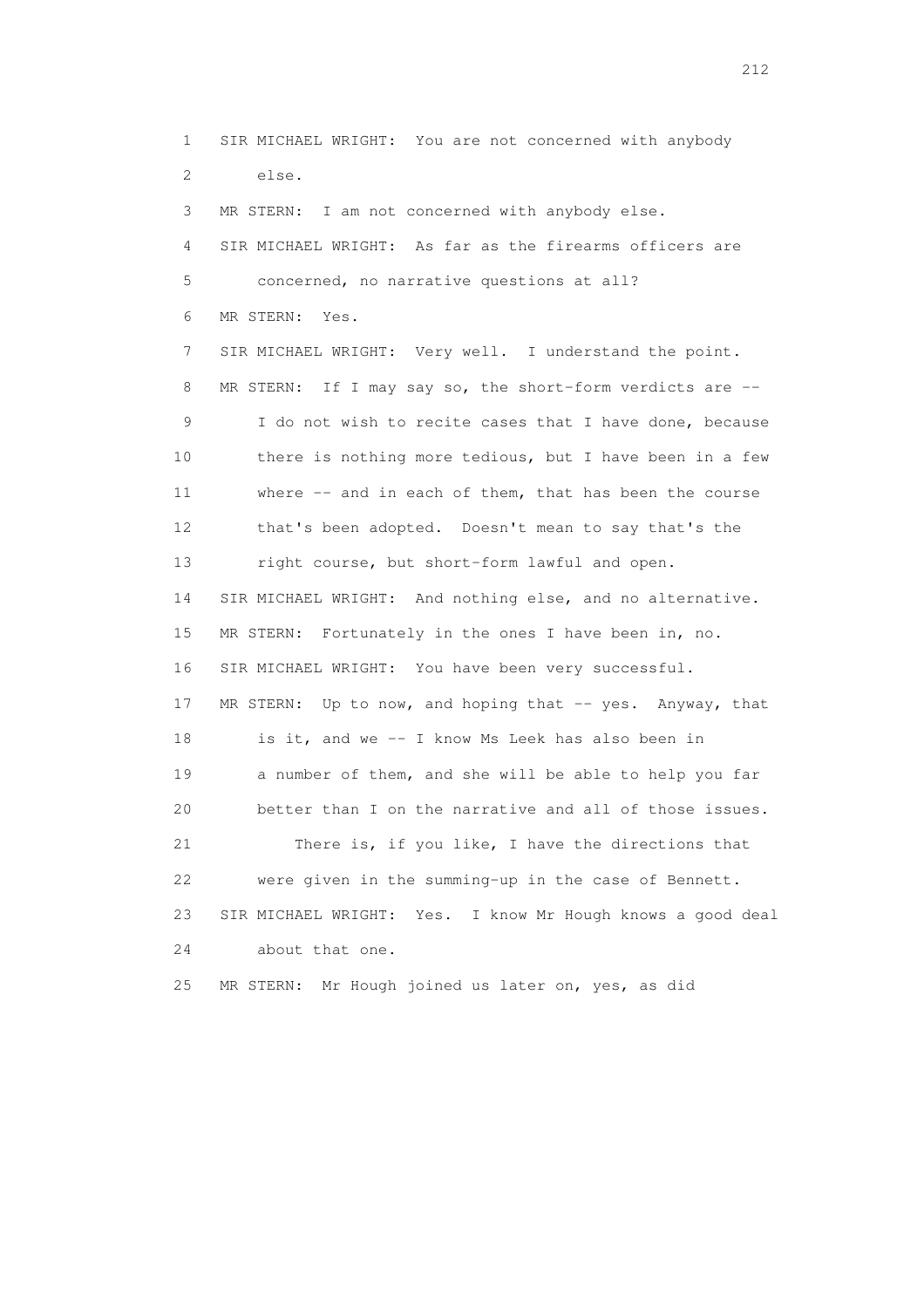1 Mr Mansfield, I think. 2 SIR MICHAEL WRIGHT: Very well. 3 MR STERN: Those are my submissions. 4 SIR MICHAEL WRIGHT: Mr Stern, thank you very much. Your 5 timing as always is impeccable. Thank you very much 6 indeed. 7 Very well. Ms Leek, 9.30 tomorrow morning. 8 (4.45 pm) 9 (The court adjourned until 9.30 am on 10 Friday, 21 November 2008)